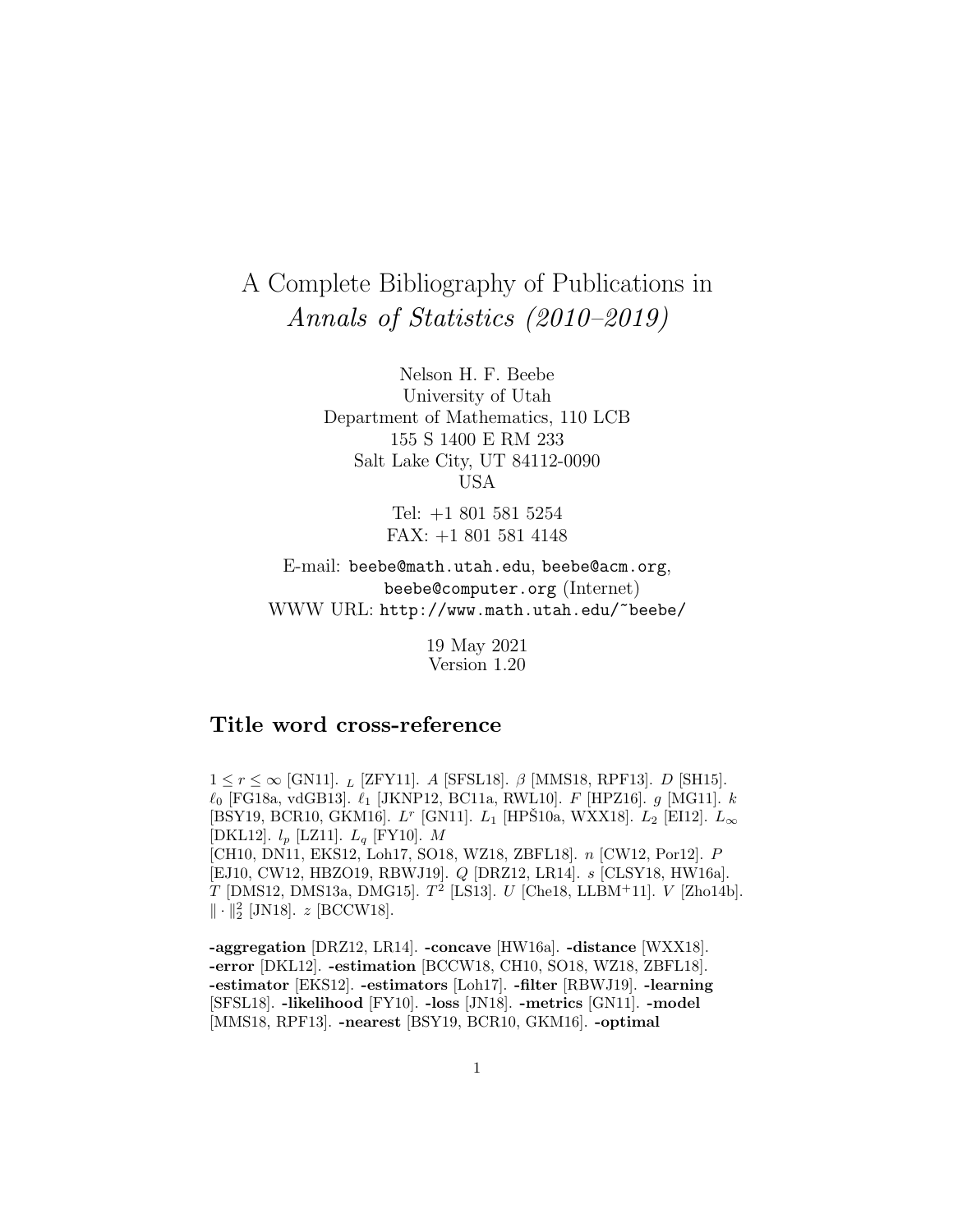[DMS12, DMS13a, DMG15, SH15]. **-penalized** [BC11a, FG18a, vdGB13]. **-prior** [MG11]. **-processes** [LLBM<sup>+</sup>11]. **-regularized** [RWL10]. **-sample** [CLSY18]. **-statistic** [LS13]. **-statistics** [Che18, Zho14b]. **-theorem** [DN11]. **-value** [HBZO19]. **-values** [EJ10].

**1/64** [Pho12]. **1D** [SGA11].

**2010** [Ste11]. **2850-2876** [BGvZ21].

**34** [Fuh10, Jen10].

**abundant** [CFR12]. **accelerated** [LJ18]. **accounting** [PP14]. **Accuracy** [CG18, JKNP12]. **Accurate** [HQ11]. **achieve** [Dic11]. **acting** [DKZ13]. **Active** [HSRW19, NJ13, Han11]. **activity** [ASJ11, Bul16, Tod15, Tod17]. **acyclic** [CMKR12, ER14, HJY13, KMH14, vdGB13]. **Adaptation** [KGS18, PR16, GZ16a, Lep13]. **Adaptive** [Arm15, BW19b, CY12, CLX13, CGW18, CV19a, CL13b, CJ12, FFB14, FLRB13, GMZ17, JMR14, LS14, Lep15, LMP18, Ray17, RBS10, Str18, TZ19a, Tib14, Ver10, dJvZ10, AGR18, AZ12, Atc11, BCDD14, Bul13, CMW13, CLZ16, Cas15, CC18a, CCK14a, CCTV18, DGL19, EL10, FMP11, Gho15, GRSP15, GL11, HWH13a, HWH13b, HMV13, HN11, HRSH15, HH12, KX14, LW19, LM15, MP17, Nic15, PR19, Rou10, Rou15, Ste15, SC16, SvdVvZ15a, SvdVvZ15b, TBK12, TLT16, WCT11, ZPH15, ZH10]. **Adaptive-to-model** [TZ19a]. **adaptivity** [CG17]. **Addendum** [KMH14]. **Additive** [ST19, BPE14, FJR15, HP18, HHW10, JFF10, LMP10, LMP12a, LLLH18, Ma12, MCLX15, RBM19, SW16a, TZ19b, WLLC11, WXQL14, YZ16, ZL11a]. **Adjusted** [LC10, AGR18, DHZ16, JW10, ZBFL18]. **adjustment** [SB10, WZHO17]. **affine** [Bel18a, DS12]. **after** [TRTW18]. **against** [CEL16, CPV17, MMY18]. **aggregate** [DGP18]. **Aggregation** [GRSP15, Bel18a, DRZ12, DS12, LR14, Rig12]. **agnostic** [KP19, LV15]. **AIC** [BCF18a]. **Albert** [QH19]. **Algorithm** [ZLZ18, BWY17, CMZ19, GRD13, JWJW18, JG12, JG13, KRS15, QH19, Yu10]. **algorithmic** [FLSZ18, Lop19]. **algorithms** [BCDD14, DR11, DMJ13, FMP11, KH11, Lia10, STRR15]. **aliasing** [CCC19]. **aligned** [CW15]. **allocation** [CGM<sup>+</sup>13, Kau18, MP17]. **almost** [LPK17]. **almost-** [LPK17]. **alternative** [ZCX13]. **alternatives** [ACCP11, CEL16, CPV17, EH19b, MMY18]. **Amplitude** [PZ16]. **analyses** [Røy12]. **analysis** [Bac11, BFT13, BL12, BCF18a, BWY17, BCR10, BJV17, BFR19, BMBM15, BD11, CEL16, CGY18, CLLW15, DM18, DP19, DP18, FLW16, GMRZ15, JW10, JLP<sup>+</sup>16, JLX17, Kat13, KLZ16, KS11, KMS12, LH10b, LJ10, LMY18, LY19, Ma13, Mül16, NC10, Nye11, PT13, Pen18, PM16a, QP16, QH19, RBS10, RH12, SY12, SWDW11, SC12, TS12, Wan11, WMZ18, WW18, Zhu17]. **analytic** [KH11]. **angular** [ZYL18]. **Anisotropic** [BPD14, Lep15, Str18].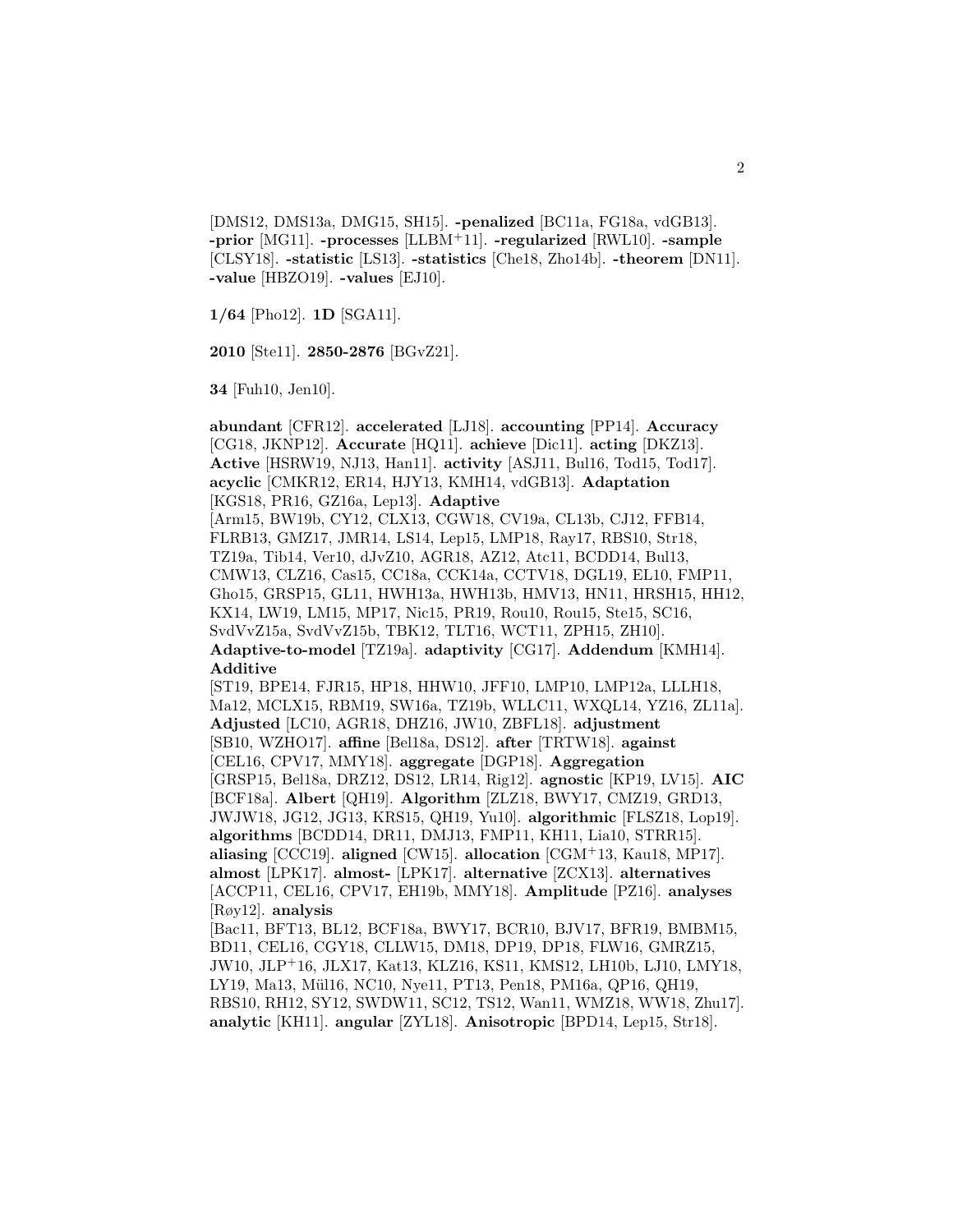**Ann** [BGvZ21, Fuh10, Jen10]. **anomalous** [ACCD11]. **ANOVA** [ACCP11, CZ10, CLZ19a]. **Answer** [Jia13]. **Anti** [CCK14a]. **Anti-concentration** [CCK14a]. **application** [BLPZ15, BBFGD12, DN11, EH19a, HS17, HLLZ19, HKKM10, Koi19, LSST16, LMY18, LS10, MDO14, NC10, PR16, Pho12, RBS10, RV11, WY17, ZPMX11]. **applications** [BB18a, BQS18, CJ11, CZ18, CTP19, CV19b, CI11, CL13a, CQ10, Che18, CD17, DE17, DSS11, FSZ18, God18, GZ16b, HJY16, KR11b, LS13, TPN19, ZHCC11, ZBY15, Zho14b, ZBFL18]. **applied** [DH12a]. **approach** [AcL17, BBTW11, BG10, CCG16, CC18b, CHZ11, DKZ17, DW19a, DP18, FLRB13, HW16b, HL13, JP13, KPS17, KX14, Lep13, Lep15, MZZ<sup>+</sup>19, Pho12, Sch13, VS19, Yen11, YC10, ZPMX11, ZYFW14]. **approaches** [BD11]. **Approximate** [BO17, DGH<sup>+</sup>19, FG18a, CC11, FLM11, MMB17, MMB18]. **approximately** [KP19]. **Approximating** [WRM19]. **Approximation** [DSS11, HW16a, Nor10, BCCZ13, CCK14b, DB16, FH14a, HPWW11, HBZO19, Koi19, KL17, LLV16, Lia10, Por12, ZW17]. **approximations** [Bob19, Che18, CCK13, FR13, KR11b]. **arbitrary** [CL15a, EKS12]. **argument** [Jia13]. **arithmetic** [Pho12]. **ARMA** [LXQ16, VL18, ZL11c]. **ARMAX** [GH19]. **armed** [PR13]. **array** [HQ14, LKA10]. **array-valued** [LKA10]. **arrays** [GX14, HT14, HCT18, LPK17, OR10, OB13, STY14]. **arrival** [CLN19]. **article** [Ano10, Fuh10, Jen10]. **Assessing** [ZYL18]. **assessment** [CG18]. **assisted** [KJF14]. **associated** [LX12, RS17]. **association** [GCW19, JLP<sup>+</sup>16]. **assumption** [RWG19, URBY13]. **assumption-lean** [RWG19]. **assumptions** [HSRW19]. **asymmetric** [FZ13, GZ16b]. **Asymptotic** [Akr16, BM17, BCCZ13, BCFG11, CHI14, CGW15, CC19, DM12, EPFV18, GNZ10, HPWW11, HA13, HH12, KF11, KV10, LLBM<sup>+</sup>11, MH14, MMB11, Mei11, OMH13, OPP17, PJS10, QZ10, Rei11, RSZZ15, RS17, SH14, TA17, Wan13, WW18, XH12, Atc11, BF18, BGN18, LX12, Loh17, MDO14, NS11, PS18, RS12, SC13, SF19, TRTW18, YFG13]. **Asymptotically** [CEKL15, Fel12, CR13, SC16]. **Asymptotics** [LMNP15, SW10a, SBK16, WF17, YLZ16, BFFP19, CS15, CW19, DW18, DMJ13, HE18, Li14, ZS13]. **attack** [CHL17]. **augmentation** [KH11]. **auto** [LWY17]. **auto-covariance** [LWY17]. **autocorrelation** [HA13]. **autocovariance** [BB16b]. **autoregression** [ZPL<sup>+</sup>17]. **autoregressive** [GRSP15, KPP11, WLCY14, Zhu19]. **auxiliary** [Efr13]. **average** [YL11]. **averages** [DS11, JPV10]. **averaging** [AcL17, Lia10, ZL11a]. **back** [MC15]. **back-door** [MC15]. **Backfitting** [LMP10, LMP12a, HP18]. **Backward** [HE18]. **balance** [MR12]. **Balanced** [RW10b]. **balancing**

[Zha19b]. **Ball** [PTWZ18, LM18]. **balls** [CCGB17]. **band** [WLCY14]. **bandedness** [QC12]. **bandit** [PR13, PRCS16]. **bands** [CCK14a, GN10, HH13, HN11, Jir12, PR19]. **Bandwidth** [CL15b, GL11, BPD14, CDH13, QC12, SW10a]. **barrier** [Men17]. **barriers**

3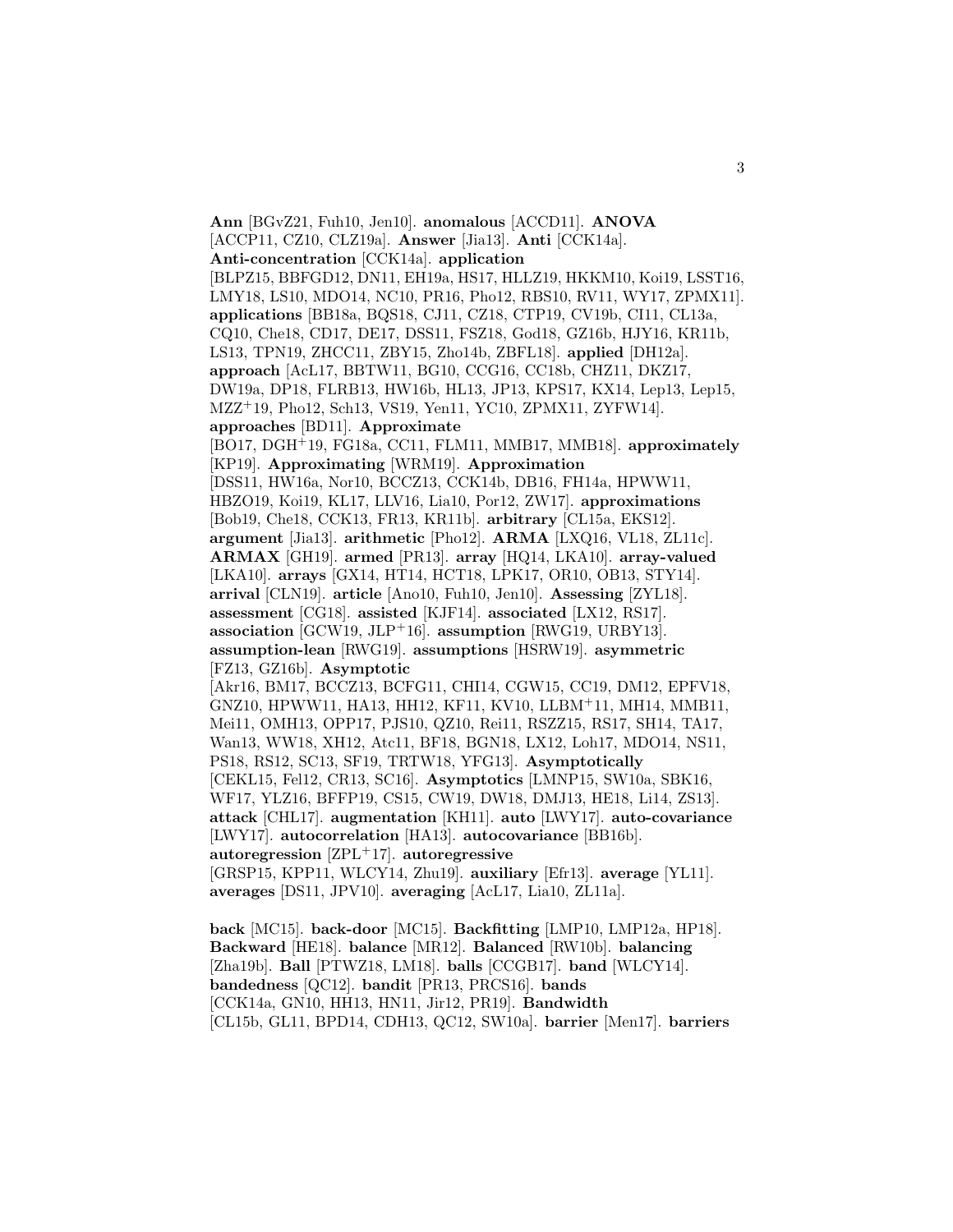[GMZ17, MW15]. **Barycentric** [Pen18]. **based** [AGR18, BB16a, BWY17, CY11, CGT16, CC17, CZ15b, Che19a, CAGPFBGM19, FH14a, HP10, HPV10, HQ14, IP11, LLL19, LPZZ12, MZZ<sup>+</sup>19, NHM18, NC10, OPP17, Røy12, SvdAW14, SSGF13, Ste15, TBK12, TA17, WB17, WXX18, WZ18, XZ18, XZ12, YFG13, YP15, YL11, ZDMD18]. **Batch** [FJ10]. **Batched** [PRCS16]. **Bayes** [BCFG11, BMW18, BD11, CN14, DP18, LM12d, MG11, MH11, MGC10, RS17, SB10, YL14]. **Bayes-optimality** [BCFG11]. **Bayesian** [Cas15, Gho15, LM15, Nic15, Rou15, SvdVvZ15b, Bac11, BFT13, BBFGD12, BPY19, BFR19, BD11, BD15, CKG19, Cas14, CSHvdV15, CC18b, DMG15, DP18, Eva18, GZ16a, HTX17, Jam17, Joh13, Kat13, Kau18, KPS17, KvdVvZ11, LG17, LJ10, MNP19, NH14, NS17, PBPD14, QH19, Roč18, RH12, RCL12, SvdVvZ15a, WM10, YH12, YD16, YWJ16, dJvZ10]. **be** [EW16]. **behavior** [BCF18b, PP14]. **behaviour** [BB16b, RS17]. **benefit** [HZ10]. **Berkson** [Sch13]. **Bernstein** [BK12, BG14, Bon11, CN13, CN14, CR15, HS17, Ray17, RR12]. **Bernstein-type** [HS17]. **Best** [BKM16, MM18]. **Betas** [Rou10]. **between** [DMS12, LZ17, SS13]. **beyond** [DS11, Jia13, ZW16]. **bi** [YLZ16]. **bi-degree** [YLZ16]. **Bias** [FdHM15]. **biased** [AZ12, CLSY18, CK15, MR10]. **BIC** [BCF18a]. **big** [BFR19]. **binary** [Fry14, MPL15, Wan11, Xu17]. **bivariate** [WZ12]. **Blackwellization** [DR11]. **blind** [BHM18]. **block** [AL18, CY12, CLX18, FdH15, GZ16a, GMZZ18, GLN18, JKNP12, LR15, Lei16, SR15, TPN19, WB17, ZZ16, ZLZ12]. **block-sparse** [JKNP12]. **blockmodel** [BRS19, RCY11]. **blockmodels** [BCCZ13, SB15]. **blocks** [God18]. **BLUE** [DPZ19]. **Blumenthal** [ASJ12]. **Board** [Ano16a, Ano16b, Ano17a, Ano16c]. **boosting** [FGM17, EI12]. **Bootstrap** [ABFRB15, CH10, SZ15, SW19, BB15, CL13b, Che16, Che18, CCK13, DGL19, FR13, FLRB13, GLN18, HH13, JP15, KP11, KPP11, Lop19, Pap18, PS18, RS12, SS11a, SBW10, TPN19, TRTW18]. **Bootstrapping** [RWG19]. **both** [XMW10]. **bottom** [Fry18]. **bottom-up** [Fry18]. **bouncy** [DBCD19]. **bound** [NS11]. **boundaries** [CLR17, KRS15, LG17]. **boundary** [TBK12]. **bounds** [ACL19, AGL14, Bel18a, BLT18, BJNP13, CZ18, CGM<sup>+</sup>13, CI11, CHI13, CGS15, JvdG18, KP19, Lev15, LN11, PS18, TS12]. **breakdown** [ZYL18]. **breaking** [Men17]. **Bridging** [ELL15]. **Brownian** [ASJ10]. **Buffet** [Jam17]. **bundled** [DN11].

**calculations** [RV11]. **calculus** [Hua10b, Jam17]. **Calibrating** [WKL13]. **calibration** [TW15]. **CAM** [BPE14, PV17]. **can** [EW16]. **Canonical** [BHPZ19, GMRZ15, YP15]. **Carlo** [Atc11, BDD10, CDO11, FJ10, FMP11, GRD13, MDO14]. **case** [BHPZ19, FH14b, KF11, KMS12, LW17, OMH14]. **case-control** [FH14b, KF11]. **categories** [WZY18]. **Cauchy** [PM16b]. **Causal** [BPE14, REB18, RBM19, ST16a, ZJS11, CD17, JBGWS13, Lok17, MZZ<sup>+</sup>19, TS12, URBY13, ZDMD18]. **cause** [VR12]. **CCA** [GMZ17]. **cell** [HE18].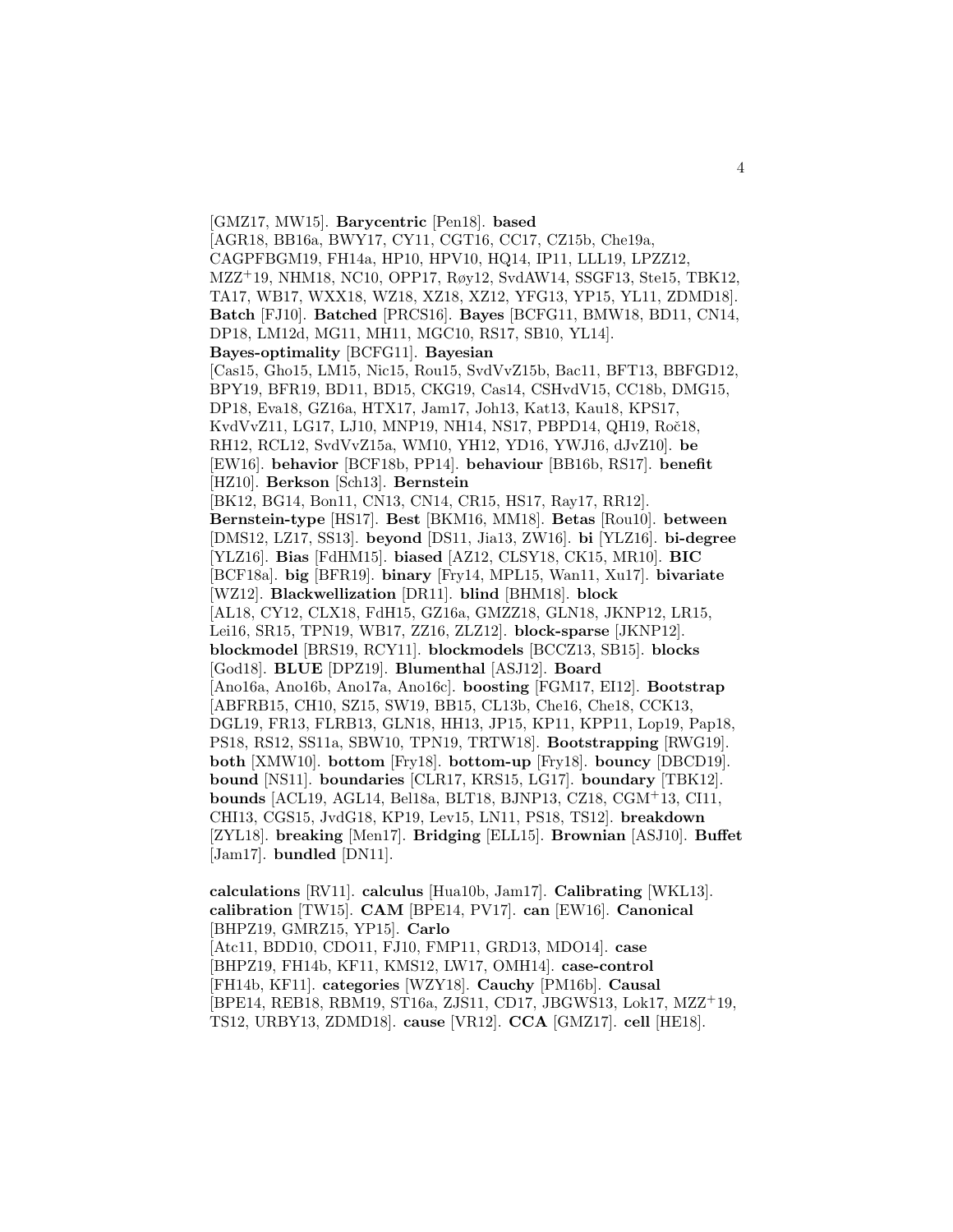**censored** [DN11, GK12, Hua10b, SW12, SW16b, ZPH18]. **censoring** [ACF12, Gro14]. **Central** [JY13, BLRG17, EH19a, HQ14]. **centrality** [ELL15]. **centroid** [HP10]. **centroid-based** [HP10]. **cepstral** [MH14]. **chain** [Atc11, BB16a, BDD10, CDO11, FJ10, FMP11, MDO14, Sad16, WR13]. **chains** [Bac11, BFT13, HW16b, LTG16, MDO14, Tru19]. **Change** [SS11a, WZY18, BJV17, CZ15b, Che19a, CC19, EH19b, Fry14, Fry18, HTX17, Jir15, KRD10, LSR<sup>+</sup>17, PT10, SBK16, WZ18, XS13, ZYFW14]. **Change-point** [SS11a, WZY18, BJV17, CZ15b, Che19a, CC19, EH19b, Fry14, Fry18, HTX17, SBK16, XS13, ZYFW14]. **changed** [Bel11]. **changes** [Bul14, DW19a, VD15]. **characteristic** [Bel11]. **characterization** [HT14]. **Characterizing** [EI12]. **Chebyshev** [WY19]. **checking** [EJ10, TZ19a]. **Cheng** [Fuh10, Jen10]. **Chernoff** [Li16a, LLY18]. **Chib** [QH19]. **CHIME** [CMZ19]. **choice** [BBFGD12, CDH13]. **Cholesky** [LLL19]. **circulant**

[CK15, LPK17]. **circular** [ZAL17]. **class**

[KLN12, KH11, LPS08, LP10, Xu17]. **classes**

[CCT17, DS13, HJY13, LM12c, Lep15, Str18]. **classical** [JY13].

**Classification** [BCDD14, GKM16, DW18, DKR18, FJY13, FKLZ15, HJY16, NR12, Sam16, SEG19, TSP13, ZYL18]. **classified** [BMW18]. **classifier**

[CDH13]. **classifiers** [HP10, Sam12]. **clinical** [AZ12, ZH10]. **closed** [Li13].

**closed-form** [Li13]. **CLT** [ZPG18, ZBY15]. **cluster**

[ACCD11, Che19c, DR10, Ma12]. **clustered** [CHL16, SW16b, Wan11]. **Clustering**

[CMZ19, ACV16, CZ16, CW14, Cho17, JW16a, JW16b, JKW17, JY16, LR15, Nad16, NC10, RW10a, RCY11, SB15, SWY15, SC12, SEC14, Ste15, ST16b]. **clusters** [Wal10]. **Co** [CW14, Cho17]. **Co-clustering** [CW14, Cho17]. **coalescent** [CMW14]. **CoCoLasso** [DZ17]. **code** [MT13, Pho12, ZPMX11]. **coefficient** [BW19b, CHL16, FR13, KLZ11, KP15, LMP12b, LXQ16, LKZ15, MCLX15, ZLK12]. **coefficients** [BHPZ19, CGZ18, XMW10, YP15, Zhu17]. **coherence** [CJ11]. **coin** [AZ12, MR10]. **collaborative** [BCR10]. **column** [ZCX13]. **column-wise** [ZCX13]. **Combinatorial** [NLL19, ABBDL10]. **comments** [LK10]. **common** [BG10, FSD<sup>+</sup>17]. **communication** [Fel12]. **Community**

[ACV14, GMZZ18, ACBL13, BCZ<sup>+</sup>15, CL15a, Jin15, LLV16, ZZ16, ZLZ12]. **comparative** [AZ12]. **comparing** [DS16]. **Comparison** [MDO14, KH11]. **comparisons** [ACCP11, HSRW19]. **competing** [BD13]. **complementary** [MT13]. **Complete** [DS13, KMS12, SR15]. **completion**

[DP19, KLT11, Wan13, Zha19a]. **complexity**

[FLSZ18, Men17, QH19, YWJ16]. **component**

[BCF18a, CGY18, DM18, FLW16, IP11, LZW10, LH10b, Ma13, SY12].

**components** [BCF18a, BBTW11, BR13, CTT17, DE17, FJ19, HPV10,

JW10, Nye11, WBS16]. **composite** [Bel11, CL11, KX14, XZC12].

**compressed** [CJ11]. **compromise** [MP17]. **Computation** [DFW19, XH12]. **Computational** [BD11, CLR17, MW15, GMZ17, WLZ14, WBS16, YWJ16]. **computationally** [CL15a]. **compute** [GRD13]. **computer**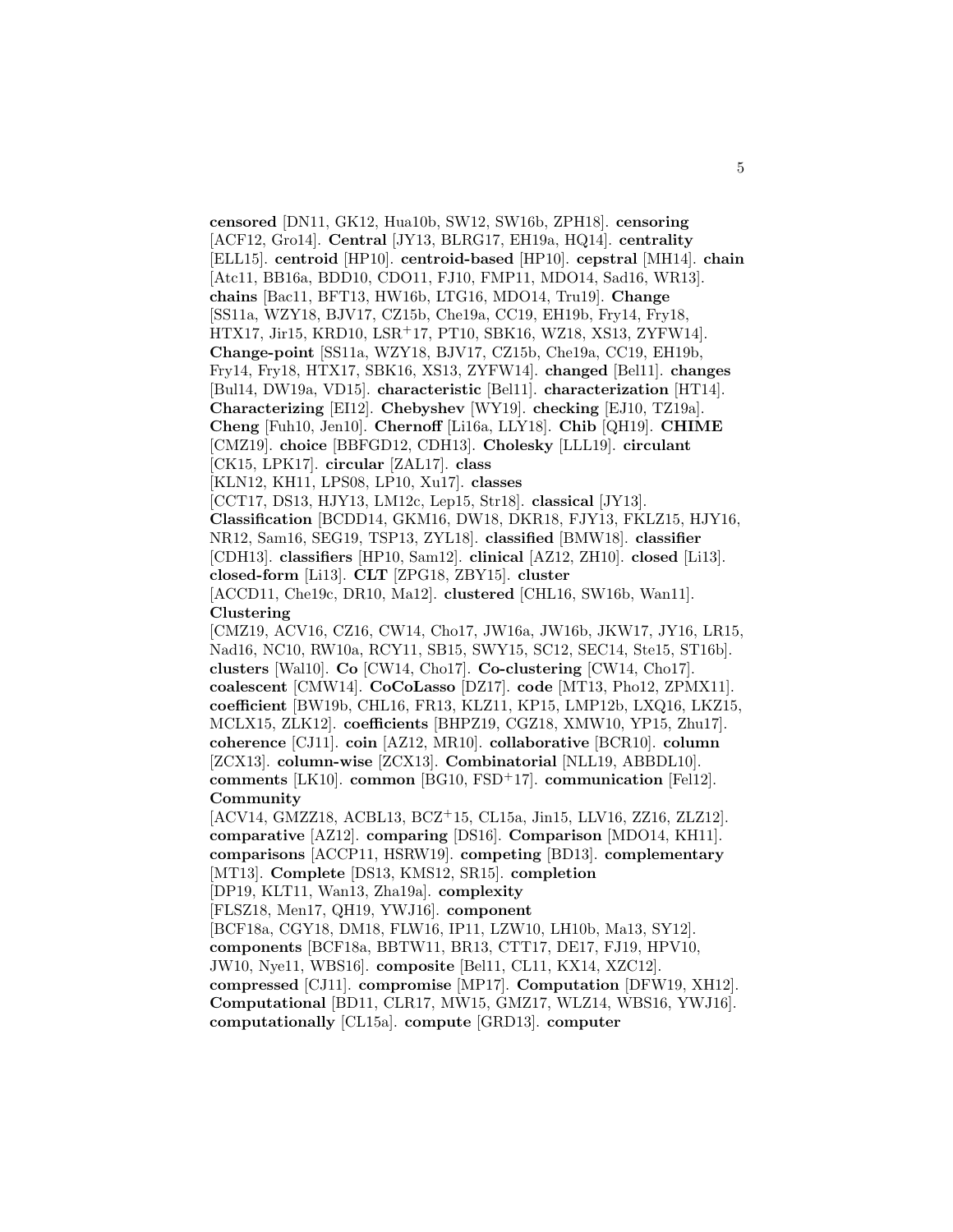[HQ11, LBST10, TW15]. **Computing** [SH15, Yu10]. **concave** [DW19b, DSS11, FXZ14, FZ19, HW16a, KS16, KGS18, KM10b, LYL16, Zha10]. **concentration** [CvdV12, CCK14a, HRSH15, KL17, PV18]. **Conditional** [Jac10, ZYS18, CD17, Han19, Hua10a, Lee13, LJ11, Nor10, PR12, SSL19, XZC12]. **conditioning** [Sad16]. **conditions** [CD12, Ler11]. **cone** [CCF14, SH15]. **cones** [WWG19]. **Confidence** [ABR10a, CG17, FLR<sup>+</sup>14, GN10, NvdG13, SHMD13, BLP19, BK18, BCCW18, CLX13, CGM<sup>+</sup>13, CCGB17, CCK14a, GJ15, HH13, HN11, Jir12, LK10, NL17, PR19, PS18, SZ15, Wan10, WLCY14, YL14]. **configurations** [RV11]. **Confounder** [WZHO17, VS13]. **conical** [PJS10]. **conical-hull** [PJS10]. **connection** [EW16]. **conquer** [BDS19]. **consequences** [YS12]. **considering** [XMW10]. **Consistency** [BCF18a, CDO11, DL17, DHSM18, DMOvH11, GD17, LR15, MMNP15, MGC10, SBV15, SR13, ZLZ12, BCZ<sup>+</sup>15, CKG19, CH10, CD12, Jia13, LLL19, LJ11, LZL18, LSR<sup>+</sup>17, Loh17, NHM18]. **Consistent** [KJ16, MMB17, MMB18, And10, TSP13]. **constant** [FG18a, XMW10]. **constants** [ULR18]. **constraint** [Cha14, CLZ19b, LS14]. **constraints** [CLX13, El 10a, Fel12, SHMD13]. **constructing** [CDH13, HH13, LBST10]. **construction** [CJ11, LK10, SLL11, SLQ14, Wan10]. **contamination** [CGR18]. **Contents** [Ano16d, Ano16e, Ano16f, Ano17b]. **context** [BO17, CD12]. **continuous** [ASFJ10, CDO11, DPZ19, Roˇc18, WCT11, ZJS11]. **continuous-time** [ASFJ10, DPZ19, ZJS11]. **contraction** [Atc17, Cas14, GZ15, GN11, NS17, PBPD14, YG16]. **contrastive** [JWJW18]. **contributions** [Che16, CF16, Del16]. **control** [FLSZ18, FH14b, GS10, JM18b, KF11, Liu13, RW10b, SF19]. **Controlling** [BC15, DR15, GHS14, PHW11]. **Convergence** [FMP11, HW19, HN16, Jan14, JWJW18, LZW10, Mas13, Ngu13, QH19, RH12, WR13, XQB13, ANW12a, BB18b, BSV14, CJ10, CZZ10, CZ12, CLZ16, CLM16, CL13b, DHSM18, GCW19, Gun12, Han11, KS16, LLL19, LH10b, PS10, Rou10, WLZ14, Yu10]. **Convex** [RYC19, ANW12b, CGW18, CS12, CPW12a, CPW12b, Cha14, GT12, Gun12, Han19, LM12b, RZ12, SS11b, SW10b, Wai12, WWG19, XCL16, Yua12]. **convex-transformed** [SW10b]. **Convexified** [CLX18]. **convexity** [EKDN18]. **convolution** [LW19]. **Convolved** [TPN19]. **Cook** [ZIC12]. **Coordinate** [CZC10, ZLZ18]. **Coordinate-independent** [CZC10]. **copula** [LHY<sup>+</sup>12, SvdAW14]. **copulas** [BV13, CEKL15]. **correct** [KP19]. **corrected** [CLX18, GMZZ18, ZLZ12]. **Correction** [BGvZ21, BCZ<sup>+</sup>15, CL10, DR16, DG12, FXZ15, FZ21, HWH13a, JW15, JG13, LP10, LTTT14a, OB13, FdHM15]. **correlated** [CL18, DPZ13, DPZ16, DKZ17, DPZ19, HJ10, JFF10, WXQL14]. **correlation** [BLPZ15, BHPZ19, ESW17, FR13, GMRZ15, Hua10a, HJY16, KLFL17, LPZZ12, PY12, SR14, YP15, ZCGZ19]. **correlations** [ACBL12, Dob17, FSZ18, LD18]. **count** [BB15]. **countably** [SSK14]. **Counterfactual** [Røy12, Lok17]. **counting** [MH13]. **Coupling** [Cha15b].

6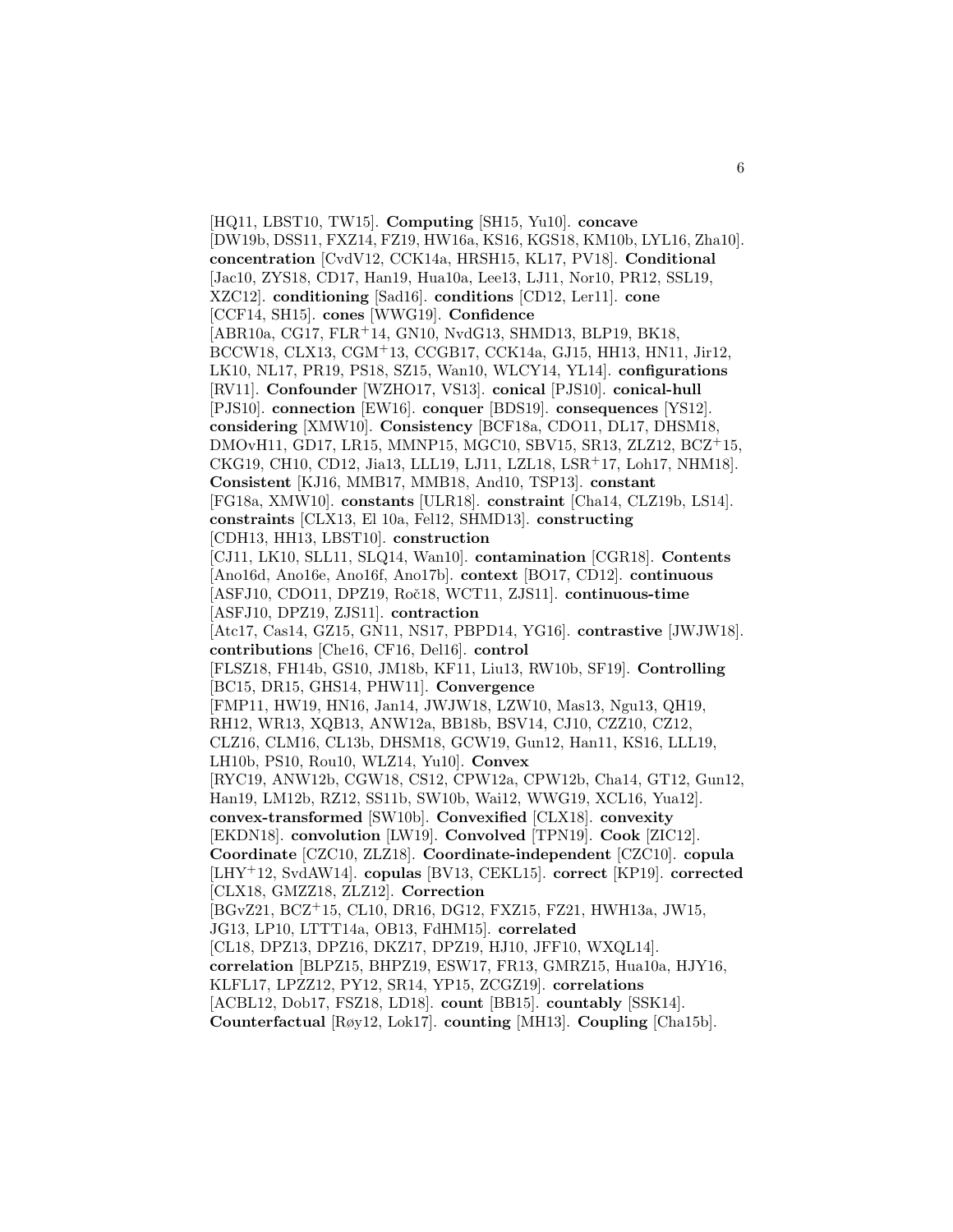#### **Covariance**

[CXW13, JP15, XW12, APT17, BPZ15, BFFP19, CZZ10, CJ11, CY12, CZ12, CGR18, CW12, DGJ18, FLM11, FRW15, FLW18, HLLZ19, JPSZ10, KR11a, KL17, Lam16, LW12a, LC12, LWY17, LW13, PBPD14, QC12, SN19, WF17, XQB13, XZ18, ZPW13, ZL11b, ZBY15, ZCCL19, ZLST17]. **Covariate** [JW10, KJF14, Zha19b, AGR18, DHZ16, HH12, MP17, MR12]. **covariate-adaptive** [HH12, MP17]. **covariate-adjusted** [AGR18, DHZ16]. **covariates** [AZ12, JFF10, MCLX15, MRS12, PR13, Sch13, SW12, Wan11, WXQL14, ZJS11]. **covariation** [BHMR14]. **coverage** [Bel17, Cas15, Gao13, Gho15, LM15, Nic15, Rou15, SvdVvZ15a, SvdVvZ15b]. **Cox** [BFJ11, DML10, HSY<sup>+</sup>13, LLY18, QWW16]. **Cram´er** [CSWX16, LS10, LS13]. **Cram´er-type** [LS10, CSWX16]. **credible** [Bel17, Cas15, Gho15, LM15, Nic15, Rou15, SvdVvZ15a, SvdVvZ15b, YG16]. **Criteria** [BBFGD12, AL11, HYS15, KJ16]. **criterion** [ATHW12, CHI14, FDD12, MC15, SEG19, SO18, ZL11a]. **critical** [Roh19]. **criticism** [ACCP11, HJ10, ZCX13]. **Cross** [RD19, BD14, BMW18, CGZ18, XH12, Zha19a]. **cross-classified** [BMW18]. **cross-over** [BD14]. **cross-validation** [CGZ18, XH12]. **crossover** [NK18, Zhe13a, Zhe13b]. **Current** [GH18, GJW10, TBK12, WZ12]. **curse** [BK19]. **Curvature** [Efr18, AL19]. **curve** [BYZ10]. **curves** [BG10, BG13, DS16, FSD<sup>+</sup>17, KF11, Zho10]. **cyclic** [CLN19, DFW19].

**DAG** [CKG19, LLL19, MW16]. **Dantzig** [RBM19]. **data** [ASJ10, BL14, BLN15, BS14, BFR19, BJNP13, CY11, CDH13, CC17, Cha17, CZ10, CQ10, CM12, CLLW15, CHLP14, CHL16, CW14, CC19, CGC11, DM18, DH12a, DH12b, DP19, DN11, ELL15, EPFV18, ER14, FFN10, FH14a, FH14b, Fry18, GK12, HP10, Han19, HWH13a, HWH13b, HK10, JW10, JW11, JYW14, JW15, JKL12, KLZ16, KH11, Koi19, KLJ15, Kon18, KV10, Lee13, Ler11, LH10a, LH10b, LS17, LZL19, LMY18, LY19, LW12b, Loh15, MB15, MY10, Mül16, NMR17, OMH13, PM16a, Sae19, Sam16, SWDW11, SL19, SW12, SW16b, TZ19b, TBK12, WZ10, Wan11, WXQL14, WZY18, WZ12, YP15, ZFY11, ZW16, ZCL16, ZPH15]. **Debiasing** [JM18a]. **Deciding** [LH10a]. **decision** [PHW11]. **decomposable** [KR11a]. **Decomposition** [BB10, ANW12b]. **decompositions** [Fry18, JBD17]. **deconvolution** [BG10, DGJ11, Del16, GPPVW12, HKKM10, KNP11, LN11, PS10, Pen17, SHMD13]. **deep** [BK19]. **defined** [Rao18]. **Defining** [DH10]. **definition** [VS13]. **definitive** [SEG19]. **degree** [BCL11, CLX18, GMZZ18, YLZ16, ZLZ12]. **degree-corrected** [CLX18, GMZZ18, ZLZ12]. **Degrees** [TT12a, SBK16]. **delivers** [JJ12]. **Delta** [GZ11]. **demographic** [BS14]. **denoising** [DG14b]. **dense** [ACV14, CHL17, ZW16]. **densities** [BW19a, HW16a, LPS08, LP10, Nor10, QT19, SW10b]. **Density** [ASW13, AS11, ACF12, BGK10, CJ10, CLSY18, CL13c, CGW15, DH10, DW19b, GN10, GL11, GNZ10, HKKM10, JPSZ10, KS16, KGS18, KM10b, LMNP15, LMNP17, Lep13, LW19, Ler11, Li13, MJ15, PR16, Pen17, PM16a,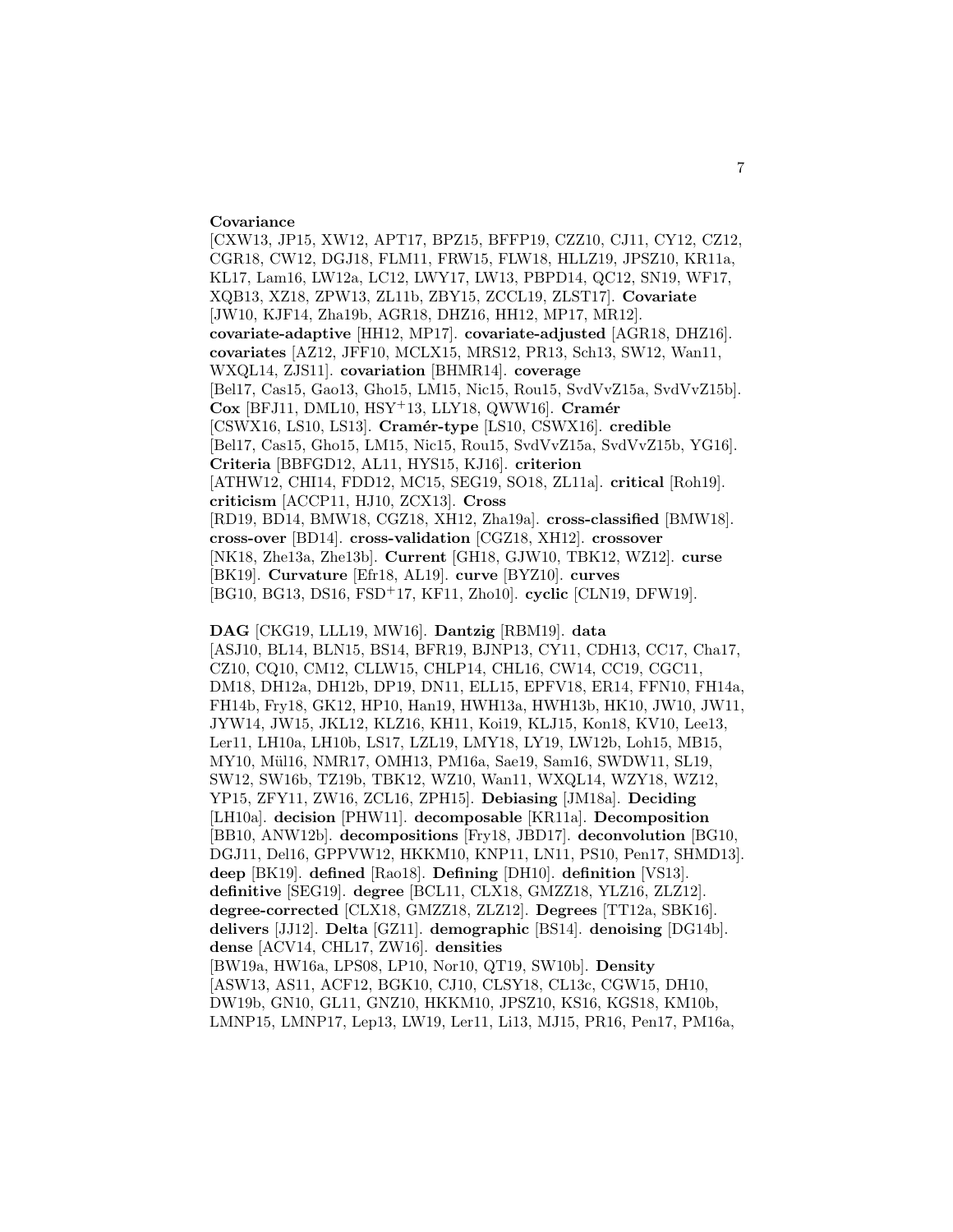RW10a, RR12, Rou10, RCL12, SW10a, Ste15, Str18]. **density-based** [Ste15]. **Density-sensitive** [ASW13]. **dependence** [BKRS19, BDV11, BSV14, CSWX16, Chi11, EKS12, EBGG18, Lah10, LLBM<sup>+</sup>11, LZ17, MMB11, ZYS18, ZCX13, ZBFL18, ZZX18]. **dependence-adjusted** [ZBFL18]. **dependent** [EPFV18, HK10, SO18, SN19]. **depending** [Efr13]. **depth** [CGHH17, ELL15, HPŠ10a]. depths [PV18]. derivative [ABT11]. **Descartes** [BS14]. **descriptors** [HE18]. **design** [AGR18, AZ12, CZvdL17, DPZ13, LPK17, PP14, Roh19, SS11a, SD12]. **Designs** [God18, AZ12, BD14, BLRG17, BD13, CC18b, CK15, DGH<sup>+</sup>19, DM11, DMS12, DS13, DMS13a, DG14a, DMG15, DS16, DPZ16, DKZ17, FSD<sup>+</sup>17, HQ14, HYS15, HW17, JM18a, LZA15, LBST10, LMY19, MT13, NK18, Pho12, SH15, SR15, SEG19, SLL11, SLQ14, SWX19, TXL12, WXX18, YS12, Yu10, ZPMX11, ZDMD18, Zhe13a, Zhe13b, Zhe15, ZAL17]. **Detecting** [DW19a, QCN18, VD15, HJ10, PT10, STY14]. **Detection** [ACCD11, ACBL12, MMS18, VAC17, ACBL13, ACV14, BR13, BCZ<sup>+</sup>15, Bul17, CL15a, CW15, Cha17, CZ15b, Che19a, CS17, CC19, Dob17, EH19b, Fry14, Fry18, GMZZ18, HTX17, ISS12, Jin15, LLV16, LG17, MW15, OMH14, SGA11, Wal10, WZY18, WZ18, XS13, ZZ16, ZLZ12]. **deterministic** [SD12]. **Deviation** [DRZ12, LS10, LS13]. **deviations** [CSWX16, GZ11, Gao13, GXZ18]. **diagram** [DFKP19, JJ12]. **diagrams** [FLR<sup>+</sup>14]. **dichotomous** [VR12]. **dictionaries** [Pen16, WCT11]. **difference** [Liu17, LK10, Wan10]. **differences** [LZ17]. **differentiable** [HYS15]. **differential** [PL11, QZ10, XMW10]. **differentiation** [HE18]. **diffusing** [NH14]. **diffusion** [BGK10, CC11, Li13, ZL11b]. **diffusions** [MS10b, NS17, Str18]. **digital** [Dic11]. **dimension** [ABR10a, ABR10b, BL12, BR13, CZC10, FKLX15, JP15, Jir15, KX14, LLC13, LH10a, LKA10, LAL11, LS17, LLY14, MZ13, MZZ<sup>+</sup>19, MGC10, OMH14, SW16a, WKL13, YL11, ZPW13, ZYS18]. **dimensional** [ANW12a, ATHW12, AcL17, ACV16, Atc17, BCF18a, BCF18b, BW19a, BLPZ15, BHPZ19, BC19, BM15, BFL<sup>+</sup>18, BC11a, BB16b, BW19b, BJNP13, BDP19, BPE14, BSW11, BSW12, CZ16, CLR16, CG17, CG18, CZ18, CMZ19, CKG19, CTP19, CC17, CTW18, CQ10, CXW13, Che18, CL18, CLZ19a, CHLP14, CCK13, CMKR12, CFR12, CF19, CGZ18, CPV17, DZ17, DW18, EH19a, EH19b, FLM11, FKLZ15, FJ19, GKM16, Gol10, GZ16b, HP10, Han19, HWH13a, HWH13b, HLLZ19, HMLZ11, JvdG18, JJ12, JY13, JLP<sup>+</sup>16, JW16a, JW16b, JKW17, KP15, KS11, KLFL17, KV10, LY12, LW12a, LZW10, LLL19, Lee13, LH10a, LC12, LKZ15, LZ17, LLYY19, LZL19, LHY<sup>+</sup>12, LW12b, Loh17, MCLX15, MPL15, Nad16, NMR17, NHM18, NW11, NL19, NL17, NZL17, OWJ11, OMH13, QC12, RYC19, RWL10, RWG19, RLM<sup>+</sup>17, RT11b, RCY11, Sam16, SWDW11, SD12, SFSL18]. **dimensional** [SSCL19, SL19, ST16b, TZ19b, TWZ13, VV10, WF17, WY17, WH19, XQB13, XZ18, XCL16, XZ12, YP15, YWJ16, YDS16, YZ16, Zha13, ZW17, ZPG18, ZLLW13, ZL11b, ZPH15, ZBY15, ZPH18, ZCCL19, ZCGZ19, ZCX13,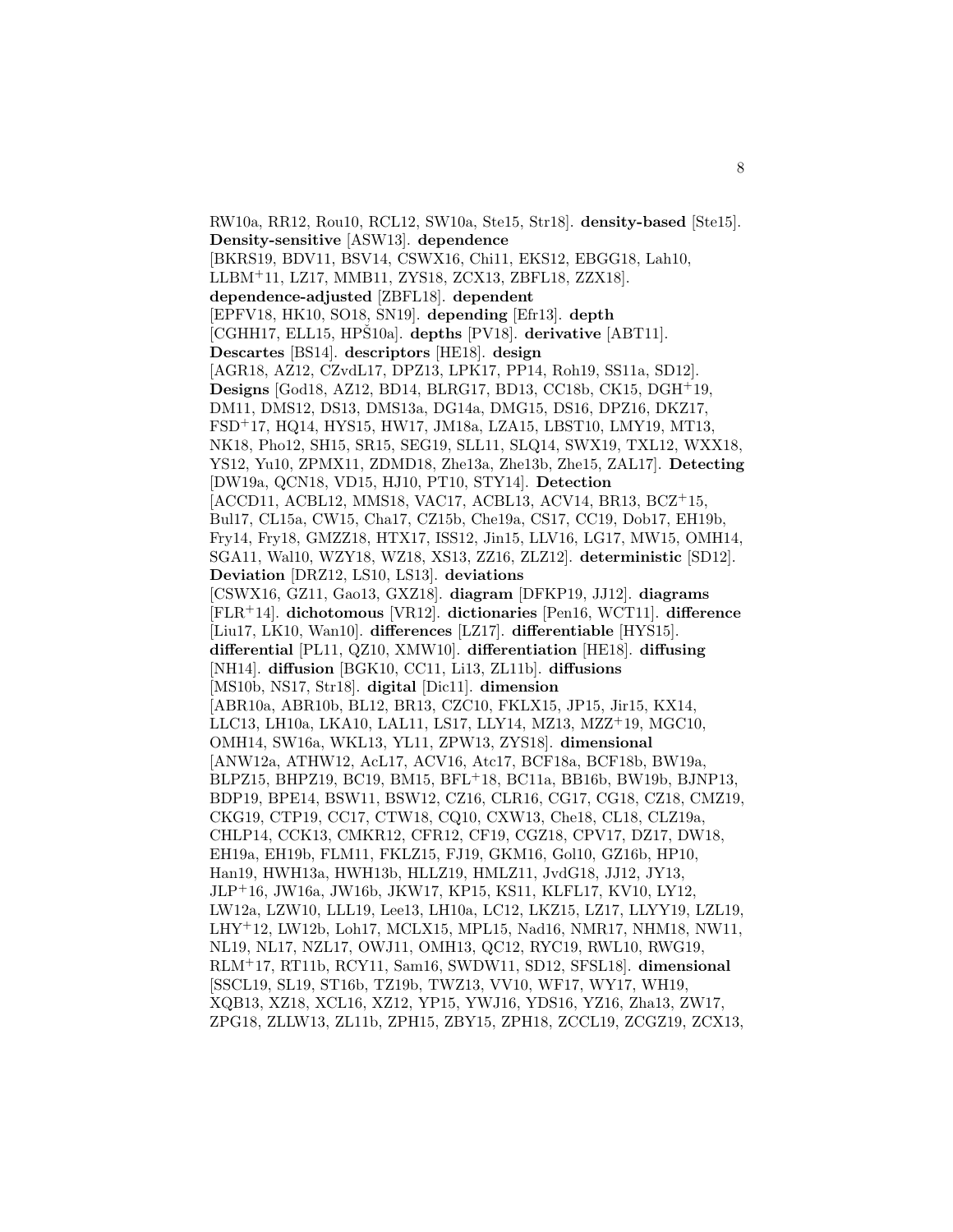ZLST17, Zhu17]. **dimensionality**

[BYZ10, BK19, BFJ11, CD12, El 10a, FS10, Lv13]. **dimensions** [ANW12b, DGK19, EKS12, FL14, HWCS19, LM12a, LD18, LZL18, VL13, YT15]. **direct** [LSR<sup>+</sup>17]. **directed** [CMKR12, DP13, ER14, HJY13, KMH14, YLZ16, vdGB13]. **direction** [Akr16]. **directional** [PV17, PJS10]. **directions** [MW16]. **Dirichlet** [KGC10]. **discontinuous** [SO18]. **discoveries** [FSZ18, SBC17]. **discovery** [BC15, DR15, GHS14, JM18b, Liu13, NR12, PHW11, RV11, WR13]. **discrete** [CDH13, DLP12, ER14, Eva18, Khm13, LM12d, LW13, MW16, WRM19, ZJS11]. **discretely** [ASJ12, BG13, CY11, NS17]. **discretized** [JPV10]. **discriminant** [SWDW11]. **Discriminating** [Li16a, BD13, DMS13a, DMG15]. **discrimination** [DMS12, HW17, Huc11]. **Discussion** [ACV16, BMvdG14, BB14, CY14, CZ16, CS12, Cas15, FK14, Gho15, GT12, KM10c, LM12b, LM15, LZ14, Nad16, Nic15, RZ12, Rou15, SZ10, ST16b, Wai12, Was14, Wei10, Yua12]. **discussions** [SvdVvZ15b]. **dissimilarities** [SR14]. **Distance** [BKRS19, KLFL17, Li16a, SSGF13, SR14, VL18, WXX18, ZIC12]. **distance-based** [SSGF13]. **distances** [BSY19]. **Distributed** [BFL<sup>+</sup>18, FWWZ19, VCC19]. **Distribution** [CLOP19, CEKL15, CL13b, CC19, DGJ11, DH10, DKL12, EPFV18, Khm13, KSZ18, PJS10, PT10, WLCY14, WZ12, XQB13, XZ18]. **distribution-free** [CEKL15, CC19, EPFV18]. **distributions** [Atc17, BCL11, DP13, Des15, DSS11, FJ19, GN11, HKKR11, HLLZ19, JY13, KR11a, Khm13, Lee13, Rou10, ULR18, XKB16, FSZ18]. **Divergence** [PTWZ18, DKR18, JWJW18]. **divergences** [HW16a]. **divergent** [ZPW13]. **diverging** [TZ19a, Wan11, WXQL14]. **Divide** [BDS19]. **Do** [KNV15, HSRW19]. **does** [Ste11]. **domain** [BLN15, BFFP19, KP11, Rao18, VL18]. **Dominating** [SSK14]. **door** [MC15]. **dose** [FSD<sup>+</sup>17]. **Doubly** [TZ19b, AZ12, SW16b]. **doubly-censored** [SW16b]. **drift** [GLM18]. **driven** [GLM18, Mas13]. **dropout** [Zhe13b]. **Dynamic** [Bow10, Pen19, SFSL18, SYZL14]. **dynamical** [HS17, MMNP15]. **dynamics** [MY10, PPB16].

**E-optimal** [DG14a]. **early** [SBC17]. **Edge** [PY12]. **edges** [PJS10]. **Edgeworth** [Bob19, Lah10]. **Editor** [LK10]. **Editorial** [Ano16a, Ano16b, Ano17a, Li16b, Ano16c]. **effect** [NMR17, Ste11]. **effective** [LH10a]. **Effects** [Chi11, BL14, CJ10, El 10a, FL12, FJ19, HL18, KGC10, Lok17, MB15, Roh19, SSL19, Zha18]. **Efficiency** [TS12, BDS19, BHMR14, HL13, JvdG18, QZ10, STRR15]. **Efficient** [AV13, Ano10, BSY19, CC18a, CHL16, FH14b, Fuh06, Fuh10, JR13, JT14, Jen10, LLX19, MZ13, MNP19, TW15, Vim10, Zha19a, BFR19, DN11, FL16, GLM18, IP11, KLZ11, LLY14, MZZ<sup>+</sup>19, PO10, SvdAW14, SW16b, WLCY14, XH12, YL14]. **EFM** [CHZ11]. **Efron** [MR10]. **eigenspaces** [FWWZ19]. **eigenstructure** [WF17]. **Eigenvalue** [FJ19, BPZ15, HPZ16, Lam16].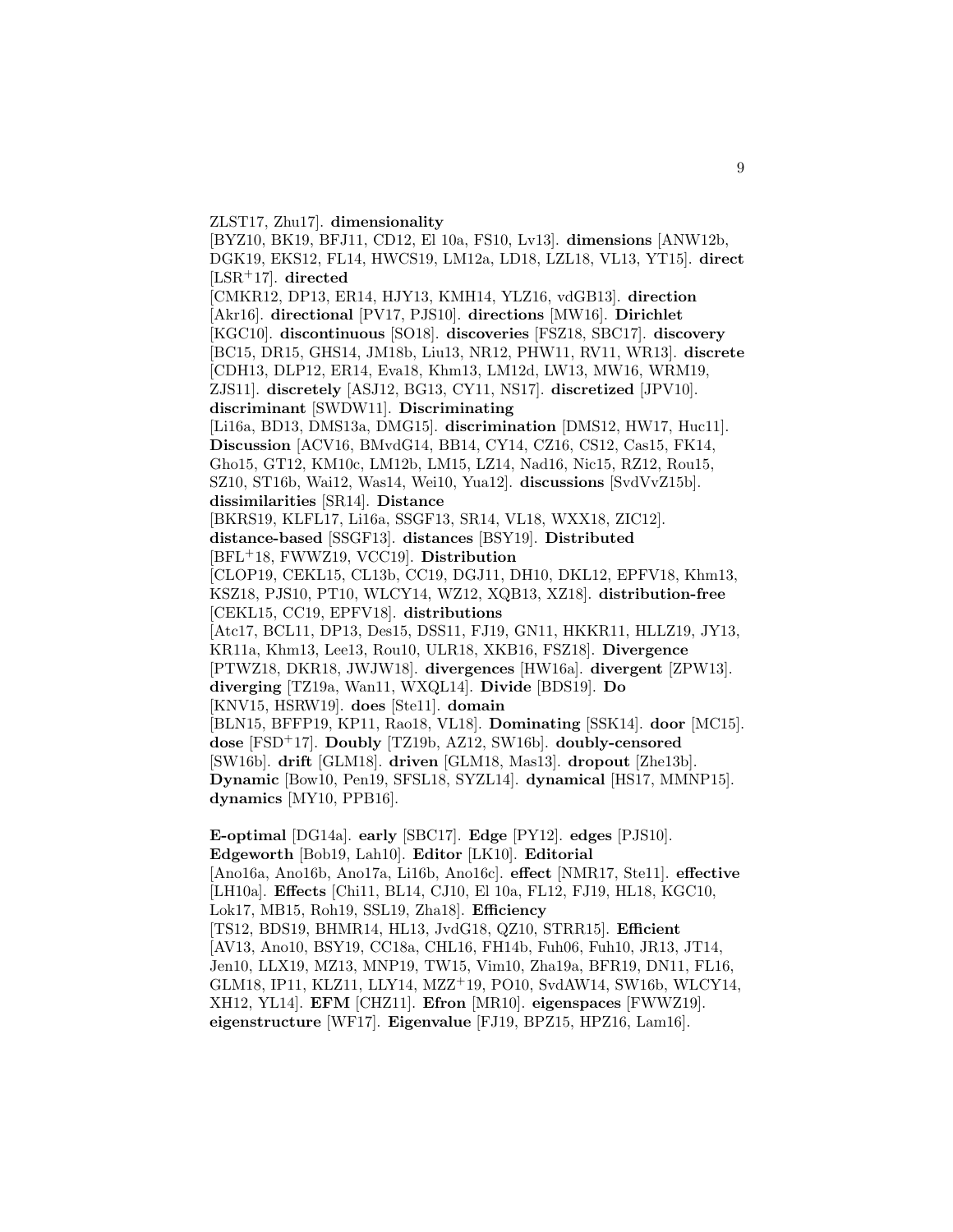**eigenvalue-regularized** [Lam16]. **eigenvalues** [BCF18b, Dob17, DGJ18, JLX17, WY17, ZPG18]. **eigenvector** [XQB13]. **eigenvectors** [TP18]. **eighth** [ZPMX11]. **elicitability** [FZ16, FZ21]. **elimination** [DGK19]. **elliptical** [FLW18, HLLZ19]. **embedding** [WW18]. **Empirical** [BMW18, BJL15, BSV14, KM10a, MM18, MY10, TW13, BLN15, BD11, CL08, CL10, CTW13, CTW16, CTW18, CCK14b, CL15b, CAGPFBGM19, DP18, DR10, ELL15, KF11, LM12a, LC10, MBM18, NBL13, RS17, SB10, WF17, XQB13, YH12, YL14]. **empirical-Bayes** [SB10]. **emulation** [GWB18]. **emulators** [HQ11]. **encounter** [PM16b]. **Endogeneity** [FL14]. **enhanced** [PHW11]. **ensemble** [YL11]. **ensembles** [BGN18, Lop19]. **entries** [Min18]. **entropy** [BSY19, Kol11]. **envelope** [KPS17, LM12c]. **epi** [BSV14]. **epi-** [BSV14]. **equation** [DFS11, DFW19, FDD12, REB18, RBM19, XMW10]. **equations** [CTW18, Ma12, OPP17, PL11, QZ10]. **Equivalence** [SSGF13, BGN18, GNZ10, HJY13, Mei11, Rei11, SH14, Wan13]. **equivalency** [PS10]. **ergodic** [Mas13, Str18]. **ergodicity** [DBCD19, JG12, JG13]. **Erich** [Roj11, vZ11]. **error** [DZ17, Dic11, FLSZ18, GS10, KSZ18, MM18, NS11, PHW11, RW10b, SF19, WLCY14, XMW10, DKL12]. **error-in-variables** [DZ17]. **errors** [CHI13, DPZ16, DPZ19, FR13, HP18, HW19, JMR14, LXQ16, Sch13, TWZ13, TGC<sup>+</sup>19]. **errors-in-variables** [HP18]. **estimate** [JPSZ10, Lok17]. **estimates** [BMW18, DFW19, Efr18, MS10b]. **Estimating** [AGZ17, BHMR14, BJR16, Bul14, CLZ16, CD13, CFR12, HL18, Loh15, Lop19, NMR17, BCF18a, BGvZ12, BGvZ21, CJ10, CTW18, HJY16, Ma12, OPP17, TBM11]. **Estimation** [ACL19, Ano10, ABT11, BFFP19, CEdH11, CLSY18, CTT17, CGC11, DGT16, DPZ12, FRW15, Fuh10, GL12, Jen10, JFF10, Kat12, KGC10, LXQ16, LYW<sup>+</sup>11, LTG16, LLLT10, MCLX15, Muk16, NW11, RT11b, SD12, SN19, WXZC10, WLLC11, WXQL14, AL19, ATHW12, AS11, BM15, BFL<sup>+</sup>18, BCW14, BCCW18, Bel10, Bel11, BF12, BSY19, BPD14, BG10, BW19b, BGK10, Bul16, BSW12, CZZ10, CY11, CL11, CY12, CZ12, CMW13, CLZ16, CGW18, CKG19, CCGB17, CV19a, CC11, Cha15a, CXW13, CGR18, CLN19, CH10, CHL16, CF16, CW12, CZW11, CCT17, CCTV18, CGZ18, DL17, DE17, DN11, DM12, EL10, EvdG18, EBGG18, FFN10, FLM11, FXZ14, FL16, FG18a, FLW18, FWWZ19, Fel12, FY10, FR12, Fuh06, GMRZ15, GLZ15, GMZ17, GPPVW12, GPPVW14, GN10, GLM18, GL11, GNZ10, GJW10, Gun12, HKKR11, HW16a, HW16b, HK18]. **estimation** [HN16, HR11, HKKM10, Jac10, JR13, JT14, JP15, JY11, JMR14, KLZ11, KJF14, KS16, KGS18, KTV17, KM10b, Kol11, KR13, KV17, LUZ19, LW12a, LLC13, Lep13, LS14, Lep15, LW19, Ler11, Li13, LLX19, LZL19, Liu13, LW13, LMP18, MZ13, MMNP15, MMB17, MMB18, MJ15, PL11, PPB16, Pen17, Pen19, QZ10, QP16, QC12, QWW16, RSZZ15, RBS10, RT11a, RPF13, RLM<sup>+</sup>17, Roˇc18, Rou10, RCL12, SW13, SW10a, SY12, SvdAW14, SS11b, SO18, SW10b, Spo12, Str18, SW16b, TZ19b, TWZ13, TPN19, Tib14, Tod15, TGC<sup>+</sup>19, Uhl12, VR19, Ver10, Vim10, VL13, WZ10, WLCY14, WBS16, WZ12, WZ18, WY19, XW12, XKB16, XMW10, XZC12,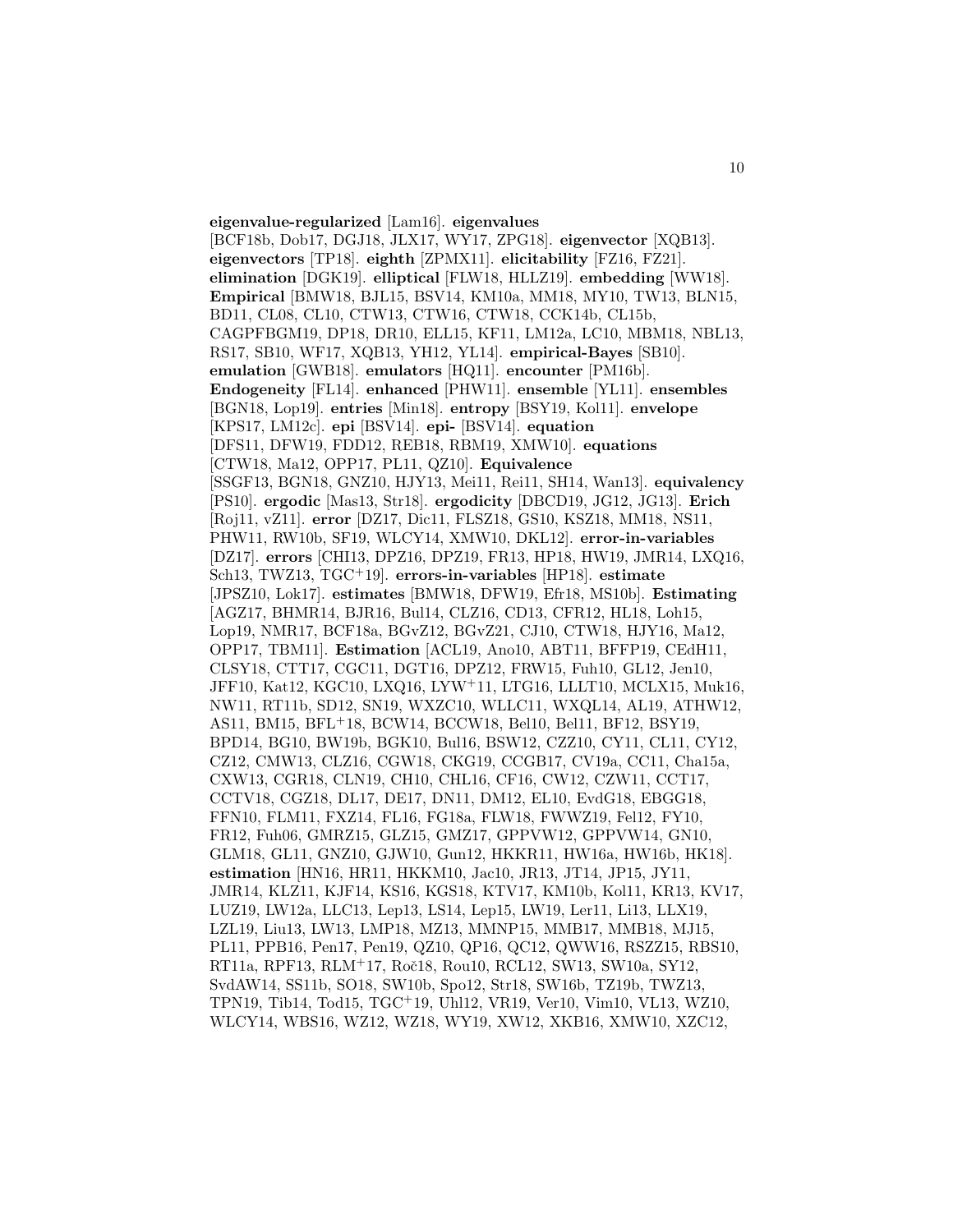XZ12, YZ16, ZW15, ZBC19, ZL11b, Zho14a, ZBFL18]. **estimations** [CL13c]. **estimator** [BB18b, DMOvH11, EKS12, Gao13, HMLZ11, Jan14, Lam16, PO10, RS17, SBW10, Zha13]. **estimators** [ACF12, Atc11, BB18a, Bel18a, Bel18b, BDV11, BSW11, CL13b, DS12, DLLO16, DKL12, FJ19, FdH15, FJ10, GZ11, Gro14, HW19, JT15, Jir12, LPS08, LP10, Loh17, LN11, LM19, Min18, PJS10, QCN18, TA17, YL11, ZL11c]. **Euclidean** [CC19, PM19]. **Evaluating** [LGS11]. **event** [JLX17]. **Exact** [BRS19, CR13, KP19, LSST16, MR10, MH13, MJ15, RV11, ULR18, GZ16a, SH15]. **exceedance** [JM18b]. **excess** [DW19a]. **exchangeable** [CW14, VR19]. **expansions** [Lah10, Li13, WCT11]. **experimental** [CK15]. **experiments** [AGL14, BB16a, BB10, CCC19, God18, HQ11, LBST10, LPK17, MR12]. **Exponential** [DBCD19, RT11a, BCZ10, CD13, DPZ12, HF19, JWJW18, Muk16, SR13, YLZ16, ZL11c]. **exponentially** [DGP18]. **exposures** [VR12]. **expression** [LS10, NC10]. **Extended** [CD17]. **extension** [YS12]. **exterior** [ABT11]. **Extremal** [Zha18, BB18b, JLX17]. **Extreme** [WY17, BDV11, CEdH11, ELL15, FdH15]. **extreme-value** [BDV11]. **extremes** [FdHM15]. **extremity** [ELL15].

**faces** [WRM19]. **Factor**

[KS11, LY12, BL12, FLM11, FLW16, FLW18, PBPD14]. **factorial** [CC18b, TXL12]. **factorization** [BQS18]. **factors** [CCC19, LY12, LLL19, LM12d, LWY17, MG11, MGC10]. **fails** [BSV14]. **failure** [LJ18]. **faint** [QCN18]. **Faithful** [XCL16]. **faithfulness** [URBY13]. **False** [SBC17, BC15, DR15, GHS14, JM18b, Liu13, NR12, PHW11, RV11]. **families** [BCZ10, DPZ12, HF19, LLY18, Muk16]. **family** [HIT19, JWJW18, PHW11, XKB16, FLRB16]. **family-wise** [PHW11, FLRB16]. **familywise** [GS10]. **Fast** [ANW12a, Jin15, RBM19, SS13, YPW17, Fry18, Wal10]. **favorable** [RV11]. **FDR** [ZFY11]. **feasible** [CL15a]. **Feature** [DGK19, CTW13, CTW16, Jam17, VAC17, YDS16]. **features** [ACV16, BB15, CZ16, JW16a, JW16b, Nad16, SHMD13, ST16b]. **Fiducial** [TL13, CH12, WH19]. **field** [KLN12, Loh15]. **fields** [AST12, And10, CCC19, CS17, LX12, Mas13, MH14, Ver10]. **filament** [QP16]. **filling** [HQ14, SLQ14]. **filter** [BC19, MZ15, RBWJ19]. **filtering** [GLM18, IBAK11, ST19, Tib14]. **filters** [CL13a, WL14]. **financial** [JKL12, WZ10]. **Finding** [GL18]. **Finite** [BHPZ19, ZBFL18, ASJ11, BYZ10, GKM16, HK18, HN16, HIT19, Lv13, Ngu13, QZ10, TA17, Spo12]. **finite-sample** [QZ10, TA17]. **first** [Akr16, DS11, JPSZ10]. **Fisher** [CI11, WY17]. **fit** [Bul17, CEKL15, CAGPFBGM19, KLN12, KSZ18, Lei16, TWT17, VV10, WW18]. **fitting** [SL19]. **Fixed** [KRS15, ZS13, BFFP19, MH13, ZPW13]. **fixed-margin** [MH13]. **Fixed-smoothing** [ZS13]. **Flexible** [DE17, LMP12b, LBST10]. **flow** [CLM16]. **fMRI** [CK15, LPK17]. **Focused** [ZL11a]. **folded** [FXZ14, LYL16]. **folding** [LKA10]. **forecasting** [GRSP15, LMNP15, LMNP17]. **forecasts**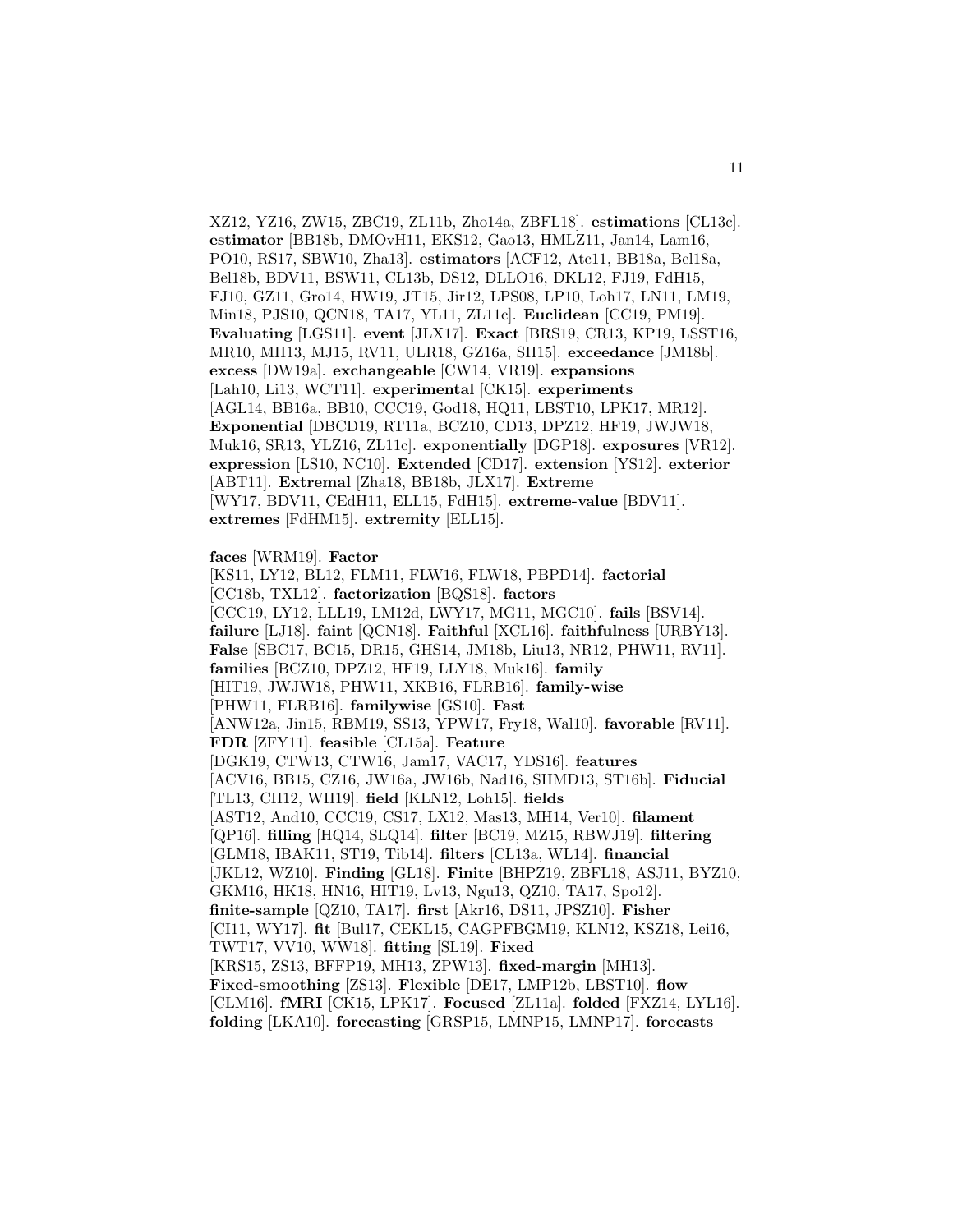[LGS11, SSK14]. **forests** [ATW19, SBV15]. **form** [Li13, Zhu19]. **forms** [AW12, DE17]. **formula** [AST12, TLT16]. **formulas** [ULR18]. **Formulation** [LLC13]. **Fourier** [PT13, Rao18]. **Fractals** [MS10a]. **fractional** [Bel10, BPY19, BF18, HR11, SH14, TXL12]. **fractions** [Pho12, ZPMX11]. **frailty** [SW16b]. **framework** [BCCW18, NZL17, ZCL16]. **Fréchet** [BG13, PM19]. **free** [CEKL15, CC19, EPFV18, HWH13a, HWH13b, Khm13, MZ15, YDS16]. **freedom** [TT12a]. **Frequency** [VL18, ASJ10, BLN15, BF18, CEL16, CGC11, JKL12, KP11, Koi19, KLJ15, Kon18, Mas13, WZ10, XZ18]. **Frequentist** [Cas15, Gho15, LM15, Nic15, Rou15, SvdVvZ15a, SvdVvZ15b]. **Fuh** [Jen10]. **full** [BD14, TW13]. **Fully** [MG11, Ste15]. **function** [AGZ17, Arm15, BGvZ12, BGvZ21, Bel11, BPD14, BDV11, CY11, CL13c, CF16, EBGG18, HL13, JMR14, LZL19, LMP18, PT13, SS11b, TBM11, WZ12]. **Functional** [BLRG17, DP19, FJR15, JW11, KPS16, PM16a, AGR18, AW12, BBTW11, BCCW18, CY11, CL11, CDH13, CHM11, CM12, CJ12, CAGPFBGM19, DM18, DH12a, DPZ12, HMV13, HK10, HKN18, JW10, JMW15, Kat12, Lep15, LH10a, LH10b, LS17, LMY18, LY19, LLY14, MS10a, Mei11, Mül16, Pap18, PS10, QWW16, RLM+17, SC15, YC10, ZW16, ZLK12]. **functional/longitudinal** [LH10b]. **functionals** [CR15, CCT17, CCTV18, DR10, FRW15, JR13, Jan14, Koi19, LLX19, Pen17, RR12]. **functions** [ACL19, BFFP19, BSV14, CLX13, wCM19, DGJ11, DH10, GXZ18, GJ15, Gun12, HH13, JPSZ10, LX12, PHW11, PM16a, Zha19b]. **Further** [GHS14]. **Fused** [JMW15, MZ15].

12

**Gamma** [NC10]. **Gamma-based** [NC10]. **GARCH** [FZ13, ZL11c]. **GARCH/IGARCH** [ZL11c]. **Garza** [DM11, Yan10]. **Gaussian** [AST12, And10, BHPZ19, BPD14, Bon11, BF18, BGN18, CMZ19, CV19a, CN13, CCC19, Che18, CCK13, CCK14b, DLLO16, DKZ13, FJY13, FL16, GL18, GL12, GNZ10, GWB18, HPWW11, HR11, JM18a, JN18, KvdVvZ11, Koi19, KMH14, LUZ19, LHY<sup>+</sup>12, LX12, Liu13, Liu17, Loh15, LM19, Mas13, Men17, Min18, MJ15, PO10, Ray17, RSZZ15, RCL12, SvdAW14, SW19, STD10, Uhl12, Ver10, VV10, ZW17]. **GEE** [CLLW15, Wan11]. **Gemini** [Zho14a]. **gene** [CQ10, LS10, NC10]. **gene-expression** [NC10]. **gene-set** [CQ10]. **General** [BB18a, LM12c, VR12, ZBC19, BPZ15, CLR16, CL13a, CH10, DPZ12, DMOvH11, GKM16, HWCS19, HQ14, JL14, LLC13, NL17, RH12, Yu10]. **generalised** [LKZ15]. **generalizations** [GZ16b]. **Generalized** [ATW19, Che19c, CH12, GX14, LW13, RW10a, WWG19, AcL17, BFFP19, CHI14, FS10, HBZO19, Jam17, JMW15, LMP12b, Ma12, MCLX15, MC15, MG11, OPP17, QZ10, Rig12, RW10b, SC15, SSCL19, SF19, TT11, WLLC11, WXQL14, WH19, ZL11a]. **generated** [MRS12]. **generic** [FDD12]. **genewise** [FFN10]. **genome** [JLP<sup>+</sup>16, RBS10]. **genome-wide** [JLP<sup>+</sup>16]. **genomic** [BS14, WR13]. **geodesic** [Huc11]. **Geometric** [CLR16, BM17, CCGB17, JG12, JG13, LZ11, SC12]. **Geometry**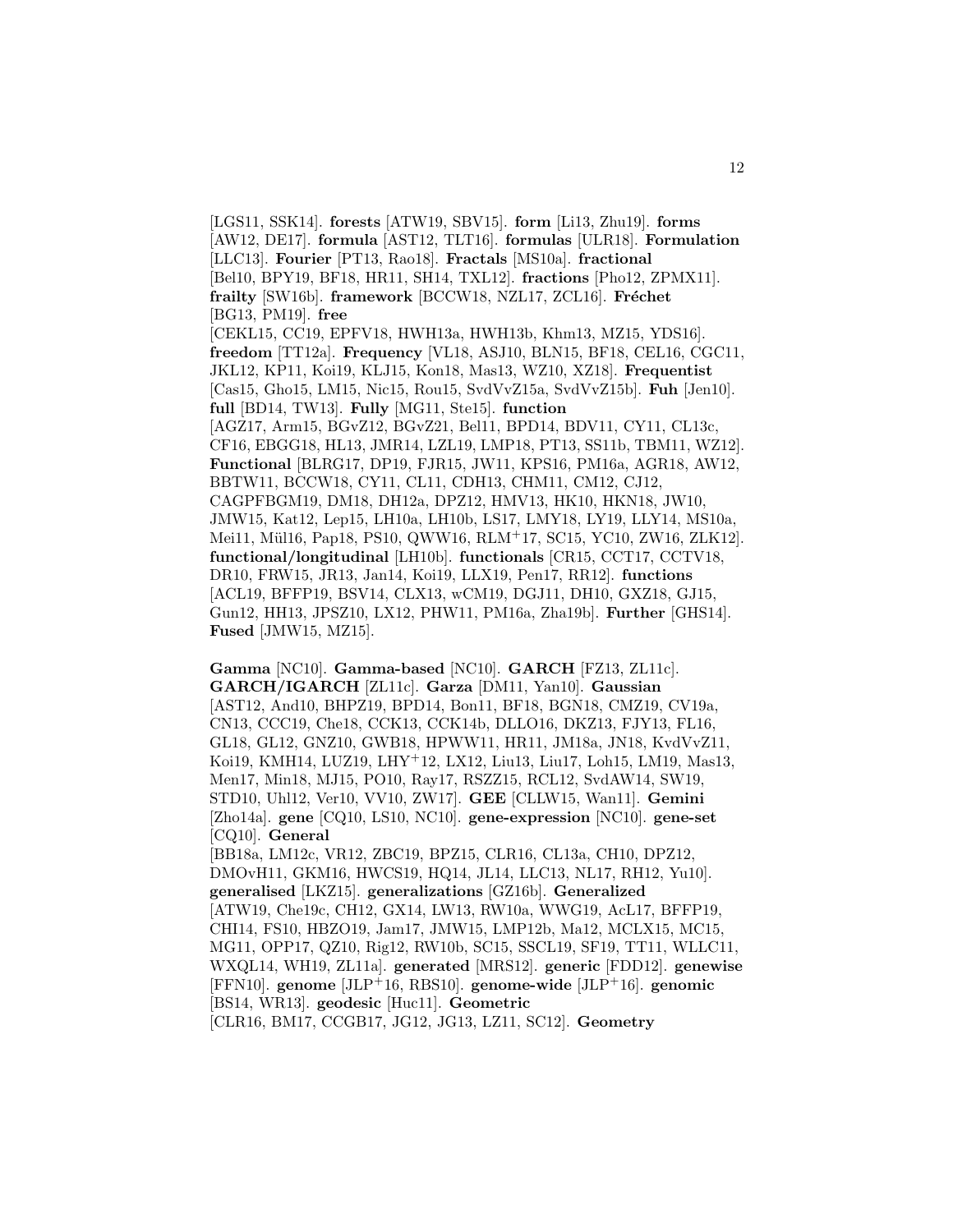[SvdAW14, Uhl12, URBY13, CTP19, HW16b, LM12d, SWY15, WWG19]. **geostatistical** [CHI14]. **geostatistics** [CZW11]. **Getoor** [ASJ12]. **Gibbs** [DL17, RH12]. **glimpse** [Roj11]. **GLMM** [Jia13]. **Global** [ACCP11, CEL16, DFS11, KS16, LYL16, LN11, MMY18, ZL11c, ANW12a, LS13, Men17, PP14, SC13]. **Globally** [MS10b, ZPH15, WW18]. **good** [WXX18]. **Goodness** [CAGPFBGM19, KLN12, KSZ18, VV10, Bul17, CEKL15, Lei16, TWT17]. **Goodness-of-fit** [CAGPFBGM19, KSZ18, VV10, Bul17, CEKL15, Lei16, TWT17]. **Gradient** [WZ18, ANW12a, CL15b]. **Gradient-based** [WZ18]. **gradients** [TA17]. **gradual** [VD15]. **Graph** [CZ15b, EW16, Zho14a, BD15, CKG19, CD13, KR11a, SR13, YLZ16]. **Graph-based** [CZ15b]. **graphic** [FJY13]. **graphical** [AV13, BK18, CS12, CPW12a, CPW12b, DKZ13, FL16, GL12, GT12, KMH14, LM12b, LS18, LHY<sup>+</sup>12, Liu13, Liu17, LW13, NLL19, RZ12, RSZZ15, Røy12, ST16a, STD10, Uhl12, ULR18, Wai12, XZ12, Yua12]. **graphon** [GLZ15, KTV17, Pen19]. **graphons** [Cho17]. **graphs** [Bow10, CMKR12, ER14, FG18a, HJY13, KR13, MMS18, Sad16, TSP13, TP18, VR19, vdGB13]. **greater** [CW12]. **greedy** [DRZ12, Fry18]. **Grenander** [DKL12, Jan14, SBW10]. **Grenander-type** [DKL12]. **grid** [TBK12]. **group** [BO17, DH12b, HZ10, LPvdGT11]. **Groups** [DKZ13]. **grows** [MGC10]. **growth** [Huc11]. **guaranteed** [GRD13]. **guarantees** [AV13, BWY17, JKNP12, LW12b, QM11].

**Half** [FDD12]. **Half-trek** [FDD12]. **Halfspace** [PV18, HPS10a]. **Hall** [Che16, CF16, Del16, M¨ul16, Sam16]. **Hamming** [BNST18]. **Harris** [LTG16]. **Hastings** [DR11]. **Hausdorff** [GPPVW12]. **Hawkes** [RBS10]. **Haystack** [CvdV12]. **hazards** [BFJ11]. **heavy** [BJL15, HW19, Min18]. **heavy-tailed** [BJL15, HW19, Min18]. **Hellinger** [HW17]. **help** [HSRW19]. **Hermite** [CL11]. **heterogeneous** [HWH13a, HWH13b, ZCL16]. **heteroscedasticity** [Zhu19]. **heuristic** [DR15]. **hidden** [CL13a, Chi11, DMOvH11, DM12, RBM19]. **hierarchical** [BTT13, CLOP19, HA13, LM12d, WRM19]. **hierarchy** [ST16a]. **High** [ATHW12, DW18, El 10a, EH19b, FLM11, GZ16b, HLLZ19, LHY<sup>+</sup>12, LW12b, NHM18, RWL10, SFSL18, ZLLW13, ZPH18, ANW12a, ANW12b, ASJ10, AcL17, ACV16, ABR10a, ABR10b, Atc17, BL12, BCF18a, BCF18b, BW19a, BHPZ19, BC19, BM15, BFL<sup>+</sup>18, BC11a, BR13, BB16b, BW19b, BJNP13, BF18, BPE14, BSW11, BSW12, CZ16, CLR16, CG17, CG18, CZ18, CMZ19, CKG19, CTP19, CC17, CTW18, CQ10, CXW13, Che18, CL18, CLZ19a, CHLP14, CCK13, CMKR12, CD12, CGC11, CFR12, CF19, CGZ18, CPV17, DGK19, DZ17, EH19a, FL14, FKLZ15, FJ19, Gol10, HP10, HWH13a, HWH13b, HMLZ11, JvdG18, JJ12, JY13, JLP<sup>+</sup>16, JW16a, JW16b, JKW17, JKL12, Jir15, KP15, KS11, Koi19, KLJ15, KLFL17, Kon18, KV10, LM12a, LY12, LZW10, LLL19, Lee13, LD18, LH10a, LC12, LKZ15, LZ17,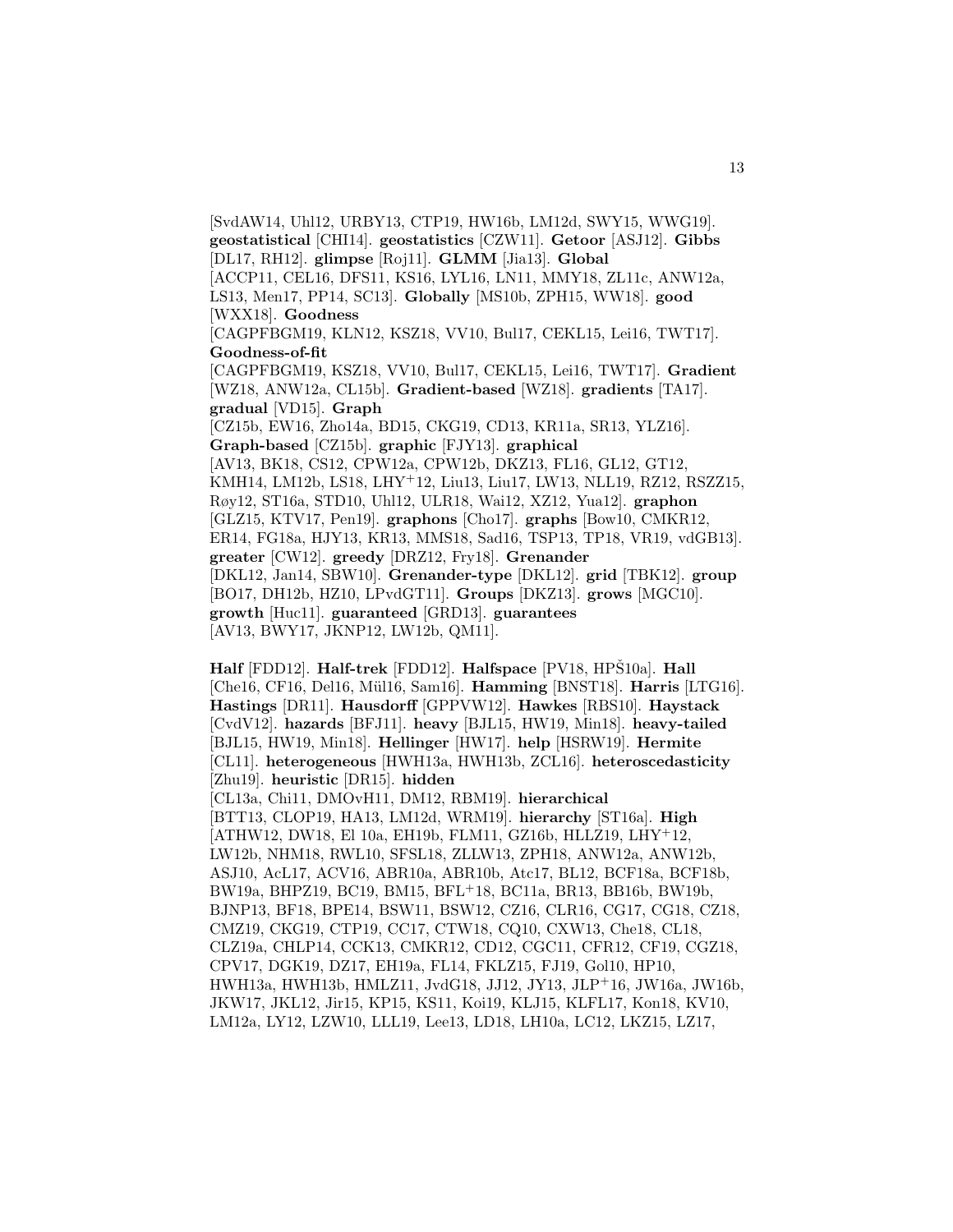LLYY19, LZL19, LZL18, LC10, Loh17, Lv13]. **high** [MCLX15, Mas13, MPL15, Nad16, NMR17, NW11, NL19, NL17, NZL17, OWJ11, OMH13, OMH14, QC12, RYC19, RWG19, RLM<sup>+</sup>17, RT11b, RCY11, Sam16, SWDW11, SD12, SW16a, SSCL19, SL19, ST16b, TZ19b, TWZ13, VV10, VL13, WZ10, WKL13, WF17, WH19, XZ18, XCL16, XZ12, YP15, YT15, YWJ16, YZ16, Zha13, ZW17, ZPG18, ZYS18, ZL11b, ZPH15, ZBY15, ZCCL19, ZCGZ19, ZCX13, ZLST17, Zhu17]. **High-dimensional** [ATHW12, DW18, EH19b, FLM11, GZ16b, HLLZ19, LHY<sup>+</sup>12, LW12b, NHM18, RWL10, SFSL18, ZLLW13, ANW12a, AcL17, Atc17, BCF18a, BCF18b, BW19a, BHPZ19, BC19, BM15, BC11a, BW19b, BJNP13, BPE14, BSW11, BSW12, CLR16, CG17, CG18, CZ18, CMZ19, CKG19, CTP19, CC17, CTW18, CQ10, CXW13, Che18, CL18, CCK13, CMKR12, CFR12, CF19, CGZ18, CPV17, DZ17, EH19a, FKLZ15, FJ19, Gol10, HP10, HWH13a, HWH13b, HMLZ11, JvdG18, JJ12, JY13, JLP<sup>+</sup>16, KP15, KS11, KLFL17, KV10, LY12, LZW10, LLL19, Lee13, LH10a, LC12, LZ17, LLYY19, LZL19, Loh17, MCLX15, MPL15, NMR17, NW11, NL19, NZL17, OWJ11, OMH13, QC12, RYC19, RWG19, RLM<sup>+</sup>17, RT11b, RCY11, Sam16, SD12, SL19, TZ19b, TWZ13, VV10, WH19, XZ18, XCL16, XZ12, YWJ16, Zha13, ZPG18, ZBY15, ZCCL19, ZCGZ19, ZCX13, ZLST17, Zhu17]. **High-dimensionality** [El 10a]. **high-frequency** [ASJ10, BF18, JKL12, Koi19, KLJ15, Kon18, WZ10, XZ18]. **high-order**

[Dic11, FZ16, ACCP11, CL13b, HJ10, Loh15, WMZ18, ZCX13, FZ21]. **higher-order** [Loh15]. **highest** [SW10a]. **highly** [JFF10]. **Hilbert** [AW12, CCGB17, Lev15, LLLH18, PM16a, YC10]. **hold** [Ste11]. **homodyne** [LMP18]. **homogeneous** [DH12b]. **honest** [CCK14a]. **Hotelling** [LS13]. **Huber** [CGR18]. **hull** [PJS10]. **hybrid** [NHM18, TBM11, ZvdAW19]. **hyperbolic** [HKKM10]. **hypercube** [WXX18]. **hypergraph** [GD17]. **hypographs** [BSV14]. **hypotheses** [CL11, NS11]. **Hypothesis** [BW19a, MPL15, ZCCL19, ASFJ10, Li14, NJ13, NL17, PV17, SSGF13, SSCL19, WZHO17, WWG19, ZBY15].

[LC10]. **Higher**

**I-LAMM** [FLSZ18]. **Identifiability** [Xu17, BS14, DFS11, FDD12, HK18]. **identifiable** [HN16]. **Identification** [ZAL17, CHLP14, KLZ16, SQ17]. **Identifying** [ASJ12, BYZ10, LWY17, YS12]. **idiosyncratic** [Kon18]. **IGARCH** [ZL11c]. **II** [ABR10b]. **II.** [BB10]. **ill** [ISS12, Pen16]. **ill-posed** [ISS12, Pen16]. **image** [AL11, LG17]. **imaging** [ZFY11]. **imbalanced** [FH14b]. **Immigrated** [ZHCC11]. **Impact** [JY16, KPS16, MS10a]. **Impacts** [Lv13]. **impedance** [HKKM10]. **imperfect** [TW15]. **implied** [QT19]. **implies** [EKDN18]. **importance** [EL10]. **improper** [MH11, RH12]. **improve** [MR12]. **Improved** [BLT18, CW12]. **in-sample** [LMNP15, LMNP17]. **incoherence** [LW17]. **Inconsistency** [SBW10]. **increasing** [Bon11, JP15, YLZ16]. **Independence** [YP15, ABFRB15, BDP19, Bow10, CTW13, CTW16, CL18, CHLP14, CD17,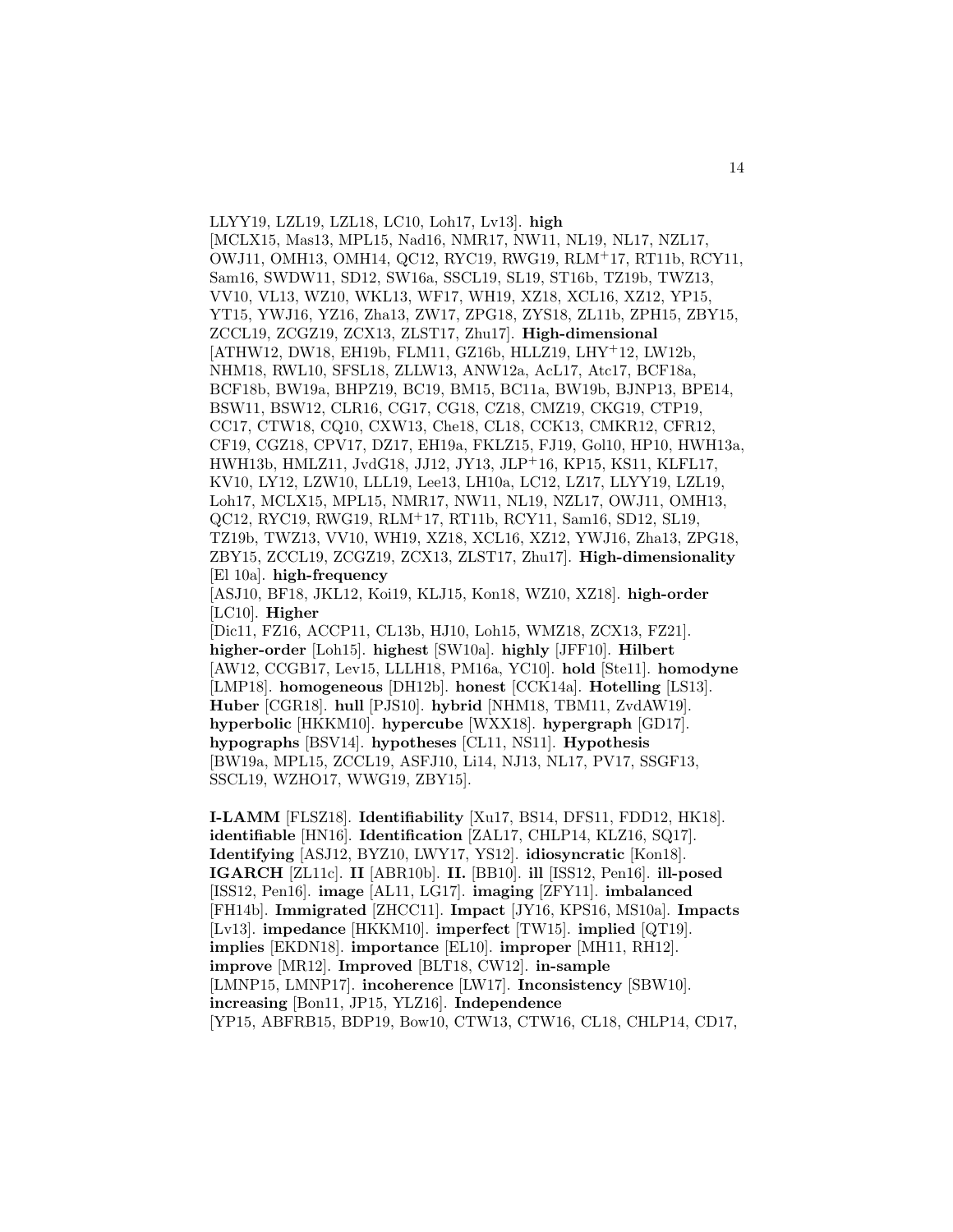FS10, Hua10a, Lep13, LD18, Røy12]. **Independent** [SY12, CZC10, IP11]. **index** [BB18b, CHM11, CLLW15, CHZ11, DGT16, DZ14, JW11, JL14, JMW15, Kau18, LS14, LYW<sup>+</sup>11, LLY18, LLLT10, LY11, MH16, WXZC10]. **Indian** [Jam17]. **indices** [ASJ12]. **individualized** [QM11]. **inequalities** [ACL19, Bel18b, DS12, GL11, Gol10, HSY<sup>+</sup>13, KTV17, LM12c, LW19, LPvdGT11, LLLH18]. **inequality** [HS17, LJ10]. **Inference** [DW19b, FZ13, KRD10, LY12, MH16, PV17, TLT16, ZW12, Zho14b, ASW13, BC19, Bel11, BBB<sup>+</sup>13, BV13, CLR16, CGT16, CZvdL17, CH12, CD17, DP13, DHSM18, DP18, Efr18, FH14a, GXZ18, HPWW11, HN11, HBT16, Huc11, HE18, IP11, KV10, LSST16, LV15, LW10, LPvdGT11, LvdL16, MCLX15, MZZ<sup>+</sup>19, MNP19, NLL19, Rao18, Rei11, RWG19, REB18, RBM19, SC13, SC15, SQ17, ST16a, TBK12, TL13, TT18, TRTW18, URBY13, VL18, VCC19, WH19, WM10, XZ18, ZJS11, ZBC19, ZDMD18, Zho10, Zhu19, dJvZ10]. **infinite** [ASJ11, CGT16, JT14, Ngu13]. **infinite-variance** [CGT16]. **infinity** [CTP19]. **influence** [ZLLW13]. **influences** [JBGWS13]. **Influential** [ACV16, CZ16, JW16a, JW16b, Nad16, ST16b]. **Information** [HW16b, MP17, AL11, CI11, CHI14, DKR18, El 10b, KNV15, LPS08, LP10, ZL11a]. **Information-regret** [MP17]. **inhomogeneous** [MDO14, MB15, Pen13, Tru19]. **inner** [LMY18]. **Innovated** [FKLZ15, FL16, HJ10]. **instances** [Zho14a]. **instrumental** [Kat13]. **integer** [SH15]. **integrals** [JY11]. **integrands** [Dic11]. **integrated** [DGT16, JT14, LLX19, ZL11b]. **interacting** [BDD10, FMP11]. **Interaction** [KLFL17, BD14, FKLZ15]. **interactions** [BTT13, MCLX15, VR12]. **interactive** [BL14]. **interest** [LLY14]. **interference** [LZA15, Zhe15, ZAL17]. **intermediate** [RCL12]. **Intermittent** [BMBM15]. **interval** [CGC11, Gro14, LK10, Wan10, YL14, ZZX18]. **intervals** [BLP19, BK18, CLX13, CG17, GJ15]. **interventions** [NMR17, RBM19, ST16a]. **Intrinsic** [Huc11, LY19, HBT16]. **Introduction** [BC11b]. **invariance** [HBZO19]. **Invariant** [EJ10, Str18, Vim10]. **Inverse** [JYW14, JW15, CLR16, ISS12, JL14, KM10a, KvdVvZ11, LZL18, Mei11, Pen13, PWM18, TBM11, YDS16]. **inverses** [LW13]. **irregularly** [BLN15, Loh15]. **Ising** [ATHW12, BRS19, MMY18, NL19, RWL10, XZC12]. **Isotonic** [HWCS19, CGS15]. **Itˆo** [TWZ13]. **Iterated** [IBAK11]. **iterative** [Ma13].

**jack** [OPP17]. **jack-knife** [OPP17]. **jackknife** [LLX19]. **Joint** [BSW12, CS15, NMR17, WZ12]. **Jump** [GLM18, Tod15, Bul16, CMW14, JKL12, KLJ15, TT12b, Tod17]. **jumps** [ASJ11, JT14].

**Kac** [TLT16]. **Kantorovich** [CGHH17]. **Kendall** [Bao19, BK18]. **Kernel** [Atc11, BGK10, AW12, ACF12, CL15b, DGK19, El 10b, GL11, JMW15, El 10c, KY10, LLLH18, MN10, SS13, YC10]. **kernel-spline** [JMW15]. **kernelized** [SWY15]. **kernels** [KR13, WCT11, YPW17]. **Khinchine**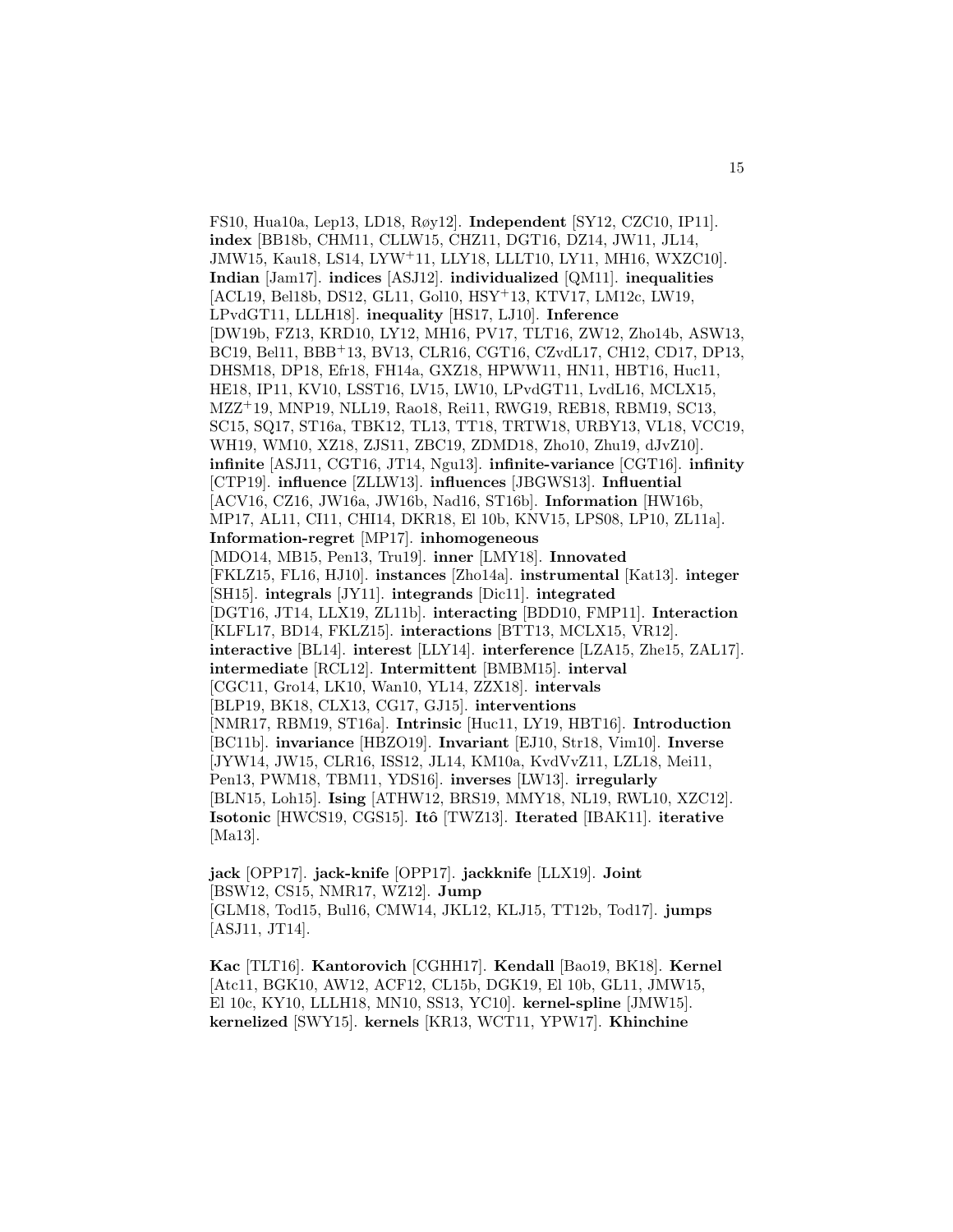[Bob19]. **kinematic** [AST12]. **kinetic** [Bow10]. **knife** [OPP17]. **knockoff** [BC19]. **knockoffs** [BC15]. **knowledge** [RBWJ19]. **Kolmogorov** [FG18b, MZ15]. **Kullback** [CGM<sup>+</sup>13, Rig12].

**labels** [AGZ17]. **LAMM** [FLSZ18]. **landscape** [MBM18]. **Laplace** [DGP18, TT12b]. **Laplacian** [EW16, HMLZ11, TP18]. **Large** [ACF12, BB16b, FLW18, Sae19, ACBL13, BLPZ15, BDP19, CJ10, CKW<sup>+</sup>16, CLR17, DB16, FL16, GL18, GZ11, HQ11, HJY16, Kon18, LW12a, LWY17, Ma12, MB15, RSZZ15, SN19, WY17, WZY18, XQB13, ZFY11]. **large-dimensional** [LW12a, WY17]. **Large-sample** [ACF12]. **large-scale** [CJ10, CKW<sup>+</sup>16, HQ11, MB15, ZFY11]. **largest** [BPZ15, HPZ16, ZPG18]. **Lasso** [DGL19, LTTT14a, BTT13, BMvdG14, BB14, CY14, FK14, HSY<sup>+</sup>13, JM18a, LSST16, LTTT14b, LTTT14c, LZ14, TT11, TT12a, Was14, CL13b, MMB17, MMB18, BLT18, BCW14, SBC17]. **Latent** [CS12, CPW12a, CPW12b, GT12, LM12b, RZ12, Wai12, Yua12, AV13, BJR16, CMKR12, Jam17, Ngu13, TSP13, Xu17]. **latent-structure** [BJR16]. **latin** [WXX18]. **lattice** [WXX18]. **lava** [CHL17]. **law** [HPZ16, LAP15]. **laws** [BD15, CJ11]. **leaf** [Huc11]. **lean** [RWG19]. **Learning** [AV13, CMKR12, BK19, CZvdL17, DRZ12, FLSZ18, GK12, HS17, Han11, KY10, KP19, LR14, LYL16, LSR<sup>+</sup>17, MN10, NHM18, SFSL18, SS13, WLZ14, ZLZ18]. **Least** [Bel18b, BM14, AC11, Cha14, CF19, DH12a, GZ16b, HW19, Jac10, RV11, SS11b]. **leave** [XH12]. **leave-subject-out** [XH12]. **Lecture** [Ste11]. **left** [SW12]. **left-truncated** [SW12]. **Lehmann** [BC11b, Roj11, vZ11]. **Leibler** [CGM<sup>+</sup>13, Rig12]. **lens** [BKM16]. **Leo** [Roj11]. **Letter** [LK10]. **level** [CC18b, STY14, SLL11]. **levels** [FG18b]. **L´evy** [Bel10, Bel11, BV13, Bul14, CGC11, GLM18, Mas13, PM16b, QT19, WCT11]. **L´evy-driven** [GLM18]. **life** [Roj11]. **like** [KR11b]. **Likelihood** [Ano10, Fuh10, Jen10, TBK12, WB17, ACBL13, BLN15, BB18b, BCCZ13, CC11, CTW13, CTW16, CTW18, CZW11, DL17, DMOvH11, DM12, DFW19, DFKP19, Efr18, FY10, FR12, Fuh06, GJW10, Gro14, HR11, JY13, KR11b, LM12a, LUZ19, Li13, LC10, Mas13, MMNP15, NZL17, NBL13, QCN18, RS17, SW13, SY12, TGC<sup>+</sup>19, TW13, Uhl12, WWG19, XZC12, YFG13, YH12, ZL11c, ZYFW14, vdGB13]. **Likelihood-based** [WB17]. **lilkelihood** [RPF13]. **Limit** [DR10, JPV10, TP18, Bao19, BLRG17, DKL12, EH19a, HQ14, JY13, KNV15]. **limitations** [WMZ18]. **limited** [SO18]. **Limiting** [BCF18b, CJ11]. **Linear** [SSCL19, AcL17, AC11, CLR16, CG17, CG18, CSHvdV15, CGT16, CC18a, CLLW15, CS15, CH12, CCT17, CCTV18, CJ12, CAGPFBGM19, DP13, DPZ13, DN11, DGT16, DFS11, El 10a, FS10, FL12, FR12, FDD12, FGM17, GRSP15, Gol10, GH18, HMV13, Jan14, JP15, JMW15, JBD17, JN18, KLZ11, Kat12, KPS16, KSZ18, LYW<sup>+</sup>11, LAL11, LZL19, LLLT10, LAP15, Ma12, MS10a, Mei11, Pen13, Pen16, Pen17, Rig12, RR12, RH12, REB18, RBM19, SC15, SWDW11, SD12, SW16a, TGC<sup>+</sup>19, VV10, WXZC10, WLLC11,

WXQL14, WH19, WW18, YC10, ZL11a, Zha13, ZCL16, ZBY15, ZCCL19].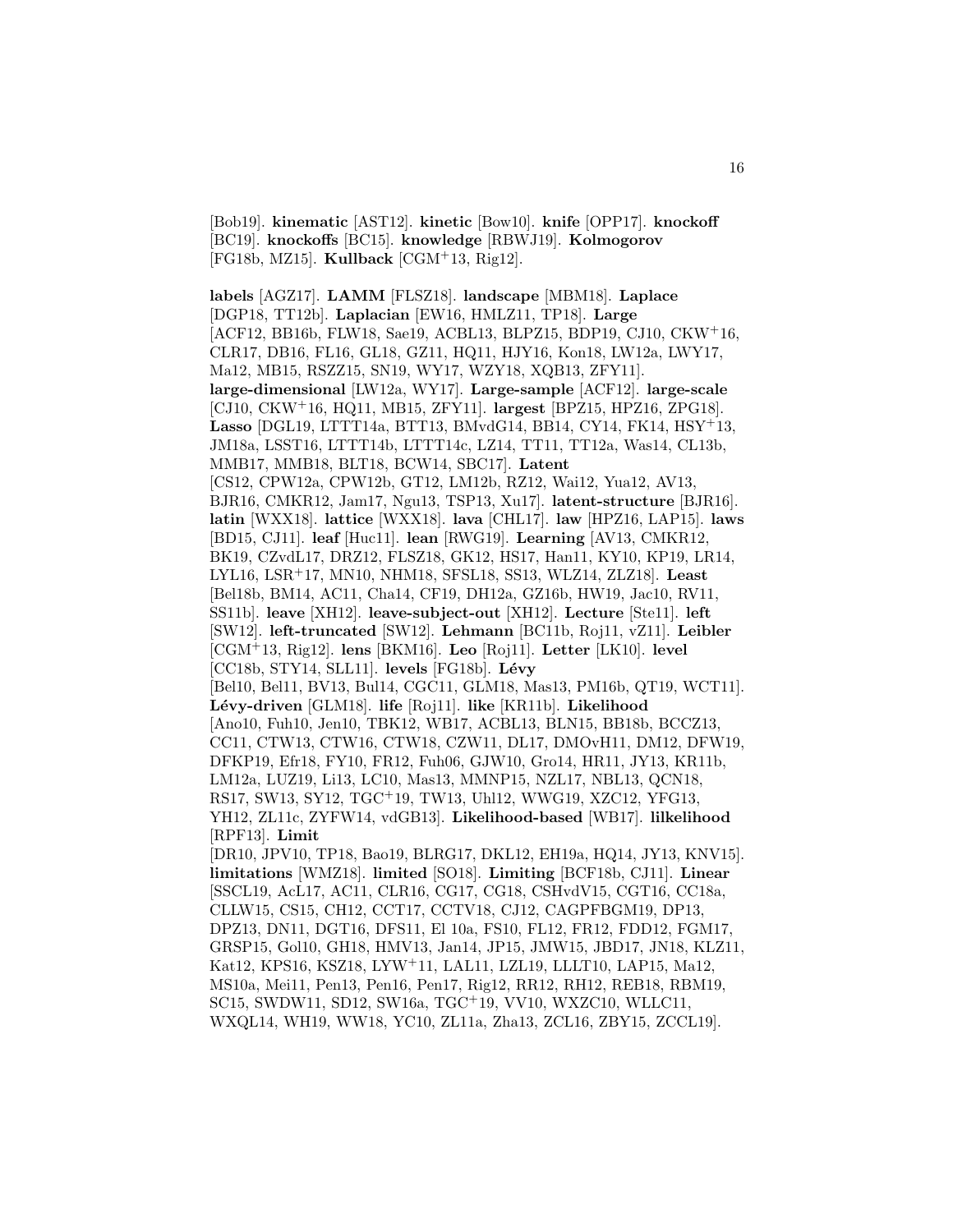**link** [CHM11]. **Lipschitz** [ACL19]. **Local** [ATHW12, BHMR14, BF18, BGN18, CTW16, EG12, EBGG18, FH14b, HBT16, SO18, SC13, Tru19, BW19a, Bel17, CS17, DLP12, FG18b, PDL12, Røy12, SGA11, YFG13, ZL11c, Men17]. **localization** [CLR17]. **Localized** [KNP11]. **Locally** [PR19, DM11, HYS15, PO10, RD19, Vog12, VD15, WW18, YS12]. **location** [BGvZ12, BGvZ21, Des15, dJvZ10]. **location-scale** [Des15, dJvZ10]. **log** [Des15, DW19b, DSS11, FR12, JBD17, KS16, KGS18, MM18]. **log-concave** [DW19b, DSS11, KS16, KGS18]. **log-linear** [FR12, JBD17]. **log-regularly** [Des15]. **logistic** [RWL10]. **loglinear** [LM12d]. **long** [BT17, CL08, CL10, CHI13, CGC11, LLBM<sup>+</sup>11, PO10, RCL12]. **long-memory** [CHI13, PO10]. **long-range** [LLBM<sup>+</sup>11]. **longitudinal** [CZ10, CLLW15, CHLP14, CHL16, JW10, JW11, JYW14, JW15, LH10b, MY10, SW12]. **longitudinal/clustered** [CHL16]. **loopy** [AV13]. **loss** [ACL19, BNST18, GPPVW12, Han19, HL13, JN18, Lep13, Zha19b]. **losses** [BJL15, MBM18]. **Low** [KR13, EvdG18, FH14a, Kol11, KLT11, LLV16, Lee13, NW11, RT11b, Zha19a]. **low-dimensional** [Lee13]. **low-rank** [EvdG18, FH14a, Kol11, KLT11, LLV16, NW11, RT11b, Zha19a]. **lower** [KP19]. **lowest** [PR16]. **LWF** [Sad16]. **machine** [KP19]. **machines** [DGK19, LAL11]. **made** [EW16]. **main** [Del16]. **majorization** [Yen11]. **Manifold** [GPPVW12, AL19, CV19b, CM12, WW18, YD16]. **manifolds** [ABT11, DM18, EH19a, Pen18]. **MANOVA** [BCF18b]. **many** [BCCW18, SSK14]. **Marcenko** [LAP15]. **margin** [MH13]. **Marginal** [CTW13, CTW16, RS17, STRR15, WRM19, YDS16]. **Marginalization** [Sad16]. **Margins** [Eva18, wCM19]. **Markov** [ASFJ10, Atc11, Bac11, BFT13, BDD10, BD15, CL13a, CDO11, CMW14, Chi11, DMOvH11, DM12, FLS<sup>+</sup>17, FJ10, FMP11, HW16b, HJY13, KLN12, LS18, LTG16, LSR<sup>+</sup>17, MDO14, Tru19, WR13]. **Markovian** [ER14]. **Markowitz** [El 10a]. **mass** [AGZ17, DW19a]. **massive** [LZL19, PBPD14, ZCL16]. **matching** [WY19]. **matrices** [BPZ15, BB16b, BSW11, BSW12, CJ11, CW19, DMO08, DG12, El 10b, FRW15, HPZ16, HLLZ19, HJY16, JLX17, JPSZ10, El 10c, LW12a, LC12, LW13, MH13, NW11, PV18, PBPD14, PY12, QC12, RT11b, SD12, SN19, WY17, ZL11b, ZBY15, ZCGZ19]. **Matrix** [CZ15a, Cha15a, ANW12b, BLPZ15, BHMR14, BW19b, CZZ10, CY12, CZ12, CLZ16, CLR17, CXW13, CGR18, CTT17, DP19, DG14b, EvdG18, FLM11, FH14a, GL18, JP15, Kol11, KLT11, Lam16, LKA10, LWY17, Min18, PWBM18, RT10, TWZ13, WZ10, Wan13, XQB13, XZ18, XW12, ZPW13, ZCCL19, Zho14a]. **matrix-** [LKA10]. **matter** [Dob17]. **maxima** [CS17, CCK13, FdH15, Koi19, SGA11]. **maximal** [Hua10a]. **Maximin** [MB15, WXX18]. **maximization** [CLX18]. **Maximum** [FY10, FR12, GJW10, Gro14, LUZ19, Li13, RPF13, TGC<sup>+</sup>19, BGvZ12,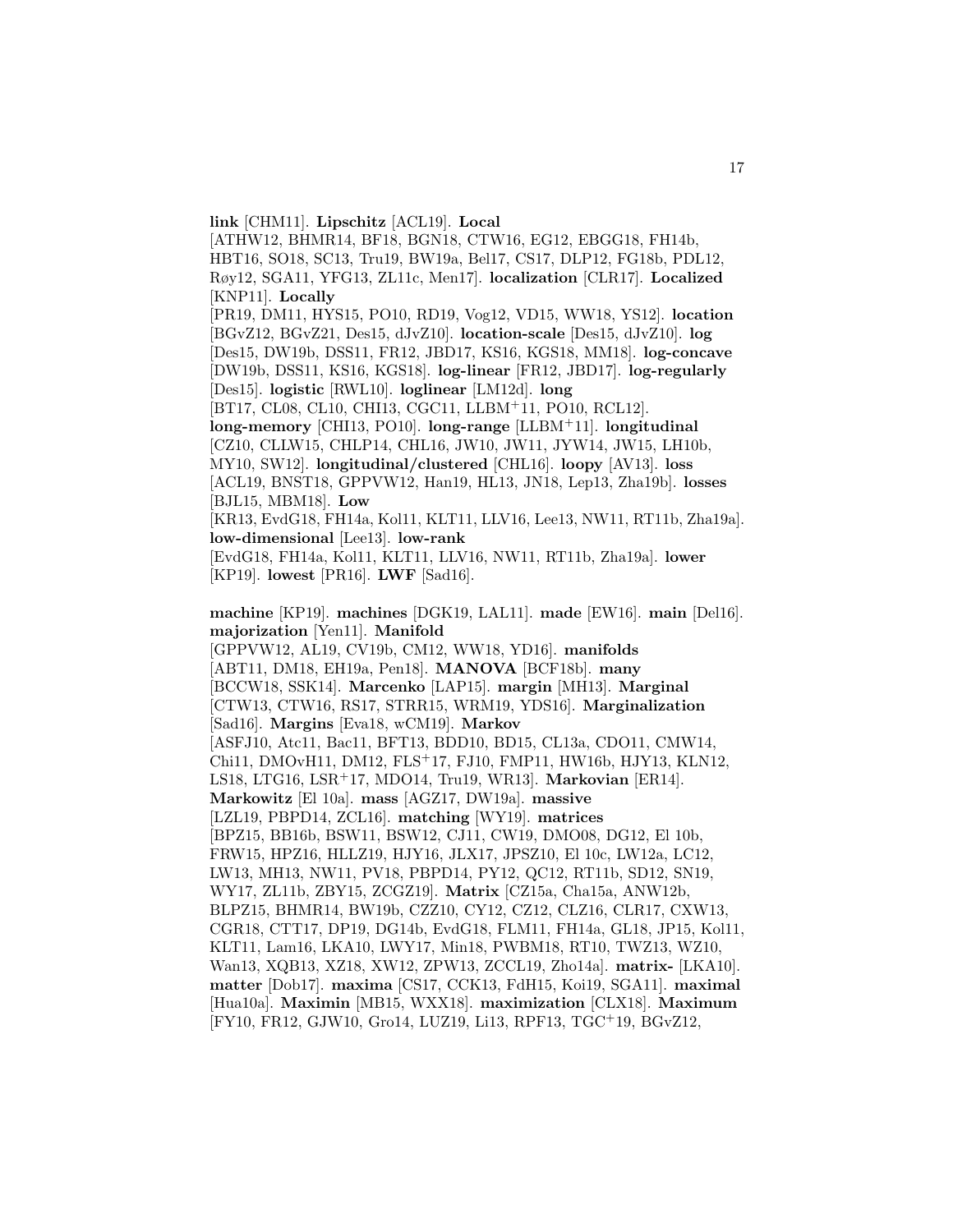BGvZ21, BB18b, BCCZ13, CC11, CZW11, DMOvH11, DM12, DFW19, DFKP19, Efr18, FSZ18, HR11, LS10, MMNP15, QCN18, RS17, SY12, Uhl12, ZL11c, ZYFW14, vdGB13]. **Maximum-likelihood** [Li13]. **MCMC** [DP18, HJY13, Lia10]. **mean** [CY11, CZvdL17, CHI13, CW12, DW19a, DLLO16, Dic11, Huc11, LX12, LvdL16, LM19, Min18, XKB16, ZYS18]. **means** [BG13, CC17, CLZ19a, FJ10, GL12, LZ17, NC10, ZBC19, ZCX13]. **measure** [ZLLW13]. **measured** [JMW15]. **measurement** [KSZ18, TWZ13, XMW10]. **measurements** [CKW<sup>+</sup>16, ZLST17]. **measures** [BKRS19, BV13, Che19c, Ngu13]. **Measuring** [ZZX18]. **median** [CCGB17]. **mediation** [TS12]. **meets** [BLT18]. **memory** [BT17, CL08, CL10, CHI13, CLZ19b, PO10, RCL12]. **merged** [Sae19]. **Merging** [PANS14]. **message** [MMB17, MMB18]. **method** [BLN15, BHMR14, BCL11, FKLX15, FdH15, GZ11, HH13, LM12a, LM18, LBST10, MZ15]. **Methodology** [DH12a]. **methods** [ANW12a, ACBL13, AV13, BL14, BT17, BDD10, BD11, Cha15b, EW16, GCW19, KLZ11, MDO14, SHMD13, SR14, WR13]. **metrics** [GN11]. **Metropolis** [JG13, DR11, JG12, STRR15]. **microarray** [FFN10, God18]. **middle** [CW19]. **middle-scale** [CW19]. **Mimicking** [Lok17]. **Minimax** [BG13, BJNP13, CG17, CCT17, DG14b, GMRZ15, HKKR11, HMV13, ISS12, LLL19, Pen17, RLM<sup>+</sup>17, VL13, YT15, YZ16, ZZ16, BW19a, GL11, HK18, KP15, MW15, MJ15, SC16, WWG19, Zha10, Zha13]. **Minimax-optimal** [YT15]. **minimization** [BJL15, CL15b, KM10a, LZ11, Yen11]. **minimum** [VL18, YL11]. **minors** [DMO08, DG12]. **mis** [SBK16]. **mis-specification** [SBK16]. **Mises** [BK12, BG14, Bon11, CN13, CN14, CR15, Ray17, RR12]. **missing** [CZ10, LW12b]. **misspecification** [Jan14, SZ15]. **misspecified** [DM12, HIT19, JLP<sup>+</sup>16, Rig12]. **mixed** [CH12, ER14, FL12, JLP<sup>+</sup>16, RH12, SH15, STY14, SLL11]. **mixed-level** [SLL11]. **mixing** [HS17, Ler11, Ngu13]. **Mixture** [LMY18, BTWB10, HK18, Ngu13, VS19, VAC17, dJvZ10]. **mixtures** [CMZ19, HKKR11, HN16, MH11, Nor10, Rou10]. MLE [Jia13]. Möbius [HKKM10]. **modal** [CGTW16]. **mode** [DW19b, PV17]. **Model** [LKZ15, ASJ10, AGR18, AL18, AcL17, BLP19, BBFGD12, BG10, BFJ11, BMW18, BD15, CS12, CV19a, CPW12a, CPW12b, CHI14, CL13c, CGR18, Chi11, CAGPFBGM19, Des15, DN11, DGJ18, EJ10, FJY13, GD17, GT12, GJW10, Gro14, HWH13a, HWH13b, HMV13, HL13, HIT19, HSY<sup>+</sup>13, JMW15, JLP<sup>+</sup>16, KJ16, KP15, KP19, LM12b, LLL19, LS14, LW19, Ler11, LYW<sup>+</sup>11, LZA15, LJ18, LY11, Liu13, MZ15, MM18, MGC10, MMS18, PP14, QWW16, RWL10, RZ12, RPF13, RLM<sup>+</sup>17, SQ17, SZ15, SW19, SYZL14, TZ19a, TRTW18, Wai12, WXZC10, WXQL14, WB17, WH19, YDS16, Yua12, ZL11a, ZW15, Zhe13a, ZAL17, ZLK12]. **model-free** [HWH13a, HWH13b, MZ15, YDS16]. **Modeling** [HM10, JKL12, SW12, CMW14, CF16, Jam17, LY12]. **Models** [Ano10, Fuh10, Jen10, ASFJ10, ATHW12, AV13, AcL17, BL12, BL14, BD14, BB16a, BK18, BM15, BFL<sup>+</sup>18, BC11a, BF12, BS14, BCL11, BW19b, BG14,

18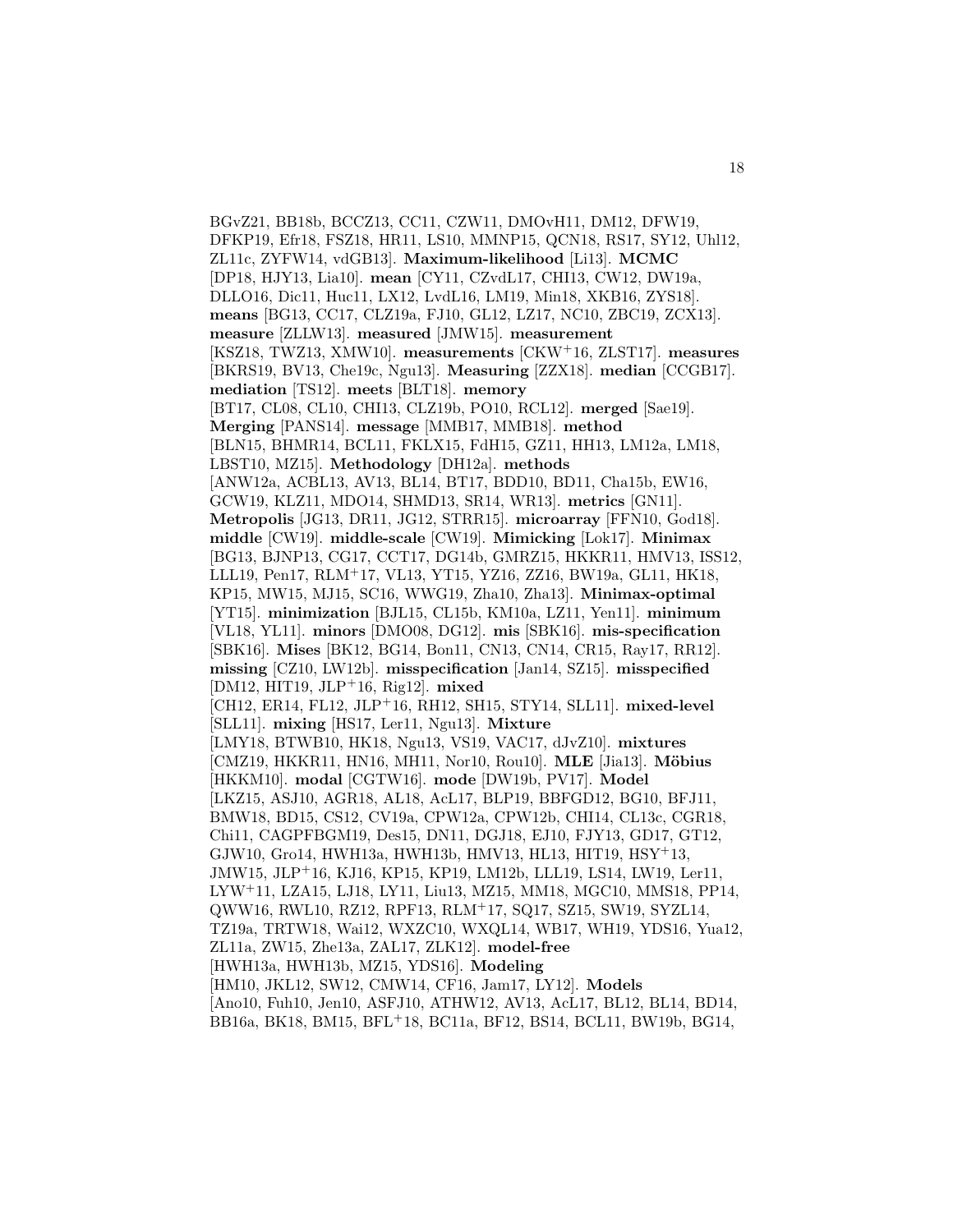BJR16, Bow10, BD13, BPE14, Bul14, BTWB10, CKG19, CR15, CL13a, CLSY18, CTW16, CD13, CHM11, CLLW15, CLX18, CS15, CHL16, CH12, CHZ11, DMS12, DS13, DPZ13, DG14a, DPZ19, DN11, DGT16, DMOvH11, DM12, DKZ13, DFS11, DFW19, DML10, FS10, FLM11, FL12, FL16, FLW16, FLW18, FJ19, FR12, FDD12, FZ13, Fuh06, GMZZ18, GL12, Gol10, HP18, HA13, HIT19, HR11, HHW10, IP11, Jac10, JvdG18, JFF10, JW11, JL14, JBD17, KLZ11, KLN12, KRD10, Kat13, KR11a, KPS17, KTV17, KS11, KSZ18, KMH14, KGC10, LS18, LUZ19, LMP10, LMP12a, LMP12b, LLL19, LR15, LXQ16, Lei16, LM12d, LKZ15, LZL19, LLLT10, LJ10, LJ11, LMY19]. **models** [LHY<sup>+</sup>12, Liu17, LW13, Ma12, MCLX15, MH16, MW16, MJ15, MMY18, NLL19, NL19, Ngu13, NL17, PBPD14, PS10, Pen19, PWBM18, RSZZ15, Rig12, RH12, REB18, RBM19, Røy12, ST19, SvdAW14, SR13, SC13, SC15, SD12, SSCL19, SBK16, SL19, SW16b, STD10, TW15, Uhl12, ULR18, VR12, VS19, VL18, VV10, VAC17, Vim10, WLLC11, WP12, WXQL14, WB17, WRM19, Xu17, XMW10, XZC12, XZ12, YLZ16, YS12, YZ16, ZL11a, ZHCC11, ZW12, ZW15, ZZ16, ZLZ12, Zhe15, ZL11c, Zhu17, Zhu19]. **Moderate** [Gao13, GXZ18, CSWX16, GZ11, LS10, LS13]. **moderately** [DGK19]. **modern** [BM14, BKM16]. **modified** [GZ16a]. **modularity** [Bow10, CLX18]. **modulated** [DZ14]. **Moment** [CHI13, CI11, DS13, LJ10, LJ11, WY19]. **Moments** [DMO08, DG12, BHMR14, BCL11, BMBM15]. **Monge** [CGHH17]. **monitoring** [PR12, ZH10]. **Monotone** [AS11, CLSY18, CPV17, GXZ18, GJ15, PPB16, WZ12]. **Monotonic** [Yu10]. **Monro** [BF12]. **Monte** [Atc11, BDD10, CDO11, FJ10, FMP11, GRD13, MDO14]. **most** [Joh13]. **motif** [WR13]. **motion** [ASJ10]. **moving** [DS11, JPV10]. **MSE** [NK18]. **MSE-optimal** [NK18]. **Multi** [AZ12, LJ18, BPD14, CW15, Cha17, CC18b, KLFL17, PR13, XS13]. **multi-armed** [PR13]. **multi-bandwidth** [BPD14]. **Multi-objective** [AZ12]. **multi-response** [KLFL17]. **multi-sample** [CW15]. **multi-sensor** [XS13]. **multi-stratum** [CC18b]. **multi-stream** [Cha17]. **Multi-threshold** [LJ18]. **Multiclass** [DKR18]. **multidimensional** [LPS08, LP10]. **Multilayer** [BQS18]. **multinomial** [WZY18]. **multinomials** [BW19a]. **Multiple** [ABR10b, CS17, SGA11, ZFY11, ACCP11, BCFG11, CJ10, wCM19, CHM11, Chi11, DZ14, FLRB16, Fry14, Fry18, HPS10a, HL18, KY10, LZ11, Li16a, Liu17, MMB11, NS11, PHW11, RBWJ19, Sae19, SF19, SS13, TS12, WZHO17, ZBFL18, ZYFW14. multiple-output [HPS10a]. **multiplicative** [ACF12]. **multiplicity** [SB10]. **multiplier** [CCK13]. **multiresponse** [RYC19]. **Multiscale** [BHM18, PWM18, SHMD13, LLX19]. **multispiked** [OMH14]. **multistage** [Cha15b]. **multitiered** [BB16a]. **multivariance** [BKRS19]. **Multivariate** [HPS10a, Lep13, ZLK12, BGvZ12, BGvZ21, BW11, BSY19, BW19b, BJR16, CEdH11, CW12, CC19, DP13, DGH<sup>+</sup>19, FdHM15, JP15, OWJ11, SS11b, SW10b, YG16].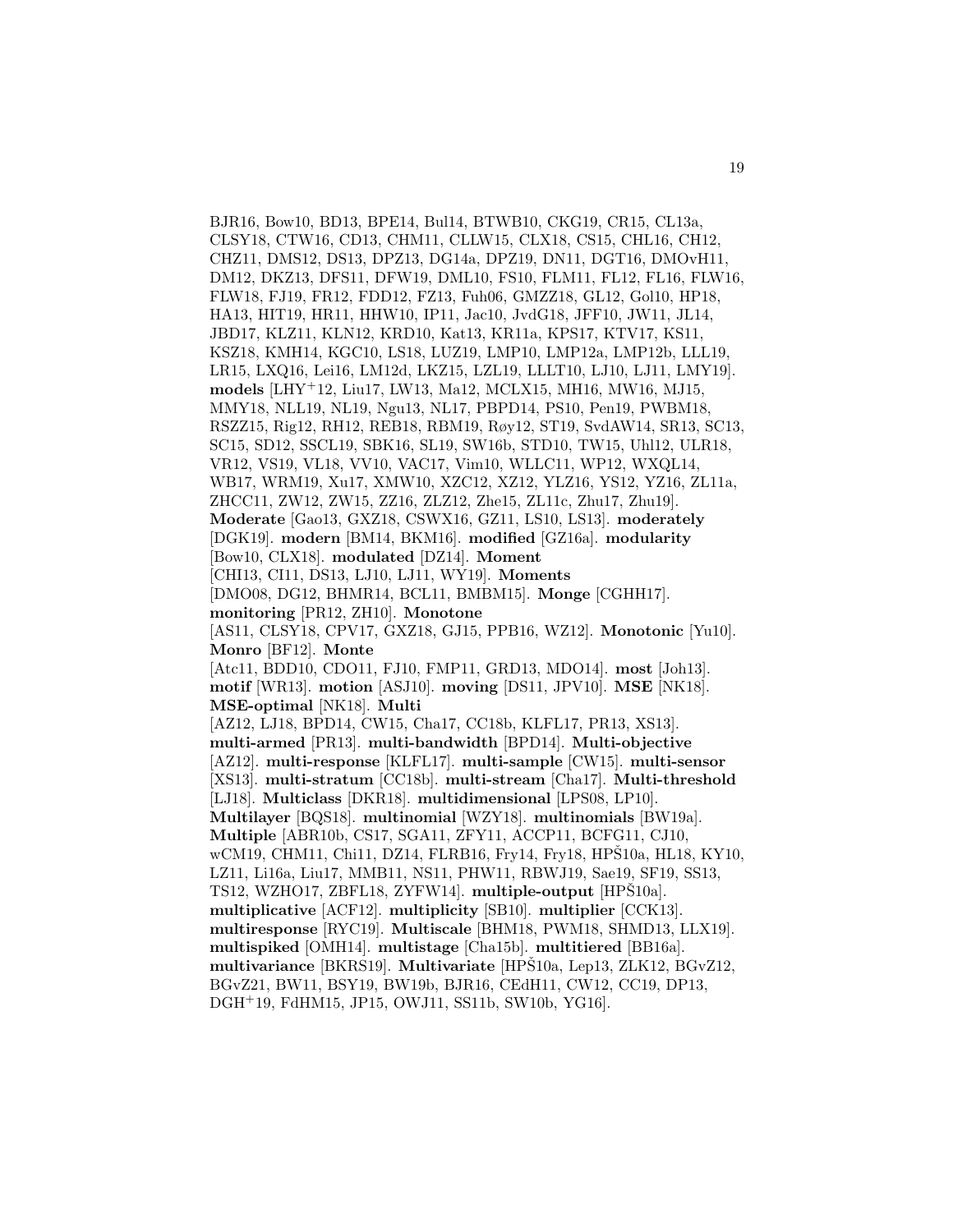**Natural** [DMS13b]. **Near** [Bul16, JN18, NW11, PV17]. **Near-optimal** [Bul16]. **Near-optimality** [JN18]. **nearest** [BSY19, BCR10, Che19a, GKM16, Sam12]. **Nearly** [Por12, Zha10, Zha13]. **necessary** [ASJ10]. **Needles** [CvdV12]. **Negative** [GCW19]. **neighbor** [BCR10, GKM16]. **neighbors** [Che19a]. **neighbour** [BSY19, Sam12]. **neighbourhoods** [HW17]. **nested** [HE18, MM18, SLQ14]. **net** [BM17]. **nets** [Dic11]. **Network** [ZPL<sup>+</sup>17, ACCD11, BCL11, CW14, KTV17, Pen19, Roh19]. **networks** [ACBL13, ACV14, BB15, Eva18, LLV16, LSR<sup>+</sup>17, ZLZ12]. **Neumann** [Kol11]. **nodes** [CL15a]. **noise** [BF18, BGN18, CN13, El 10b, EW16, GNZ10, HJ10, JPV10, LLYY19, Mei11, NW11, Ray17, SH14]. **Noisy** [ANW12b, BHMR14, BJNP13, Bul14, CLM16, CLR17, CTT17, KLT11, LW12b, LMP18, Rei11, Wan13, XZ18]. **non** [CC19, LvdL16]. **non-Euclidean** [CC19]. **non-unique** [LvdL16]. **Nonasymptotic** [AL19, CCGB17, KP15, Lev15, Zhu17, ABR10a, ABR10b, FLRB13]. **noncausal** [VL18]. **Nonconcave** [XZC12]. **nonconvex** [LYL16, LW17, MBM18, WKL13, WLZ14]. **nonconvexity** [LW12b]. **nonexact** [LM12c]. **nonhighly** [JFF10]. **noninferiority** [wCM19]. **noninvertible** [VL18]. **Nonlinear** [CM12, LW12a, LS17, DS13, FKLZ15, Hua10a, Jac10, LLC13, LAL11, LTG16, MCLX15, MS10b, PP14, WP12, XMW10, YS12, ZW15]. **nonnegative** [JT15, KRS15]. **nonnormal** [TGC<sup>+</sup>19]. **nonnull** [CJ10]. **Nonparametric** [ASFJ10, AGR18, BJV17, BCZ10, BV13, CN13, wCM19, CGTW16, CHLP14, DH12b, DHZ16, DB16, Efr13, FFN10, GPPVW14, GJ15, Han19, JY11, JPSZ10, Lam16, MRS12, NS17, PTWZ18, PPB16, QT19, SS11b, SW10b, SC15, TWT17, Vog12, ZW15, Zho10, ZYFW14, APT17, BFT13, BK19, BCW14, Bul13, CN14, Cas15, CTW16, CHM11, CS15, CF16, Gao13, GXZ18, Gho15, HH13, HHW10, JMR14, Kat13, LH10b, LZL19, LJ11, LW10, LY11, LM15, MZ15, MNP19, Nic15, QP16, Rou10, RCL12, Rou15, SY12, Sch13, SvdVvZ15a, SvdVvZ15b, VS19, YT15, YPW17, YG16, dJvZ10]. **nonparametrically** [MRS12]. **nonparanormal** [XZ12]. **Nonpenalized** [WH19]. **nonregular** [BG14, LMY19]. **nonsense** [ESW17]. **nonsmooth** [CL11, Cho17]. **nonstandard** [BDS19, NBL13]. **nonstationary** [DW19a, FZ13, GRSP15, Jac10, WP12, WZ18, ZPG18, Zho10, Zho14b]. **norm** [CTP19, Cas14, KLT11, Lep13, LMP18, YG16]. **Normal** [KL17, CW12, CH12, JY13, Zho14a]. **normality** [BM17, BCCZ13, BF18, HPWW11, Loh17, RSZZ15, YFG13]. **normalization** [OR10, OB13, SB15]. **normalized** [CSWX16, TP18, Tod15]. **normalizing** [ULR18]. **Note** [Khm13, BGvZ21, DM11, FZ21]. **NP** [BFJ11, FS10]. **NP-dimensionality** [BFJ11, FS10]. **NPV** [KF11]. **Nuclear** [KLT11]. **Nuclear-norm** [KLT11]. **null** [CJ10]. **number** [BCF18a, Bon11, CTT17, LY12, LWY17, TZ19a, Wan11, WXQL14, WZY18]. **numerical** [XMW10].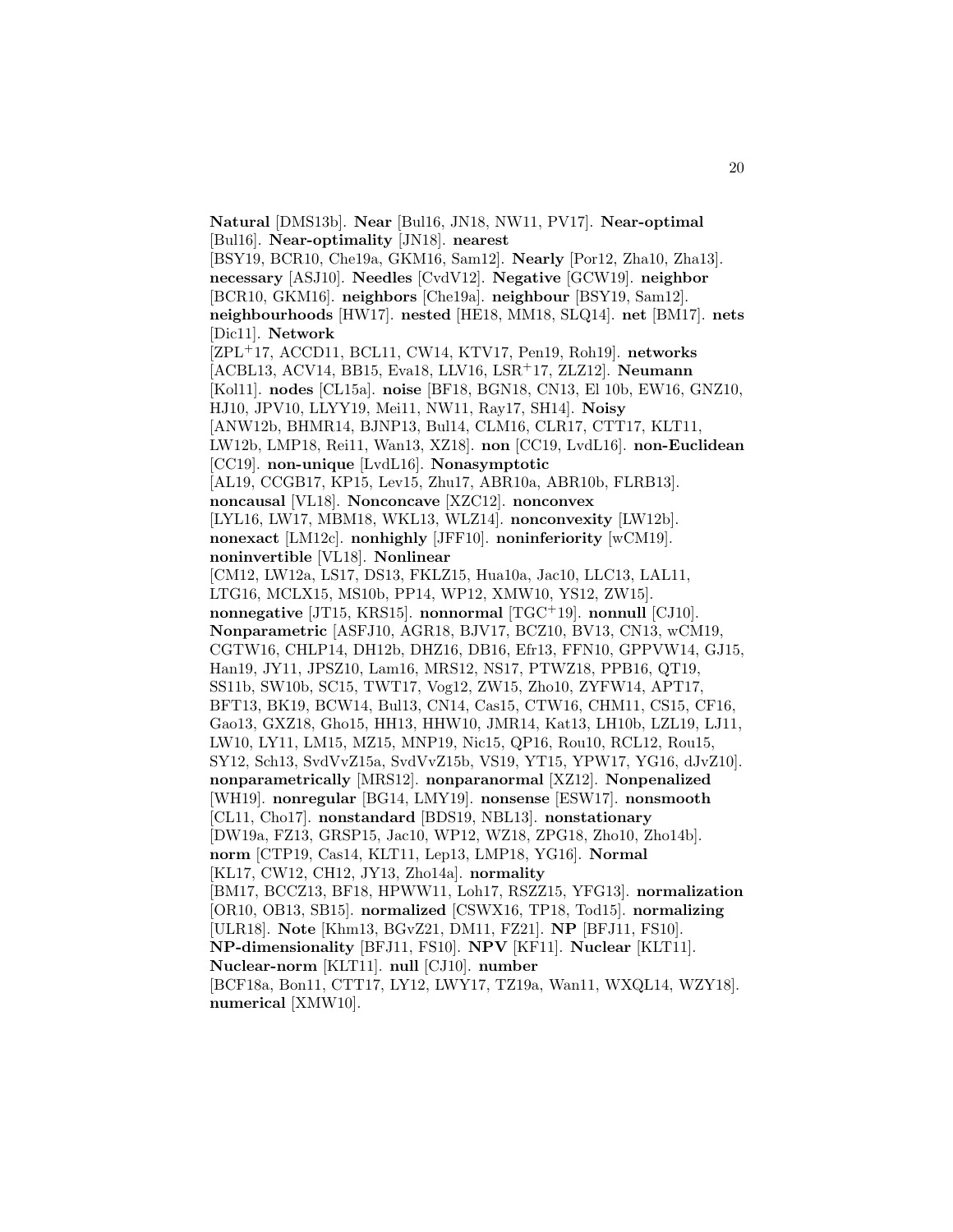**objective** [AZ12, MGC10]. **objects** [LKA10, M¨ul16, PM19, SW18]. **observation** [JN18]. **observational** [NMR17]. **observations** [BHMR14, BF18, DPZ13, DKZ17, OPP17, Rei11, SO18, SN19, XZ18]. **observed** [ASJ12, Mas13, NS17, ZJS11]. **obtain** [JG12, JG13, KP11]. **occupation** [LTT13]. **occur** [SBC17]. **off** [SS13]. **offs** [WBS16]. **Old** [FG18b]. **one** [BB10, CZ15a, JMR14, LK10, Wan10, ZPMX11]. **one-eighth** [ZPMX11]. **one-sided** [JMR14, LK10, Wan10]. **one-sixteenth** [ZPMX11]. **Online** [CCGB17, JM18b, GRSP15]. **only** [ZJS11]. **open** [Jia13]. **Operational** [LMNP17]. **operator** [VS19]. **operators** [APT17]. **opinions** [PANS14]. **Optimal** [ANW12b, BD14, BGvZ12, BGvZ21, Bel18a, BR13, BD13, BSW11, CJ10, CZZ10, CY11, CZ12, CMW13, CLZ16, CKW<sup>+</sup>16, CLM16, CW15, Cha17, CK15, CCTV18, DPZ13, DS16, DPZ16, DGJ18, FJY13, FSD<sup>+</sup>17, Gun12, HP10, HPV10, JM18a, LR14, Ler11, LZA15, LPK17, QWW16, Sam12, TWZ13, Wal10, WLZ14, WXX18, XKB16, Zhe13a, AZ12, Bul16, CL11, CZ18, CGM<sup>+</sup>13, CCG16, CZvdL17, DRZ12, DGH<sup>+</sup>19, DM11, DMS12, DMS13a, DG14a, DMG15, DKZ17, Dic11, Fel12, GLZ15, GZ15, HK18, HYS15, JJ12, KLT11, LZ17, LMY19, LPvdGT11, LvdL16, MS10b, NK18, RT11a, SH15, SW10a, SFSL18, SLL11, TL13, WY19, YS12, YT15, YPW17, Yu10, YZ16, Zha13, Zhe13b, Zhe15, ZAL17, ZvdAW19]. **optimalities** [RSZZ15]. **Optimality** [PWBM18, BLT18, BCFG11, CMZ19, FXZ14, GL11, HTX17, HYS15, JN18, MMB11, PT10, SF19, XH12]. **Optimization** [LLV16, BM14, BKM16, CS12, CPW12a, CPW12b, FKLX15, FGM17, GT12, HPS10a, LM12b, MH16, RZ12, Wai12, Yua12, ZLZ18. **Optimum** [PP14, STY14]. **Optional** [WM10]. **Oracally** [WLCY14]. **Oracle** [CL13b, GL11, HSY<sup>+</sup>13, KTV17, Lep13, LW19, LPvdGT11, LLLH18, ACL19, BLT18, Bel18b, DS12, FXZ14, Gol10, LM12c, Lep15]. **Order** [KA10, Bac11, Bel10, BPE14, CGY18, CL13b, DP13, DS11, DG14a, Dic11, EG12, FZ16, FZ21, Jir12, Li14, LC10, Loh15, SH15, WMZ18, YL14]. **ordered** [DP13, NC10, SW19]. **ordering** [GCW19, TWT17]. **orders** [BW11]. **ordinary** [QZ10, XMW10]. **Ornstein** [HA13]. **orthogonal** [GX14, HQ14, HT14, HCT18, LPK17]. **Osband** [FZ21, FZ16]. **other** [CGS15, El 10a, JR13]. **outcome** [LvdL16]. **outcomes** [JMW15, Lok17]. **outlier** [CL15a]. **outliers** [Des15, SC12]. **output** [HPS10a]. **Overcoming** [WMZ18]. **overcomplete** [Pen16].

**PAC** [KP19]. **pairwise** [HSRW19]. **panel** [BL14, KLZ16, Kon18]. **Parameter**

[PL11, Des15, Fel12, HW16b, HN16, MS10b, MMB17, MMB18, TW13]. **parameters** [BCCW18, DN11, FSD<sup>+</sup>17, Men17, QZ10, XKB16]. **Parametric** [LY11, Spo12, HSRW19, LLY18, Zhu17]. **parametricness** [LY11]. **Pareto** [SW18]. **parsimonious** [BSW12]. **Partial** [CF19, HJY16, SR14, BW11, DH12a, GH19, LYW<sup>+</sup>11, WXZC10, WLLC11, WXQL14, ZL11a]. **partial-linear** [LYW<sup>+</sup>11, WXZC10]. **partial-sum** [GH19]. **Partially** [SW16a, WZ12, CLLW15, CS15, DGT16, JMW15, KLZ11, LZL19, LLLT10,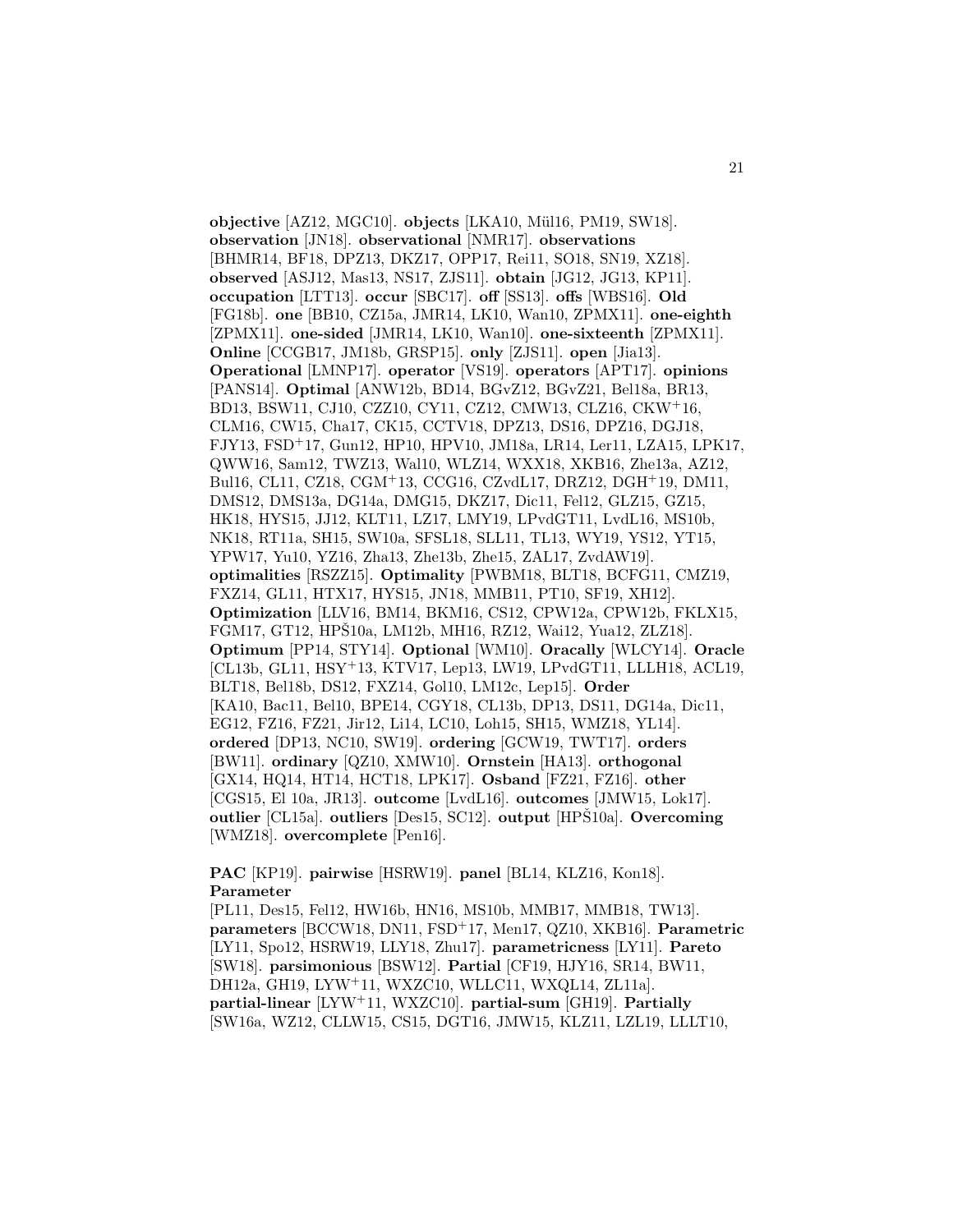Ma12, REB18, ZCL16]. **particle** [CL13a, DBCD19, WL14]. **partition** [GD17]. **partitioning** [BCDD14, GD17]. **passing** [MMB17, MMB18]. **Pastur** [LAP15]. **path** [DFKP19, SBC17, TT11]. **Pathwise** [ZLZ18]. **Pauli** [CKW<sup>+</sup>16]. **PCA** [ACV16, CZ16, JW16b, Nad16, ST16b, AW12, BJNP13, CMW13, Dob17, GZ15, JW16a, KNV15, LV15, PWBM18]. **peaks** [CS17, SGA11]. **penalization** [Kol11, KLT11]. **Penalized** [CZW11, DML10, BC11a, BPE14, CTW18, FXZ14, FG18a, FZ19, LM12a, LYL16, SQ17, TZ19b, WKL13, XZC12, vdGB13]. **penalty** [Zha10]. **Performance** [QM11]. **periodicity** [HKN18]. **periodogram** [LS10]. **Permutation** [HBZO19, ABFRB15, CR13, KR11b, MMB11, SR15]. **permutations** [Muk16]. **persistence** [FLR<sup>+</sup>14]. **perspective** [Cha14, FGM17, PV17, ZBFL18]. **Perturbation** [DGL19, ZIC12, CZ18, JP13]. Peter [Che16, CF16, Del16, Mül16, Sam16]. **Phase** [CY11, Che19b, JKW17, CLM16, JJ12, PZ16, SW13, WMZ18]. **phenomenon** [BDS19, CN14, DM11, TBK12, Yan10]. **phylogenetic** [DHSM18, Nye11]. **Pickands** [BDV11, EBGG18]. **piecewise** [FG18a, Tib14]. **piecewise-constant** [FG18a]. **Pivotal** [BCW14]. **planar** [CGW18, Huc11]. **plane** [HKKM10]. **planted** [GD17]. **plot** [ZDMD18]. **plus** [El 10b, HCT18, JPV10]. **Poincaré** [CCF14]. **point** [ABFRB15, Arm15, BJV17, CZ15b, Che19a, CC19, DL17, EH19b, Fry14, Fry18, HTX17, Jir15, MS10a, PZ16, SS11a, SBK16, WZY18, WXX18, XS13, ZYL18, ZvdAW19, ZYFW14]. **point-optimal** [ZvdAW19]. **points** [KPS16, KRS15, MJ18]. **Poisson** [FLRB13, Jam17]. **policies** [Kau18]. **Pólya** [WM10]. **polynomial** [DGH<sup>+</sup>19, DMS12, Tib14]. **polynomials** [CL11, WY19]. **polytopes** [WRM19]. **population** [BWY17, BPZ15, BS14]. **posed** [ISS12, Pen16]. **positions** [TSP13]. **positivity** [FLS<sup>+</sup>17, LUZ19]. **possible** [Pen13]. **possibly** [CvdV12, HIT19, JP15, LvdL16, VL18]. **post** [BLP19, BCCW18, BBB<sup>+</sup>13, LSST16]. **post-model-selection** [BLP19]. **post-regularization** [BCCW18]. **post-selection** [BBB<sup>+</sup>13, LSST16]. **Posterior** [CKG19, CvdV12, LJ11, PBPD14, Atc17, GZ15, GN11, HRSH15, LLL19, NS17, Rou10, YG16]. **posteriors** [BPY19, RS17]. **Power** [PHW11, GRD13, OMH13]. **Power-enhanced** [PHW11]. **powerful** [Joh13]. **PPV** [KF11]. **precision** [CLZ16, CXW13, GRD13, HJY16, Lam16, LC10, SN19]. **Prediction** [SL19, BFFP19, CHI13, CF19, DW18, LZW10, MM18]. **predictive** [MJ15]. **predictors** [BLP19, CFR12, GRSP15, PM19, TZ19a]. **presence** [CL15a, JT14]. **Principal** [CGY18, DM18, LAL11, Nye11, BCF18a, BBTW11, BR13, CTT17, DS13, FLW16, FWWZ19, HPV10, JW10, LZW10, LH10b, Ma13, VL13, WBS16]. **principle** [FZ16, GS10, KMS12, ZBY15, FZ21]. **prior** [Che19b, DGP18, MG11, MW16, RBWJ19, Roč18]. **priors** [CSHvdV15, GZ16a, Jam17, KvdVvZ11, NH14, RH12, Yen11, dJvZ10]. **probability** [AGZ17, DH10, LGS11]. **probably** [KP19]. **probably-approximately-correct** [KP19]. **probit** [QH19]. **problem**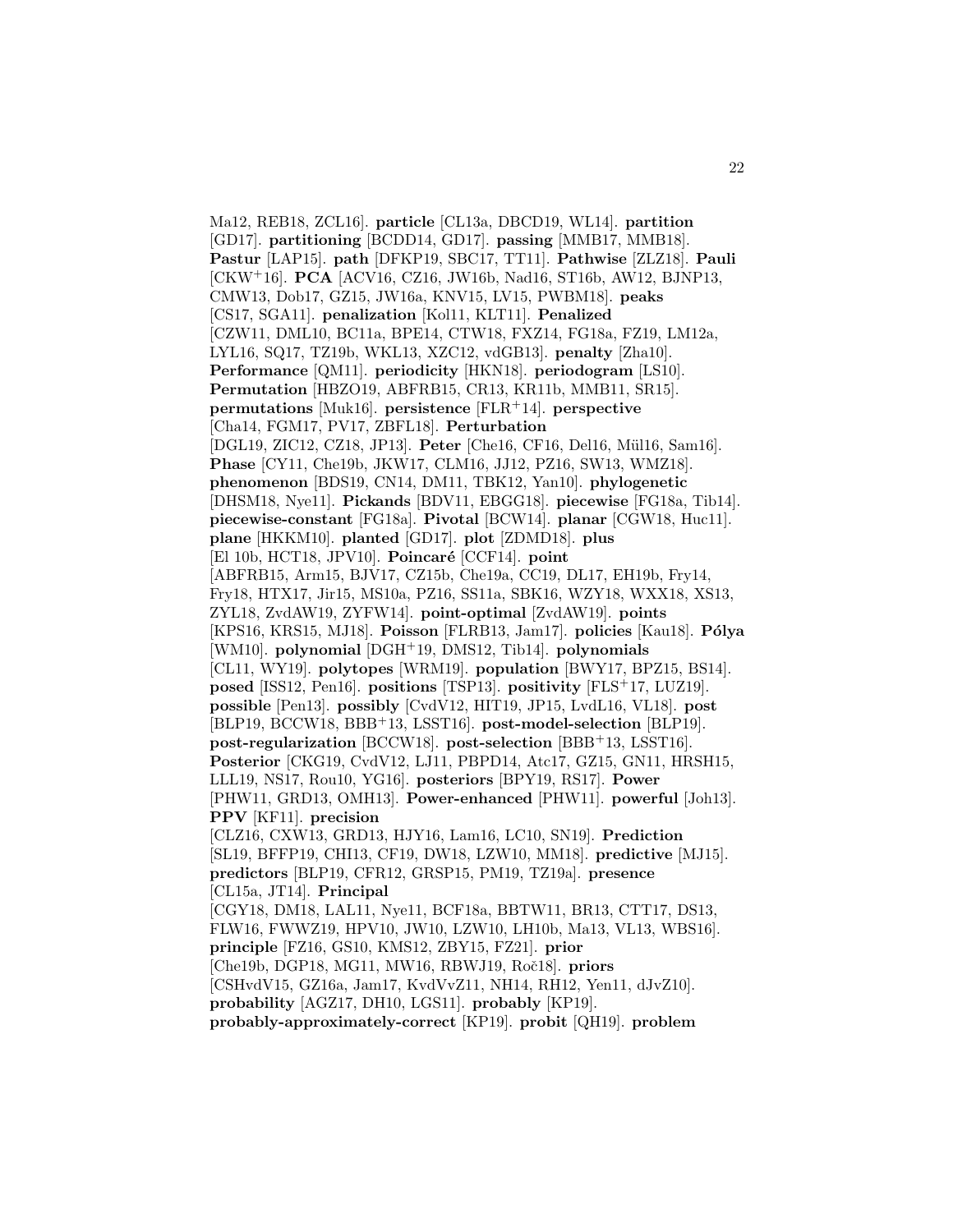[El 10a, FLRB13, Jia13, Mei11, PR13, SB10]. **problems** [ABBDL10, Ano10, BDS19, CLR16, CGS15, Fuh10, HL18, ISS12, Jen10, JKW17, KM10a, KvdVvZ11, Pen13, Pen16, PRCS16, PWM18, TT12a, WLZ14, ZYFW14]. **procedure** [BF12, DML10, LZ17, MR10, MMB11, PT10, TBM11, TBK12]. **procedures** [ACL19, BGvZ12, BGvZ21, BCFG11, CN14, DR15]. **process** [ASJ12, Bel10, BFR19, BMBM15, GWB18, JP13, JP15, RCL12, Jam17]. **processes** [ABFRB15, Bel11, BPD14, BSV14, CLOP19, CGT16, CL08, CL10, CC11, CMW14, CCK14b, CGC11, CAGPFBGM19, DL17, DW19a, DP18, DR10, FLRB13, GRSP15, GH19, HS17, JPV10, JKL12, KLJ15, LLBM<sup>+</sup>11, Li13, LX12, PO10, PZ16, Por12, RBS10, RD19, TWZ13, VD15, VCC19, ZJS11, ZL11b]. **product** [LMY18]. **profile** [MH16]. **profiling** [QZ10]. **profound** [YS12]. **programming** [SH15]. **programs** [El 10a]. **Projected** [FLW16, LZL19, CAGPFBGM19]. **projection** [BBTW11, SWX19]. **projection-pursuit** [BBTW11]. **projections** [CZ15a, Lee13]. **projective** [Akr16]. **projectors** [KL17]. **proof** [BCZ<sup>+</sup>15]. **propensity** [Zha19b]. **Proper** [DLP12, PDL12, EG12]. **properties** [Atc17, BG13, CDH13, DM12, HP10, HH12, KF11, LS18, LLBM<sup>+</sup>11, MR10, QZ10, TA17, ZHCC11]. **Property** [NL19, BF18, CCF14]. **proportion** [CJ10, DR15, GHS14, RV11]. **proportional** [BFJ11, LZA15, Zhe13a]. **proportions** [LK10, Wan10]. **Provable** [LW12b]. **Pseudo** [ACBL13, BB18b, HR11, OPP17, STRR15]. **Pseudo-likelihood** [ACBL13]. **pseudo-marginal** [STRR15]. **pseudo-maximum** [HR11]. **pseudo-observations** [OPP17]. **pure** [BGN18, JKL12, KLJ15, TT12b, Tod15, Tod17]. **pure-jump** [KLJ15, TT12b, Tod15]. **pursuit** [BBTW11, KLFL17]. **PWM** [FdH15].

**Q** [GK12]. **Q-learning** [GK12]. **quadratic** [BHMR14, CCT17, DE17, El 10a, Loh15, XKB16]. **quadratically** [KJ16]. **quadrature** [BM17]. **QUADRO** [FKLX15]. **qualitative** [CCC19, SHMD13, SSL19]. **Quantifying** [JBGWS13]. **Quantile** [CL13c, CLZ19b, EL10, HWH13a, HWH13b, Hua10b, BC11a, BM14, CCG16, GLN18, Kat12, KX14, LMP10, LMP12a, LLLH18, MH16, Por12, SW16a, VCC19, YH12, ZYS18, Zha18, ZPH15, ZPH18, Zho10, ZZX18]. **Quantile-adaptive** [HWH13a, HWH13b]. **quantile-function** [CL13c]. **quantiles** [BW11, CGHH17, HPS10a, SW18]. **quantization** [Lev15]. **Quantum** [YFG13, BGN18, CKW<sup>+</sup>16, Li14, Li16a, LMP18, NS11, Wan13]. **Quarticity** [JR13]. **Quasi** [Kat13, KM10b, Atc17, CDO11, Mas13, ZL11c]. **Quasi-Bayesian** [Kat13]. **Quasi-concave** [KM10b]. **quasi-likelihood** [Mas13]. **quasi-maximum** [ZL11c]. **quasi-Monte** [CDO11]. **quasi-posterior** [Atc17]. **quaternary** [MT13, Pho12, ZPMX11]. **quotient** [FKLX15].

**Rademacher** [Che19b]. **radial** [Bel17]. **radii** [WWG19]. **random** [AST12, And10, ACV14, APT17, ATW19, BKRS19, CJ11, CCC19, CD13, Che19b, CS17, CCK13, DH10, El 10b, FJ19, GL18, HL18, JP13, JG12, JG13,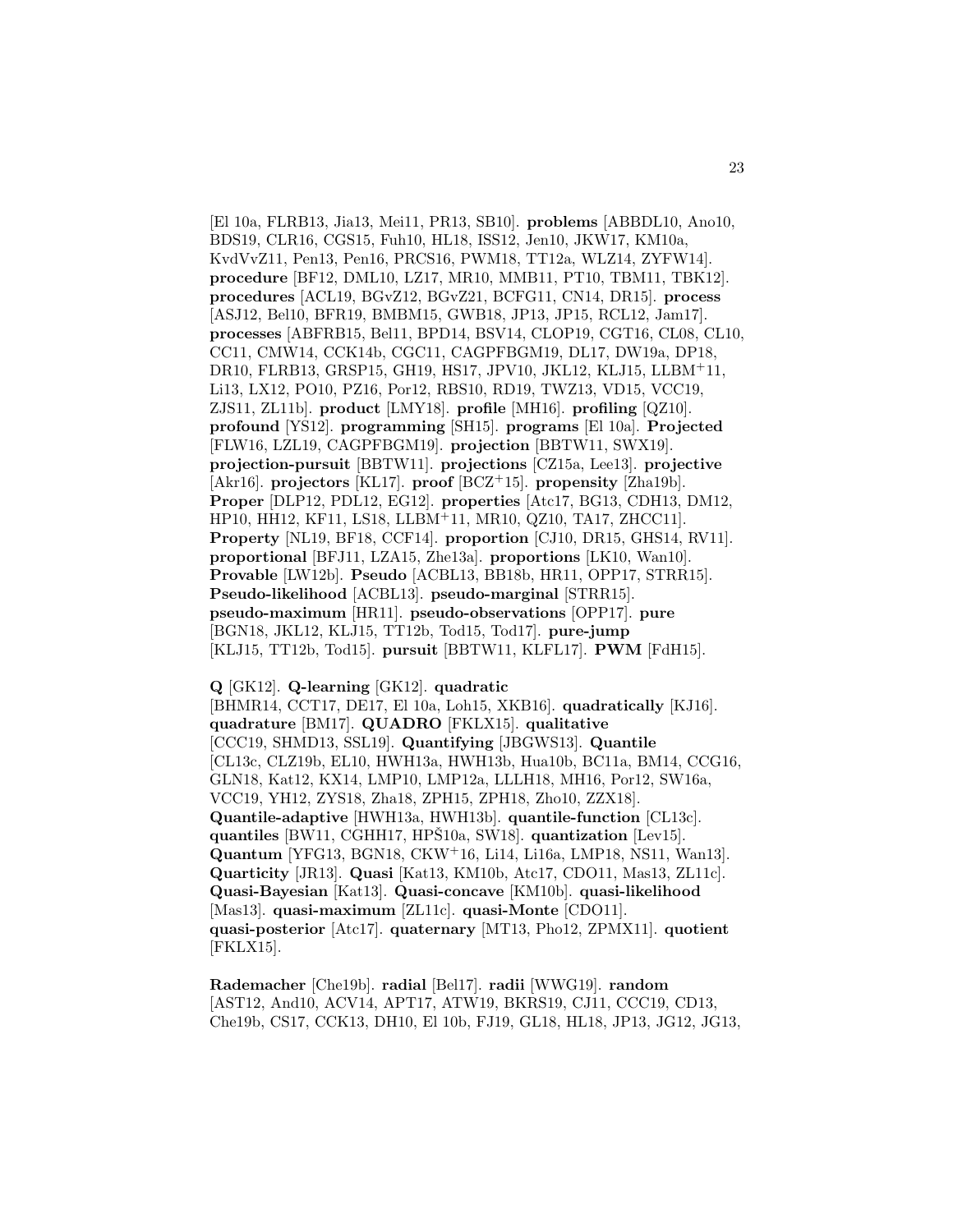KLN12, El 10c, KGC10, LX12, Loh15, LM19, Mas13, MH14, Min18, Mül16, PWBM18, PM19, SBV15, SR13, STRR15, TP18, YLZ16]. **random-walk** [JG12, JG13]. **Randomization** [BB16a, ZDMD18, HH12, MR10, PR12]. **Randomization-based** [BB16a, ZDMD18]. **randomizations** [BB16a, BB10]. **Randomized** [YPW17, AGL14, Lop19, TT18, ZH10]. **randomly** [CAGPFBGM19]. **range** [KPP11, LLBM<sup>+</sup>11]. **Rank** [HF19, BLPZ15, BHPZ19, BW19b, BSW11, BSW12, CZ15a, CTT17, EvdG18, FH14a, HPV10, JP13, Kol11, KLT11, KR13, KRS15, LLV16, LD18, LPZZ12, NW11, RT11b, SvdAW14, XZ12, Zha19a, ZvdAW19]. **rank-based** [HPV10, SvdAW14, XZ12]. **rank-one** [CZ15a]. **ranking** [DMJ13, HSRW19]. **rankings** [HM10]. **ranks** [CC17, CGHH17, IP11]. **Rao** [DR11]. **Rare** [JLX17, QCN18]. **Rare-event** [JLX17]. **Rate** [CZ18, GLZ15, GZ15, GZ16a, BC15, Dic11, DHSM18, JM18b, LZ17, Liu13, NR12, SS13, WR13]. **Rate-optimal** [CZ18, GLZ15, GZ15]. **Rates** [CL13b, GN11, Han11, Rou10, AL19, ANW12b, BW19a, Bel17, CJ10, CZZ10, CZ12, CMW13, CLZ16, CLM16, CG17, Cas14, CLN19, Gun12, HW19, HK18, HN16, HRSH15, KS16, KLT11, LLL19, LH10b, NS17, PHW11, PS10, RT11a, RW10b, WLZ14, XQB13, YZ16, ZZ16, FLRB16]. **ratio** [CL13c, JY13, KR11b, NZL17, WWG19, YFG13]. **ray** [MNP19]. **Rayleigh** [FKLX15]. **Realized** [TT12b]. **recombination** [CMW14]. **recommendation** [BCR10]. **recommender** [BQS18]. **recovering** [LZ17]. **recovery** [ANW12a, BRS19, CZ15a, CHL17, JKNP12, JN18, LM18, LZ11, LW17, OWJ11, PR16, RT10]. **rectangular** [OR10, OB13]. **recurrent** [LTG16]. **reduced** [BSW11]. **reduction** [CZC10, FKLX15, KX14, LLC13, LH10a, LAL11, LS17, LLY14, MZ13, MZZ<sup>+</sup>19, YL11]. **reductions** [CFR12]. **refinements** [CL13b]. **Refining** [ELL15]. **refitted** [CGZ18]. **regimes** [SFSL18]. **region** [SW10a]. **regions** [ABR10a, BCCW18, CEdH11, NL17, PR16]. **Regression** [ABT11, Arm15, AC11, BK19, BGvZ12, BGvZ21, Bel18b, BC11a, BCW14, BF12, BM14, BW19b, Bon11, BD13, BCZ10, BPE14, Bul13, CLX13, CG17, CG18, CCG16, CSHvdV15, CC18a, CHI14, CGS15, CHM11, CGTW16, CLZ19b, CS15, CJ12, CF19, CGZ18, DZ17, DGH<sup>+</sup>19, DH12b, DHZ16, DS13, DPZ16, DPZ19, DW18, DPZ12, DSS11, Efr13, FJR15, FZ19, FGM17, GLN18, GH18, GZ16b, HPS10a, HW19, HWCS19, Hua10b, HMLZ11, Jac10, JYW14, JL14, JW15, JMR14, Kat12, KS11, KPS16, KLFL17, LMP12b, LS14, LH10b, LTG16, LZL18, LW12b, LLLH18, MH16, MRS12, MS10a, Mei11, MPL15, NvdG13, NZL17, OWJ11, PM19, Por12, QH19, RYC19, RWL10, SH14, SS11a, SS11b, SW16a, TZ19b, TBM11, TLT16, TGC<sup>+</sup>19, Vog12, VCC19, WKL13, WCT11, XCL16, YH12, YT15, YD16, YPW17, YG16, YDS16, YC10]. **regression** [ZW12, Zha13, ZW15, ZPH15, ZPH18, Zhu17]. **Regressions** [Sch13, CFR12, EPFV18, Nor10, TZ19a]. **regressors** [Bon11]. **regret** [MP17]. **regular** [CEdH11]. **Regularization** [BFJ11, LM18, MN10, BCCW18, DHSM18, JY16, LW17, RYC19, WMZ18].

**Regularized** [BM15, XZ12, ACL19, Lam16, RWL10, YP15]. **regularly**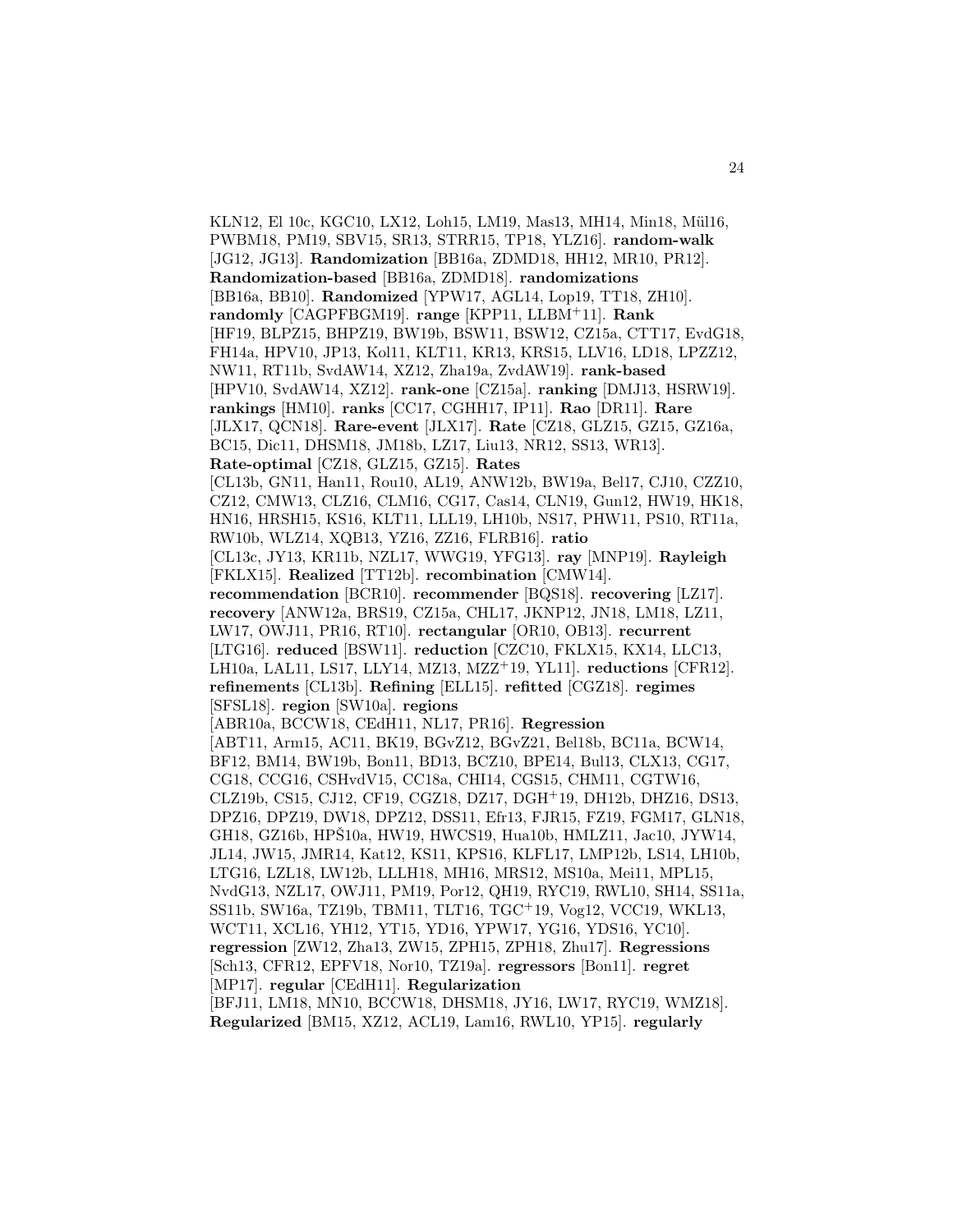[Des15]. **reinforced** [AZ12]. **rejection** [GS10]. **Rejoinder** [CPW12b, HPŠ10b, JW16b, LTTT14b, SvdVvZ15b, LTTT14a]. **related** [Gol10, JKW17]. **Relative** [FR13, DML10, HL13]. **relatives** [FGM17]. **relaxation** [ANW12b]. **relaxations** [AL18, KNV15]. **relaxed** [AcL17]. **relevant** [DW19a]. **remedy** [BK19]. **Remembering** [vZ11]. **R´enyi** [HW16a, LPS08, LP10]. **repeated** [ZLST17]. **repeatedly** [JMW15]. **replicates** [KP11]. **Reply** [Fuh10]. **representations** [CM12, DS13]. **reproducing** [AW12, LLLH18, YC10]. **Rerandomization** [MR12]. **Resampling** [KP11, ABR10a, ABR10b, BT17, GCW19]. **Residual** [CL08, CL10]. **residuals** [BSV14, GH19]. **resolution** [CLN19, GX14]. **resource** [Kau18]. **respect** [LLY14]. **response** [AGR18, BW19b, DG14a, FSD<sup>+</sup>17, KLFL17, TT18, ZH10]. **response-adaptive** [AGR18, ZH10]. **responses** [Xu17, ZLK12]. **Restricted** [EKDN18, Bel18b, CGS15, LJ11, MW16, Xu17]. **results** [ABR10a, ABR10b, DE17, GHS14, LX12]. **retrieval** [CLM16]. **Reversible** [HJY13, Bac11, BFT13]. **revisited** [BB18a, FG18b]. **reward** [CZvdL17]. **Rho** [BB18a]. **Rho-estimators** [BB18a]. **Rice** [TLT16]. **Ridge** [DW18, GPPVW14]. **ridges** [CGW15]. **Riemannian** [DM18, LY19]. **Rietz** [Ste11]. **right** [SW12]. **right-censored** [SW12]. **Risk** [El 10a, BJL15, CEdH11, CGS15, CL15b, DG14b, DML10, DKR18, KM10a, LN11, MBM18]. **risks** [KJ16]. **RKHS** [SSGF13]. **RKHS-based** [SSGF13]. **RMT** [BCF18b]. **Robbins** [BF12]. **Roberts** [PT10]. **Robust** [AC11, BBTW11, BK18, CL15a, CGR18, DMS13a, EvdG18, GWB18, HW17, LZ11, LPZZ12, SEC14, CR13, EW16, EBGG18, FFB14, FH14a, Loh17, MZZ<sup>+</sup>19, ZBFL18]. **Robustness** [Des15, TS12, ZYL18]. **ROC** [KF11]. **ROCKET** [BK18]. **Role** [SB15]. **Romano** [DR15]. **root** [BCW14, Dic11, Por12, ZPG18]. **root-** [Por12]. **roots** [DS11, ZvdAW19]. **ROP** [CZ15a]. **Rotation** [AST12]. **rotationally** [CPV17]. **rough** [PL11]. **rule** [BS14, CZvdL17, GKM16]. **rules** [DLP12, EG12, JM18b, PDL12, QM11].

**Saddlepoint** [KR11b]. **sample** [ACF12, BWY17, BPZ15, BB16b, CW15, CLSY18, CQ10, CLZ19a, DLP12, FG18b, FLRB13, Gao13, JM18a, JPSZ10, KL17, LMNP15, LMNP17, LC12, LWY17, PTWZ18, QZ10, RWG19, Sae19, Spo12, TA17, XQB13, ZBY15, ZBFL18]. **sample-based** [BWY17]. **Sampled** [AW12, BG13, CY11]. **sampler** [DBCD19, RH12]. **samples** [CL18, DMS13b, KV17, Lv13]. **Sampling** [VR19, BFR19, BLRG17, CLSY18, Cha15b, EL10, FH14b, KF11, MH13, PS10, Roh19, SW13, SR13]. **sandwich** [KH11]. **Saturated** [HYS15]. **scalable** [FL16]. **scalar** [NS17]. **scale** [AST12, And10, CJ10, CKW<sup>+</sup>16, CW19, Des15, Efr13, HQ11, MB15, ZFY11, dJvZ10]. **scaled** [ZIC12]. **scaling** [NW11]. **scan** [Wal10]. **scanning** [PWM18]. **scatter** [CGR18, PV18]. **scattering** [BMBM15]. **scheme** [JN18]. **scope** [CTW18]. **score** [NHM18, Zha19b, Jin15]. **score-based** [NHM18]. **scores** [LZW10]. **scoring** [DLP12, EG12, KMH14, PDL12]. **scrambled** [BM17, Dic11]. **Screening** [RT11a, CTW13, CTW16, CHLP14, FS10, FKLZ15, Han19,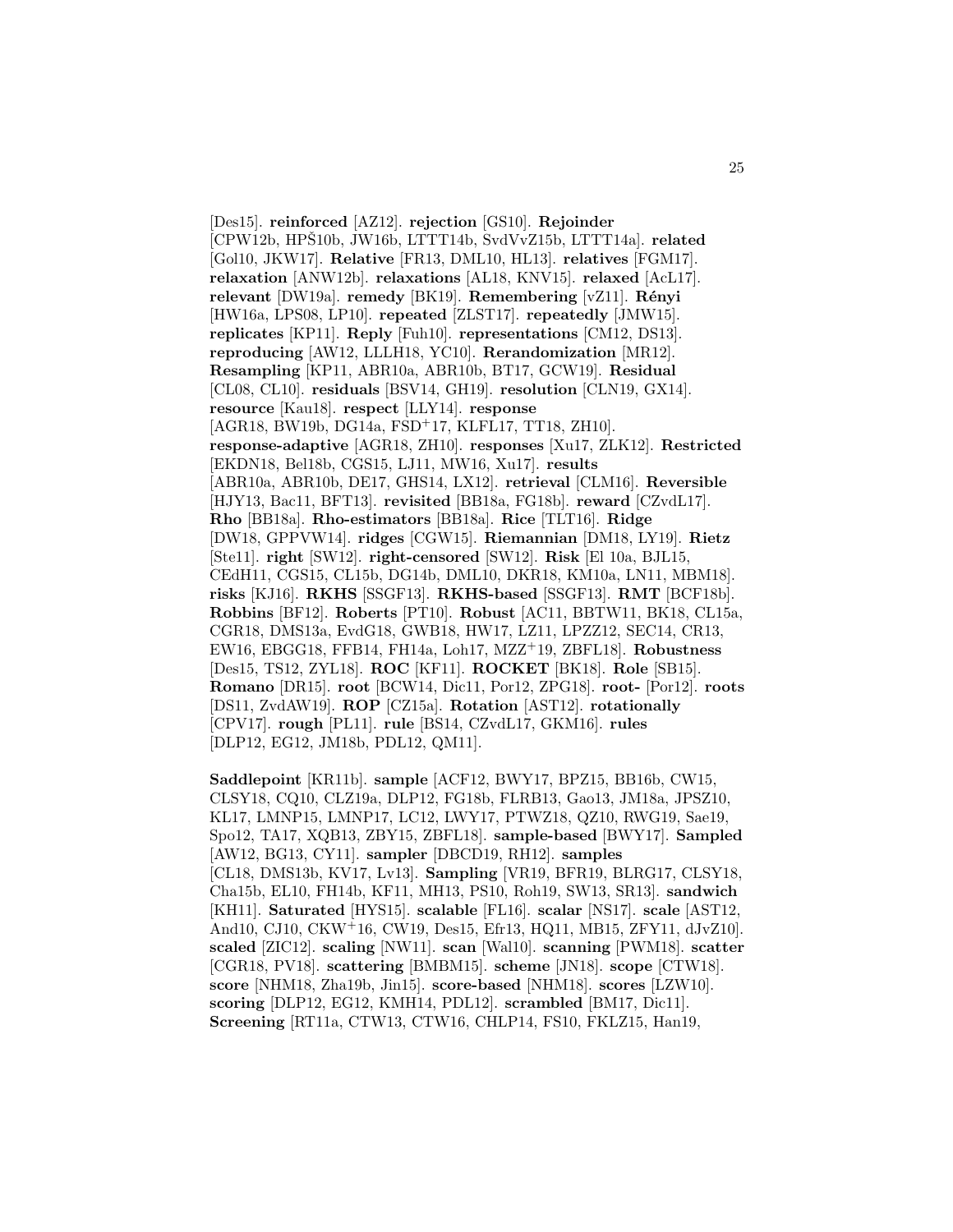HWH13a, HWH13b, HJY16, KJF14, LPZZ12, MZ15, SEG19, Ste11, XCL16]. **SDE** [Mas13]. **SDEs** [GLM18]. **search** [BPE14]. **Second** [Li14, CGY18, DG14a, SH15, YL14]. **Second-order** [Li14, CGY18, DG14a, SH15, YL14]. **section** [BC11b]. **segmentation** [AL11, Fry14]. **Selecting** [CTT17]. **selection** [BLP19, BBFGD12, BBB<sup>+</sup>13, BKM16, BSW11, BSW12, BNST18, CS12, CKG19, CPW12a, CPW12b, CHI14, CC18b, CZC10, CL15b, CZW11, CMKR12, CD12, DML10, FL12, FFB14, GT12, GL11, HIT19, HHW10, JJ12, JL14, Jir12, KLZ11, KJ16, KS11, LM12b, LSST16, LLL19, Ler11, LKZ15, LY11, NH14, RWL10, RZ12, SW10a, SB10, SQ17, SW19, TRTW18, VAC17, Wai12, WLLC11, WXQL14, WB17, WH19, YWJ16, Yen11, YDS16, Yua12, Zha10, ZW15]. **Selective** [TT18, BC19]. **Self** [CSWX16, Tod15, ZL11c]. **Self-normalized** [CSWX16, Tod15]. **self-weighted** [ZL11c]. **Semi** [ZBC19, CC18a, CS15, LKZ15]. **semi-nonparametric** [CS15]. **Semi-supervised** [ZBC19, CC18a]. **semi-varying** [LKZ15]. **semidefinite** [AL18, KNV15]. **Semimartingale** [Bul17]. **semimartingales** [Bul16, TT12b, Tod15, Tod17]. **Semiparametric** [CLLW15, JvdG18, SvdAW14, SW16b, TS12, BF12, BK12, CR15, CTW16, CH10, DN11, DML10, EPFV18, KLZ11, LHY<sup>+</sup>12, NZL17, SYZL14, Zhu17]. **Semiparametrically** [IP11, ZvdAW19]. **semisupervised** [ASW13]. **semivarying** [CHL16, LXQ16]. **sensing** [Bul13, CJ11]. **sensitive** [ASW13]. **sensitivity** [BD11, DP18, TS12]. **sensor** [XS13]. **separability** [APT17]. **separate** [LLY18]. **separately** [CW14]. **Separation** [FLRB16, ATHW12, And10, BHM18, STD10]. **sequence** [YLZ16]. **sequences** [CvdV12]. **Sequential** [Che19a, PR12, SF19, XS13, ZH10, CGM<sup>+</sup>13, CZvdL17, Cha17, GS10, Kau18, KF11, NJ13]. **Sequentially** [BDD10]. **serial** [FR13]. **series** [BM15, BYZ10, CL08, CL10, CI11, CHI13, CGY18, CXW13, GLN18, HKN18, HIT19, HR11, JP15, KP11, LY12, LXQ16, LS10, LW10, LAP15, NBL13, PT13, Pap18, Vog12, WZ18, XW12, ZS13, ZW17, ZPG18, Zho10, Zho14b]. **set** [CQ10, Gun12, MW16, MT13]. **sets** [Bel17, CGW18, Cas15, FLR<sup>+</sup>14, FH14b, Gho15, LM15, NvdG13, Nic15, Rou15, SZ15, SvdVvZ15a, SvdVvZ15b, YG16]. **settings** [CC18a, LZW10, NMR17, WH19]. **setup** [WW18]. **several** [BD13]. **shape** [Bel18b, BG10, CLX13, CGS15, PV18, SHMD13, Vim10]. **shapes** [Huc11]. **shared** [SW16b]. **shared-frailty** [SW16b]. **Sharp** [AGL14, BW19a, Bel18b, DS12, Dob17, ACL19]. **shifted** [BG10]. **Shiryaev** [PT10]. **short** [CL08, CL10]. **shrinkage** [DGJ18, HMLZ11, LW12a, XKB16]. **shrinking** [NH14]. **sided** [JMR14, LK10, Wan10]. **Sieve** [CGT16, Pap18, XMW10, DN11, KPP11]. **Sieve-based** [CGT16]. **Signal** [CCC19, OMH14, ISS12, SQ17]. **signals** [CW15, CHL17, FG18a, HJ10, JKNP12, PV17, QCN18, Roˇc18]. **signed** [IP11]. **significance** [BMvdG14, BB14, CY14, FK14, LTTT14a, LTTT14b, LTTT14c, LZ14, Was14].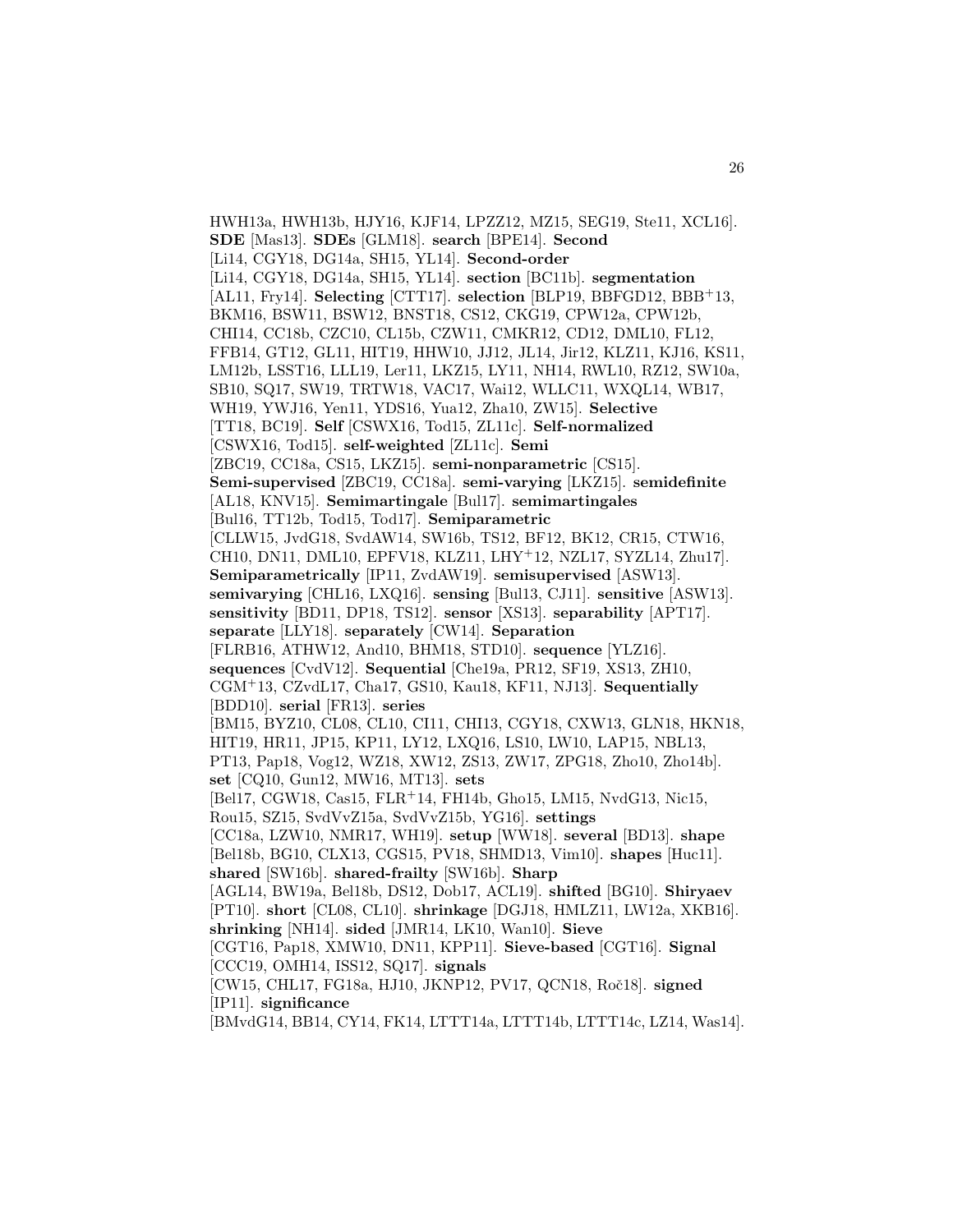[FLSZ18, Jir12, LW10, LS10, WLCY14]. **simultaneously** [HL18]. **Single** [CHM11, DZ14, BLRG17, CLLW15, CHZ11, DGT16, JW11, JMW15, LS14, LYW<sup>+</sup>11, LLLT10, MH16, WXZC10]. **Single-index** [DZ14, CLLW15, CHZ11, DGT16, LS14, LYW<sup>+</sup>11, LLLT10, MH16, WXZC10]. **single-stage** [BLRG17]. **Singular** [Cha15a, CZ18, CTP19, Che19c, DG14b, GPPVW12, LWY17]. **singularities** [PV17, Pen13]. **sixteenth** [ZPMX11]. **size** [BGvZ12, BGvZ21, God18, JM18a]. **sizes** [DB16, Ma12]. **sketches** [YPW17]. **slab** [Roˇc18, Yen11]. **sliced** [JL14, LZL18, YDS16]. **SLOPE** [SC16, BLT18]. **small** [LM18]. **small-ball** [LM18]. **smallest** [LK10, Wan10]. **smeary** [EH19a]. **Smirnov** [FG18b]. **Smirnov-type** [FG18b]. **Smooth** [HP18, CR15, Dic11, GLN18, KR13, LMP10, LMP12a, Nor10]. **smoothed** [GJW10, Gro14]. **smoothing** [CDH13, JMW15, SC13, ZS13]. **smoothness** [Loh15, SS13]. **Solution** [Pen16, TT11]. **solutions** [LYL16]. **solve** [HL18, KNV15]. **solved** [ESW17]. **Some** [ABR10a, ABR10b, LX12, LK10, Ano10, Atc17, BCFG11, CL13a, Fuh10, HS17, HN16, Jen10, MMNP15]. **Sorted** [FZ19]. **source** [BHM18]. **sources** [Sae19]. **Space**

**significant** [BCF18a]. **signs** [BS14, CC17, CGHH17]. **similarity** [Liu17].

**simple** [HH13, SL19, YS12]. **Simultaneous**

[Ano10, Fuh10, Jen10, AL19, AST12, Fuh06, HQ14, LH10a, LLLH18, Nye11, PT13, PM16a, SLQ14, TW13, YC10]. **space-filling** [HQ14, SLQ14]. **spaced** [BLN15, Loh15]. **spaces**

[AW12, CCGB17, CDO11, DLP12, DS13, GKM16, Lev15, LMY18]. **SPADES** [BTWB10]. **Sparse** [CMW13, GMZ17, KP15, LM18, Ma13, RT10, SWDW11, ACBL13, ACCP11, BM15, BFL<sup>+</sup>18, BC11a, BR13, BJNP13, CZ12, CLZ16, CEL16, CLM16, CvdV12, CSHvdV15, CW15, CZC10, CHL17, EH19b, FJY13, FRW15, FLSZ18, GMRZ15, GZ15, HJ10, Han19, HJY13, HMLZ11, JBD17, JKNP12, KTV17, KNV15, LLL19, LV15, LZ17, LSR<sup>+</sup>17, Liu17, LLLH18, MZZ<sup>+</sup>19, MJ15, MPL15, MMS18, MMY18, NMR17, NvdG13, NL17, PBPD14, RT11a, Roč18, TWZ13, VR19, VAC17, VL13, WLZ14, WBS16, XZC12, Zha13, ZW16, ZLZ18, vdGB13]. **sparse-change** [LSR<sup>+</sup>17]. **Sparsistency** [LV15]. **Sparsity** [KY10, BCFG11, CV19a, CCT17, CCTV18, HZ10, LZL18, LPvdGT11, NR12, Pen17, SC16, SS13, ZCX13]. **spatial** [BLN15, CC17, Rao18, SYZL14, Wal10]. **Spatially** [Bul13, Pen13]. **Spatially-adaptive** [Bul13]. **Spearman** [BLPZ15]. **special** [BC11b]. **specification** [HL13, LKZ15, SBK16, WP12]. **Spectral** [BLPZ15, Bel10, RCY11, AS11, DMS13b, FJ10, GD17, GNZ10, JPSZ10, JY16, KH11, KL17, LR15, RCL12, SB15, SWY15, XQB13, XZ18, ZBY15]. **Spectrum** [KV17, El 10c]. **spheres** [CPV17, DM18, EH19a]. **spherical** [HLLZ19, KNP11]. **sphericity** [OMH13]. **spike** [Roˇc18, Yen11]. **spike-and-slab** [Roˇc18]. **Spiked** [PWBM18, Che19b, DGJ18, WF17, WY17]. **spline** [JMW15, LZL19, Ma12, SC13, WZ12]. **split** [ZDMD18]. **split-plot** [ZDMD18]. **splitting** [RWG19]. **spurious** [FSZ18]. **square** [BCW14, Dic11]. **square-root** [BCW14]. **squared** [CHI13]. **Squares**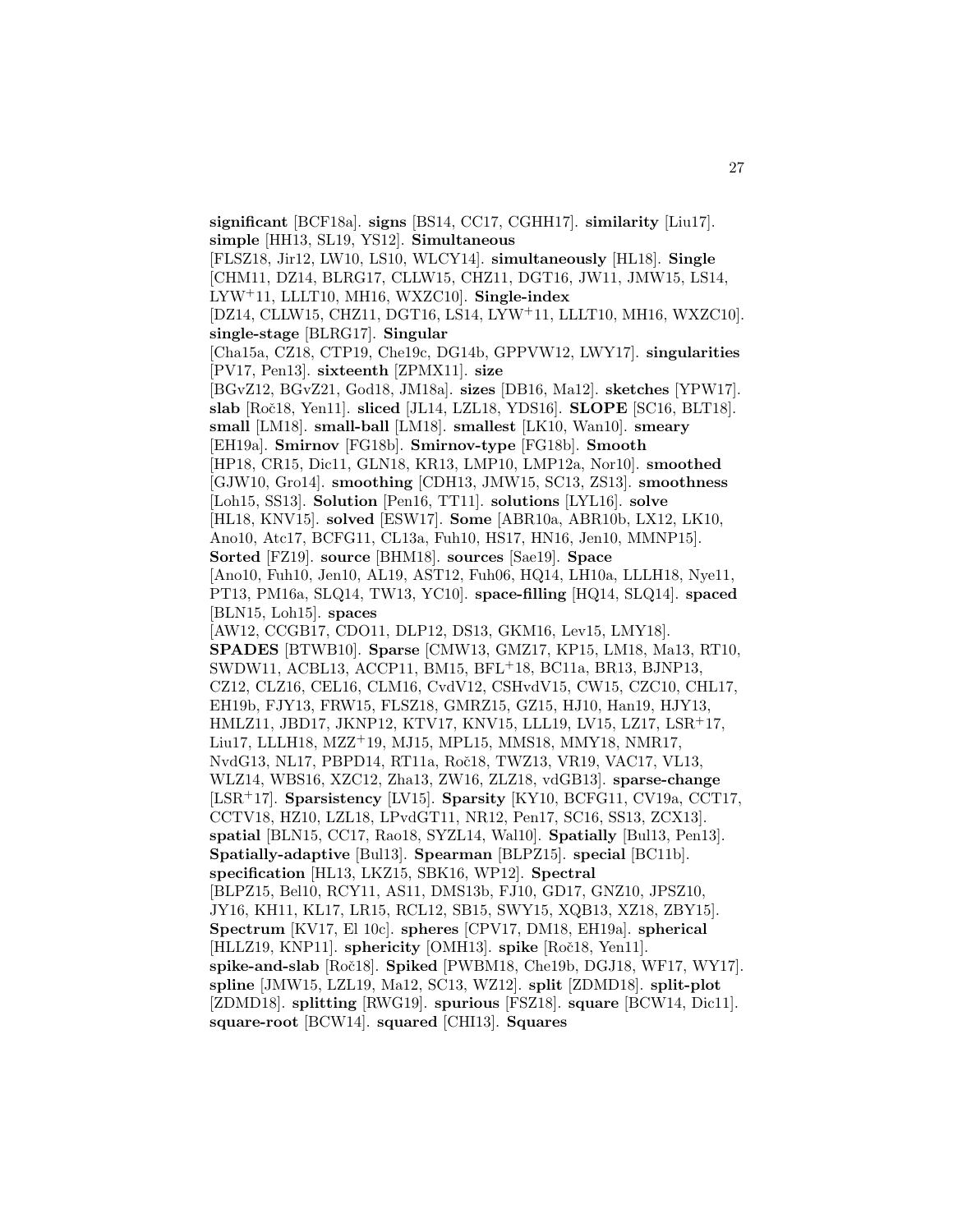[Bel18b, AC11, Cha14, CF19, DH12a, GZ16b, HW19, Jac10, SS11b]. **stage** [BGvZ12, BGvZ21, BLRG17, TBM11]. **State** [Ano10, Fuh10, Jen10, CKW<sup>+</sup>16, CDO11, Fuh06, Wan13]. **statements** [SHMD13]. **states** [BGN18, Li16a]. **stationarity** [HBT16, Tru19]. **stationary** [CGY18, Ler11, PO10, PT13, RD19, Ver10, Vog12, VD15, XW12]. **Statist** [BGvZ21, Fuh10, Jen10]. **statistic** [LS13, SR15]. **Statistical** [BL12, BWY17, Bel11, BCR10, FH14a, Loh17, LvdL16, Rao18, WBS16, Zhu19, ANW12a, CLR17, Chi11, FLSZ18, LKA10, LLY14, WLZ14]. **Statistics** [CV19b, BLPZ15, CZ18, CTP19, Che18, DMS13b, ELL15, KR11b, Lah10, Rao18, SSGF13, Tod15, Wal10, ZBY15, Zho14b]. **status** [GJW10, GH18, TBK12, WZ12]. **stem** [HE18]. **step** [DB16, JPSZ10, Ma12]. **step-sizes** [DB16]. **Stiefel** [CV19b]. **Stochastic** [Bow10, WCT11, BCCZ13, CLX18, DP13, DB16, GWB18, Jac10, KRD10, LR15, Lei16, Lia10, RCY11, SB15, SS11a, TWT17, TA17, WB17, ZZ16, ZLZ12]. **Stolarsky** [HBZO19]. **strategies** [PS10]. **strategy** [LvdL16]. **stratum** [CC18b]. **Straw** [CvdV12]. **stream** [Cha17]. **strength** [HT14, HCT18]. **strictly** [Han19]. **Strong** [FXZ14, HCT18, HK18, EKDN18, HT14]. **Structural** [BD15, Liu17, DFS11, DFW19, FDD12, REB18, RBM19, WZ18]. **Structure** [KLZ16, LW13, ATHW12, BJR16, CJ11, CHLP14, CS15, Lep13, LW19, LKZ15, NHM18]. **structured** [RLM<sup>+</sup>17]. **structures** [FLS<sup>+</sup>17, ZCCL19, ZLST17]. **studentized** [Lah10]. **study** [ACF12, JLP<sup>+</sup>16, KP15]. **Sub** [DLLO16, LM19, Min18, GRSP15, PWBM18]. **Sub-Gaussian** [DLLO16, LM19, Min18]. **sub-linear** [GRSP15]. **sub-optimality** [PWBM18]. **subclass** [Vim10]. **subexponential** [LM12c]. **subgradient** [FGM17]. **subject** [XH12, Zhe13b]. **submatrix** [CLR17, GL18, MW15]. **submodularity** [EKDN18]. **Subsampling** [BB15, FH14b, RS12, TPN19]. **subset** [BKM16, Jia13]. **subspace** [CTP19, Pen18, SC12, SEC14, VL13]. **subspaces** [CZ18, LZ11]. **Substitution** [ZBY15]. **Successive** [OR10, OB13, ASJ12]. **Sufficient** [YL11, CZC10, CFR12, LLC13, LAL11, LS17, MZ13, MZZ<sup>+</sup>19, VR12]. **sum** [GH19]. **sums** [Bob19, CCK13, CHL17, LD18]. **sup** [Lep13, LMP18]. **sup-norm** [Lep13, LMP18]. **Super** [CLN19, BDS19, BFR19]. **super-efficiency** [BDS19]. **super-efficient** [BFR19]. **Super-resolution** [CLN19]. **supersaturated** [SLL11]. **supervised** [CC18a, FKLX15, ZBC19]. **Support** [LSR<sup>+</sup>17, LW17, MJ18, OWJ11, Gun12, LAL11, PR16]. **supported** [KJ16]. **suprema** [CCK14b]. **Supremum** [YG16, Cas14]. **Sure** [FS10, CTW13]. **surface** [DG14a, JY11]. **surfaces** [APT17]. **surrogate** [DKR18]. **survival** [wCM19, SW12]. **symmetric** [CPV17, IP11]. **symmetries** [GL12]. **systematic** [Kon18]. **systems** [BQS18, HS17, MMNP15].

**Table** [Ano16d, Ano16e, Ano16f, Ano17b]. **tables** [BB10]. **Tail** [Fry18, CEKL15, EKS12]. **Tail-greedy** [Fry18]. **tailed** [BJL15, HW19, Min18]. **tailored** [Zha19b]. **tangent** [AL19]. **Targeted**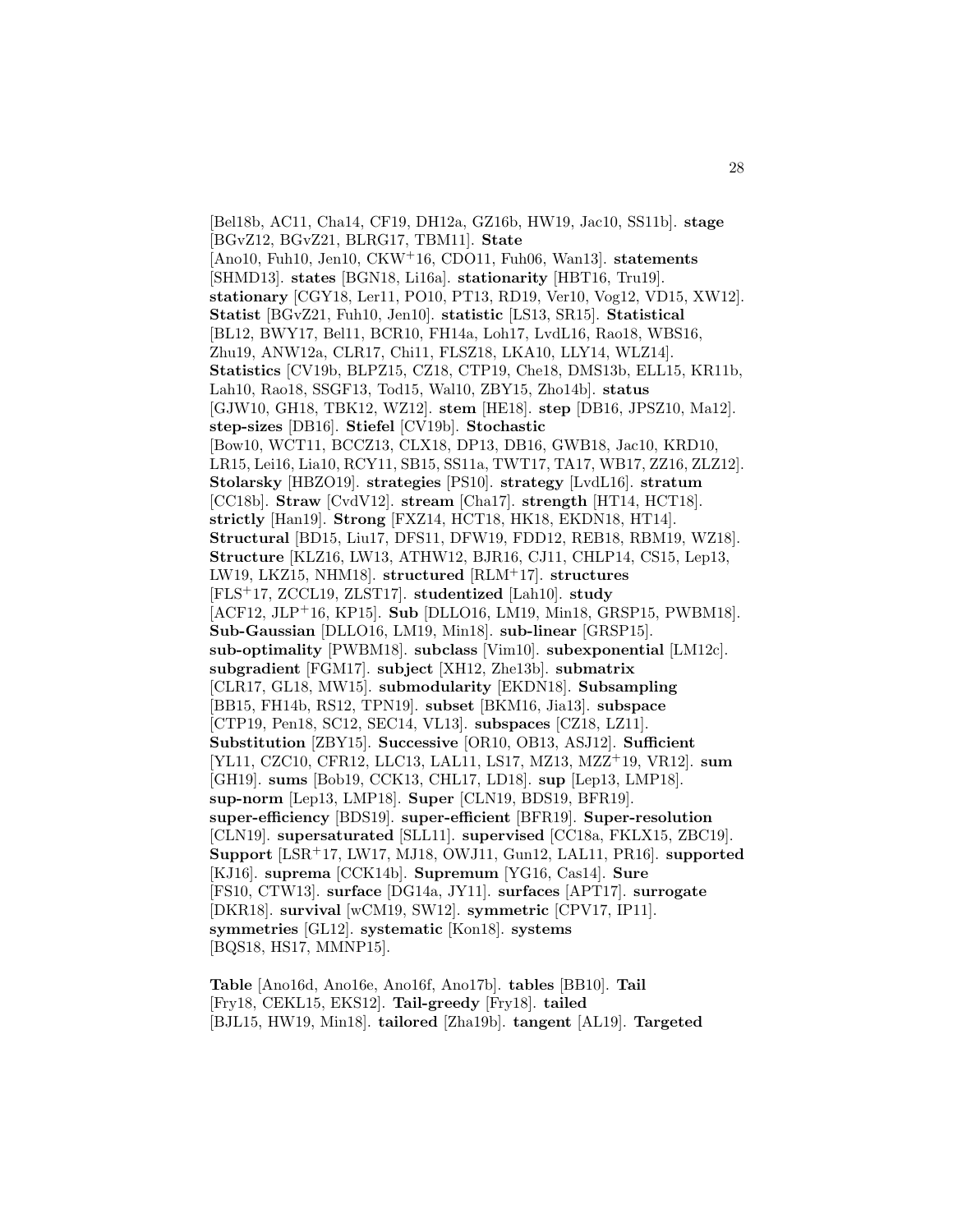[CZvdL17]. **tau** [Bao19, BK18]. **techniques** [WMZ18]. **temporally** [SN19]. **Tensor** [JBD17, BQS18, Che19b, RYC19, WZ12, Zha19a]. **terms** [FG18b]. **Test** [CGZ18, QC12, ZCGZ19, BDV11, BMvdG14, BB14, CY14, CQ10, FK14, HLLZ19, JP13, Lei16, LLY18, LTTT14a, LTTT14b, LTTT14c, LZ14, PTWZ18, SR15, WP12, Was14, YP15]. **Testing** [ASJ11, BDP19, CL11, CL18, CPV17, HKN18, Hua10a, KLJ15, LD18, Tod17, ABBDL10, ACCP11, Arm15, BW19a, BFL<sup>+</sup>18, BCFG11, CJ10, CJ11, CEL16, CEKL15, wCM19, CQ10, CS17, Chi11, DH12b, DZ14, FLRB16, HPV10, HL13, Khm13, KSZ18, Li14, LLYY19, LLLT10, Liu17, MMB11, MPL15, MMY18, NJ13, NL19, NS11, PV17, PANS14, RBWJ19, SGA11, SSGF13, SSCL19, SSL19, SF19, WZHO17, WWG19, ZFY11, ZPG18, ZYS18, ZBY15, ZCCL19, ZBFL18, ZZX18]. **Tests** [APT17, CC17, ZPW13, ZCX13, ZLST17, ASFJ10, ABFRB15, ABR10b, Bul17, CLZ19a, CR13, CAGPFBGM19, EPFV18, FG18b, FLRB13, GRD13, HMV13, JY13, Jir15, Joh13, KLN12, KR11b, LC12, LS10, LS13, NL17, OMH13, PR12, TWT17, VV10, WWG19, ZvdAW19]. **TFT** [KP11]. **TFT-bootstrap** [KP11]. **th** [Pho12]. **th-fractions** [Pho12]. **their** [Che18, FSZ18, GZ16b, KH11, LMY18, LW13]. **theorem** [BK12, Bob19, BG14, CR15, DN11, EH19a, HQ14, LS13, MH11, RR12]. **theorems** [BLRG17, Bon11, CN13, DR10, JPV10, JY13, Ray17, TP18]. **theoretic** [AL11, VS19]. **Theoretical** [QP16, ZHCC11]. **Theory** [BL14, CV19b, Akr16, BB18a, CLOP19, CL13a, CHI14, CGW15, DH12a, FdH15, HA13, LLC13, MH14, MT13, NL17, OPP17, Pen17, PS18, Sae19, SF19, Spo12, TL13, TS12, VR12, ZBC19, ZLZ18, ZBFL18]. **Think** [WW18]. **three** [HT14]. **threshold** [DFKP19, LJ18, Roh19]. **thresholded** [CLM16]. **thresholding** [CY12, DG14b, KA10, Ma13, NR12, QCN18, SWDW11, Cha15a]. **thresholds**

[MMS18]. **Tight** [CD12]. **Time**

[ZW15, ASFJ10, BM15, BYZ10, Bel11, Bul14, CEL16, CL08, CL10, CI11, CHI13, CGY18, CXW13, CGC11, DPZ19, GRSP15, GLN18, HKN18, HIT19, HR11, JP15, KRD10, KP11, LY12, LMNP17, LXQ16, LJ18, LS10, LW10, LAP15, NBL13, PT13, Pap18, Tod17, Tru19, Vog12, WZ18, XW12, XMW10, ZJS11, ZW12, ZS13, ZW17, ZPG18, Zho10, Zho14b]. **time-changed** [Bel11]. **time-changes** [Bul14]. **time-frequency** [CEL16]. **time-inhomogeneous** [Tru19]. **Time-varying** [ZW15, Tod17, XMW10, ZW12]. **times** [LTT13, ZJS11]. **tomography** [CKW<sup>+</sup>16, LMP18, Wan13]. **tool** [KMS12]. **Total** [FLS<sup>+</sup>17, LUZ19]. **trace** [KH11]. **trace-class** [KH11]. **Tracy** [Bao19, HPZ16]. **Trade** [SS13, WBS16]. **Trade-off** [SS13]. **trade-offs** [WBS16]. **trajectories** [PPB16]. **Trajectory** [Lia10]. **transelliptical** [BK18]. **transfer** [KMS12]. **transformation** [JG12, JG13, MM18, PM16a]. **transformations** [KRD10]. **transformed** [SW10b, TGC<sup>+</sup>19]. **transforms** [MNP19, TT12b]. **transition** [CY11, Che19b, WMZ18]. **transitions** [JKW17]. **transport** [CCG16]. **treatment** [CZvdL17, LvdL16, MP17, QM11, RBWJ19, SFSL18, SSL19, Zha18]. **tree**

[BO17, HA13, Huc11, SW18, WM10]. **trees** [Che19c, Nye11]. **Trek**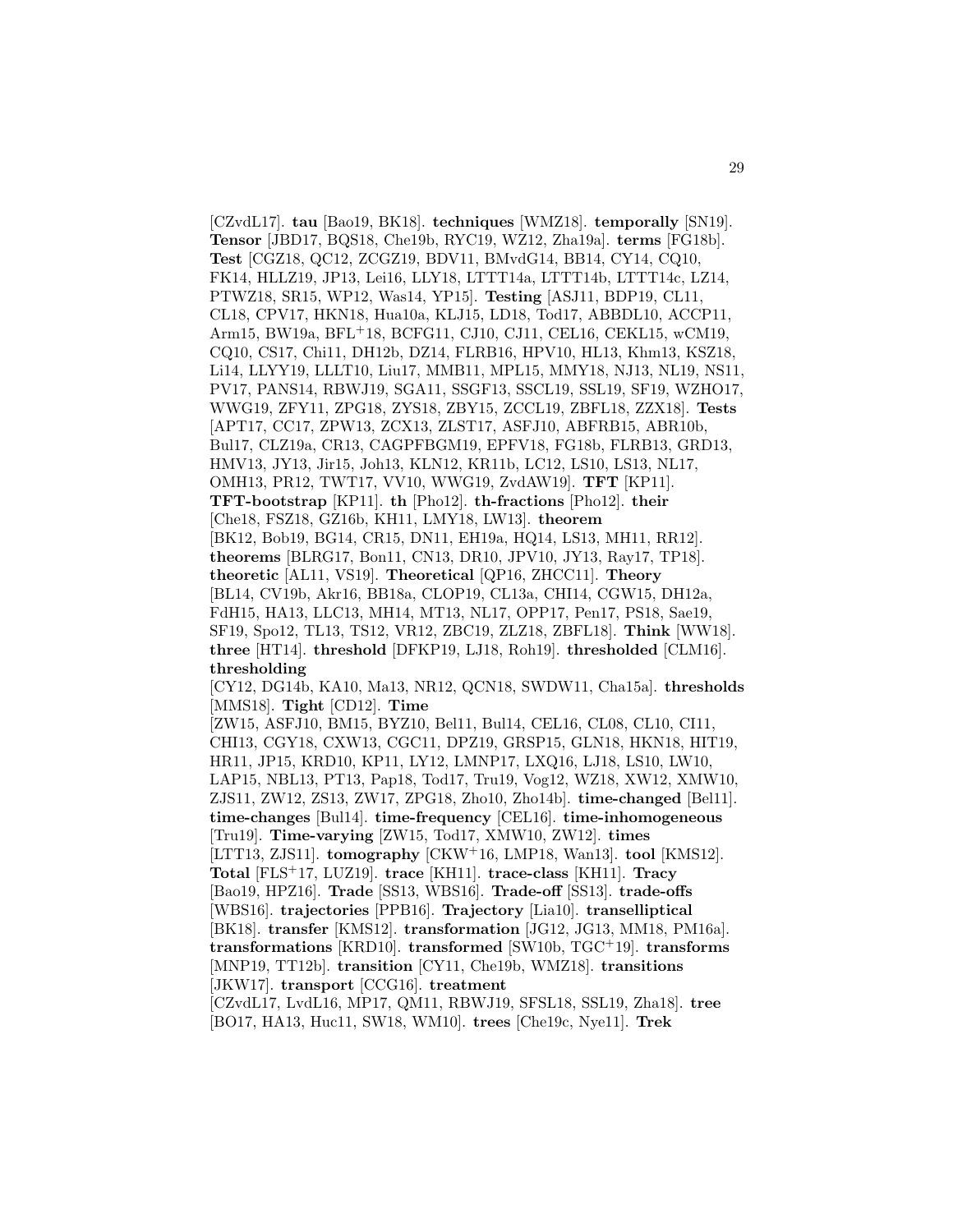[STD10, FDD12]. **trend** [ST19, Tib14]. **trials** [AZ12, ZH10]. **trigonometric** [ZPMX11]. **true** [CTT17]. **truncated** [SW12]. **tuning** [SW19]. **Twisted** [WL14]. **Two** [BB10, CLZ19a, FG18b, LC12, Ma12, BGvZ12, BGvZ21, BMW18, CTP19, CC18b, CQ10, DMS12, EG12, FLRB13, God18, HCT18, LK10, PTWZ18, SW13, TBM11, Wan10, Zhe15]. **two-level** [CC18b]. **two-phase** [SW13]. **Two-sample** [CLZ19a, FG18b, CQ10, FLRB13]. **two-stage** [BGvZ12, BGvZ21, TBM11]. **Two-step** [Ma12]. **two-to-infinity** [CTP19]. **two-way** [BMW18]. **type** [CSWX16, DKL12, FG18b, HPZ16, HS17, LS10].

**Uhlenbeck** [HA13]. **ultra** [CHLP14, FL16, LKZ15, SW16a, WKL13, ZPH15]. **ultra-high** [CHLP14, LKZ15, SW16a, WKL13, ZPH15]. **ultra-large** [FL16]. **ultrahigh** [Han19, YDS16]. **unbiased** [JT15, Zha10]. **uncertainty** [BD15, RT10]. **underestimation** [El 10a]. **understanding** [CD13]. **Unexpected** [CDH13, PM16b]. **unified** [RBWJ19]. **Uniform** [CI11, Jir15, LH10b, SWX19, TXL12, TRTW18, BSV14, LN11, RS12, TWT17]. **uniformity** [CPV17]. **Uniformly** [BCCW18, Joh13]. **Unifying** [LS18]. **union** [OWJ11]. **unique** [LvdL16]. **Unit** [DS11, ZPG18, ZvdAW19]. **universal** [Gol10, Cha15a]. **Universality** [BPZ15, PY12]. **Universally** [TSP13, Zhe13b, Zhe15, ZAL17]. **unknown** [AGZ17, CW12, SC16, Zhu19]. **unlabeled** [SW18]. **unseen** [WY19]. **upper** [CGM<sup>+</sup>13]. **UPS** [JJ12]. **urn** [AGR18, ZHCC11]. **using** [AL11, BFFP19, BPD14, BCDD14, CGZ18, DRZ12, Des15, ELL15, Hua10a,

KRD10, LPK17, Pen16, RBWJ19, RWL10, WCT11, Yen11, ZYL18, dJvZ10].

**Valid** [BLP19, BBB<sup>+</sup>13, BCCW18, HPWW11]. **validation** [CGZ18, RD19, XH12]. **validity** [BT17, KPP11, RS12]. **Value** [Cha15a, BDV11, DG14b, ELL15, FdH15, HBZO19]. **valued** [LKA10]. **values** [CZ10, EJ10, LWY17]. **vanilla** [DR11]. **variability** [HM10]. **Variable** [BNST18, FL12, HHW10, JL14, JG12, JG13, Bac11, BBFGD12, BSW12, CS12, CPW12a, CPW12b, CZC10, CZW11, CD12, DML10, Efr13, FFB14, GT12, HWH13a, HWH13b, JJ12, KLZ11, KS11, LM12b, NH14, RZ12, SB10, Wai12, WLLC11, WH19, XCL16, YWJ16, Yen11, Yua12, Zha10]. **variable-order** [Bac11]. **variable-selection** [SB10]. **variables** [AV13, CMKR12, DZ17, HP18, Kat13, RBM19]. **variance** [And10, AGL14, Atc11, CGT16, CGZ18, DE17, FFN10, FJ19, FJ10, HL18, Lop19, XKB16, YL11]. **variances** [MDO14]. **variants** [KH11]. **variate** [Zho14a]. **variation** [BS14, CEdH11, JT14, PZ16]. **variational** [BCCZ13, HPWW11]. **variations** [Loh15]. **various** [Ler11]. **varying** [Des15, GRSP15, KLZ11, KP15, LMP12b, LKZ15, LX12, SBK16, Tod17, XMW10, ZW12, ZW15, ZLK12]. **varying-coefficient** [KLZ11]. **Vast** [WZ10]. **Vector** [CCG16, CV19a, CGY18, Lev15, LAL11, LM19, ZPL<sup>+</sup>17]. **vectors** [BHPZ19, BDP19, BKRS19, CCK13]. **verification** [HF19]. **vertex** [TSP13]. **very** [HP10]. **via**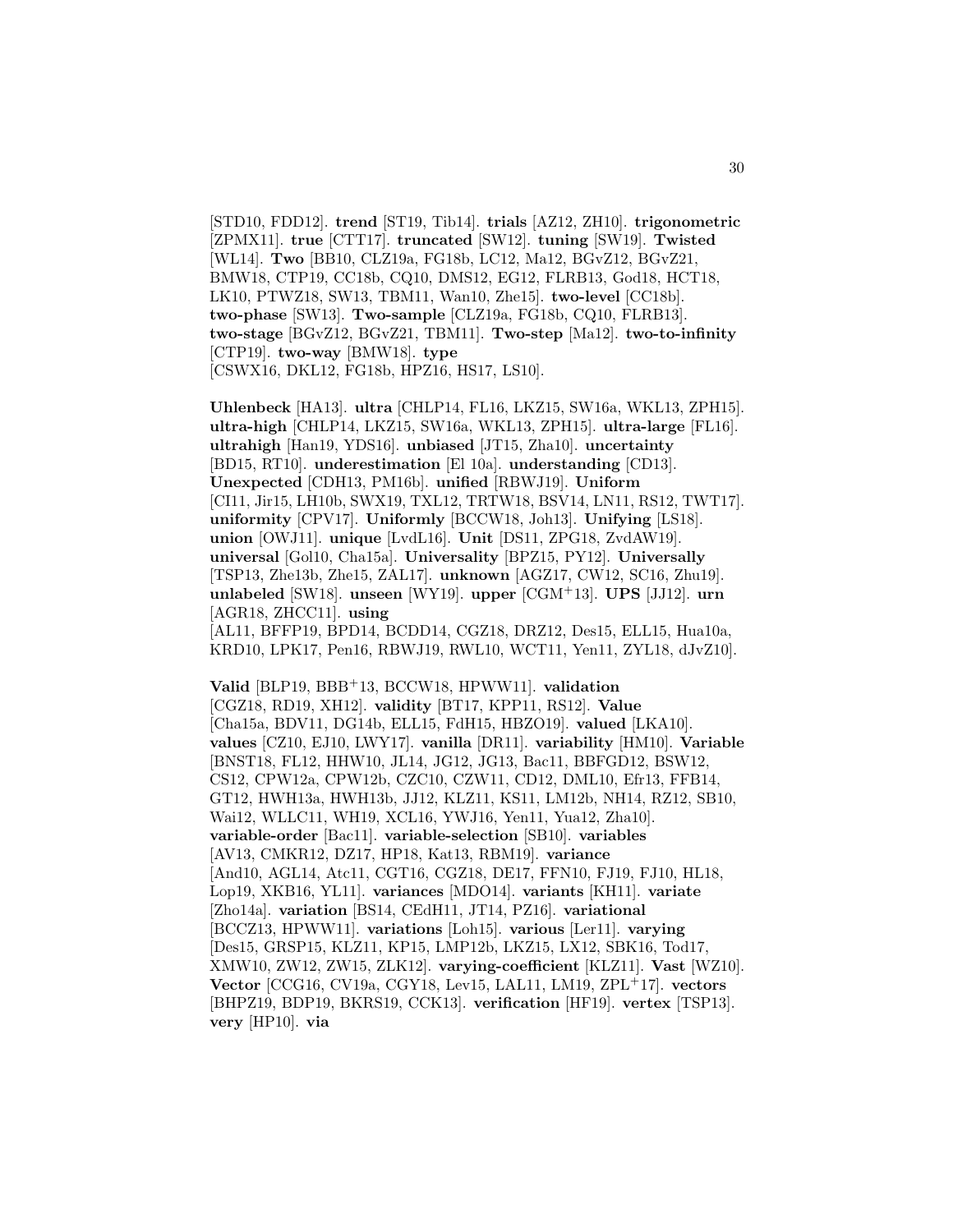[ANW12b, BCF18b, BC15, BK18, BCW14, Bel11, BSY19, BM14, BKM16, BGK10, BSV14, CZ15a, CLM16, CS12, CPW12a, CPW12b, CK15, CL15b, DR15, DHSM18, DP18, FKLX15, FGM17, GT12, HW16a, HBZO19, Jam17, JL14, KLFL17, LM12b, LLV16, Lep15, Li13, LLX19, Loh15, Lop19, NC10, QCN18, RZ12, SY12, TLT16, Tib14, Tod15, Wai12, WH19, Yua12, ZFY11]. **Volatility** [LTT13, BJV17, JR13, JP13, JT14, KRD10, Kon18, LLX19, Rei11, TWZ13, WZ10]. **vs** [Men17].

**walk** [JG12, JG13, STRR15]. **Walker** [Jir12]. **wavelet** [LN11]. **way** [BMW18]. **Weak** [BB18b, SQ17, BSV14, EKDN18, Lah10, PV17]. **Weakly** [HK10, HN16]. **weighing** [CK15]. **weight** [AcL17]. **weight-relaxed** [AcL17]. **Weighted** [SW13, Bob19, DGP18, Sam12, Zho14b, ZL11c]. **Wendland** [BFFP19]. **Westfall** [MMB11]. **whether** [ASJ11]. **white** [BGN18, CN13, GNZ10, JLX17, LLYY19, Mei11, Ray17]. **wide** [JLP<sup>+</sup>16]. **Widom** [Bao19, HPZ16]. **Wiener** [Koi19]. **Wigner** [LMP18]. **Wild** [Fry14, FLRB13]. **Wirtinger** [CLM16]. **wise** [PHW11, ZCX13, FLRB16]. **Wishart** [CW19, DMO08, DG12, HKKR11, JLX17, KR11a, ULR18]. **within** [CGC11]. **without** [LW17, Pen17]. **Wolf** [DR15]. **work** [Roj11, Sam16].

**X** [MNP19]. **X-ray** [MNP19].

**Young** [MMB11]. **Yule** [ESW17, Jir12].

**Zag** [BFR19]. **Zig** [BFR19].

# **References**

# **Addario-Berry:2010:CTP**

[ABBDL10] Louigi Addario-Berry, Nicolas Broutin, Luc Devroye, and Gábor Lugosi. On combinatorial testing problems. Annals of Statistics, 38(5):3063–3092, October 2010. CODEN ASTSC7. ISSN 0090-5364 (print), 2168-8966 (electronic). URL http: //projecteuclid.org/euclid.aos/1283175989.

# **Albert:2015:BPT**

[ABFRB15] Mélisande Albert, Yann Bouret, Magalie Fromont, and Patricia Reynaud-Bouret. Bootstrap and permutation tests of independence for point processes. Annals of Statistics, 43 (6):2537–2564, December 2015. CODEN ASTSC7. ISSN 0090-5364 (print), 2168-8966 (electronic). URL http:// projecteuclid.org/euclid.aos/1444222084.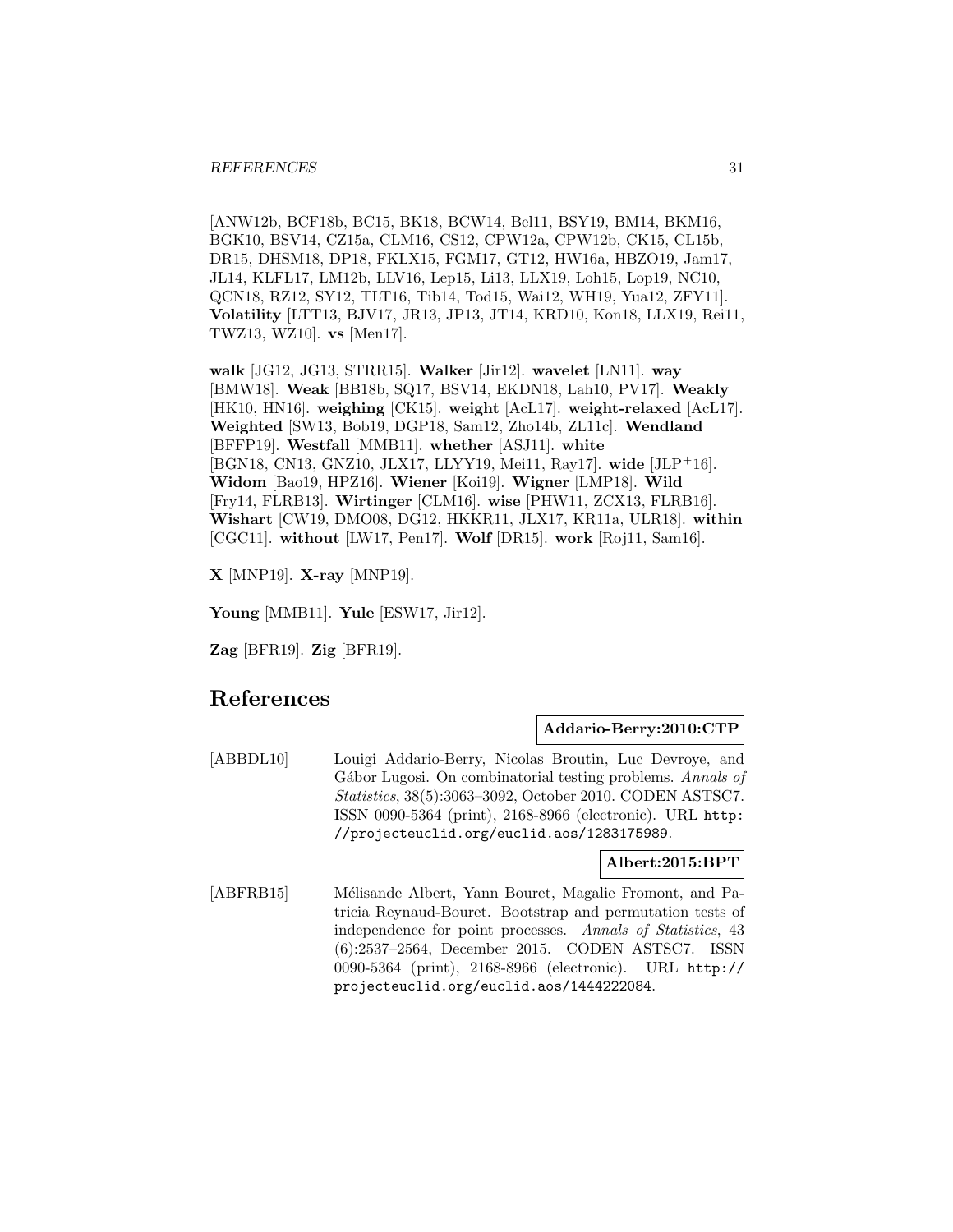# **Arlot:2010:SNRa**

[ABR10a] Sylvain Arlot, Gilles Blanchard, and Etienne Roquain. Some nonasymptotic results on resampling in high dimension, i: Confidence regions. Annals of Statistics, 38(1):51–82, February 2010. CODEN ASTSC7. ISSN 0090-5364 (print), 2168-8966 (electronic). URL http://projecteuclid.org/ euclid.aos/1262271609.

# **Arlot:2010:SNRb**

[ABR10b] Sylvain Arlot, Gilles Blanchard, and Etienne Roquain. Some nonasymptotic results on resampling in high dimension, II: Multiple tests. Annals of Statistics, 38(1):83–99, February 2010. CODEN ASTSC7. ISSN 0090-5364 (print), 2168-8966 (electronic). URL http://projecteuclid.org/ euclid.aos/1262271610.

# **Aswani:2011:RME**

[ABT11] Anil Aswani, Peter Bickel, and Claire Tomlin. Regression on manifolds: Estimation of the exterior derivative. Annals of Statistics, 39(1):48–81, February 2011. CODEN ASTSC7. ISSN 0090-5364 (print), 2168-8966 (electronic). URL http: //projecteuclid.org/euclid.aos/1291388369.

# **Audibert:2011:RLL**

[AC11] Jean-Yves Audibert and Olivier Catoni. Robust linear least squares regression. Annals of Statistics, 39(5):2766–2794, October 2011. CODEN ASTSC7. ISSN 0090-5364 (print), 2168-8966 (electronic). URL http://projecteuclid.org/ euclid.aos/1324563355.

# **Arias-Castro:2012:DC**

[ACBL12] Ery Arias-Castro, Sébastien Bubeck, and Gábor Lugosi. Detection of correlations. Annals of Statistics, 40(1):412–435, February 2012. CODEN ASTSC7. ISSN 0090-5364 (print), 2168-8966 (electronic). URL http://projecteuclid.org/ euclid.aos/1334581748.

# **Amini:2013:PLM**

[ACBL13] Arash A. Amini, Aiyou Chen, Peter J. Bickel, and Elizaveta Levina. Pseudo-likelihood methods for community detection in large sparse networks. Annals of Statistics, 41 (4):2097–2122, August 2013. CODEN ASTSC7. ISSN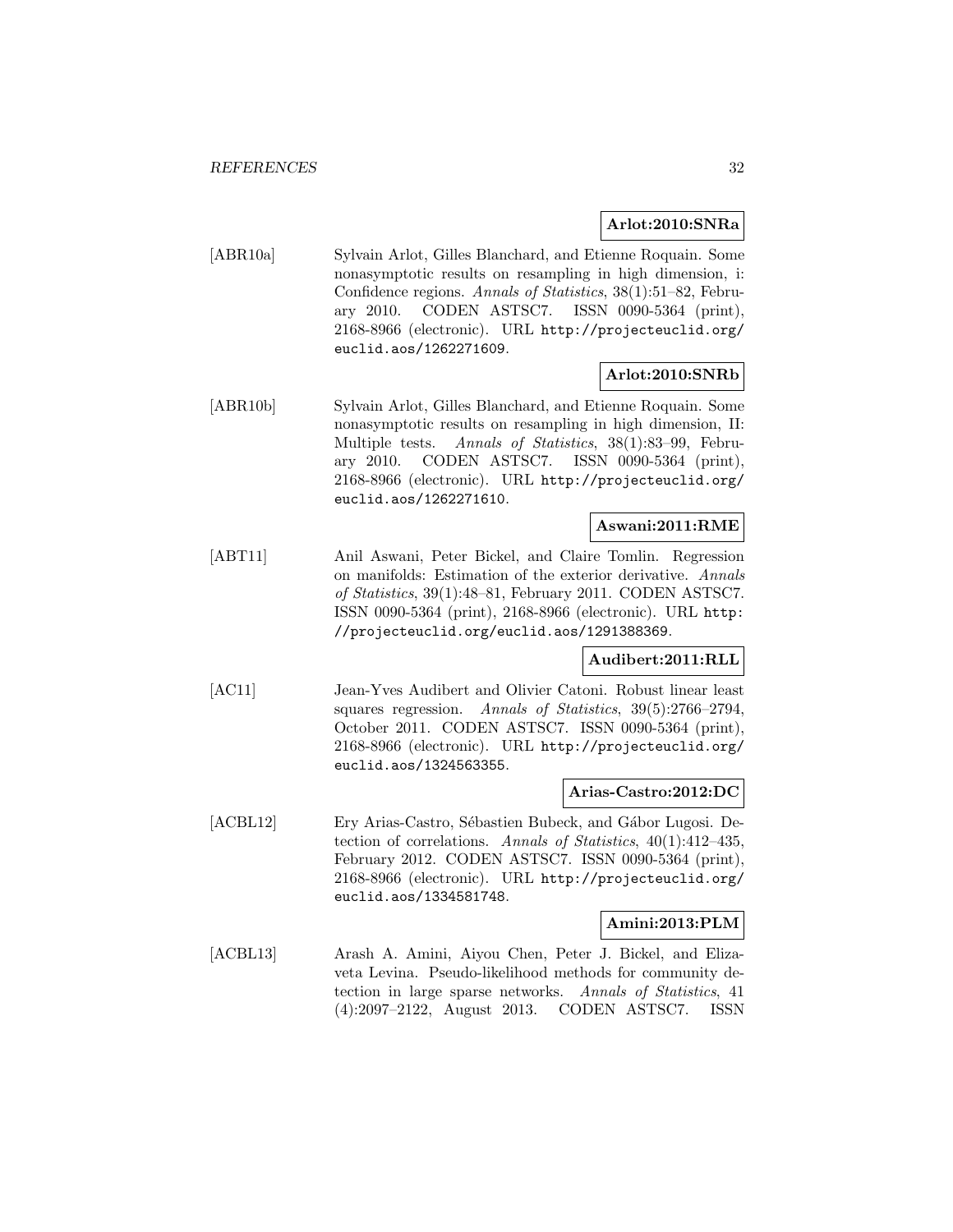0090-5364 (print), 2168-8966 (electronic). URL http:// projecteuclid.org/euclid.aos/1382547514.

**Arias-Castro:2011:DAC**

[ACCD11] Ery Arias-Castro, Emmanuel J. Candès, and Arnaud Durand. Detection of an anomalous cluster in a network. Annals of Statistics, 39(1):278–304, February 2011. CODEN ASTSC7. ISSN 0090-5364 (print), 2168-8966 (electronic). URL http: //projecteuclid.org/euclid.aos/1291388376.

# **Arias-Castro:2011:GTU**

[ACCP11] Ery Arias-Castro, Emmanuel J. Candès, and Yaniv Plan. Global testing under sparse alternatives: ANOVA, multiple comparisons and the higher criticism. Annals of Statistics, 39(5):2533–2556, October 2011. CODEN ASTSC7. ISSN 0090-5364 (print), 2168-8966 (electronic). URL http:// projecteuclid.org/euclid.aos/1322663467.

# **Asgharian:2012:LSS**

[ACF12] Masoud Asgharian, Marco Carone, and Vahid Fakoor. Largesample study of the kernel density estimators under multiplicative censoring. Annals of Statistics, 40(1):159–187, February 2012. CODEN ASTSC7. ISSN 0090-5364 (print), 2168-8966 (electronic). URL http://projecteuclid.org/ euclid.aos/1331830778.

# **Ando:2017:WRM**

[AcL17] Tomohiro Ando and Ker chau Li. A weight-relaxed model averaging approach for high-dimensional generalized linear models. Annals of Statistics, 45(6):2654–2679, December 2017. CODEN ASTSC7. ISSN 0090-5364 (print), 2168-8966 (electronic).

# **Alquier:2019:EBS**

[ACL19] Pierre Alquier, Vincent Cottet, and Guillaume Lecué. Estimation bounds and sharp oracle inequalities of regularized procedures with Lipschitz loss functions. Annals of Statistics, 47(4):2117–2144, August 2019. CODEN ASTSC7. ISSN 0090-5364 (print), 2168-8966 (electronic). URL https:// projecteuclid.org/euclid.aos/1558425641.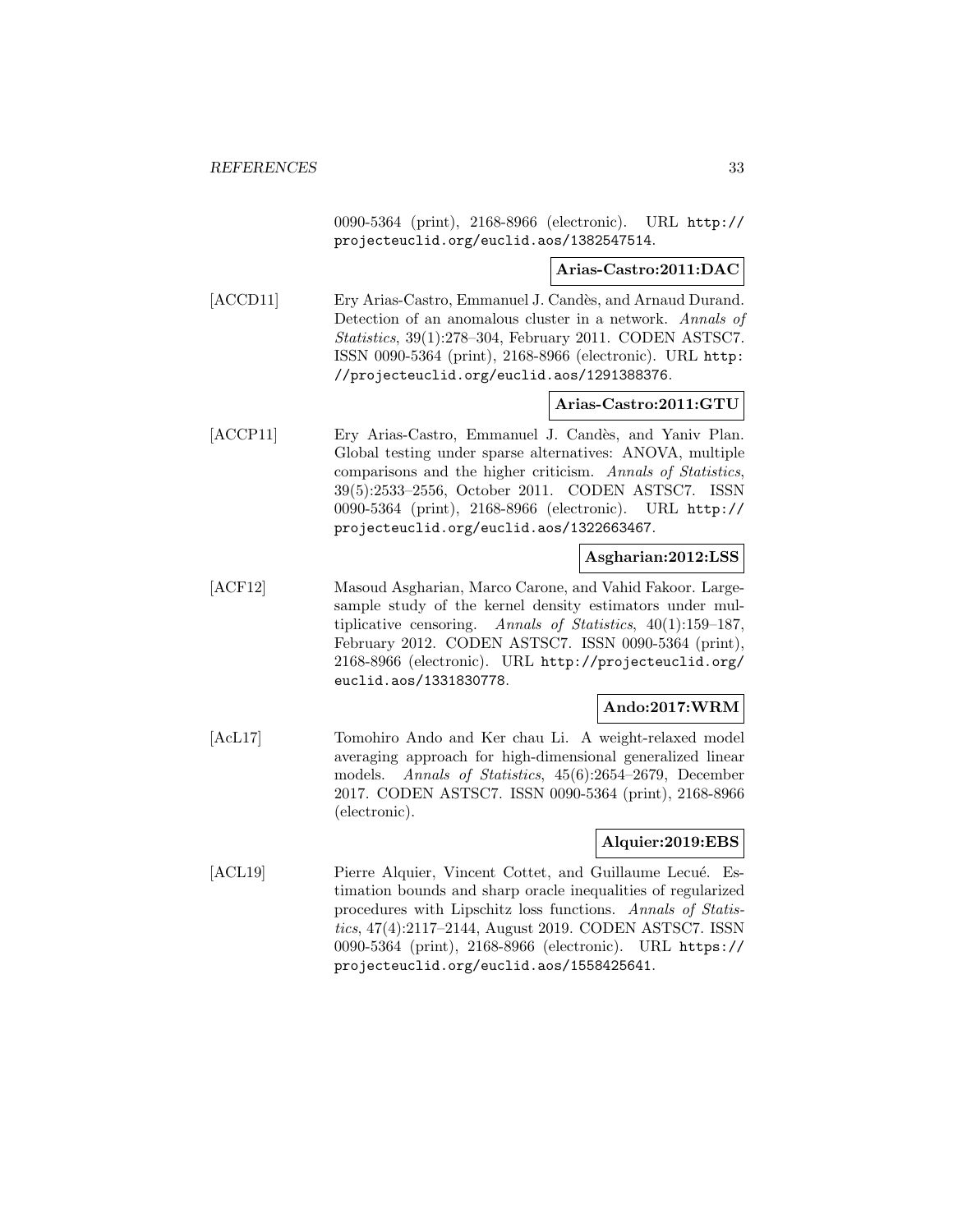## **Arias-Castro:2014:CDD**

[ACV14] Ery Arias-Castro and Nicolas Verzelen. Community detection in dense random networks. Annals of Statistics, 42(3):940– 969, June 2014. CODEN ASTSC7. ISSN 0090-5364 (print), 2168-8966 (electronic). URL http://projecteuclid.org/ euclid.aos/1400592648.

## **Arias-Castro:2016:DIF**

[ACV16] Ery Arias-Castro and Nicolas Verzelen. Discussion of "Influential features PCA for high dimensional clustering". Annals of Statistics, 44(6):2360–2365, December 2016. CO-DEN ASTSC7. ISSN 0090-5364 (print), 2168-8966 (electronic). URL http://projecteuclid.org/euclid.aos/ 1479891618. See [JW16a, JW16b].

## **Aronow:2014:SBV**

[AGL14] Peter M. Aronow, Donald P. Green, and Donald K. K. Lee. Sharp bounds on the variance in randomized experiments. Annals of Statistics, 42(3):850–871, June 2014. CO-DEN ASTSC7. ISSN 0090-5364 (print), 2168-8966 (electronic). URL http://projecteuclid.org/euclid.aos/ 1400592645.

# **Aletti:2018:NCA**

[AGR18] Giacomo Aletti, Andrea Ghiglietti, and William F. Rosenberger. Nonparametric covariate-adjusted response-adaptive design based on a functional urn model. Annals of Statistics, 46(6B):3838–3866, December 2018. CODEN ASTSC7. ISSN 0090-5364. URL http://projecteuclid.org/euclid.aos/ 1536631292.

# **Anevski:2017:EPM**

[AGZ17] Dragi Anevski, Richard D. Gill, and Stefan Zohren. Estimating a probability mass function with unknown labels.  $An$ nals of Statistics, 45(6):2708–2735, December 2017. CODEN ASTSC7. ISSN 0090-5364 (print), 2168-8966 (electronic).

#### **Akritas:2016:ATF**

[Akr16] Michael G. Akritas. Asymptotic theory for the first projective direction. Annals of Statistics, 44(5):2161–2189, October 2016. CODEN ASTSC7. ISSN 0090-5364 (print), 2168-8966 (electronic). URL http://projecteuclid.org/ euclid.aos/1473685272.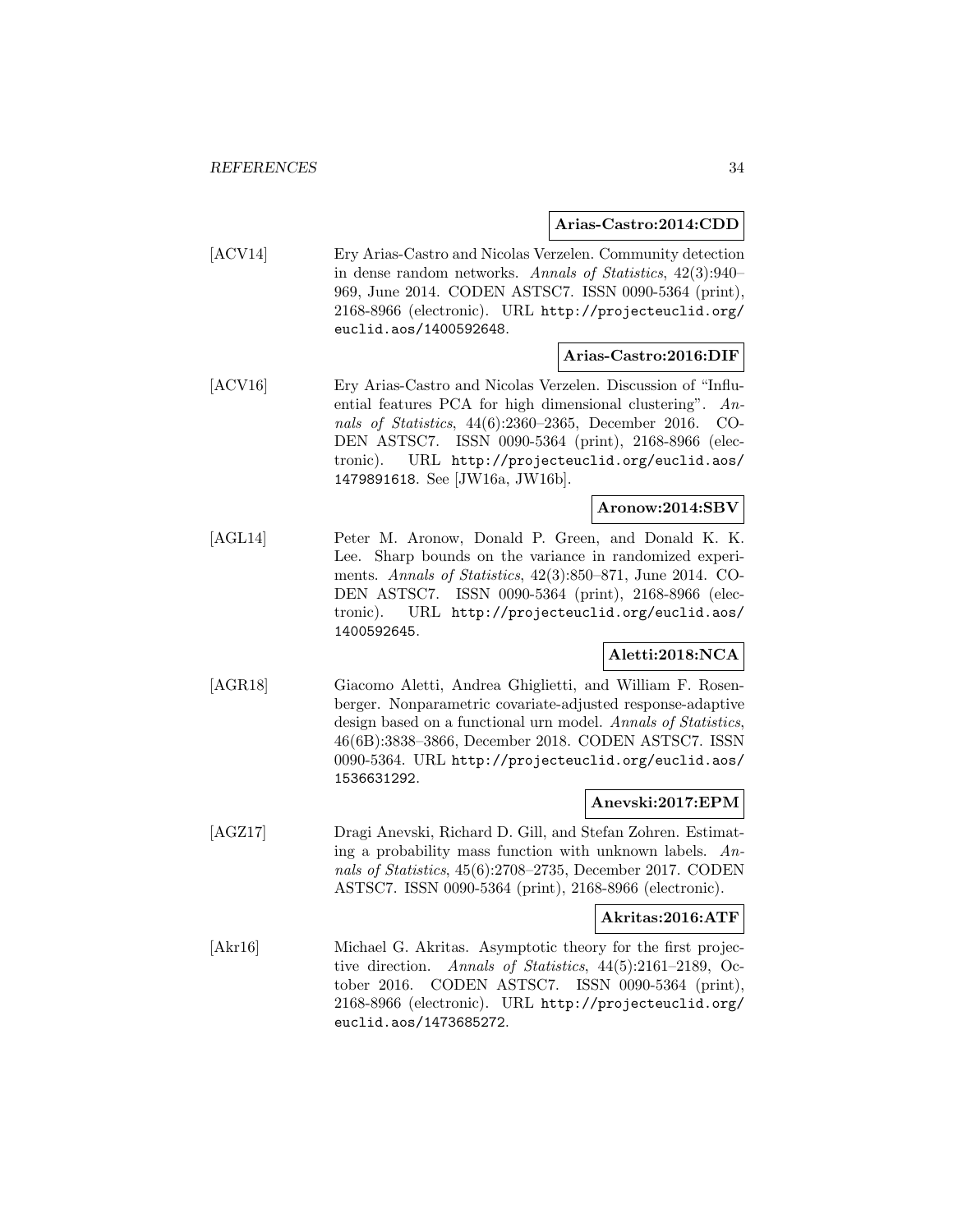# **Aue:2011:ISU**

| Alexander Aue and Thomas C. M. Lee. On image segmen-           |
|----------------------------------------------------------------|
| tation using information theoretic criteria. Annals of Statis- |
| <i>tics</i> , $39(6):2912-2935$ , December 2011. CODEN ASTSC7. |
| ISSN 0090-5364 (print), 2168-8966 (electronic). URL http:      |
| //projecteuclid.org/euclid.aos/1327413773.                     |
|                                                                |

# **Amini:2018:SRB**

[AL18] Arash A. Amini and Elizaveta Levina. On semidefinite relaxations for the block model. Annals of Statistics, 46(1): 149–179, February 2018. CODEN ASTSC7. ISSN 0090-5364 (print), 2168-8966 (electronic).

# **Aamari:2019:NRM**

[AL19] Eddie Aamari and Clément Levrard. Nonasymptotic rates for manifold, tangent space and curvature estimation. Annals of Statistics, 47(1):177–204, February 2019. CODEN ASTSC7. ISSN 0090-5364. URL http://projecteuclid.org/euclid. aos/1543568586.

# **Anderes:2010:CSS**

[And10] Ethan Anderes. On the consistent separation of scale and variance for Gaussian random fields. Annals of Statistics, 38(2):870–893, April 2010. CODEN ASTSC7. ISSN 0090-5364 (print), 2168-8966 (electronic). URL http:// projecteuclid.org/euclid.aos/1266586617.

# **Anonymous:2010:SPA**

[Ano10] Anonymous. On some problems in the article efficient likelihood estimation in state space models. Annals of Statistics, 38(3):1936, June 2010. CODEN ASTSC7. ISSN 0090-5364 (print), 2168-8966 (electronic). URL http:// projecteuclid.org/euclid.aos/1271271283.

# **Anonymous:2016:EBa**

[Ano16a] Anonymous. Editorial board. Annals of Statistics, 44(4):??, August 2016. CODEN ASTSC7. ISSN 0090-5364 (print), 2168-8966 (electronic). URL http://projecteuclid.org/ euclid.aos/1467894701.

# **Anonymous:2016:EBb**

[Ano16b] Anonymous. Editorial board. Annals of Statistics, 44(5):??, October 2016. CODEN ASTSC7. ISSN 0090-5364 (print),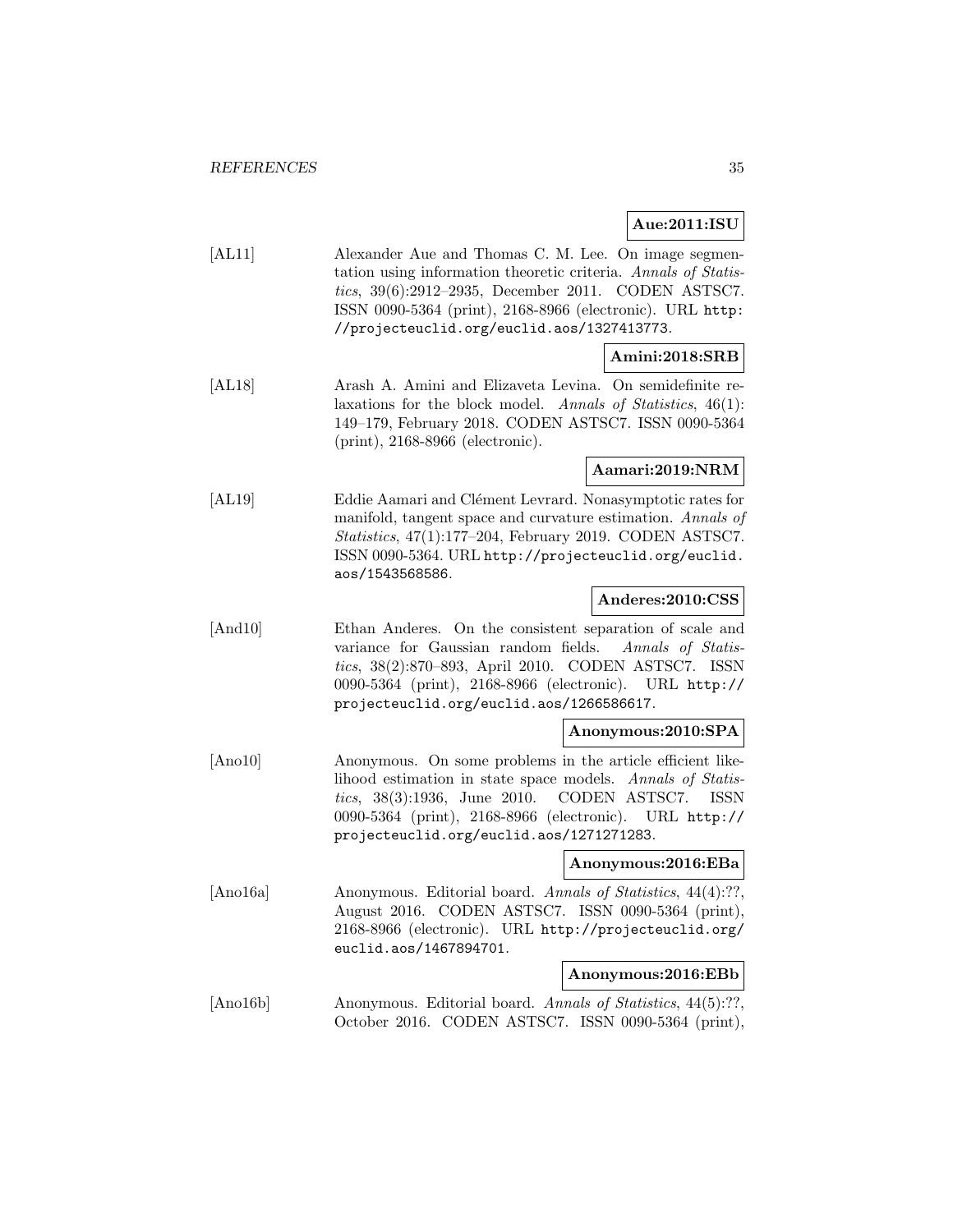2168-8966 (electronic). URL http://projecteuclid.org/ euclid.aos/1473685256.

## **Anonymous:2016:EBc**

[Ano16c] Anonymous. Editorial Board. Annals of Statistics, 44(6):??, December 2016. CODEN ASTSC7. ISSN 0090-5364 (print), 2168-8966 (electronic). URL http://projecteuclid.org/ euclid.aos/1479891616.

#### **Anonymous:2016:TCa**

[Ano16d] Anonymous. Table of contents. Annals of Statistics, 44(4): ??, August 2016. CODEN ASTSC7. ISSN 0090-5364 (print), 2168-8966 (electronic). URL http://projecteuclid.org/ euclid.aos/1467894700.

# **Anonymous:2016:TCb**

[Ano16e] Anonymous. Table of contents. Annals of Statistics, 44(5):??, October 2016. CODEN ASTSC7. ISSN 0090-5364 (print), 2168-8966 (electronic). URL http://projecteuclid.org/ euclid.aos/1473685255.

## **Anonymous:2016:TCc**

[Ano16f] Anonymous. Table of contents. Annals of Statistics, 44(6):??, December 2016. CODEN ASTSC7. ISSN 0090-5364 (print), 2168-8966 (electronic). URL http://projecteuclid.org/ euclid.aos/1479891615.

#### **Anonymous:2017:EBd**

[Ano17a] Anonymous. Editorial board. Annals of Statistics, 45(1):??, February 2017. CODEN ASTSC7. ISSN 0090-5364 (print), 2168-8966 (electronic). URL http://projecteuclid.org/ euclid.aos/1487667615.

#### **Anonymous:2017:TCd**

[Ano17b] Anonymous. Table of contents. Annals of Statistics, 45(1):??, February 2017. CODEN ASTSC7. ISSN 0090-5364 (print), 2168-8966 (electronic). URL http://projecteuclid.org/ euclid.aos/1487667614.

# **Agarwal:2012:FGC**

[ANW12a] Alekh Agarwal, Sahand Negahban, and Martin J. Wainwright. Fast global convergence of gradient methods for high-dimensional statistical recovery. Annals of Statistics,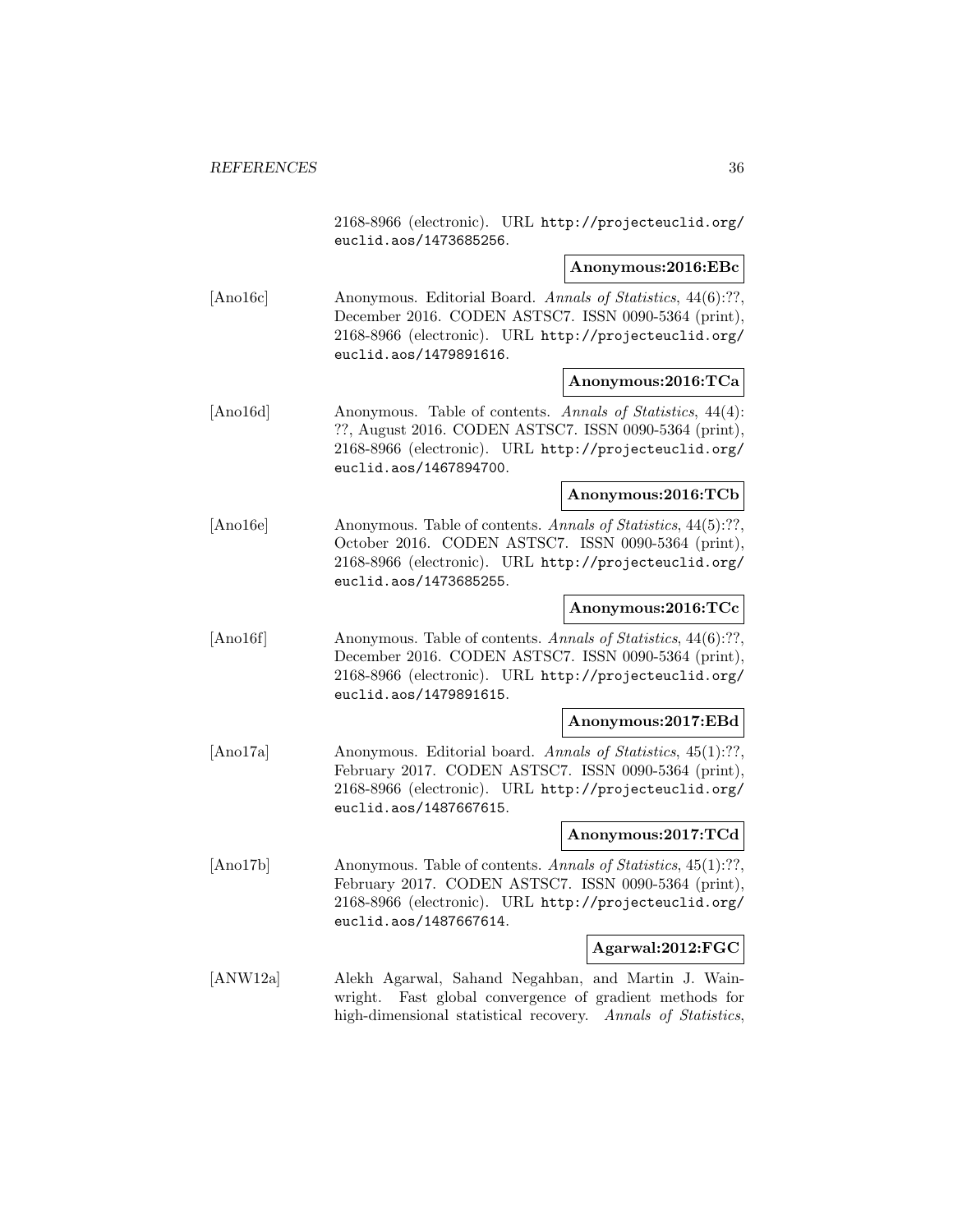40(5):2452–2482, October 2012. CODEN ASTSC7. ISSN 0090-5364 (print), 2168-8966 (electronic). URL http:// projecteuclid.org/euclid.aos/1359987527.

### **Agarwal:2012:NMD**

[ANW12b] Alekh Agarwal, Sahand Negahban, and Martin J. Wainwright. Noisy matrix decomposition via convex relaxation: Optimal rates in high dimensions. Annals of Statistics, 40(2):1171–1197, April 2012. CODEN ASTSC7. ISSN 0090-5364 (print), 2168-8966 (electronic). URL http:// projecteuclid.org/euclid.aos/1342625465.

### **Aston:2017:TSN**

[APT17] John A. D. Aston, Davide Pigoli, and Shahin Tavakoli. Tests for separability in nonparametric covariance operators of random surfaces. Annals of Statistics, 45(4):1431–1461, August 2017. CODEN ASTSC7. ISSN 0090-5364 (print), 2168-8966 (electronic). URL http://projecteuclid.org/ euclid.aos/1498636862.

### **Armstrong:2015:ATR**

[Arm15] Timothy Armstrong. Adaptive testing on a regression function at a point. Annals of Statistics, 43(5):2086–2101, October 2015. CODEN ASTSC7. ISSN 0090-5364 (print), 2168-8966 (electronic). URL http://projecteuclid.org/ euclid.aos/1438606854.

### **Anevski:2011:MSD**

[AS11] Dragi Anevski and Philippe Soulier. Monotone spectral density estimation. Annals of Statistics, 39(1):418–438, February 2011. CODEN ASTSC7. ISSN 0090-5364 (print), 2168-8966 (electronic). URL http://projecteuclid.org/ euclid.aos/1297779852.

### **Ait-Sahalia:2010:NTM**

[ASFJ10] Yacine Aït-Sahalia, Jianqing Fan, and Jiancheng Jiang. Nonparametric tests of the Markov hypothesis in continuoustime models. Annals of Statistics, 38(5):3129–3163, October 2010. CODEN ASTSC7. ISSN 0090-5364 (print), 2168-8966 (electronic). URL http://projecteuclid.org/ euclid.aos/1284391760.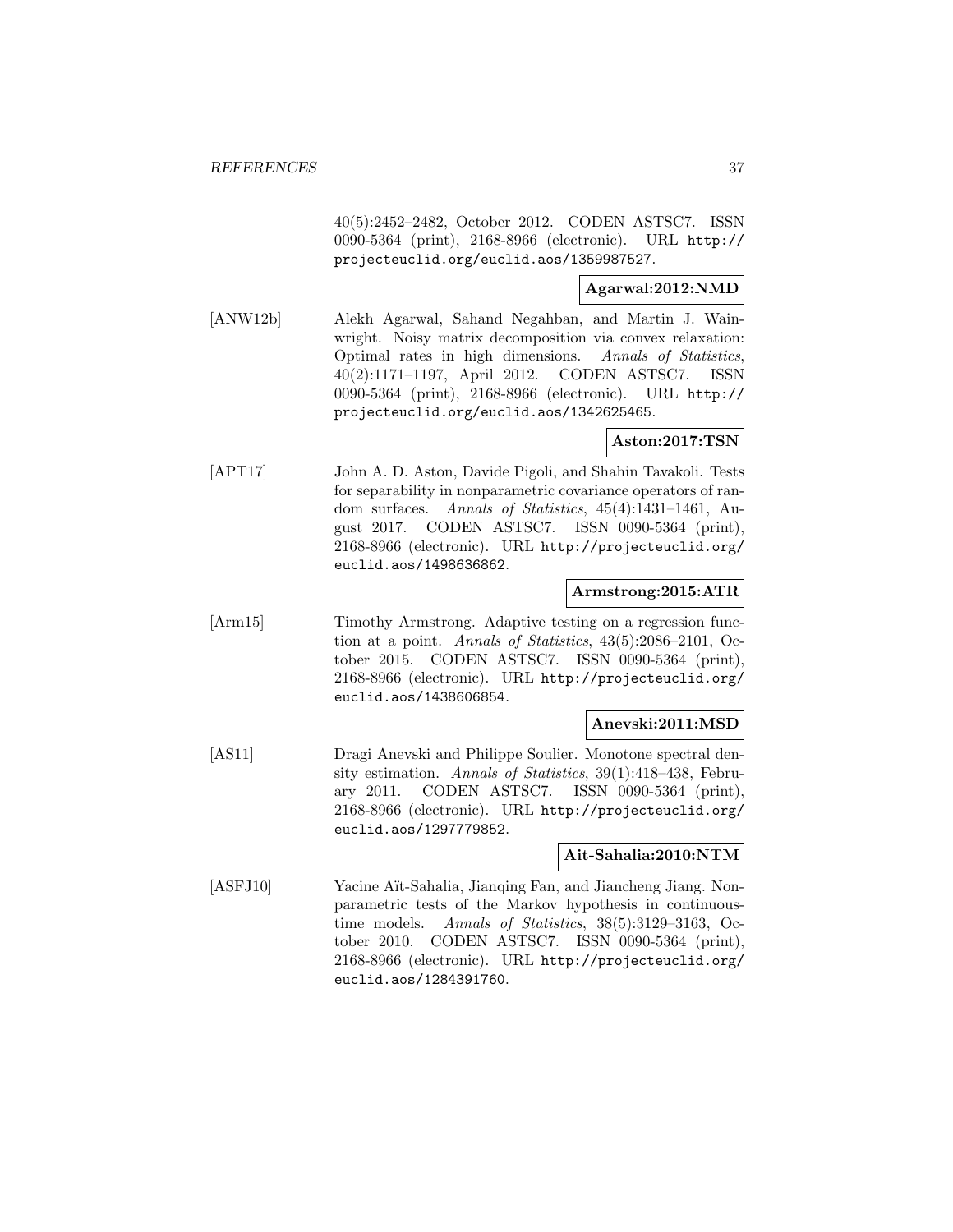### **Ait-Sahalia:2010:BMN**

[ASJ10] Yacine Aït-Sahalia and Jean Jacod. Is Brownian motion necessary to model high-frequency data? Annals of Statistics, 38(5):3093–3128, October 2010. CODEN ASTSC7. ISSN 0090-5364 (print), 2168-8966 (electronic). URL http:// projecteuclid.org/euclid.aos/1284391759.

### **Ait-Sahalia:2011:TWJ**

[ASJ11] Yacine Aït-Sahalia and Jean Jacod. Testing whether jumps have finite or infinite activity. Annals of Statistics, 39 (3):1689–1719, June 2011. CODEN ASTSC7. ISSN 0090-5364 (print), 2168-8966 (electronic). URL http:// projecteuclid.org/euclid.aos/1311600280.

## **Ait-Sahalia:2012:ISB**

[ASJ12] Yacine Aït-Sahalia and Jean Jacod. Identifying the successive Blumenthal–Getoor indices of a discretely observed process. Annals of Statistics, 40(3):1430–1464, June 2012. CO-DEN ASTSC7. ISSN 0090-5364 (print), 2168-8966 (electronic). URL http://projecteuclid.org/euclid.aos/ 1346850061.

### **Adler:2012:RSS**

[AST12] Robert J. Adler, Eliran Subag, and Jonathan E. Taylor. Rotation and scale space random fields and the Gaussian kinematic formula. Annals of Statistics, 40(6):2910–2942, December 2012. CODEN ASTSC7. ISSN 0090-5364 (print), 2168-8966 (electronic). URL http://projecteuclid.org/ euclid.aos/1360332188.

#### **Azizyan:2013:DSS**

[ASW13] Martin Azizyan, Aarti Singh, and Larry Wasserman. Densitysensitive semisupervised inference. Annals of Statistics, 41(2):751–771, April 2013. CODEN ASTSC7. ISSN 0090-5364 (print), 2168-8966 (electronic). URL http:// projecteuclid.org/euclid.aos/1368018172.

#### **Atchade:2011:KEA**

[Atc11] Yves F. Atchadé. Kernel estimators of asymptotic variance for adaptive Markov chain Monte Carlo. Annals of Statistics, 39(2):990–1011, April 2011. CODEN ASTSC7. ISSN 0090-5364 (print), 2168-8966 (electronic). URL http:// projecteuclid.org/euclid.aos/1302268084.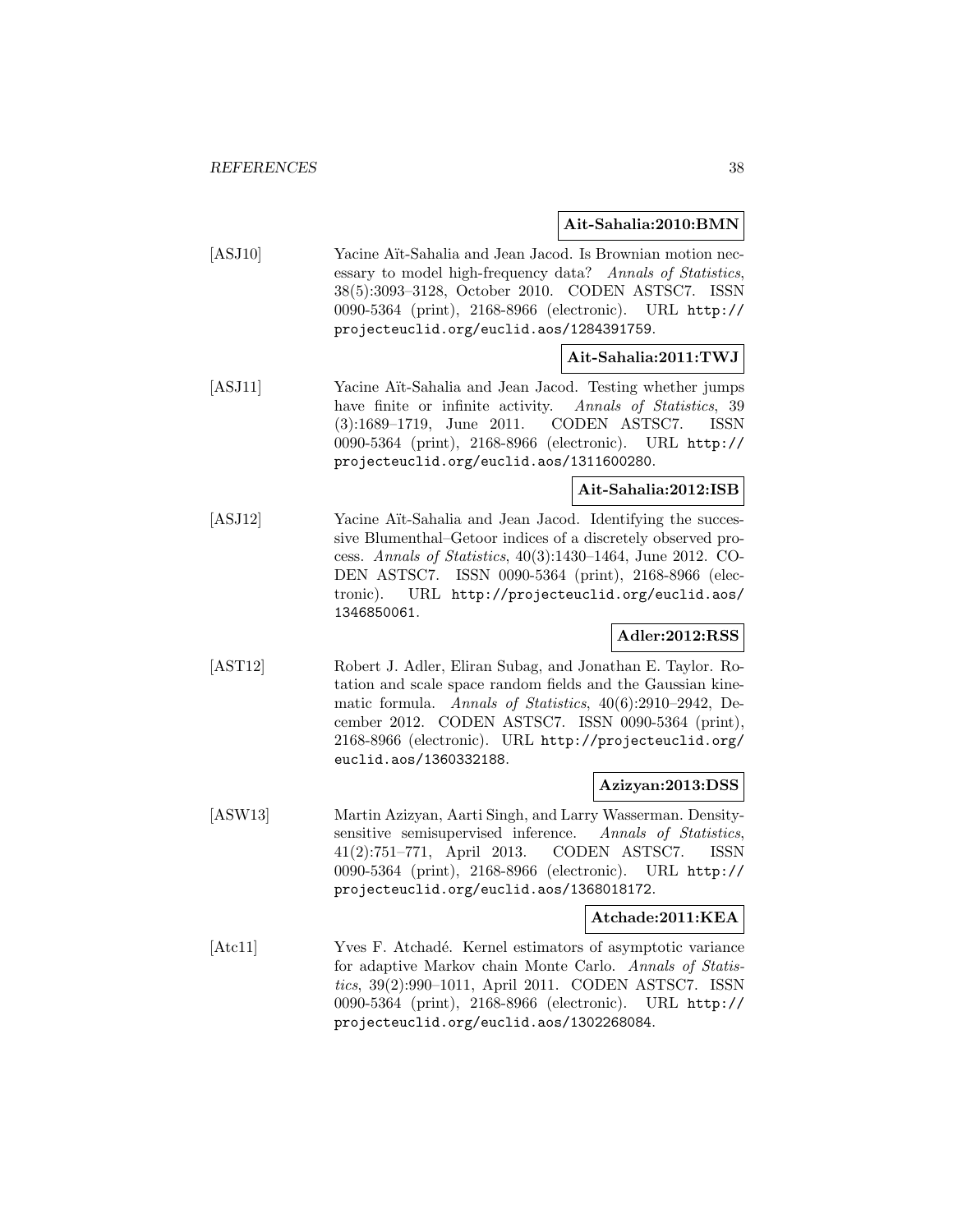**Atchade:2017:CPS**

[Atc17] Yves A. Atchadé. On the contraction properties of some highdimensional quasi-posterior distributions. Annals of Statistics, 45(5):2248–2273, October 2017. CODEN ASTSC7. ISSN 0090-5364 (print), 2168-8966 (electronic).

### **Anandkumar:2012:HDS**

[ATHW12] Animashree Anandkumar, Vincent Y. F. Tan, Furong Huang, and Alan S. Willsky. High-dimensional structure estimation in Ising models: Local separation criterion. Annals of Statistics, 40(3):1346–1375, June 2012. CODEN ASTSC7. ISSN 0090-5364 (print), 2168-8966 (electronic). URL http: //projecteuclid.org/euclid.aos/1344610586.

### **Athey:2019:GRF**

[ATW19] Susan Athey, Julie Tibshirani, and Stefan Wager. Generalized random forests. Annals of Statistics, 47(2):1148–1178, April 2019. CODEN ASTSC7. ISSN 0090-5364. URL http:// projecteuclid.org/euclid.aos/1547197251.

### **Anandkumar:2013:LLG**

[AV13] Animashree Anandkumar and Ragupathyraj Valluvan. Learning loopy graphical models with latent variables: Efficient methods and guarantees. Annals of Statistics, 41(2):401–435, April 2013. CODEN ASTSC7. ISSN 0090-5364 (print), 2168-8966 (electronic). URL http:// projecteuclid.org/euclid.aos/1366138196.

### **Amini:2012:SFF**

[AW12] Arash A. Amini and Martin J. Wainwright. Sampled forms of functional PCA in reproducing kernel Hilbert spaces. Annals of Statistics, 40(5):2483–2510, October 2012. CO-DEN ASTSC7. ISSN 0090-5364 (print), 2168-8966 (electronic). URL http://projecteuclid.org/euclid.aos/ 1359987528.

### **Antognini:2012:MOO**

[AZ12] Alessandro Baldi Antognini and Maroussa Zagoraiou. Multiobjective optimal designs in comparative clinical trials with covariates: The reinforced doubly adaptive biased coin design. Annals of Statistics, 40(3):1315–1345, June 2012. CO-DEN ASTSC7. ISSN 0090-5364 (print), 2168-8966 (elec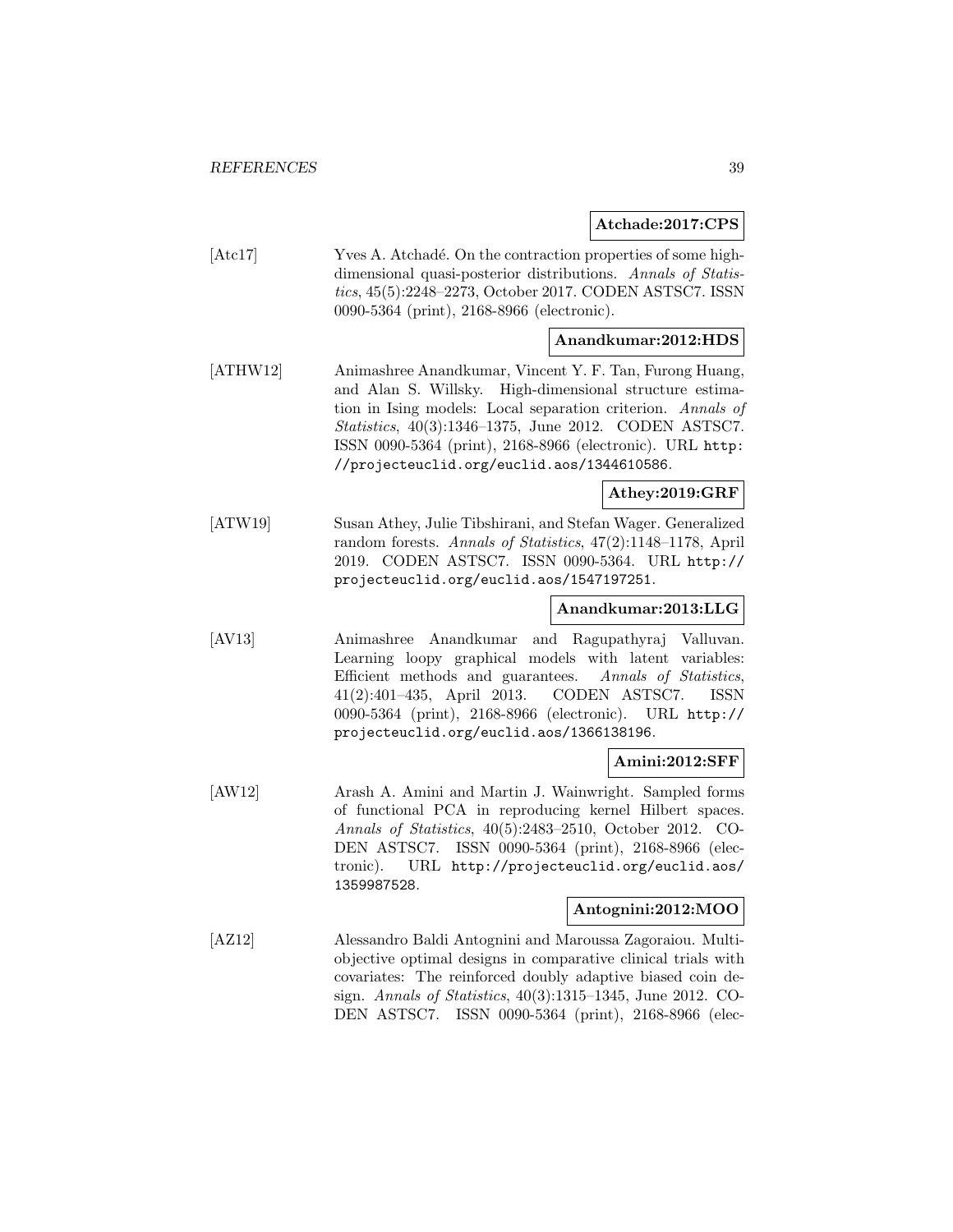tronic). URL http://projecteuclid.org/euclid.aos/ 1344610585.

### **Bacallado:2011:BAV**

[Bac11] Sergio Bacallado. Bayesian analysis of variable-order, reversible Markov chains. Annals of Statistics, 39(2):838–864, April 2011. CODEN ASTSC7. ISSN 0090-5364 (print), 2168-8966 (electronic). URL http://projecteuclid.org/ euclid.aos/1299680956.

# **Bao:2019:TWL**

[Bao19] Zhigang Bao. Tracy–Widom limit for Kendall's tau. Annals of Statistics, 47(6):3504–3532, December 2019. CO-DEN ASTSC7. ISSN 0090-5364 (print), 2168-8966 (electronic). URL https://projecteuclid.org/euclid.aos/ 1572487401.

# **Brien:2010:DTE**

[BB10] C. J. Brien and R. A. Bailey. Decomposition tables for experiments. II. two–one randomizations. Annals of Statistics, 38(5):3164–3190, October 2010. CODEN ASTSC7. ISSN 0090-5364 (print), 2168-8966 (electronic). URL http:// projecteuclid.org/euclid.aos/1284391761.

### **Buja:2014:DST**

[BB14] A. Buja and L. Brown. Discussion: "A significance test for the lasso". Annals of Statistics, 42(2):509–517, April 2014. CODEN ASTSC7. ISSN 0090-5364 (print), 2168-8966 (electronic). URL http://projecteuclid.org/euclid.aos/ 1400592167. See [LTTT14c].

### **Bhattacharyya:2015:SBC**

[BB15] Sharmodeep Bhattacharyya and Peter J. Bickel. Subsampling bootstrap of count features of networks. Annals of Statistics, 43(6):2384–2411, December 2015. CODEN ASTSC7. ISSN 0090-5364 (print), 2168-8966 (electronic). URL http: //projecteuclid.org/euclid.aos/1444222079.

### **Bailey:2016:RBM**

[BB16a] R. A. Bailey and C. J. Brien. Randomization-based models for multitiered experiments: I. A chain of randomizations. Annals of Statistics, 44(3):1131–1164, June 2016. CO-DEN ASTSC7. ISSN 0090-5364 (print), 2168-8966 (elec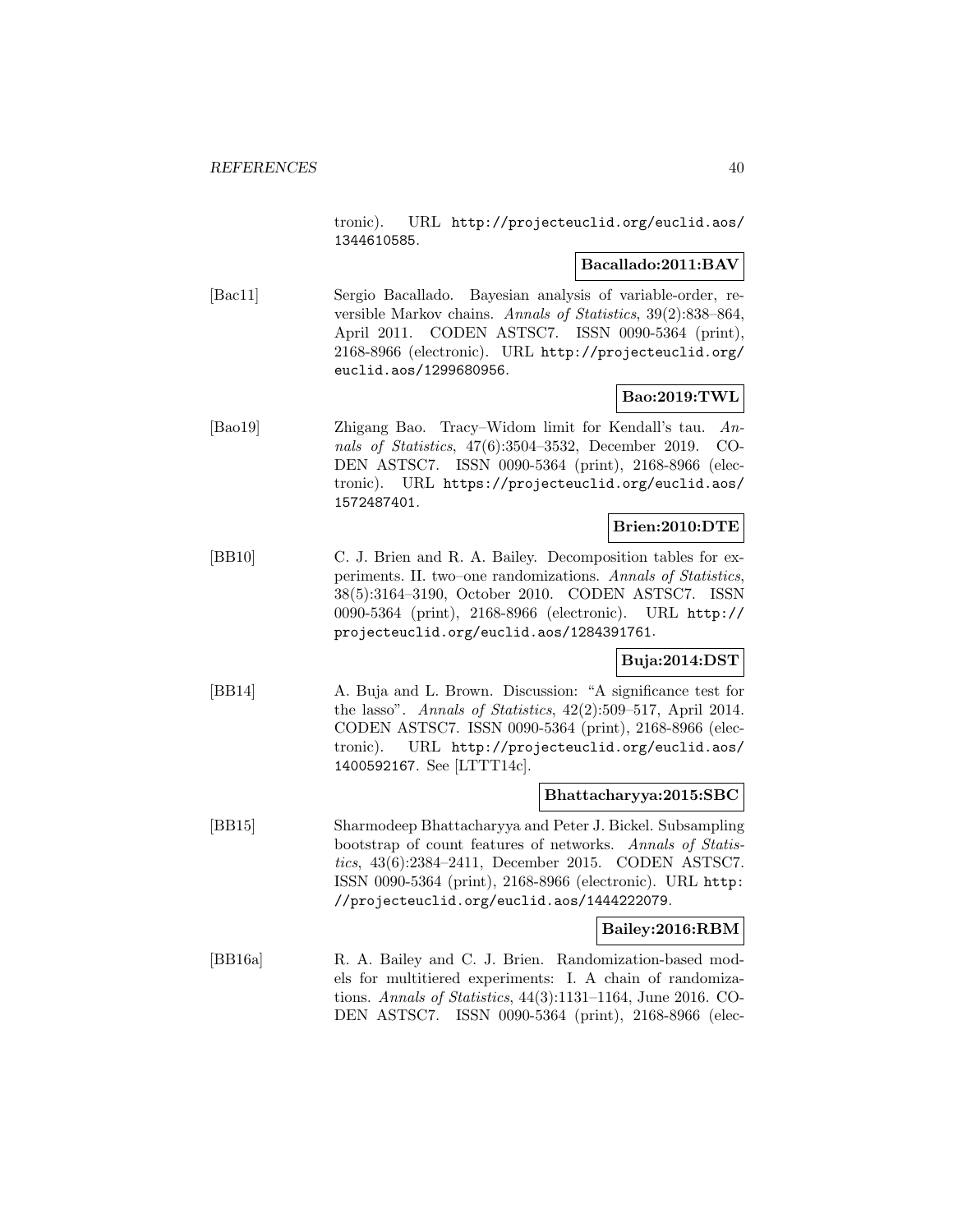tronic). URL http://projecteuclid.org/euclid.aos/ 1460381689.

### **Bhattacharjee:2016:LSB**

[BB16b] Monika Bhattacharjee and Arup Bose. Large sample behaviour of high dimensional autocovariance matrices. Annals of Statistics, 44(2):598–628, April 2016. CODEN ASTSC7. ISSN 0090-5364 (print), 2168-8966 (electronic). URL http: //projecteuclid.org/euclid.aos/1458245729.

### **Baraud:2018:RER**

[BB18a] Yannick Baraud and Lucien Birgé. Rho-estimators revisited: General theory and applications. Annals of Statistics, 46 (6B):3767–3804, December 2018. CODEN ASTSC7. ISSN 0090-5364. URL http://projecteuclid.org/euclid.aos/ 1536631290.

#### **Berghaus:2018:WCP**

[BB18b] Betina Berghaus and Axel Bücher. Weak convergence of a pseudo maximum likelihood estimator for the extremal index. Annals of Statistics, 46(5):2307–2335, October 2018. CODEN ASTSC7. ISSN 0090-5364. URL http://projecteuclid. org/euclid.aos/1534492837.

### **Berk:2013:VPS**

[BBB<sup>+</sup>13] Richard Berk, Lawrence Brown, Andreas Buja, Kai Zhang, and Linda Zhao. Valid post-selection inference. Annals of Statistics, 41(2):802–837, April 2013. CODEN ASTSC7. ISSN 0090-5364 (print), 2168-8966 (electronic). URL http: //projecteuclid.org/euclid.aos/1369836961.

#### **Bayarri:2012:CBM**

[BBFGD12] M. J. Bayarri, J. O. Berger, A. Forte, and G. García-Donato. Criteria for Bayesian model choice with application to variable selection. Annals of Statistics, 40(3):1550– 1577, June 2012. CODEN ASTSC7. ISSN 0090-5364 (print), 2168-8966 (electronic). URL http://projecteuclid.org/ euclid.aos/1346850065.

### **Bali:2011:RFP**

[BBTW11] Juan Lucas Bali, Graciela Boente, David E. Tyler, and Jane-Ling Wang. Robust functional principal components: A projection-pursuit approach. Annals of Statistics, 39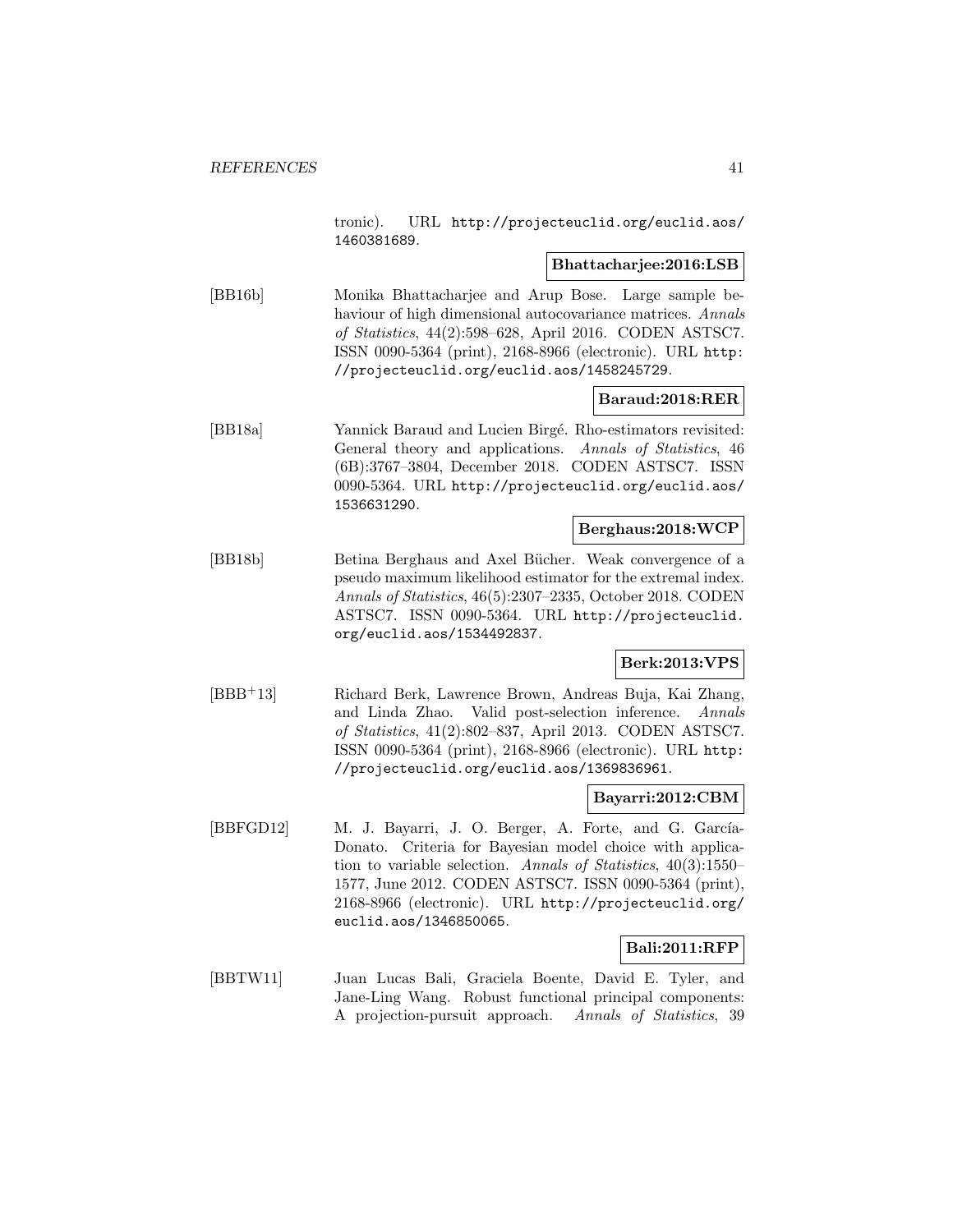(6):2852–2882, December 2011. CODEN ASTSC7. ISSN 0090-5364 (print), 2168-8966 (electronic). URL http:// projecteuclid.org/euclid.aos/1327413771.

## **Belloni:2011:SPQ**

[BC11a] Alexandre Belloni and Victor Chernozhukov.  $\ell_1$ -penalized quantile regression in high-dimensional sparse models. Annals of Statistics, 39(1):82–130, February 2011. CODEN ASTSC7. ISSN 0090-5364 (print), 2168-8966 (electronic). URL http: //projecteuclid.org/euclid.aos/1291388370.

### **Buhlmann:2011:ILS**

[BC11b] Peter Bühlmann and Tony Cai. Introduction to the Lehmann special section. Annals of Statistics, 39(5):2243, October 2011. CODEN ASTSC7. ISSN 0090-5364 (print), 2168-8966 (electronic). URL http://projecteuclid.org/ euclid.aos/1321020522.

### **Barber:2015:CFD**

[BC15] Rina Foygel Barber and Emmanuel J. Candès. Controlling the false discovery rate via knockoffs. Annals of Statistics, 43(5):2055–2085, October 2015. CODEN ASTSC7. ISSN 0090-5364 (print), 2168-8966 (electronic). URL http:// projecteuclid.org/euclid.aos/1438606853.

### **Barber:2019:KFH**

[BC19] Rina Foygel Barber and Emmanuel J. Candès. A knockoff filter for high-dimensional selective inference. Annals of Statistics, 47(5):2504–2537, October 2019. CODEN ASTSC7. ISSN 0090-5364 (print), 2168-8966 (electronic). URL https: //projecteuclid.org/euclid.aos/1564797855.

### **Belloni:2018:UVP**

[BCCW18] Alexandre Belloni, Victor Chernozhukov, Denis Chetverikov, and Ying Wei. Uniformly valid post-regularization confidence regions for many functional parameters in z-estimation framework. Annals of Statistics, 46(6B):3643–3675, December 2018. CODEN ASTSC7. ISSN 0090-5364. URL http:/ /projecteuclid.org/euclid.aos/1536631286.

### **Bickel:2013:ANM**

[BCCZ13] Peter Bickel, David Choi, Xiangyu Chang, and Hai Zhang. Asymptotic normality of maximum likelihood and its varia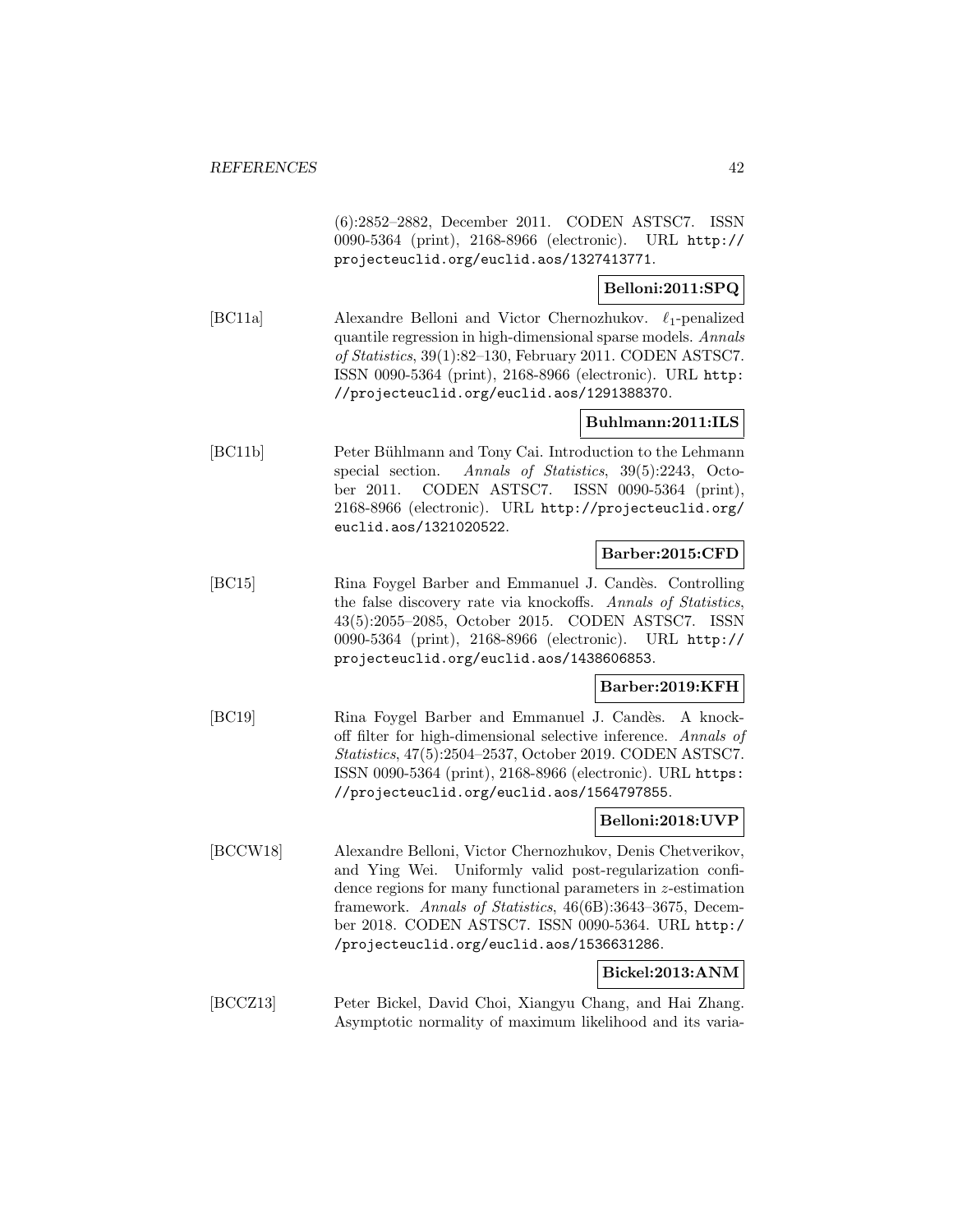tional approximation for stochastic blockmodels. Annals of Statistics, 41(4):1922–1943, August 2013. CODEN ASTSC7. ISSN 0090-5364 (print), 2168-8966 (electronic). URL http: //projecteuclid.org/euclid.aos/1382547508.

# **Binev:2014:CAU**

[BCDD14] Peter Binev, Albert Cohen, Wolfgang Dahmen, and Ronald DeVore. Classification algorithms using adaptive partitioning. Annals of Statistics, 42(6):2141–2163, December 2014. CODEN ASTSC7. ISSN 0090-5364 (print), 2168-8966 (electronic). URL http://projecteuclid.org/euclid.aos/ 1413810724.

### **Bai:2018:CAB**

[BCF18a] Zhidong Bai, Kwok Pui Choi, and Yasunori Fujikoshi. Consistency of AIC and BIC in estimating the number of significant components in high-dimensional principal component analysis. Annals of Statistics, 46(3):1050–1076, June 2018. CODEN ASTSC7. ISSN 0090-5364. URL http:// projecteuclid.org/euclid.aos/1525313075.

# **Bai:2018:LBE**

[BCF18b] Zhidong Bai, Kwok Pui Choi, and Yasunori Fujikoshi. Limiting behavior of eigenvalues in high-dimensional MANOVA via RMT. Annals of Statistics, 46(6A):2985–3013, December 2018. CODEN ASTSC7. ISSN 0090-5364. URL http:// projecteuclid.org/euclid.aos/1536307240.

### **Bogdan:2011:ABO**

[BCFG11] Małgorzata Bogdan, Arijit Chakrabarti, Florian Frommlet, and Jayanta K. Ghosh. Asymptotic Bayes-optimality under sparsity of some multiple testing procedures. Annals of Statistics, 39(3):1551–1579, June 2011. CODEN ASTSC7. ISSN 0090-5364 (print), 2168-8966 (electronic). URL http: //projecteuclid.org/euclid.aos/1307452128.

### **Bickel:2011:MMD**

[BCL11] Peter J. Bickel, Aiyou Chen, and Elizaveta Levina. The method of moments and degree distributions for network models. Annals of Statistics, 39(5):2280–2301, October 2011. CODEN ASTSC7. ISSN 0090-5364 (print), 2168-8966 (electronic). URL http://projecteuclid.org/euclid.aos/ 1321020525.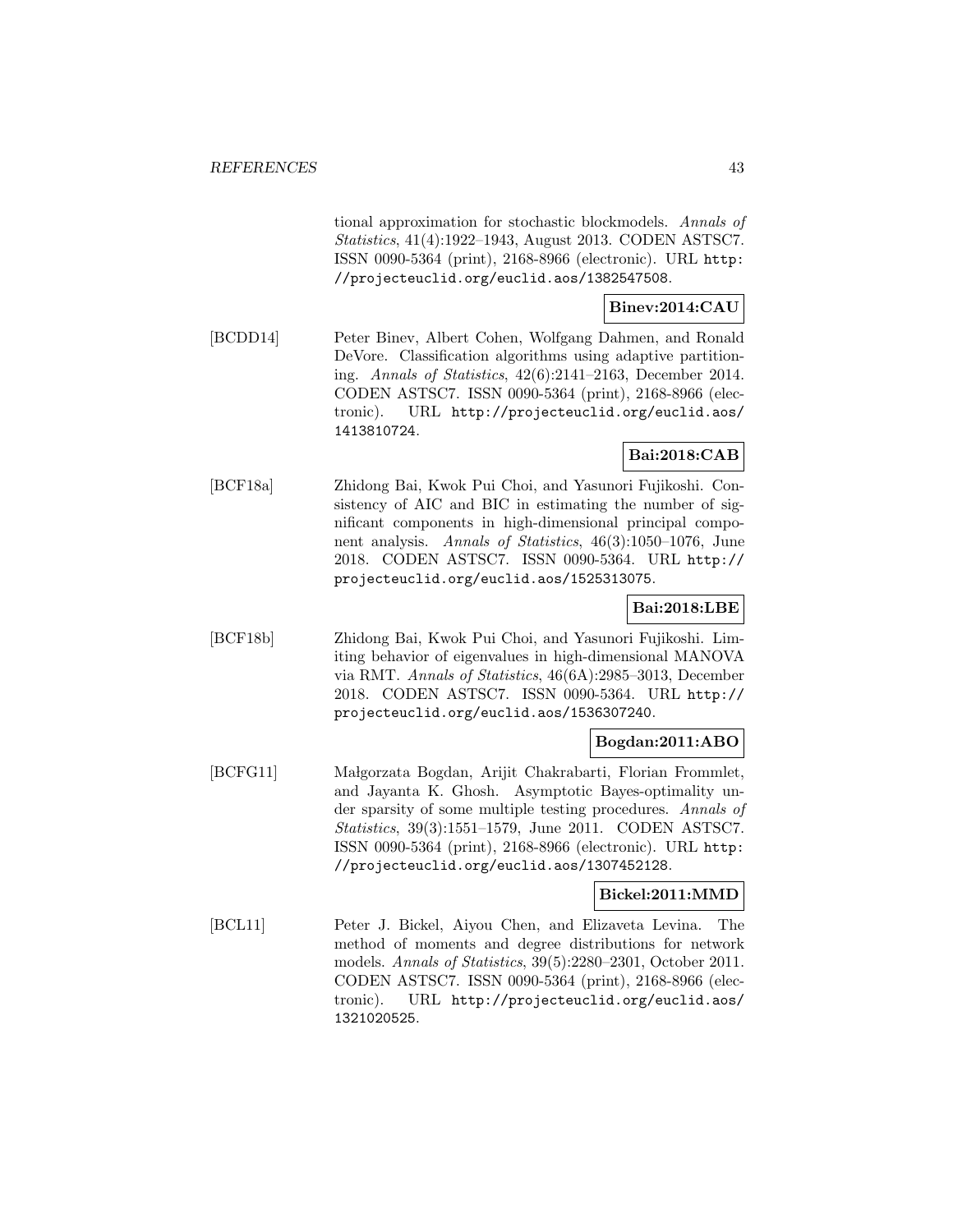### **Biau:2010:SAK**

[BCR10] Gérard Biau, Benoît Cadre, and Laurent Rouvière. Statistical analysis of k-nearest neighbor collaborative recommendation. Annals of Statistics, 38(3):1568–1592, June 2010. CODEN ASTSC7. ISSN 0090-5364 (print), 2168-8966 (electronic). URL http://projecteuclid.org/euclid.aos/ 1269452647.

### **Belloni:2014:PES**

[BCW14] Alexandre Belloni, Victor Chernozhukov, and Lie Wang. Pivotal estimation via square-root Lasso in nonparametric regression. Annals of Statistics, 42(2):757–788, April 2014. CODEN ASTSC7. ISSN 0090-5364 (print), 2168-8966 (electronic). URL http://projecteuclid.org/euclid.aos/ 1400592177.

### **Brown:2010:NRE**

[BCZ10] Lawrence D. Brown, T. Tony Cai, and Harrison H. Zhou. Nonparametric regression in exponential families. Annals of Statistics, 38(4):2005–2046, August 2010. CODEN ASTSC7. ISSN 0090-5364 (print), 2168-8966 (electronic). URL http: //projecteuclid.org/euclid.aos/1278861241.

### **Bickel:2015:CPC**

[BCZ<sup>+</sup>15] Peter J. Bickel, Aiyou Chen, Yunpeng Zhao, Elizaveta Levina, and Ji Zhu. Correction to the proof of consistency of community detection. Annals of Statistics, 43(1):462–466, February 2015. CODEN ASTSC7. ISSN 0090-5364 (print), 2168-8966 (electronic). URL http://projecteuclid.org/ euclid.aos/1423230086.

## **Buta:2011:CAE**

[BD11] Eugenia Buta and Hani Doss. Computational approaches for empirical Bayes methods and Bayesian sensitivity analysis. Annals of Statistics, 39(5):2658–2685, October 2011. CODEN ASTSC7. ISSN 0090-5364 (print), 2168-8966 (electronic). URL http://projecteuclid.org/euclid.aos/ 1324563351.

### **Braess:2013:ODD**

[BD13] Dietrich Braess and Holger Dette. Optimal discriminating designs for several competing regression models. Annals of Statistics, 41(2):897–922, April 2013. CODEN ASTSC7.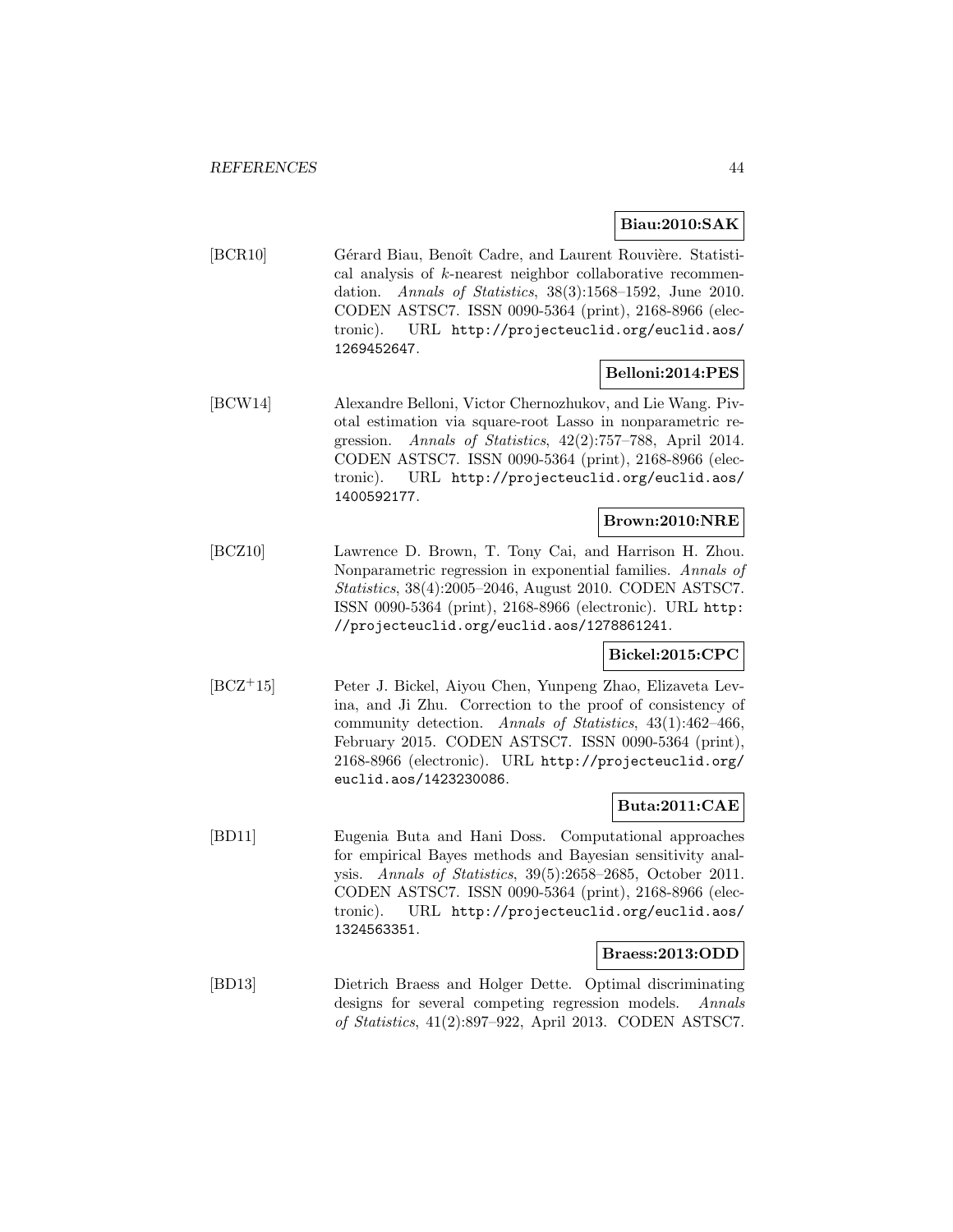ISSN 0090-5364 (print), 2168-8966 (electronic). URL http: //projecteuclid.org/euclid.aos/1369836964.

**Bailey:2014:OCD**

[BD14] R. A. Bailey and P. Druilhet. Optimal cross-over designs for full interaction models. Annals of Statistics, 42(6):2282-2300, December 2014. CODEN ASTSC7. ISSN 0090-5364 (print), 2168-8966 (electronic). URL http://projecteuclid.org/ euclid.aos/1413810728.

### **Byrne:2015:SMG**

[BD15] Simon Byrne and A. Philip Dawid. Structural Markov graph laws for Bayesian model uncertainty. Annals of Statistics, 43(4):1647–1681, August 2015. CODEN ASTSC7. ISSN 0090-5364 (print), 2168-8966 (electronic). URL http:// projecteuclid.org/euclid.aos/1434546218.

### **Brockwell:2010:SIM**

[BDD10] Anthony Brockwell, Pierre Del Moral, and Arnaud Doucet. Sequentially interacting Markov chain Monte Carlo methods. Annals of Statistics, 38(6):3387–3411, December 2010. CODEN ASTSC7. ISSN 0090-5364 (print), 2168-8966 (electronic). URL http://projecteuclid.org/euclid.aos/ 1291126961.

### **Bodnar:2019:TIL**

[BDP19] Taras Bodnar, Holger Dette, and Nestor Parolya. Testing for independence of large dimensional vectors. Annals of Statistics, 47(5):2977–3008, October 2019. CODEN ASTSC7. ISSN 0090-5364 (print), 2168-8966 (electronic). URL https: //projecteuclid.org/euclid.aos/1564797870.

### **Banerjee:2019:DCN**

[BDS19] Moulinath Banerjee, C´ecile Durot, and Bodhisattva Sen. Divide and conquer in nonstandard problems and the superefficiency phenomenon. Annals of Statistics, 47(2):720–757, April 2019. CODEN ASTSC7. ISSN 0090-5364. URL http: //projecteuclid.org/euclid.aos/1547197236.

#### **Bucher:2011:NEP**

[BDV11] Axel Bücher, Holger Dette, and Stanislav Volgushev. New estimators of the Pickands dependence function and a test for extreme-value dependence. Annals of Statistics, 39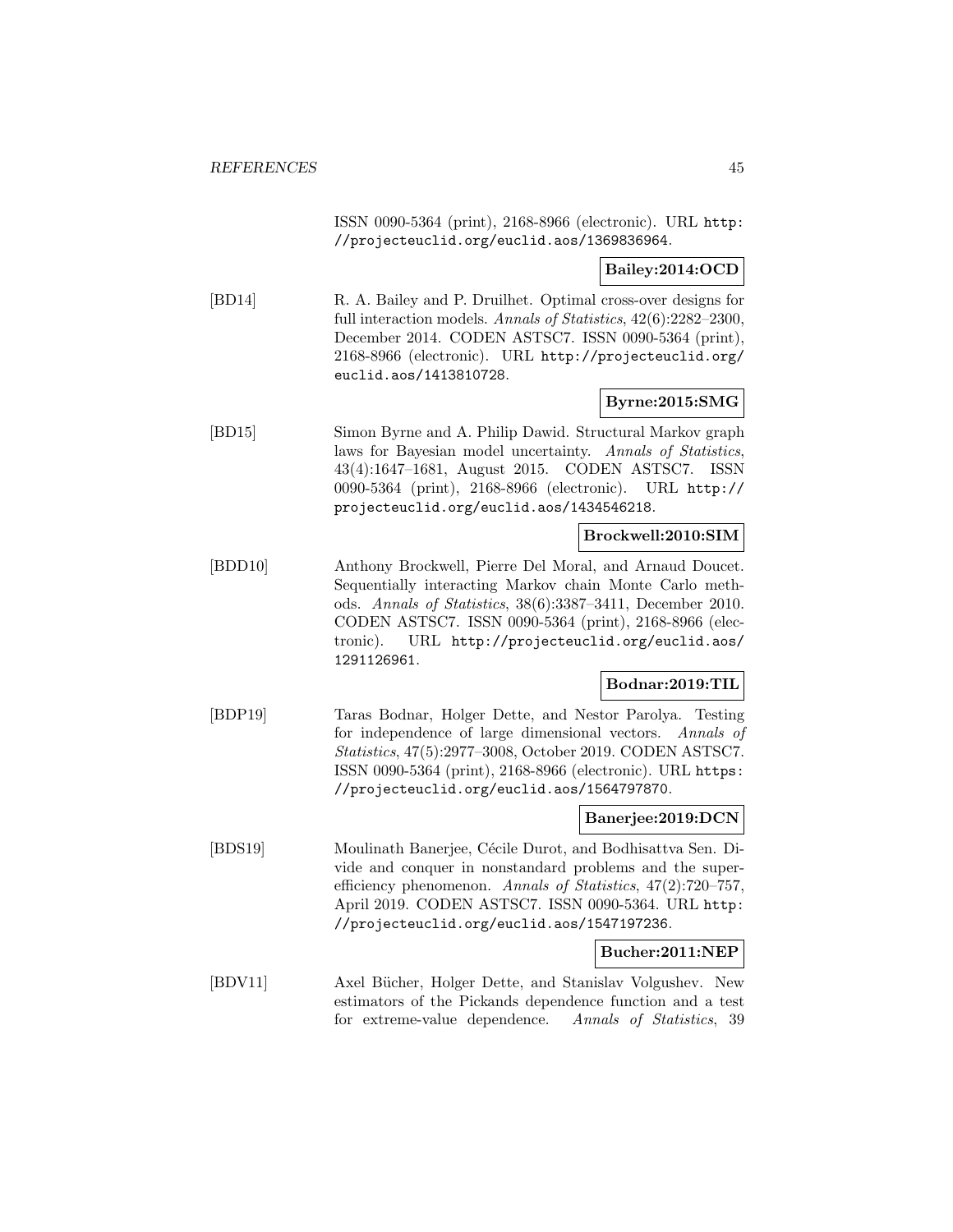(4):1963–2006, August 2011. CODEN ASTSC7. ISSN 0090-5364 (print), 2168-8966 (electronic). URL http:// projecteuclid.org/euclid.aos/1314190620.

**Belomestny:2010:SEF**

[Bel10] Denis Belomestny. Spectral estimation of the fractional order of a Lévy process. Annals of Statistics, 38(1):317–351, February 2010. CODEN ASTSC7. ISSN 0090-5364 (print), 2168-8966 (electronic). URL http://projecteuclid.org/ euclid.aos/1262271617.

### **Belomestny:2011:SIT**

[Bel11] Denis Belomestny. Statistical inference for time-changed Lévy processes via composite characteristic function estimation. Annals of Statistics, 39(4):2205–2242, August 2011. CO-DEN ASTSC7. ISSN 0090-5364 (print), 2168-8966 (electronic). URL http://projecteuclid.org/euclid.aos/ 1319595463.

### **Belitser:2017:CLR**

[Bel17] Eduard Belitser. On coverage and local radial rates of credible sets. Annals of Statistics, 45(3):1124–1151, June 2017. CODEN ASTSC7. ISSN 0090-5364 (print), 2168-8966 (electronic). URL http://projecteuclid.org/euclid.aos/ 1497319690.

### **Bellec:2018:OBA**

[Bel18a] Pierre C. Bellec. Optimal bounds for aggregation of affine estimators. Annals of Statistics, 46(1):30–59, February 2018. CODEN ASTSC7. ISSN 0090-5364 (print), 2168-8966 (electronic).

### **Bellec:2018:SOI**

[Bel18b] Pierre C. Bellec. Sharp oracle inequalities for least squares estimators in shape restricted regression. Annals of Statistics, 46(2):745–780, April 2018. CODEN ASTSC7. ISSN 0090-5364. URL http://projecteuclid.org/euclid.aos/ 1522742435.

#### **Bercu:2012:RMP**

[BF12] Bernard Bercu and Philippe Fraysse. A Robbins–Monro procedure for estimation in semiparametric regression models. Annals of Statistics, 40(2):666–693, April 2012. CO-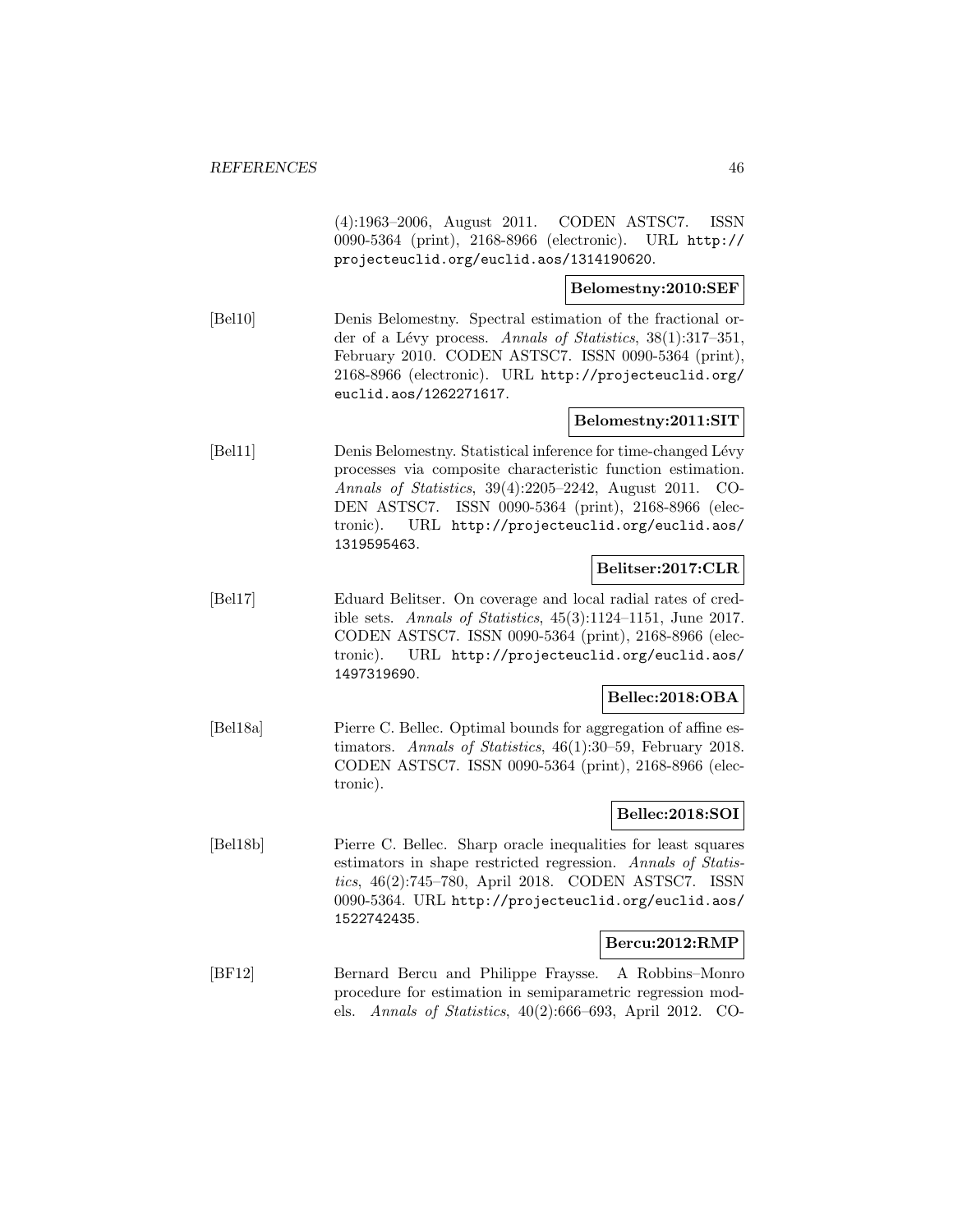DEN ASTSC7. ISSN 0090-5364 (print), 2168-8966 (electronic). URL http://projecteuclid.org/euclid.aos/ 1337268208.

### **Brouste:2018:LAN**

[BF18] Alexandre Brouste and Masaaki Fukasawa. Local asymptotic normality property for fractional Gaussian noise under high-frequency observations. Annals of Statistics, 46 (5):2045–2061, October 2018. CODEN ASTSC7. ISSN 0090-5364. URL http://projecteuclid.org/euclid.aos/ 1534492828.

## **Bevilacqua:2019:EPU**

[BFFP19] Moreno Bevilacqua, Tarik Faouzi, Reinhard Furrer, and Emilio Porcu. Estimation and prediction using generalized Wendland covariance functions under fixed domain asymptotics. Annals of Statistics, 47(2):828–856, April 2019. CODEN ASTSC7. ISSN 0090-5364. URL http:// projecteuclid.org/euclid.aos/1547197240.

### **Bradic:2011:RCP**

[BFJ11] Jelena Bradic, Jianqing Fan, and Jiancheng Jiang. Regularization for Cox's proportional hazards model with NPdimensionality. Annals of Statistics, 39(6):3092–3120, December 2011. CODEN ASTSC7. ISSN 0090-5364 (print), 2168-8966 (electronic). URL http://projecteuclid.org/ euclid.aos/1327672847.

### **Battey:2018:DTE**

[BFL<sup>+</sup>18] Heather Battey, Jianqing Fan, Han Liu, Junwei Lu, and Ziwei Zhu. Distributed testing and estimation under sparse high dimensional models. Annals of Statistics, 46(3):1352-1382, June 2018. CODEN ASTSC7. ISSN 0090-5364. URL http: //projecteuclid.org/euclid.aos/1525313085.

### **Bierkens:2019:ZZP**

[BFR19] Joris Bierkens, Paul Fearnhead, and Gareth Roberts. The Zig–Zag process and super-efficient sampling for Bayesian analysis of big data. Annals of Statistics, 47(3):1288–1320, June 2019. CODEN ASTSC7. ISSN 0090-5364. URL http: //projecteuclid.org/euclid.aos/1550026838.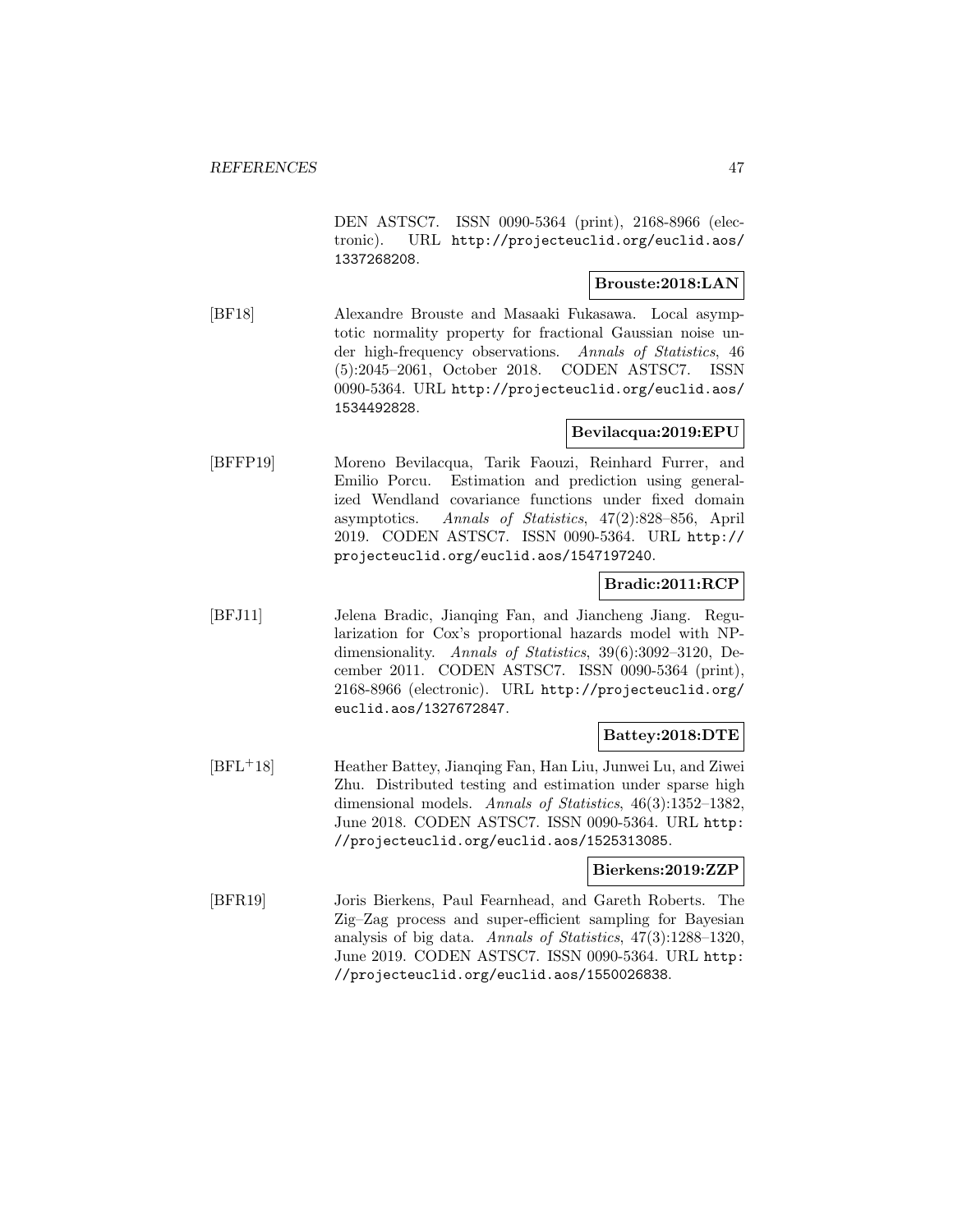#### **Bacallado:2013:BNA**

[BFT13] Sergio Bacallado, Stefano Favaro, and Lorenzo Trippa. Bayesian nonparametric analysis of reversible Markov chains. Annals of Statistics, 41(2):870–896, April 2013. CO-DEN ASTSC7. ISSN 0090-5364 (print), 2168-8966 (electronic). URL http://projecteuclid.org/euclid.aos/ 1369836963.

### **Bigot:2010:DAE**

[BG10] Jérémie Bigot and Sébastien Gadat. A deconvolution approach to estimation of a common shape in a shifted curves model. Annals of Statistics, 38(4):2422–2464, August 2010. CODEN ASTSC7. ISSN 0090-5364 (print), 2168-8966 (electronic). URL http://projecteuclid.org/euclid.aos/ 1278861253.

### **Bigot:2013:MPF**

[BG13] Jérémie Bigot and Xavier Gendre. Minimax properties of Fréchet means of discretely sampled curves. Annals of Statistics, 41(2):923–956, April 2013. CODEN ASTSC7. ISSN 0090-5364 (print), 2168-8966 (electronic). URL http:// projecteuclid.org/euclid.aos/1369836965.

### **Bochkina:2014:BMT**

[BG14] Natalia A. Bochkina and Peter J. Green. The Bernstein–von Mises theorem and nonregular models. Annals of Statistics, 42(5):1850–1878, October 2014. CODEN ASTSC7. ISSN 0090-5364 (print), 2168-8966 (electronic). URL http:// projecteuclid.org/euclid.aos/1410440627.

### **Botev:2010:KDE**

[BGK10] Z. I. Botev, J. F. Grotowski, and D. P. Kroese. Kernel density estimation via diffusion. Annals of Statistics, 38 (5):2916–2957, October 2010. CODEN ASTSC7. ISSN 0090-5364 (print), 2168-8966 (electronic). URL http:// projecteuclid.org/euclid.aos/1281964340.

### **Butucea:2018:LAE**

[BGN18] Cristina Butucea, Mădălin Guță, and Michael Nussbaum. Local asymptotic equivalence of pure states ensembles and quantum Gaussian white noise. Annals of Statistics, 46 (6B):3676–3706, December 2018. CODEN ASTSC7. ISSN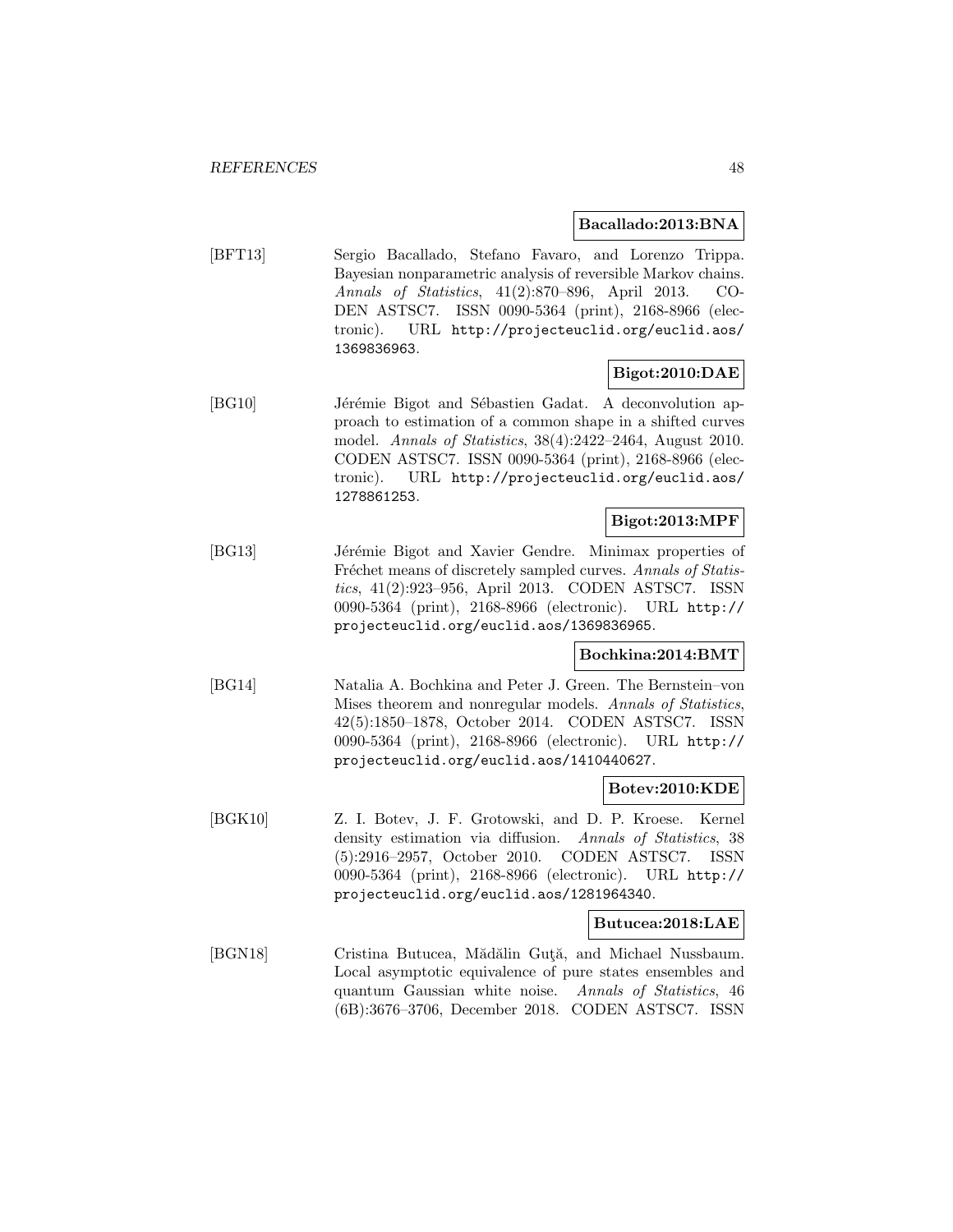0090-5364. URL http://projecteuclid.org/euclid.aos/ 1536631287.

### **Belitser:2012:OTS**

[BGvZ12] Eduard Belitser, Subhashis Ghosal, and Harry van Zanten. Optimal two-stage procedures for estimating location and size of the maximum of a multivariate regression function. Annals of Statistics, 40(6):2850–2876, December 2012. CODEN ASTSC7. ISSN 0090-5364 (print), 2168-8966 (electronic). URL http://projecteuclid.org/ euclid.aos/1360332186. See correction [BGvZ21].

### **Belitser:2021:CNS**

[BGvZ21] Eduard Belitser, Subhashis Ghosal, and Harry van Zanten. Correction note: "Optimal two-stage procedures for estimating location and size of the maximum of a multivariate regression function" ann. statist. 40 (2012) 2850- 2876. Annals of Statistics, 49(1):612–613, February 2021. CODEN ASTSC7. ISSN 0090-5364 (print), 2168-8966 (electronic). URL https://projecteuclid.org/journals/ annals-of-statistics/volume-49/issue-1/Correctionnote--Optimal-two-stage-procedures-for-estimatinglocation/10.1214/20-AOS1993.full. See [BGvZ12].

### **Behr:2018:MBS**

[BHM18] Merle Behr, Chris Holmes, and Axel Munk. Multiscale blind source separation. Annals of Statistics, 46(2):711–744, April 2018. CODEN ASTSC7. ISSN 0090-5364. URL http:// projecteuclid.org/euclid.aos/1522742434.

### **Bibinger:2014:EQC**

[BHMR14] Markus Bibinger, Nikolaus Hautsch, Peter Malec, and Markus Reiß. Estimating the quadratic covariation matrix from noisy observations: Local method of moments and efficiency. Annals of Statistics, 42(4):1312–1346, August 2014. CODEN ASTSC7. ISSN 0090-5364 (print), 2168-8966 (electronic). URL http://projecteuclid.org/ euclid.aos/1403715202.

### **Bao:2019:CCC**

[BHPZ19] Zhigang Bao, Jiang Hu, Guangming Pan, and Wang Zhou. Canonical correlation coefficients of high-dimensional Gaussian vectors: Finite rank case. Annals of Statistics, 47(1):612–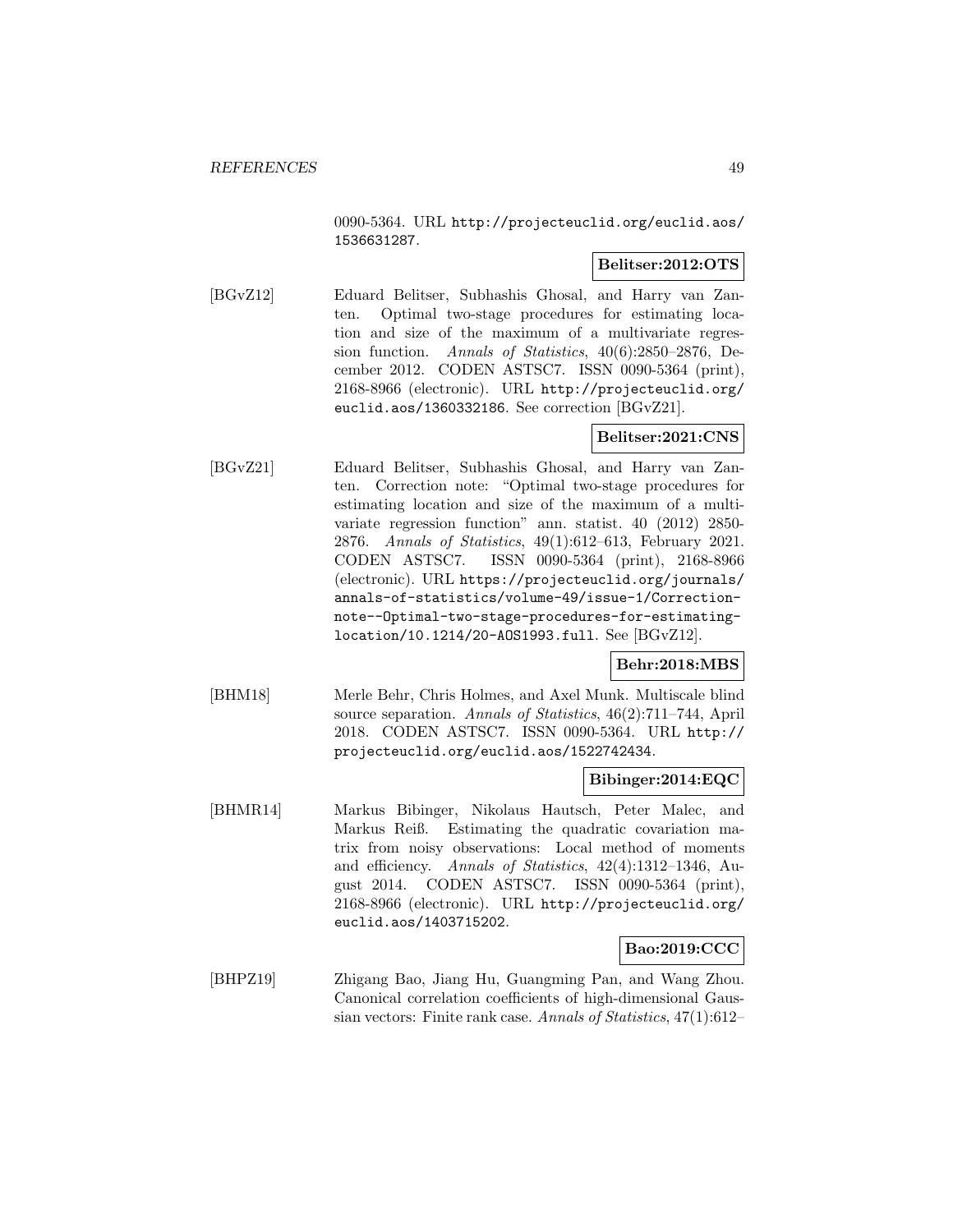640, February 2019. CODEN ASTSC7. ISSN 0090-5364. URL http://projecteuclid.org/euclid.aos/1543568600.

#### **Brownlees:2015:ERM**

[BJL15] Christian Brownlees, Emilien Joly, and Gábor Lugosi. Empirical risk minimization for heavy-tailed losses. Annals of Statistics, 43(6):2507–2536, December 2015. CO-DEN ASTSC7. ISSN 0090-5364 (print), 2168-8966 (electronic). URL http://projecteuclid.org/euclid.aos/ 1444222083.

### **Birnbaum:2013:MBS**

[BJNP13] Aharon Birnbaum, Iain M. Johnstone, Boaz Nadler, and Debashis Paul. Minimax bounds for sparse PCA with noisy high-dimensional data. Annals of Statistics, 41(3):1055–1084, June 2013. CODEN ASTSC7. ISSN 0090-5364 (print), 2168-8966 (electronic). URL http://projecteuclid.org/ euclid.aos/1371150893.

### **Bonhomme:2016:EML**

[BJR16] Stéphane Bonhomme, Koen Jochmans, and Jean-Marc Robin. Estimating multivariate latent-structure models. Annals of Statistics, 44(2):540–563, April 2016. CO-DEN ASTSC7. ISSN 0090-5364 (print), 2168-8966 (electronic). URL http://projecteuclid.org/euclid.aos/ 1458245727.

### **Bibinger:2017:NCP**

[BJV17] Markus Bibinger, Moritz Jirak, and Mathias Vetter. Nonparametric change-point analysis of volatility. Annals of Statistics, 45(4):1542–1578, August 2017. CODEN ASTSC7. ISSN 0090-5364 (print), 2168-8966 (electronic). URL http: //projecteuclid.org/euclid.aos/1498636866.

### **Bickel:2012:SBM**

[BK12] P. J. Bickel and B. J. K. Kleijn. The semiparametric Bernstein–von Mises theorem. Annals of Statistics, 40 (1):206–237, February 2012. CODEN ASTSC7. ISSN 0090-5364 (print), 2168-8966 (electronic). URL http:// projecteuclid.org/euclid.aos/1333029963.

### **Barber:2018:RRB**

[BK18] Rina Foygel Barber and Mladen Kolar. ROCKET: Robust confidence intervals via Kendall's tau for transellipti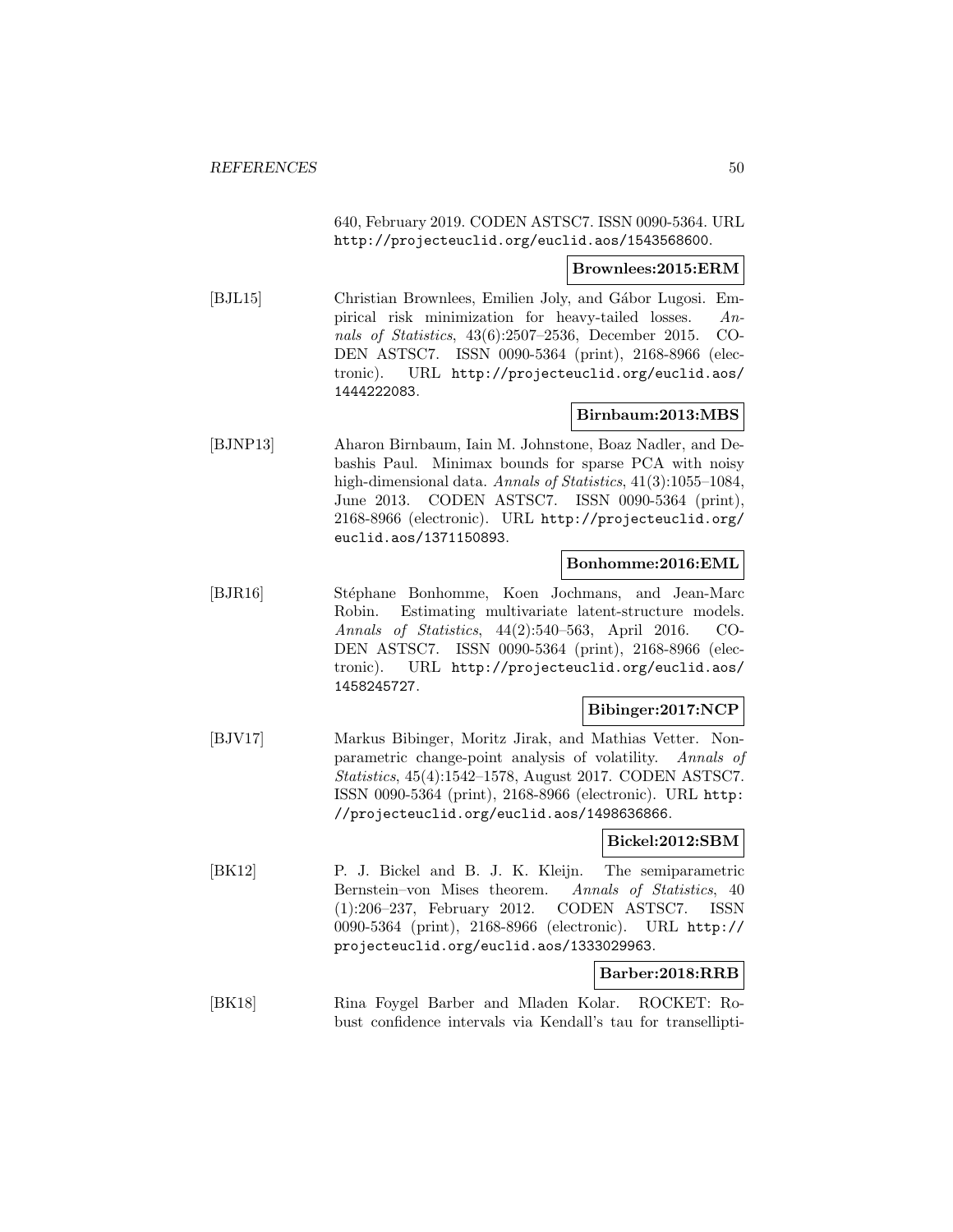cal graphical models. Annals of Statistics, 46(6B):3422–3450, December 2018. CODEN ASTSC7. ISSN 0090-5364. URL http://projecteuclid.org/euclid.aos/1536631279.

#### **Bauer:2019:DLR**

[BK19] Benedikt Bauer and Michael Kohler. On deep learning as a remedy for the curse of dimensionality in nonparametric regression. Annals of Statistics, 47(4):2261–2285, August 2019. CODEN ASTSC7. ISSN 0090-5364 (print), 2168-8966 (electronic). URL https://projecteuclid.org/euclid.aos/ 1558425645.

### **Bertsimas:2016:BSS**

[BKM16] Dimitris Bertsimas, Angela King, and Rahul Mazumder. Best subset selection via a modern optimization lens. Annals of Statistics, 44(2):813–852, April 2016. CODEN ASTSC7. ISSN 0090-5364 (print), 2168-8966 (electronic). URL http: //projecteuclid.org/euclid.aos/1458245736.

### **Bottcher:2019:DMN**

[BKRS19] Björn Böttcher, Martin Keller-Ressel, and René L. Schilling. Distance multivariance: New dependence measures for random vectors. Annals of Statistics, 47(5):2757–2789, October 2019. CODEN ASTSC7. ISSN 0090-5364 (print), 2168-8966 (electronic). URL https://projecteuclid.org/euclid. aos/1564797863.

### **Bai:2012:SAF**

[BL12] Jushan Bai and Kunpeng Li. Statistical analysis of factor models of high dimension. Annals of Statistics, 40 (1):436–465, February 2012. CODEN ASTSC7. ISSN 0090-5364 (print), 2168-8966 (electronic). URL http:// projecteuclid.org/euclid.aos/1334581749.

### **Bai:2014:TMP**

[BL14] Jushan Bai and Kunpeng Li. Theory and methods of panel data models with interactive effects. Annals of Statistics, 42(1):142–170, February 2014. CODEN ASTSC7. ISSN 0090-5364 (print), 2168-8966 (electronic). URL http:// projecteuclid.org/euclid.aos/1392733183.

### **Bandyopadhyay:2015:FDE**

[BLN15] Soutir Bandyopadhyay, Soumendra N. Lahiri, and Daniel J. Nordman. A frequency domain empirical likelihood method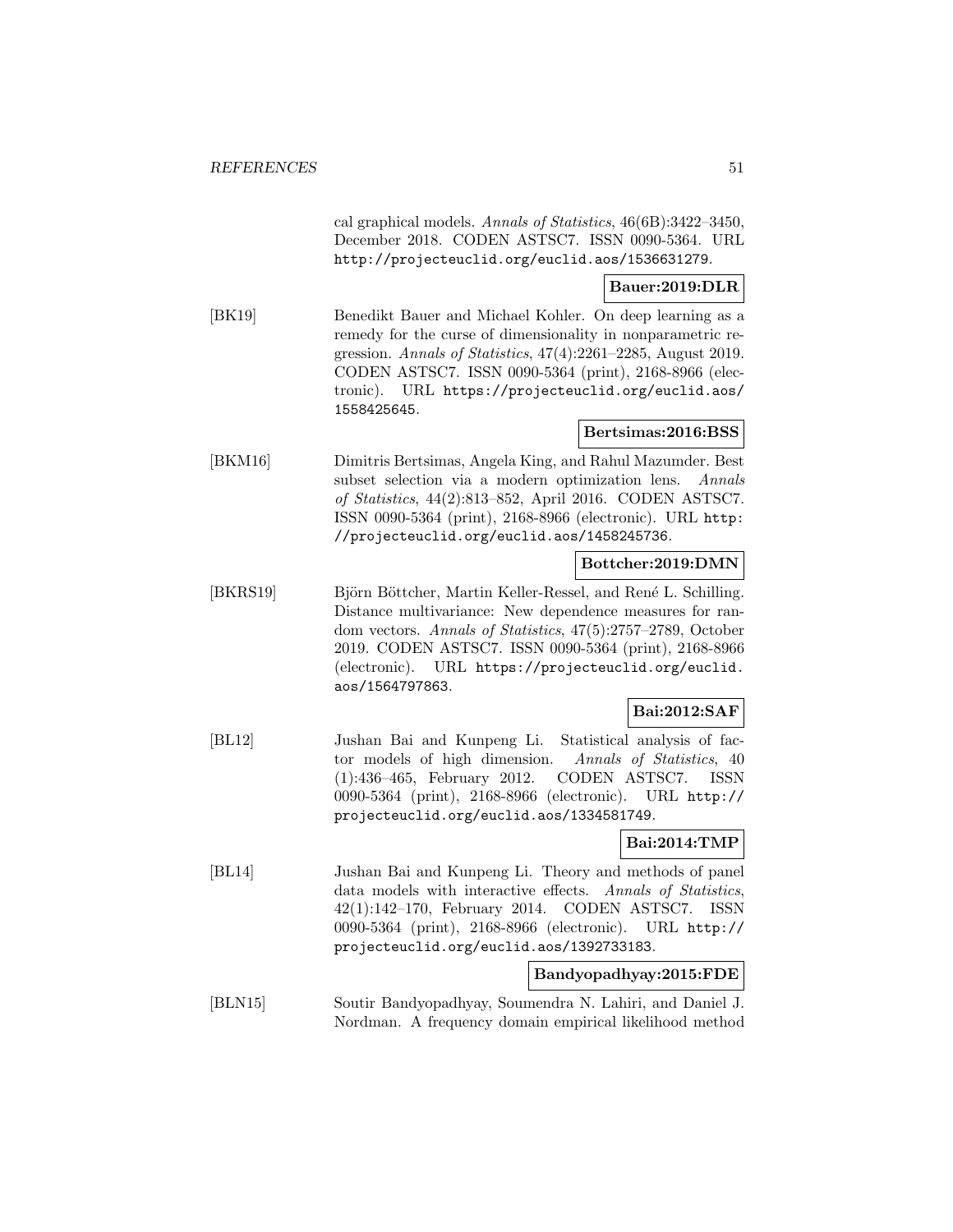for irregularly spaced spatial data. Annals of Statistics, 43(2):519–545, April 2015. CODEN ASTSC7. ISSN 0090-5364 (print), 2168-8966 (electronic). URL http:// projecteuclid.org/euclid.aos/1424787427.

# **Bachoc:2019:VCI**

[BLP19] François Bachoc, Hannes Leeb, and Benedikt M. Pötscher. Valid confidence intervals for post-model-selection predictors. Annals of Statistics, 47(3):1475–1504, June 2019. CODEN ASTSC7. ISSN 0090-5364. URL http://projecteuclid. org/euclid.aos/1550026846.

### **Bao:2015:SSL**

[BLPZ15] Zhigang Bao, Liang-Ching Lin, Guangming Pan, and Wang Zhou. Spectral statistics of large dimensional Spearman's rank correlation matrix and its application. Annals of Statistics, 43(6):2588–2623, December 2015. CODEN ASTSC7. ISSN 0090-5364 (print), 2168-8966 (electronic). URL http: //projecteuclid.org/euclid.aos/1444222086.

### **Boistard:2017:FCL**

[BLRG17] Hélène Boistard, Hendrik P. Lopuhaä, and Anne Ruiz-Gazen. Functional central limit theorems for single-stage sampling designs. Annals of Statistics, 45(4):1728–1758, August 2017. CODEN ASTSC7. ISSN 0090-5364 (print), 2168-8966 (electronic). URL http://projecteuclid.org/ euclid.aos/1498636872.

# **Bellec:2018:SML**

[BLT18] Pierre C. Bellec, Guillaume Lecué, and Alexandre B. Tsybakov. Slope meets Lasso: Improved oracle bounds and optimality. Annals of Statistics, 46(6B):3603–3642, December 2018. CODEN ASTSC7. ISSN 0090-5364. URL http:// projecteuclid.org/euclid.aos/1536631285.

### **Bertsimas:2014:LQR**

[BM14] Dimitris Bertsimas and Rahul Mazumder. Least quantile regression via modern optimization. Annals of Statistics, 42 (6):2494–2525, December 2014. CODEN ASTSC7. ISSN 0090-5364 (print), 2168-8966 (electronic). URL http:// projecteuclid.org/euclid.aos/1415801781.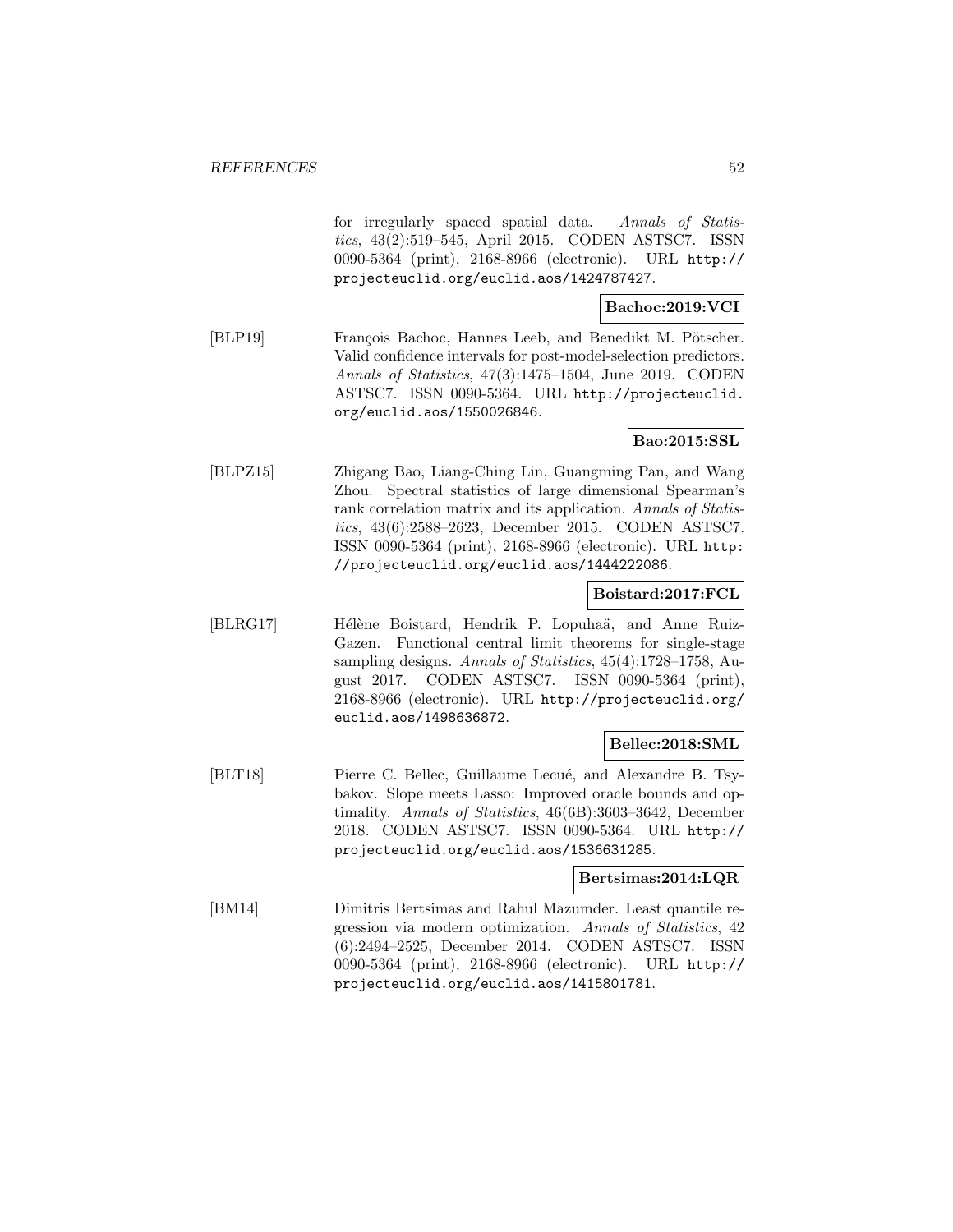**Basu:2015:RES**

[BM15] Sumanta Basu and George Michailidis. Regularized estimation in sparse high-dimensional time series models. Annals of Statistics, 43(4):1535–1567, August 2015. CODEN ASTSC7. ISSN 0090-5364 (print), 2168-8966 (electronic). URL http: //projecteuclid.org/euclid.aos/1434546214.

### **Basu:2017:ANS**

[BM17] Kinjal Basu and Rajarshi Mukherjee. Asymptotic normality of scrambled geometric net quadrature. Annals of Statistics, 45(4):1759–1788, August 2017. CODEN ASTSC7. ISSN 0090-5364 (print), 2168-8966 (electronic). URL http:// projecteuclid.org/euclid.aos/1498636873.

# **Bruna:2015:IPA**

[BMBM15] Joan Bruna, Stéphane Mallat, Emmanuel Bacry, and Jean-François Muzy. Intermittent process analysis with scattering moments. Annals of Statistics, 43(1):323–351, February 2015. CODEN ASTSC7. ISSN 0090-5364 (print), 2168-8966 (electronic). URL http://projecteuclid.org/ euclid.aos/1423230082.

### **Buhlmann:2014:DST**

[BMvdG14] Peter Bühlmann, Lukas Meier, and Sara van de Geer. Discussion: "A significance test for the lasso". Annals of Statistics, 42(2):469–477, April 2014. CODEN ASTSC7. ISSN 0090-5364 (print), 2168-8966 (electronic). URL http://projecteuclid.org/euclid.aos/1400592162. See [LTTT14c].

### **Brown:2018:EBE**

[BMW18] Lawrence D. Brown, Gourab Mukherjee, and Asaf Weinstein. Empirical Bayes estimates for a two-way crossclassified model. Annals of Statistics, 46(4):1693–1720, August 2018. CODEN ASTSC7. ISSN 0090-5364. URL http: //projecteuclid.org/euclid.aos/1530086430.

### **Butucea:2018:VSH**

[BNST18] Cristina Butucea, Mohamed Ndaoud, Natalia A. Stepanova, and Alexandre B. Tsybakov. Variable selection with Hamming loss. Annals of Statistics, 46(5):1837–1875, October 2018. CODEN ASTSC7. ISSN 0090-5364. URL http:// projecteuclid.org/euclid.aos/1534492821.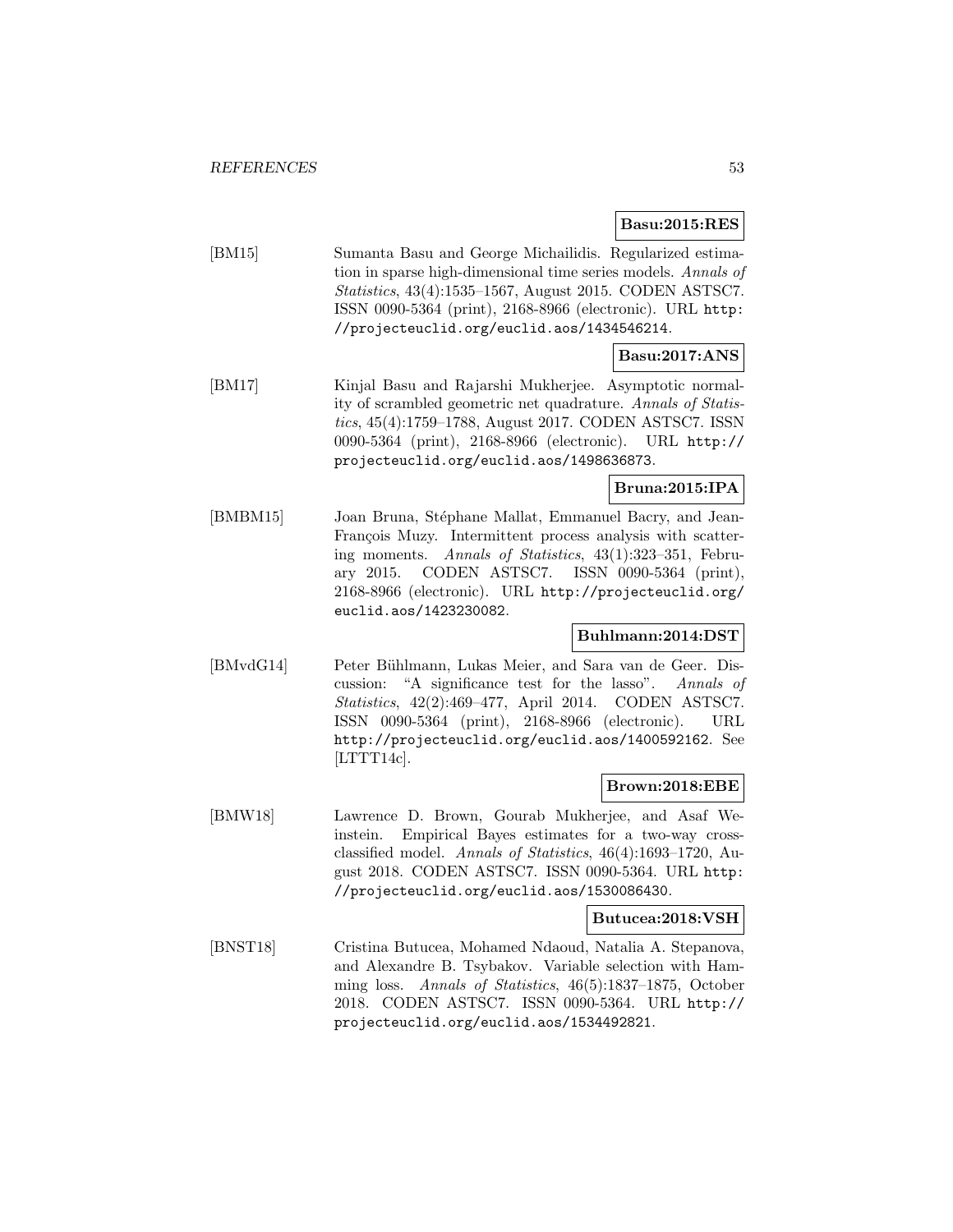#### **Belloni:2017:AGC**

[BO17] Alexandre Belloni and Roberto I. Oliveira. Approximate group context tree. Annals of Statistics, 45(1):355–385, February 2017. CODEN ASTSC7. ISSN 0090-5364 (print), 2168-8966 (electronic). URL http://projecteuclid.org/ euclid.aos/1487667626.

#### **Bobkov:2019:KTE**

[Bob19] Sergey G. Bobkov. Khinchine's theorem and Edgeworth approximations for weighted sums. Annals of Statistics, 47(3):1616–1633, June 2019. CODEN ASTSC7. ISSN 0090-5364. URL http://projecteuclid.org/euclid.aos/ 1550026851.

### **Bontemps:2011:BMT**

[Bon11] Dominique Bontemps. Bernstein–von Mises theorems for Gaussian regression with increasing number of regressors. Annals of Statistics, 39(5):2557–2584, October 2011. CO-DEN ASTSC7. ISSN 0090-5364 (print), 2168-8966 (electronic). URL http://projecteuclid.org/euclid.aos/ 1322663468.

### **Bowsher:2010:SKM**

[Bow10] Clive G. Bowsher. Stochastic kinetic models: Dynamic independence, modularity and graphs. Annals of Statistics, 38(4):2242–2281, August 2010. CODEN ASTSC7. ISSN 0090-5364 (print), 2168-8966 (electronic). URL http:// projecteuclid.org/euclid.aos/1278861248.

### **Bhattacharya:2014:AFE**

[BPD14] Anirban Bhattacharya, Debdeep Pati, and David Dunson. Anisotropic function estimation using multi-bandwidth Gaussian processes. Annals of Statistics, 42(1):352–381, February 2014. CODEN ASTSC7. ISSN 0090-5364 (print), 2168-8966 (electronic). URL http://projecteuclid.org/ euclid.aos/1395234981.

#### **Buhlmann:2014:CCA**

[BPE14] Peter Bühlmann, Jonas Peters, and Jan Ernest. CAM: Causal additive models, high-dimensional order search and penalized regression. Annals of Statistics, 42(6):2526–2556, December 2014. CODEN ASTSC7. ISSN 0090-5364 (print),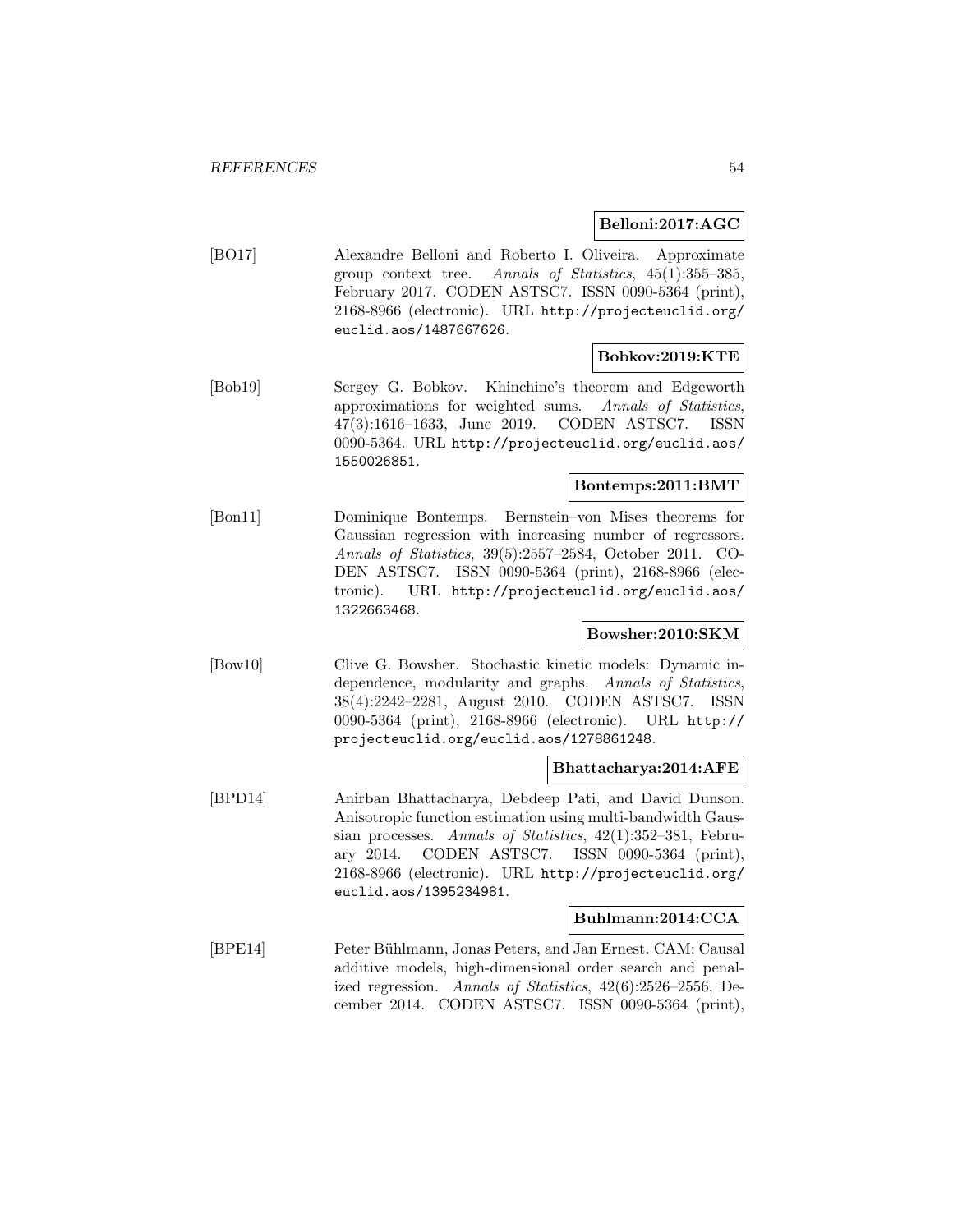2168-8966 (electronic). URL http://projecteuclid.org/ euclid.aos/1415801782.

#### **Bhattacharya:2019:BFP**

[BPY19] Anirban Bhattacharya, Debdeep Pati, and Yun Yang. Bayesian fractional posteriors. Annals of Statistics, 47(1):39– 66, February 2019. CODEN ASTSC7. ISSN 0090-5364. URL http://projecteuclid.org/euclid.aos/1543568581.

# **Bao:2015:ULE**

[BPZ15] Zhigang Bao, Guangming Pan, and Wang Zhou. Universality for the largest eigenvalue of sample covariance matrices with general population. Annals of Statistics, 43(1):382-421, February 2015. CODEN ASTSC7. ISSN 0090-5364 (print), 2168-8966 (electronic). URL http://projecteuclid.org/ euclid.aos/1423230084.

### **Bi:2018:MTF**

[BQS18] Xuan Bi, Annie Qu, and Xiaotong Shen. Multilayer tensor factorization with applications to recommender systems. Annals of Statistics, 46(6B):3308–3333, December 2018. CODEN ASTSC7. ISSN 0090-5364. URL http:// projecteuclid.org/euclid.aos/1536631275.

### **Berthet:2013:ODS**

[BR13] Quentin Berthet and Philippe Rigollet. Optimal detection of sparse principal components in high dimension. Annals of Statistics, 41(4):1780–1815, August 2013. CODEN ASTSC7. ISSN 0090-5364 (print), 2168-8966 (electronic). URL http: //projecteuclid.org/euclid.aos/1378386239.

#### **Berthet:2019:ERI**

[BRS19] Quentin Berthet, Philippe Rigollet, and Piyush Srivastava. Exact recovery in the Ising blockmodel. Annals of Statistics, 47(4):1805–1834, August 2019. CODEN ASTSC7. ISSN 0090-5364 (print), 2168-8966 (electronic). URL https:// projecteuclid.org/euclid.aos/1558425631.

#### **Bhaskar:2014:DRS**

[BS14] Anand Bhaskar and Yun S. Song. Descartes' rule of signs and the identifiability of population demographic models from genomic variation data. Annals of Statistics, 42(6):2469–2493, December 2014. CODEN ASTSC7. ISSN 0090-5364 (print),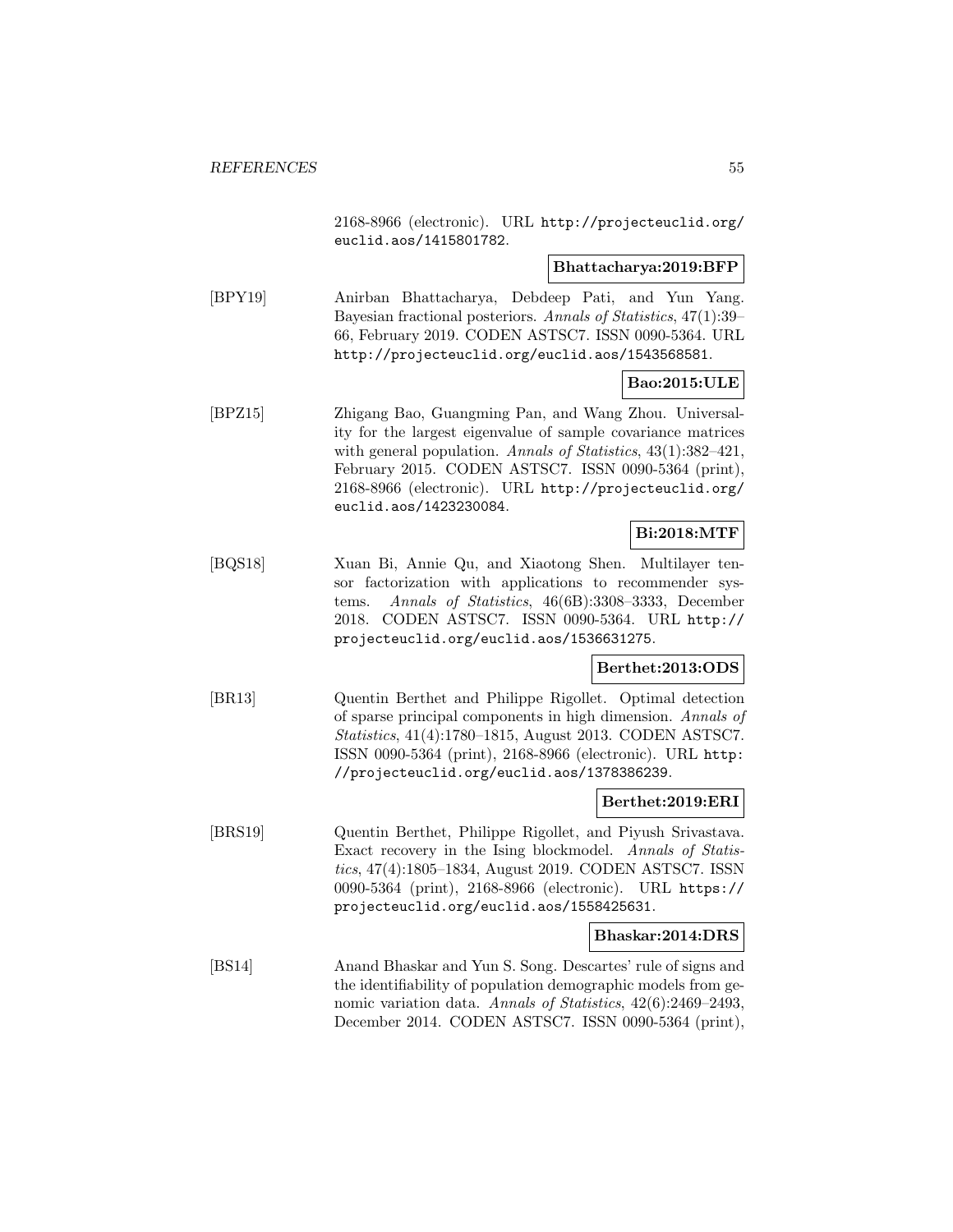2168-8966 (electronic). URL http://projecteuclid.org/ euclid.aos/1413810735.

### **Bucher:2014:WUW**

[BSV14] Axel Bücher, Johan Segers, and Stanislav Volgushev. When uniform weak convergence fails: Empirical processes for dependence functions and residuals via epi- and hypographs. Annals of Statistics, 42(4):1598–1634, August 2014. CO-DEN ASTSC7. ISSN 0090-5364 (print), 2168-8966 (electronic). URL http://projecteuclid.org/euclid.aos/ 1407420010.

## **Bunea:2011:OSR**

[BSW11] Florentina Bunea, Yiyuan She, and Marten H. Wegkamp. Optimal selection of reduced rank estimators of high-dimensional matrices. Annals of Statistics, 39(2):1282–1309, April 2011. CODEN ASTSC7. ISSN 0090-5364 (print), 2168-8966 (electronic). URL http://projecteuclid.org/euclid.aos/ 1304947051.

### **Bunea:2012:JVR**

[BSW12] Florentina Bunea, Yiyuan She, and Marten H. Wegkamp. Joint variable and rank selection for parsimonious estimation of high-dimensional matrices. Annals of Statistics, 40 (5):2359–2388, October 2012. CODEN ASTSC7. ISSN 0090-5364 (print), 2168-8966 (electronic). URL http:// projecteuclid.org/euclid.aos/1359987524.

### **Berrett:2019:EME**

[BSY19] Thomas B. Berrett, Richard J. Samworth, and Ming Yuan. Efficient multivariate entropy estimation via k-nearest neighbour distances. Annals of Statistics, 47(1):288–318, February 2019. CODEN ASTSC7. ISSN 0090-5364. URL http:// projecteuclid.org/euclid.aos/1543568589.

### **Bai:2017:VRM**

[BT17] Shuyang Bai and Murad S. Taqqu. On the validity of resampling methods under long memory. Annals of Statistics, 45(6):2365–2399, December 2017. CODEN ASTSC7. ISSN 0090-5364 (print), 2168-8966 (electronic).

### **Bien:2013:LHI**

[BTT13] Jacob Bien, Jonathan Taylor, and Robert Tibshirani. A lasso for hierarchical interactions. Annals of Statistics, 41(3):1111–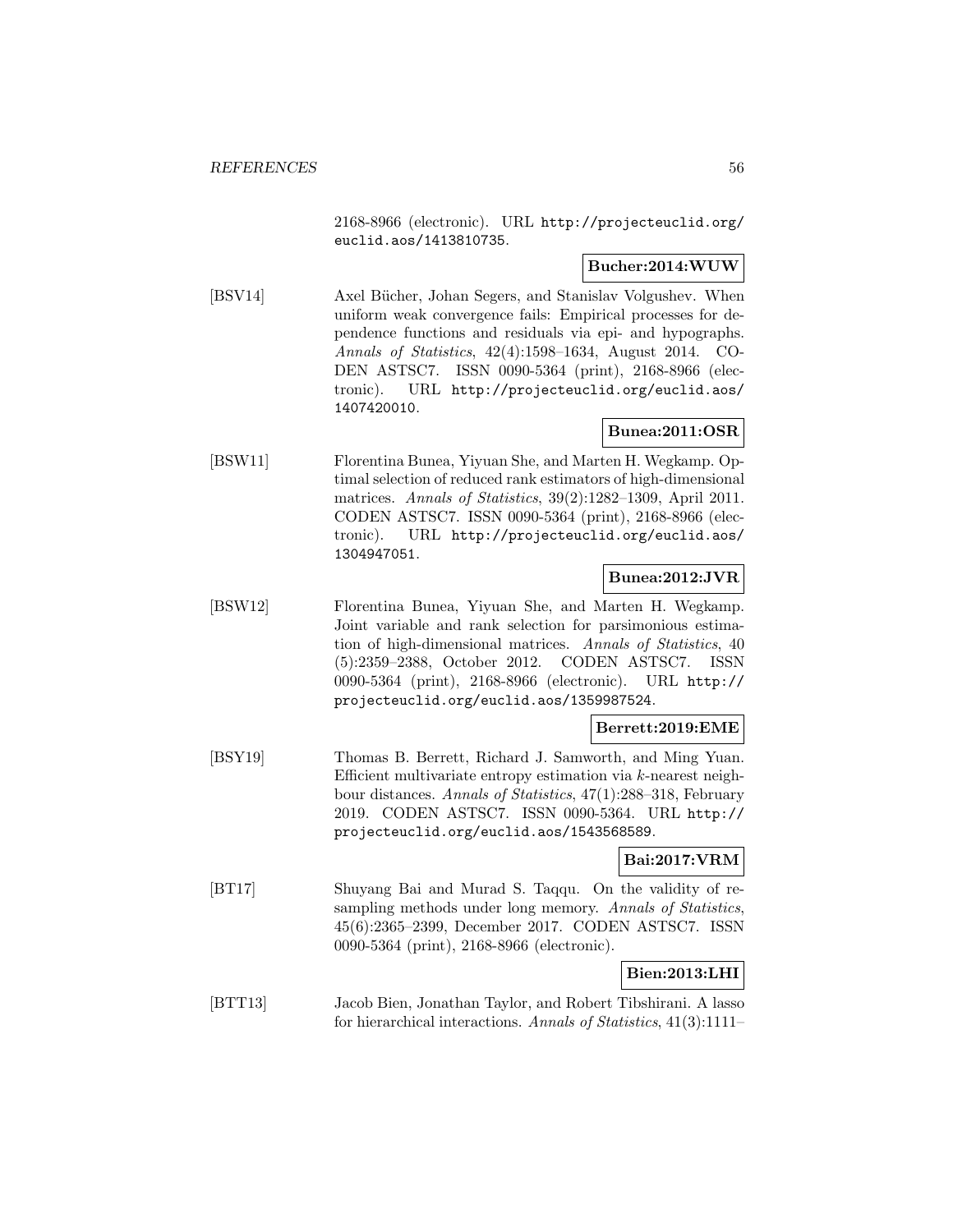1141, June 2013. CODEN ASTSC7. ISSN 0090-5364 (print), 2168-8966 (electronic). URL http://projecteuclid.org/ euclid.aos/1371150895.

#### **Bunea:2010:SMM**

[BTWB10] Florentina Bunea, Alexandre B. Tsybakov, Marten H. Wegkamp, and Adrian Barbu. SPADES and mixture models. Annals of Statistics, 38(4):2525–2558, August 2010. CO-DEN ASTSC7. ISSN 0090-5364 (print), 2168-8966 (electronic). URL http://projecteuclid.org/euclid.aos/ 1278861256.

## **Bull:2013:SAS**

[Bul13] Adam D. Bull. Spatially-adaptive sensing in nonparametric regression. Annals of Statistics, 41(1):41–62, February 2013. CODEN ASTSC7. ISSN 0090-5364 (print), 2168-8966 (electronic). URL http://projecteuclid.org/ euclid.aos/1362493039.

### **Bull:2014:ETC**

[Bul14] Adam D. Bull. Estimating time-changes in noisy Lévy models. Annals of Statistics, 42(5):2026–2057, October 2014. CO-DEN ASTSC7. ISSN 0090-5364 (print), 2168-8966 (electronic). URL http://projecteuclid.org/euclid.aos/ 1410440633.

### **Bull:2016:NOE**

[Bul16] Adam D. Bull. Near-optimal estimation of jump activity in semimartingales. Annals of Statistics, 44(1):58–86, February 2016. CODEN ASTSC7. ISSN 0090-5364 (print), 2168-8966 (electronic). URL http://projecteuclid.org/ euclid.aos/1449755957.

### **Bull:2017:SDG**

[Bul17] Adam D. Bull. Semimartingale detection and goodness-offit tests. Annals of Statistics, 45(3):1254–1283, June 2017. CODEN ASTSC7. ISSN 0090-5364 (print), 2168-8966 (electronic). URL http://projecteuclid.org/euclid.aos/ 1497319694.

### **Bucher:2013:NIL**

[BV13] Axel Bücher and Mathias Vetter. Nonparametric inference on Lévy measures and copulas. Annals of Statistics,  $41(3):1485-$ 1515, June 2013. CODEN ASTSC7. ISSN 0090-5364 (print),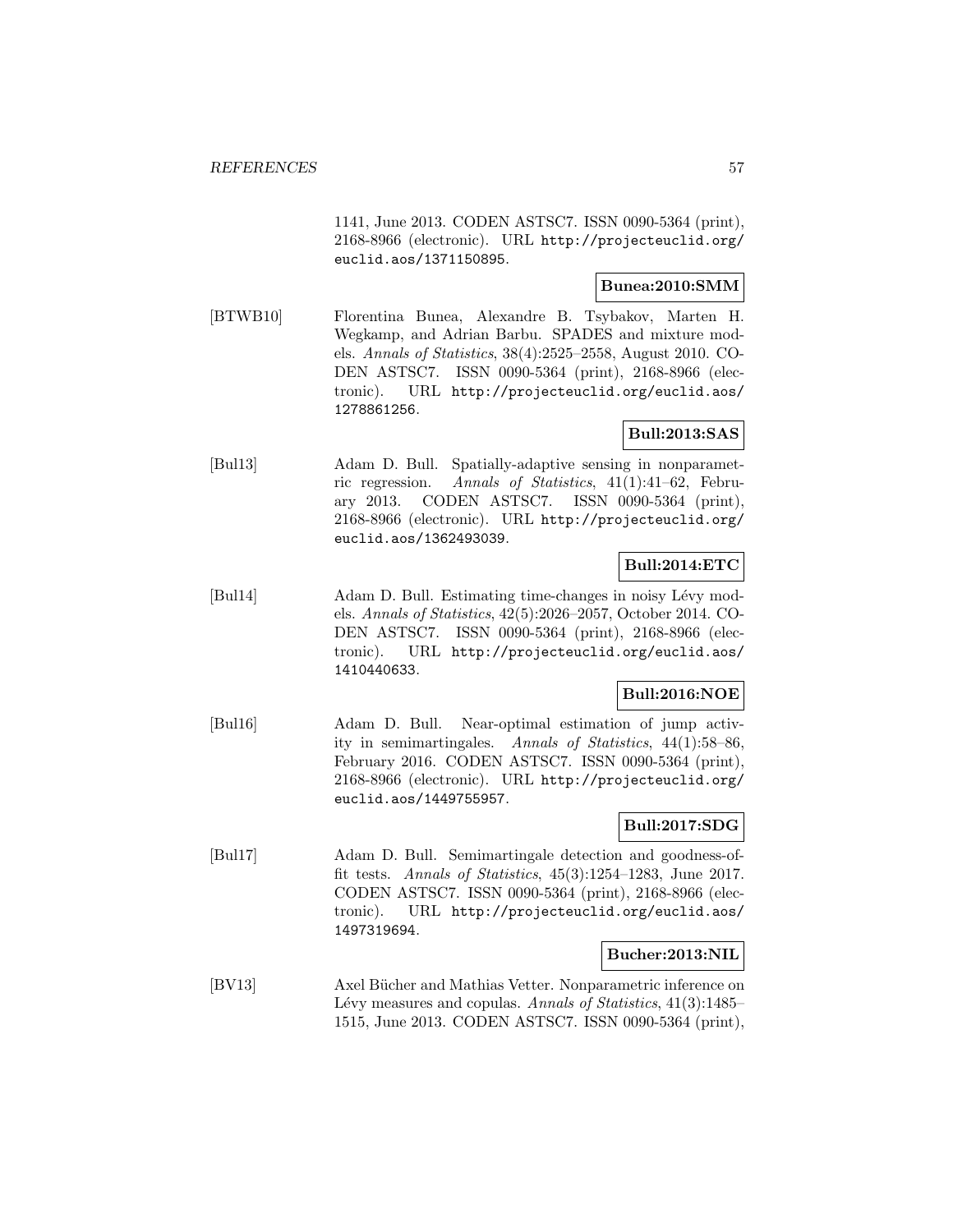2168-8966 (electronic). URL http://projecteuclid.org/ euclid.aos/1375362557.

# **Belloni:2011:MQU**

[BW11] Alexandre Belloni and Robert L. Winkler. On multivariate quantiles under partial orders. Annals of Statistics, 39(2):1125–1179, April 2011. CODEN ASTSC7. ISSN 0090-5364 (print), 2168-8966 (electronic). URL http:// projecteuclid.org/euclid.aos/1304947046.

### **Balakrishnan:2019:HTD**

[BW19a] Sivaraman Balakrishnan and Larry Wasserman. Hypothesis testing for densities and high-dimensional multinomials: Sharp local minimax rates. Annals of Statistics, 47 (4):1893–1927, August 2019. CODEN ASTSC7. ISSN 0090-5364 (print), 2168-8966 (electronic). URL https:// projecteuclid.org/euclid.aos/1558425634.

### **Bing:2019:AER**

[BW19b] Xin Bing and Marten H. Wegkamp. Adaptive estimation of the rank of the coefficient matrix in high-dimensional multivariate response regression models. Annals of Statistics, 47(6):3157–3184, December 2019. CODEN ASTSC7. ISSN 0090-5364 (print), 2168-8966 (electronic). URL https:// projecteuclid.org/euclid.aos/1572487389.

### **Balakrishnan:2017:SGE**

[BWY17] Sivaraman Balakrishnan, Martin J. Wainwright, and Bin Yu. Statistical guarantees for the EM algorithm: From population to sample-based analysis. Annals of Statistics, 45(1):77–120, February 2017. CODEN ASTSC7. ISSN 0090-5364 (print), 2168-8966 (electronic). URL http://projecteuclid.org/ euclid.aos/1487667618.

### **Bathia:2010:IFD**

[BYZ10] Neil Bathia, Qiwei Yao, and Flavio Ziegelmann. Identifying the finite dimensionality of curve time series. Annals of Statistics, 38(6):3352–3386, December 2010. CODEN ASTSC7. ISSN 0090-5364 (print), 2168-8966 (electronic). URL http: //projecteuclid.org/euclid.aos/1291126960.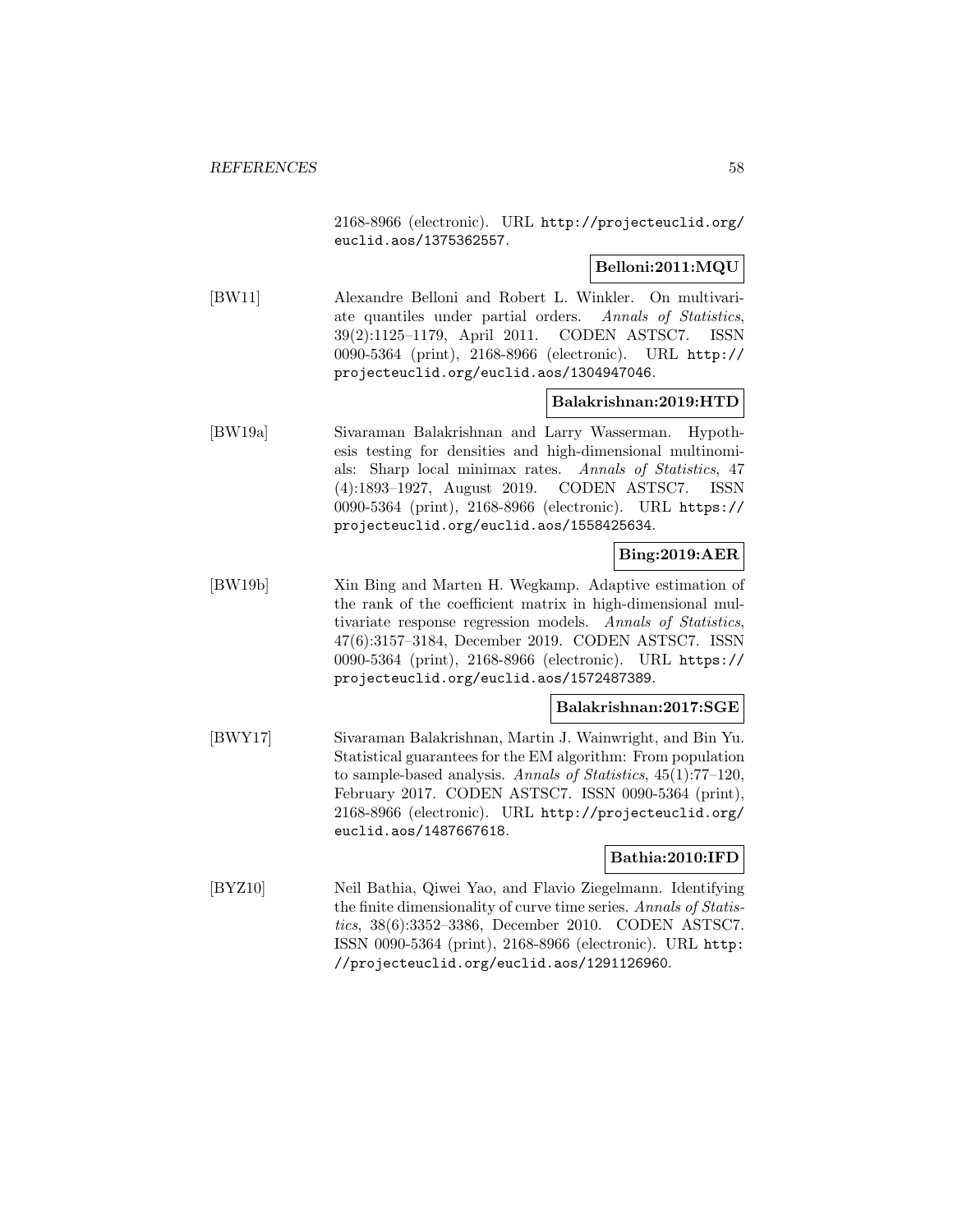#### **Cuesta-Albertos:2019:GFT**

[CAGPFBGM19] Juan A. Cuesta-Albertos, Eduardo García-Portugués, Manuel Febrero-Bande, and Wenceslao González-Manteiga. Goodnessof-fit tests for the functional linear model based on randomly projected empirical processes. Annals of Statistics, 47(1):439– 467, February 2019. CODEN ASTSC7. ISSN 0090-5364. URL http://projecteuclid.org/euclid.aos/1543568594.

### **Castillo:2014:BSN**

[Cas14] Ismaël Castillo. On Bayesian supremum norm contraction rates. Annals of Statistics, 42(5):2058–2091, October 2014. CODEN ASTSC7. ISSN 0090-5364 (print), 2168-8966 (electronic). URL http://projecteuclid.org/ euclid.aos/1410440634.

#### **Castillo:2015:DFC**

[Cas15] Ismaël Castillo. Discussion of "Frequentist coverage of adaptive nonparametric Bayesian credible sets". Annals of Statistics, 43(4):1437–1443, August 2015. CODEN ASTSC7. ISSN 0090-5364 (print), 2168-8966 (electronic). URL http://projecteuclid.org/euclid.aos/1434546207. See [SvdVvZ15a].

### **Chang:2011:AML**

[CC11] Jinyuan Chang and Song Xi Chen. On the approximate maximum likelihood estimation for diffusion processes. Annals of Statistics, 39(6):2820–2851, December 2011. CO-DEN ASTSC7. ISSN 0090-5364 (print), 2168-8966 (electronic). URL http://projecteuclid.org/euclid.aos/ 1327413770.

#### **Chakraborty:2017:THD**

[CC17] Anirvan Chakraborty and Probal Chaudhuri. Tests for highdimensional data based on means, spatial signs and spatial ranks. Annals of Statistics, 45(2):771–799, April 2017. CO-DEN ASTSC7. ISSN 0090-5364 (print), 2168-8966 (electronic). URL http://projecteuclid.org/euclid.aos/ 1494921957.

### **Chakrabortty:2018:EAL**

[CC18a] Abhishek Chakrabortty and Tianxi Cai. Efficient and adaptive linear regression in semi-supervised settings. Annals of Statistics, 46(4):1541–1572, August 2018. CODEN ASTSC7.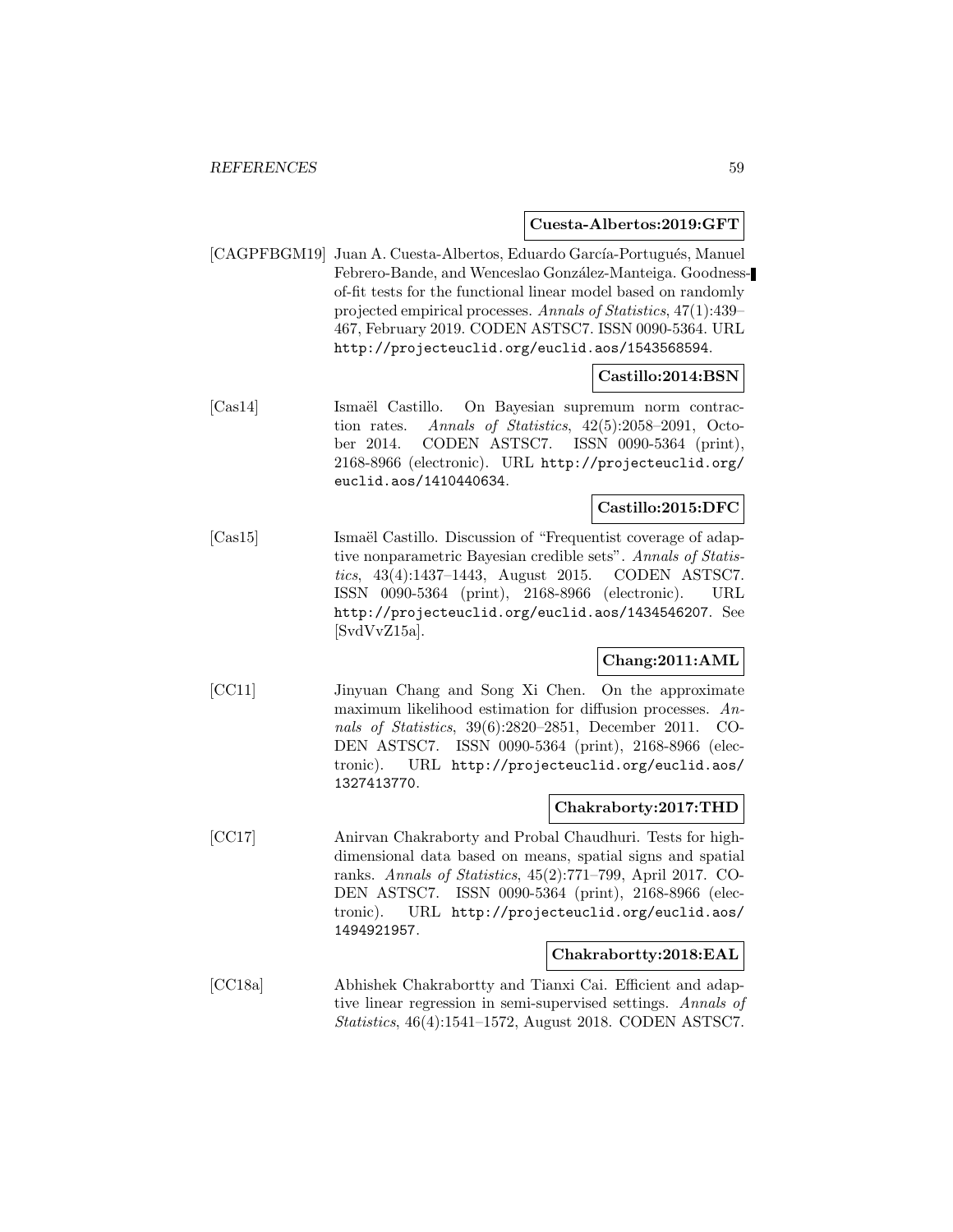ISSN 0090-5364. URL http://projecteuclid.org/euclid. aos/1530086425.

### **Chang:2018:BAS**

[CC18b] Ming-Chung Chang and Ching-Shui Cheng. A Bayesian approach to the selection of two-level multi-stratum factorial designs. Annals of Statistics, 46(4):1779–1806, August 2018. CODEN ASTSC7. ISSN 0090-5364. URL http:// projecteuclid.org/euclid.aos/1530086433.

# **Chu:2019:ADF**

[CC19] Lynna Chu and Hao Chen. Asymptotic distribution-free change-point detection for multivariate and non-Euclidean data. Annals of Statistics, 47(1):382–414, February 2019. CODEN ASTSC7. ISSN 0090-5364. URL http:// projecteuclid.org/euclid.aos/1543568592.

### **Chang:2019:SAG**

[CCC19] Ming-Chung Chang, Shao-Wei Cheng, and Ching-Shui Cheng. Signal aliasing in Gaussian random fields for experiments with qualitative factors. Annals of Statistics, 47(2):909–935, April 2019. CODEN ASTSC7. ISSN 0090-5364. URL http://projecteuclid.org/euclid.aos/ 1547197243.

### **Cholaquidis:2014:PCP**

[CCF14] Alejandro Cholaquidis, Antonio Cuevas, and Ricardo Fraiman. On Poincaré cone property. Annals of Statistics, 42(1):255–284, February 2014. CODEN ASTSC7. ISSN 0090-5364 (print), 2168-8966 (electronic). URL http:// projecteuclid.org/euclid.aos/1395234978.

### **Carlier:2016:VQR**

[CCG16] Guillaume Carlier, Victor Chernozhukov, and Alfred Galichon. Vector quantile regression: An optimal transport approach. Annals of Statistics, 44(3):1165–1192, June 2016. CODEN ASTSC7. ISSN 0090-5364 (print), 2168-8966 (electronic). URL http://projecteuclid.org/euclid.aos/ 1460381690.

### **Cardot:2017:OEG**

[CCGB17] Hervé Cardot, Peggy Cénac, and Antoine Godichon-Baggioni. Online estimation of the geometric median in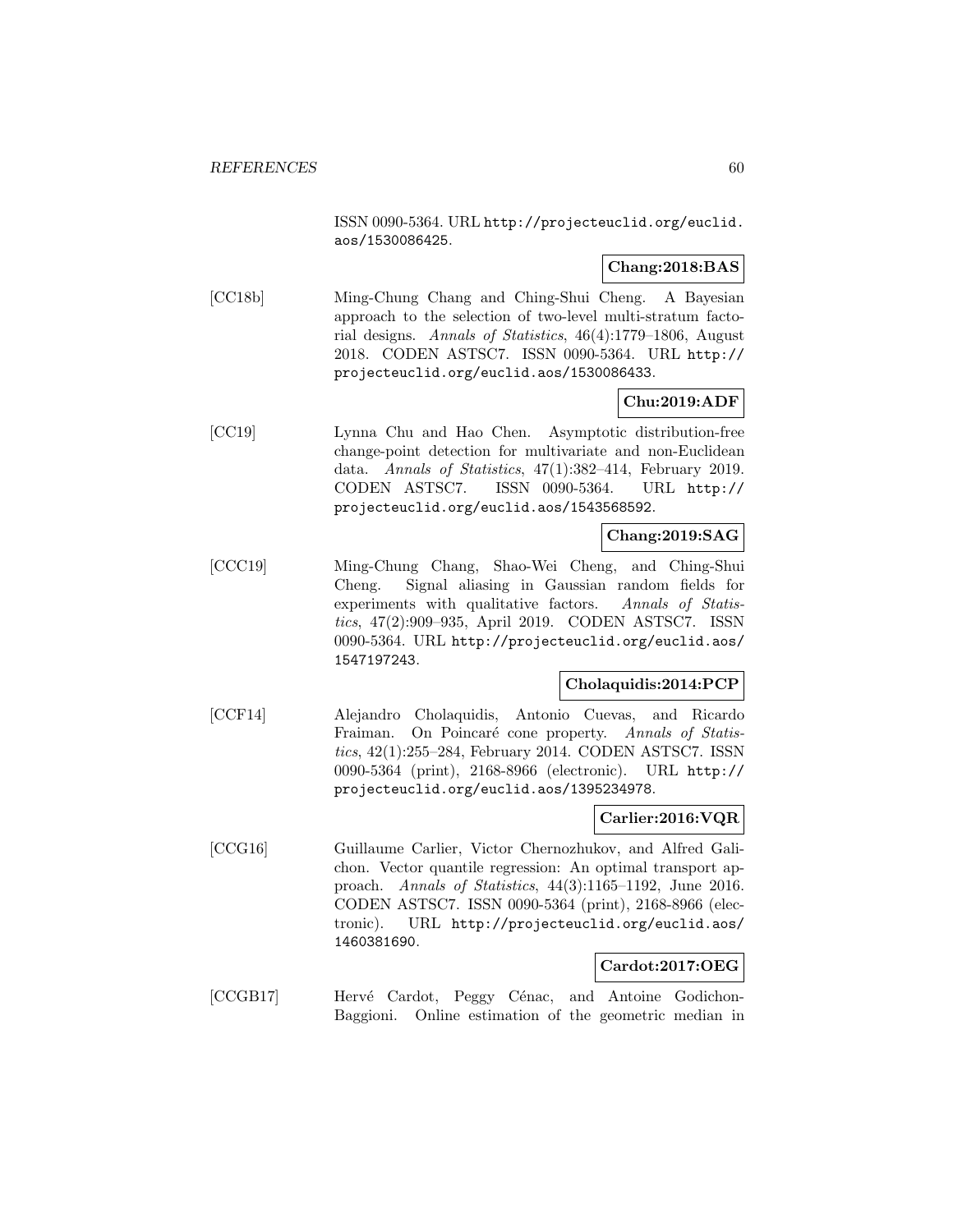Hilbert spaces: Nonasymptotic confidence balls. Annals of Statistics, 45(2):591–614, April 2017. CODEN ASTSC7. ISSN 0090-5364 (print), 2168-8966 (electronic). URL http: //projecteuclid.org/euclid.aos/1494921951.

# **Chernozhukov:2013:GAM**

[CCK13] Victor Chernozhukov, Denis Chetverikov, and Kengo Kato. Gaussian approximations and multiplier bootstrap for maxima of sums of high-dimensional random vectors. Annals of Statistics, 41(6):2786–2819, December 2013. CO-DEN ASTSC7. ISSN 0090-5364 (print), 2168-8966 (electronic). URL http://projecteuclid.org/euclid.aos/ 1387313390.

### **Chernozhukov:2014:ACH**

[CCK14a] Victor Chernozhukov, Denis Chetverikov, and Kengo Kato. Anti-concentration and honest, adaptive confidence bands. Annals of Statistics, 42(5):1787–1818, October 2014. CO-DEN ASTSC7. ISSN 0090-5364 (print), 2168-8966 (electronic). URL http://projecteuclid.org/euclid.aos/ 1410440625.

## **Chernozhukov:2014:GAS**

[CCK14b] Victor Chernozhukov, Denis Chetverikov, and Kengo Kato. Gaussian approximation of suprema of empirical processes. Annals of Statistics, 42(4):1564–1597, August 2014. CO-DEN ASTSC7. ISSN 0090-5364 (print), 2168-8966 (electronic). URL http://projecteuclid.org/euclid.aos/ 1407420009.

### **Collier:2017:MEL**

[CCT17] Olivier Collier, Laëtitia Comminges, and Alexandre B. Tsybakov. Minimax estimation of linear and quadratic functionals on sparsity classes. Annals of Statistics, 45(3):923– 958, June 2017. CODEN ASTSC7. ISSN 0090-5364 (print), 2168-8966 (electronic). URL http://projecteuclid.org/ euclid.aos/1497319684.

### **Collier:2018:OAE**

[CCTV18] Olivier Collier, Laëtitia Comminges, Alexandre B. Tsybakov, and Nicolas Verzelen. Optimal adaptive estimation of linear functionals under sparsity. Annals of Statistics, 46 (6A):3130–3150, December 2018. CODEN ASTSC7. ISSN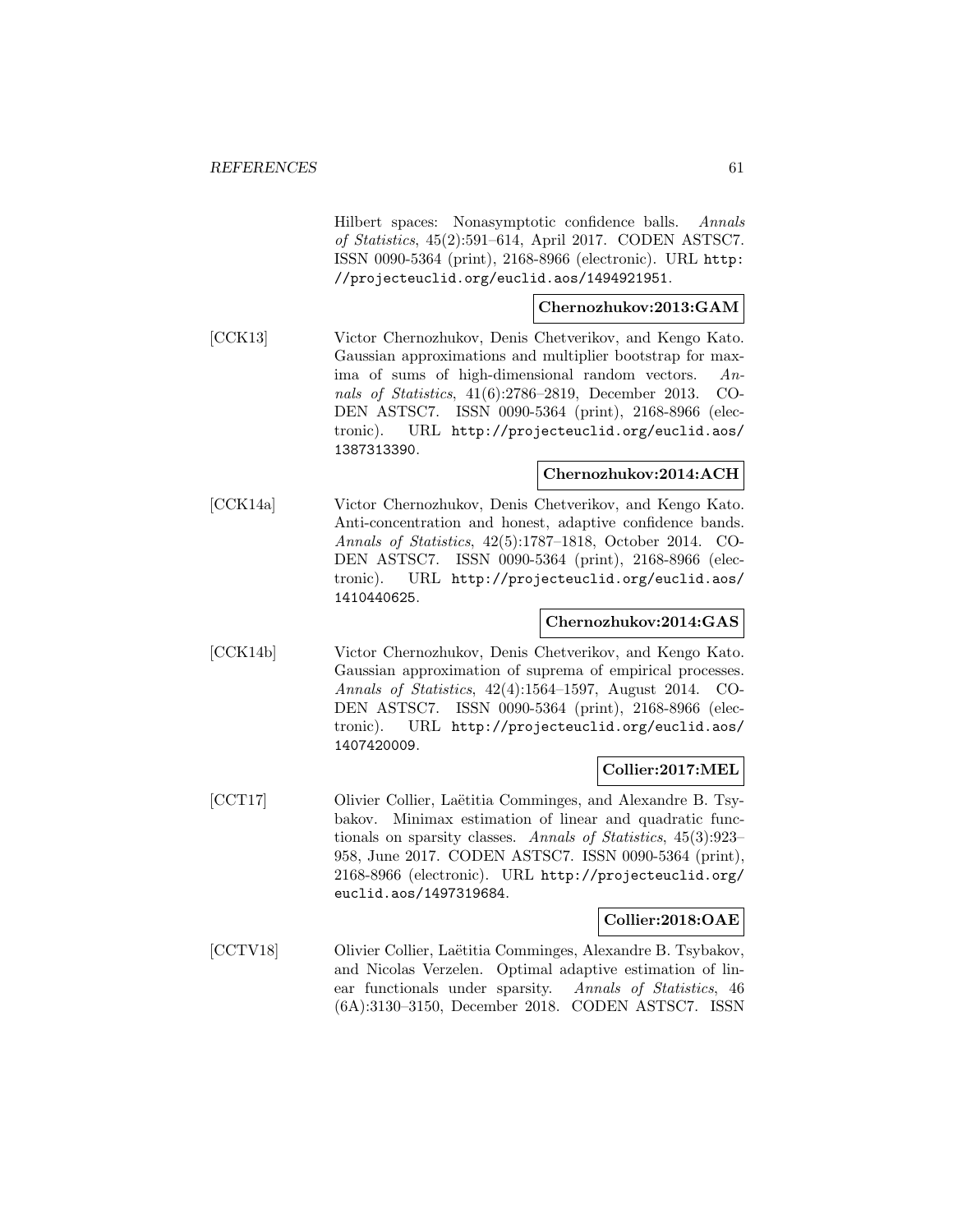0090-5364. URL http://projecteuclid.org/euclid.aos/ 1536307245.

## **Comminges:2012:TCC**

[CD12] Laëtitia Comminges and Arnak S. Dalalyan. Tight conditions for consistency of variable selection in the context of high dimensionality. Annals of Statistics, 40(5):2667-2696, October 2012. CODEN ASTSC7. ISSN 0090-5364 (print), 2168-8966 (electronic). URL http://projecteuclid.org/ euclid.aos/1359987534.

# **Chatterjee:2013:EUE**

[CD13] Sourav Chatterjee and Persi Diaconis. Estimating and understanding exponential random graph models. Annals of Statistics, 41(5):2428–2461, October 2013. CODEN ASTSC7. ISSN 0090-5364 (print), 2168-8966 (electronic). URL http: //projecteuclid.org/euclid.aos/1383661269.

# **Constantinou:2017:ECI**

[CD17] Panayiota Constantinou and A. Philip Dawid. Extended conditional independence and applications in causal inference. Annals of Statistics, 45(6):2618–2653, December 2017. CO-DEN ASTSC7. ISSN 0090-5364 (print), 2168-8966 (electronic).

### **Carroll:2013:UPB**

[CDH13] Raymond J. Carroll, Aurore Delaigle, and Peter Hall. Unexpected properties of bandwidth choice when smoothing discrete data for constructing a functional data classifier. Annals of Statistics, 41(6):2739–2767, December 2013. CO-DEN ASTSC7. ISSN 0090-5364 (print), 2168-8966 (electronic). URL http://projecteuclid.org/euclid.aos/ 1387313388.

### **Chen:2011:CMC**

[CDO11] S. Chen, J. Dick, and A. B. Owen. Consistency of Markov chain quasi-Monte Carlo on continuous state spaces. Annals of Statistics, 39(2):673–701, April 2011. CODEN ASTSC7. ISSN 0090-5364 (print), 2168-8966 (electronic). URL http: //projecteuclid.org/euclid.aos/1299680951.

# **Cai:2011:EER**

[CEdH11] Juan-Juan Cai, John H. J. Einmahl, and Laurens de Haan. Estimation of extreme risk regions under multivariate regular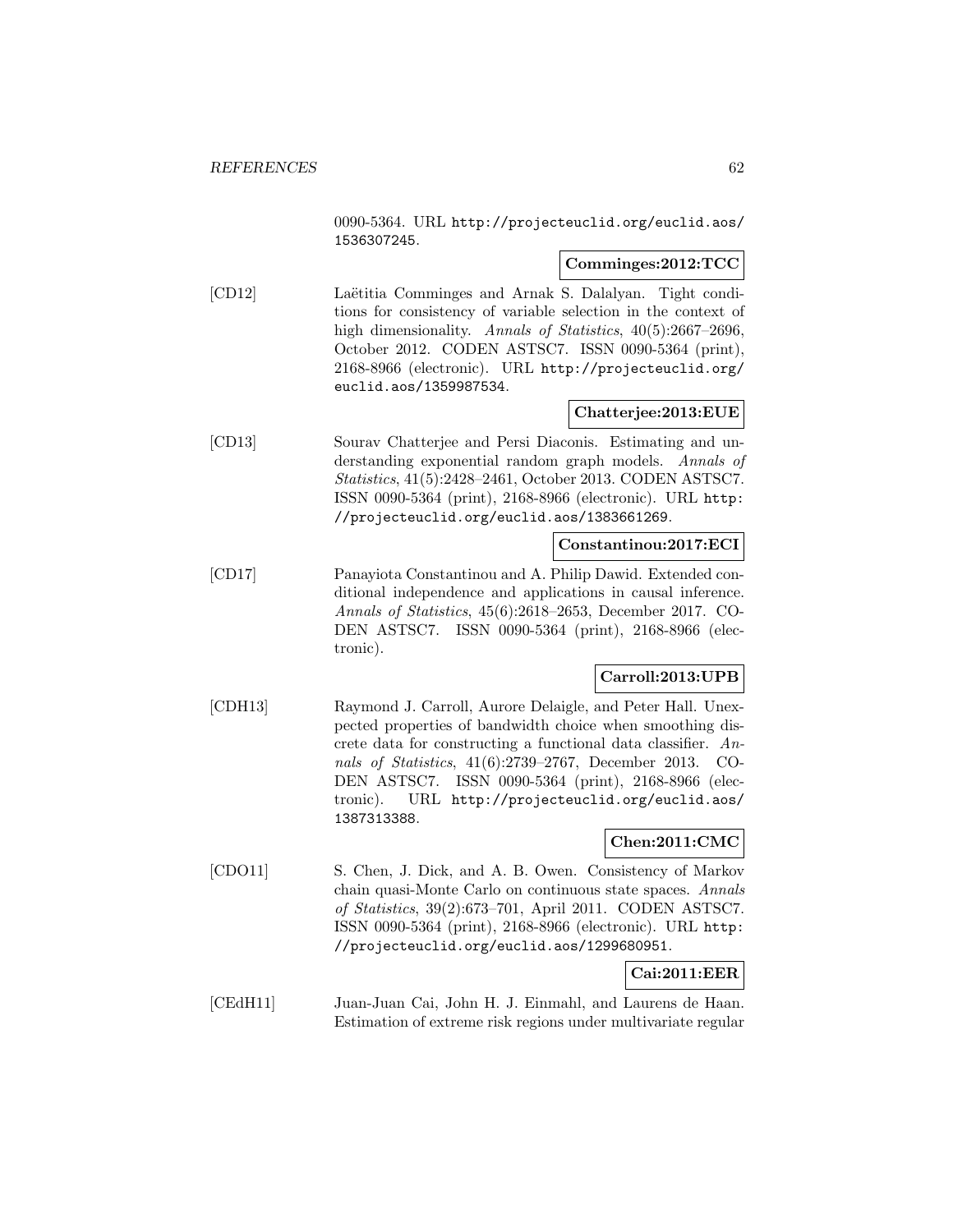variation. Annals of Statistics, 39(3):1803–1826, June 2011. CODEN ASTSC7. ISSN 0090-5364 (print), 2168-8966 (electronic). URL http://projecteuclid.org/euclid.aos/ 1311600284.

### **Can:2015:ADF**

[CEKL15] Sami Umut Can, John H. J. Einmahl, Estate V. Khmaladze, and Roger J. A. Laeven. Asymptotically distributionfree goodness-of-fit testing for tail copulas. Annals of Statistics, 43(2):878–902, April 2015. CODEN ASTSC7. ISSN 0090-5364 (print), 2168-8966 (electronic). URL http:// projecteuclid.org/euclid.aos/1427115290.

### **Cai:2016:GTA**

[CEL16] T. Tony Cai, Yonina C. Eldar, and Xiaodong Li. Global testing against sparse alternatives in time-frequency analysis. Annals of Statistics, 44(4):1438–1466, August 2016. CO-DEN ASTSC7. ISSN 0090-5364 (print), 2168-8966 (electronic). URL http://projecteuclid.org/euclid.aos/ 1467894704.

### **Cheng:2016:PHC**

[CF16] Ming-Yen Cheng and Jianqing Fan. Peter Hall's contributions to nonparametric function estimation and modeling. Annals of Statistics, 44(5):1837–1853, October 2016. CO-DEN ASTSC7. ISSN 0090-5364 (print), 2168-8966 (electronic). URL http://projecteuclid.org/euclid.aos/ 1473685259.

### **Cook:2019:PLS**

[CF19] R. Dennis Cook and Liliana Forzani. Partial least squares prediction in high-dimensional regression. Annals of Statistics, 47(2):884–908, April 2019. CODEN ASTSC7. ISSN 0090-5364. URL http://projecteuclid.org/euclid.aos/ 1547197242.

### **Cook:2012:ESR**

[CFR12] R. Dennis Cook, Liliana Forzani, and Adam J. Rothman. Estimating sufficient reductions of the predictors in abundant high-dimensional regressions. Annals of Statistics, 40 (1):353–384, February 2012. CODEN ASTSC7. ISSN 0090-5364 (print), 2168-8966 (electronic). URL http:// projecteuclid.org/euclid.aos/1333567193.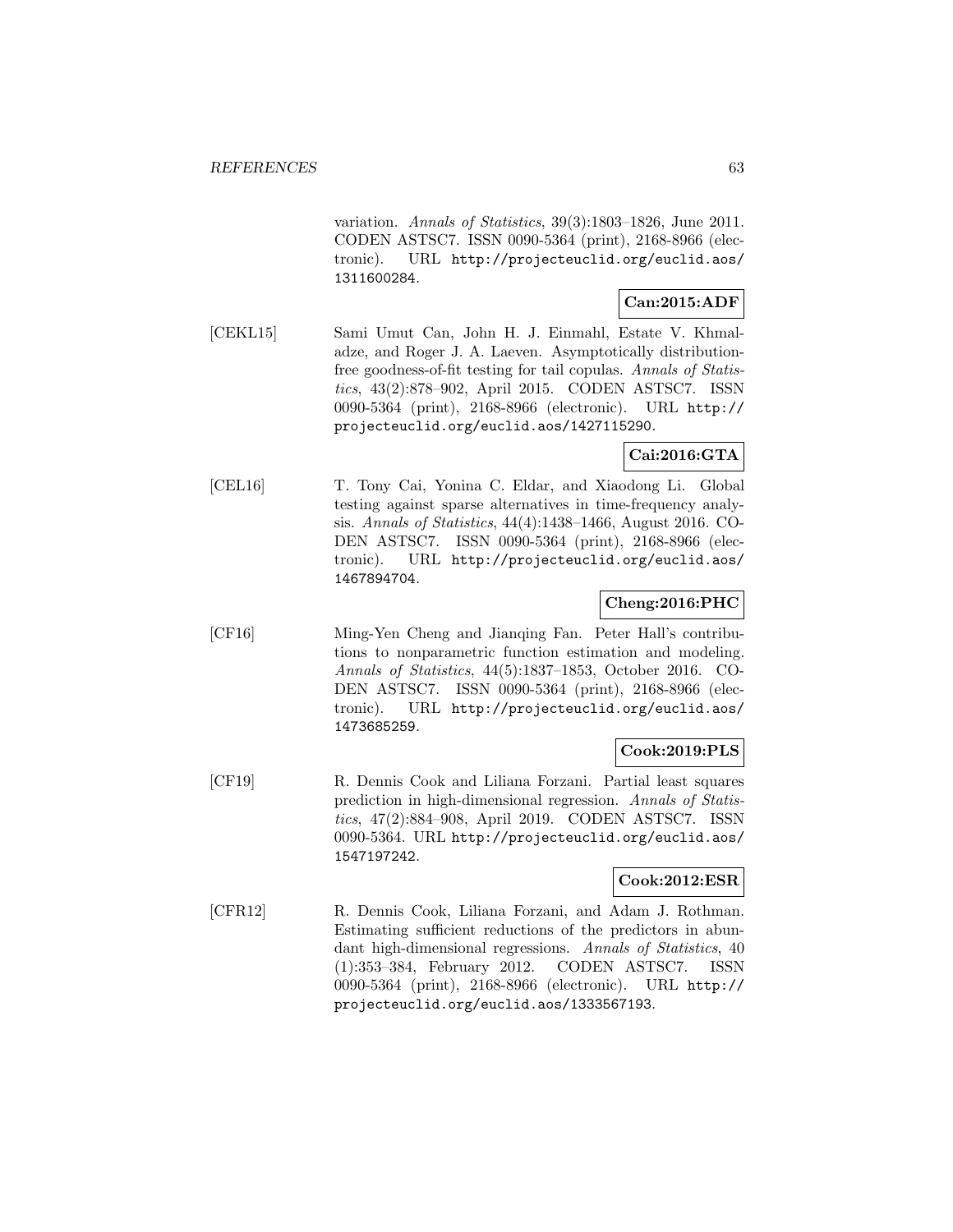# **Cai:2017:CIH**

[CG17] T. Tony Cai and Zijian Guo. Confidence intervals for highdimensional linear regression: Minimax rates and adaptivity. Annals of Statistics, 45(2):615–646, April 2017. CO-DEN ASTSC7. ISSN 0090-5364 (print), 2168-8966 (electronic). URL http://projecteuclid.org/euclid.aos/ 1494921952.

# **Cai:2018:AAH**

[CG18] T. Tony Cai and Zijian Guo. Accuracy assessment for high-dimensional linear regression. Annals of Statistics, 46 (4):1807–1836, August 2018. CODEN ASTSC7. ISSN 0090-5364. URL http://projecteuclid.org/euclid.aos/ 1530086434.

### **Comte:2011:ELP**

[CGC11] Fabienne Comte and Valentine Genon-Catalot. Estimation for Lévy processes from high frequency data within a long time interval. Annals of Statistics, 39(2):803–837, April 2011. CODEN ASTSC7. ISSN 0090-5364 (print), 2168-8966 (electronic). URL http://projecteuclid.org/ euclid.aos/1299680955.

### **Chernozhukov:2017:MKD**

[CGHH17] Victor Chernozhukov, Alfred Galichon, Marc Hallin, and Marc Henry. Monge–Kantorovich depth, quantiles, ranks and signs. Annals of Statistics, 45(1):223–256, February 2017. CODEN ASTSC7. ISSN 0090-5364 (print), 2168-8966 (electronic). URL http://projecteuclid.org/euclid.aos/ 1487667622.

### **Cappe:2013:KLU**

[CGM<sup>+</sup>13] Olivier Cappé, Aurélien Garivier, Odalric-Ambrym Maillard, Rémi Munos, and Gilles Stoltz. Kullback–Leibler upper confidence bounds for optimal sequential allocation. Annals of Statistics, 41(3):1516–1541, June 2013. CODEN ASTSC7. ISSN 0090-5364 (print), 2168-8966 (electronic). URL http: //projecteuclid.org/euclid.aos/1375362558.

### **Chen:2018:RCS**

[CGR18] Mengjie Chen, Chao Gao, and Zhao Ren. Robust covariance and scatter matrix estimation under Huber's contamination model. Annals of Statistics, 46(5):1932–1960, October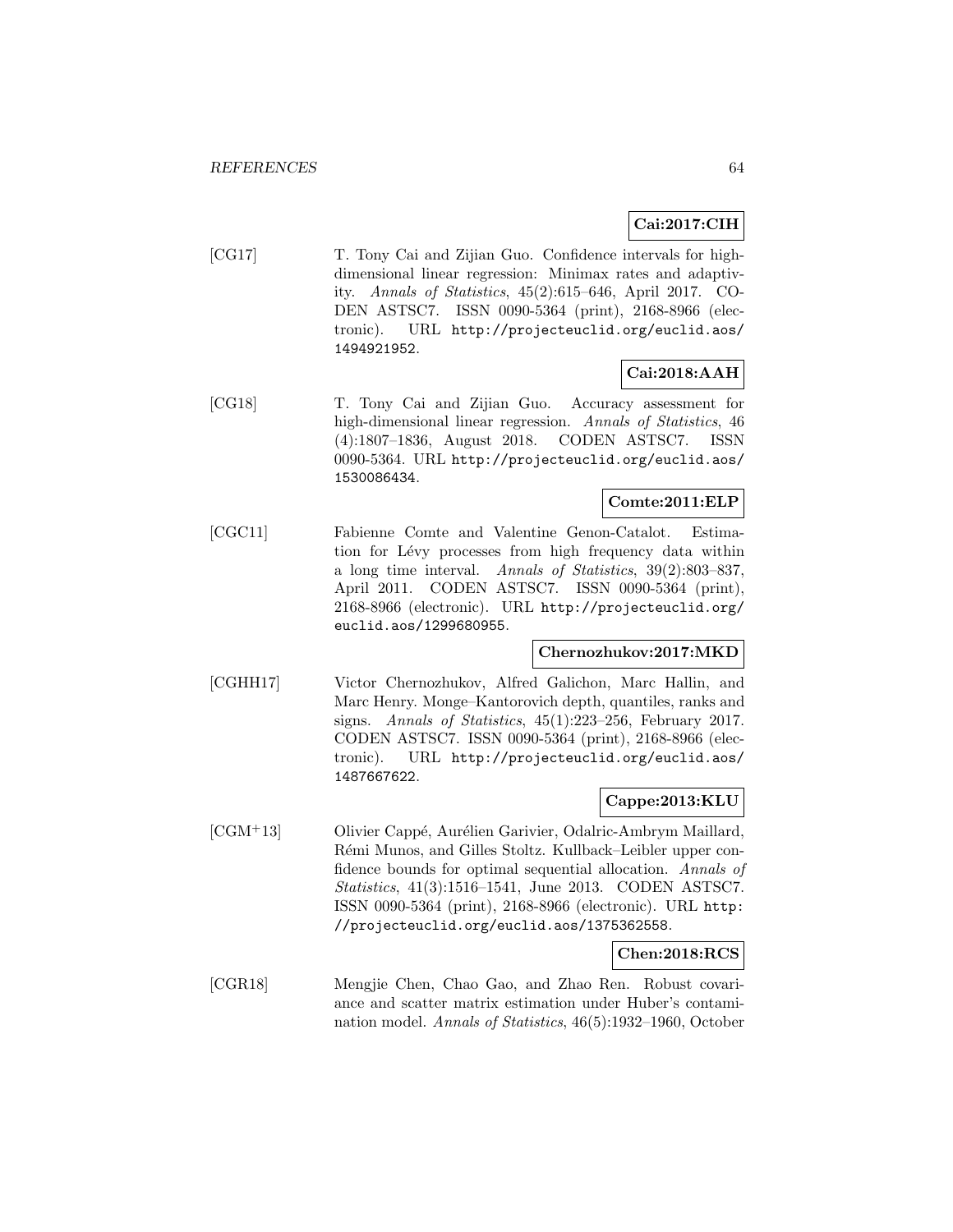2018. CODEN ASTSC7. ISSN 0090-5364. URL http:// projecteuclid.org/euclid.aos/1534492824.

### **Chatterjee:2015:RBI**

[CGS15] Sabyasachi Chatterjee, Adityanand Guntuboyina, and Bodhisattva Sen. On risk bounds in isotonic and other shape restricted regression problems. Annals of Statistics, 43 (4):1774–1800, August 2015. CODEN ASTSC7. ISSN 0090-5364 (print), 2168-8966 (electronic). URL http:// projecteuclid.org/euclid.aos/1434546222.

### **Cavaliere:2016:SBI**

[CGT16] Giuseppe Cavaliere, Iliyan Georgiev, and A. M. Robert Taylor. Sieve-based inference for infinite-variance linear processes. Annals of Statistics, 44(4):1467–1494, August 2016. CODEN ASTSC7. ISSN 0090-5364 (print), 2168-8966 (electronic). URL http://projecteuclid.org/euclid.aos/ 1467894705.

# **Chen:2016:NMR**

[CGTW16] Yen-Chi Chen, Christopher R. Genovese, Ryan J. Tibshirani, and Larry Wasserman. Nonparametric modal regression. Annals of Statistics, 44(2):489–514, April 2016. CO-DEN ASTSC7. ISSN 0090-5364 (print), 2168-8966 (electronic). URL http://projecteuclid.org/euclid.aos/ 1458245725.

### **Chen:2015:ATD**

[CGW15] Yen-Chi Chen, Christopher R. Genovese, and Larry Wasserman. Asymptotic theory for density ridges. Annals of Statistics, 43(5):1896–1928, October 2015. CODEN ASTSC7. ISSN 0090-5364 (print), 2168-8966 (electronic). URL http:// projecteuclid.org/euclid.aos/1438606848.

### **Cai:2018:AEP**

[CGW18] T. Tony Cai, Adityanand Guntuboyina, and Yuting Wei. Adaptive estimation of planar convex sets. Annals of Statistics, 46(3):1018–1049, June 2018. CODEN ASTSC7. ISSN 0090-5364. URL http://projecteuclid.org/euclid.aos/ 1525313074.

# **Chang:2018:PCA**

[CGY18] Jinyuan Chang, Bin Guo, and Qiwei Yao. Principal component analysis for second-order stationary vector time series.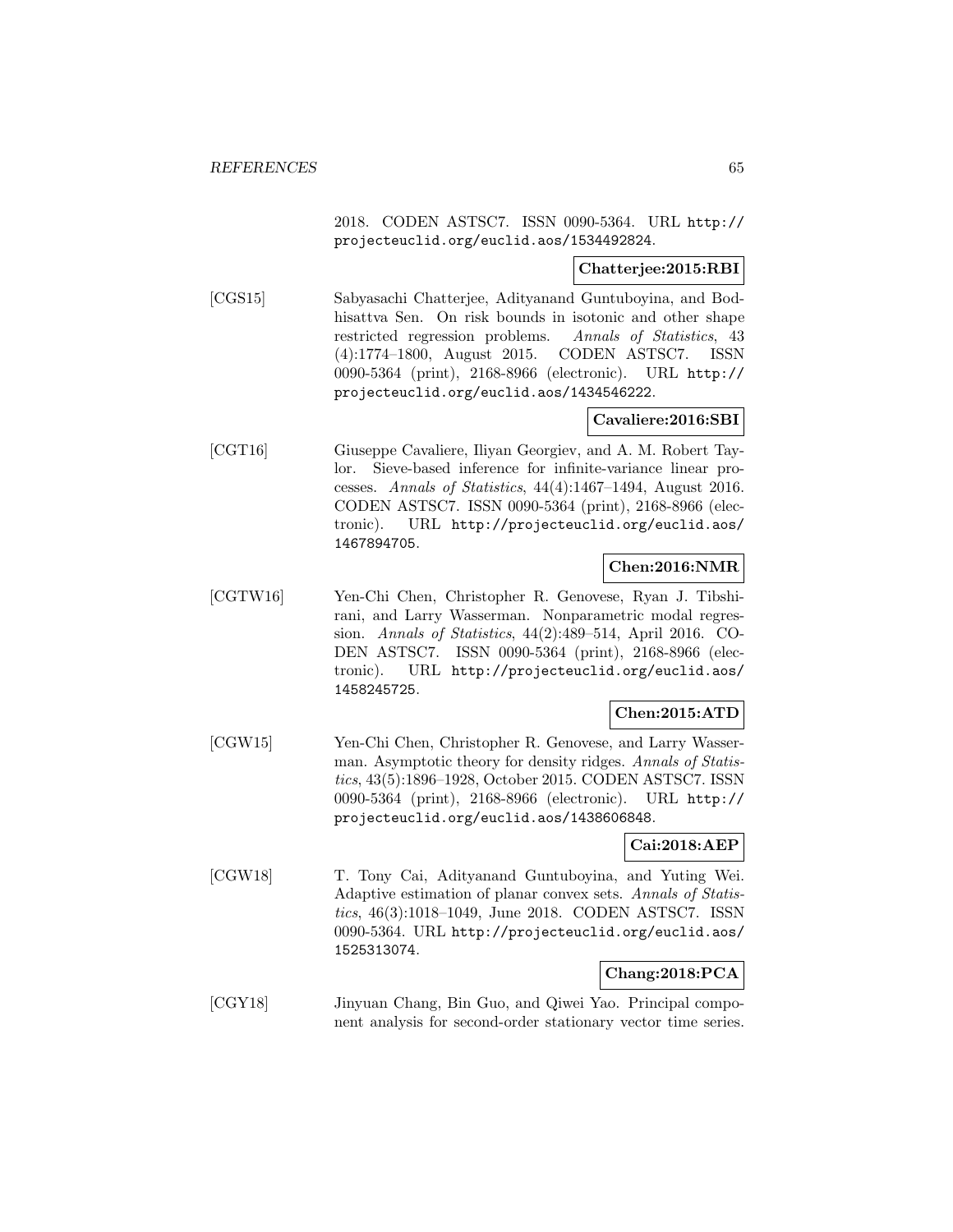Annals of Statistics, 46(5):2094–2124, October 2018. CODEN ASTSC7. ISSN 0090-5364. URL http://projecteuclid. org/euclid.aos/1534492830.

### **Cui:2018:THD**

[CGZ18] Hengjian Cui, Wenwen Guo, and Wei Zhong. Test for high-dimensional regression coefficients using refitted cross-validation variance estimation. Annals of Statistics, 46(3):958–988, June 2018. CODEN ASTSC7. ISSN 0090-5364. URL http://projecteuclid.org/euclid.aos/ 1525313072.

# **Cheng:2010:BCG**

[CH10] Guang Cheng and Jianhua Z. Huang. Bootstrap consistency for general semiparametric M-estimation. Annals of Statistics, 38(5):2884–2915, October 2010. CODEN ASTSC7. ISSN 0090-5364 (print), 2168-8966 (electronic). URL http: //projecteuclid.org/euclid.aos/1279638543.

### **Cisewski:2012:GFI**

[CH12] Jessi Cisewski and Jan Hannig. Generalized fiducial inference for normal linear mixed models. Annals of Statistics, 40(4):2102–2127, August 2012. CODEN ASTSC7. ISSN 0090-5364 (print), 2168-8966 (electronic). URL http:// projecteuclid.org/euclid.aos/1351602538.

### **Chatterjee:2014:NPL**

[Cha14] Sourav Chatterjee. A new perspective on least squares under convex constraint. Annals of Statistics, 42(6):2340–2381, December 2014. CODEN ASTSC7. ISSN 0090-5364 (print), 2168-8966 (electronic). URL http://projecteuclid.org/ euclid.aos/1413810730.

### **Chatterjee:2015:MEU**

[Cha15a] Sourav Chatterjee. Matrix estimation by Universal Singular Value Thresholding. Annals of Statistics, 43(1):177–214, February 2015. CODEN ASTSC7. ISSN 0090-5364 (print), 2168-8966 (electronic). URL http://projecteuclid.org/ euclid.aos/1418135619.

#### **Chauvet:2015:CMM**

[Cha15b] Guillaume Chauvet. Coupling methods for multistage sampling. Annals of Statistics, 43(6):2484–2506, December 2015.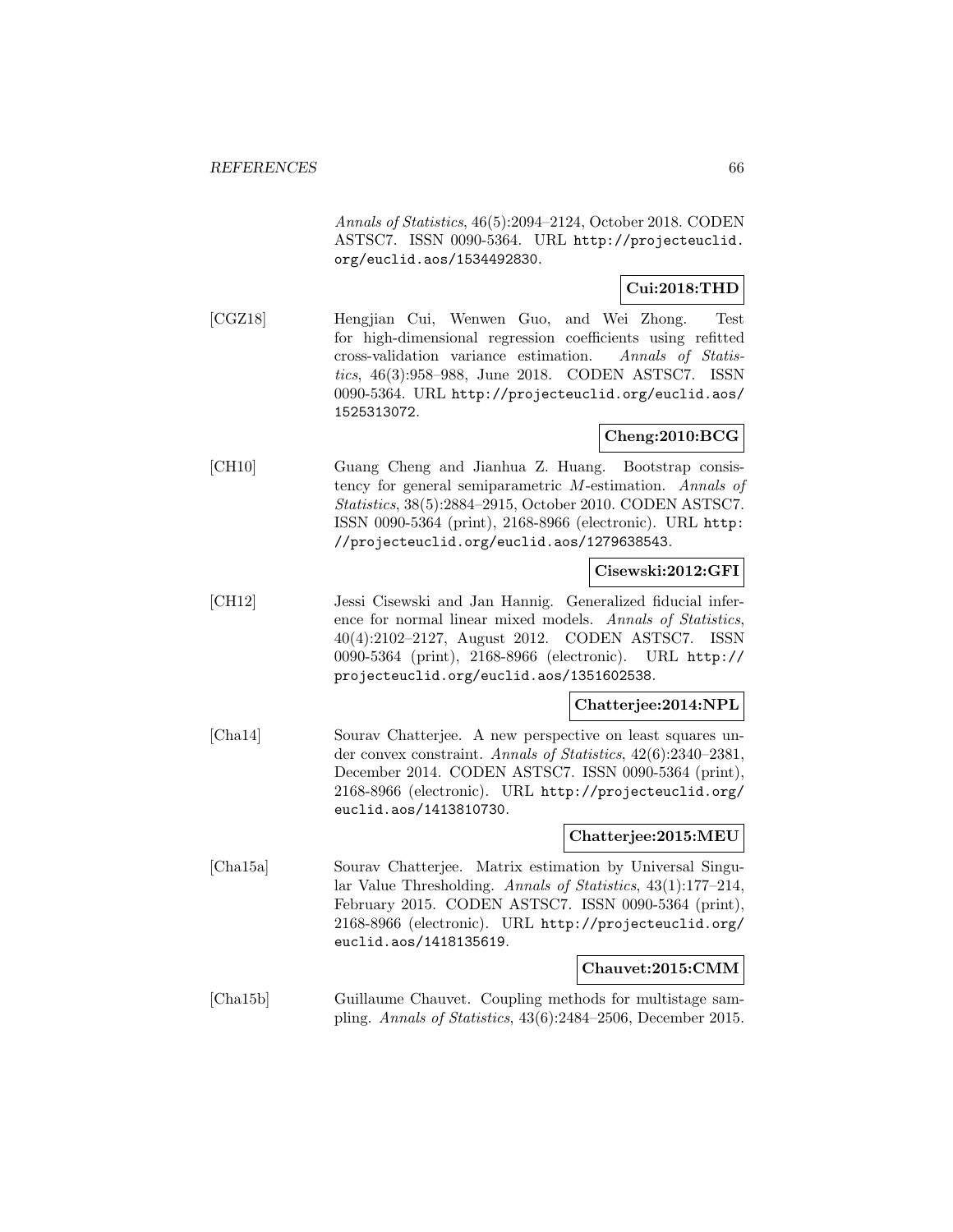CODEN ASTSC7. ISSN 0090-5364 (print), 2168-8966 (electronic). URL http://projecteuclid.org/euclid.aos/ 1444222082.

### **Chan:2017:OSD**

[Cha17] Hock Peng Chan. Optimal sequential detection in multistream data. Annals of Statistics, 45(6):2736–2763, December 2017. CODEN ASTSC7. ISSN 0090-5364 (print), 2168-8966 (electronic).

### **Chen:2016:PHC**

[Che16] Song Xi Chen. Peter Hall's contributions to the bootstrap. Annals of Statistics, 44(5):1821–1836, October 2016. CO-DEN ASTSC7. ISSN 0090-5364 (print), 2168-8966 (electronic). URL http://projecteuclid.org/euclid.aos/ 1473685258.

### **Chen:2018:GBA**

[Che18] Xiaohui Chen. Gaussian and bootstrap approximations for high-dimensional U-statistics and their applications. Annals of Statistics, 46(2):642–678, April 2018. CODEN ASTSC7. ISSN 0090-5364. URL http://projecteuclid.org/euclid. aos/1522742432.

### **Chen:2019:SCP**

[Che19a] Hao Chen. Sequential change-point detection based on nearest neighbors. Annals of Statistics, 47(3):1381–1407, June 2019. CODEN ASTSC7. ISSN 0090-5364. URL http:// projecteuclid.org/euclid.aos/1550026842.

### **Chen:2019:PTS**

[Che19b] Wei-Kuo Chen. Phase transition in the spiked random tensor with Rademacher prior. Annals of Statistics, 47 (5):2734–2756, October 2019. CODEN ASTSC7. ISSN 0090-5364 (print), 2168-8966 (electronic). URL https:// projecteuclid.org/euclid.aos/1564797862.

### **Chen:2019:GCT**

[Che19c] Yen-Chi Chen. Generalized cluster trees and singular measures. Annals of Statistics, 47(4):2174–2203, August 2019. CODEN ASTSC7. ISSN 0090-5364 (print), 2168-8966 (electronic). URL https://projecteuclid.org/euclid.aos/ 1558425642.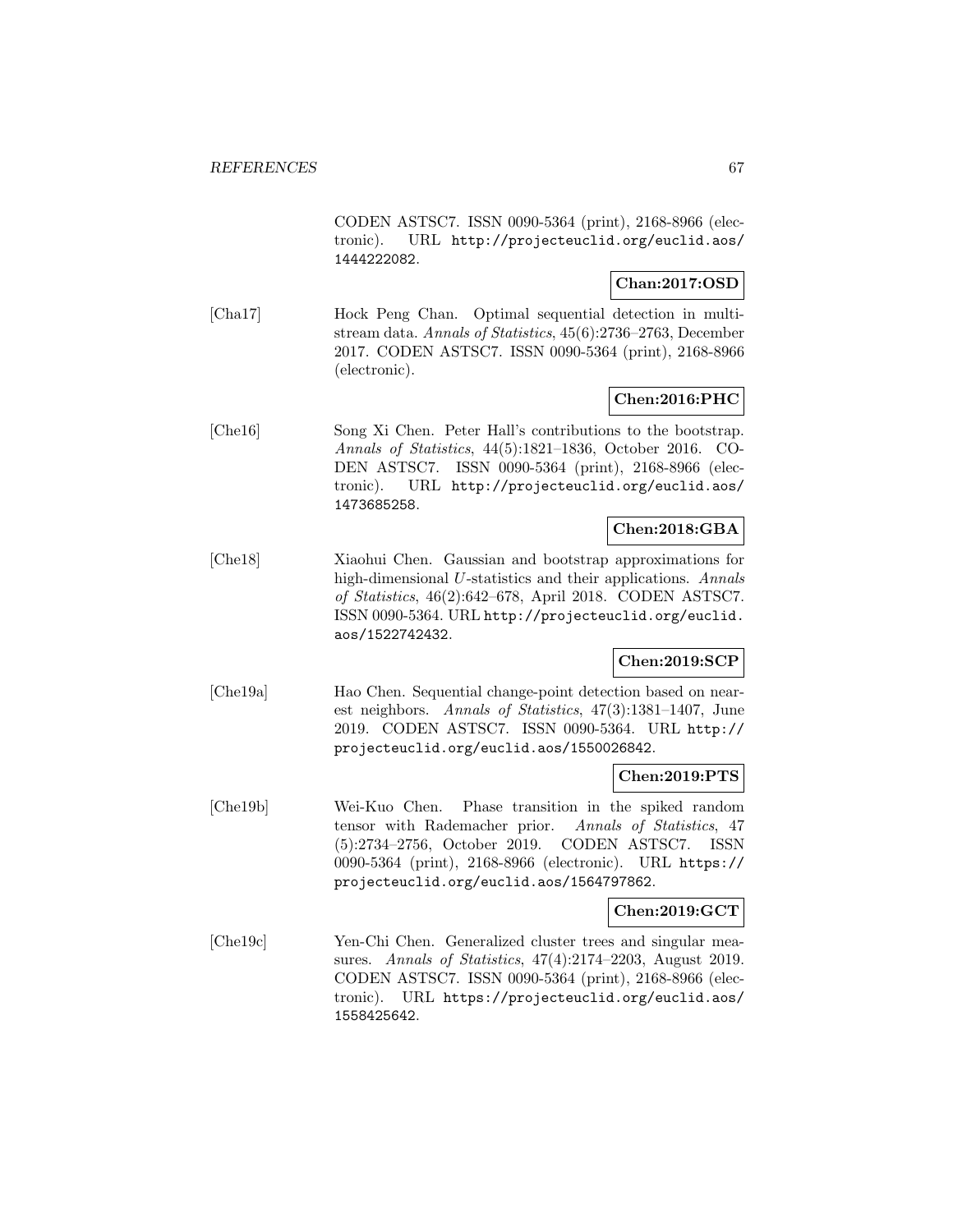**Chi:2011:ESD**

[Chi11] Zhiyi Chi. Effects of statistical dependence on multiple testing under a hidden Markov model. Annals of Statistics, 39(1):439–473, February 2011. CODEN ASTSC7. ISSN 0090-5364 (print), 2168-8966 (electronic). URL http:// projecteuclid.org/euclid.aos/1297779853.

# **Chan:2013:MBM**

[CHI13] Ngai Hang Chan, Shih-Feng Huang, and Ching-Kang Ing. Moment bounds and mean squared prediction errors of longmemory time series. Annals of Statistics,  $41(3):1268-1298$ , June 2013. CODEN ASTSC7. ISSN 0090-5364 (print), 2168-8966 (electronic). URL http://projecteuclid.org/ euclid.aos/1371150901.

# **Chang:2014:ATG**

[CHI14] Chih-Hao Chang, Hsin-Cheng Huang, and Ching-Kang Ing. Asymptotic theory of generalized information criterion for geostatistical regression model selection. Annals of Statistics, 42(6):2441–2468, December 2014. CODEN ASTSC7. ISSN 0090-5364 (print), 2168-8966 (electronic). URL http: //projecteuclid.org/euclid.aos/1413810733.

### **Cheng:2016:EES**

[CHL16] Ming-Yen Cheng, Toshio Honda, and Jialiang Li. Efficient estimation in semivarying coefficient models for longitudinal/clustered data. Annals of Statistics, 44(5):1988–2017, October 2016. CODEN ASTSC7. ISSN 0090-5364 (print), 2168-8966 (electronic). URL http://projecteuclid.org/ euclid.aos/1473685266.

### **Chernozhukov:2017:LAR**

[CHL17] Victor Chernozhukov, Christian Hansen, and Yuan Liao. A lava attack on the recovery of sums of dense and sparse signals. Annals of Statistics, 45(1):39–76, February 2017. CO-DEN ASTSC7. ISSN 0090-5364 (print), 2168-8966 (electronic). URL http://projecteuclid.org/euclid.aos/ 1487667617.

### **Cheng:2014:NIS**

[CHLP14] Ming-Yen Cheng, Toshio Honda, Jialiang Li, and Heng Peng. Nonparametric independence screening and structure identification for ultra-high dimensional longitudinal data. Annals of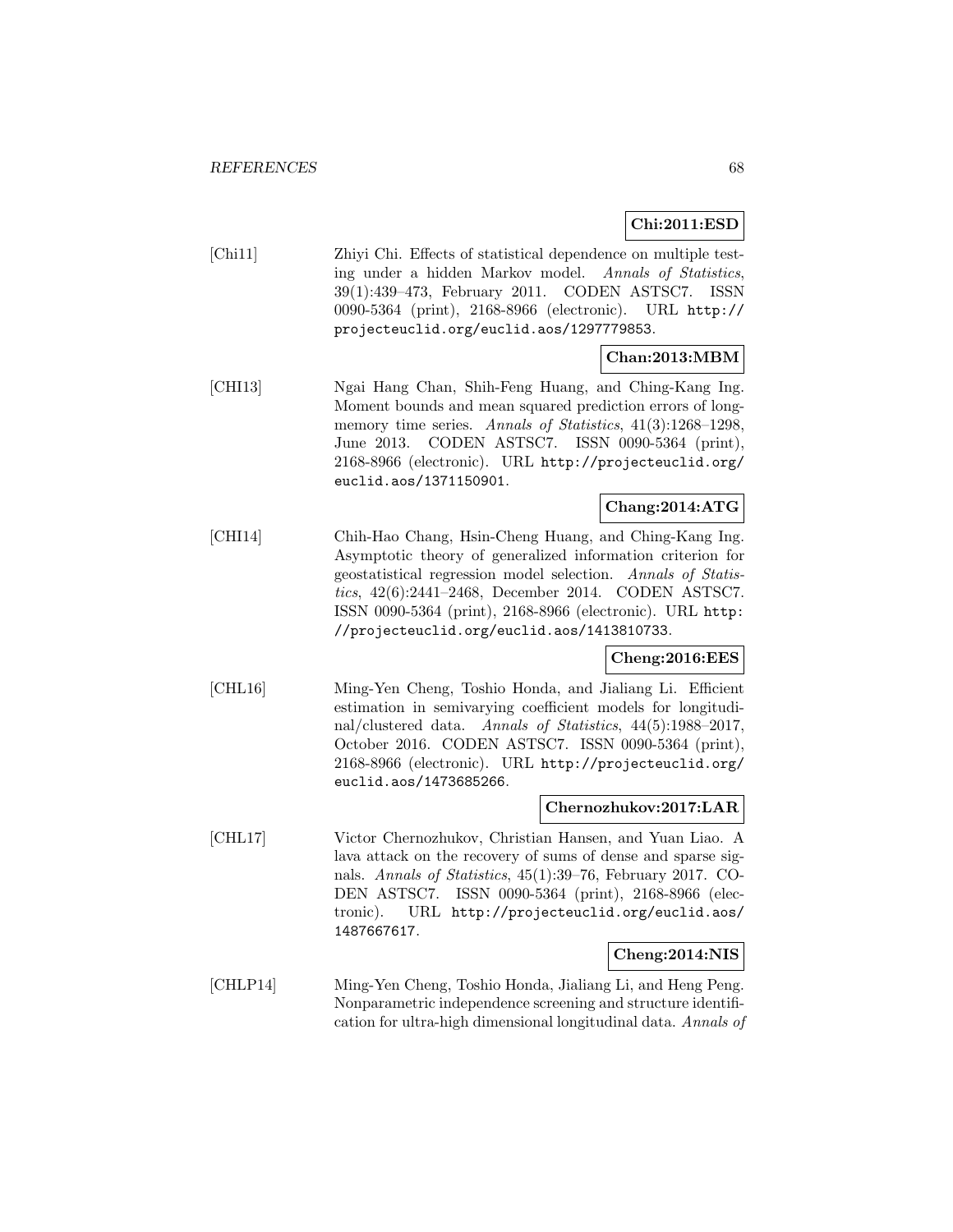Statistics, 42(5):1819–1849, October 2014. CODEN ASTSC7. ISSN 0090-5364 (print), 2168-8966 (electronic). URL http: //projecteuclid.org/euclid.aos/1410440626.

#### **Chen:2011:SMI**

[CHM11] Dong Chen, Peter Hall, and Hans-Georg Müller. Single and multiple index functional regression models with nonparametric link. Annals of Statistics, 39(3):1720–1747, June 2011. CODEN ASTSC7. ISSN 0090-5364 (print), 2168-8966 (electronic). URL http://projecteuclid.org/ euclid.aos/1311600281.

## **Choi:2017:CCN**

[Cho17] David Choi. Co-clustering of nonsmooth graphons. Annals of Statistics, 45(4):1488–1515, August 2017. CODEN ASTSC7. ISSN 0090-5364 (print), 2168-8966 (electronic). URL http: //projecteuclid.org/euclid.aos/1498636864.

### **Cui:2011:EAS**

[CHZ11] Xia Cui, Wolfgang Karl Härdle, and Lixing Zhu. The EFM approach for single-index models. Annals of Statistics, 39(3):1658–1688, June 2011. CODEN ASTSC7. ISSN 0090-5364 (print), 2168-8966 (electronic). URL http:// projecteuclid.org/euclid.aos/1311600279.

### **Chan:2011:UMB**

[CI11] Ngai Hang Chan and Ching-Kang Ing. Uniform moment bounds of Fisher's information with applications to time series. Annals of Statistics, 39(3):1526–1550, June 2011. CO-DEN ASTSC7. ISSN 0090-5364 (print), 2168-8966 (electronic). URL http://projecteuclid.org/euclid.aos/ 1307452127.

### **Cai:2010:ORCa**

[CJ10] T. Tony Cai and Jiashun Jin. Optimal rates of convergence for estimating the null density and proportion of nonnull effects in large-scale multiple testing. Annals of Statistics, 38(1):100–145, February 2010. CODEN ASTSC7. ISSN 0090-5364 (print), 2168-8966 (electronic). URL http:// projecteuclid.org/euclid.aos/1262271611.

# **Cai:2011:LLC**

[CJ11] T. Tony Cai and Tiefeng Jiang. Limiting laws of coherence of random matrices with applications to testing covari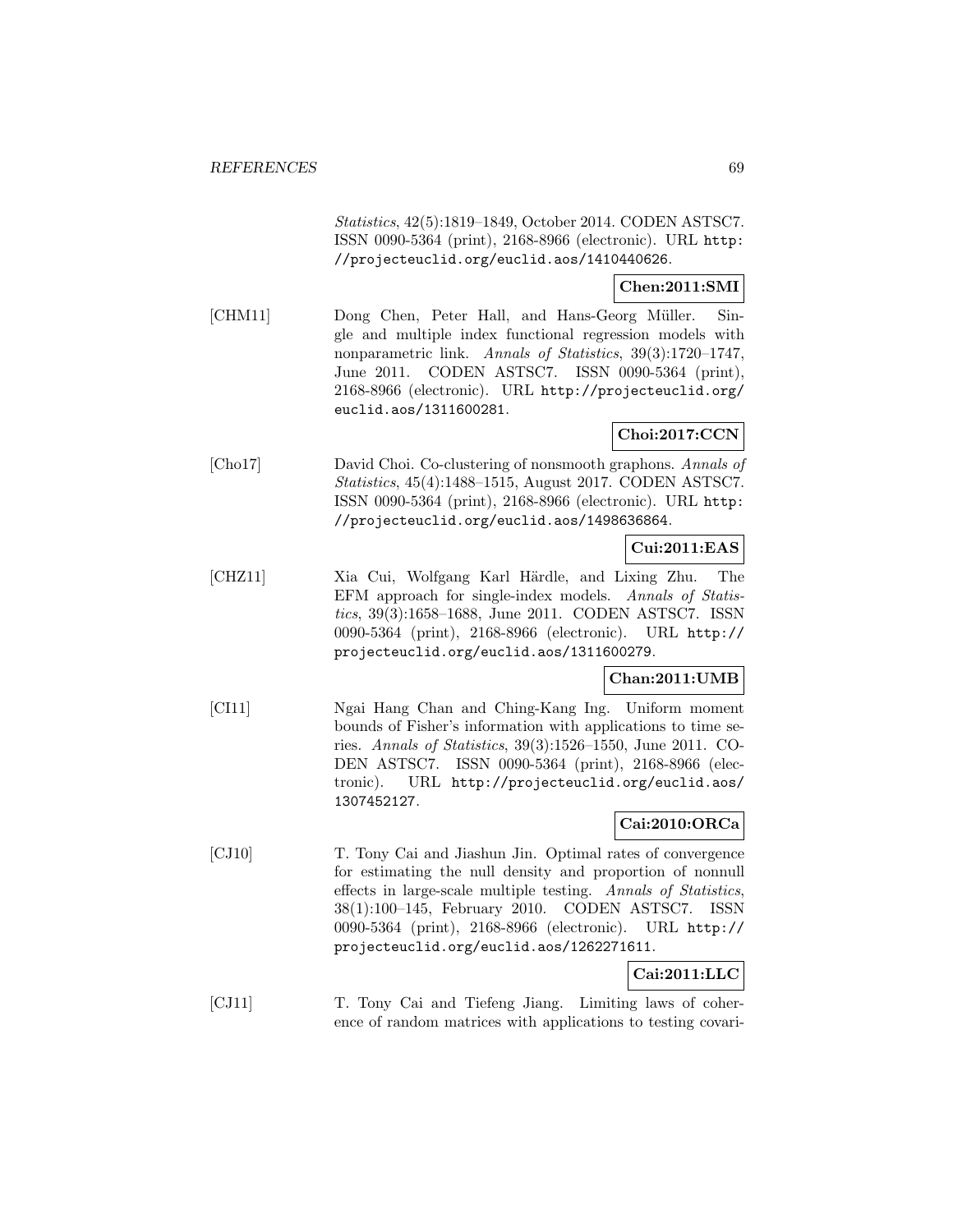ance structure and construction of compressed sensing matrices. Annals of Statistics, 39(3):1496–1525, June 2011. CO-DEN ASTSC7. ISSN 0090-5364 (print), 2168-8966 (electronic). URL http://projecteuclid.org/euclid.aos/ 1305292044.

# **Comte:2012:AFL**

[CJ12] Fabienne Comte and Jan Johannes. Adaptive functional linear regression. Annals of Statistics, 40(6):2765–2797, December 2012. CODEN ASTSC7. ISSN 0090-5364 (print), 2168-8966 (electronic). URL http://projecteuclid.org/ euclid.aos/1360332183.

### **Cheng:2015:OED**

[CK15] Ching-Shui Cheng and Ming-Hung Kao. Optimal experimental designs for fMRI via circulant biased weighing designs. Annals of Statistics, 43(6):2565–2587, December 2015. CO-DEN ASTSC7. ISSN 0090-5364 (print), 2168-8966 (electronic). URL http://projecteuclid.org/euclid.aos/ 1444222085.

### **Cao:2019:PGS**

[CKG19] Xuan Cao, Kshitij Khare, and Malay Ghosh. Posterior graph selection and estimation consistency for high-dimensional Bayesian DAG models. Annals of Statistics, 47(1):319–348, February 2019. CODEN ASTSC7. ISSN 0090-5364. URL http://projecteuclid.org/euclid.aos/1543568590.

### **Cai:2016:OLS**

[CKW<sup>+</sup>16] Tony Cai, Donggyu Kim, Yazhen Wang, Ming Yuan, and Harrison H. Zhou. Optimal large-scale quantum state tomography with Pauli measurements. Annals of Statistics, 44(2):682–712, April 2016. CODEN ASTSC7. ISSN 0090-5364 (print), 2168-8966 (electronic). URL http:// projecteuclid.org/euclid.aos/1458245732.

### **Chan:2008:REP**

[CL08] Ngai Hang Chan and Shiqing Ling. Residual empirical processes for long and short memory time series. Annals of Statistics, 36(5):2453–2470, October 2008. CODEN ASTSC7. ISSN 0090-5364 (print), 2168-8966 (electronic). URL http:/ /projecteuclid.org/euclid.aos/1223908099. See correction [CL10].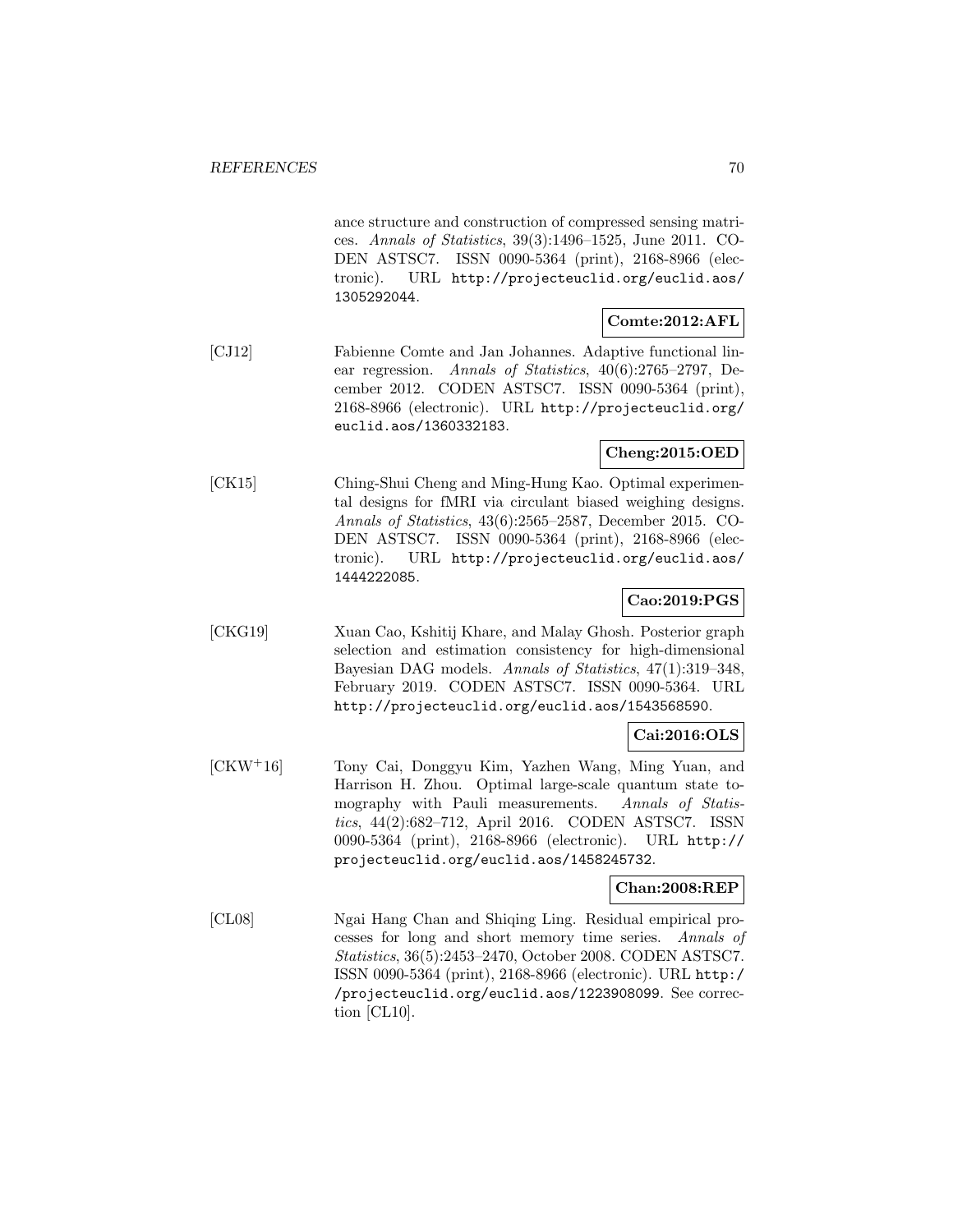### **Chan:2010:CRE**

[CL10] Ngai Hang Chan and Shiqing Ling. Correction: "Residual empirical processes for long and short memory time series". Annals of Statistics, 38(6):3839, December 2010. CO-DEN ASTSC7. ISSN 0090-5364 (print), 2168-8966 (electronic). URL http://projecteuclid.org/euclid.aos/ 1291126976. See [CL08].

# **Cai:2011:TCH**

[CL11] T. Tony Cai and Mark G. Low. Testing composite hypotheses, Hermite polynomials and optimal estimation of a nonsmooth functional. Annals of Statistics, 39(2):1012–1041, April 2011. CODEN ASTSC7. ISSN 0090-5364 (print), 2168-8966 (electronic). URL http://projecteuclid.org/ euclid.aos/1302268085.

### **Chan:2013:GTP**

[CL13a] Hock Peng Chan and Tze Leung Lai. A general theory of particle filters in hidden Markov models and some applications. Annals of Statistics, 41(6):2877–2904, December 2013. CODEN ASTSC7. ISSN 0090-5364 (print), 2168-8966 (electronic). URL http://projecteuclid.org/ euclid.aos/1387313393.

# **Chatterjee:2013:RCA**

[CL13b] A. Chatterjee and S. N. Lahiri. Rates of convergence of the adaptive LASSO estimators to the oracle distribution and higher order refinements by the bootstrap. Annals of Statistics, 41(3):1232–1259, June 2013. CODEN ASTSC7. ISSN 0090-5364 (print), 2168-8966 (electronic). URL http: //projecteuclid.org/euclid.aos/1371150899.

### **Chen:2013:QQF**

[CL13c] Jiahua Chen and Yukun Liu. Quantile and quantile-function estimations under density ratio model. Annals of Statistics, 41(3):1669–1692, June 2013. CODEN ASTSC7. ISSN 0090-5364 (print), 2168-8966 (electronic). URL http:// projecteuclid.org/euclid.aos/1375362563.

### **Cai:2015:RCF**

[CL15a] T. Tony Cai and Xiaodong Li. Robust and computationally feasible community detection in the presence of arbitrary outlier nodes. Annals of Statistics, 43(3):1027–1059,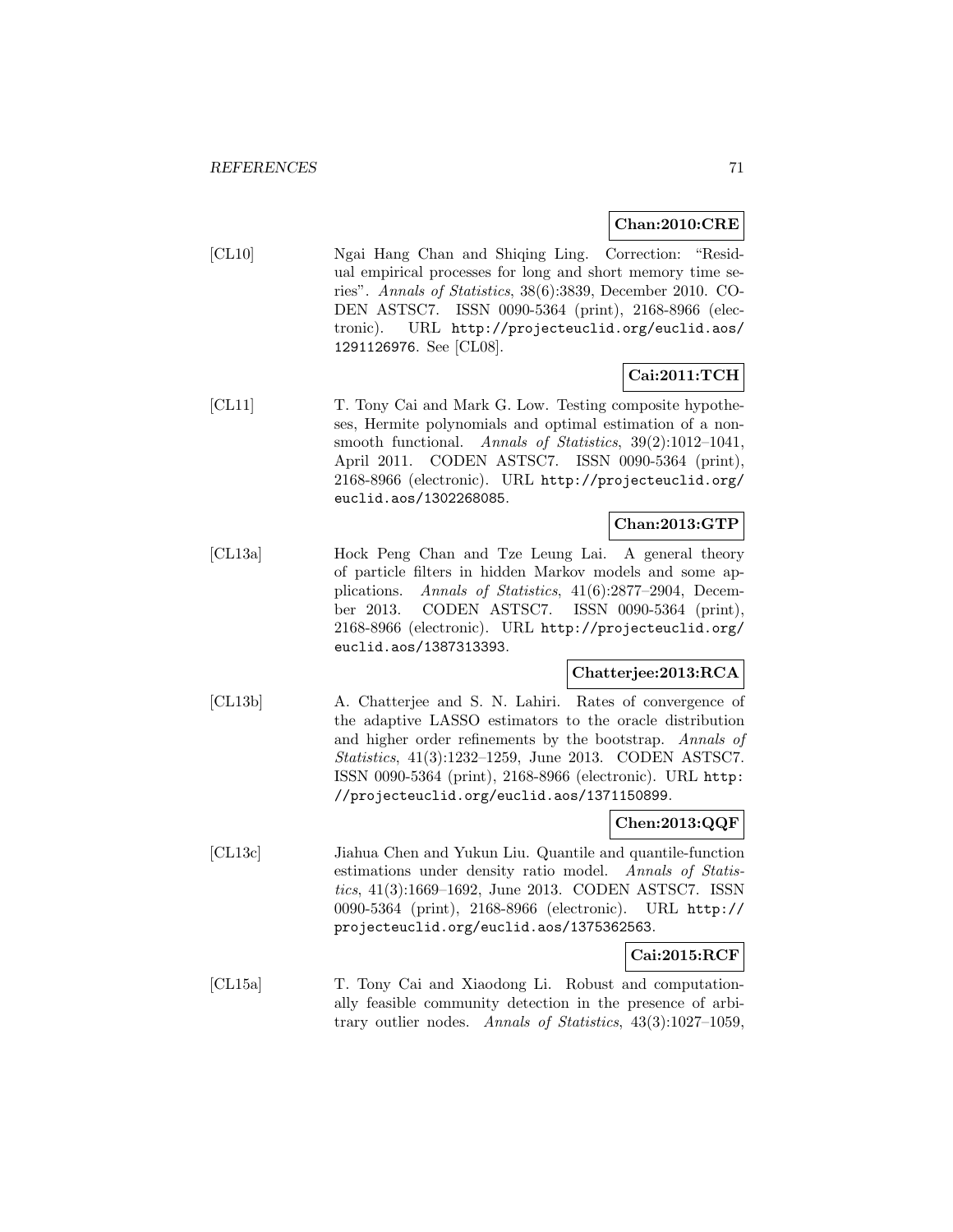June 2015. CODEN ASTSC7. ISSN 0090-5364 (print), 2168-8966 (electronic). URL http://projecteuclid.org/ euclid.aos/1431695637.

### **Chichignoud:2015:BSK**

[CL15b] Michaël Chichignoud and Sébastien Loustau. Bandwidth selection in kernel empirical risk minimization via the gradient. Annals of Statistics, 43(4):1617–1646, August 2015. CODEN ASTSC7. ISSN 0090-5364 (print), 2168-8966 (electronic). URL http://projecteuclid.org/euclid.aos/ 1434546217.

### **Chen:2018:TIH**

[CL18] Xi Chen and Weidong Liu. Testing independence with high-dimensional correlated samples. Annals of Statistics, 46(2):866–894, April 2018. CODEN ASTSC7. ISSN 0090-5364. URL http://projecteuclid.org/euclid.aos/ 1522742439.

# **Chen:2015:SGA**

[CLLW15] Jia Chen, Degui Li, Hua Liang, and Suojin Wang. Semiparametric GEE analysis in partially linear single-index models for longitudinal data. Annals of Statistics, 43(4):1682–1715, August 2015. CODEN ASTSC7. ISSN 0090-5364 (print), 2168-8966 (electronic). URL http://projecteuclid.org/ euclid.aos/1434546219.

### **Cai:2016:ORC**

[CLM16] T. Tony Cai, Xiaodong Li, and Zongming Ma. Optimal rates of convergence for noisy sparse phase retrieval via thresholded Wirtinger flow. Annals of Statistics, 44(5):2221–2251, October 2016. CODEN ASTSC7. ISSN 0090-5364 (print), 2168-8966 (electronic). URL http://projecteuclid.org/ euclid.aos/1473685274.

### **Chen:2019:SRE**

[CLN19] Ningyuan Chen, Donald K. K. Lee, and Sahand N. Negahban. Super-resolution estimation of cyclic arrival rates. Annals of Statistics, 47(3):1754–1775, June 2019. CODEN ASTSC7. ISSN 0090-5364. URL http://projecteuclid.org/euclid. aos/1550026856.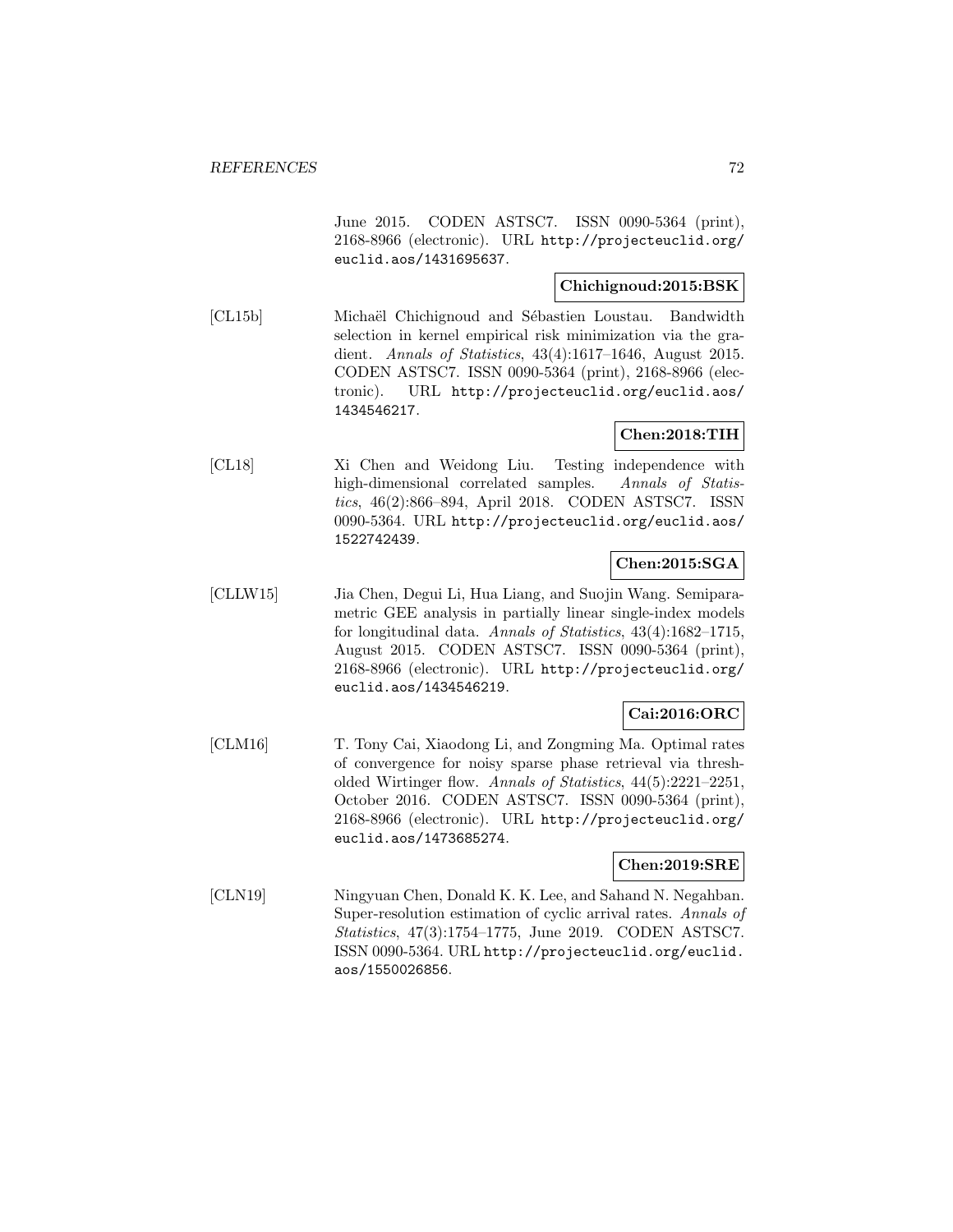#### **Camerlenghi:2019:DTH**

[CLOP19] Federico Camerlenghi, Antonio Lijoi, Peter Orbanz, and Igor Prünster. Distribution theory for hierarchical processes.  $An$ nals of Statistics, 47(1):67–92, February 2019. CODEN ASTSC7. ISSN 0090-5364. URL http://projecteuclid. org/euclid.aos/1543568582.

# **Cai:2016:GIG**

[CLR16] T. Tony Cai, Tengyuan Liang, and Alexander Rakhlin. Geometric inference for general high-dimensional linear inverse problems. Annals of Statistics, 44(4):1536–1563, August 2016. CODEN ASTSC7. ISSN 0090-5364 (print), 2168-8966 (electronic). URL http://projecteuclid.org/ euclid.aos/1467894707.

# **Cai:2017:CSB**

[CLR17] T. Tony Cai, Tengyuan Liang, and Alexander Rakhlin. Computational and statistical boundaries for submatrix localization in a large noisy matrix. Annals of Statistics, 45 (4):1403–1430, August 2017. CODEN ASTSC7. ISSN 0090-5364 (print), 2168-8966 (electronic). URL http:// projecteuclid.org/euclid.aos/1498636861.

#### **Chan:2018:EMD**

[CLSY18] Kwun Chuen Gary Chan, Hok Kan Ling, Tony Sit, and Sheung Chi Phillip Yam. Estimation of a monotone density in s-sample biased sampling models. Annals of Statistics, 46(5):2125–2152, October 2018. CODEN ASTSC7. ISSN 0090-5364. URL http://projecteuclid.org/euclid.aos/ 1534492831.

## **Cai:2013:ACI**

[CLX13] T. Tony Cai, Mark G. Low, and Yin Xia. Adaptive confidence intervals for regression functions under shape constraints. Annals of Statistics, 41(2):722–750, April 2013. CO-DEN ASTSC7. ISSN 0090-5364 (print), 2168-8966 (electronic). URL http://projecteuclid.org/euclid.aos/ 1368018171.

#### **Chen:2018:CMM**

[CLX18] Yudong Chen, Xiaodong Li, and Jiaming Xu. Convexified modularity maximization for degree-corrected stochastic block models. Annals of Statistics, 46(4):1573–1602, August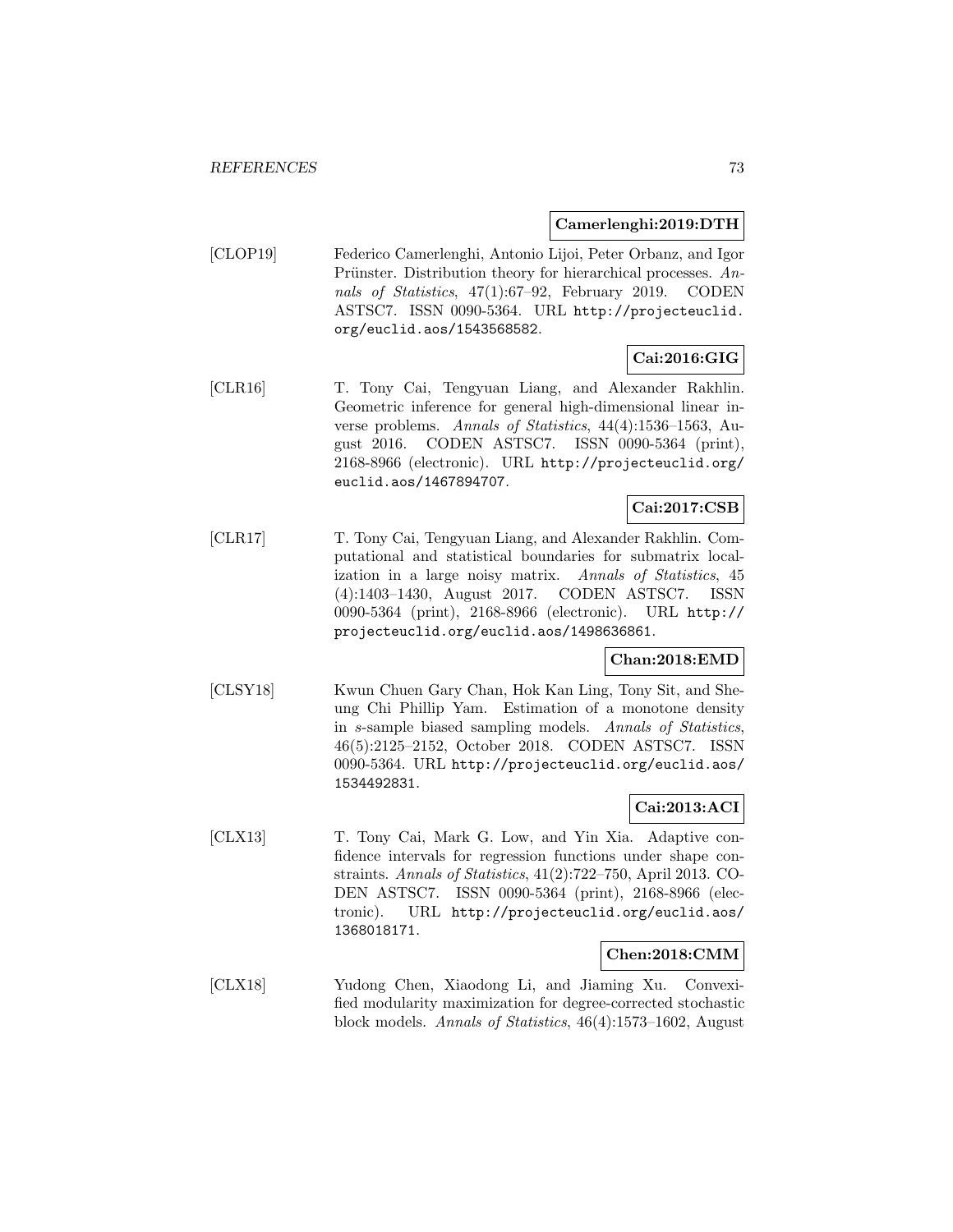2018. CODEN ASTSC7. ISSN 0090-5364. URL http:// projecteuclid.org/euclid.aos/1530086426.

## **Cai:2016:ESP**

[CLZ16] T. Tony Cai, Weidong Liu, and Harrison H. Zhou. Estimating sparse precision matrix: Optimal rates of convergence and adaptive estimation. Annals of Statistics, 44(2):455– 488, April 2016. CODEN ASTSC7. ISSN 0090-5364 (print), 2168-8966 (electronic). URL http://projecteuclid.org/ euclid.aos/1458245724.

# **Chen:2019:TSA**

[CLZ19a] Song Xi Chen, Jun Li, and Ping-Shou Zhong. Two-sample and ANOVA tests for high dimensional means. Annals of Statistics, 47(3):1443–1474, June 2019. CODEN ASTSC7. ISSN 0090-5364. URL http://projecteuclid.org/euclid. aos/1550026845.

# **Chen:2019:QRU**

[CLZ19b] Xi Chen, Weidong Liu, and Yichen Zhang. Quantile regression under memory constraint. Annals of Statistics, 47 (6):3244–3273, December 2019. CODEN ASTSC7. ISSN 0090-5364 (print), 2168-8966 (electronic). URL https:// projecteuclid.org/euclid.aos/1572487392.

## **Chen:2012:NMR**

[CM12] Dong Chen and Hans-Georg Müller. Nonlinear manifold representations for functional data. Annals of Statistics, 40(1):1–29, February 2012. CODEN ASTSC7. ISSN 0090-5364 (print), 2168-8966 (electronic). URL http:// projecteuclid.org/euclid.aos/1331830772.

## **Colombo:2012:LHD**

[CMKR12] Diego Colombo, Marloes H. Maathuis, Markus Kalisch, and Thomas S. Richardson. Learning high-dimensional directed acyclic graphs with latent and selection variables. Annals of Statistics, 40(1):294–321, February 2012. CODEN ASTSC7. ISSN 0090-5364 (print), 2168-8966 (electronic). URL http: //projecteuclid.org/euclid.aos/1333567191.

# **Cai:2013:SPO**

[CMW13] T. Tony Cai, Zongming Ma, and Yihong Wu. Sparse PCA: Optimal rates and adaptive estimation. Annals of Statis-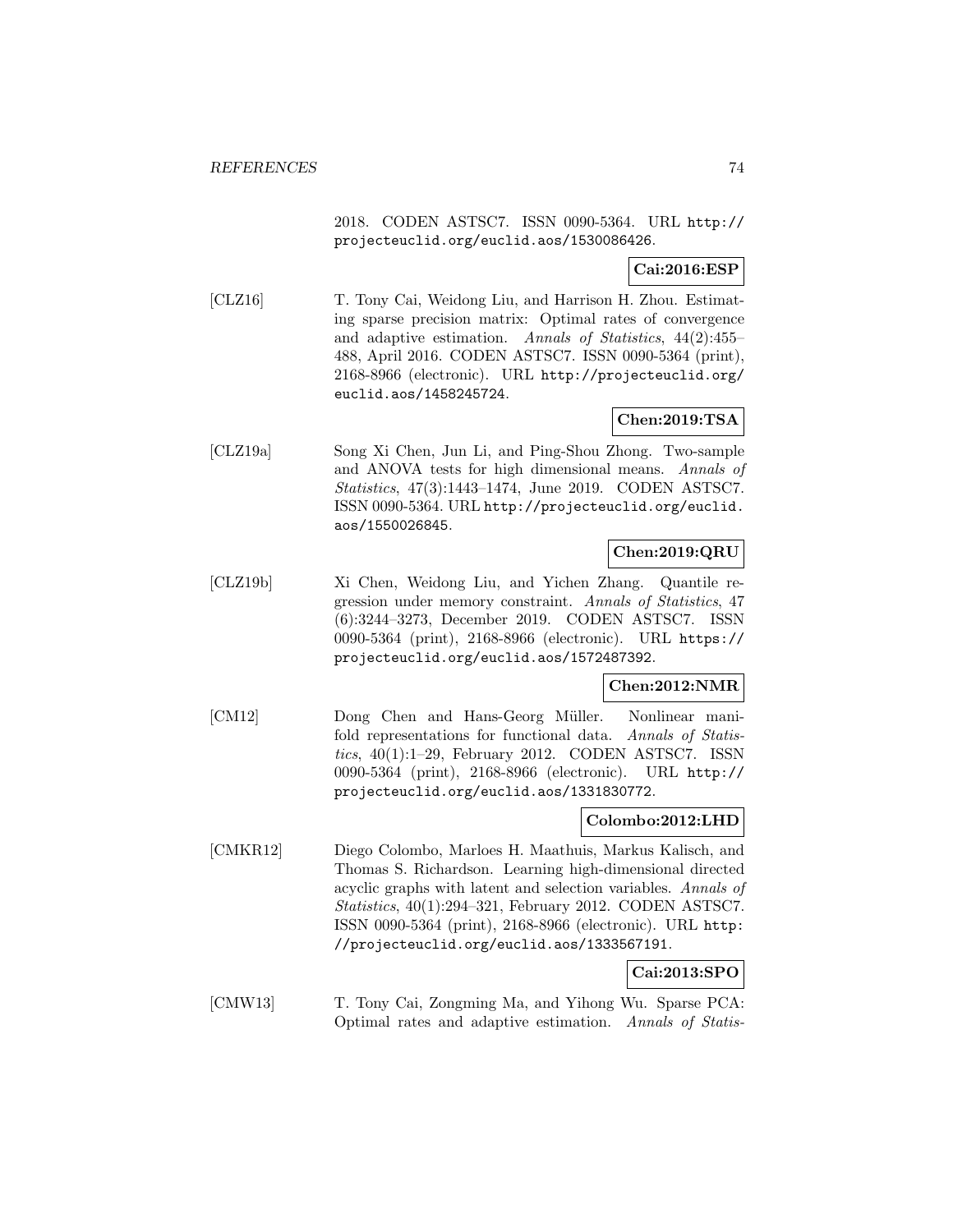tics, 41(6):3074–3110, December 2013. CODEN ASTSC7. ISSN 0090-5364 (print), 2168-8966 (electronic). URL http: //projecteuclid.org/euclid.aos/1388545679.

#### **Chen:2014:MJP**

[CMW14] Xian Chen, Zhi-Ming Ma, and Ying Wang. Markov jump processes in modeling coalescent with recombination. Annals of Statistics, 42(4):1361–1393, August 2014. CODEN ASTSC7. ISSN 0090-5364 (print), 2168-8966 (electronic). URL http: //projecteuclid.org/euclid.aos/1403715204.

# **Cai:2019:CCH**

[CMZ19] T. Tony Cai, Jing Ma, and Linjun Zhang. CHIME: Clustering of high-dimensional Gaussian mixtures with EM algorithm and its optimality. Annals of Statistics, 47(3):1234– 1267, June 2019. CODEN ASTSC7. ISSN 0090-5364. URL http://projecteuclid.org/euclid.aos/1550026835.

#### **Castillo:2013:NBM**

[CN13] Ismaël Castillo and Richard Nickl. Nonparametric Bernstein– von Mises theorems in Gaussian white noise. Annals of Statistics, 41(4):1999–2028, August 2013. CODEN ASTSC7. ISSN 0090-5364 (print), 2168-8966 (electronic). URL http: //projecteuclid.org/euclid.aos/1382547511.

## **Castillo:2014:BMP**

[CN14] Ismaël Castillo and Richard Nickl. On the Bernstein–von Mises phenomenon for nonparametric Bayes procedures. Annals of Statistics, 42(5):1941–1969, October 2014. CO-DEN ASTSC7. ISSN 0090-5364 (print), 2168-8966 (electronic). URL http://projecteuclid.org/euclid.aos/ 1410440630.

## **Cutting:2017:TUH**

[CPV17] Christine Cutting, Davy Paindaveine, and Thomas Verdebout. Testing uniformity on high-dimensional spheres against monotone rotationally symmetric alternatives. Annals of Statistics, 45(3):1024–1058, June 2017. CODEN ASTSC7. ISSN 0090-5364 (print), 2168-8966 (electronic). URL http: //projecteuclid.org/euclid.aos/1497319687.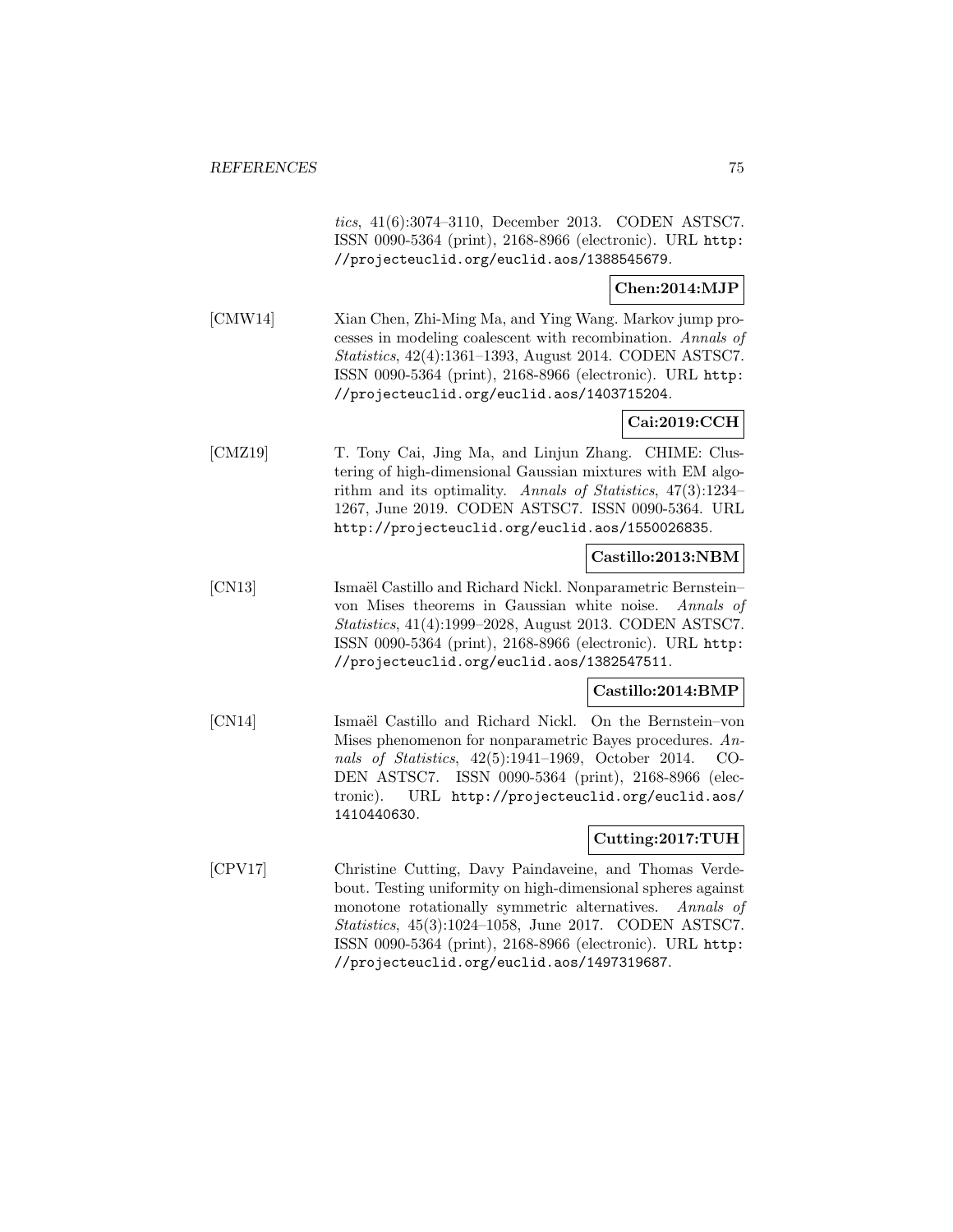#### **Chandrasekaran:2012:LVG**

[CPW12a] Venkat Chandrasekaran, Pablo A. Parrilo, and Alan S. Willsky. Latent variable graphical model selection via convex optimization. Annals of Statistics, 40(4):1935–1967, August 2012. CODEN ASTSC7. ISSN 0090-5364 (print), 2168-8966 (electronic). URL http://projecteuclid.org/ euclid.aos/1351602527.

#### **Chandrasekaran:2012:RLV**

[CPW12b] Venkat Chandrasekaran, Pablo A. Parrilo, and Alan S. Willsky. Rejoinder: Latent variable graphical model selection via convex optimization. Annals of Statistics, 40(4):2005–2013, August 2012. CODEN ASTSC7. ISSN 0090-5364 (print), 2168-8966 (electronic). URL http://projecteuclid.org/ euclid.aos/1351602534.

#### **Chen:2010:TST**

[CQ10] Song Xi Chen and Ying-Li Qin. A two-sample test for high-dimensional data with applications to gene-set testing. Annals of Statistics, 38(2):808–835, April 2010. CO-DEN ASTSC7. ISSN 0090-5364 (print), 2168-8966 (electronic). URL http://projecteuclid.org/euclid.aos/ 1266586615.

## **Chung:2013:EAR**

[CR13] EunYi Chung and Joseph P. Romano. Exact and asymptotically robust permutation tests. Annals of Statistics, 41(2):484–507, April 2013. CODEN ASTSC7. ISSN 0090-5364 (print), 2168-8966 (electronic). URL http:// projecteuclid.org/euclid.aos/1366138199.

#### **Castillo:2015:BMT**

[CR15] Ismaël Castillo and Judith Rousseau. A Bernstein–von Mises theorem for smooth functionals in semiparametric models. Annals of Statistics, 43(6):2353–2383, December 2015. CO-DEN ASTSC7. ISSN 0090-5364 (print), 2168-8966 (electronic). URL http://projecteuclid.org/euclid.aos/ 1444222078.

#### **Candes:2012:DLV**

[CS12] Emmanuel J. Candés and Mahdi Soltanolkotabi. Discussion: Latent variable graphical model selection via convex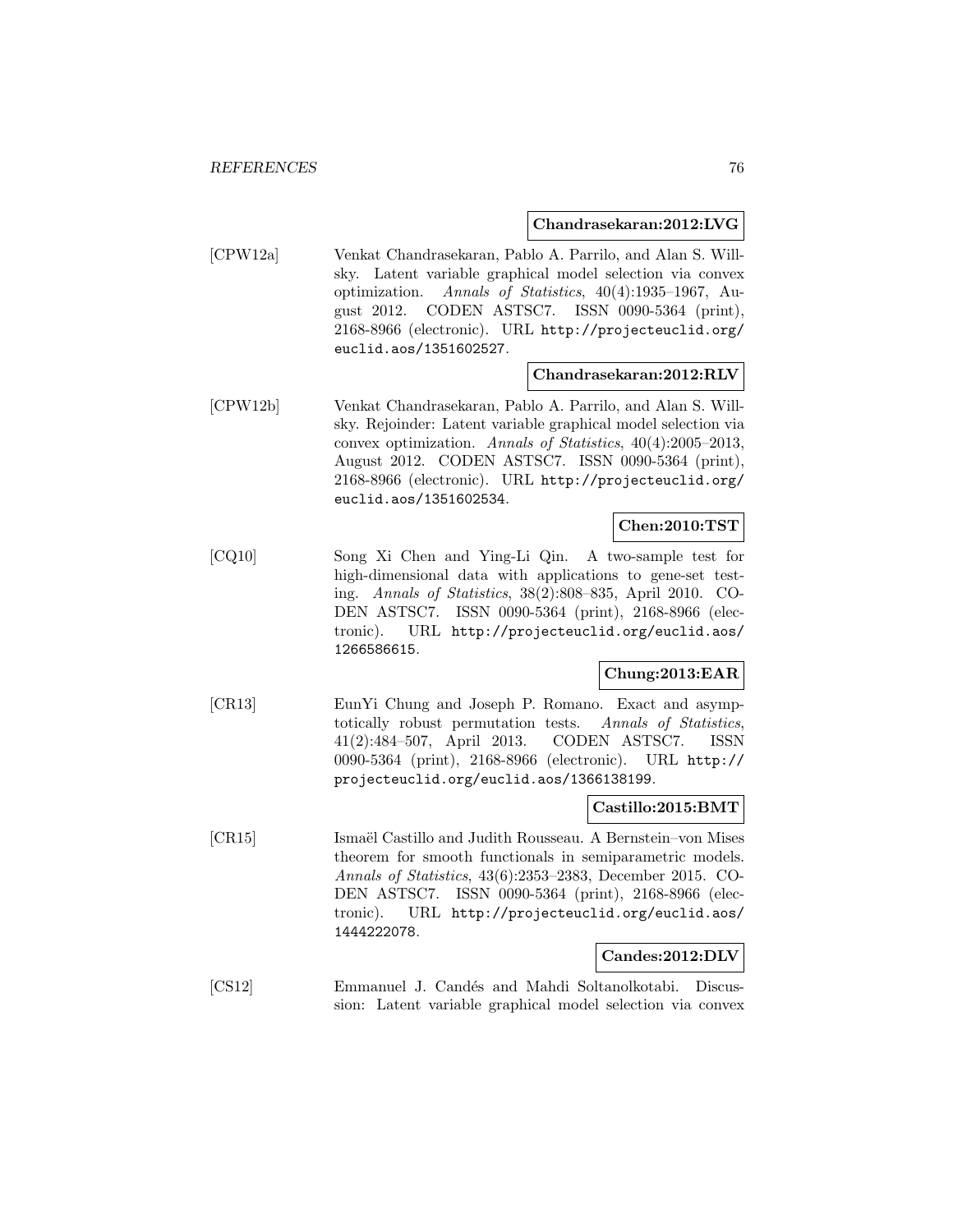optimization. Annals of Statistics, 40(4):1997–2004, August 2012. CODEN ASTSC7. ISSN 0090-5364 (print), 2168-8966 (electronic). URL http://projecteuclid.org/ euclid.aos/1351602533.

## **Cheng:2015:JAS**

[CS15] Guang Cheng and Zuofeng Shang. Joint asymptotics for semi-nonparametric regression models with partially linear structure. Annals of Statistics, 43(3):1351–1390, June 2015. CODEN ASTSC7. ISSN 0090-5364 (print), 2168-8966 (electronic). URL http://projecteuclid.org/euclid.aos/ 1431695647.

# **Cheng:2017:MTL**

[CS17] Dan Cheng and Armin Schwartzman. Multiple testing of local maxima for detection of peaks in random fields. Annals of Statistics, 45(2):529–556, April 2017. CODEN ASTSC7. ISSN 0090-5364 (print), 2168-8966 (electronic). URL http: //projecteuclid.org/euclid.aos/1494921949.

## **Castillo:2015:BLR**

[CSHvdV15] Ismaël Castillo, Johannes Schmidt-Hieber, and Aad van der Vaart. Bayesian linear regression with sparse priors. Annals of Statistics, 43(5):1986–2018, October 2015. CODEN ASTSC7. ISSN 0090-5364 (print), 2168-8966 (electronic). URL http: //projecteuclid.org/euclid.aos/1438606851.

## **Chen:2016:SNC**

[CSWX16] Xiaohong Chen, Qi-Man Shao, Wei Biao Wu, and Lihu Xu. Self-normalized Cramér-type moderate deviations under dependence. Annals of Statistics, 44(4):1593–1617, August 2016. CODEN ASTSC7. ISSN 0090-5364 (print), 2168-8966 (electronic). URL http://projecteuclid.org/ euclid.aos/1467894709.

# **Cape:2019:TIN**

[CTP19] Joshua Cape, Minh Tang, and Carey E. Priebe. The twoto-infinity norm and singular subspace geometry with applications to high-dimensional statistics. Annals of Statistics, 47(5):2405–2439, October 2019. CODEN ASTSC7. ISSN 0090-5364 (print), 2168-8966 (electronic). URL https:// projecteuclid.org/euclid.aos/1564797852.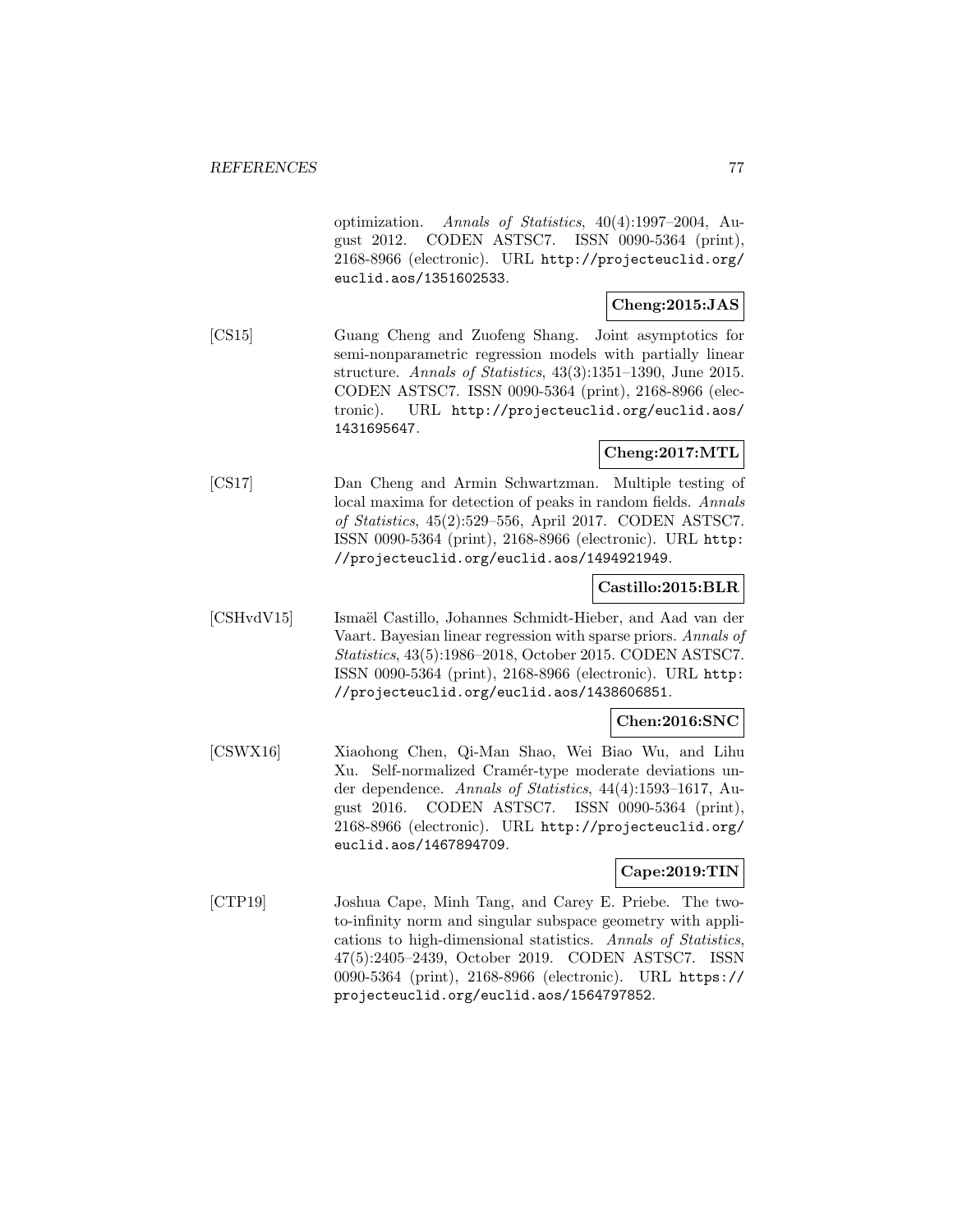## **Choi:2017:SNP**

[CTT17] Yunjin Choi, Jonathan Taylor, and Robert Tibshirani. Selecting the number of principal components: Estimation of the true rank of a noisy matrix. Annals of Statistics, 45(6): 2590–2617, December 2017. CODEN ASTSC7. ISSN 0090- 5364 (print), 2168-8966 (electronic).

# **Chang:2013:MEL**

[CTW13] Jinyuan Chang, Cheng Yong Tang, and Yichao Wu. Marginal empirical likelihood and sure independence feature screening. Annals of Statistics, 41(4):2123–2148, August 2013. CO-DEN ASTSC7. ISSN 0090-5364 (print), 2168-8966 (electronic). URL http://projecteuclid.org/euclid.aos/ 1382547515.

# **Chang:2016:LIF**

[CTW16] Jinyuan Chang, Cheng Yong Tang, and Yichao Wu. Local independence feature screening for nonparametric and semiparametric models by marginal empirical likelihood. Annals of Statistics, 44(2):515–539, April 2016. CODEN ASTSC7. ISSN 0090-5364 (print), 2168-8966 (electronic). URL http: //projecteuclid.org/euclid.aos/1458245726.

#### **Chang:2018:NSP**

[CTW18] Jinyuan Chang, Cheng Yong Tang, and Tong Tong Wu. A new scope of penalized empirical likelihood with highdimensional estimating equations. Annals of Statistics, 46 (6B):3185–3216, December 2018. CODEN ASTSC7. ISSN 0090-5364. URL http://projecteuclid.org/euclid.aos/ 1536631271.

#### **Carpentier:2019:AES**

[CV19a] Alexandra Carpentier and Nicolas Verzelen. Adaptive estimation of the sparsity in the Gaussian vector model. Annals of Statistics, 47(1):93–126, February 2019. CODEN ASTSC7. ISSN 0090-5364. URL http://projecteuclid.org/euclid. aos/1543568583.

#### **Chakraborty:2019:SSM**

[CV19b] Rudrasis Chakraborty and Baba C. Vemuri. Statistics on the Stiefel manifold: Theory and applications. Annals of Statistics, 47(1):415–438, February 2019. CODEN ASTSC7.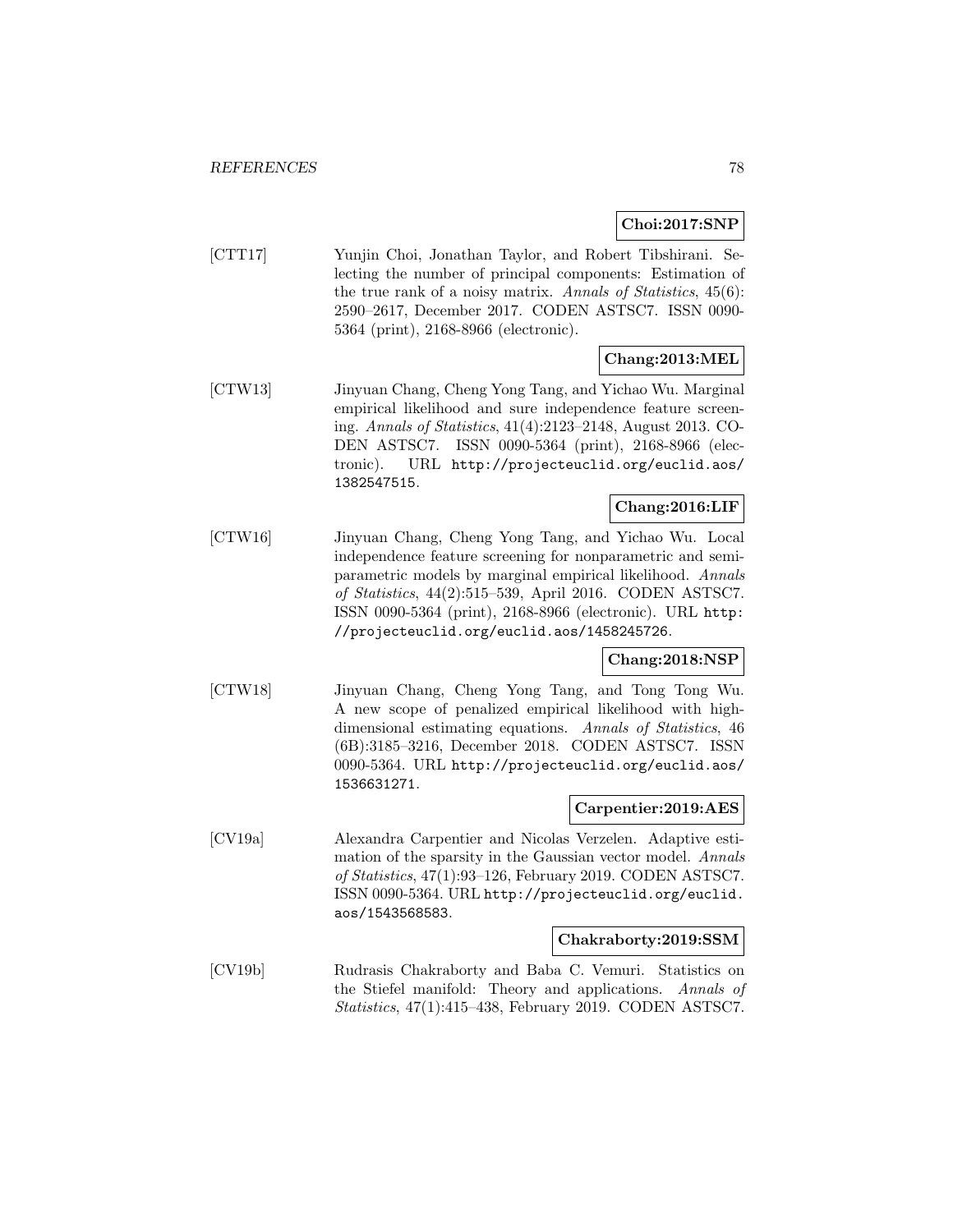ISSN 0090-5364. URL http://projecteuclid.org/euclid. aos/1543568593.

## **Castillo:2012:NSH**

[CvdV12] Ismaël Castillo and Aad van der Vaart. Needles and straw in a haystack: Posterior concentration for possibly sparse sequences. Annals of Statistics, 40(4):2069–2101, August 2012. CODEN ASTSC7. ISSN 0090-5364 (print), 2168-8966 (electronic). URL http://projecteuclid.org/euclid.aos/ 1351602537.

# **Chetelat:2012:IMN**

[CW12] Didier Chételat and Martin T. Wells. Improved multivariate normal mean estimation with unknown covariance when p is greater than n. Annals of Statistics,  $40(6):3137-3160$ , December 2012. CODEN ASTSC7. ISSN 0090-5364 (print), 2168-8966 (electronic). URL http://projecteuclid.org/ euclid.aos/1361542077.

# **Choi:2014:CCS**

[CW14] David Choi and Patrick J. Wolfe. Co-clustering separately exchangeable network data. Annals of Statistics, 42(1):29–63, February 2014. CODEN ASTSC7. ISSN 0090-5364 (print), 2168-8966 (electronic). URL http://projecteuclid.org/ euclid.aos/1389795744.

## **Chan:2015:ODM**

[CW15] Hock Peng Chan and Guenther Walther. Optimal detection of multi-sample aligned sparse signals. Annals of Statistics, 43(5):1865–1895, October 2015. CODEN ASTSC7. ISSN 0090-5364 (print), 2168-8966 (electronic). URL http:// projecteuclid.org/euclid.aos/1438606847.

#### **Chetelat:2019:MSA**

[CW19] Didier Ch´etelat and Martin T. Wells. The middle-scale asymptotics of Wishart matrices. Annals of Statistics, 47 (5):2639–2670, October 2019. CODEN ASTSC7. ISSN 0090-5364 (print), 2168-8966 (electronic). URL https:// projecteuclid.org/euclid.aos/1564797859.

## **Chen:2013:CPM**

[CXW13] Xiaohui Chen, Mengyu Xu, and Wei Biao Wu. Covariance and precision matrix estimation for high-dimensional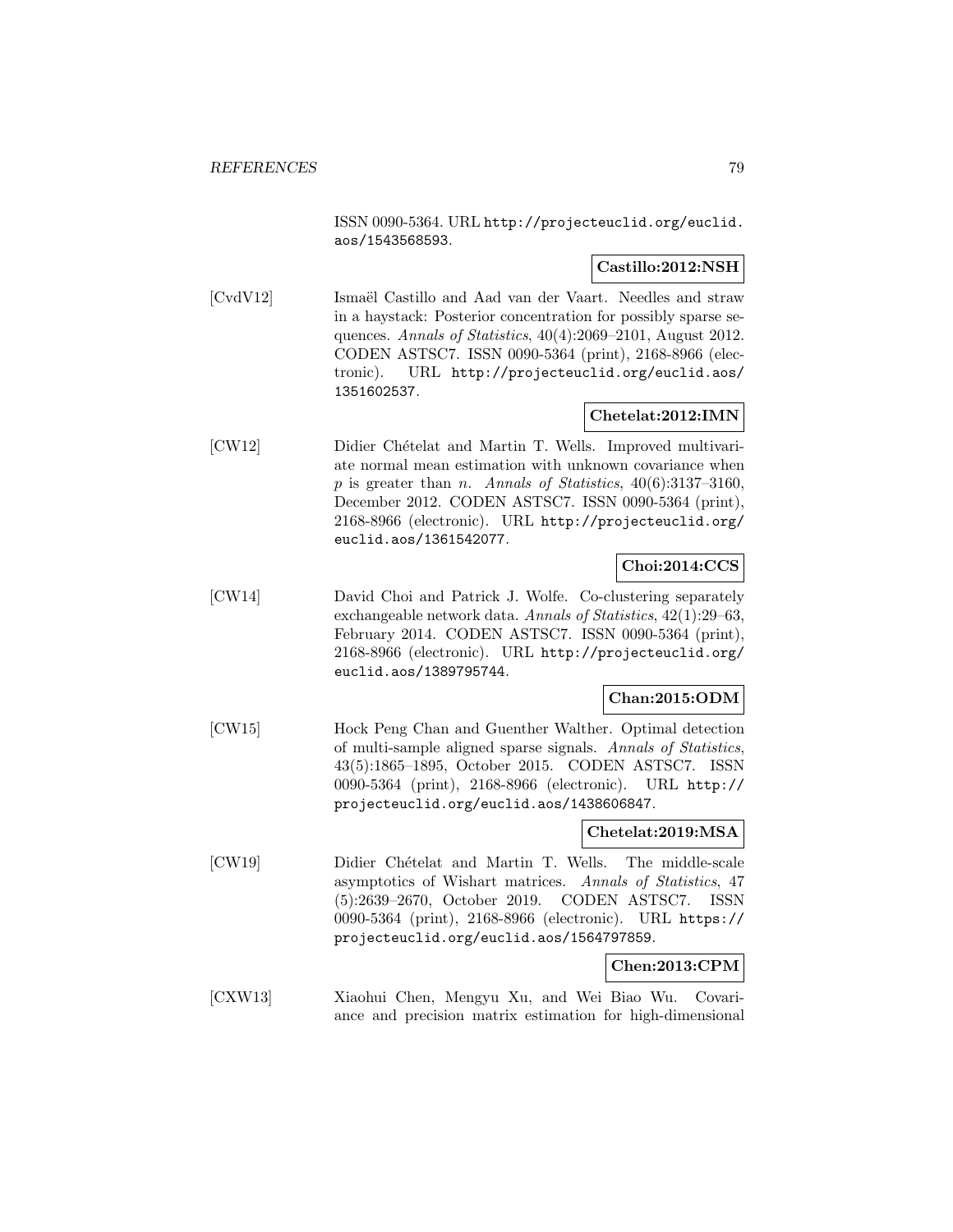time series. Annals of Statistics, 41(6):2994–3021, December 2013. CODEN ASTSC7. ISSN 0090-5364 (print), 2168-8966 (electronic). URL http://projecteuclid.org/ euclid.aos/1388545676.

## **Cai:2011:OEM**

[CY11] T. Tony Cai and Ming Yuan. Optimal estimation of the mean function based on discretely sampled functional data: Phase transition. Annals of Statistics, 39(5):2330–2355, October 2011. CODEN ASTSC7. ISSN 0090-5364 (print), 2168-8966 (electronic). URL http://projecteuclid.org/ euclid.aos/1322663460.

## **Cai:2012:ACM**

[CY12] T. Tony Cai and Ming Yuan. Adaptive covariance matrix estimation through block thresholding. Annals of Statistics, 40(4):2014–2042, August 2012. CODEN ASTSC7. ISSN 0090-5364 (print), 2168-8966 (electronic). URL http:// projecteuclid.org/euclid.aos/1351602535.

## **Cai:2014:DST**

[CY14] T. Tony Cai and Ming Yuan. Discussion: "A significance test for the lasso". Annals of Statistics, 42(2):478–482, April 2014. CODEN ASTSC7. ISSN 0090-5364 (print), 2168-8966 (electronic). URL http://projecteuclid.org/ euclid.aos/1400592163. See [LTTT14c].

## **Chen:2010:ALD**

[CZ10] Song Xi Chen and Ping-Shou Zhong. ANOVA for longitudinal data with missing values. Annals of Statistics, 38 (6):3630–3659, December 2010. CODEN ASTSC7. ISSN 0090-5364 (print), 2168-8966 (electronic). URL http:// projecteuclid.org/euclid.aos/1291126968.

# **Cai:2012:ORC**

[CZ12] T. Tony Cai and Harrison H. Zhou. Optimal rates of convergence for sparse covariance matrix estimation. Annals of Statistics, 40(5):2389–2420, October 2012. CODEN ASTSC7. ISSN 0090-5364 (print), 2168-8966 (electronic). URL http: //projecteuclid.org/euclid.aos/1359987525.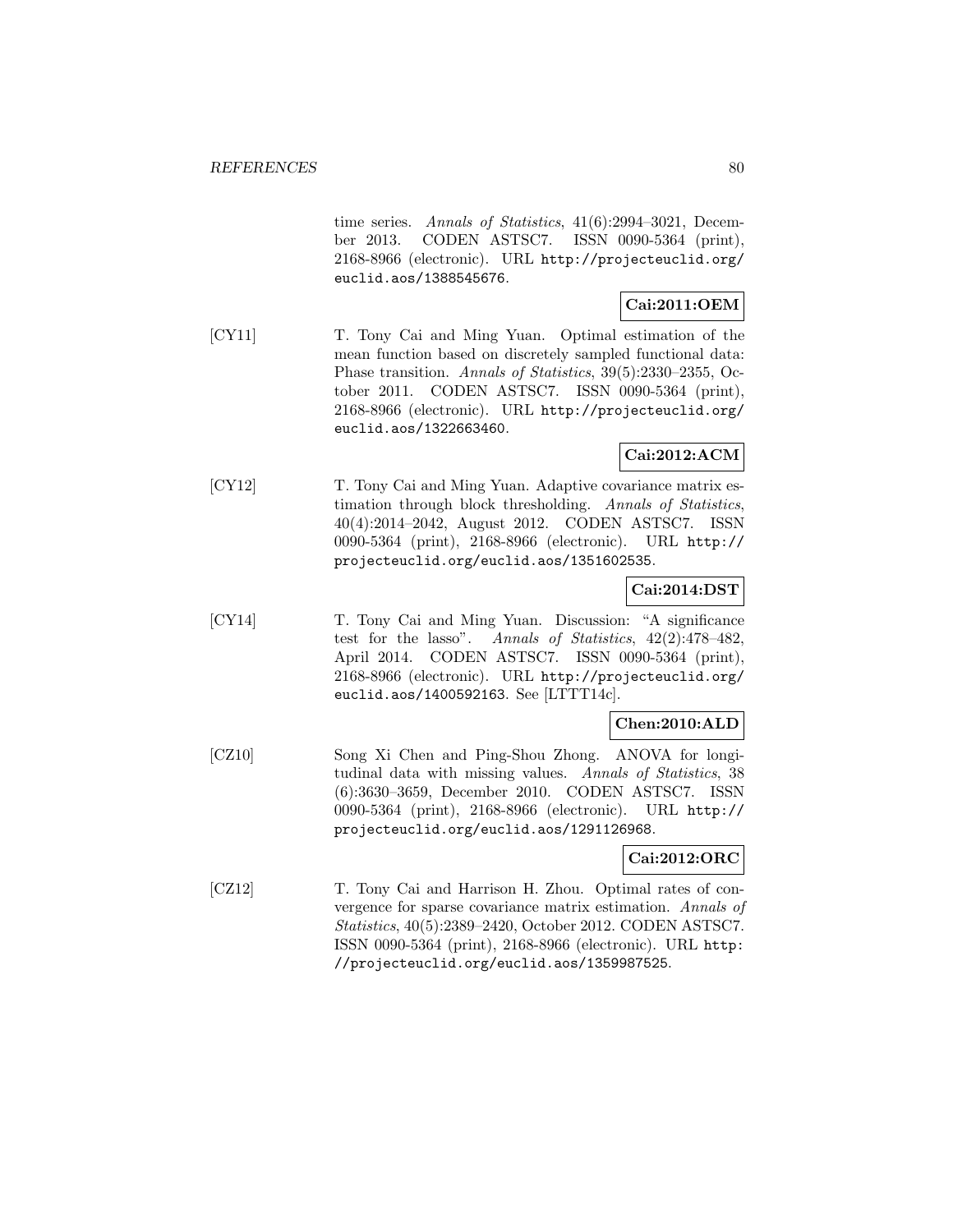**Cai:2015:RMR**

[CZ15a] T. Tony Cai and Anru Zhang. ROP: Matrix recovery via rank-one projections. Annals of Statistics, 43(1):102–138, February 2015. CODEN ASTSC7. ISSN 0090-5364 (print), 2168-8966 (electronic). URL http://projecteuclid.org/ euclid.aos/1416322038.

# **Chen:2015:GBC**

[CZ15b] Hao Chen and Nancy Zhang. Graph-based change-point detection. Annals of Statistics, 43(1):139–176, February 2015. CODEN ASTSC7. ISSN 0090-5364 (print), 2168-8966 (electronic). URL http://projecteuclid.org/euclid.aos/ 1416322039.

## **Cai:2016:DIF**

[CZ16] T. Tony Cai and Linjun Zhang. Discussion of "Influential features PCA for high dimensional clustering". Annals of Statistics, 44(6):2372–2381, December 2016. CO-DEN ASTSC7. ISSN 0090-5364 (print), 2168-8966 (electronic). URL http://projecteuclid.org/euclid.aos/ 1479891620. See [JW16a, JW16b].

# **Cai:2018:ROP**

[CZ18] T. Tony Cai and Anru Zhang. Rate-optimal perturbation bounds for singular subspaces with applications to highdimensional statistics. Annals of Statistics, 46(1):60–89, February 2018. CODEN ASTSC7. ISSN 0090-5364 (print), 2168-8966 (electronic).

# **Chen:2010:CIS**

[CZC10] Xin Chen, Changliang Zou, and R. Dennis Cook. Coordinateindependent sparse sufficient dimension reduction and variable selection. Annals of Statistics, 38(6):3696–3723, December 2010. CODEN ASTSC7. ISSN 0090-5364 (print), 2168-8966 (electronic). URL http://projecteuclid.org/ euclid.aos/1291126970.

#### **Chambaz:2017:TSD**

[CZvdL17] Antoine Chambaz, Wenjing Zheng, and Mark J. van der Laan. Targeted sequential design for targeted learning inference of the optimal treatment rule and its mean reward. Annals of Statistics, 45(6):2537–2564, December 2017. CODEN ASTSC7. ISSN 0090-5364 (print), 2168-8966 (electronic).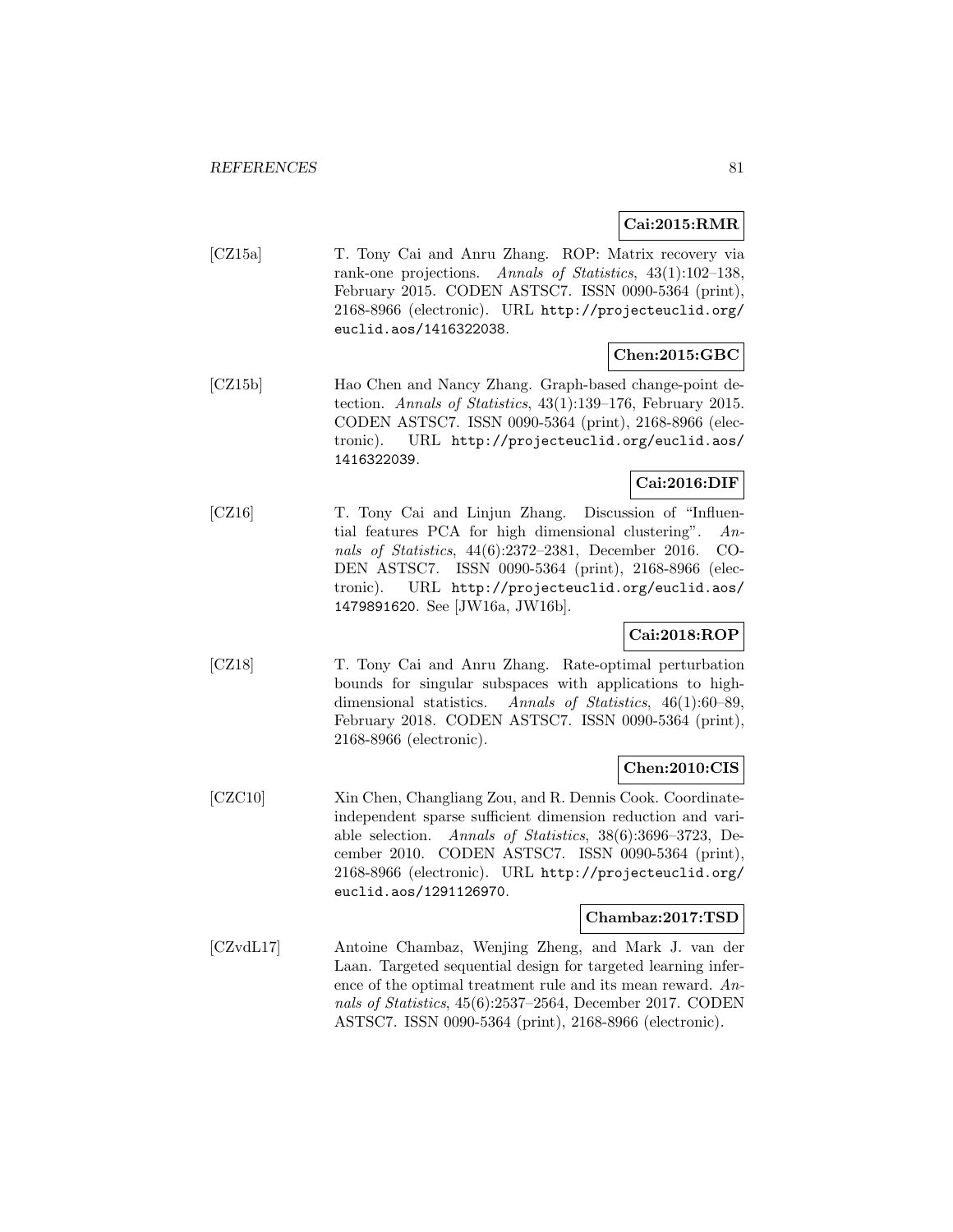## **Chu:2011:PML**

[CZW11] Tingjin Chu, Jun Zhu, and Haonan Wang. Penalized maximum likelihood estimation and variable selection in geostatistics. Annals of Statistics, 39(5):2607–2625, October 2011. CODEN ASTSC7. ISSN 0090-5364 (print), 2168-8966 (electronic). URL http://projecteuclid.org/euclid.aos/ 1324563349.

# **Cai:2010:ORCb**

[CZZ10] T. Tony Cai, Cun-Hui Zhang, and Harrison H. Zhou. Optimal rates of convergence for covariance matrix estimation. Annals of Statistics, 38(4):2118–2144, August 2010. CO-DEN ASTSC7. ISSN 0090-5364 (print), 2168-8966 (electronic). URL http://projecteuclid.org/euclid.aos/ 1278861244.

#### **Dieuleveut:2016:NSA**

[DB16] Aymeric Dieuleveut and Francis Bach. Nonparametric stochastic approximation with large step-sizes. Annals of Statistics, 44(4):1363–1399, August 2016. CODEN ASTSC7. ISSN 0090-5364 (print), 2168-8966 (electronic). URL http: //projecteuclid.org/euclid.aos/1467894702.

#### **Deligiannidis:2019:EEB**

[DBCD19] George Deligiannidis, Alexandre Bouchard-Côté, and Arnaud Doucet. Exponential ergodicity of the bouncy particle sampler. Annals of Statistics, 47(3):1268–1287, June 2019. CODEN ASTSC7. ISSN 0090-5364. URL http:// projecteuclid.org/euclid.aos/1550026836.

#### **Dicker:2017:FRQ**

[DE17] Lee H. Dicker and Murat A. Erdogdu. Flexible results for quadratic forms with applications to variance components estimation. Annals of Statistics, 45(1):386–414, February 2017. CODEN ASTSC7. ISSN 0090-5364 (print), 2168-8966 (electronic). URL http://projecteuclid.org/ euclid.aos/1487667627.

#### **Delaigle:2016:PHM**

[Del16] Aurore Delaigle. Peter Hall's main contributions to deconvolution. Annals of Statistics, 44(5):1854–1866, October 2016. CODEN ASTSC7. ISSN 0090-5364 (print),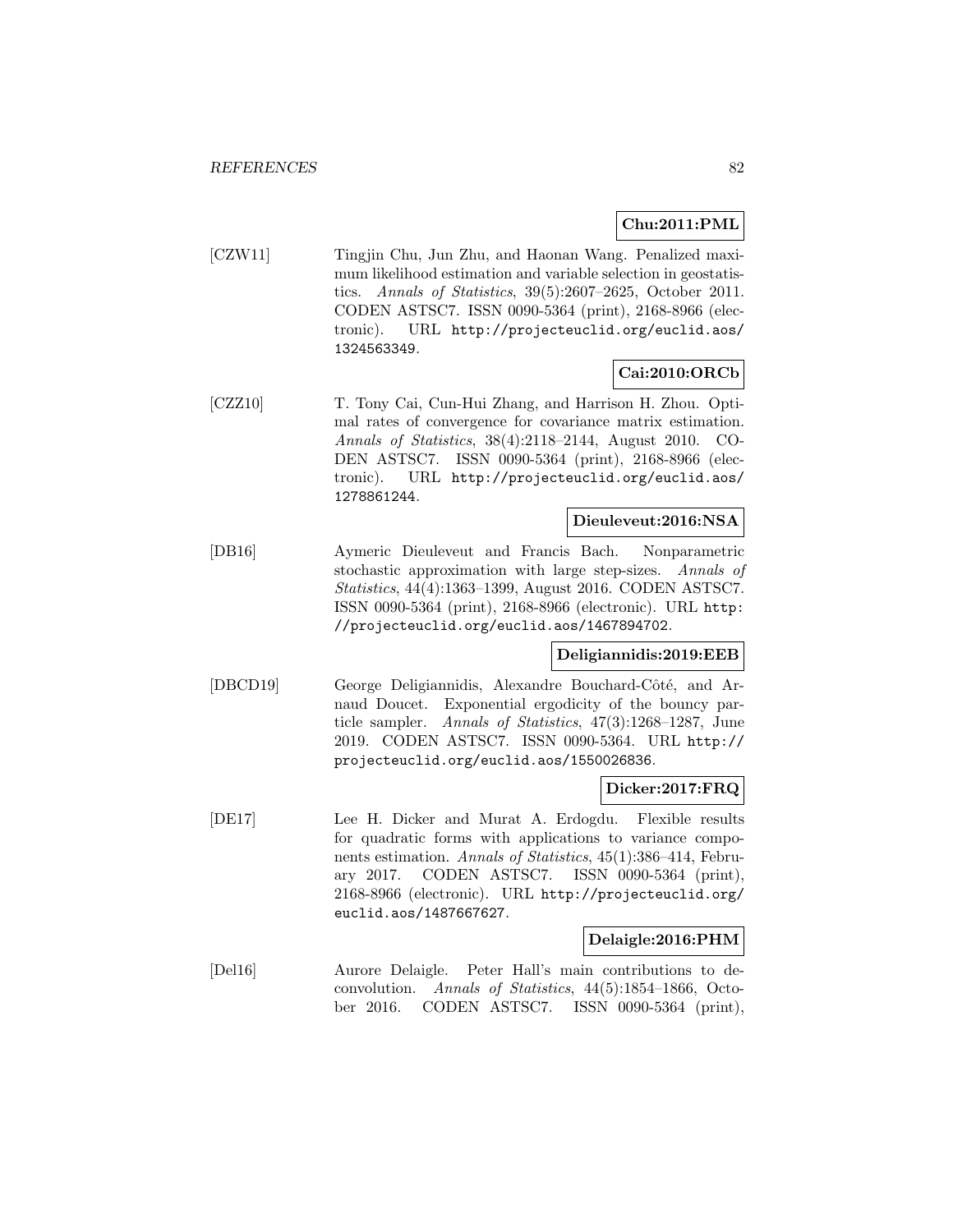2168-8966 (electronic). URL http://projecteuclid.org/ euclid.aos/1473685260.

## **Desgagne:2015:ROL**

[Des15] Alain Desgagn´e. Robustness to outliers in location-scale parameter model using log-regularly varying distributions. Annals of Statistics, 43(4):1568–1595, August 2015. CO-DEN ASTSC7. ISSN 0090-5364 (print), 2168-8966 (electronic). URL http://projecteuclid.org/euclid.aos/ 1434546215.

## **Drton:2019:MLT**

[DFKP19] Mathias Drton, Christopher Fox, Andreas Käufl, and Guillaume Pouliot. The maximum likelihood threshold of a path diagram. Annals of Statistics, 47(3):1536–1553, June 2019. CODEN ASTSC7. ISSN 0090-5364. URL http:// projecteuclid.org/euclid.aos/1550026848.

# **Drton:2011:GIL**

[DFS11] Mathias Drton, Rina Foygel, and Seth Sullivant. Global identifiability of linear structural equation models. Annals of Statistics, 39(2):865–886, April 2011. CODEN ASTSC7. ISSN 0090-5364 (print), 2168-8966 (electronic). URL http: //projecteuclid.org/euclid.aos/1299680957.

## **Drton:2019:CML**

[DFW19] Mathias Drton, Christopher Fox, and Y. Samuel Wang. Computation of maximum likelihood estimates in cyclic structural equation models. Annals of Statistics, 47(2):663–690, April 2019. CODEN ASTSC7. ISSN 0090-5364. URL http:// projecteuclid.org/euclid.aos/1547197234.

## **Drton:2012:CMM**

[DG12] Mathias Drton and Aldo Goia. Correction on moments of minors of Wishart matrices. Annals of Statistics, 40(2):1283– 1284, April 2012. CODEN ASTSC7. ISSN 0090-5364 (print), 2168-8966 (electronic). URL http://projecteuclid.org/ euclid.aos/1342625469. See [DMO08].

#### **Dette:2014:ODS**

[DG14a] Holger Dette and Yuri Grigoriev. E-optimal designs for second-order response surface models. Annals of Statistics, 42(4):1635–1656, August 2014. CODEN ASTSC7. ISSN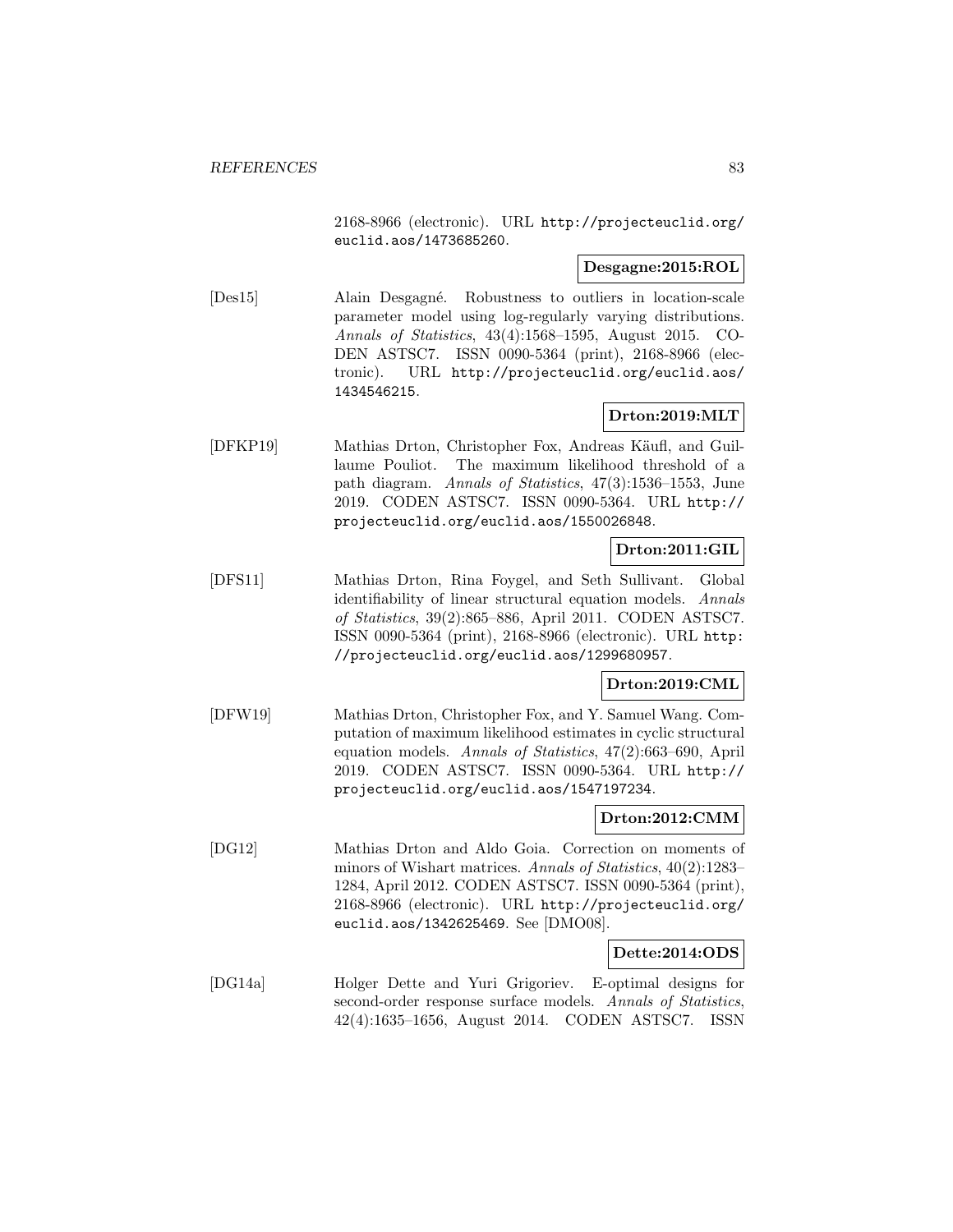0090-5364 (print), 2168-8966 (electronic). URL http:// projecteuclid.org/euclid.aos/1407420011.

## **Donoho:2014:MRM**

[DG14b] David Donoho and Matan Gavish. Minimax risk of matrix denoising by singular value thresholding. Annals of Statistics, 42(6):2413–2440, December 2014. CODEN ASTSC7. ISSN 0090-5364 (print), 2168-8966 (electronic). URL http: //projecteuclid.org/euclid.aos/1413810732.

#### **DeCastro:2019:AOD**

[DGH<sup>+</sup>19] Yohann De Castro, Fabrice Gamboa, Didier Henrion, Roxana Hess, and Jean-Bernard Lasserre. Approximate optimal designs for multivariate polynomial regression. Annals of Statistics, 47(1):127–155, February 2019. CODEN ASTSC7. ISSN 0090-5364. URL http://projecteuclid.org/euclid.aos/ 1543568584.

#### **Dattner:2011:DDF**

[DGJ11] I. Dattner, A. Goldenshluger, and A. Juditsky. On deconvolution of distribution functions. Annals of Statistics, 39(5):2477–2501, October 2011. CODEN ASTSC7. ISSN 0090-5364 (print), 2168-8966 (electronic). URL http:// projecteuclid.org/euclid.aos/1322663465.

### **Donoho:2018:OSE**

[DGJ18] David Donoho, Matan Gavish, and Iain Johnstone. Optimal shrinkage of eigenvalues in the spiked covariance model. Annals of Statistics, 46(4):1742–1778, August 2018. CODEN ASTSC7. ISSN 0090-5364. URL http://projecteuclid. org/euclid.aos/1530086432.

## **Dasgupta:2019:FEK**

[DGK19] Sayan Dasgupta, Yair Goldberg, and Michael R. Kosorok. Feature elimination in kernel machines in moderately high dimensions. Annals of Statistics, 47(1):497–526, February 2019. CODEN ASTSC7. ISSN 0090-5364. URL http:// projecteuclid.org/euclid.aos/1543568596.

#### **Das:2019:PBA**

[DGL19] Debraj Das, Karl Gregory, and S. N. Lahiri. Perturbation bootstrap in adaptive lasso. Annals of Statistics, 47 (4):2080–2116, August 2019. CODEN ASTSC7. ISSN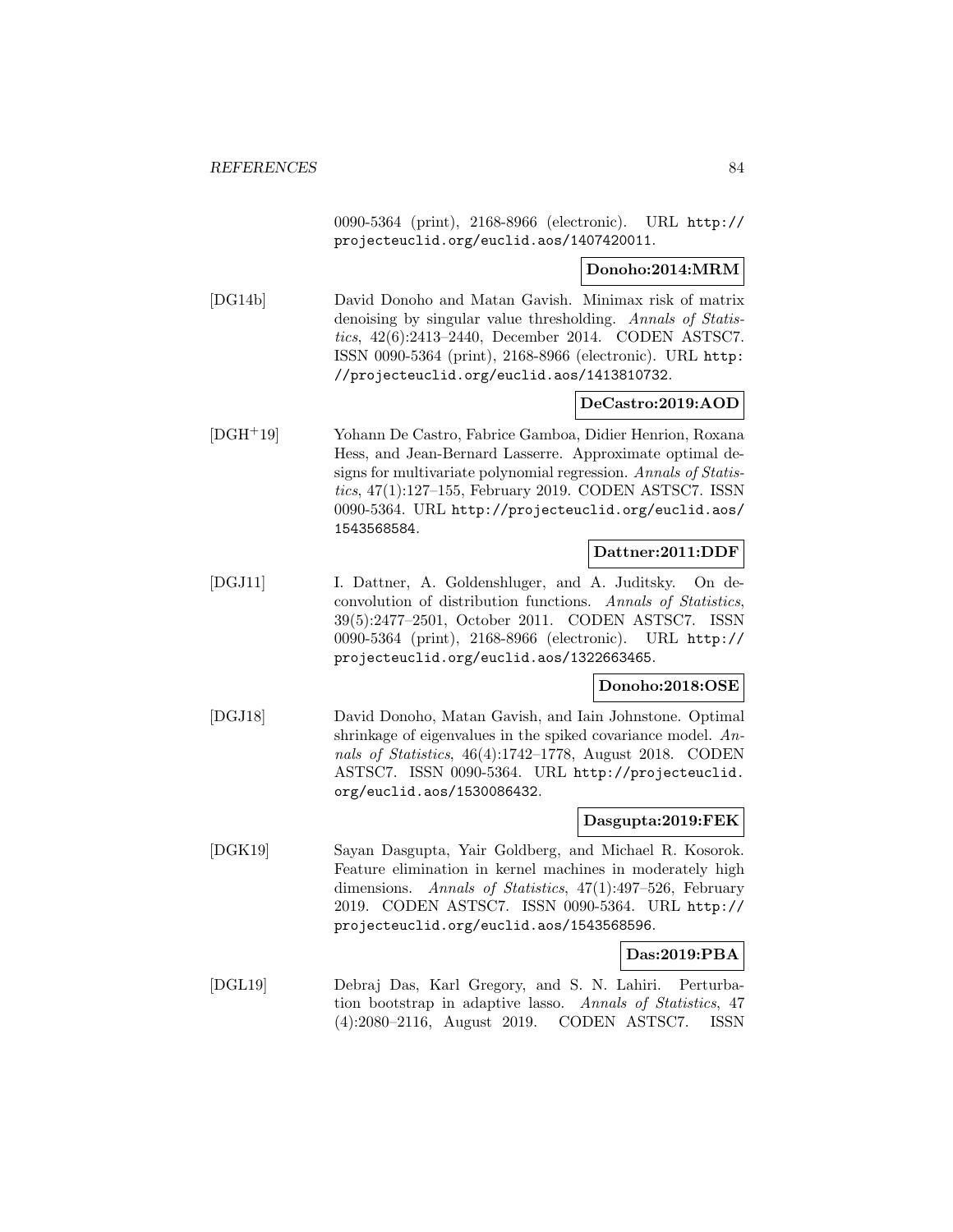0090-5364 (print), 2168-8966 (electronic). URL https:// projecteuclid.org/euclid.aos/1558425640.

#### **Dalalyan:2018:EWA**

[DGP18] Arnak S. Dalalyan, Edwin Grappin, and Quentin Paris. On the exponentially weighted aggregate with the Laplace prior. Annals of Statistics, 46(5):2452–2478, October 2018. CODEN ASTSC7. ISSN 0090-5364. URL http://projecteuclid. org/euclid.aos/1534492841.

## **Dong:2016:ESI**

[DGT16] Chaohua Dong, Jiti Gao, and Dag Tjøstheim. Estimation for single-index and partially linear single-index integrated models. Annals of Statistics, 44(1):425–453, February 2016. CODEN ASTSC7. ISSN 0090-5364 (print), 2168-8966 (electronic). URL http://projecteuclid.org/ euclid.aos/1452004792.

## **Delaigle:2010:DPD**

[DH10] Aurore Delaigle and Peter Hall. Defining probability density for a distribution of random functions. Annals of Statistics, 38(2):1171–1193, April 2010. CODEN ASTSC7. ISSN 0090-5364 (print), 2168-8966 (electronic). URL http:// projecteuclid.org/euclid.aos/1266586626.

## **Delaigle:2012:MTP**

[DH12a] Aurore Delaigle and Peter Hall. Methodology and theory for partial least squares applied to functional data. Annals of Statistics, 40(1):322–352, February 2012. CODEN ASTSC7. ISSN 0090-5364 (print), 2168-8966 (electronic). URL http: //projecteuclid.org/euclid.aos/1333567192.

#### **Delaigle:2012:NRH**

[DH12b] Aurore Delaigle and Peter Hall. Nonparametric regression with homogeneous group testing data. Annals of Statistics, 40(1):131–158, February 2012. CODEN ASTSC7. ISSN 0090-5364 (print), 2168-8966 (electronic). URL http:// projecteuclid.org/euclid.aos/1331830777.

## **Dinh:2018:CCR**

[DHSM18] Vu Dinh, Lam Si Tung Ho, Marc A. Suchard, and Frederick A. Matsen IV. Consistency and convergence rate of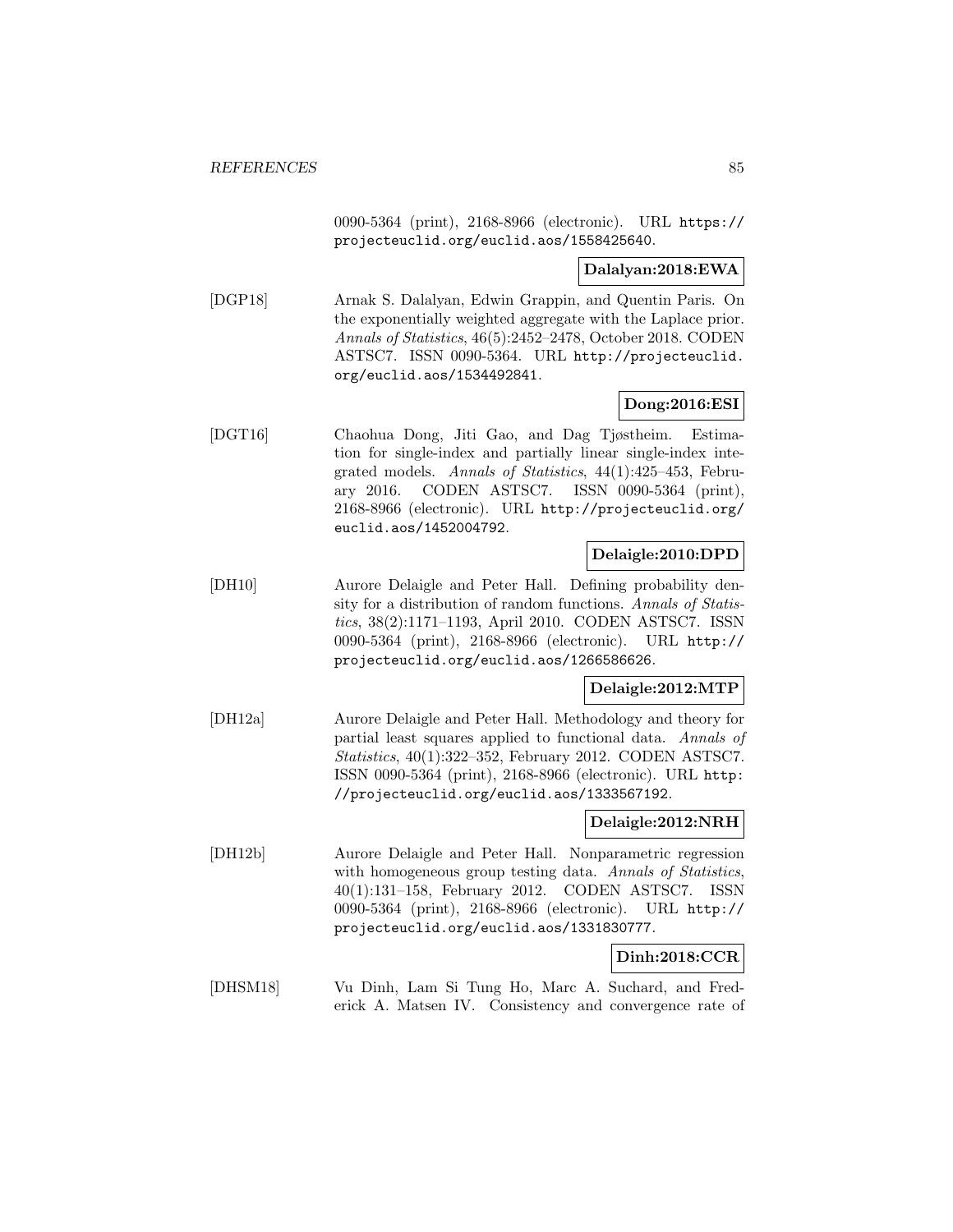phylogenetic inference via regularization. Annals of Statistics, 46(4):1481–1512, August 2018. CODEN ASTSC7. ISSN 0090-5364. URL http://projecteuclid.org/euclid.aos/ 1530086423.

### **Delaigle:2016:NCA**

[DHZ16] Aurore Delaigle, Peter Hall, and Wen-Xin Zhou. Nonparametric covariate-adjusted regression. Annals of Statistics, 44(5):2190–2220, October 2016. CODEN ASTSC7. ISSN 0090-5364 (print), 2168-8966 (electronic). URL http:// projecteuclid.org/euclid.aos/1473685273.

## **Dick:2011:HOS**

[Dic11] Josef Dick. Higher order scrambled digital nets achieve the optimal rate of the root mean square error for smooth integrands. Annals of Statistics, 39(3):1372–1398, June 2011. CODEN ASTSC7. ISSN 0090-5364 (print), 2168-8966 (electronic). URL http://projecteuclid.org/euclid.aos/ 1304514657.

## **deJonge:2010:ANB**

[dJvZ10] R. de Jonge and J. H. van Zanten. Adaptive nonparametric Bayesian inference using location-scale mixture priors. Annals of Statistics, 38(6):3300–3320, December 2010. CO-DEN ASTSC7. ISSN 0090-5364 (print), 2168-8966 (electronic). URL http://projecteuclid.org/euclid.aos/ 1284988407.

## **Durot:2012:LDE**

[DKL12] Cécile Durot, Vladimir N. Kulikov, and Hendrik P. Lopuhaä. The limit distribution of the  $L_{\infty}$ -error of Grenander-<br>type estimators. Annals of Statistics, 40(3):1578–1608, Annals of Statistics,  $40(3):1578-1608$ , June 2012. CODEN ASTSC7. ISSN 0090-5364 (print), 2168-8966 (electronic). URL http://projecteuclid.org/ euclid.aos/1346850066.

## **Duchi:2018:MCI**

[DKR18] John Duchi, Khashayar Khosravi, and Feng Ruan. Multiclass classification, information, divergence and surrogate risk. Annals of Statistics, 46(6B):3246–3275, December 2018. CODEN ASTSC7. ISSN 0090-5364. URL http:// projecteuclid.org/euclid.aos/1536631273.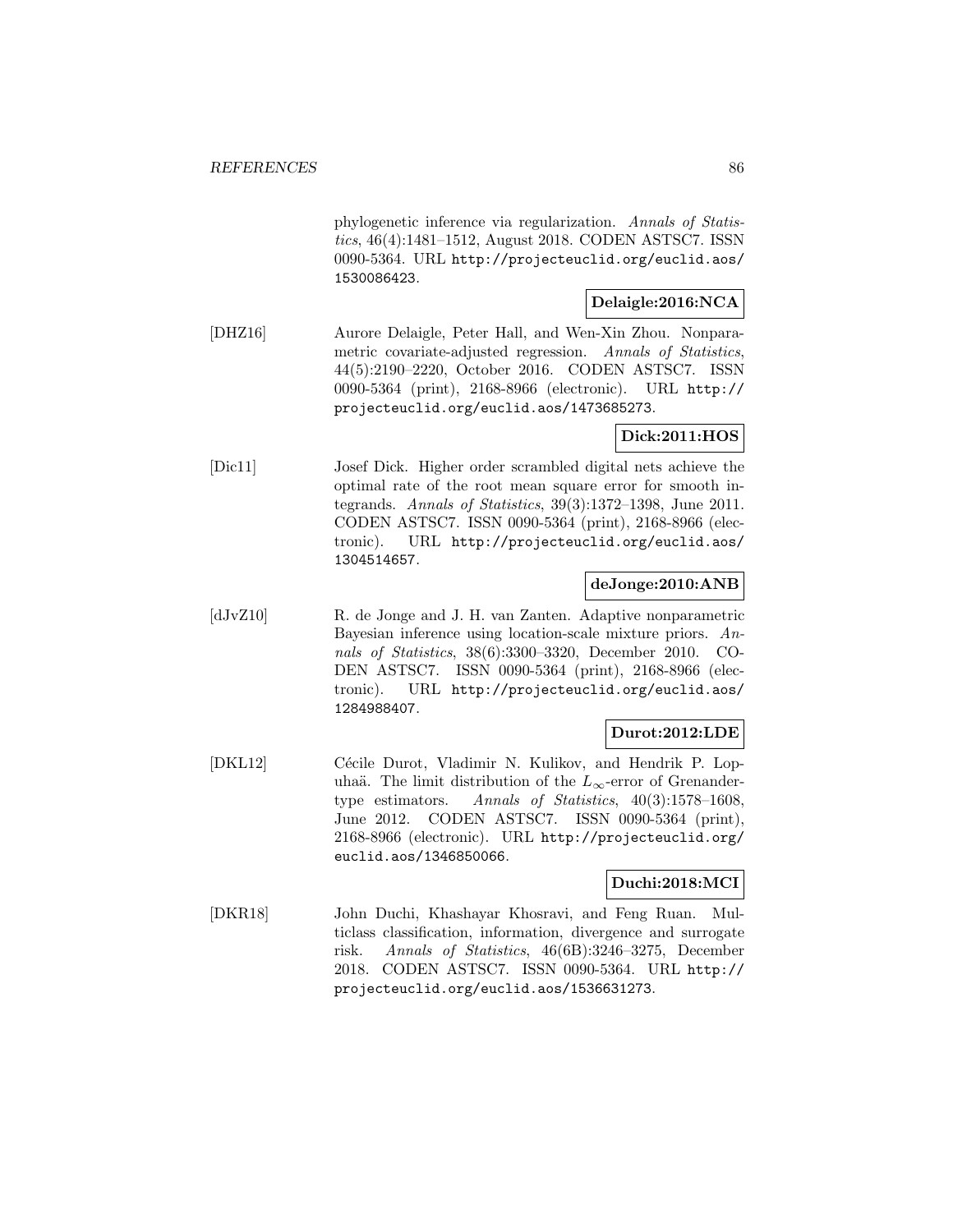**Draisma:2013:GAG**

[DKZ13] Jan Draisma, Sonja Kuhnt, and Piotr Zwiernik. Groups acting on Gaussian graphical models. Annals of Statistics, 41(4):1944–1969, August 2013. CODEN ASTSC7. ISSN 0090-5364 (print), 2168-8966 (electronic). URL http:// projecteuclid.org/euclid.aos/1382547509.

# **Dette:2017:NAO**

[DKZ17] Holger Dette, Maria Konstantinou, and Anatoly Zhigljavsky. A new approach to optimal designs for correlated observations. Annals of Statistics, 45(4):1579–1608, August 2017. CODEN ASTSC7. ISSN 0090-5364 (print), 2168-8966 (electronic). URL http://projecteuclid.org/euclid.aos/ 1498636867.

## **Dereudre:2017:CLE**

[DL17] David Dereudre and Frédéric Lavancier. Consistency of likelihood estimation for Gibbs point processes. Annals of Statistics, 45(2):744–770, April 2017. CODEN ASTSC7. ISSN 0090-5364 (print), 2168-8966 (electronic). URL http:// projecteuclid.org/euclid.aos/1494921956.

# **Devroye:2016:SGM**

[DLLO16] Luc Devroye, Matthieu Lerasle, Gabor Lugosi, and Roberto I. Oliveira. Sub-Gaussian mean estimators. Annals of Statistics, 44(6):2695–2725, December 2016. CODEN ASTSC7. ISSN 0090-5364 (print), 2168-8966 (electronic). URL http: //projecteuclid.org/euclid.aos/1479891632.

#### **Dawid:2012:PLS**

[DLP12] A. Philip Dawid, Steffen Lauritzen, and Matthew Parry. Proper local scoring rules on discrete sample spaces. Annals of Statistics, 40(1):593–608, February 2012. CODEN ASTSC7. ISSN 0090-5364 (print), 2168-8966 (electronic). URL http: //projecteuclid.org/euclid.aos/1336396184.

#### **Dette:2011:NGP**

[DM11] Holger Dette and Viatcheslav B. Melas. A note on the de la Garza phenomenon for locally optimal designs. Annals of Statistics, 39(2):1266–1281, April 2011. CODEN ASTSC7. ISSN 0090-5364 (print), 2168-8966 (electronic). URL http: //projecteuclid.org/euclid.aos/1304947050.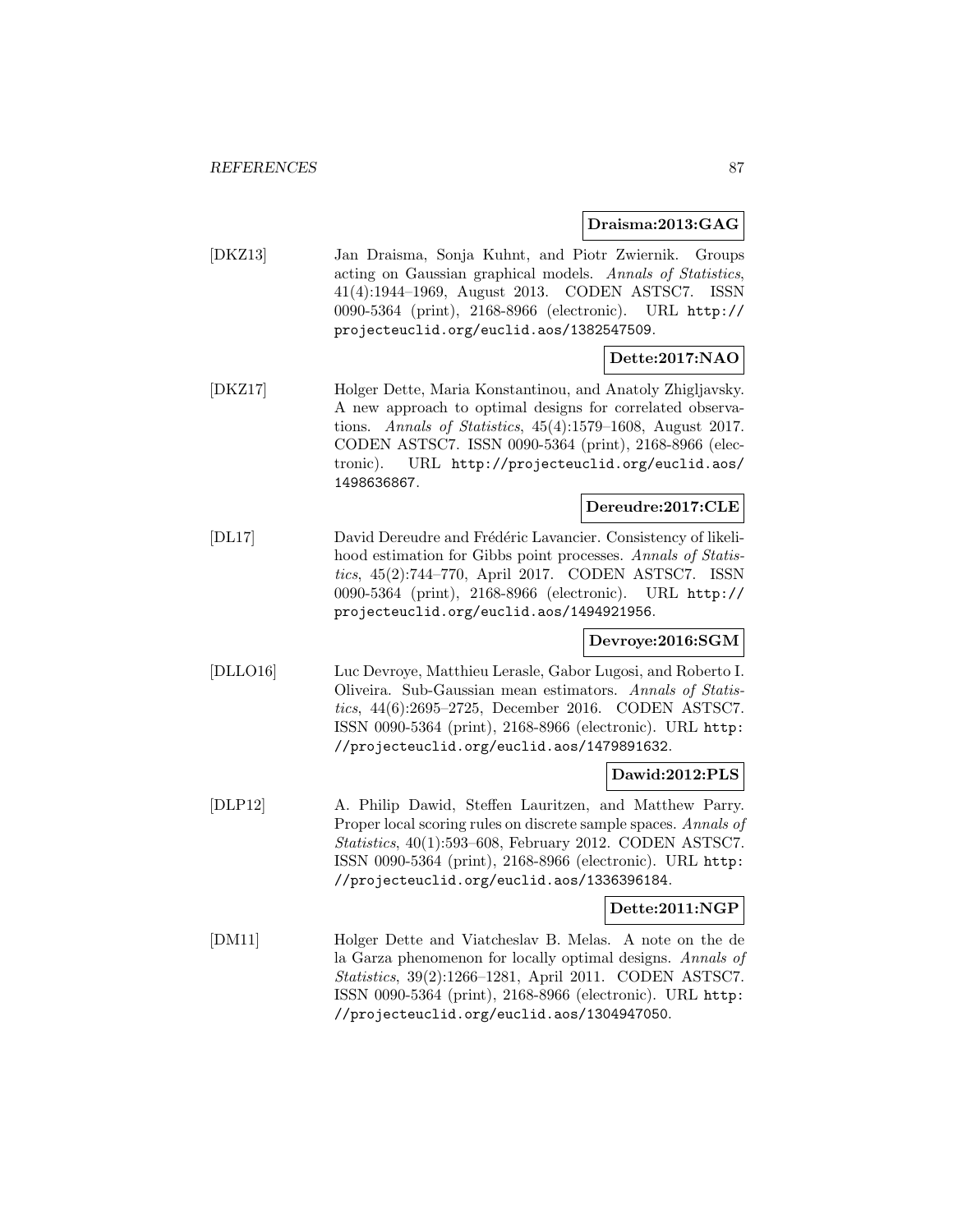## **Douc:2012:APM**

[DM12] Randal Douc and Eric Moulines. Asymptotic properties of the maximum likelihood estimation in misspecified hidden Markov models. Annals of Statistics, 40(5):2697–2732, October 2012. CODEN ASTSC7. ISSN 0090-5364 (print), 2168-8966 (electronic). URL http://projecteuclid.org/ euclid.aos/1359987535.

# **Dai:2018:PCA**

[DM18] Xiongtao Dai and Hans-Georg Müller. Principal component analysis for functional data on Riemannian manifolds and spheres. Annals of Statistics, 46(6B):3334–3361, December 2018. CODEN ASTSC7. ISSN 0090-5364. URL http:// projecteuclid.org/euclid.aos/1536631276.

# **Dette:2015:BOD**

[DMG15] Holger Dette, Viatcheslav B. Melas, and Roman Guchenko. Bayesian T-optimal discriminating designs. Annals of Statistics, 43(5):1959–1985, October 2015. CODEN ASTSC7. ISSN 0090-5364 (print), 2168-8966 (electronic). URL http:// projecteuclid.org/euclid.aos/1438606850.

## **Duchi:2013:ARA**

[DMJ13] John C. Duchi, Lester Mackey, and Michael I. Jordan. The asymptotics of ranking algorithms. Annals of Statistics, 41(5):2292–2323, October 2013. CODEN ASTSC7. ISSN 0090-5364 (print), 2168-8966 (electronic). URL http:// projecteuclid.org/euclid.aos/1383661265.

## **Du:2010:PVS**

[DML10] Pang Du, Shuangge Ma, and Hua Liang. Penalized variable selection procedure for Cox models with semiparametric relative risk. Annals of Statistics, 38(4):2092–2117, August 2010. CODEN ASTSC7. ISSN 0090-5364 (print), 2168-8966 (electronic). URL http://projecteuclid.org/ euclid.aos/1278861243.

#### **Drton:2008:MMW**

[DMO08] Mathias Drton, Hélène Massam, and Ingram Olkin. Moments of minors of Wishart matrices. Annals of Statistics, 36(5):2261–2283, October 2008. CODEN ASTSC7. ISSN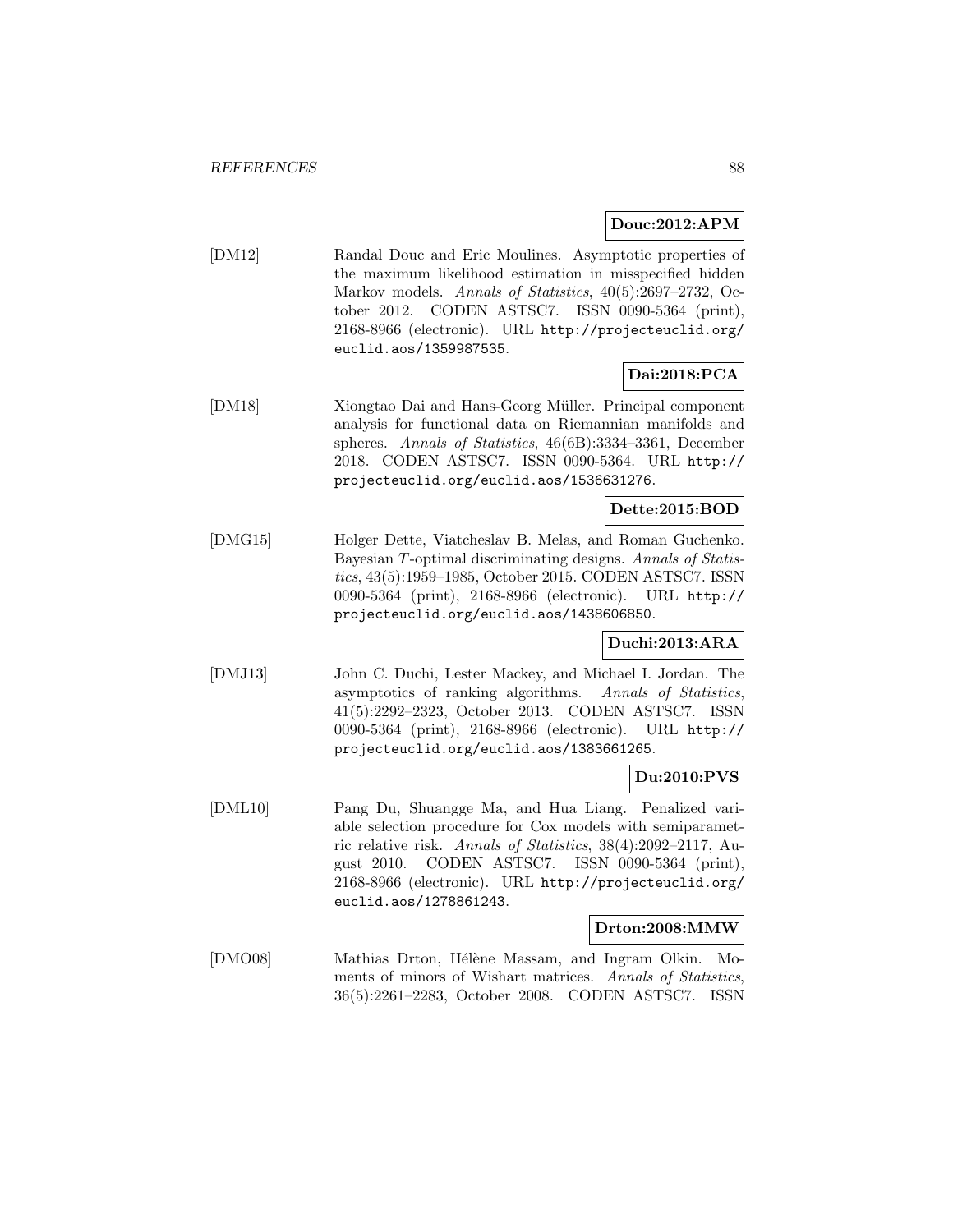0090-5364 (print), 2168-8966 (electronic). URL http:// projecteuclid.org/euclid.aos/1223908092. See correction [DG12].

# **Douc:2011:CML**

[DMOvH11] Randal Douc, Eric Moulines, Jimmy Olsson, and Ramon van Handel. Consistency of the maximum likelihood estimator for general hidden Markov models. Annals of Statistics, 39(1):474–513, February 2011. CODEN ASTSC7. ISSN 0090-5364 (print), 2168-8966 (electronic). URL http:// projecteuclid.org/euclid.aos/1297779854.

## **Dette:2012:ODD**

[DMS12] Holger Dette, Viatcheslav B. Melas, and Petr Shpilev. Toptimal designs for discrimination between two polynomial models. Annals of Statistics, 40(1):188–205, February 2012. CODEN ASTSC7. ISSN 0090-5364 (print), 2168-8966 (electronic). URL http://projecteuclid.org/euclid.aos/ 1331830779.

# **Dette:2013:ROD**

[DMS13a] Holger Dette, Viatcheslav B. Melas, and Petr Shpilev. Robust T-optimal discriminating designs. Annals of Statistics, 41(4):1693–1715, August 2013. CODEN ASTSC7. ISSN 0090-5364 (print), 2168-8966 (electronic). URL http:// projecteuclid.org/euclid.aos/1378386236.

#### **DiNardo:2013:NSS**

[DMS13b] E. Di Nardo, P. McCullagh, and D. Senato. Natural statistics for spectral samples. Annals of Statistics, 41(2):982– 1004, April 2013. CODEN ASTSC7. ISSN 0090-5364 (print), 2168-8966 (electronic). URL http://projecteuclid.org/ euclid.aos/1369836967.

#### **Ding:2011:SMT**

[DN11] Ying Ding and Bin Nan. A sieve M-theorem for bundled parameters in semiparametric models, with application to the efficient estimation in a linear model for censored data. Annals of Statistics, 39(6):3032-3061, December 2011. CODEN ASTSC7. ISSN 0090-5364 (print), 2168-8966 (electronic). URL http://projecteuclid.org/ euclid.aos/1327413777.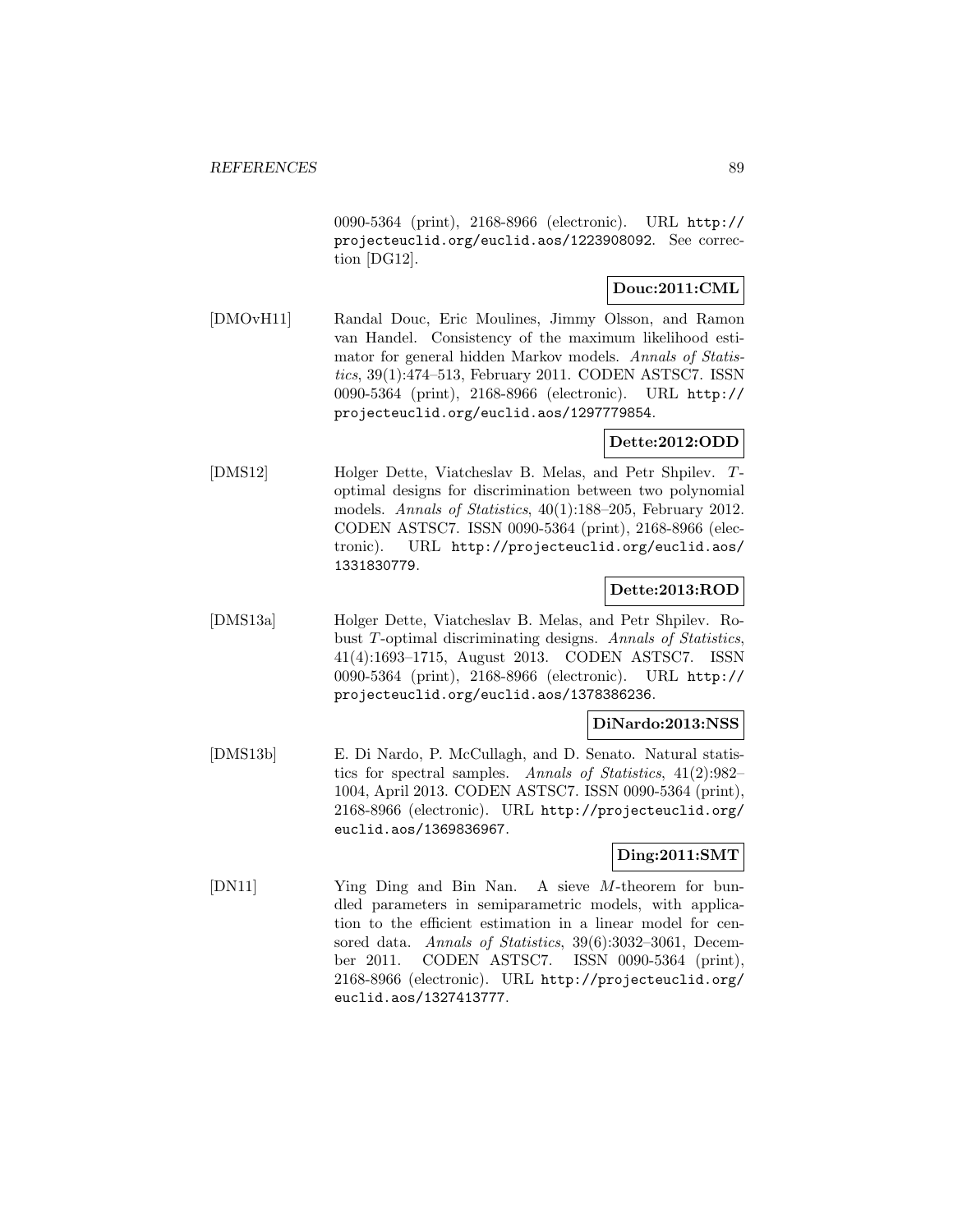**Dobriban:2017:SDP**

[Dob17] Edgar Dobriban. Sharp detection in PCA under correlations: All eigenvalues matter. Annals of Statistics, 45(4):1810–1833, August 2017. CODEN ASTSC7. ISSN 0090-5364 (print), 2168-8966 (electronic). URL http://projecteuclid.org/ euclid.aos/1498636875.

#### **Davidov:2013:LSO**

[DP13] Ori Davidov and Shyamal Peddada. The linear stochastic order and directed inference for multivariate ordered distributions. Annals of Statistics, 41(1):1–40, February 2013. CODEN ASTSC7. ISSN 0090-5364 (print), 2168-8966 (electronic). URL http://projecteuclid.org/euclid.aos/ 1362493038.

## **Doss:2018:MAE**

[DP18] Hani Doss and Yeonhee Park. An MCMC approach to empirical Bayes inference and Bayesian sensitivity analysis via empirical processes. Annals of Statistics, 46(4):1630–1663, August 2018. CODEN ASTSC7. ISSN 0090-5364. URL http://projecteuclid.org/euclid.aos/1530086428.

## **Descary:2019:FDA**

[DP19] Marie-Hélène Descary and Victor M. Panaretos. Functional data analysis by matrix completion. Annals of Statistics, 47(1):1–38, February 2019. CODEN ASTSC7. ISSN 0090-5364. URL http://projecteuclid.org/euclid.aos/ 1543568580.

## **Dou:2012:EFR**

[DPZ12] Winston Wei Dou, David Pollard, and Harrison H. Zhou. Estimation in functional regression for general exponential families. Annals of Statistics, 40(5):2421–2451, October 2012. CODEN ASTSC7. ISSN 0090-5364 (print), 2168-8966 (electronic). URL http://projecteuclid.org/ euclid.aos/1359987526.

#### **Dette:2013:ODL**

[DPZ13] Holger Dette, Andrey Pepelyshev, and Anatoly Zhigljavsky. Optimal design for linear models with correlated observations. Annals of Statistics, 41(1):143–176, February 2013. CODEN ASTSC7. ISSN 0090-5364 (print), 2168-8966 (elec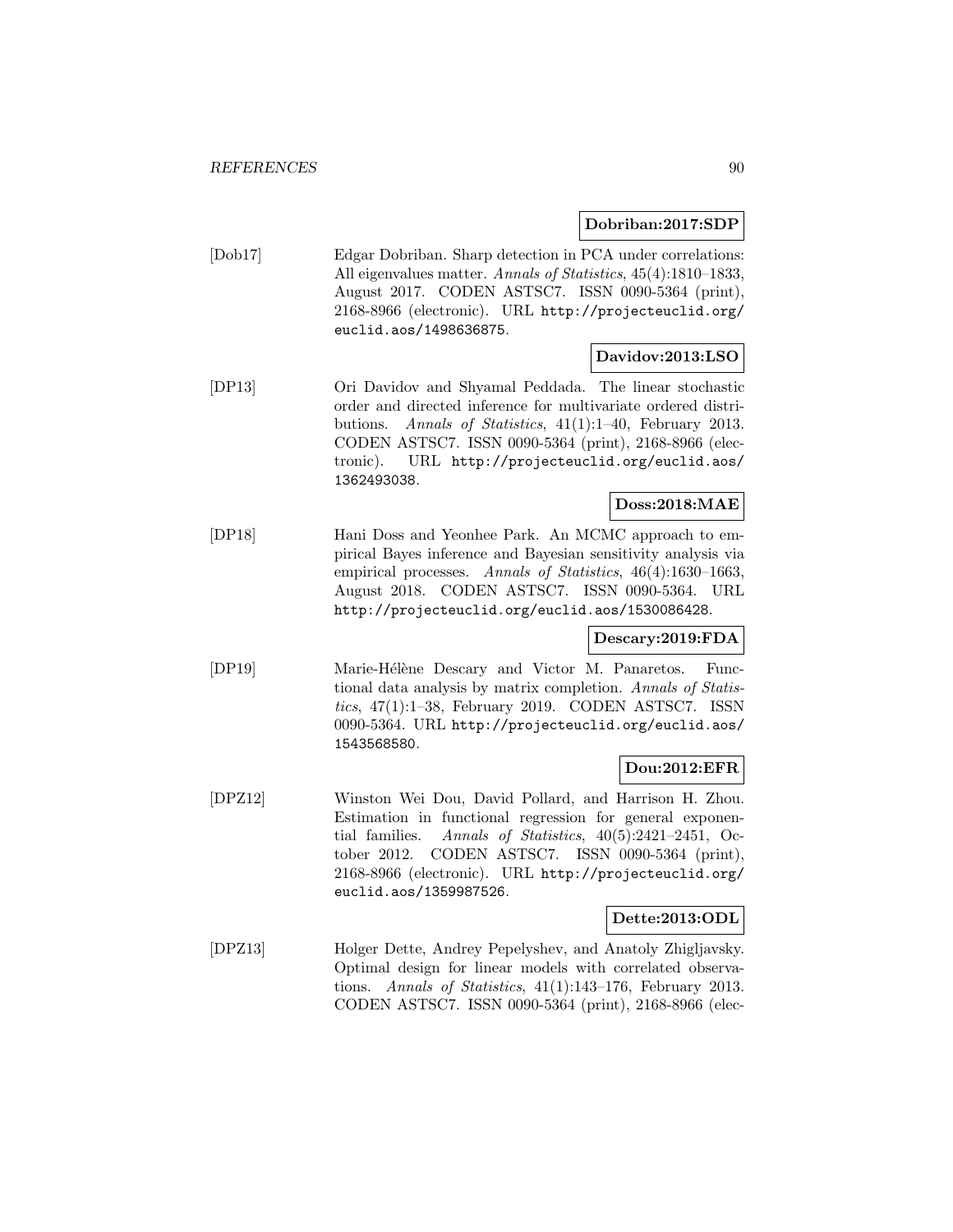tronic). URL http://projecteuclid.org/euclid.aos/ 1362493043.

## **Dette:2016:ODR**

[DPZ16] Holger Dette, Andrey Pepelyshev, and Anatoly Zhigljavsky. Optimal designs in regression with correlated errors. Annals of Statistics, 44(1):113–152, February 2016. CO-DEN ASTSC7. ISSN 0090-5364 (print), 2168-8966 (electronic). URL http://projecteuclid.org/euclid.aos/ 1449755959.

# **Dette:2019:BCT**

[DPZ19] Holger Dette, Andrey Pepelyshev, and Anatoly Zhigljavsky. The BLUE in continuous-time regression models with correlated errors. Annals of Statistics, 47(4):1928–1959, August 2019. CODEN ASTSC7. ISSN 0090-5364 (print), 2168-8966 (electronic). URL https://projecteuclid.org/euclid. aos/1558425635.

# **Drees:2010:LTE**

[DR10] Holger Drees and Holger Rootzen. Limit theorems for empirical processes of cluster functionals. Annals of Statistics, 38(4):2145–2186, August 2010. CODEN ASTSC7. ISSN 0090-5364 (print), 2168-8966 (electronic). URL http:// projecteuclid.org/euclid.aos/1278861245. See correction [DR16].

# **Douc:2011:VRB**

[DR11] Randal Douc and Christian P. Robert. A vanilla Rao– Blackwellization of Metropolis–Hastings algorithms. Annals of Statistics, 39(1):261–277, February 2011. CO-DEN ASTSC7. ISSN 0090-5364 (print), 2168-8966 (electronic). URL http://projecteuclid.org/euclid.aos/ 1291388375.

#### **Delattre:2015:NPC**

[DR15] Sylvain Delattre and Etienne Roquain. New procedures controlling the false discovery proportion via Romano–Wolf's heuristic. Annals of Statistics, 43(3):1141–1177, June 2015. CODEN ASTSC7. ISSN 0090-5364 (print), 2168-8966 (electronic). URL http://projecteuclid.org/euclid.aos/ 1431695641.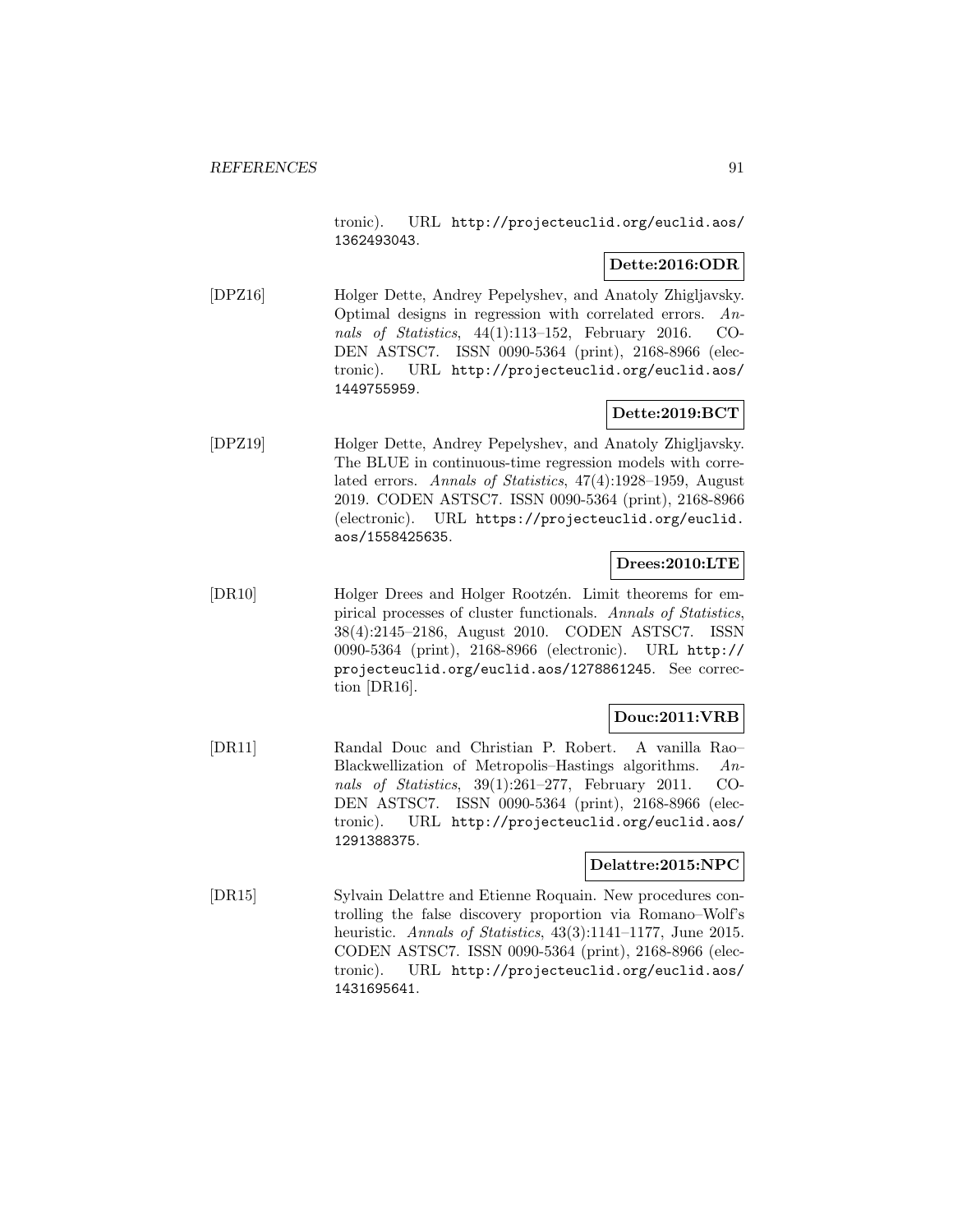## **Drees:2016:C**

[DR16] Holger Drees and Holger Rootzén. Correction. Annals of Statistics, 44(3):1360–1361, June 2016. CODEN ASTSC7. ISSN 0090-5364 (print), 2168-8966 (electronic). URL http://projecteuclid.org/euclid.aos/1460381696. See [DR10].

# **Dai:2012:DOL**

[DRZ12] Dong Dai, Philippe Rigollet, and Tong Zhang. Deviation optimal learning using greedy Q-aggregation. Annals of Statistics, 40(3):1878–1905, June 2012. CODEN ASTSC7. ISSN 0090-5364 (print), 2168-8966 (electronic). URL http:// projecteuclid.org/euclid.aos/1350394520.

## **Davis:2011:URM**

[DS11] Richard A. Davis and Li Song. Unit roots in moving averages beyond first order. Annals of Statistics, 39(6):3062–3091, December 2011. CODEN ASTSC7. ISSN 0090-5364 (print), 2168-8966 (electronic). URL http://projecteuclid.org/ euclid.aos/1327413778.

## **Dalalyan:2012:SOI**

[DS12] Arnak S. Dalalyan and Joseph Salmon. Sharp oracle inequalities for aggregation of affine estimators. Annals of Statistics, 40(4):2327–2355, August 2012. CODEN ASTSC7. ISSN 0090-5364 (print), 2168-8966 (electronic). URL http: //projecteuclid.org/euclid.aos/1358951384.

## **Dette:2013:CCD**

[DS13] Holger Dette and Kirsten Schorning. Complete classes of designs for nonlinear regression models and principal representations of moment spaces. Annals of Statistics, 41(3):1260– 1267, June 2013. CODEN ASTSC7. ISSN 0090-5364 (print), 2168-8966 (electronic). URL http://projecteuclid.org/ euclid.aos/1371150900.

## **Dette:2016:ODC**

[DS16] Holger Dette and Kirsten Schorning. Optimal designs for comparing curves. Annals of Statistics, 44(3):1103–1130, June 2016. CODEN ASTSC7. ISSN 0090-5364 (print), 2168-8966 (electronic). URL http://projecteuclid.org/ euclid.aos/1460381688.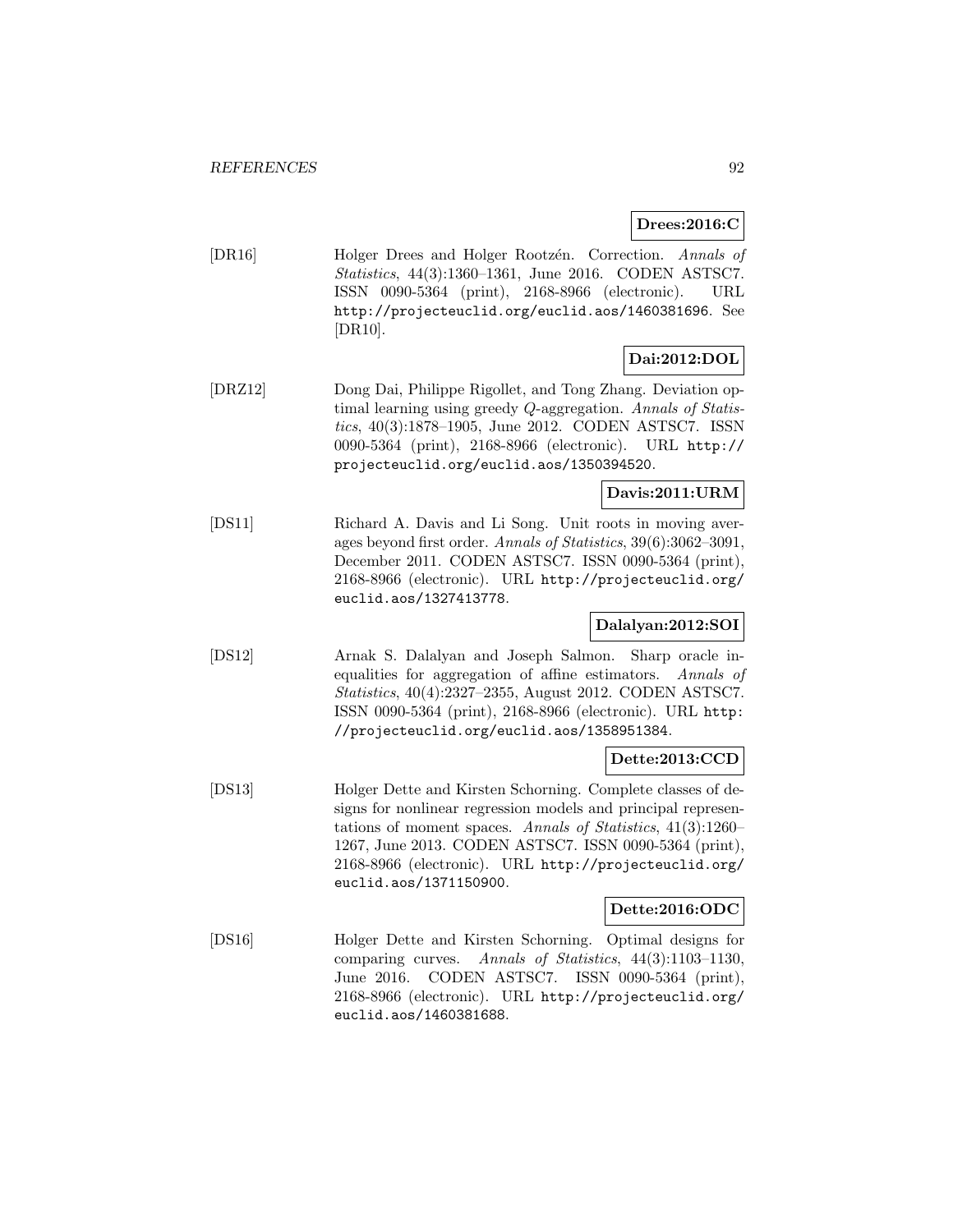## **Dumbgen:2011:ALC**

[DSS11] Lutz Dümbgen, Richard Samworth, and Dominic Schuhmacher. Approximation by log-concave distributions, with applications to regression. Annals of Statistics, 39(2):702– 730, April 2011. CODEN ASTSC7. ISSN 0090-5364 (print), 2168-8966 (electronic). URL http://projecteuclid.org/ euclid.aos/1299680952.

## **Dobriban:2018:HDA**

[DW18] Edgar Dobriban and Stefan Wager. High-dimensional asymptotics of prediction: Ridge regression and classification. Annals of Statistics, 46(1):247–279, February 2018. CODEN ASTSC7. ISSN 0090-5364 (print), 2168-8966 (electronic).

## **Dette:2019:DRC**

[DW19a] Holger Dette and Weichi Wu. Detecting relevant changes in the mean of nonstationary processes  $-$  a mass excess approach. Annals of Statistics, 47(6):3578–3608, December 2019. CODEN ASTSC7. ISSN 0090-5364 (print), 2168-8966 (electronic). URL https://projecteuclid.org/euclid. aos/1572487403.

# **Doss:2019:IML**

[DW19b] Charles R. Doss and Jon A. Wellner. Inference for the mode of a log-concave density. Annals of Statistics, 47(5):2950–2976, October 2019. CODEN ASTSC7. ISSN 0090-5364 (print), 2168-8966 (electronic). URL https://projecteuclid.org/ euclid.aos/1564797869.

## **Du:2014:SIM**

[DZ14] Lilun Du and Chunming Zhang. Single-index modulated multiple testing. Annals of Statistics, 42(4):1262–1311, August 2014. CODEN ASTSC7. ISSN 0090-5364 (print), 2168-8966 (electronic). URL http://projecteuclid.org/ euclid.aos/1403715201.

## **Datta:2017:CHD**

[DZ17] Abhirup Datta and Hui Zou. CoCoLasso for high-dimensional error-in-variables regression. Annals of Statistics, 45(6):2400– 2426, December 2017. CODEN ASTSC7. ISSN 0090-5364 (print), 2168-8966 (electronic).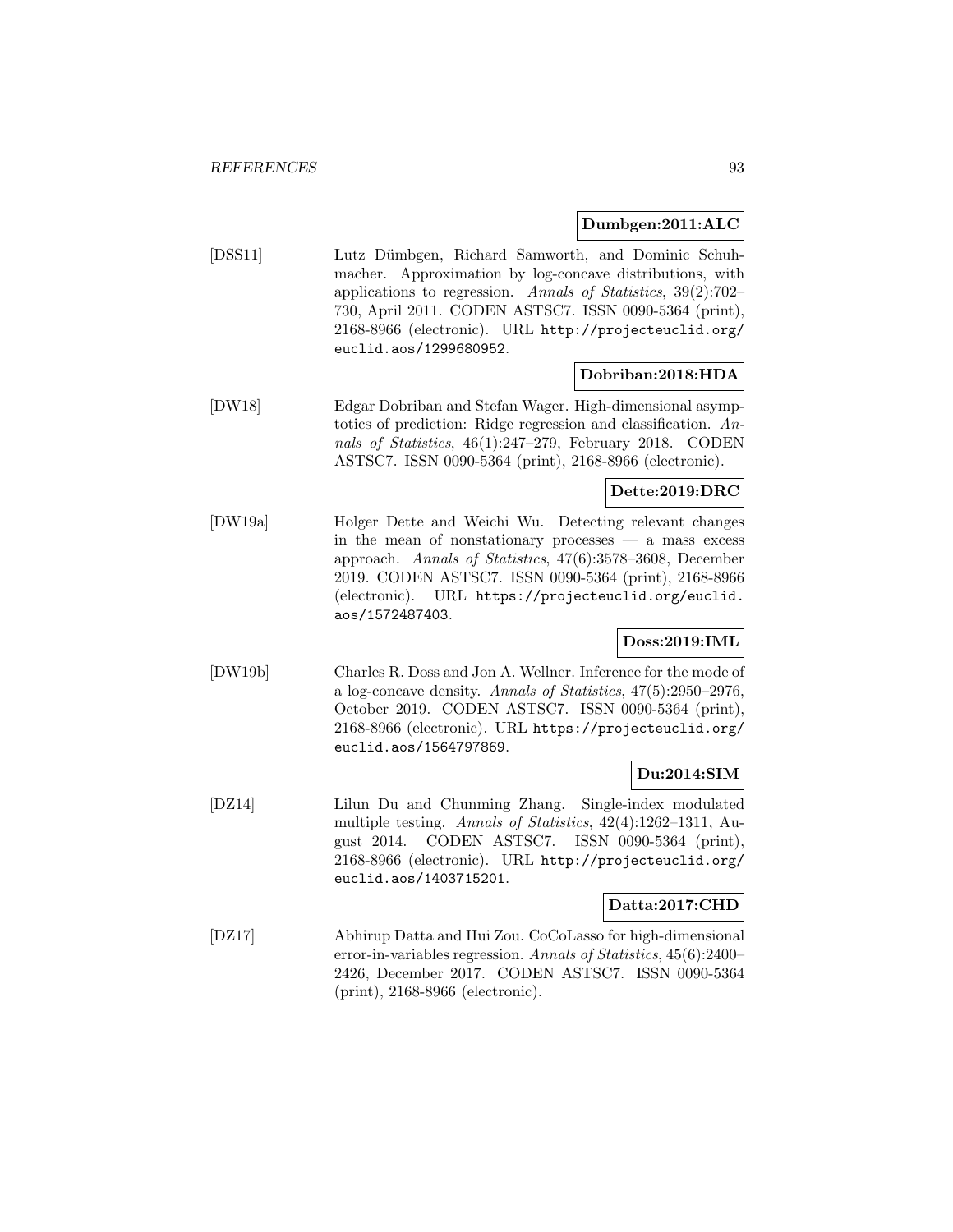**Escobar-Bach:2018:LRE**

[EBGG18] Mikael Escobar-Bach, Yuri Goegebeur, and Armelle Guillou. Local robust estimation of the Pickands dependence function. Annals of Statistics, 46(6A):2806–2843, December 2018. CODEN ASTSC7. ISSN 0090-5364. URL http:// projecteuclid.org/euclid.aos/1536307234.

## **Efromovich:2013:NRS**

[Efr13] Sam Efromovich. Nonparametric regression with the scale depending on auxiliary variable. Annals of Statistics, 41(3):1542–1568, June 2013. CODEN ASTSC7. ISSN 0090-5364 (print), 2168-8966 (electronic). URL http:// projecteuclid.org/euclid.aos/1375362559.

## **Efron:2018:CIM**

[Efr18] Bradley Efron. Curvature and inference for maximum likelihood estimates. Annals of Statistics, 46(4):1664–1692, August 2018. CODEN ASTSC7. ISSN 0090-5364. URL http: //projecteuclid.org/euclid.aos/1530086429.

#### **Ehm:2012:LPS**

[EG12] Werner Ehm and Tilmann Gneiting. Local proper scoring rules of order two. Annals of Statistics, 40(1):609–637, February 2012. CODEN ASTSC7. ISSN 0090-5364 (print), 2168-8966 (electronic). URL http://projecteuclid.org/ euclid.aos/1336396185.

#### **Eltzner:2019:SCL**

[EH19a] Benjamin Eltzner and Stephan F. Huckemann. A smeary central limit theorem for manifolds with application to highdimensional spheres. Annals of Statistics, 47(6):3360–3381, December 2019. CODEN ASTSC7. ISSN 0090-5364 (print), 2168-8966 (electronic). URL https://projecteuclid.org/ euclid.aos/1572487396.

#### **Enikeeva:2019:HDC**

[EH19b] Farida Enikeeva and Zaid Harchaoui. High-dimensional change-point detection under sparse alternatives. Annals of Statistics, 47(4):2051–2079, August 2019. CODEN ASTSC7. ISSN 0090-5364 (print), 2168-8966 (electronic). URL https: //projecteuclid.org/euclid.aos/1558425639.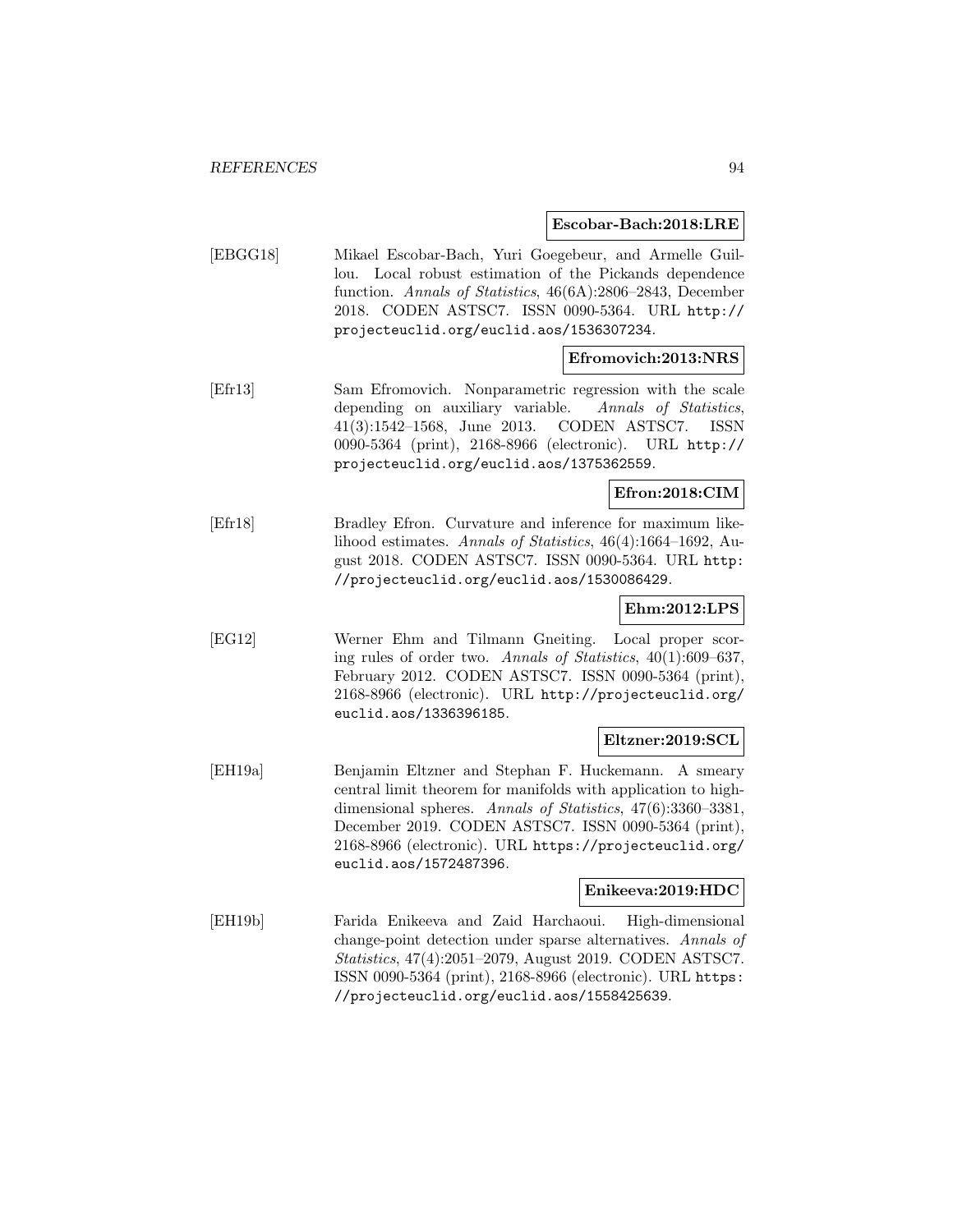#### **Ehrlinger:2012:CB**

[EI12] John Ehrlinger and Hemant Ishwaran. Characterizing  $L_2$ Boosting. Annals of Statistics, 40(2):1074-1101, April 2012. CODEN ASTSC7. ISSN 0090-5364 (print), 2168-8966 (electronic). URL http://projecteuclid.org/euclid. aos/1342625462.

## **Evans:2010:IPV**

[EJ10] Michael Evans and Gun Ho Jang. Invariant P-values for model checking. Annals of Statistics, 38(1):512–525, February 2010. CODEN ASTSC7. ISSN 0090-5364 (print), 2168-8966 (electronic). URL http://projecteuclid.org/ euclid.aos/1262271622.

## **Elenberg:2018:RSC**

[EKDN18] Ethan R. Elenberg, Rajiv Khanna, Alexandros G. Dimakis, and Sahand Negahban. Restricted strong convexity implies weak submodularity. Annals of Statistics, 46(6B):3539–3568, December 2018. CODEN ASTSC7. ISSN 0090-5364. URL http://projecteuclid.org/euclid.aos/1536631283.

## **Einmahl:2012:MET**

[EKS12] John H. J. Einmahl, Andrea Krajina, and Johan Segers. An M-estimator for tail dependence in arbitrary dimensions. Annals of Statistics, 40(3):1764–1793, June 2012. CO-DEN ASTSC7. ISSN 0090-5364 (print), 2168-8966 (electronic). URL http://projecteuclid.org/euclid.aos/ 1349196391.

#### **ElKaroui:2010:HDE**

[El 10a] Noureddine El Karoui. High-dimensionality effects in the Markowitz problem and other quadratic programs with linear constraints: Risk underestimation. Annals of Statistics, 38(6):3487–3566, December 2010. CODEN ASTSC7. ISSN 0090-5364 (print), 2168-8966 (electronic). URL http: //projecteuclid.org/euclid.aos/1291126965.

#### **ElKaroui:2010:IPN**

[El 10b] Noureddine El Karoui. On information plus noise kernel random matrices. Annals of Statistics, 38(5):3191–3216, October 2010. CODEN ASTSC7. ISSN 0090-5364 (print), 2168-8966 (electronic). URL http://projecteuclid.org/ euclid.aos/1284391762.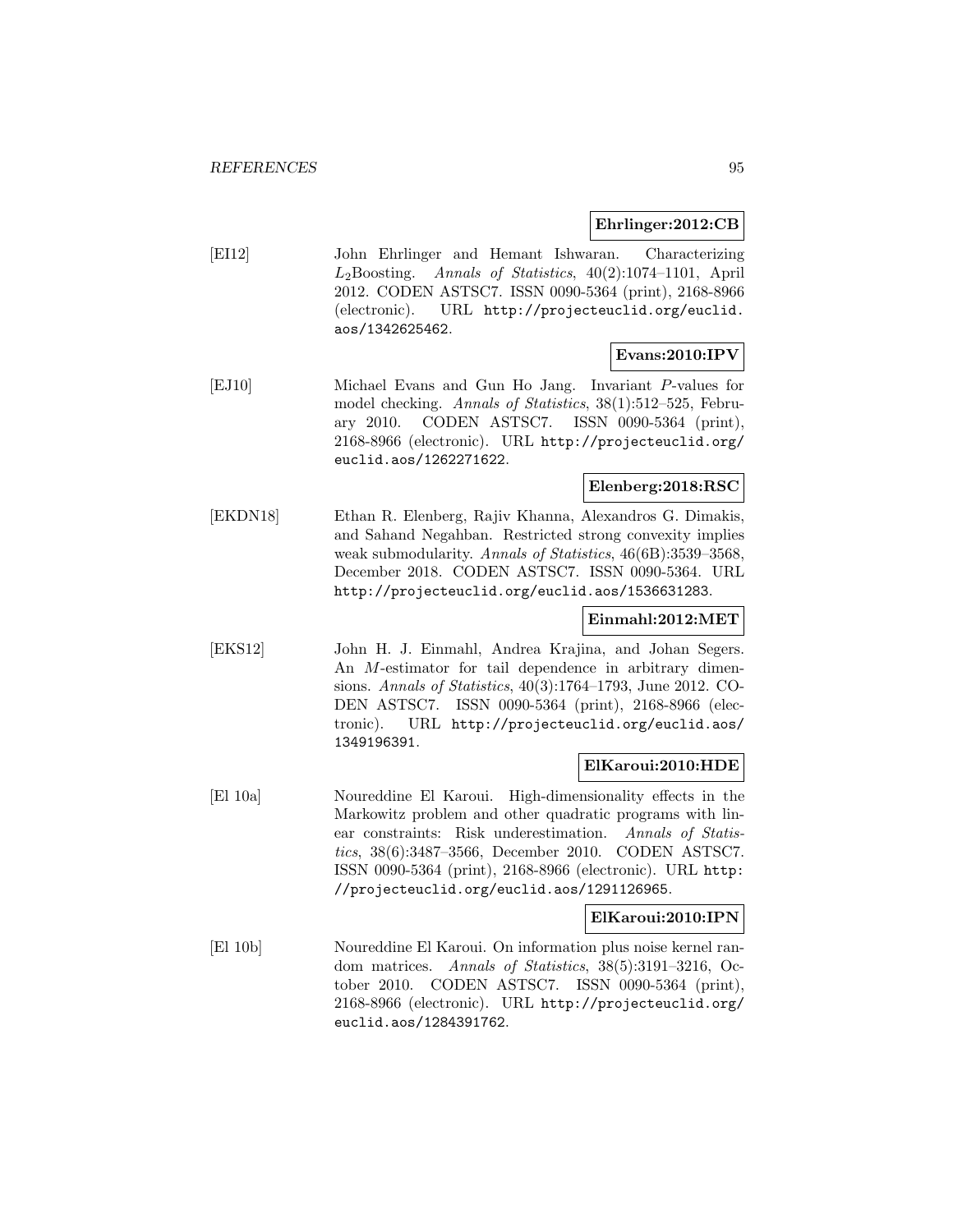## **Karoui:2010:SKR**

[El 10c] Noureddine El Karoui. The spectrum of kernel random matrices. Annals of Statistics, 38(1):1–50, February 2010. CO-DEN ASTSC7. ISSN 0090-5364 (print), 2168-8966 (electronic). URL http://projecteuclid.org/euclid.aos/ 1262271608.

# **Egloff:2010:QEA**

[EL10] Daniel Egloff and Markus Leippold. Quantile estimation with adaptive importance sampling. Annals of Statistics, 38(2):1244–1278, April 2010. CODEN ASTSC7. ISSN 0090-5364 (print), 2168-8966 (electronic). URL http:// projecteuclid.org/euclid.aos/1266586629.

# **Einmahl:2015:BCE**

[ELL15] John H. J. Einmahl, Jun Li, and Regina Y. Liu. Bridging centrality and extremity: Refining empirical data depth using extreme value statistics. Annals of Statistics, 43(6):2738–2765, December 2015. CODEN ASTSC7. ISSN 0090-5364 (print), 2168-8966 (electronic). URL http://projecteuclid.org/ euclid.aos/1444222091.

#### **Escanciano:2018:ADF**

[EPFV18] Juan Carlos Escanciano, Juan Carlos Pardo-Fernández, and Ingrid Van Keilegom. Asymptotic distribution-free tests for semiparametric regressions with dependent data. Annals of Statistics, 46(3):1167–1196, June 2018. CODEN ASTSC7. ISSN 0090-5364. URL http://projecteuclid.org/euclid. aos/1525313079.

#### **Evans:2014:MAD**

[ER14] Robin J. Evans and Thomas S. Richardson. Markovian acyclic directed mixed graphs for discrete data. Annals of Statistics, 42(4):1452–1482, August 2014. CODEN ASTSC7. ISSN 0090-5364 (print), 2168-8966 (electronic). URL http: //projecteuclid.org/euclid.aos/1407420005.

#### **Ernst:2017:YNC**

[ESW17] Philip A. Ernst, Larry A. Shepp, and Abraham J. Wyner. Yule's "nonsense correlation" solved! Annals of Statistics, 45(4):1789–1809, August 2017. CODEN ASTSC7. ISSN 0090-5364 (print), 2168-8966 (electronic). URL http:// projecteuclid.org/euclid.aos/1498636874.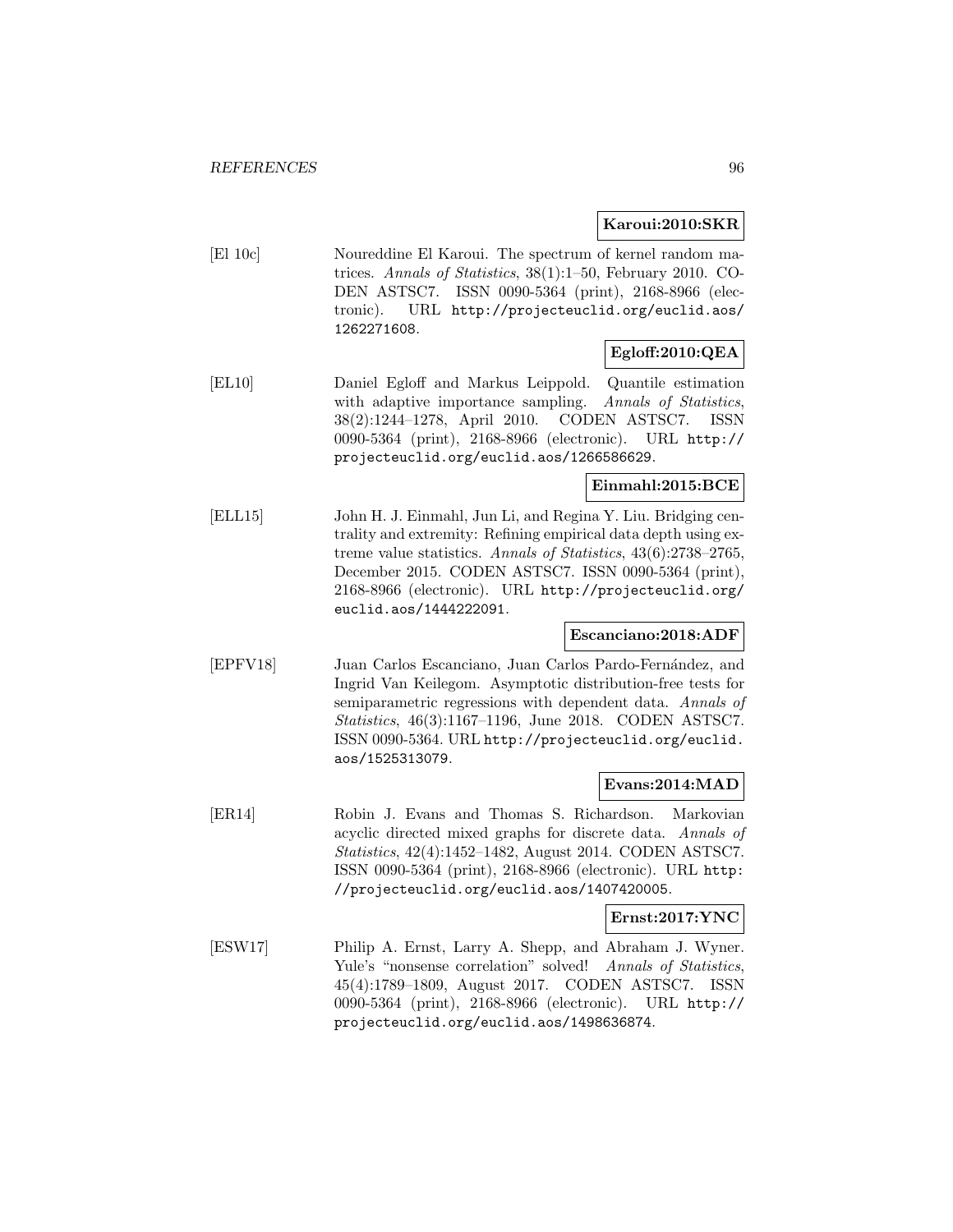#### **Evans:2018:MDB**

[Eva18] Robin J. Evans. Margins of discrete Bayesian networks. Annals of Statistics, 46(6A):2623–2656, December 2018. CODEN ASTSC7. ISSN 0090-5364. URL http:// projecteuclid.org/euclid.aos/1536307228.

### **Elsener:2018:RLR**

[EvdG18] Andreas Elsener and Sara van de Geer. Robust low-rank matrix estimation. Annals of Statistics, 46(6B):3481–3509, December 2018. CODEN ASTSC7. ISSN 0090-5364. URL http://projecteuclid.org/euclid.aos/1536631281.

#### **ElKaroui:2016:GCL**

[EW16] Noureddine El Karoui and Hau-Tieng Wu. Graph connection Laplacian methods can be made robust to noise. Annals of Statistics, 44(1):346–372, February 2016. CODEN ASTSC7. ISSN 0090-5364 (print), 2168-8966 (electronic). URL http: //projecteuclid.org/euclid.aos/1452004789.

#### **Foygel:2012:HTC**

[FDD12] Rina Foygel, Jan Draisma, and Mathias Drton. Half-trek criterion for generic identifiability of linear structural equation models. Annals of Statistics, 40(3):1682–1713, June 2012. CODEN ASTSC7. ISSN 0090-5364 (print), 2168-8966 (electronic). URL http://projecteuclid.org/euclid.aos/ 1349196388.

#### **Ferreira:2015:BMM**

[FdH15] Ana Ferreira and Laurens de Haan. On the block maxima method in extreme value theory: PWM estimators. Annals of Statistics, 43(1):276–298, February 2015. CODEN ASTSC7. ISSN 0090-5364 (print), 2168-8966 (electronic). URL http: //projecteuclid.org/euclid.aos/1418135622.

## **Fougeres:2015:BCM**

[FdHM15] Anne-Laure Fougères, Laurens de Haan, and Cécile Mercadier. Bias correction in multivariate extremes. Annals of Statistics, 43(2):903–934, April 2015. CODEN ASTSC7. ISSN 0090-5364 (print), 2168-8966 (electronic). URL http: //projecteuclid.org/euclid.aos/1427115291.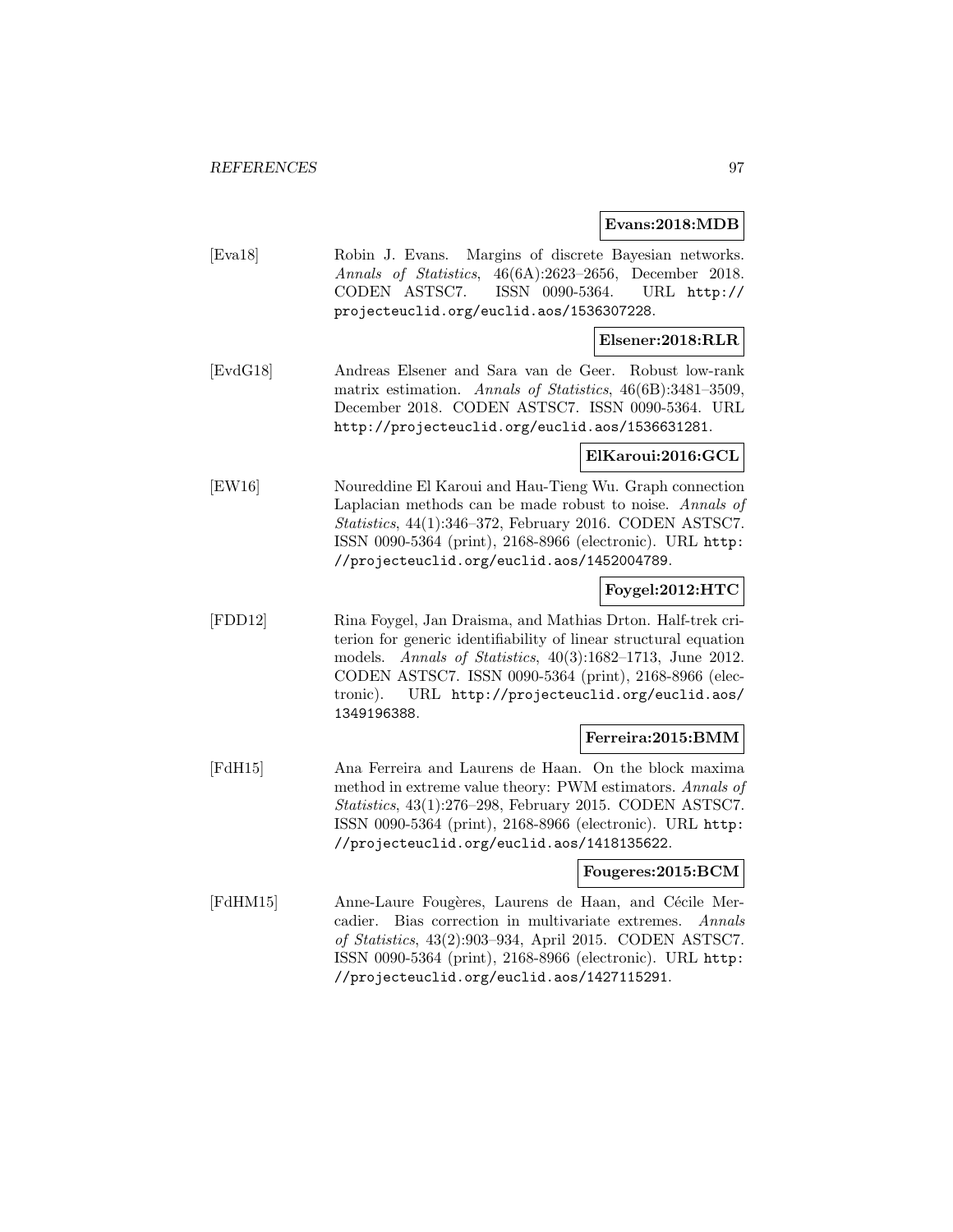#### **Fellouris:2012:AOP**

| [Fe12] | Georgios Fellouris. Asymptotically optimal parameter esti-<br>mation under communication constraints. Annals of Statis-<br>tics, 40(4):2239–2265, August 2012. CODEN ASTSC7. ISSN<br>0090-5364 (print), 2168-8966 (electronic). URL http:// |              |
|--------|---------------------------------------------------------------------------------------------------------------------------------------------------------------------------------------------------------------------------------------------|--------------|
|        | projecteuclid.org/euclid.aos/1358951381.                                                                                                                                                                                                    | Fan:2014:ARV |

[FFB14] Jianqing Fan, Yingying Fan, and Emre Barut. Adaptive robust variable selection. Annals of Statistics, 42(1):324–351, February 2014. CODEN ASTSC7. ISSN 0090-5364 (print), 2168-8966 (electronic). URL http://projecteuclid.org/ euclid.aos/1395234980.

## **Fan:2010:NEG**

[FFN10] Jianqing Fan, Yang Feng, and Yue S. Niu. Nonparametric estimation of genewise variance for microarray data. Annals of Statistics, 38(5):2723–2750, October 2010. CODEN ASTSC7. ISSN 0090-5364 (print), 2168-8966 (electronic). URL http: //projecteuclid.org/euclid.aos/1278861458.

# **Fan:2018:APE**

[FG18a] Zhou Fan and Leying Guan. Approximate  $\ell_0$ -penalized estimation of piecewise-constant signals on graphs. Annals of Statistics, 46(6B):3217–3245, December 2018. CODEN ASTSC7. ISSN 0090-5364. URL http://projecteuclid. org/euclid.aos/1536631272.

#### **Finner:2018:TSK**

[FG18b] Helmut Finner and Veronika Gontscharuk. Two-sample Kolmogorov–Smirnov-type tests revisited: Old and new tests in terms of local levels. Annals of Statistics, 46 (6A):3014–3037, December 2018. CODEN ASTSC7. ISSN 0090-5364. URL http://projecteuclid.org/euclid.aos/ 1536307241.

#### **Freund:2017:NPB**

[FGM17] Robert M. Freund, Paul Grigas, and Rahul Mazumder. A new perspective on boosting in linear regression via subgradient optimization and relatives. Annals of Statistics, 45(6):2328– 2364, December 2017. CODEN ASTSC7. ISSN 0090-5364 (print), 2168-8966 (electronic).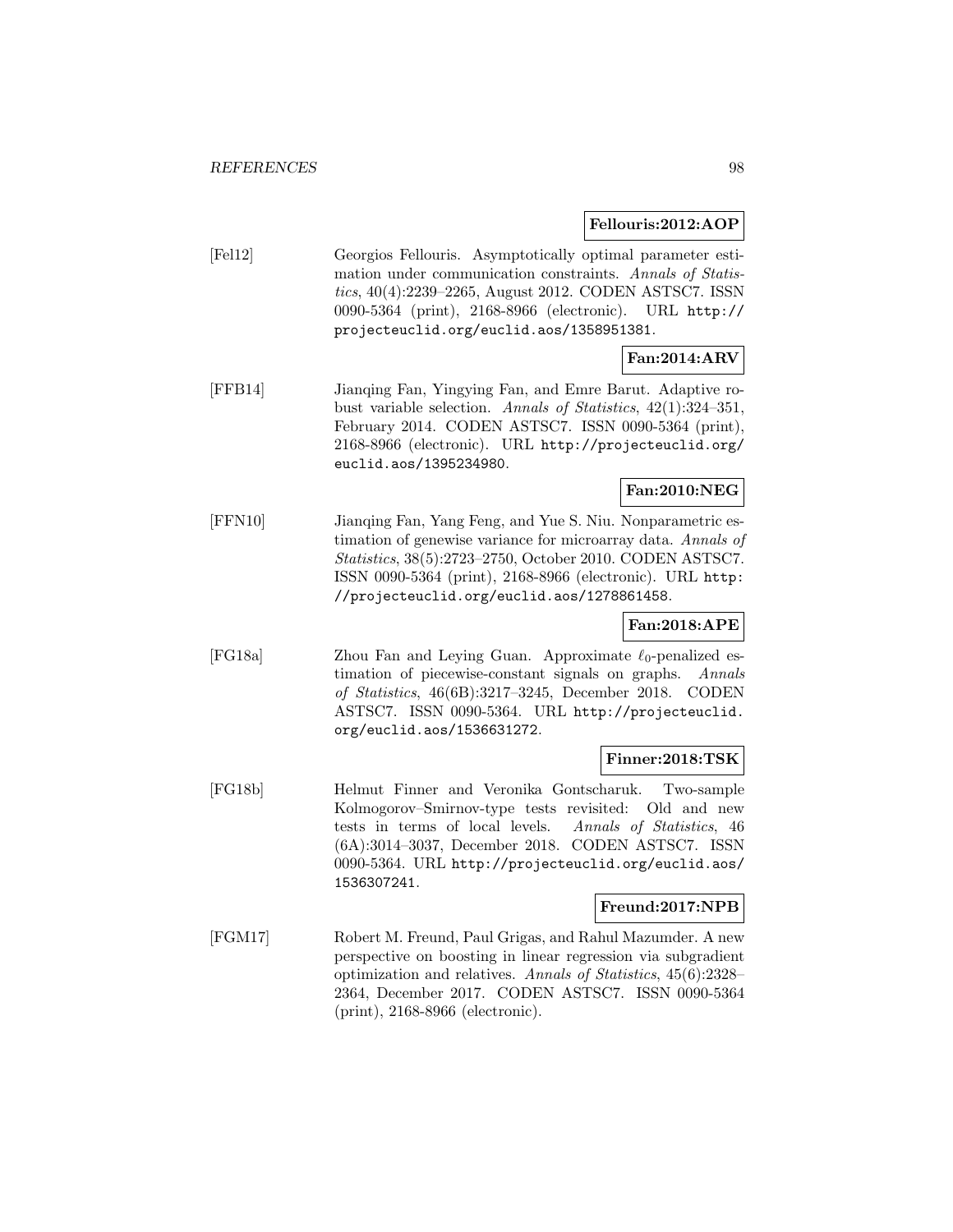## **Feng:2014:SIB**

[FH14a] Xingdong Feng and Xuming He. Statistical inference based on robust low-rank data matrix approximation. Annals of Statistics, 42(1):190–210, February 2014. CODEN ASTSC7. ISSN 0090-5364 (print), 2168-8966 (electronic). URL http: //projecteuclid.org/euclid.aos/1392733185.

## **Fithian:2014:LCC**

[FH14b] William Fithian and Trevor Hastie. Local case-control sampling: Efficient subsampling in imbalanced data sets. Annals of Statistics, 42(5):1693–1724, October 2014. CO-DEN ASTSC7. ISSN 0090-5364 (print), 2168-8966 (electronic). URL http://projecteuclid.org/euclid.aos/ 1410440622.

# **Flegal:2010:BMS**

[FJ10] James M. Flegal and Galin L. Jones. Batch means and spectral variance estimators in Markov chain Monte Carlo. Annals of Statistics, 38(2):1034–1070, April 2010. CODEN ASTSC7. ISSN 0090-5364 (print), 2168-8966 (electronic). URL http: //projecteuclid.org/euclid.aos/1266586622.

# **Fan:2019:EDV**

[FJ19] Zhou Fan and Iain M. Johnstone. Eigenvalue distributions of variance components estimators in high-dimensional random effects models. Annals of Statistics, 47(5):2855–2886, October 2019. CODEN ASTSC7. ISSN 0090-5364 (print), 2168-8966 (electronic). URL https://projecteuclid.org/ euclid.aos/1564797866.

## **Fan:2015:FAR**

[FJR15] Yingying Fan, Gareth M. James, and Peter Radchenko. Functional additive regression. Annals of Statistics, 43 (5):2296–2325, October 2015. CODEN ASTSC7. ISSN 0090-5364 (print), 2168-8966 (electronic). URL http:// projecteuclid.org/euclid.aos/1442364153.

#### **Fan:2013:OCS**

[FJY13] Yingying Fan, Jiashun Jin, and Zhigang Yao. Optimal classification in sparse Gaussian graphic model. Annals of Statistics, 41(5):2537–2571, October 2013. CODEN ASTSC7. ISSN 0090-5364 (print), 2168-8966 (electronic). URL http:// projecteuclid.org/euclid.aos/1384871345.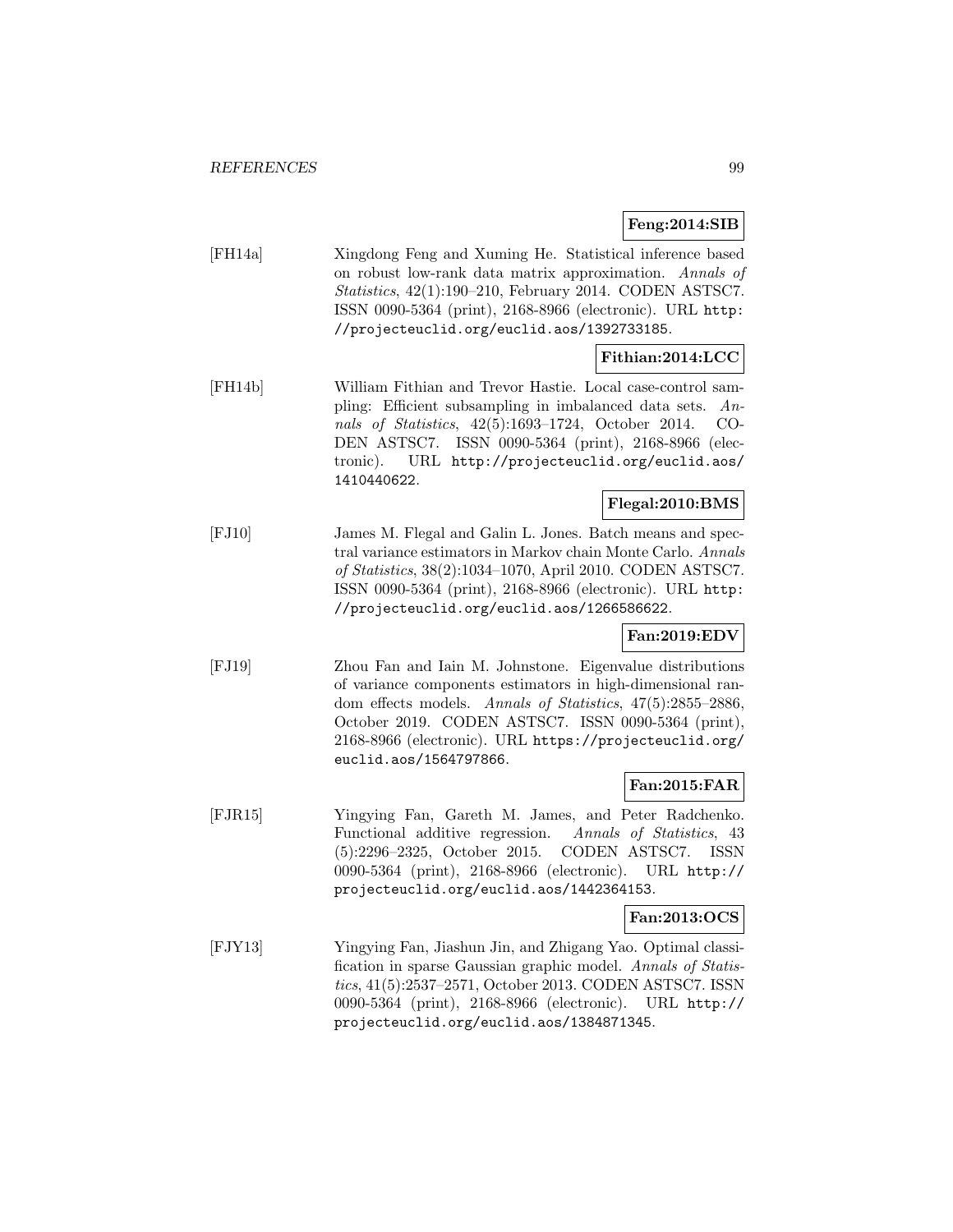# **Fan:2014:DST**

[FK14] Jianqing Fan and Zheng Tracy Ke. Discussion: "A significance test for the lasso". Annals of Statistics, 42(2):483– 492, April 2014. CODEN ASTSC7. ISSN 0090-5364 (print), 2168-8966 (electronic). URL http://projecteuclid.org/ euclid.aos/1400592164. See [LTTT14c].

# **Fan:2015:QSD**

[FKLX15] Jianqing Fan, Zheng Tracy Ke, Han Liu, and Lucy Xia. QUADRO: A supervised dimension reduction method via Rayleigh quotient optimization. Annals of Statistics, 43 (4):1498–1534, August 2015. CODEN ASTSC7. ISSN 0090-5364 (print), 2168-8966 (electronic). URL http:// projecteuclid.org/euclid.aos/1434546213.

# **Fan:2015:IIS**

[FKLZ15] Yingying Fan, Yinfei Kong, Daoji Li, and Zemin Zheng. Innovated interaction screening for high-dimensional nonlinear classification. Annals of Statistics, 43(3):1243-1272, June 2015. CODEN ASTSC7. ISSN 0090-5364 (print), 2168-8966 (electronic). URL http://projecteuclid.org/ euclid.aos/1431695643.

# **Fan:2012:VSL**

[FL12] Yingying Fan and Runze Li. Variable selection in linear mixed effects models. Annals of Statistics, 40(4):2043–2068, August 2012. CODEN ASTSC7. ISSN 0090-5364 (print), 2168-8966 (electronic). URL http://projecteuclid.org/ euclid.aos/1351602536.

## **Fan:2014:EHD**

[FL14] Jianqing Fan and Yuan Liao. Endogeneity in high dimensions. Annals of Statistics, 42(3):872–917, June 2014. CO-DEN ASTSC7. ISSN 0090-5364 (print), 2168-8966 (electronic). URL http://projecteuclid.org/euclid.aos/ 1400592646.

#### **Fan:2016:ISE**

[FL16] Yingying Fan and Jinchi Lv. Innovated scalable efficient estimation in ultra-large Gaussian graphical models. Annals of Statistics, 44(5):2098–2126, October 2016. CODEN ASTSC7. ISSN 0090-5364 (print), 2168-8966 (electronic). URL http: //projecteuclid.org/euclid.aos/1473685270.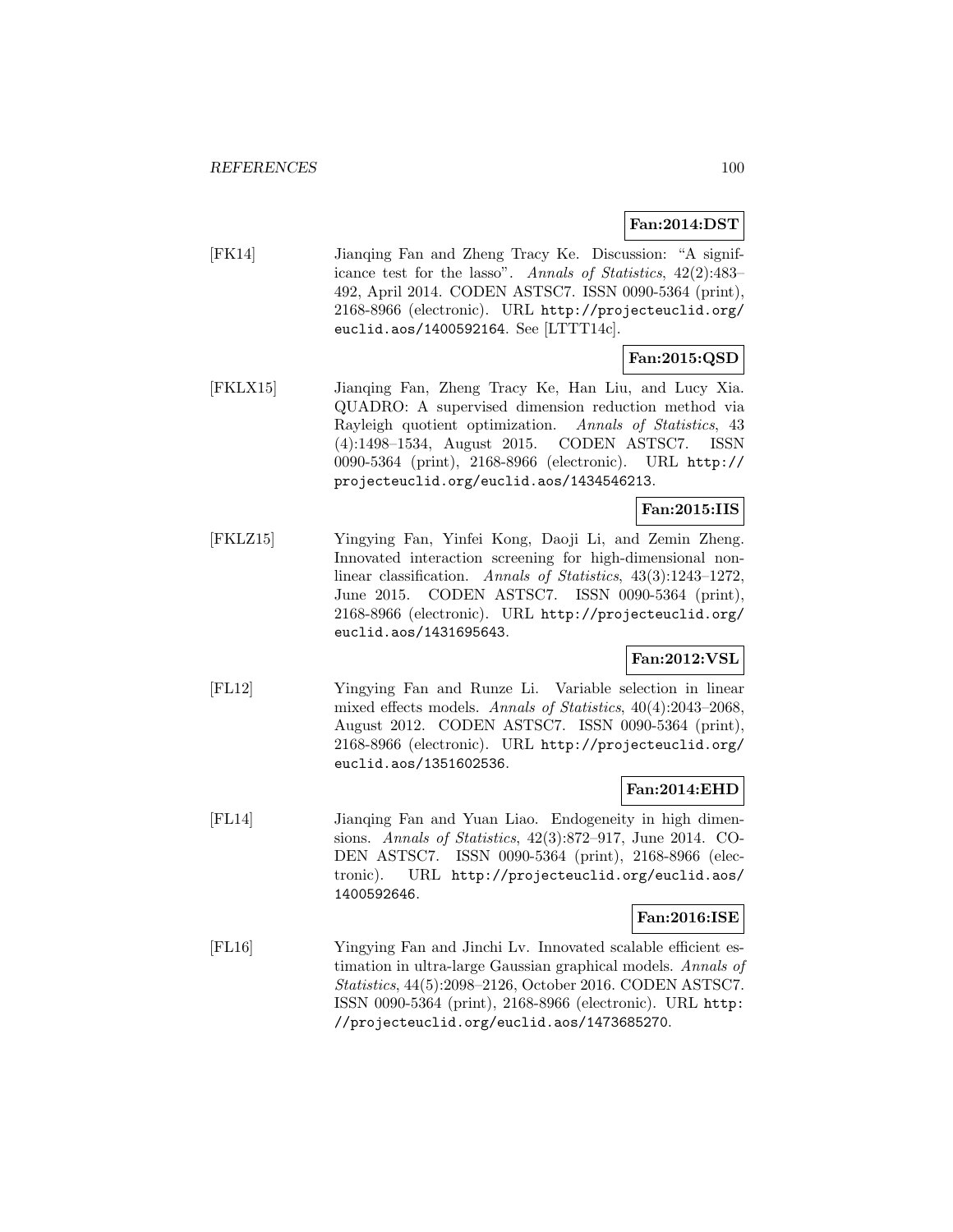## **Fan:2011:HDC**

[FLM11] Jianqing Fan, Yuan Liao, and Martina Mincheva. Highdimensional covariance matrix estimation in approximate factor models. Annals of Statistics, 39(6):3320–3356, December 2011. CODEN ASTSC7. ISSN 0090-5364 (print), 2168-8966 (electronic). URL http://projecteuclid.org/ euclid.aos/1330958681.

## **Fasy:2014:CSP**

[FLR<sup>+</sup>14] Brittany Terese Fasy, Fabrizio Lecci, Alessandro Rinaldo, Larry Wasserman, Sivaraman Balakrishnan, and Aarti Singh. Confidence sets for persistence diagrams. Annals of Statistics, 42(6):2301–2339, December 2014. CODEN ASTSC7. ISSN 0090-5364 (print), 2168-8966 (electronic). URL http: //projecteuclid.org/euclid.aos/1413810729.

#### **Fromont:2013:TSP**

[FLRB13] Magalie Fromont, B´eatrice Laurent, and Patricia Reynaud-Bouret. The two-sample problem for Poisson processes: Adaptive tests with a nonasymptotic wild bootstrap approach. Annals of Statistics, 41(3):1431–1461, June 2013. CODEN ASTSC7. ISSN 0090-5364 (print), 2168-8966 (electronic). URL http://projecteuclid.org/euclid.aos/ 1375362555.

## **Fromont:2016:FWS**

[FLRB16] Magalie Fromont, Matthieu Lerasle, and Patricia Reynaud-Bouret. Family-Wise Separation Rates for multiple testing. Annals of Statistics, 44(6):2533–2563, December 2016. CO-DEN ASTSC7. ISSN 0090-5364 (print), 2168-8966 (electronic). URL http://projecteuclid.org/euclid.aos/ 1479891627.

## **Fallat:2017:TPM**

[FLS<sup>+</sup>17] Shaun Fallat, Steffen Lauritzen, Kayvan Sadeghi, Caroline Uhler, Nanny Wermuth, and Piotr Zwiernik. Total positivity in Markov structures. Annals of Statistics, 45(3):1152– 1184, June 2017. CODEN ASTSC7. ISSN 0090-5364 (print), 2168-8966 (electronic). URL http://projecteuclid.org/ euclid.aos/1497319691.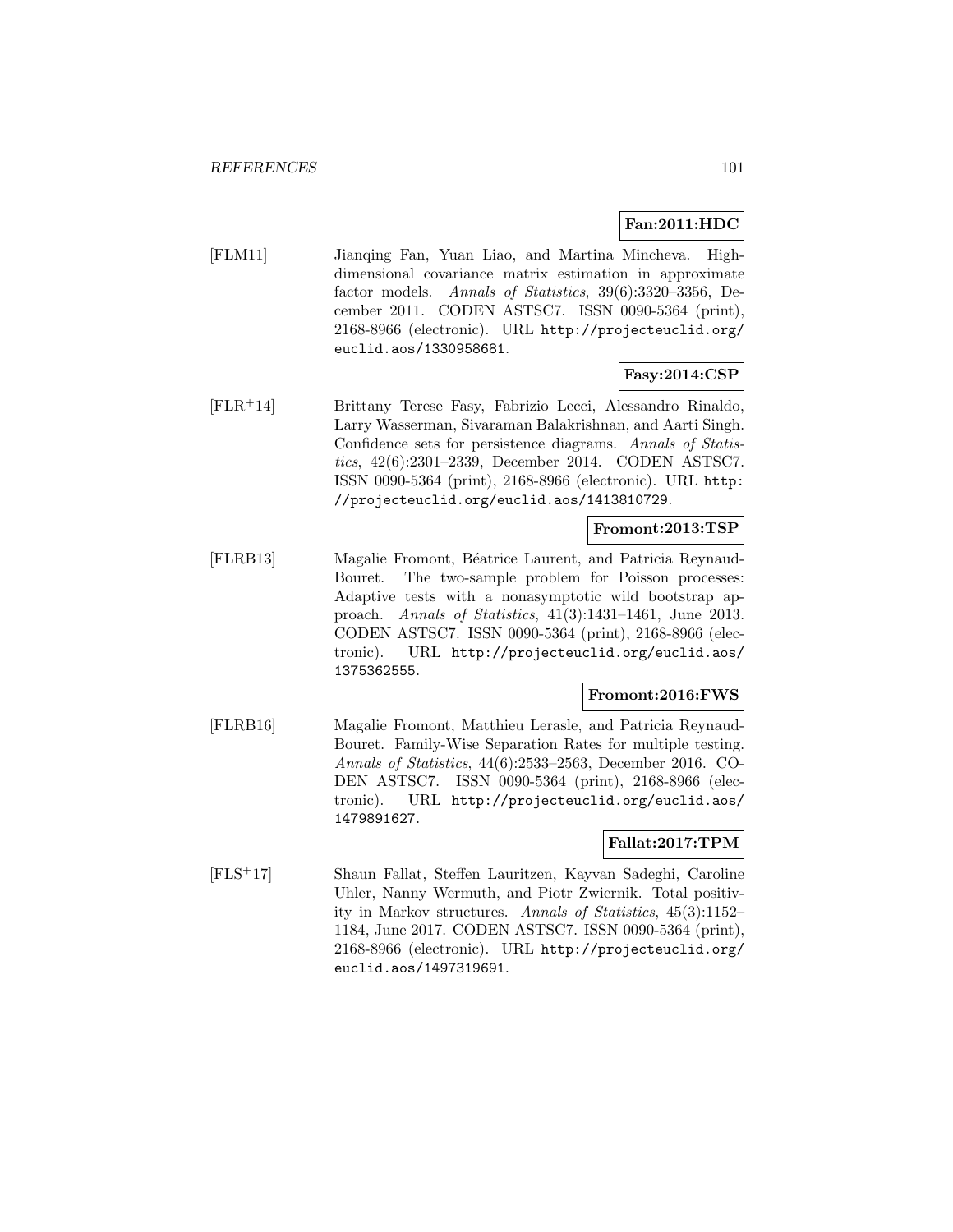# **Fan:2018:LSL**

[FLSZ18] Jianqing Fan, Han Liu, Qiang Sun, and Tong Zhang. I-LAMM for sparse learning: Simultaneous control of algorithmic complexity and statistical error. Annals of Statistics, 46(2):814–841, April 2018. CODEN ASTSC7. ISSN 0090-5364. URL http://projecteuclid.org/euclid.aos/ 1522742437.

# **Fan:2016:PPC**

[FLW16] Jianqing Fan, Yuan Liao, and Weichen Wang. Projected principal component analysis in factor models. Annals of Statistics, 44(1):219–254, February 2016. CODEN ASTSC7. ISSN 0090-5364 (print), 2168-8966 (electronic). URL http: //projecteuclid.org/euclid.aos/1449755962.

## **Fan:2018:LCE**

[FLW18] Jianqing Fan, Han Liu, and Weichen Wang. Large covariance estimation through elliptical factor models. Annals of Statistics, 46(4):1383–1414, August 2018. CODEN ASTSC7. ISSN 0090-5364. URL http://projecteuclid.org/euclid.aos/ 1530086420.

# **Fort:2011:CAI**

[FMP11] G. Fort, E. Moulines, and P. Priouret. Convergence of adaptive and interacting Markov chain Monte Carlo algorithms. Annals of Statistics, 39(6):3262–3289, December 2011. CODEN ASTSC7. ISSN 0090-5364 (print), 2168-8966 (electronic). URL http://projecteuclid.org/ euclid.aos/1330958679.

## **Fienberg:2012:MLE**

[FR12] Stephen E. Fienberg and Alessandro Rinaldo. Maximum likelihood estimation in log-linear models. Annals of Statistics, 40(2):996–1023, April 2012. CODEN ASTSC7. ISSN 0090-5364 (print), 2168-8966 (electronic). URL http:// projecteuclid.org/euclid.aos/1342625459.

#### **Field:2013:REB**

[FR13] Chris Field and John Robinson. Relative errors for bootstrap approximations of the serial correlation coefficient. Annals of Statistics, 41(2):1035–1053, April 2013. CODEN ASTSC7. ISSN 0090-5364 (print), 2168-8966 (electronic). URL http: //projecteuclid.org/euclid.aos/1369836969.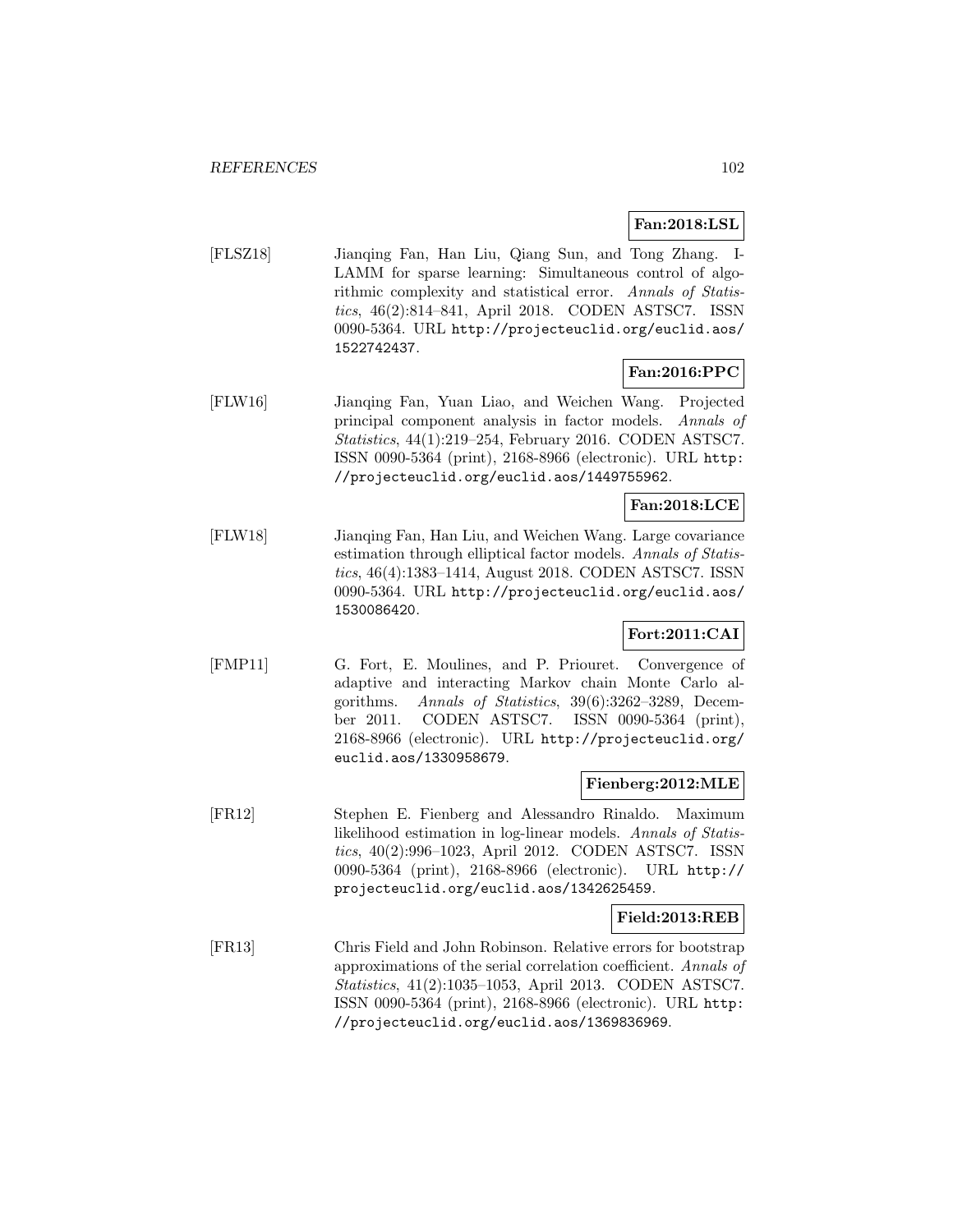## **Fan:2015:EFS**

[FRW15] Jianqing Fan, Philippe Rigollet, and Weichen Wang. Estimation of functionals of sparse covariance matrices. Annals of Statistics, 43(6):2706–2737, December 2015. CO-DEN ASTSC7. ISSN 0090-5364 (print), 2168-8966 (electronic). URL http://projecteuclid.org/euclid.aos/ 1444222090.

#### **Fryzlewicz:2014:WBS**

[Fry14] Piotr Fryzlewicz. Wild binary segmentation for multiple change-point detection. Annals of Statistics, 42(6): 2243–2281, December 2014. CODEN ASTSC7. ISSN 0090-5364 (print), 2168-8966 (electronic). URL http:// projecteuclid.org/euclid.aos/1413810727.

# **Fryzlewicz:2018:TGB**

[Fry18] Piotr Fryzlewicz. Tail-greedy bottom-up data decompositions and fast multiple change-point detection. Annals of Statistics, 46(6B):3390–3421, December 2018. CODEN ASTSC7. ISSN 0090-5364. URL http://projecteuclid.org/euclid.aos/ 1536631278.

## **Fan:2010:SIS**

[FS10] Jianqing Fan and Rui Song. Sure independence screening in generalized linear models with NP-dimensionality. Annals of Statistics, 38(6):3567–3604, December 2010. CO-DEN ASTSC7. ISSN 0090-5364 (print), 2168-8966 (electronic). URL http://projecteuclid.org/euclid.aos/ 1291126966.

## **Feller:2017:ODD**

[FSD<sup>+</sup>17] Chrystel Feller, Kirsten Schorning, Holger Dette, Georgina Bermann, and Björn Bornkamp. Optimal designs for dose response curves with common parameters. Annals of Statistics, 45(5):2102–2132, October 2017. CODEN ASTSC7. ISSN 0090-5364 (print), 2168-8966 (electronic).

#### **Fan:2018:DSD**

[FSZ18] Jianqing Fan, Qi-Man Shao, and Wen-Xin Zhou. Are discoveries spurious? Distributions of maximum spurious correlations and their applications. Annals of Statistics, 46(3):989– 1017, June 2018. CODEN ASTSC7. ISSN 0090-5364. URL http://projecteuclid.org/euclid.aos/1525313073.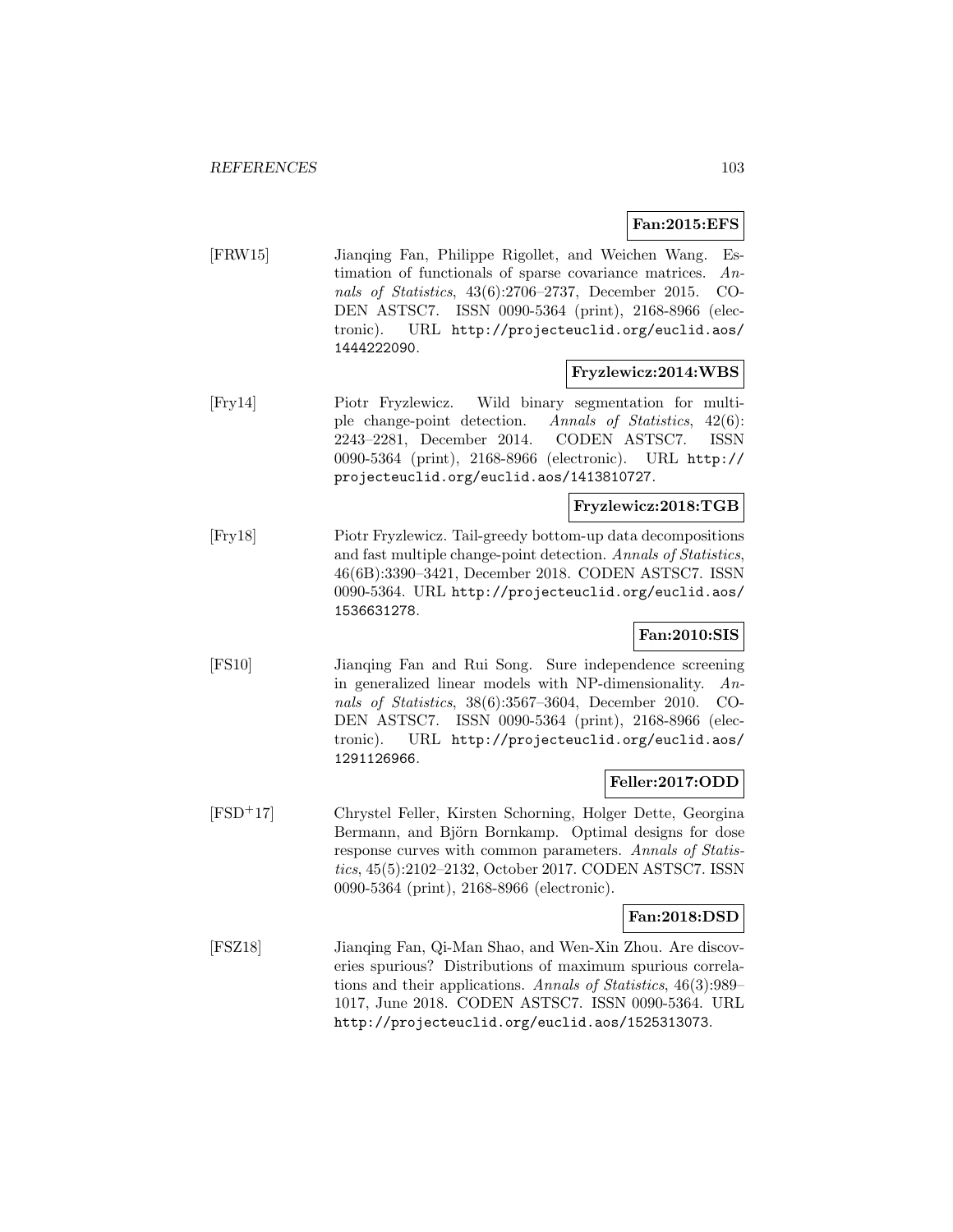## **Fuh:2006:ELE**

[Fuh06] Cheng-Der Fuh. Efficient likelihood estimation in state space models. Annals of Statistics, 34(4):2026–2068, August 2006. CODEN ASTSC7. ISSN 0090-5364 (print), 2168-8966 (electronic). URL http://projecteuclid.org/ euclid.aos/1162567642. See comments [Jen10] and reply [Fuh10].

## **Fuh:2010:RSP**

[Fuh10] Cheng-Der Fuh. Reply to "On some problems in the article Efficient Likelihood Estimation in State Space Models" by Cheng-Der Fuh [Ann. Statist. **34** (2006) 2026–2068]. Annals of Statistics, 38(2):1282–1285, April 2010. CODEN ASTSC7. ISSN 0090-5364 (print), 2168-8966 (electronic). URL http:/ /projecteuclid.org/euclid.aos/1266586631. See [Fuh06, Jen10].

# **Fan:2019:DEP**

[FWWZ19] Jianqing Fan, Dong Wang, Kaizheng Wang, and Ziwei Zhu. Distributed estimation of principal eigenspaces. Annals of Statistics, 47(6):3009–3031, December 2019. CO-DEN ASTSC7. ISSN 0090-5364 (print), 2168-8966 (electronic). URL https://projecteuclid.org/euclid.aos/ 1572487381.

## **Fan:2014:SOO**

[FXZ14] Jianqing Fan, Lingzhou Xue, and Hui Zou. Strong oracle optimality of folded concave penalized estimation. Annals of Statistics, 42(3):819–849, June 2014. CODEN ASTSC7. ISSN 0090-5364 (print), 2168-8966 (electronic). URL http: //projecteuclid.org/euclid.aos/1400592644.

# **Fan:2015:C**

[FXZ15] Jianqing Fan, Lingzhou Xue, and Hui Zou. Correction. Annals of Statistics, 43(2):935, April 2015. CODEN ASTSC7. ISSN 0090-5364 (print), 2168-8966 (electronic). URL http: //projecteuclid.org/euclid.aos/1427115292.

#### **Ferrari:2010:MQL**

[FY10] Davide Ferrari and Yuhong Yang. Maximum  $L_q$ -likelihood estimation. Annals of Statistics, 38(2):753–783, April 2010.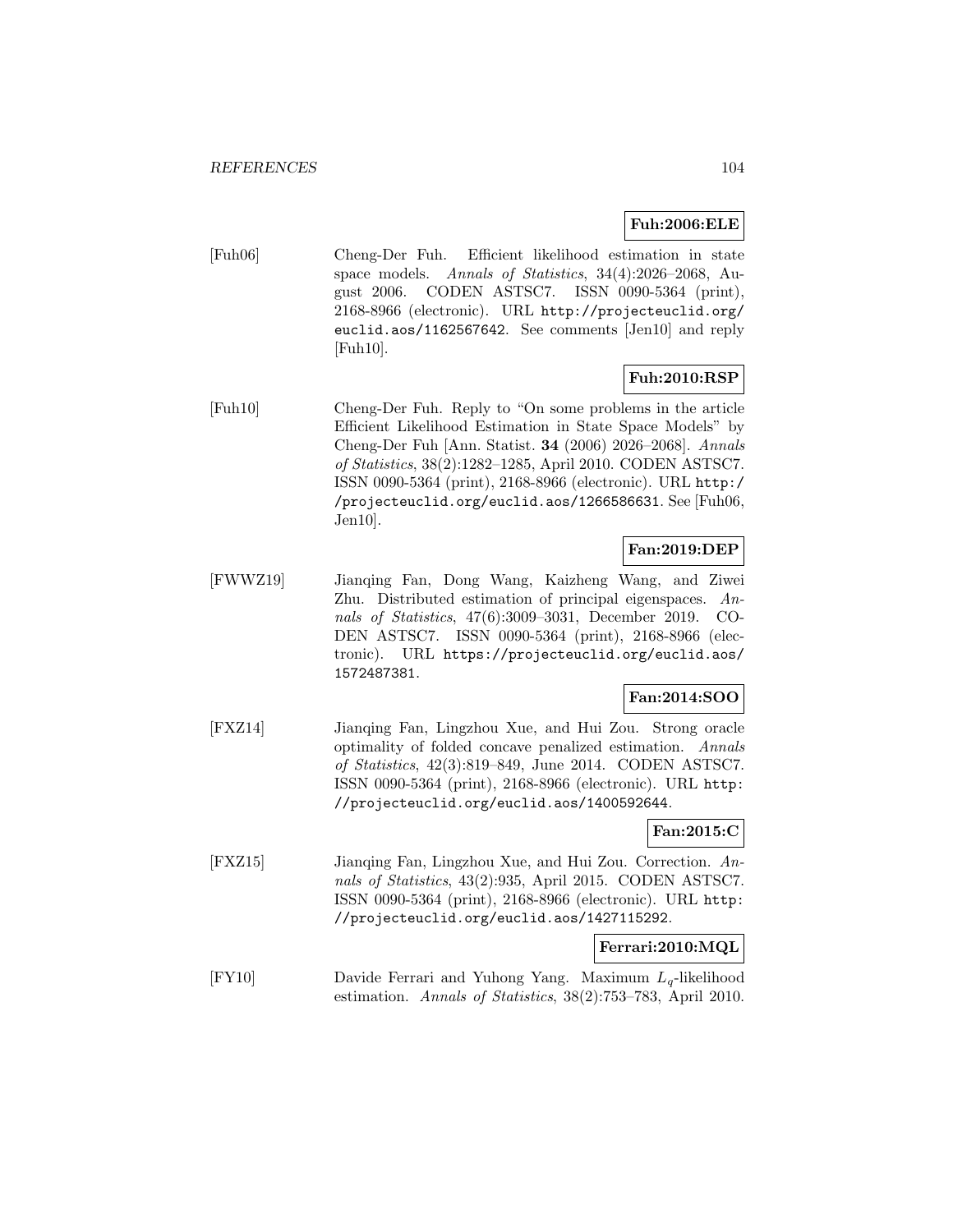CODEN ASTSC7. ISSN 0090-5364 (print), 2168-8966 (electronic). URL http://projecteuclid.org/euclid.aos/ 1266586613.

# **Francq:2013:INA**

[FZ13] Christian Francq and Jean-Michel Zakoïan. Inference in nonstationary asymmetric GARCH models. Annals of Statistics, 41(4):1970–1998, August 2013. CODEN ASTSC7. ISSN 0090-5364 (print), 2168-8966 (electronic). URL http:// projecteuclid.org/euclid.aos/1382547510.

## **Fissler:2016:HOE**

[FZ16] Tobias Fissler and Johanna F. Ziegel. Higher order elicitability and Osband's principle. Annals of Statistics, 44 (4):1680–1707, August 2016. CODEN ASTSC7. ISSN 0090-5364 (print), 2168-8966 (electronic). URL http:// projecteuclid.org/euclid.aos/1467894712. See correction [FZ21].

## **Feng:2019:SCP**

[FZ19] Long Feng and Cun-Hui Zhang. Sorted concave penalized regression. Annals of Statistics, 47(6):3069–3098, December 2019. CODEN ASTSC7. ISSN 0090-5364 (print), 2168-8966 (electronic). URL https://projecteuclid.org/euclid. aos/1572487384.

#### **Fissler:2021:CNH**

[FZ21] Tobias Fissler and Johanna F. Ziegel. Correction note: Higher order elicitability and Osband's principle. Annals of Statistics, 49(1):614, February 2021. CODEN ASTSC7. ISSN 0090-5364 (print), 2168-8966 (electronic). URL https: //projecteuclid.org/journals/annals-of-statistics/ volume-49/issue-1/Correction-note-Higher-order-elicitabilityand-Osbands-principle/10.1214/20-AOS2014.full. See [FZ16].

#### **Gao:2013:MDN**

[Gao13] Fuqing Gao. Moderate deviations for a nonparametric estimator of sample coverage. Annals of Statistics, 41(2):641– 669, April 2013. CODEN ASTSC7. ISSN 0090-5364 (print), 2168-8966 (electronic). URL http://projecteuclid.org/ euclid.aos/1366980560.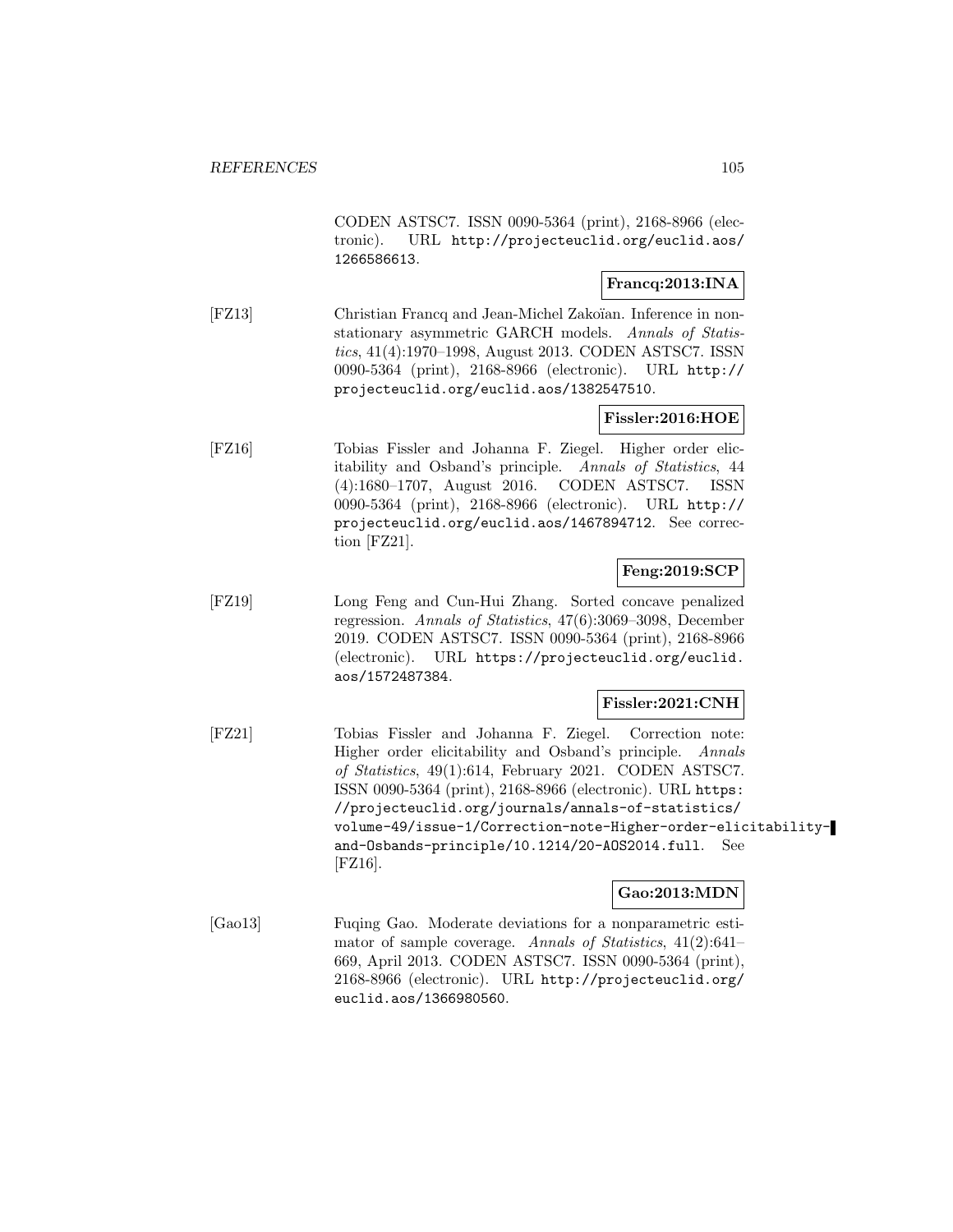#### **Gerber:2019:NAO**

[GCW19] Mathieu Gerber, Nicolas Chopin, and Nick Whiteley. Negative association, ordering and convergence of resampling methods. Annals of Statistics, 47(4):2236–2260, August 2019. CODEN ASTSC7. ISSN 0090-5364 (print), 2168-8966 (electronic). URL https://projecteuclid.org/euclid.aos/ 1558425644.

#### **Ghoshdastidar:2017:CSH**

[GD17] Debarghya Ghoshdastidar and Ambedkar Dukkipati. Consistency of spectral hypergraph partitioning under planted partition model. Annals of Statistics, 45(1):289–315, February 2017. CODEN ASTSC7. ISSN 0090-5364 (print), 2168-8966 (electronic). URL http://projecteuclid.org/ euclid.aos/1487667624.

## **Groeneboom:2018:CSL**

[GH18] Piet Groeneboom and Kim Hendrickx. Current status linear regression. Annals of Statistics, 46(4):1415–1444, August 2018. CODEN ASTSC7. ISSN 0090-5364. URL http:// projecteuclid.org/euclid.aos/1530086421.

#### **Gronneberg:2019:PSP**

[GH19] Steffen Grønneberg and Benjamin Holcblat. On partial-sum processes of ARMAX residuals. Annals of Statistics, 47 (6):3216–3243, December 2019. CODEN ASTSC7. ISSN 0090-5364 (print), 2168-8966 (electronic). URL https:// projecteuclid.org/euclid.aos/1572487391.

#### **Ghosal:2015:DFC**

[Gho15] Subhashis Ghosal. Discussion of "Frequentist coverage of adaptive nonparametric Bayesian credible sets". Annals of Statistics, 43(4):1455–1462, August 2015. CO-DEN ASTSC7. ISSN 0090-5364 (print), 2168-8966 (electronic). URL http://projecteuclid.org/euclid.aos/ 1434546210. See [SvdVvZ15a].

#### **Guo:2014:FRC**

[GHS14] Wenge Guo, Li He, and Sanat K. Sarkar. Further results on controlling the false discovery proportion. Annals of Statistics, 42(3):1070–1101, June 2014. CODEN ASTSC7. ISSN 0090-5364 (print), 2168-8966 (electronic). URL http: //projecteuclid.org/euclid.aos/1400592652.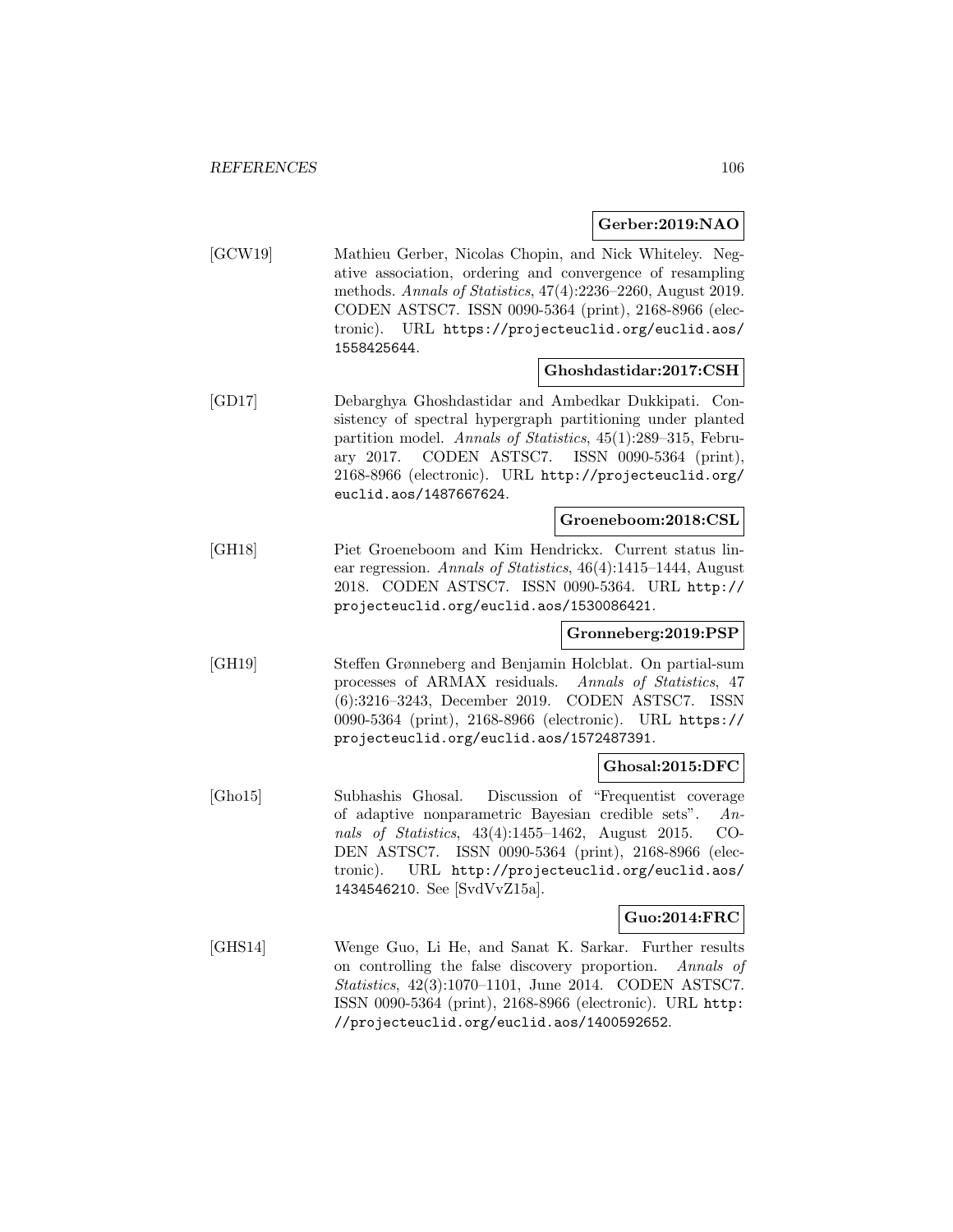#### **Groeneboom:2015:NCI**

[GJ15] Piet Groeneboom and Geurt Jongbloed. Nonparametric confidence intervals for monotone functions. Annals of Statistics, 43(5):2019–2054, October 2015. CODEN ASTSC7. ISSN 0090-5364 (print), 2168-8966 (electronic). URL http:// projecteuclid.org/euclid.aos/1438606852.

#### **Groeneboom:2010:MSL**

[GJW10] Piet Groeneboom, Geurt Jongbloed, and Birgit I. Witte. Maximum smoothed likelihood estimation and smoothed maximum likelihood estimation in the current status model. Annals of Statistics, 38(1):352–387, February 2010. CO-DEN ASTSC7. ISSN 0090-5364 (print), 2168-8966 (electronic). URL http://projecteuclid.org/euclid.aos/ 1262271618.

## **Goldberg:2012:QLC**

[GK12] Yair Goldberg and Michael R. Kosorok. Q-learning with censored data. Annals of Statistics, 40(1):529–560, February 2012. CODEN ASTSC7. ISSN 0090-5364 (print), 2168-8966 (electronic). URL http://projecteuclid.org/ euclid.aos/1336396182.

## **Gadat:2016:CGF**

[GKM16] Sébastien Gadat, Thierry Klein, and Clément Marteau. Classification in general finite dimensional spaces with the knearest neighbor rule. Annals of Statistics, 44(3):982–1009, June 2016. CODEN ASTSC7. ISSN 0090-5364 (print), 2168-8966 (electronic). URL http://projecteuclid.org/ euclid.aos/1460381684.

## **Goldenshluger:2011:BSK**

[GL11] Alexander Goldenshluger and Oleg Lepski. Bandwidth selection in kernel density estimation: Oracle inequalities and adaptive minimax optimality. Annals of Statistics, 39(3):1608–1632, June 2011. CODEN ASTSC7. ISSN 0090-5364 (print), 2168-8966 (electronic). URL http:// projecteuclid.org/euclid.aos/1307452130.

#### **Gehrmann:2012:EMG**

[GL12] Helene Gehrmann and Steffen L. Lauritzen. Estimation of means in graphical Gaussian models with symmetries. Annals of Statistics, 40(2):1061–1073, April 2012. CODEN ASTSC7.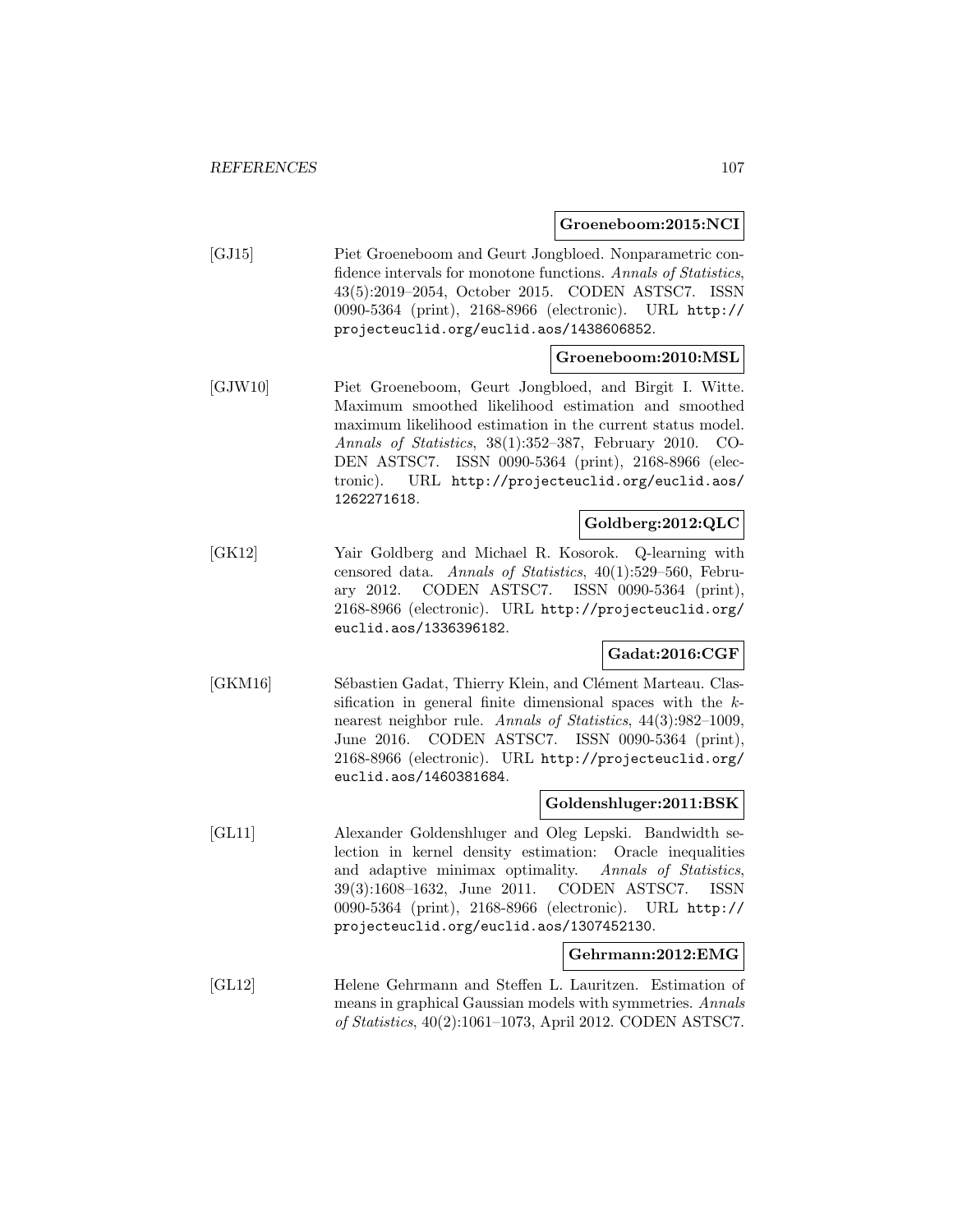ISSN 0090-5364 (print), 2168-8966 (electronic). URL http: //projecteuclid.org/euclid.aos/1342625461.

#### **Gamarnik:2018:FLS**

[GL18] David Gamarnik and Quan Li. Finding a large submatrix of a Gaussian random matrix. Annals of Statistics, 46 (6A):2511–2561, December 2018. CODEN ASTSC7. ISSN 0090-5364. URL http://projecteuclid.org/euclid.aos/ 1536307224.

## **Gloter:2018:JFE**

[GLM18] Arnaud Gloter, Dasha Loukianova, and Hilmar Mai. Jump filtering and efficient drift estimation for Lévy-driven SDEs. Annals of Statistics, 46(4):1445–1480, August 2018. CODEN ASTSC7. ISSN 0090-5364. URL http://projecteuclid. org/euclid.aos/1530086422.

## **Gregory:2018:SBB**

[GLN18] Karl B. Gregory, Soumendra N. Lahiri, and Daniel J. Nordman. A smooth block bootstrap for quantile regression with time series. Annals of Statistics, 46(3):1138–1166, June 2018. CODEN ASTSC7. ISSN 0090-5364. URL http:// projecteuclid.org/euclid.aos/1525313078.

#### **Gao:2015:ROG**

[GLZ15] Chao Gao, Yu Lu, and Harrison H. Zhou. Rate-optimal graphon estimation. Annals of Statistics, 43(6):2624–2652, December 2015. CODEN ASTSC7. ISSN 0090-5364 (print), 2168-8966 (electronic). URL http://projecteuclid.org/ euclid.aos/1444222087.

#### **Gao:2015:MES**

[GMRZ15] Chao Gao, Zongming Ma, Zhao Ren, and Harrison H. Zhou. Minimax estimation in sparse canonical correlation analysis. Annals of Statistics, 43(5):2168–2197, October 2015. CO-DEN ASTSC7. ISSN 0090-5364 (print), 2168-8966 (electronic). URL http://projecteuclid.org/euclid.aos/ 1442364149.

## **Gao:2017:SCA**

[GMZ17] Chao Gao, Zongming Ma, and Harrison H. Zhou. Sparse CCA: Adaptive estimation and computational barriers. Annals of Statistics, 45(5):2074–2101, October 2017. CODEN ASTSC7. ISSN 0090-5364 (print), 2168-8966 (electronic).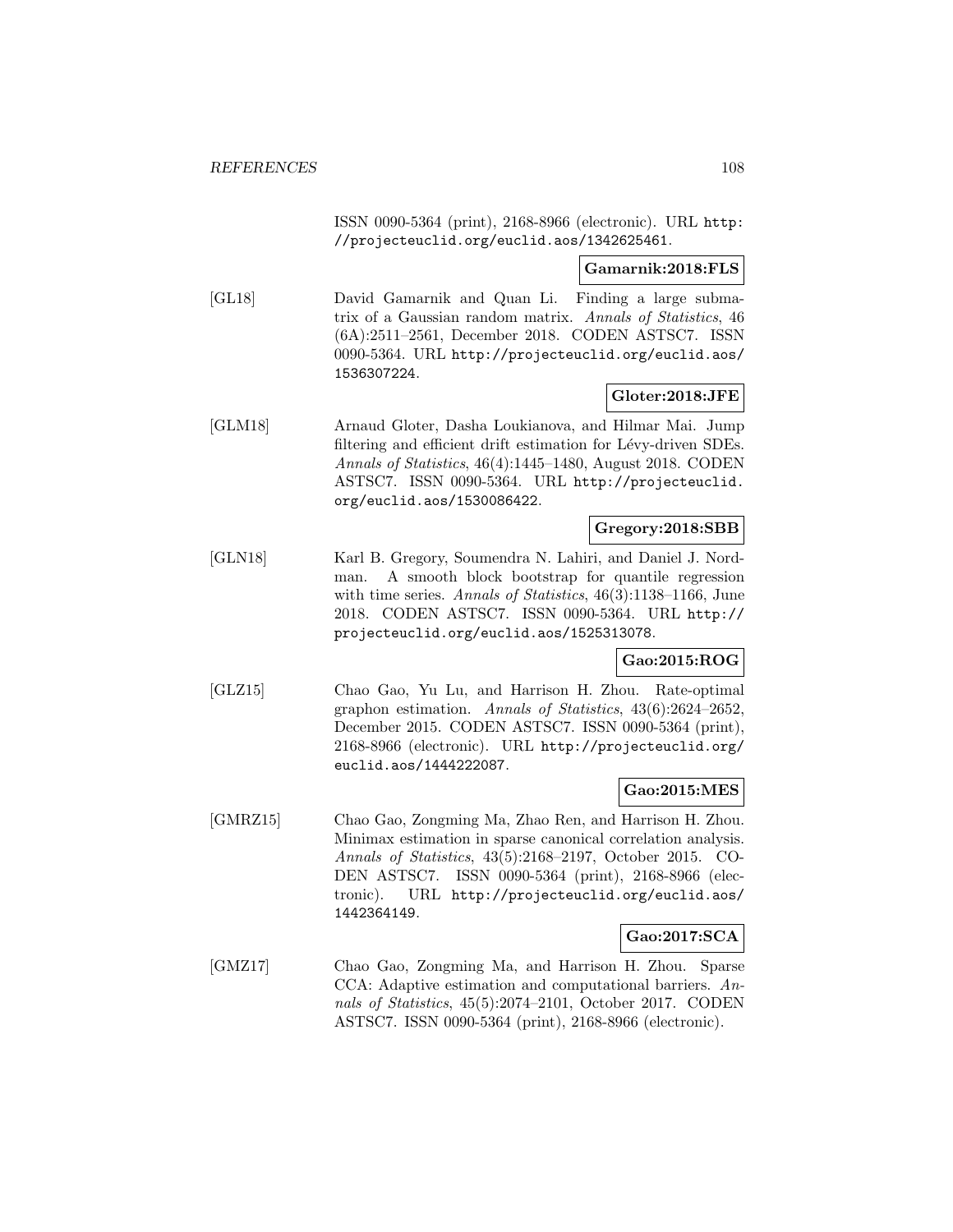**Gao:2018:CDD**

[GMZZ18] Chao Gao, Zongming Ma, Anderson Y. Zhang, and Harrison H. Zhou. Community detection in degree-corrected block models. Annals of Statistics, 46(5):2153–2185, October 2018. CODEN ASTSC7. ISSN 0090-5364. URL http:/ /projecteuclid.org/euclid.aos/1534492832.

### **Gine:2010:CBD**

[GN10] Evarist Giné and Richard Nickl. Confidence bands in density estimation. Annals of Statistics, 38(2):1122–1170, April 2010. CODEN ASTSC7. ISSN 0090-5364 (print), 2168-8966 (electronic). URL http://projecteuclid.org/ euclid.aos/1266586625.

### **Gine:2011:RCP**

[GN11] Evarist Giné and Richard Nickl. Rates of contraction for posterior distributions in L<sup>r</sup>-metrics,  $1 \leq r \leq \infty$ . An-<br>nals of Statistics, 39(6):2883-2911, December 2011. COnals of Statistics,  $39(6):2883-2911$ , December 2011. DEN ASTSC7. ISSN 0090-5364 (print), 2168-8966 (electronic). URL http://projecteuclid.org/euclid.aos/ 1327413772.

#### **Golubev:2010:AES**

[GNZ10] Georgi K. Golubev, Michael Nussbaum, and Harrison H. Zhou. Asymptotic equivalence of spectral density estimation and Gaussian white noise. Annals of Statistics, 38 (1):181–214, February 2010. CODEN ASTSC7. ISSN 0090-5364 (print), 2168-8966 (electronic). URL http:// projecteuclid.org/euclid.aos/1262271613.

#### **Godolphin:2018:DBS**

[God18] Janet Godolphin. Designs with blocks of size two and applications to microarray experiments. Annals of Statistics, 46 (6A):2775–2805, December 2018. CODEN ASTSC7. ISSN 0090-5364. URL http://projecteuclid.org/euclid.aos/ 1536307233.

#### **Golubev:2010:UOI**

[Gol10] Yuri Golubev. On universal oracle inequalities related to high-dimensional linear models. Annals of Statistics, 38 (5):2751–2780, October 2010. CODEN ASTSC7. ISSN 0090-5364 (print), 2168-8966 (electronic). URL http:// projecteuclid.org/euclid.aos/1279638539.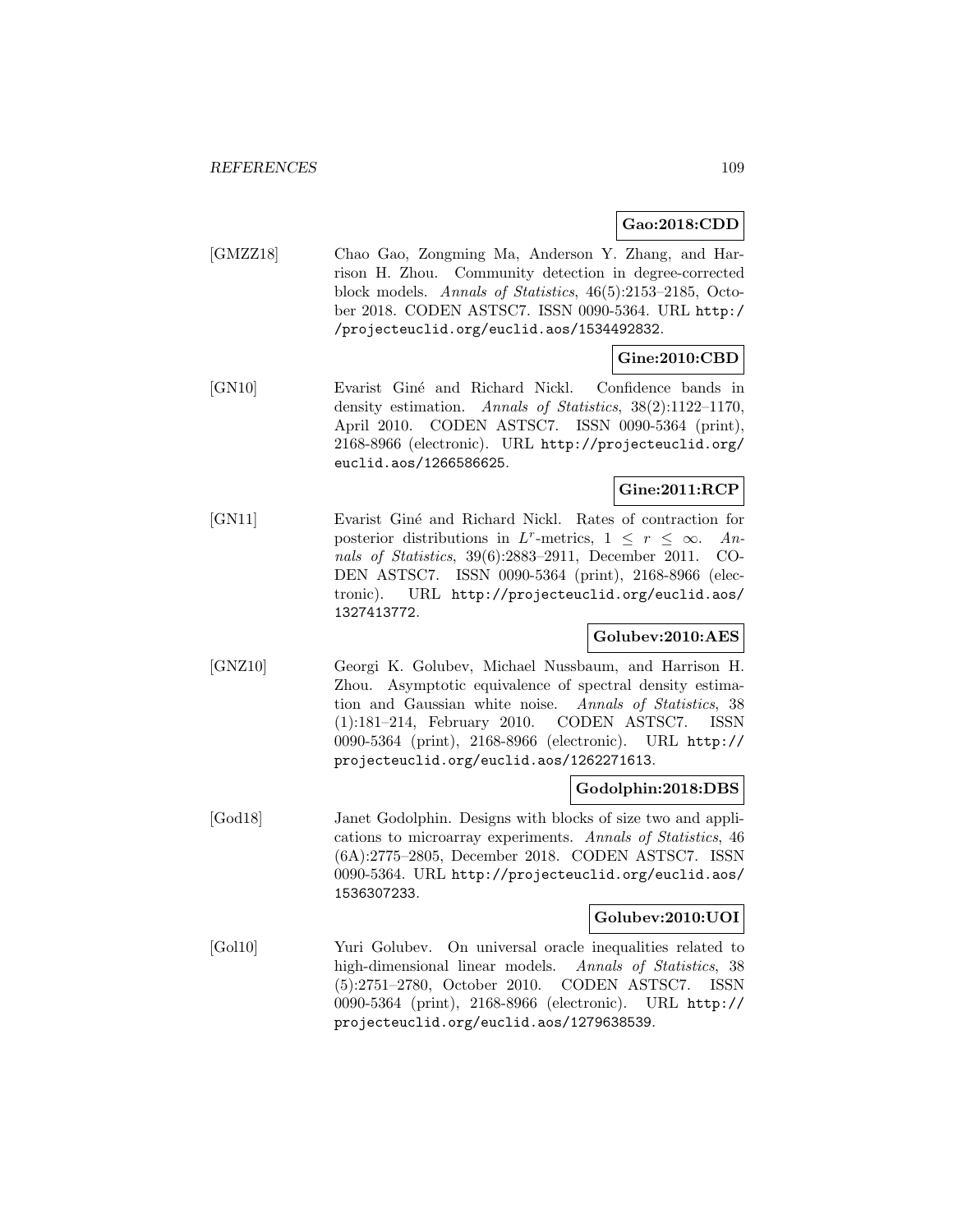#### **Genovese:2012:MES**

[GPPVW12] Christopher R. Genovese, Marco Perone-Pacifico, Isabella Verdinelli, and Larry Wasserman. Manifold estimation and singular deconvolution under Hausdorff loss. Annals of Statistics, 40(2):941–963, April 2012. CODEN ASTSC7. ISSN 0090-5364 (print), 2168-8966 (electronic). URL http:// projecteuclid.org/euclid.aos/1338515143.

#### **Genovese:2014:NRE**

[GPPVW14] Christopher R. Genovese, Marco Perone-Pacifico, Isabella Verdinelli, and Larry Wasserman. Nonparametric ridge estimation. Annals of Statistics, 42(4):1511–1545, August 2014. CODEN ASTSC7. ISSN 0090-5364 (print), 2168-8966 (electronic). URL http://projecteuclid.org/euclid.aos/ 1407420007.

### **Gandy:2013:ACP**

[GRD13] Axel Gandy and Patrick Rubin-Delanchy. An algorithm to compute the power of Monte Carlo tests with guaranteed precision. Annals of Statistics, 41(1):125–142, February 2013. CODEN ASTSC7. ISSN 0090-5364 (print), 2168-8966 (electronic). URL http://projecteuclid.org/ euclid.aos/1362493042.

#### **Groeneboom:2014:MSL**

[Gro14] Piet Groeneboom. Maximum smoothed likelihood estimators for the interval censoring model. Annals of Statistics, 42(5):2092–2137, October 2014. CODEN ASTSC7. ISSN 0090-5364 (print), 2168-8966 (electronic). URL http:// projecteuclid.org/euclid.aos/1410440635.

#### **Giraud:2015:APN**

[GRSP15] Christophe Giraud, François Roueff, and Andres Sanchez-Perez. Aggregation of predictors for nonstationary sub-linear processes and online adaptive forecasting of time varying autoregressive processes. Annals of Statistics, 43(6):2412–2450, December 2015. CODEN ASTSC7. ISSN 0090-5364 (print), 2168-8966 (electronic). URL http://projecteuclid.org/ euclid.aos/1444222080.

### **Goeman:2010:SRP**

[GS10] Jelle J. Goeman and Aldo Solari. The sequential rejection principle of familywise error control. Annals of Statis-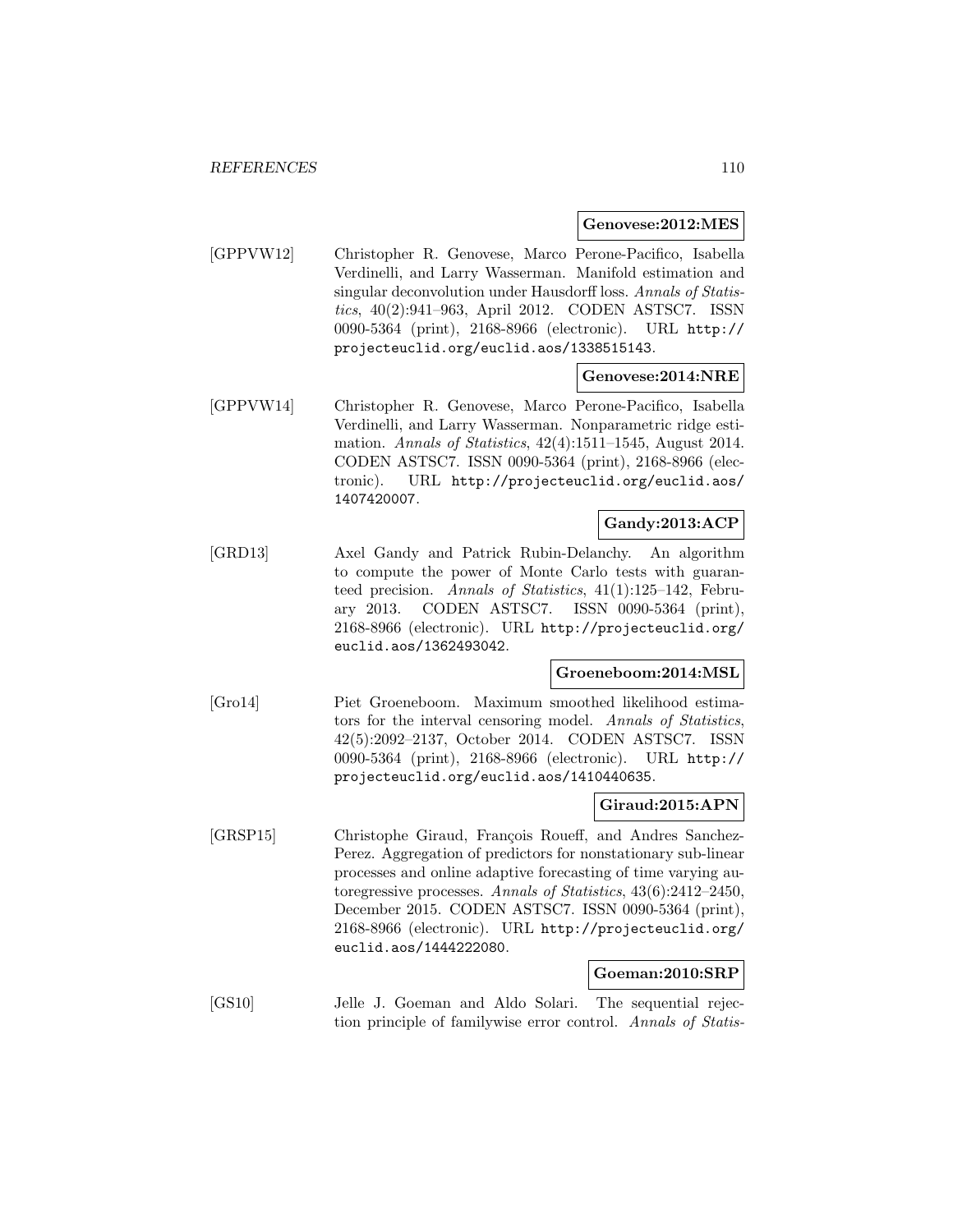tics, 38(6):3782–3810, December 2010. CODEN ASTSC7. ISSN 0090-5364 (print), 2168-8966 (electronic). URL http: //projecteuclid.org/euclid.aos/1291126973.

#### **Giraud:2012:DLV**

[GT12] Christophe Giraud and Alexandre Tsybakov. Discussion: Latent variable graphical model selection via convex optimization. Annals of Statistics, 40(4):1984–1988, August 2012. CODEN ASTSC7. ISSN 0090-5364 (print), 2168-8966 (electronic). URL http://projecteuclid.org/euclid.aos/ 1351602531.

### **Guntuboyina:2012:ORC**

[Gun12] Adityanand Guntuboyina. Optimal rates of convergence for convex set estimation from support functions. Annals of Statistics, 40(1):385–411, February 2012. CODEN ASTSC7. ISSN 0090-5364 (print), 2168-8966 (electronic). URL http: //projecteuclid.org/euclid.aos/1334581747.

### **Gu:2018:RGS**

[GWB18] Mengyang Gu, Xiaojing Wang, and James O. Berger. Robust Gaussian stochastic process emulation. Annals of Statistics, 46(6A):3038–3066, December 2018. CODEN ASTSC7. ISSN 0090-5364. URL http://projecteuclid.org/euclid.aos/ 1536307242.

#### **Gromping:2014:GRO**

[GX14] Ulrike Grömping and Hongquan Xu. Generalized resolution for orthogonal arrays. Annals of Statistics, 42(3):918– 939, June 2014. CODEN ASTSC7. ISSN 0090-5364 (print), 2168-8966 (electronic). URL http://projecteuclid.org/ euclid.aos/1400592647.

### **Gao:2018:MDN**

[GXZ18] Fuqing Gao, Jie Xiong, and Xingqiu Zhao. Moderate deviations and nonparametric inference for monotone functions. Annals of Statistics, 46(3):1225–1254, June 2018. CODEN ASTSC7. ISSN 0090-5364. URL http://projecteuclid. org/euclid.aos/1525313081.

# **Gao:2011:DML**

[GZ11] Fuqing Gao and Xingqiu Zhao. Delta method in large deviations and moderate deviations for estimators. Annals of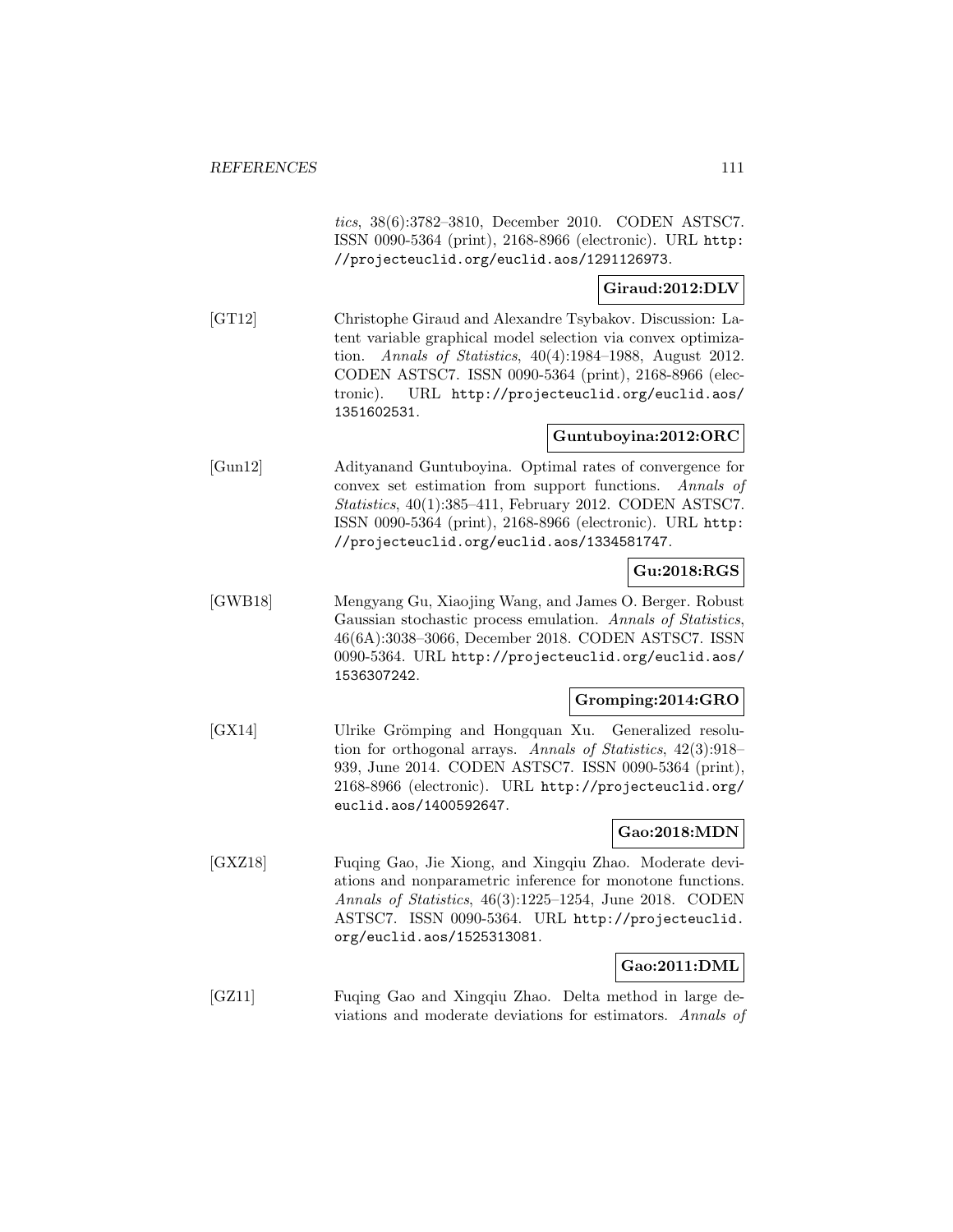Statistics, 39(2):1211–1240, April 2011. CODEN ASTSC7. ISSN 0090-5364 (print), 2168-8966 (electronic). URL http: //projecteuclid.org/euclid.aos/1304947048.

### **Gao:2015:ROP**

[GZ15] Chao Gao and Harrison H. Zhou. Rate-optimal posterior contraction for sparse PCA. Annals of Statistics, 43(2):785– 818, April 2015. CODEN ASTSC7. ISSN 0090-5364 (print), 2168-8966 (electronic). URL http://projecteuclid.org/ euclid.aos/1427115287.

### **Gao:2016:REB**

[GZ16a] Chao Gao and Harrison H. Zhou. Rate exact Bayesian adaptation with modified block priors. Annals of Statistics, 44(1):318–345, February 2016. CODEN ASTSC7. ISSN 0090-5364 (print), 2168-8966 (electronic). URL http:// projecteuclid.org/euclid.aos/1449755965.

## **Gu:2016:HDG**

[GZ16b] Yuwen Gu and Hui Zou. High-dimensional generalizations of asymmetric least squares regression and their applications. Annals of Statistics, 44(6):2661–2694, December 2016. CO-DEN ASTSC7. ISSN 0090-5364 (print), 2168-8966 (electronic). URL http://projecteuclid.org/euclid.aos/ 1479891631.

### **Ho:2013:ATH**

[HA13] Lam Si Tung Ho and Cécile Ané. Asymptotic theory with hierarchical autocorrelation: Ornstein–Uhlenbeck tree models. Annals of Statistics, 41(2):957–981, April 2013. CO-DEN ASTSC7. ISSN 0090-5364 (print), 2168-8966 (electronic). URL http://projecteuclid.org/euclid.aos/ 1369836966.

### **Hanneke:2011:RCA**

[Han11] Steve Hanneke. Rates of convergence in active learning. Annals of Statistics, 39(1):333–361, February 2011. CO-DEN ASTSC7. ISSN 0090-5364 (print), 2168-8966 (electronic). URL http://projecteuclid.org/euclid.aos/ 1291388378.

## **Han:2019:NSU**

[Han19] Xu Han. Nonparametric screening under conditional strictly convex loss for ultrahigh dimensional sparse data. Annals of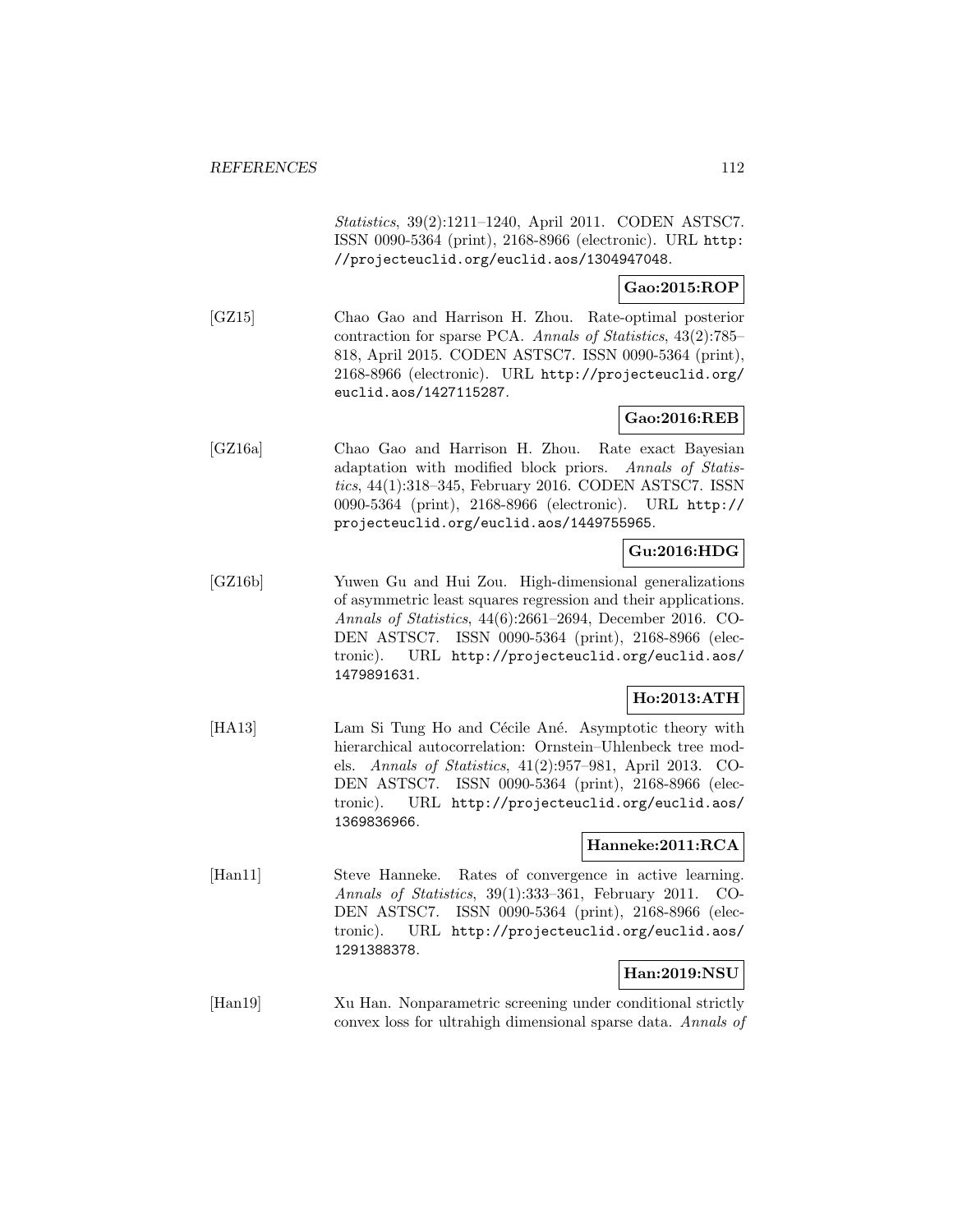Statistics, 47(4):1995–2022, August 2019. CODEN ASTSC7. ISSN 0090-5364 (print), 2168-8966 (electronic). URL https: //projecteuclid.org/euclid.aos/1558425637.

#### **Hsing:2016:LIS**

[HBT16] Tailen Hsing, Thomas Brown, and Brian Thelen. Local intrinsic stationarity and its inference. Annals of Statistics, 44(5):2058–2088, October 2016. CODEN ASTSC7. ISSN 0090-5364 (print), 2168-8966 (electronic). URL http:// projecteuclid.org/euclid.aos/1473685268.

## **He:2019:PVA**

[HBZO19] Hera Y. He, Kinjal Basu, Qingyuan Zhao, and Art B. Owen. Permutation p-value approximation via generalized Stolarsky invariance. Annals of Statistics, 47(1):583–611, February 2019. CODEN ASTSC7. ISSN 0090-5364. URL http:// projecteuclid.org/euclid.aos/1543568599.

### **He:2018:SOA**

[HCT18] Yuanzhen He, Ching-Shui Cheng, and Boxin Tang. Strong orthogonal arrays of strength two plus. Annals of Statistics, 46(2):457–468, April 2018. CODEN ASTSC7. ISSN 0090-5364. URL http://projecteuclid.org/euclid.aos/ 1522742425.

#### **Huckemann:2018:BND**

[HE18] Stephan F. Huckemann and Benjamin Eltzner. Backward nested descriptors asymptotics with inference on stem cell differentiation. Annals of Statistics, 46(5):1994–2019, October 2018. CODEN ASTSC7. ISSN 0090-5364. URL http:/ /projecteuclid.org/euclid.aos/1534492826.

### **Hung:2019:RVE**

[HF19] Kenneth Hung and William Fithian. Rank verification for exponential families. Annals of Statistics, 47(2):758–782, April 2019. CODEN ASTSC7. ISSN 0090-5364. URL http:// projecteuclid.org/euclid.aos/1547197237.

#### **Hu:2012:APC**

[HH12] Yanqing Hu and Feifang Hu. Asymptotic properties of covariate-adaptive randomization. Annals of Statistics, 40 (3):1794–1815, June 2012. CODEN ASTSC7. ISSN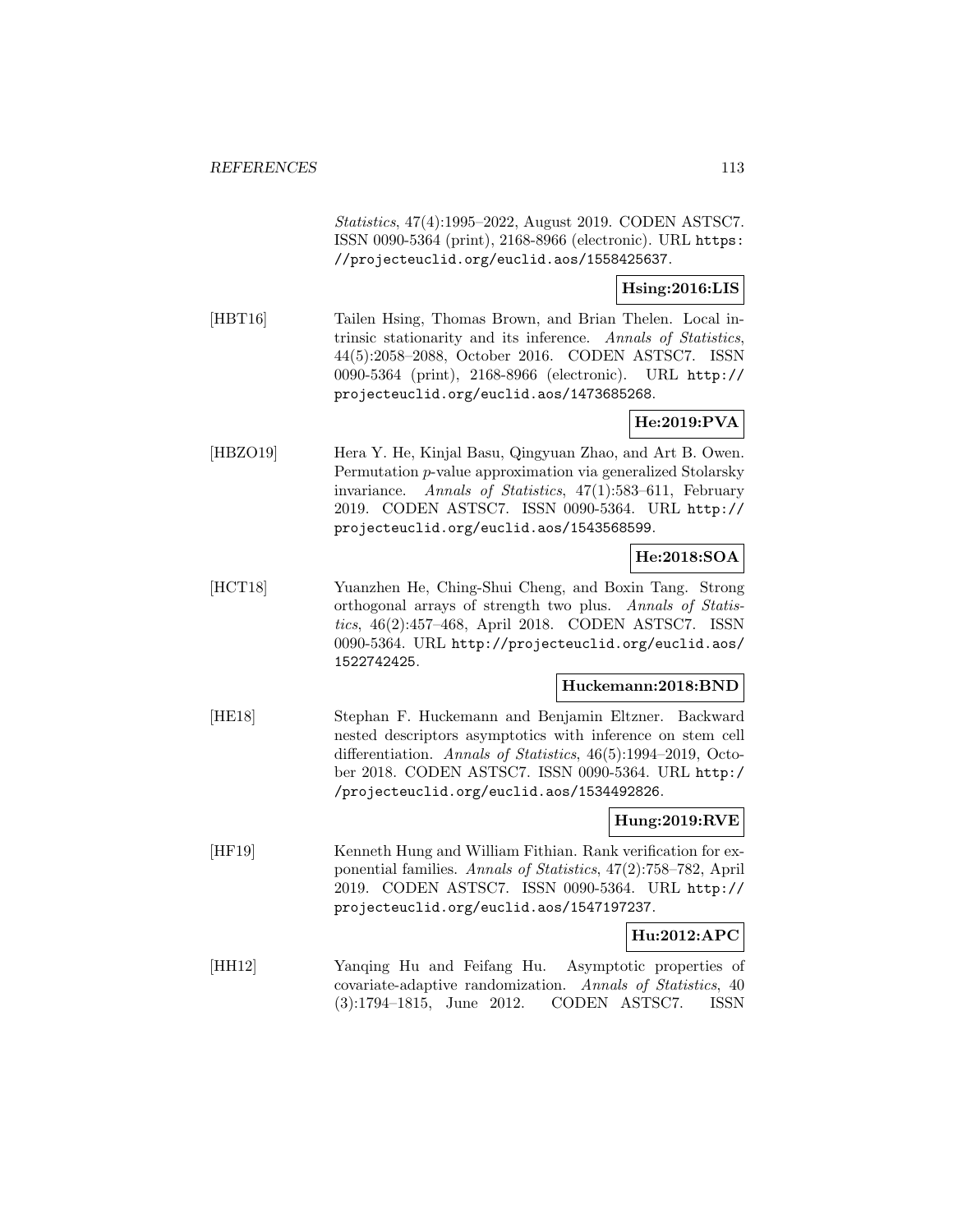0090-5364 (print), 2168-8966 (electronic). URL http:// projecteuclid.org/euclid.aos/1350394517.

## **Hall:2013:SBM**

[HH13] Peter Hall and Joel Horowitz. A simple bootstrap method for constructing nonparametric confidence bands for functions. Annals of Statistics, 41(4):1892–1921, August 2013. CODEN ASTSC7. ISSN 0090-5364 (print), 2168-8966 (electronic). URL http://projecteuclid.org/euclid.aos/ 1378386242.

## **Huang:2010:VSN**

[HHW10] Jian Huang, Joel L. Horowitz, and Fengrong Wei. Variable selection in nonparametric additive models. Annals of Statistics, 38(4):2282–2313, August 2010. CODEN ASTSC7. ISSN 0090-5364 (print), 2168-8966 (electronic). URL http: //projecteuclid.org/euclid.aos/1278861249.

## **Hsu:2019:MSF**

[HIT19] Hsiang-Ling Hsu, Ching-Kang Ing, and Howell Tong. On model selection from a finite family of possibly misspecified time series models. Annals of Statistics,  $47(2):1061-1087$ , April 2019. CODEN ASTSC7. ISSN 0090-5364. URL http: //projecteuclid.org/euclid.aos/1547197248.

### **Hall:2010:IHC**

[HJ10] Peter Hall and Jiashun Jin. Innovated higher criticism for detecting sparse signals in correlated noise. Annals of Statistics, 38(3):1686–1732, June 2010. CODEN ASTSC7. ISSN 0090-5364 (print), 2168-8966 (electronic). URL http:// projecteuclid.org/euclid.aos/1269452652.

### **He:2013:RMM**

[HJY13] Yangbo He, Jinzhu Jia, and Bin Yu. Reversible MCMC on Markov equivalence classes of sparse directed acyclic graphs. Annals of Statistics, 41(4):1742–1779, August 2013. CO-DEN ASTSC7. ISSN 0090-5364 (print), 2168-8966 (electronic). URL http://projecteuclid.org/euclid.aos/ 1378386238.

### **Huang:2016:PCS**

[HJY16] Shiqiong Huang, Jiashun Jin, and Zhigang Yao. Partial correlation screening for estimating large precision matrices, with applications to classification. Annals of Statistics,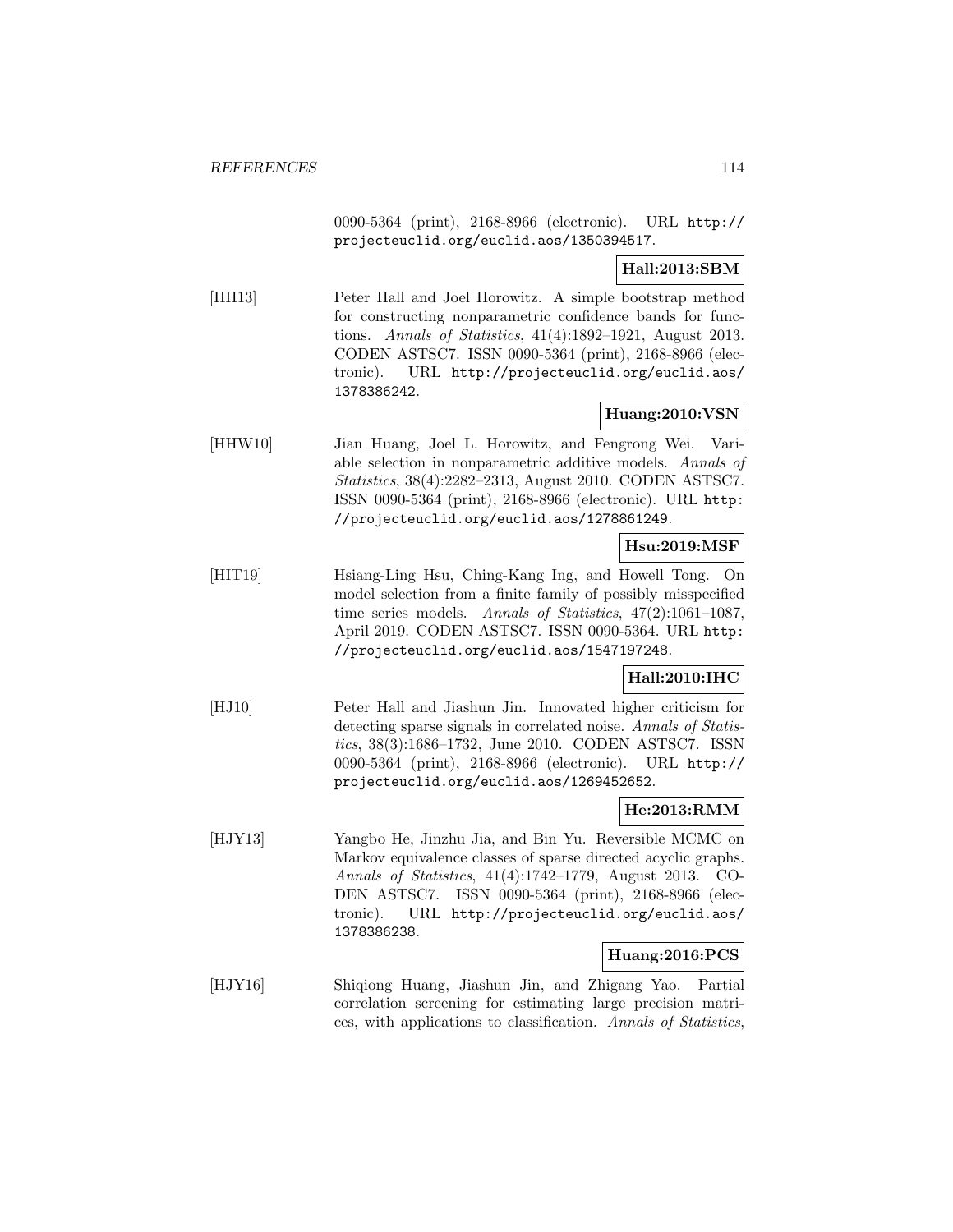44(5):2018–2057, October 2016. CODEN ASTSC7. ISSN 0090-5364 (print), 2168-8966 (electronic). URL http:// projecteuclid.org/euclid.aos/1473685267.

### **Hormann:2010:WDF**

[HK10] Siegfried Hörmann and Piotr Kokoszka. Weakly dependent functional data. Annals of Statistics, 38(3):1845–1884, June 2010. CODEN ASTSC7. ISSN 0090-5364 (print), 2168-8966 (electronic). URL http://projecteuclid.org/ euclid.aos/1269452656.

### **Heinrich:2018:SIO**

[HK18] Philippe Heinrich and Jonas Kahn. Strong identifiability and optimal minimax rates for finite mixture estimation. Annals of Statistics, 46(6A):2844–2870, December 2018. CODEN ASTSC7. ISSN 0090-5364. URL http://projecteuclid. org/euclid.aos/1536307235.

#### **Huckemann:2010:MDH**

[HKKM10] Stephan F. Huckemann, Peter T. Kim, Ja-Yong Koo, and Axel Munk. Möbius deconvolution on the hyperbolic plane with application to impedance density estimation. Annals of Statistics, 38(4):2465–2498, August 2010. CODEN ASTSC7. ISSN 0090-5364 (print), 2168-8966 (electronic). URL http: //projecteuclid.org/euclid.aos/1278861254.

### **Haff:2011:MEM**

[HKKR11] L. R. Haff, P. T. Kim, J.-Y. Koo, and D. St. P. Richards. Minimax estimation for mixtures of Wishart distributions. Annals of Statistics, 39(6):3417–3440, December 2011. CO-DEN ASTSC7. ISSN 0090-5364 (print), 2168-8966 (electronic). URL http://projecteuclid.org/euclid.aos/ 1330958685.

### **Hormann:2018:TPF**

[HKN18] Siegfried Hörmann, Piotr Kokoszka, and Gilles Nisol. Testing for periodicity in functional time series. Annals of Statistics, 46(6A):2960–2984, December 2018. CODEN ASTSC7. ISSN 0090-5364. URL http://projecteuclid.org/euclid.aos/ 1536307239.

# **Hong:2013:LFA**

[HL13] Yongmiao Hong and Yoon-Jin Lee. A loss function approach to model specification testing and its relative effi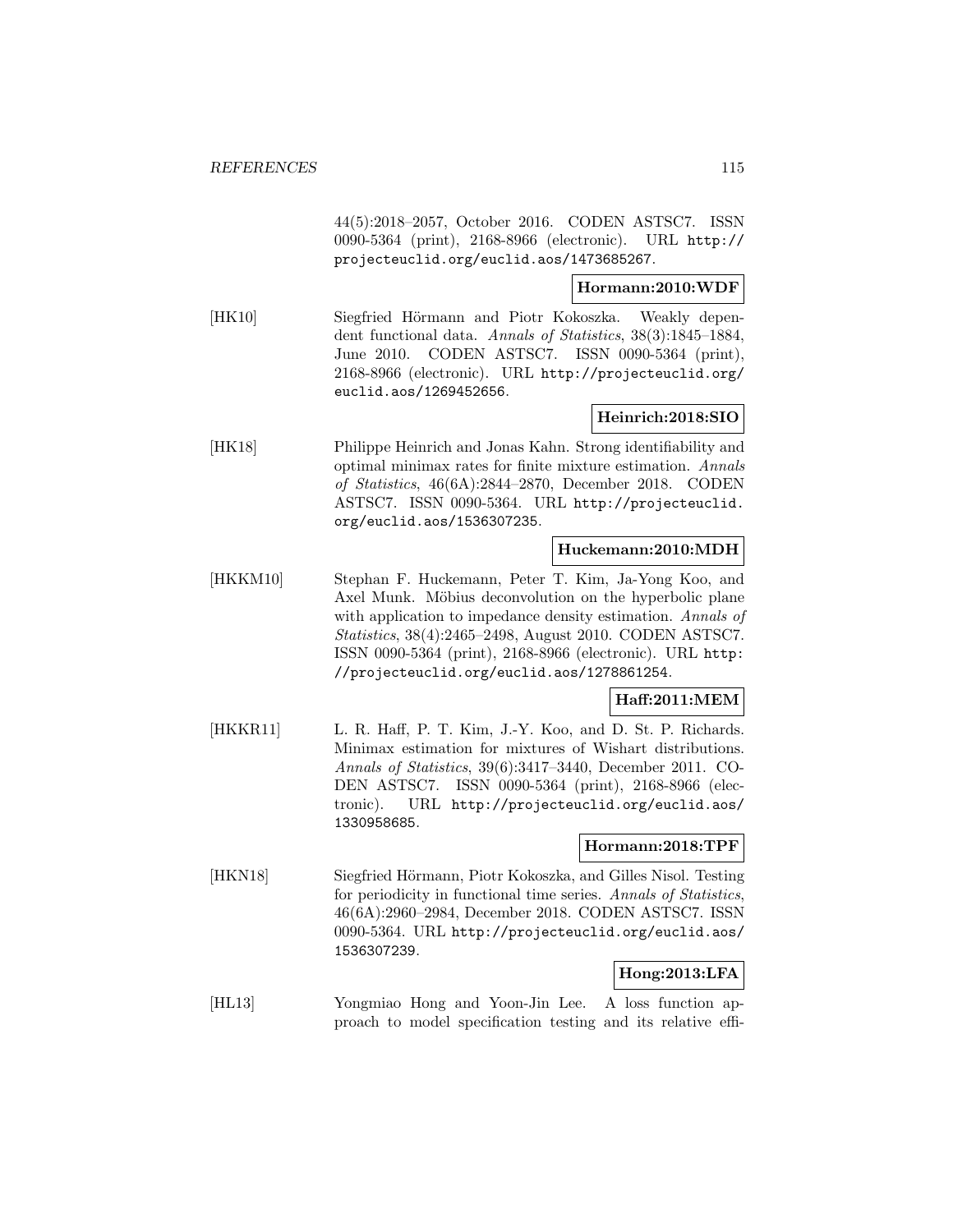ciency. Annals of Statistics, 41(3):1166–1203, June 2013. CODEN ASTSC7. ISSN 0090-5364 (print), 2168-8966 (electronic). URL http://projecteuclid.org/euclid.aos/ 1371150897.

### **Hirose:2018:EVR**

[HL18] Masayo Yoshimori Hirose and Partha Lahiri. Estimating variance of random effects to solve multiple problems simultaneously. Annals of Statistics, 46(4):1721–1741, August 2018. CODEN ASTSC7. ISSN 0090-5364. URL http:// projecteuclid.org/euclid.aos/1530086431.

## **Hu:2019:HDC**

[HLLZ19] Jiang Hu, Weiming Li, Zhi Liu, and Wang Zhou. Highdimensional covariance matrices in elliptical distributions with application to spherical test. Annals of Statistics, 47(1):527–555, February 2019. CODEN ASTSC7. ISSN 0090-5364. URL http://projecteuclid.org/euclid.aos/ 1543568597.

#### **Hall:2010:MVR**

[HM10] Peter Hall and Hugh Miller. Modeling the variability of rankings. Annals of Statistics, 38(5):2652–2677, October 2010. CODEN ASTSC7. ISSN 0090-5364 (print), 2168-8966 (electronic). URL http://projecteuclid.org/euclid.aos/ 1278861456.

#### **Huang:2011:SLS**

[HMLZ11] Jian Huang, Shuangge Ma, Hongzhe Li, and Cun-Hui Zhang. The sparse Laplacian shrinkage estimator for highdimensional regression. Annals of Statistics, 39(4):2021–2046, August 2011. CODEN ASTSC7. ISSN 0090-5364 (print), 2168-8966 (electronic). URL http://projecteuclid.org/ euclid.aos/1314190622.

#### **Hilgert:2013:MAT**

[HMV13] Nadine Hilgert, André Mas, and Nicolas Verzelen. Minimax adaptive tests for the functional linear model. Annals of Statistics, 41(2):838–869, April 2013. CODEN ASTSC7. ISSN 0090-5364 (print), 2168-8966 (electronic). URL http: //projecteuclid.org/euclid.aos/1369836962.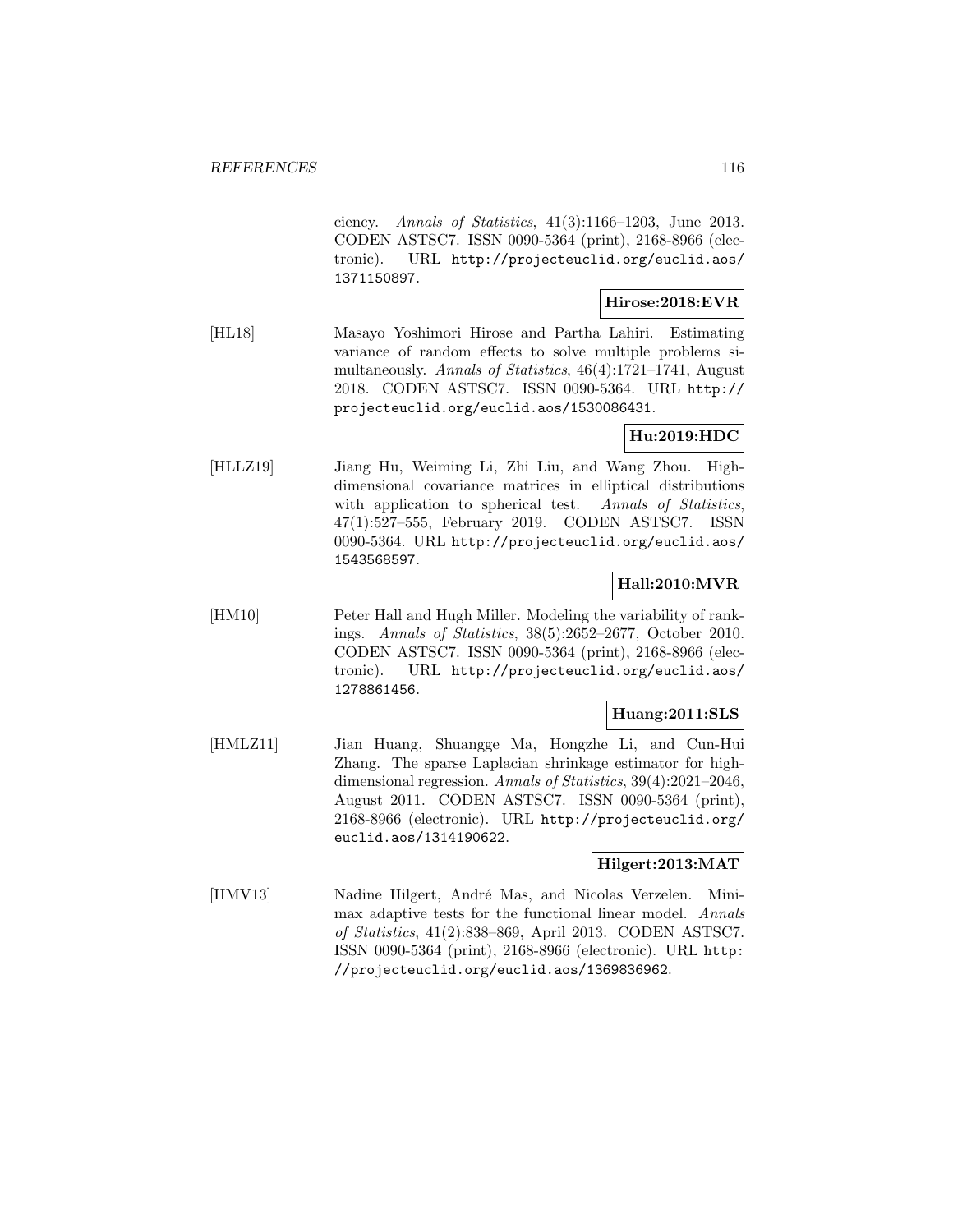### **Hoffmann:2011:AIC**

[HN11] Marc Hoffmann and Richard Nickl. On adaptive inference and confidence bands. Annals of Statistics, 39(5):2383–2409, October 2011. CODEN ASTSC7. ISSN 0090-5364 (print), 2168-8966 (electronic). URL http://projecteuclid.org/ euclid.aos/1322663462.

# **Ho:2016:CRP**

[HN16] Nhat Ho and XuanLong Nguyen. Convergence rates of parameter estimation for some weakly identifiable finite mixtures. Annals of Statistics, 44(6):2726–2755, December 2016. CODEN ASTSC7. ISSN 0090-5364 (print), 2168-8966 (electronic). URL http://projecteuclid.org/euclid.aos/ 1479891633.

## **Hall:2010:OPC**

[HP10] Peter Hall and Tung Pham. Optimal properties of centroidbased classifiers for very high-dimensional data. Annals of Statistics, 38(2):1071–1093, April 2010. CODEN ASTSC7. ISSN 0090-5364 (print), 2168-8966 (electronic). URL http: //projecteuclid.org/euclid.aos/1266586623.

# **Han:2018:SBE**

[HP18] Kyunghee Han and Byeong U. Park. Smooth backfitting for errors-in-variables additive models. Annals of Statistics, 46(5):2216–2250, October 2018. CODEN ASTSC7. ISSN 0090-5364. URL http://projecteuclid.org/euclid.aos/ 1534492834.

### **Hallin:2010:MQM**

[HPŠ10a] Marc Hallin, Davy Paindaveine, and Miroslav Šiman. Multivariate quantiles and multiple-output regression quantiles: From  $L_1$  optimization to halfspace depth. Annals of Statistics, 38(2):635–669, April 2010. CODEN ASTSC7. ISSN 0090-5364 (print), 2168-8966 (electronic). URL http:// projecteuclid.org/euclid.aos/1266586607.

### **Hallin:2010:R**

[HPS10b] Marc Hallin, Davy Paindaveine, and Miroslav Siman. Rejoinder. Annals of Statistics, 38(2):694–703, April 2010. CO-DEN ASTSC7. ISSN 0090-5364 (print), 2168-8966 (electronic). URL http://projecteuclid.org/euclid.aos/ 1266586611.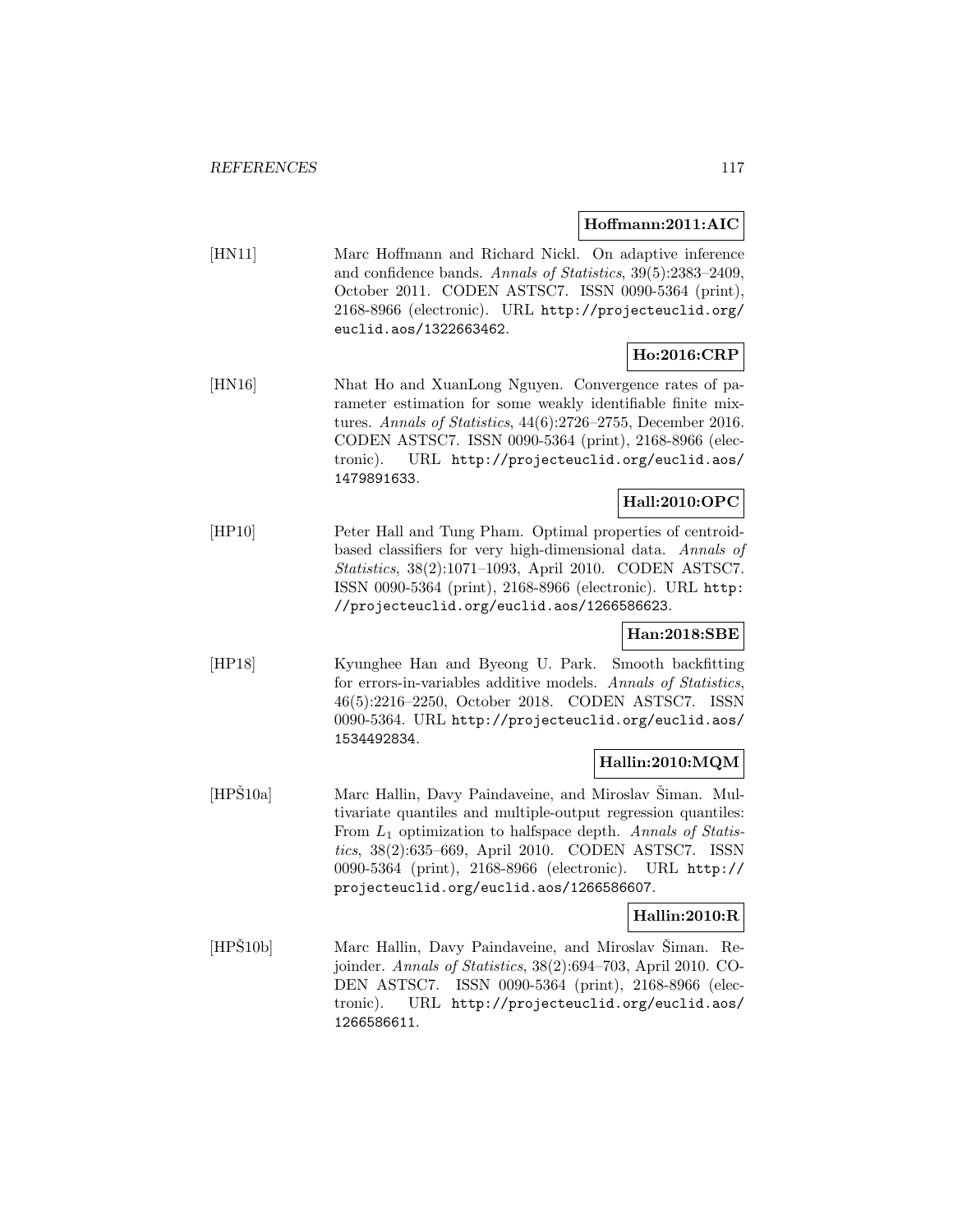#### **Hallin:2010:ORB**

[HPV10] Marc Hallin, Davy Paindaveine, and Thomas Verdebout. Optimal rank-based testing for principal components. Annals of Statistics, 38(6):3245–3299, December 2010. CO-DEN ASTSC7. ISSN 0090-5364 (print), 2168-8966 (electronic). URL http://projecteuclid.org/euclid.aos/ 1284988406.

### **Hall:2011:ANV**

[HPWW11] Peter Hall, Tung Pham, M. P. Wand, and S. S. J. Wang. Asymptotic normality and valid inference for Gaussian variational approximation. Annals of Statistics, 39(5):2502–2532, October 2011. CODEN ASTSC7. ISSN 0090-5364 (print), 2168-8966 (electronic). URL http://projecteuclid.org/ euclid.aos/1322663466.

#### **Han:2016:TWL**

[HPZ16] Xiao Han, Guangming Pan, and Bo Zhang. The Tracy– Widom law for the largest eigenvalue of  $F$  type matrices. Annals of Statistics, 44(4):1564–1592, August 2016. CO-DEN ASTSC7. ISSN 0090-5364 (print), 2168-8966 (electronic). URL http://projecteuclid.org/euclid.aos/ 1467894708.

### **Haaland:2011:AEL**

[HQ11] Ben Haaland and Peter Z. G. Qian. Accurate emulators for large-scale computer experiments. Annals of Statistics, 39 (6):2974–3002, December 2011. CODEN ASTSC7. ISSN 0090-5364 (print), 2168-8966 (electronic). URL http:// projecteuclid.org/euclid.aos/1327413775.

#### **He:2014:CLT**

[HQ14] Xu He and Peter Z. G. Qian. A central limit theorem for general orthogonal array based space-filling designs. Annals of Statistics, 42(5):1725–1750, October 2014. CODEN ASTSC7. ISSN 0090-5364 (print), 2168-8966 (electronic). URL http: //projecteuclid.org/euclid.aos/1410440623.

#### **Hualde:2011:GPM**

[HR11] Javier Hualde and Peter M. Robinson. Gaussian pseudomaximum likelihood estimation of fractional time series models. Annals of Statistics, 39(6):3152–3181, December 2011.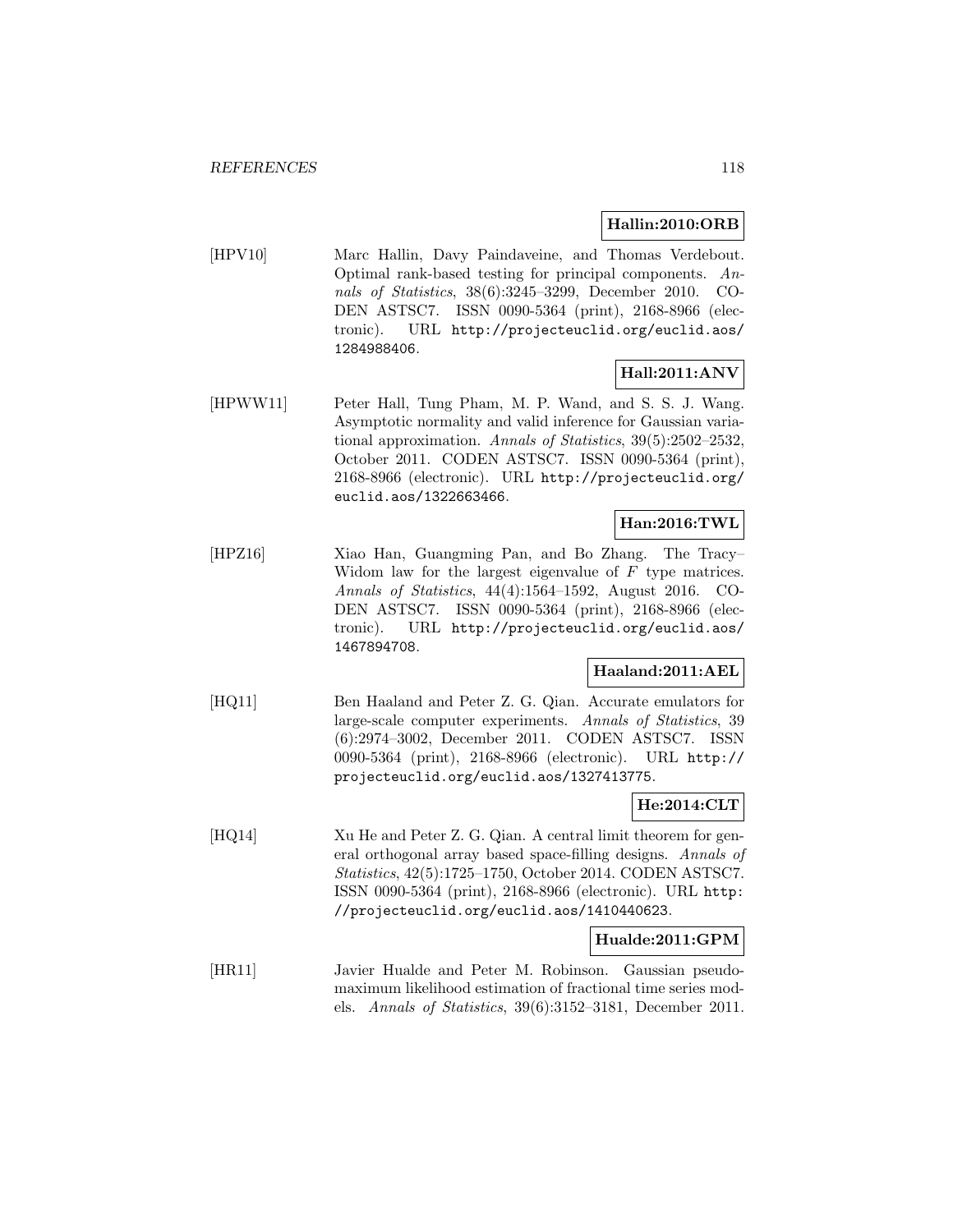CODEN ASTSC7. ISSN 0090-5364 (print), 2168-8966 (electronic). URL http://projecteuclid.org/euclid.aos/ 1330958676.

### **Hoffmann:2015:APC**

[HRSH15] Marc Hoffmann, Judith Rousseau, and Johannes Schmidt-Hieber. On adaptive posterior concentration rates. Annals of Statistics, 43(5):2259–2295, October 2015. CODEN ASTSC7. ISSN 0090-5364 (print), 2168-8966 (electronic). URL http: //projecteuclid.org/euclid.aos/1442364152.

### **Hang:2017:BTI**

[HS17] Hanyuan Hang and Ingo Steinwart. A Bernstein-type inequality for some mixing processes and dynamical systems with an application to learning. Annals of Statistics, 45(2):708– 743, April 2017. CODEN ASTSC7. ISSN 0090-5364 (print), 2168-8966 (electronic). URL http://projecteuclid.org/ euclid.aos/1494921955.

### **Heckel:2019:ARP**

[HSRW19] Reinhard Heckel, Nihar B. Shah, Kannan Ramchandran, and Martin J. Wainwright. Active ranking from pairwise comparisons and when parametric assumptions do not help. Annals of Statistics, 47(6):3099–3126, December 2019. CO-DEN ASTSC7. ISSN 0090-5364 (print), 2168-8966 (electronic). URL https://projecteuclid.org/euclid.aos/ 1572487385.

### **Huang:2013:OIL**

[HSY<sup>+</sup>13] Jian Huang, Tingni Sun, Zhiliang Ying, Yi Yu, and Cun-Hui Zhang. Oracle inequalities for the lasso in the Cox model. Annals of Statistics, 41(3):1142–1165, June 2013. CODEN ASTSC7. ISSN 0090-5364 (print), 2168-8966 (electronic). URL http://projecteuclid.org/euclid.aos/ 1371150896.

#### **He:2014:CSO**

[HT14] Yuanzhen He and Boxin Tang. A characterization of strong orthogonal arrays of strength three. Annals of Statistics, 42(4):1347–1360, August 2014. CODEN ASTSC7. ISSN 0090-5364 (print), 2168-8966 (electronic). URL http:// projecteuclid.org/euclid.aos/1403715203.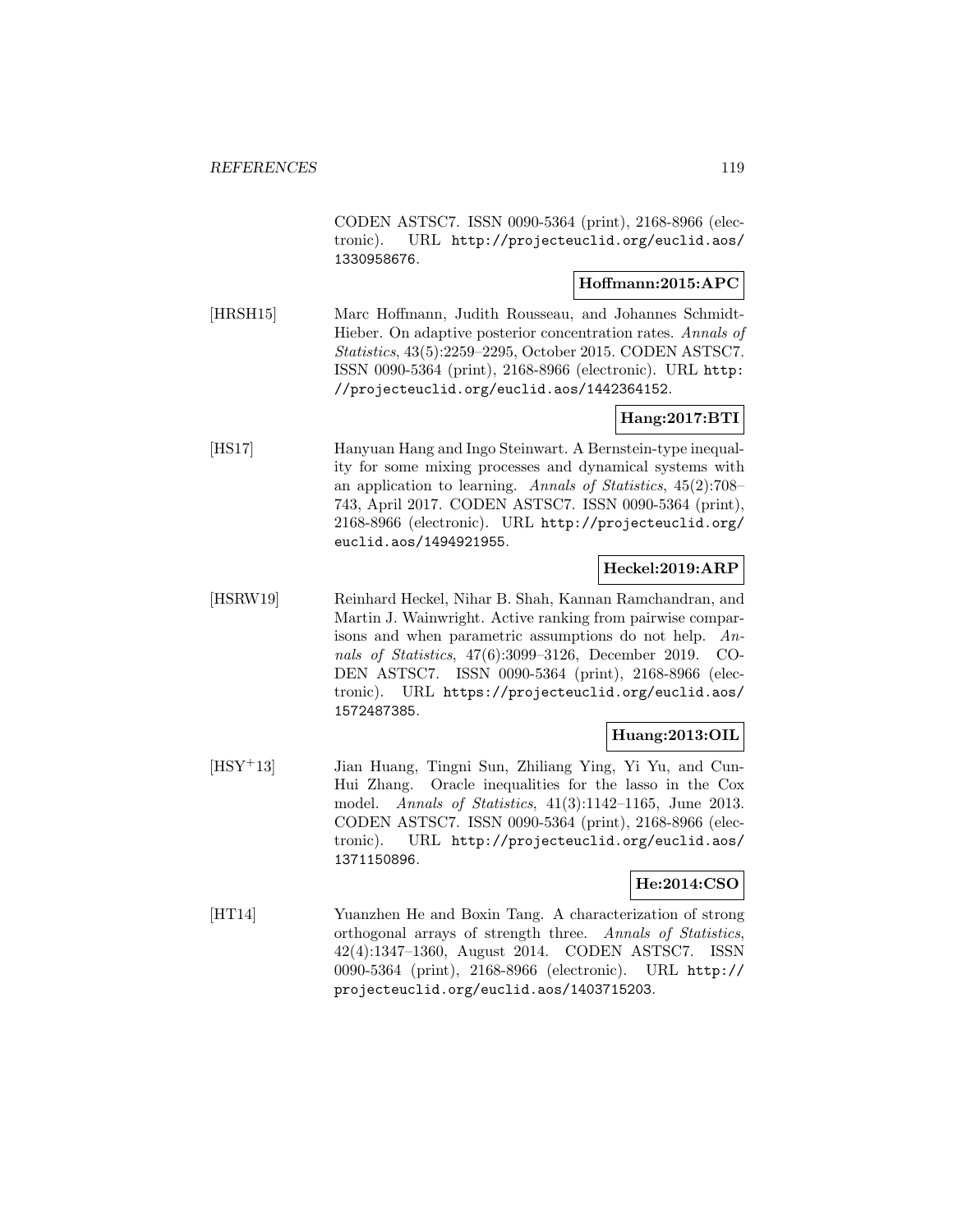**Han:2017:OBC**

[HTX17] Dong Han, Fugee Tsung, and Jinguo Xian. On the optimality of Bayesian change-point detection. Annals of Statistics, 45(4):1375–1402, August 2017. CODEN ASTSC7. ISSN 0090-5364 (print), 2168-8966 (electronic). URL http:// projecteuclid.org/euclid.aos/1498636860.

# **Huang:2010:TCI**

[Hua10a] Tzee-Ming Huang. Testing conditional independence using maximal nonlinear conditional correlation. Annals of Statistics, 38(4):2047–2091, August 2010. CODEN ASTSC7. ISSN 0090-5364 (print), 2168-8966 (electronic). URL http:// projecteuclid.org/euclid.aos/1278861242.

### **Huang:2010:QCC**

[Hua10b] Yijian Huang. Quantile calculus and censored regression. Annals of Statistics, 38(3):1607–1637, June 2010. CO-DEN ASTSC7. ISSN 0090-5364 (print), 2168-8966 (electronic). URL http://projecteuclid.org/euclid.aos/ 1269452649.

### **Huckemann:2011:IIM**

[Huc11] Stephan F. Huckemann. Intrinsic inference on the mean geodesic of planar shapes and tree discrimination by leaf growth. Annals of Statistics, 39(2):1098–1124, April 2011. CODEN ASTSC7. ISSN 0090-5364 (print), 2168-8966 (electronic). URL http://projecteuclid.org/euclid.aos/ 1304947045.

### **Han:2016:AEC**

[HW16a] Qiyang Han and Jon A. Wellner. Approximation and estimation of s-concave densities via Rényi divergences. Annals of Statistics, 44(3):1332–1359, June 2016. CODEN ASTSC7. ISSN 0090-5364 (print), 2168-8966 (electronic). URL http: //projecteuclid.org/euclid.aos/1460381695.

#### **Hayashi:2016:IGA**

[HW16b] Masahito Hayashi and Shun Watanabe. Information geometry approach to parameter estimation in Markov chains. Annals of Statistics, 44(4):1495–1535, August 2016. CO-DEN ASTSC7. ISSN 0090-5364 (print), 2168-8966 (electronic). URL http://projecteuclid.org/euclid.aos/ 1467894706.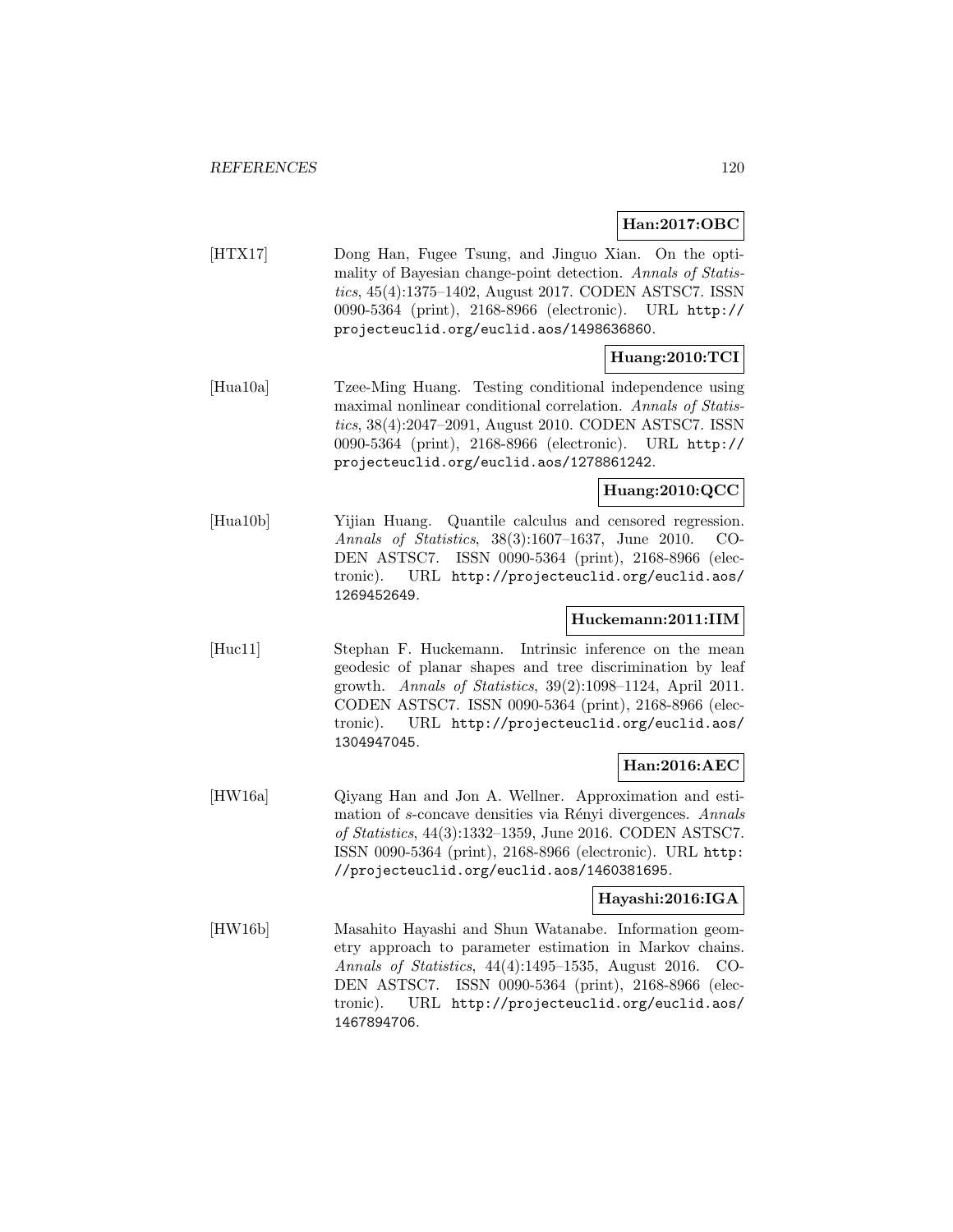## **Hu:2017:RDD**

[HW17] Rui Hu and Douglas P. Wiens. Robust discrimination designs over Hellinger neighbourhoods. Annals of Statistics, 45(4):1638–1663, August 2017. CODEN ASTSC7. ISSN 0090-5364 (print), 2168-8966 (electronic). URL http:// projecteuclid.org/euclid.aos/1498636869.

# **Han:2019:CRL**

[HW19] Qiyang Han and Jon A. Wellner. Convergence rates of least squares regression estimators with heavy-tailed errors. Annals of Statistics, 47(4):2286–2319, August 2019. CO-DEN ASTSC7. ISSN 0090-5364 (print), 2168-8966 (electronic). URL https://projecteuclid.org/euclid.aos/ 1558425646.

# **Han:2019:IRG**

[HWCS19] Qiyang Han, Tengyao Wang, Sabyasachi Chatterjee, and Richard J. Samworth. Isotonic regression in general dimensions. Annals of Statistics, 47(5):2440–2471, October 2019. CODEN ASTSC7. ISSN 0090-5364 (print), 2168-8966 (electronic). URL https://projecteuclid.org/euclid.aos/ 1564797853.

### **He:2013:CQA**

[HWH13a] Xuming He, Lan Wang, and Hyokyoung Grace Hong. Correction: "Quantile-adaptive model-free variable screening for high-dimensional heterogeneous data". Annals of Statistics, 41(5):2699, October 2013. CODEN ASTSC7. ISSN 0090-5364 (print), 2168-8966 (electronic). URL http://projecteuclid.org/euclid.aos/1386598636. See [HWH13b].

# **He:2013:QAM**

[HWH13b] Xuming He, Lan Wang, and Hyokyoung Grace Hong. Quantile-adaptive model-free variable screening for highdimensional heterogeneous data. Annals of Statistics, 41 (1):342–369, February 2013. CODEN ASTSC7. ISSN 0090-5364 (print), 2168-8966 (electronic). URL http:// projecteuclid.org/euclid.aos/1364302746. See correction [HWH13a].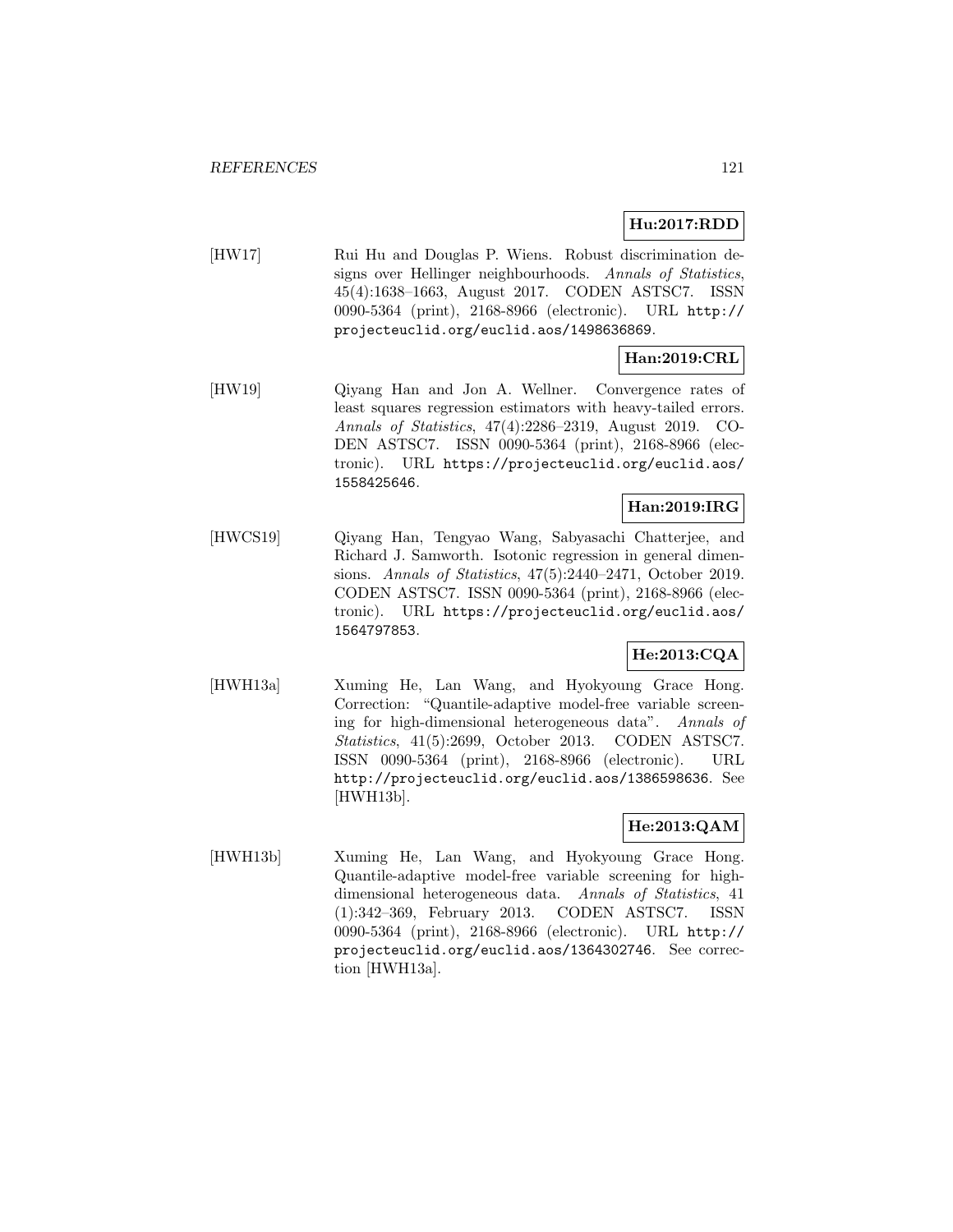### **Hu:2015:SLO**

[HYS15] Linwei Hu, Min Yang, and John Stufken. Saturated locally optimal designs under differentiable optimality criteria. Annals of Statistics, 43(1):30–56, February 2015. CO-DEN ASTSC7. ISSN 0090-5364 (print), 2168-8966 (electronic). URL http://projecteuclid.org/euclid.aos/ 1416322035.

### **Huang:2010:BGS**

[HZ10] Junzhou Huang and Tong Zhang. The benefit of group sparsity. Annals of Statistics, 38(4):1978–2004, August 2010. CO-DEN ASTSC7. ISSN 0090-5364 (print), 2168-8966 (electronic). URL http://projecteuclid.org/euclid.aos/ 1278861240.

#### **Ionides:2011:IF**

[IBAK11] Edward L. Ionides, Anindya Bhadra, Yves Atchad´e, and Aaron King. Iterated filtering. Annals of Statistics, 39(3):1776–1802, June 2011. CODEN ASTSC7. ISSN 0090-5364 (print), 2168-8966 (electronic). URL http:// projecteuclid.org/euclid.aos/1311600283.

### **Ilmonen:2011:SEI**

[IP11] Pauliina Ilmonen and Davy Paindaveine. Semiparametrically efficient inference based on signed ranks in symmetric independent component models. Annals of Statistics, 39(5):2448–2476, October 2011. CODEN ASTSC7. ISSN 0090-5364 (print), 2168-8966 (electronic). URL http:// projecteuclid.org/euclid.aos/1322663464.

#### **Ingster:2012:MSD**

[ISS12] Yuri I. Ingster, Theofanis Sapatinas, and Irina A. Suslina. Minimax signal detection in ill-posed inverse problems. Annals of Statistics, 40(3):1524–1549, June 2012. CO-DEN ASTSC7. ISSN 0090-5364 (print), 2168-8966 (electronic). URL http://projecteuclid.org/euclid.aos/ 1346850064.

### **Jacob:2010:CLS**

[Jac10] Christine Jacob. Conditional least squares estimation in nonstationary nonlinear stochastic regression models. Annals of Statistics, 38(1):566–597, February 2010. CODEN ASTSC7.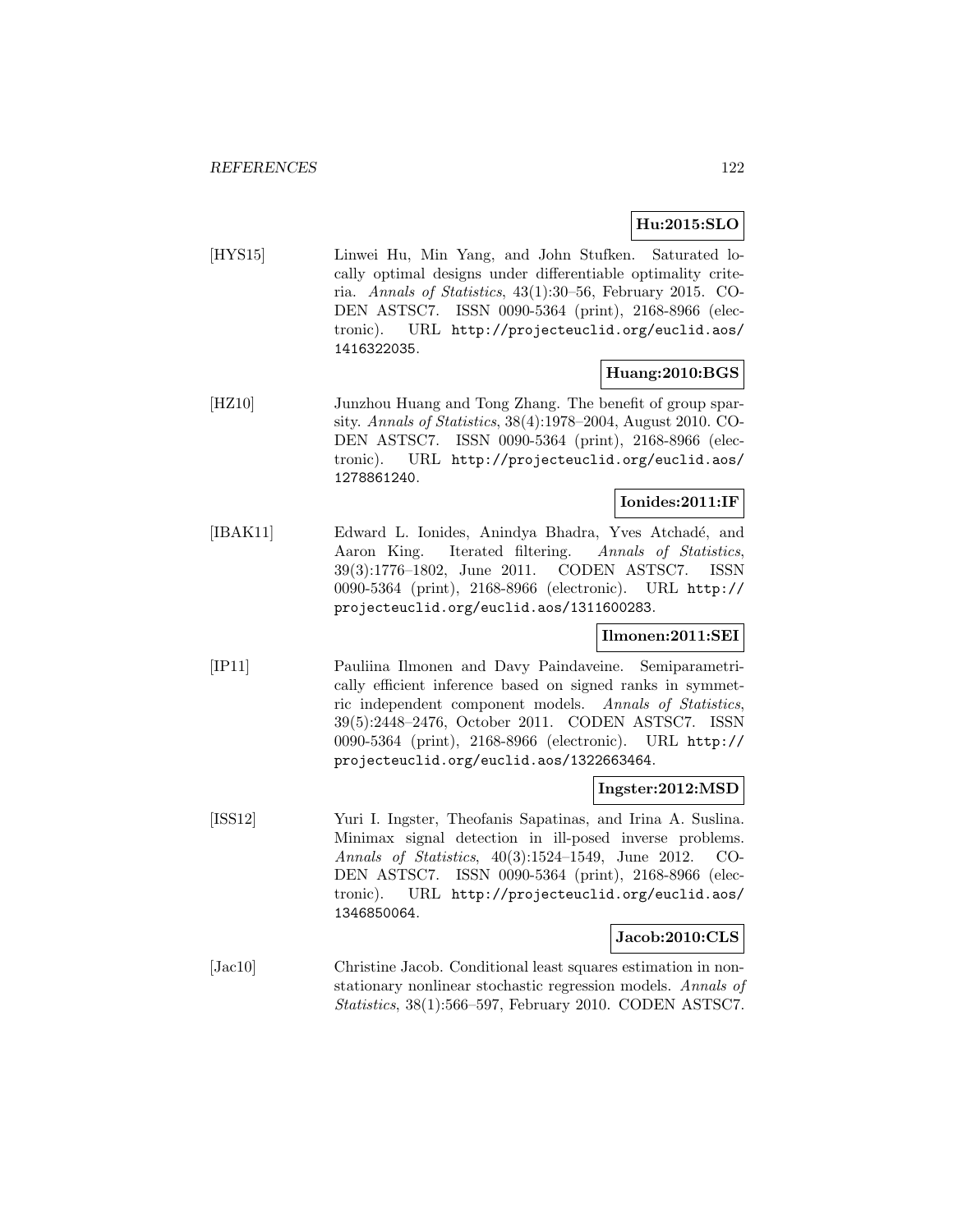ISSN 0090-5364 (print), 2168-8966 (electronic). URL http: //projecteuclid.org/euclid.aos/1262271624.

### **James:2017:BPC**

[Jam17] Lancelot F. James. Bayesian Poisson calculus for latent feature modeling via generalized Indian Buffet Process priors. Annals of Statistics, 45(5):2016–2045, October 2017. CODEN ASTSC7. ISSN 0090-5364 (print), 2168-8966 (electronic).

#### **Jankowski:2014:CLF**

[Jan14] Hanna Jankowski. Convergence of linear functionals of the Grenander estimator under misspecification. Annals of Statistics, 42(2):625–653, April 2014. CODEN ASTSC7. ISSN 0090-5364 (print), 2168-8966 (electronic). URL http: //projecteuclid.org/euclid.aos/1400592172.

#### **Johndrow:2017:TDS**

[JBD17] James E. Johndrow, Anirban Bhattacharya, and David B. Dunson. Tensor decompositions and sparse log-linear models. Annals of Statistics, 45(1):1–38, February 2017. CO-DEN ASTSC7. ISSN 0090-5364 (print), 2168-8966 (electronic). URL http://projecteuclid.org/euclid.aos/ 1487667616.

#### **Janzing:2013:QCI**

[JBGWS13] Dominik Janzing, David Balduzzi, Moritz Grosse-Wentrup, and Bernhard Schölkopf. Quantifying causal influences.  $An$ nals of Statistics, 41(5):2324–2358, October 2013. CO-DEN ASTSC7. ISSN 0090-5364 (print), 2168-8966 (electronic). URL http://projecteuclid.org/euclid.aos/ 1383661266.

### **Jensen:2010:SPA**

[Jen10] Jens Ledet Jensen. On some problems in the article "Efficient Likelihood Estimation in State Space Models" by Cheng–Der Fuh [Ann. Statist. **34** (2006) 2026–2068]. Annals of Statistics, 38(2):1279–1281, April 2010. CODEN ASTSC7. ISSN 0090-5364 (print), 2168-8966 (electronic). URL http:// projecteuclid.org/euclid.aos/1266586630. See [Fuh06].

#### **Jiang:2010:EAM**

[JFF10] Jiancheng Jiang, Yingying Fan, and Jianqing Fan. Estimation in additive models with highly or nonhighly correlated covariates. Annals of Statistics, 38(3):1403–1432,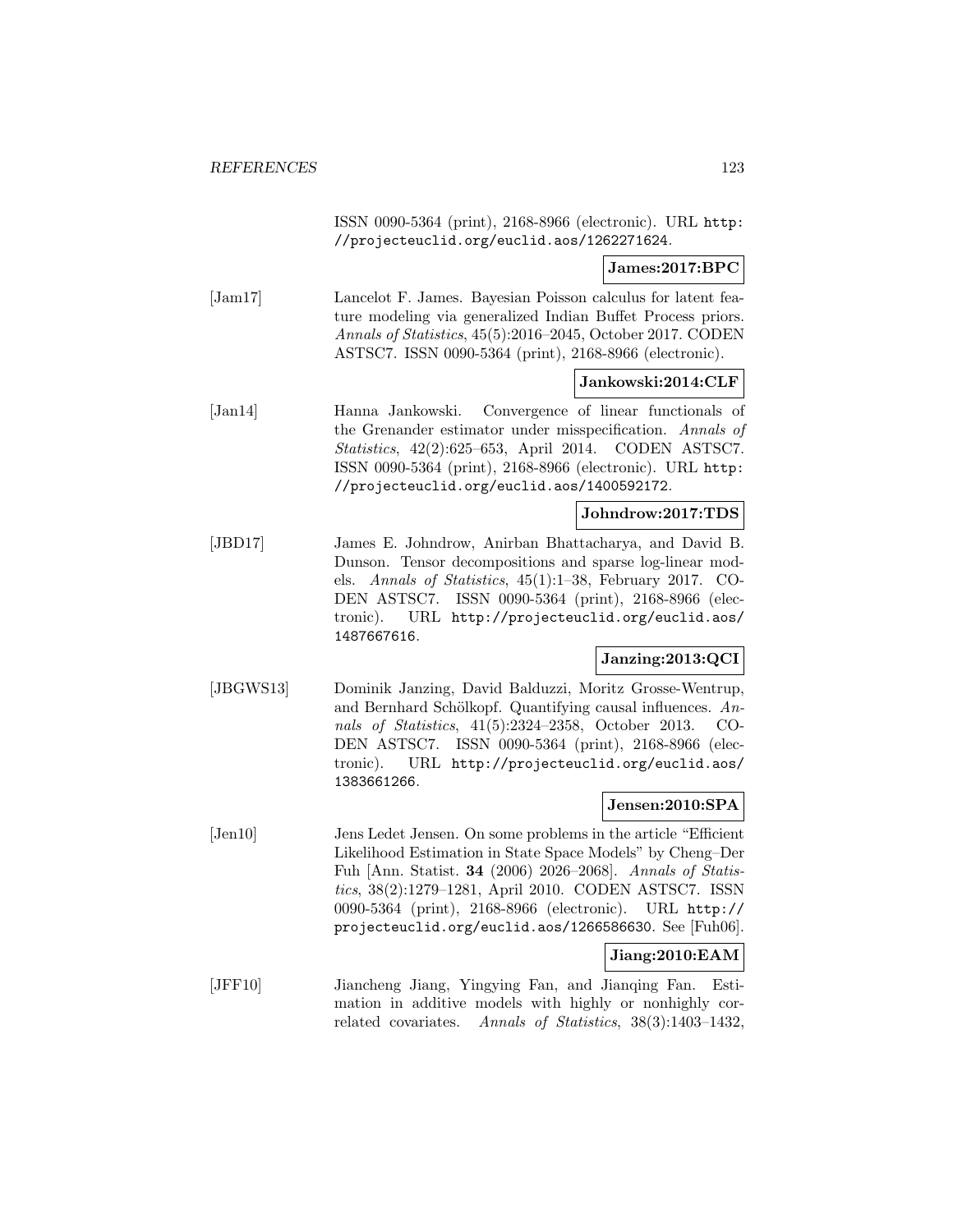June 2010. CODEN ASTSC7. ISSN 0090-5364 (print), 2168-8966 (electronic). URL http://projecteuclid.org/ euclid.aos/1268056621.

### **Johnson:2012:VTO**

[JG12] Leif T. Johnson and Charles J. Geyer. Variable transformation to obtain geometric ergodicity in the random-walk Metropolis algorithm. Annals of Statistics, 40(6):3050–3076, December 2012. CODEN ASTSC7. ISSN 0090-5364 (print), 2168-8966 (electronic). URL http://projecteuclid.org/ euclid.aos/1361542074. See correction [JG13].

### **Johnson:2013:CVT**

[JG13] Leif T. Johnson and Charles J. Geyer. Correction: "Variable transformation to obtain geometric ergodicity in the randomwalk Metropolis algorithm". Annals of Statistics,  $41(5):2698$ , October 2013. CODEN ASTSC7. ISSN 0090-5364 (print), 2168-8966 (electronic). URL http://projecteuclid.org/ euclid.aos/1386598635. See [JG12].

### **Jiang:2013:SAC**

[Jia13] Jiming Jiang. The subset argument and consistency of MLE in GLMM: Answer to an open problem and beyond. Annals of Statistics, 41(1):177–195, February 2013. CODEN ASTSC7. ISSN 0090-5364 (print), 2168-8966 (electronic). URL http: //projecteuclid.org/euclid.aos/1362493044.

### **Jin:2015:FCD**

[Jin15] Jiashun Jin. Fast community detection by SCORE. Annals of Statistics, 43(1):57–89, February 2015. CODEN ASTSC7. ISSN 0090-5364 (print), 2168-8966 (electronic). URL http: //projecteuclid.org/euclid.aos/1416322036.

#### **Jirak:2012:SCB**

[Jir12] Moritz Jirak. Simultaneous confidence bands for Yule– Walker estimators and order selection. Annals of Statistics, 40(1):494–528, February 2012. CODEN ASTSC7. ISSN 0090-5364 (print), 2168-8966 (electronic). URL http:// projecteuclid.org/euclid.aos/1336396181.

### **Jirak:2015:UCP**

[Jir15] Moritz Jirak. Uniform change point tests in high dimension. Annals of Statistics, 43(6):2451–2483, December 2015.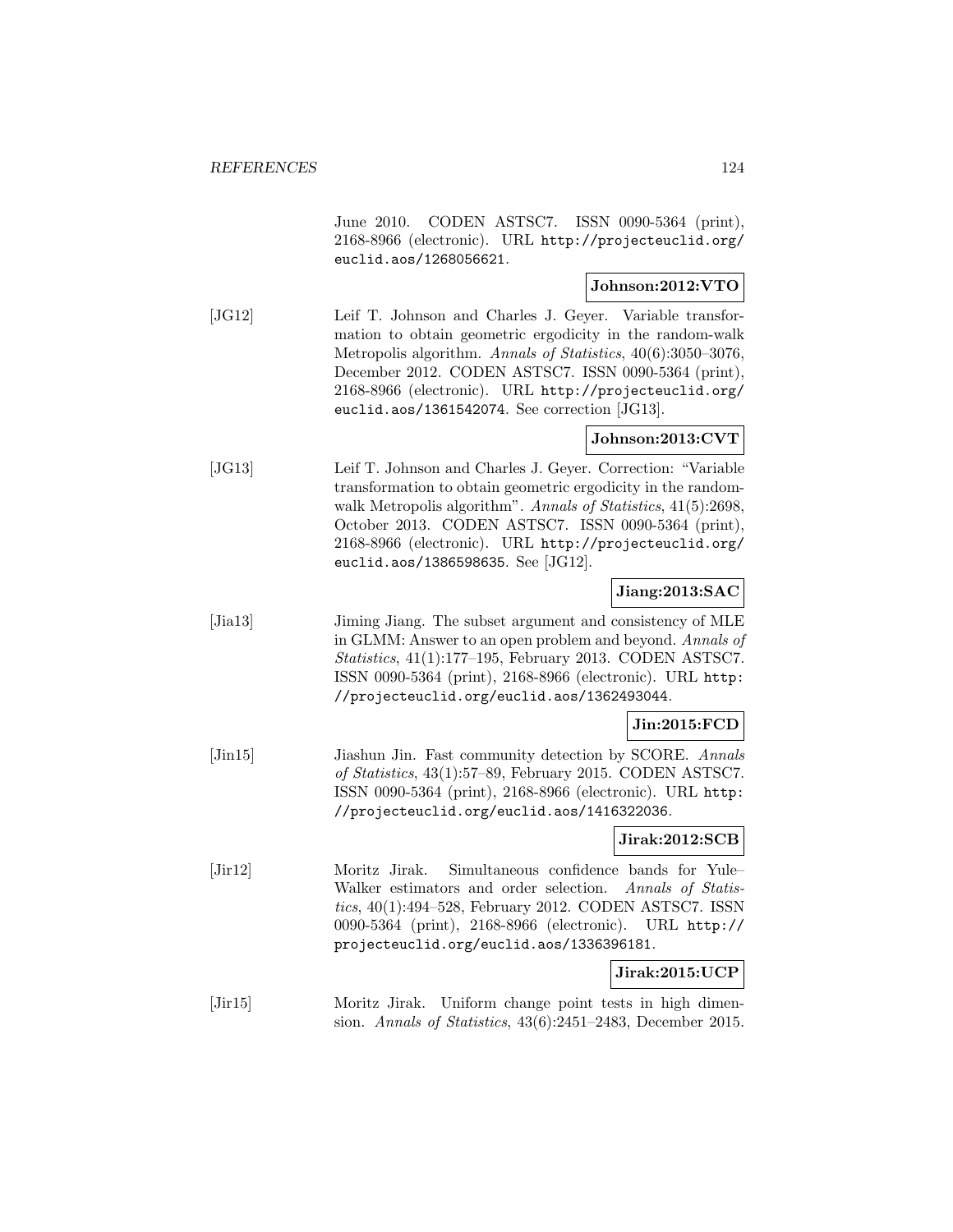CODEN ASTSC7. ISSN 0090-5364 (print), 2168-8966 (electronic). URL http://projecteuclid.org/euclid.aos/ 1444222081.

### **Ji:2012:UDO**

[JJ12] Pengsheng Ji and Jiashun Jin. UPS delivers optimal phase diagram in high-dimensional variable selection. Annals of Statistics, 40(1):73–103, February 2012. CODEN ASTSC7. ISSN 0090-5364 (print), 2168-8966 (electronic). URL http: //projecteuclid.org/euclid.aos/1331830775.

### **Jing:2012:MHF**

[JKL12] Bing-Yi Jing, Xin-Bing Kong, and Zhi Liu. Modeling highfrequency financial data by pure jump processes. Annals of Statistics, 40(2):759–784, April 2012. CODEN ASTSC7. ISSN 0090-5364 (print), 2168-8966 (electronic). URL http: //projecteuclid.org/euclid.aos/1337268211.

#### **Juditsky:2012:AGR**

[JKNP12] Anatoli Juditsky, Fatma Kılınç Karzan, Arkadi Nemirovski, and Boris Polyak. Accuracy guarantees for  $\ell_1$  recovery of block-sparse signals. Annals of Statistics, 40(6):3077–3107, December 2012. CODEN ASTSC7. ISSN 0090-5364 (print), 2168-8966 (electronic). URL http://projecteuclid.org/ euclid.aos/1361542075.

### **Jin:2017:PTH**

[JKW17] Jiashun Jin, Zheng Tracy Ke, and Wanjie Wang. Phase transitions for high dimensional clustering and related problems. Annals of Statistics, 45(5):2151–2189, October 2017. CODEN ASTSC7. ISSN 0090-5364 (print), 2168-8966 (electronic).

# **Jiang:2014:VSG**

[JL14] Bo Jiang and Jun S. Liu. Variable selection for general index models via sliced inverse regression. Annals of Statistics, 42(5):1751–1786, October 2014. CODEN ASTSC7. ISSN 0090-5364 (print), 2168-8966 (electronic). URL http:// projecteuclid.org/euclid.aos/1410440624.

### **Jiang:2016:HDM**

[JLP<sup>+</sup>16] Jiming Jiang, Cong Li, Debashis Paul, Can Yang, and Hongyu Zhao. On high-dimensional misspecified mixed model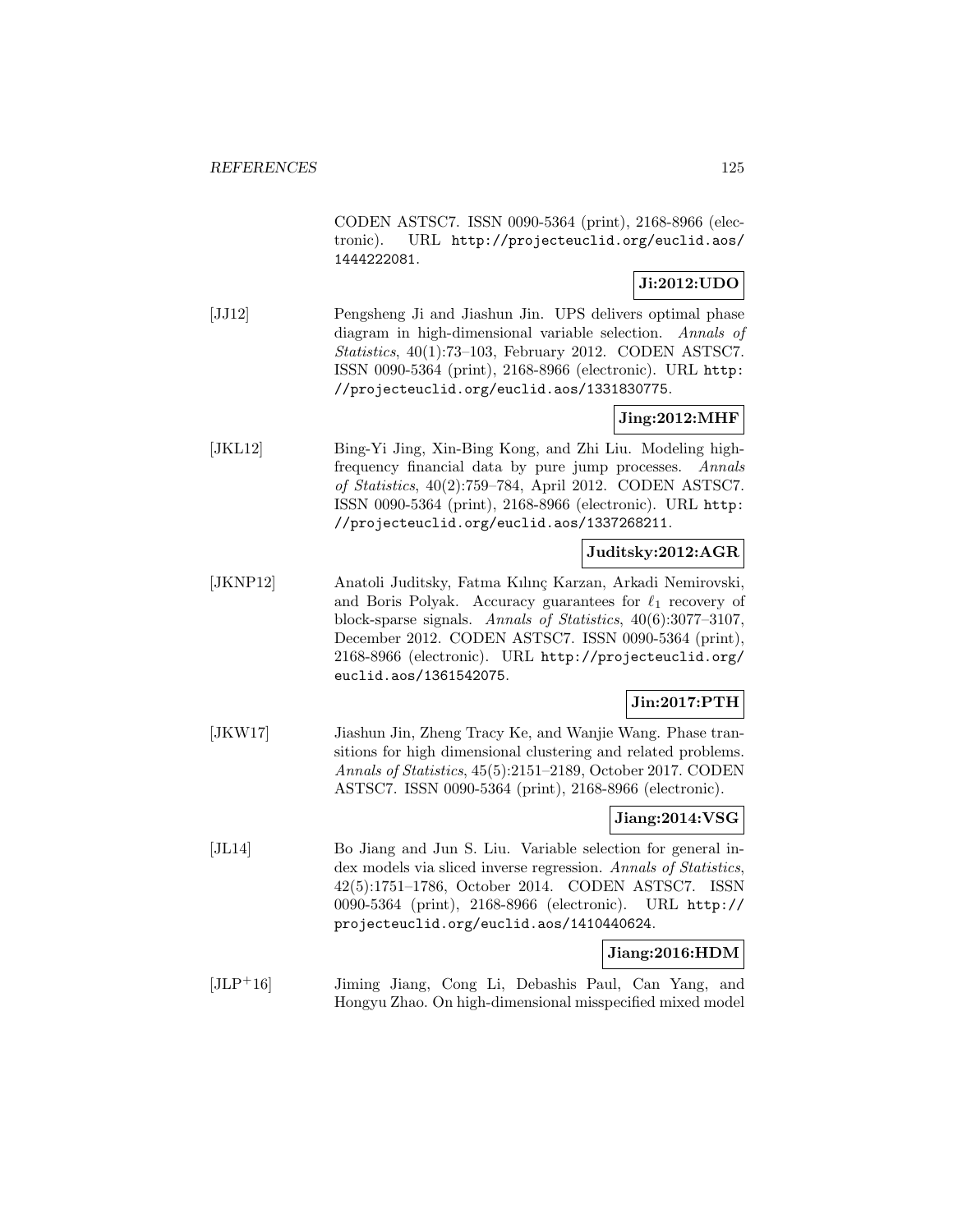analysis in genome-wide association study. Annals of Statistics, 44(5):2127–2160, October 2016. CODEN ASTSC7. ISSN 0090-5364 (print), 2168-8966 (electronic). URL http:// projecteuclid.org/euclid.aos/1473685271.

# **Jiang:2017:REA**

[JLX17] Tiefeng Jiang, Kevin Leder, and Gongjun Xu. Rare-event analysis for extremal eigenvalues of white Wishart matrices. Annals of Statistics, 45(4):1609–1637, August 2017. CO-DEN ASTSC7. ISSN 0090-5364 (print), 2168-8966 (electronic). URL http://projecteuclid.org/euclid.aos/ 1498636868.

### **Javanmard:2018:DLO**

[JM18a] Adel Javanmard and Andrea Montanari. Debiasing the lasso: Optimal sample size for Gaussian designs. Annals of Statistics, 46(6A):2593–2622, December 2018. CODEN ASTSC7. ISSN 0090-5364. URL http://projecteuclid.org/euclid. aos/1536307227.

#### **Javanmard:2018:ORC**

[JM18b] Adel Javanmard and Andrea Montanari. Online rules for control of false discovery rate and false discovery exceedance. Annals of Statistics, 46(2):526–554, April 2018. CODEN ASTSC7. ISSN 0090-5364. URL http://projecteuclid. org/euclid.aos/1522742428.

### **Jirak:2014:AFE**

[JMR14] Moritz Jirak, Alexander Meister, and Markus Reiß. Adaptive function estimation in nonparametric regression with one-sided errors. Annals of Statistics, 42(5):1970–2002, October 2014. CODEN ASTSC7. ISSN 0090-5364 (print), 2168-8966 (electronic). URL http://projecteuclid.org/ euclid.aos/1410440631.

### **Jiang:2015:FKS**

[JMW15] Fei Jiang, Yanyuan Ma, and Yuanjia Wang. Fused kernelspline smoothing for repeatedly measured outcomes in a generalized partially linear model with functional single index. Annals of Statistics, 43(5):1929–1958, October 2015. CO-DEN ASTSC7. ISSN 0090-5364 (print), 2168-8966 (electronic). URL http://projecteuclid.org/euclid.aos/ 1438606849.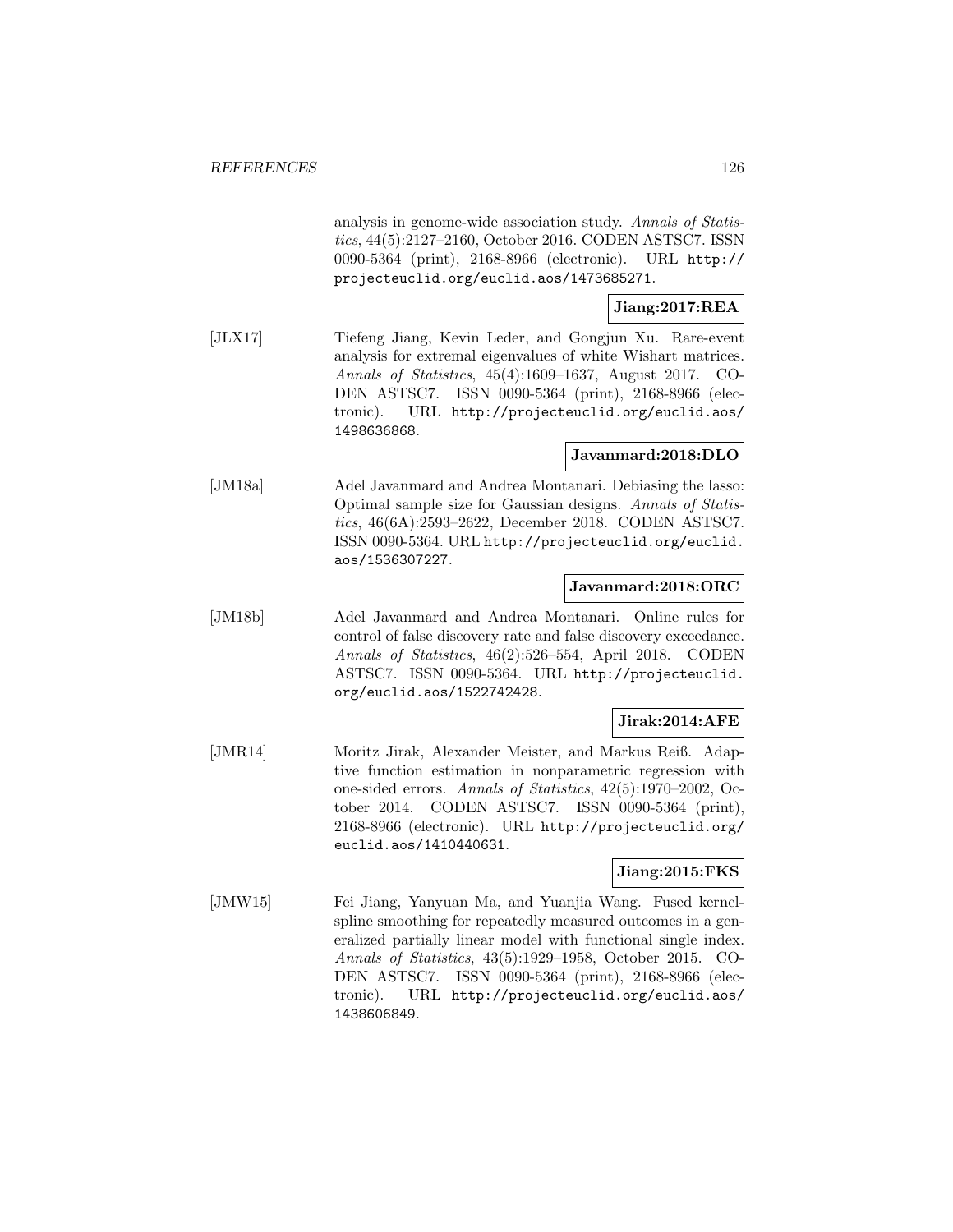#### **Juditsky:2018:NOL**

| JN18 | Anatoli Juditsky and Arkadi Nemirovski. Near-optimality              |
|------|----------------------------------------------------------------------|
|      | of linear recovery in Gaussian observation scheme under              |
|      | $\ \cdot\ _2^2$ -loss. Annals of Statistics, 46(4):1603–1629, August |
|      | 2018. CODEN ASTSC7. ISSN 0090-5364. URL http://                      |
|      | projecteuclid.org/euclid.aos/1530086427.                             |

### **Johnson:2013:UMP**

[Joh13] Valen E. Johnson. Uniformly most powerful Bayesian tests. Annals of Statistics, 41(4):1716–1741, August 2013. CO-DEN ASTSC7. ISSN 0090-5364 (print), 2168-8966 (electronic). URL http://projecteuclid.org/euclid.aos/ 1378386237.

### **Jacod:2013:TRV**

[JP13] Jean Jacod and Mark Podolskij. A test for the rank of the volatility process: The random perturbation approach. Annals of Statistics, 41(5):2391–2427, October 2013. CO-DEN ASTSC7. ISSN 0090-5364 (print), 2168-8966 (electronic). URL http://projecteuclid.org/euclid.aos/ 1383661268.

#### **Jentsch:2015:CME**

[JP15] Carsten Jentsch and Dimitris N. Politis. Covariance matrix estimation and linear process bootstrap for multivariate time series of possibly increasing dimension. Annals of Statistics, 43(3):1117–1140, June 2015. CODEN ASTSC7. ISSN 0090-5364 (print), 2168-8966 (electronic). URL http: //projecteuclid.org/euclid.aos/1431695640.

### **Jing:2010:NES**

[JPSZ10] Bing-Yi Jing, Guangming Pan, Qi-Man Shao, and Wang Zhou. Nonparametric estimate of spectral density functions of sample covariance matrices: A first step. Annals of Statistics, 38(6):3724–3750, December 2010. CODEN ASTSC7. ISSN 0090-5364 (print), 2168-8966 (electronic). URL http: //projecteuclid.org/euclid.aos/1291126971.

### **Jacod:2010:LTM**

[JPV10] Jean Jacod, Mark Podolskij, and Mathias Vetter. Limit theorems for moving averages of discretized processes plus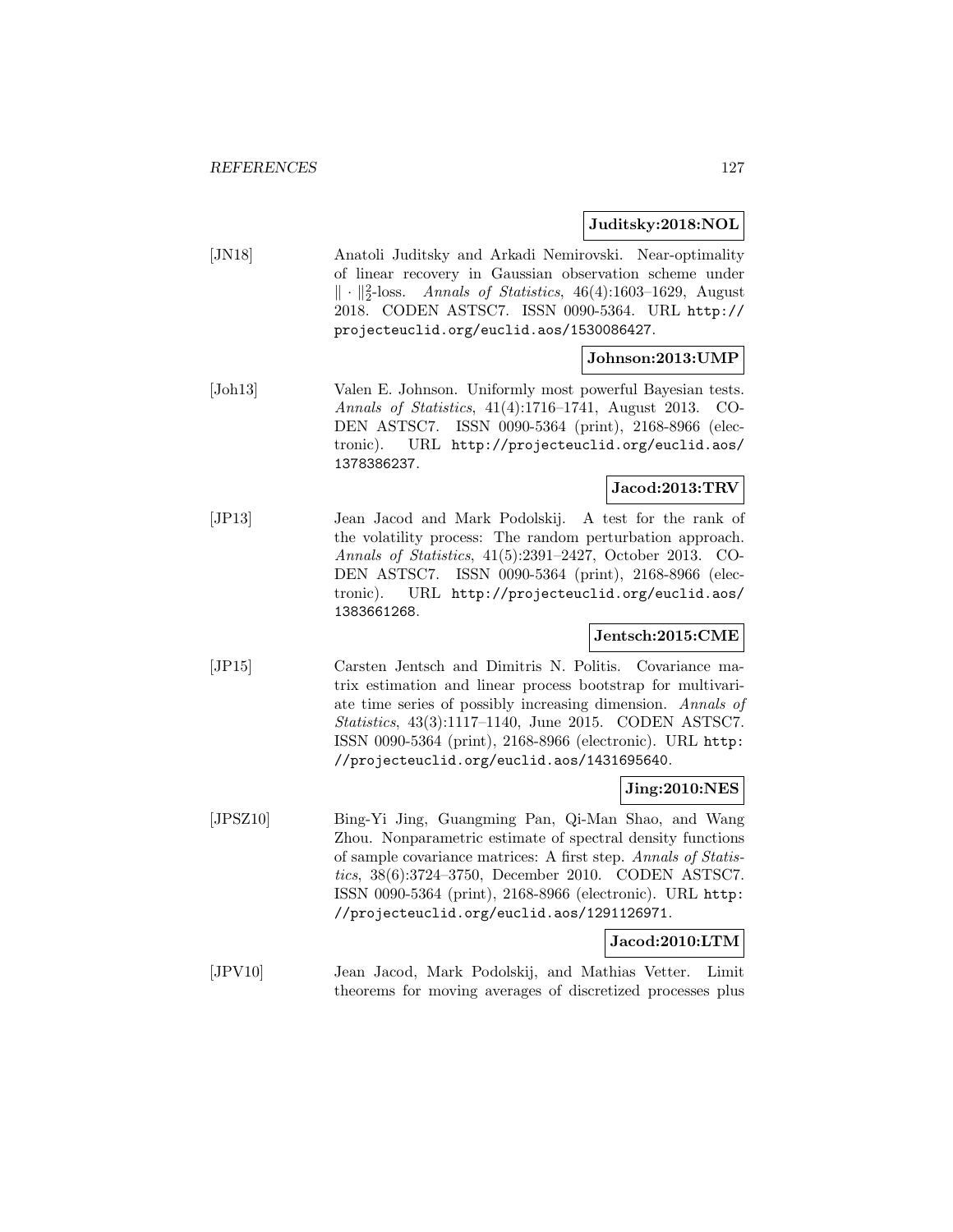noise. Annals of Statistics, 38(3):1478–1545, June 2010. CO-DEN ASTSC7. ISSN 0090-5364 (print), 2168-8966 (electronic). URL http://projecteuclid.org/euclid.aos/ 1269452645.

### **Jacod:2013:QOF**

[JR13] Jean Jacod and Mathieu Rosenbaum. Quarticity and other functionals of volatility: Efficient estimation. Annals of Statistics, 41(3):1462–1484, June 2013. CODEN ASTSC7. ISSN 0090-5364 (print), 2168-8966 (electronic). URL http: //projecteuclid.org/euclid.aos/1375362556.

### **Jacod:2014:EEI**

[JT14] Jean Jacod and Viktor Todorov. Efficient estimation of integrated volatility in presence of infinite variation jumps. Annals of Statistics, 42(3):1029–1069, June 2014. CO-DEN ASTSC7. ISSN 0090-5364 (print), 2168-8966 (electronic). URL http://projecteuclid.org/euclid.aos/ 1400592651.

#### **Jacob:2015:NUE**

[JT15] Pierre E. Jacob and Alexandre H. Thiery. On nonnegative unbiased estimators. Annals of Statistics, 43(2):769– 784, April 2015. CODEN ASTSC7. ISSN 0090-5364 (print), 2168-8966 (electronic). URL http://projecteuclid.org/ euclid.aos/1425398508.

#### **Jankova:2018:SEB**

[JvdG18] Jana Janková and Sara van de Geer. Semiparametric efficiency bounds for high-dimensional models. Annals of Statistics, 46(5):2336–2359, October 2018. CODEN ASTSC7. ISSN 0090-5364. URL http://projecteuclid.org/euclid.aos/ 1534492838.

### **Jiang:2010:CAF**

[JW10] Ci-Ren Jiang and Jane-Ling Wang. Covariate adjusted functional principal components analysis for longitudinal data. Annals of Statistics, 38(2):1194–1226, April 2010. CO-DEN ASTSC7. ISSN 0090-5364 (print), 2168-8966 (electronic). URL http://projecteuclid.org/euclid.aos/ 1266586627.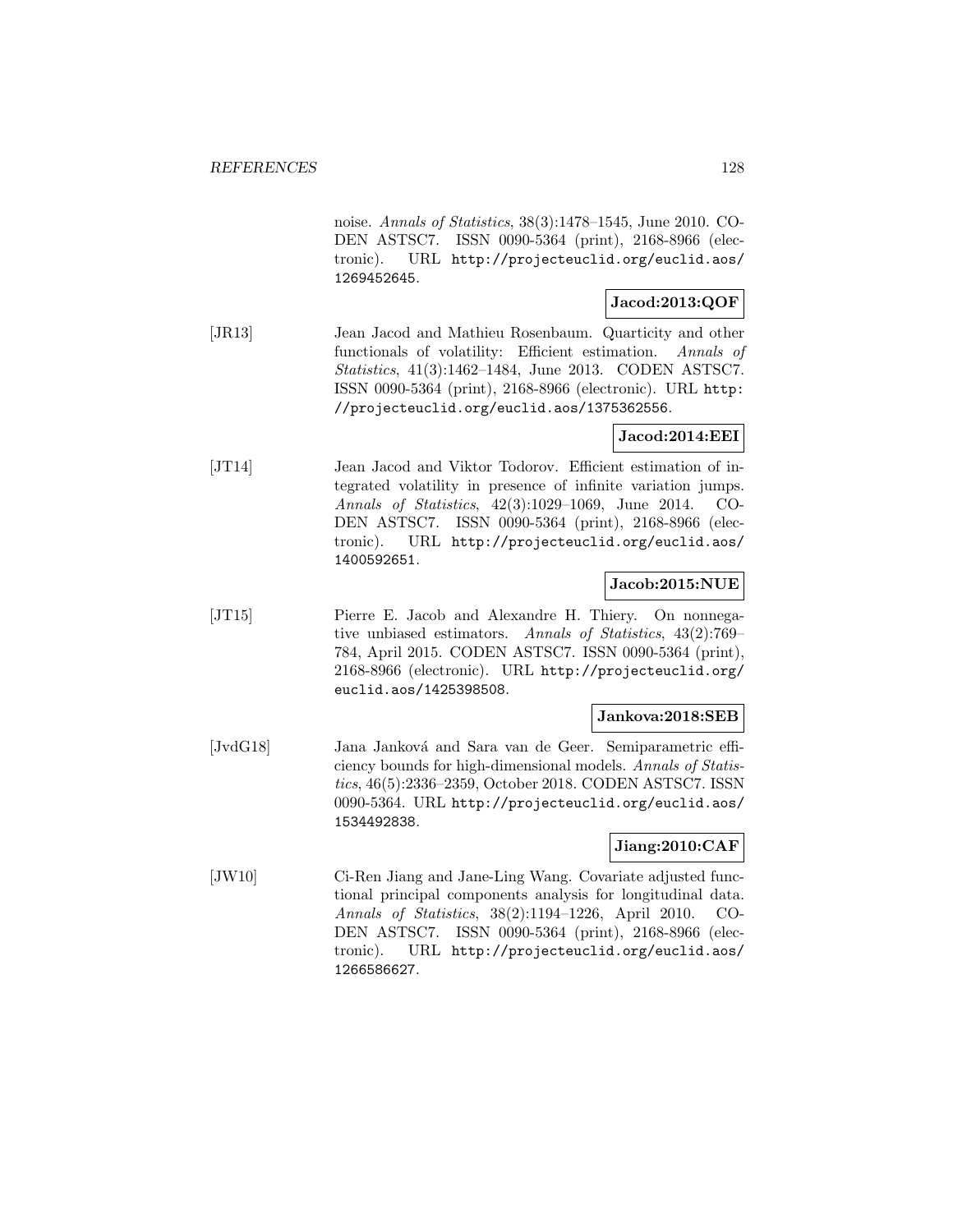### **Jiang:2011:FSI**

[JW11] Ci-Ren Jiang and Jane-Ling Wang. Functional single index models for longitudinal data. Annals of Statistics, 39(1):362–388, February 2011. CODEN ASTSC7. ISSN 0090-5364 (print), 2168-8966 (electronic). URL http:// projecteuclid.org/euclid.aos/1291388379.

### **Jiang:2015:CIR**

[JW15] Ci-Ren Jiang and Jane-Ling Wang. Correction to "Inverse regression for longitudinal data". Annals of Statistics, 43(5):2326–2329, October 2015. CODEN ASTSC7. ISSN 0090-5364 (print), 2168-8966 (electronic). URL http://projecteuclid.org/euclid.aos/1442364154. See [JYW14].

## **Jin:2016:IFP**

[JW16a] Jiashun Jin and Wanjie Wang. Influential features PCA for high dimensional clustering. Annals of Statistics, 44 (6):2323–2359, December 2016. CODEN ASTSC7. ISSN 0090-5364 (print), 2168-8966 (electronic). URL http:// projecteuclid.org/euclid.aos/1479891617. See discussion [ACV16, Nad16, CZ16, ST16b] and rejoinder [JW16b].

#### **Jin:2016:RIF**

[JW16b] Jiashun Jin and Wanjie Wang. Rejoinder: "Influential features PCA for high dimensional clustering". Annals of Statistics, 44(6):2387–2400, December 2016. CODEN ASTSC7. ISSN 0090-5364 (print), 2168-8966 (electronic). URL http: //projecteuclid.org/euclid.aos/1479891622.

### **Jiang:2018:CCD**

[JWJW18] Bai Jiang, Tung-Yu Wu, Yifan Jin, and Wing H. Wong. Convergence of contrastive divergence algorithm in exponential family. Annals of Statistics, 46(6A):3067–3098, December 2018. CODEN ASTSC7. ISSN 0090-5364. URL http:// projecteuclid.org/euclid.aos/1536307243.

#### **Jimenez:2011:NES**

[JY11] Raúl Jiménez and J. E. Yukich. Nonparametric estimation of surface integrals. Annals of Statistics, 39(1):232–260, February 2011. CODEN ASTSC7. ISSN 0090-5364 (print),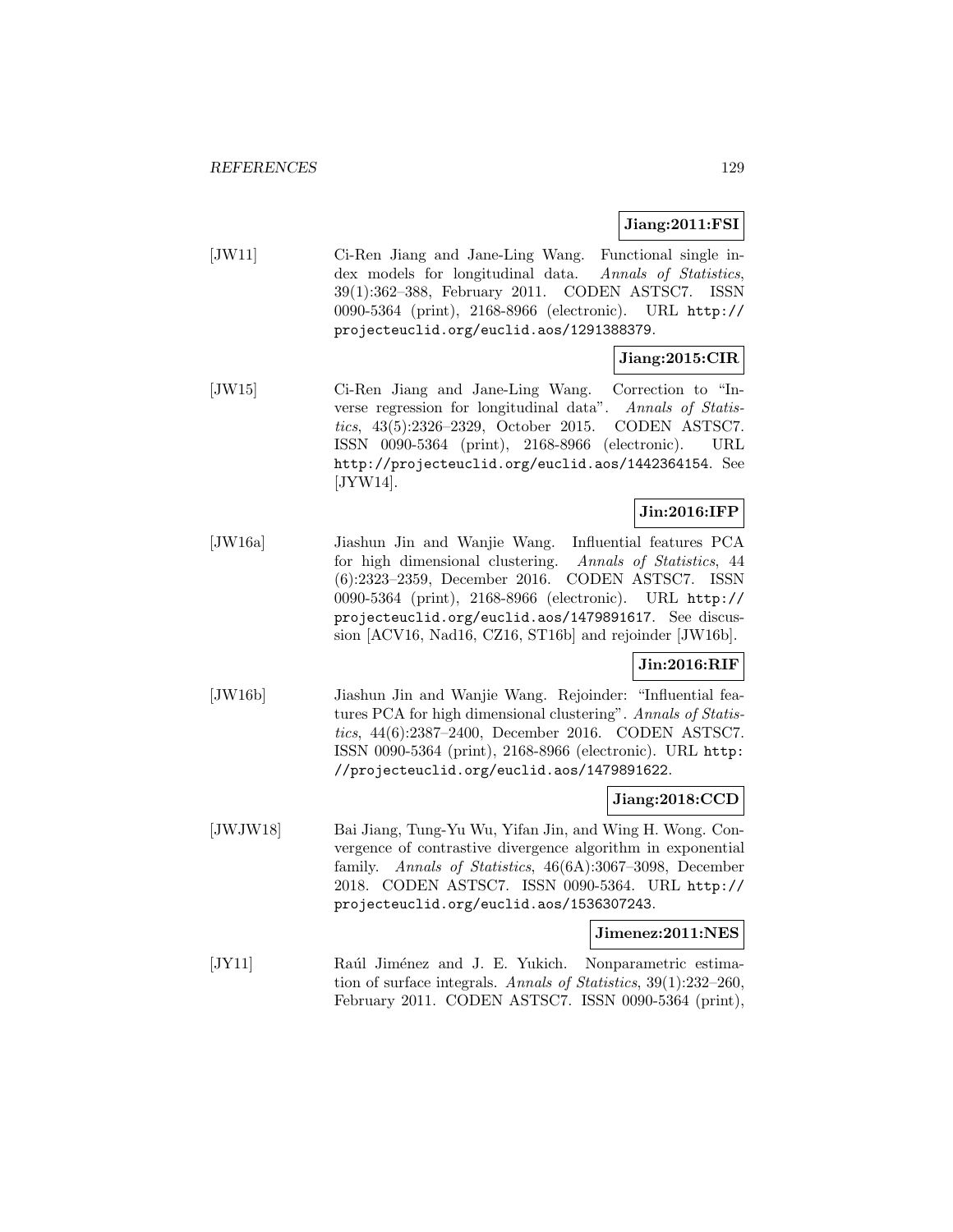2168-8966 (electronic). URL http://projecteuclid.org/ euclid.aos/1291388374.

# **Jiang:2013:CLT**

[JY13] Tiefeng Jiang and Fan Yang. Central limit theorems for classical likelihood ratio tests for high-dimensional normal distributions. Annals of Statistics, 41(4):2029–2074, August 2013. CODEN ASTSC7. ISSN 0090-5364 (print), 2168-8966 (electronic). URL http://projecteuclid.org/ euclid.aos/1382547512.

### **Joseph:2016:IRS**

[JY16] Antony Joseph and Bin Yu. Impact of regularization on spectral clustering. Annals of Statistics, 44(4):1765–1791, August 2016. CODEN ASTSC7. ISSN 0090-5364 (print), 2168-8966 (electronic). URL http://projecteuclid.org/ euclid.aos/1467894715.

### **Jiang:2014:IRL**

[JYW14] Ci-Ren Jiang, Wei Yu, and Jane-Ling Wang. Inverse regression for longitudinal data. Annals of Statistics, 42(2):563– 591, April 2014. CODEN ASTSC7. ISSN 0090-5364 (print), 2168-8966 (electronic). URL http://projecteuclid.org/ euclid.aos/1400592170. See correction [JW15].

#### **Kim:2010:OT**

[KA10] Min Hee Kim and Michael G. Akritas. Order thresholding. Annals of Statistics, 38(4):2314–2350, August 2010. CO-DEN ASTSC7. ISSN 0090-5364 (print), 2168-8966 (electronic). URL http://projecteuclid.org/euclid.aos/ 1278861250.

#### **Kato:2012:EFL**

[Kat12] Kengo Kato. Estimation in functional linear quantile regression. Annals of Statistics, 40(6):3108–3136, December 2012. CODEN ASTSC7. ISSN 0090-5364 (print), 2168-8966 (electronic). URL http://projecteuclid.org/ euclid.aos/1361542076.

#### **Kato:2013:QBA**

[Kat13] Kengo Kato. Quasi-Bayesian analysis of nonparametric instrumental variables models. Annals of Statistics, 41 (5):2359–2390, October 2013. CODEN ASTSC7. ISSN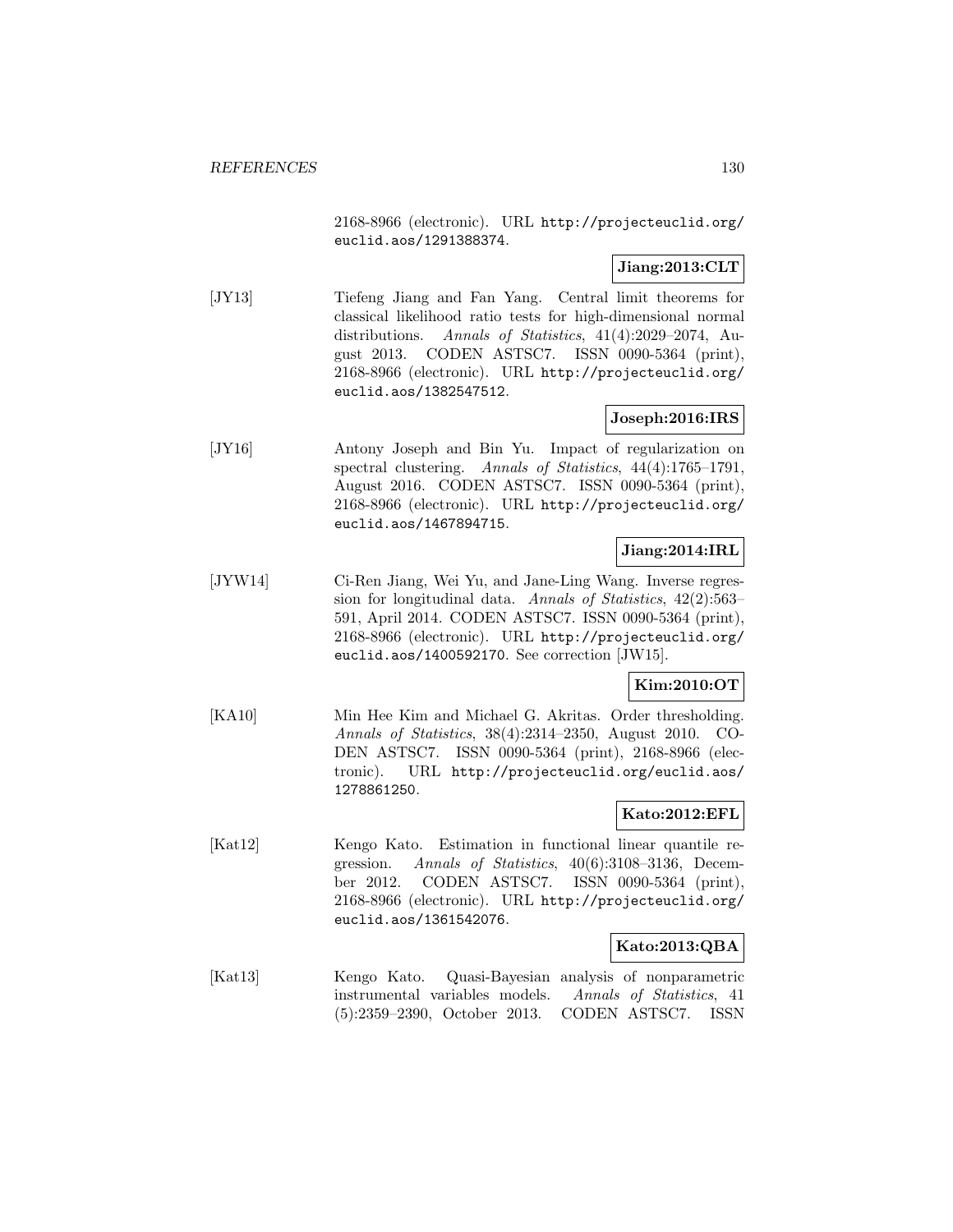0090-5364 (print), 2168-8966 (electronic). URL http:// projecteuclid.org/euclid.aos/1383661267.

#### **Kaufmann:2018:BIP**

[Kau18] Emilie Kaufmann. On Bayesian index policies for sequential resource allocation. Annals of Statistics, 46(2):842–865, April 2018. CODEN ASTSC7. ISSN 0090-5364. URL http:// projecteuclid.org/euclid.aos/1522742438.

#### **Koopmeiners:2011:APS**

[KF11] Joseph S. Koopmeiners and Ziding Feng. Asymptotic properties of the sequential empirical ROC, PPV and NPV curves under case-control sampling. Annals of Statistics, 39 (6):3234–3261, December 2011. CODEN ASTSC7. ISSN 0090-5364 (print), 2168-8966 (electronic). URL http:// projecteuclid.org/euclid.aos/1330958678.

### **Kyung:2010:EDR**

[KGC10] Minjung Kyung, Jeff Gill, and George Casella. Estimation in Dirichlet random effects models. Annals of Statistics, 38(2):979–1009, April 2010. CODEN ASTSC7. ISSN 0090-5364 (print), 2168-8966 (electronic). URL http:// projecteuclid.org/euclid.aos/1266586620.

#### **Kim:2018:ALC**

[KGS18] Arlene K. H. Kim, Adityanand Guntuboyina, and Richard J. Samworth. Adaptation in log-concave density estimation. Annals of Statistics, 46(5):2279–2306, October 2018. CODEN ASTSC7. ISSN 0090-5364. URL http://projecteuclid. org/euclid.aos/1534492836.

#### **Khare:2011:SAC**

[KH11] Kshitij Khare and James P. Hobert. A spectral analytic comparison of trace-class data augmentation algorithms and their sandwich variants. Annals of Statistics, 39(5):2585-2606, October 2011. CODEN ASTSC7. ISSN 0090-5364 (print), 2168-8966 (electronic). URL http://projecteuclid.org/ euclid.aos/1324563348.

### **Khmaladze:2013:NDF**

[Khm13] Estate Khmaladze. Note on distribution free testing for discrete distributions. Annals of Statistics, 41(6):2979–2993, December 2013. CODEN ASTSC7. ISSN 0090-5364 (print),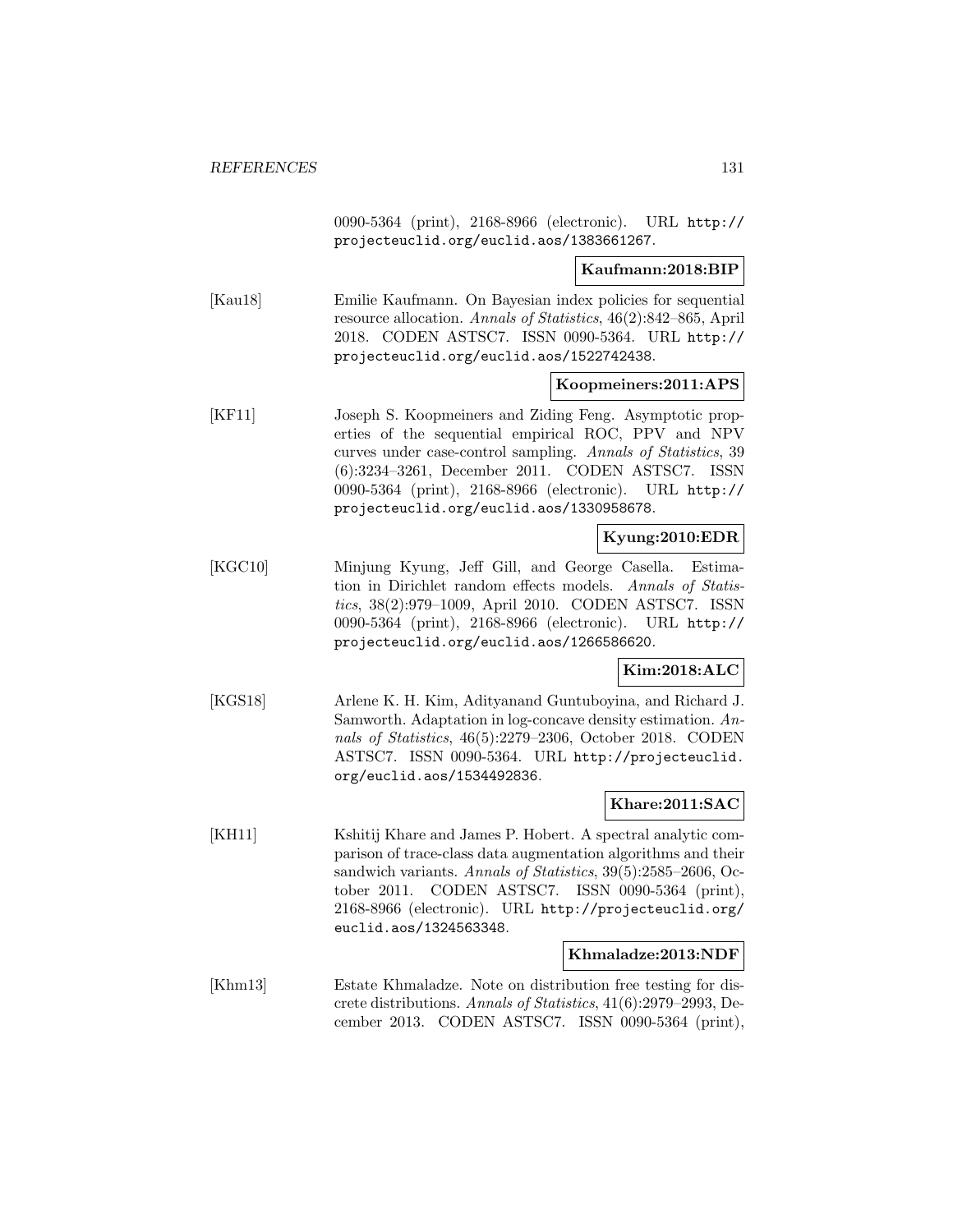2168-8966 (electronic). URL http://projecteuclid.org/ euclid.aos/1388545675.

**Kim:2016:CMS**

[KJ16] Yongdai Kim and Jong-June Jeon. Consistent model selection criteria for quadratically supported risks. Annals of Statistics, 44(6):2467–2496, December 2016. CODEN ASTSC7. ISSN 0090-5364 (print), 2168-8966 (electronic). URL http: //projecteuclid.org/euclid.aos/1479891625.

**Ke:2014:CAS**

[KJF14] Zheng Tracy Ke, Jiashun Jin, and Jianqing Fan. Covariate assisted screening and estimation. Annals of Statistics, 42(6):2202–2242, December 2014. CODEN ASTSC7. ISSN 0090-5364 (print), 2168-8966 (electronic). URL http: //projecteuclid.org/euclid.aos/1413810726.

#### **Koltchinskii:2017:NAC**

[KL17] Vladimir Koltchinskii and Karim Lounici. Normal approximation and concentration of spectral projectors of sample covariance. Annals of Statistics, 45(1):121–157, February 2017. CODEN ASTSC7. ISSN 0090-5364 (print), 2168-8966 (electronic). URL http://projecteuclid.org/ euclid.aos/1487667619.

### **Kong:2017:IPH**

[KLFL17] Yinfei Kong, Daoji Li, Yingying Fan, and Jinchi Lv. Interaction pursuit in high-dimensional multi-response regression via distance correlation. Annals of Statistics, 45(2):897– 922, April 2017. CODEN ASTSC7. ISSN 0090-5364 (print), 2168-8966 (electronic). URL http://projecteuclid.org/ euclid.aos/1494921961.

#### **Kong:2015:TPJ**

[KLJ15] Xin-Bing Kong, Zhi Liu, and Bing-Yi Jing. Testing for purejump processes for high-frequency data. Annals of Statistics, 43(2):847–877, April 2015. CODEN ASTSC7. ISSN 0090-5364 (print), 2168-8966 (electronic). URL http:// projecteuclid.org/euclid.aos/1427115289.

#### **Kaiser:2012:GFT**

[KLN12] Mark S. Kaiser, Soumendra N. Lahiri, and Daniel J. Nordman. Goodness of fit tests for a class of Markov random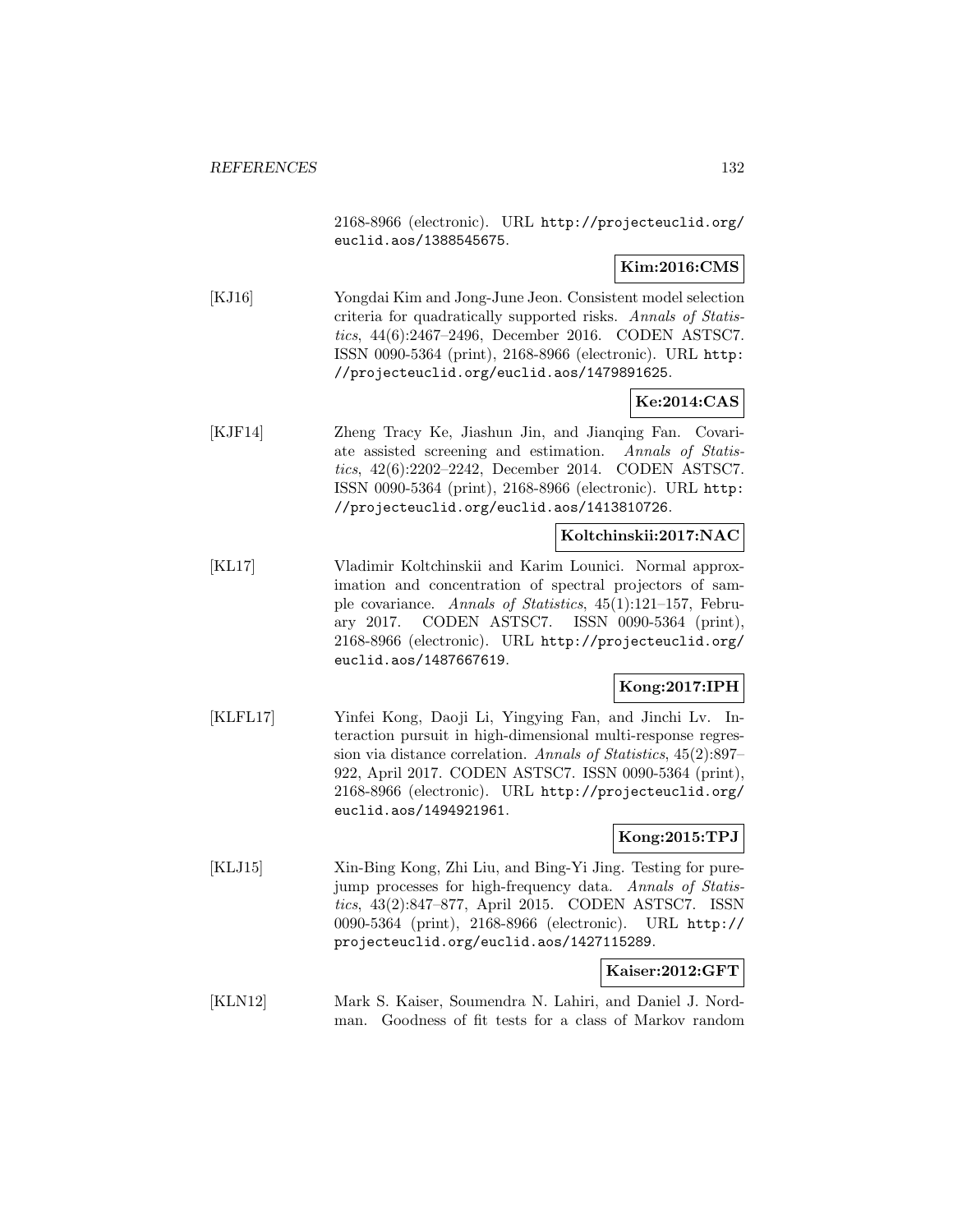field models. Annals of Statistics, 40(1):104–130, February 2012. CODEN ASTSC7. ISSN 0090-5364 (print), 2168-8966 (electronic). URL http://projecteuclid.org/ euclid.aos/1331830776.

#### **Koltchinskii:2011:NNP**

[KLT11] Vladimir Koltchinskii, Karim Lounici, and Alexandre B. Tsybakov. Nuclear-norm penalization and optimal rates for noisy low-rank matrix completion. Annals of Statistics, 39 (5):2302–2329, October 2011. CODEN ASTSC7. ISSN 0090-5364 (print), 2168-8966 (electronic). URL http:// projecteuclid.org/euclid.aos/1322663459.

### **Kai:2011:NEE**

[KLZ11] Bo Kai, Runze Li, and Hui Zou. New efficient estimation and variable selection methods for semiparametric varyingcoefficient partially linear models. Annals of Statistics, 39(1):305–332, February 2011. CODEN ASTSC7. ISSN 0090-5364 (print), 2168-8966 (electronic). URL http:// projecteuclid.org/euclid.aos/1291388377.

# **Ke:2016:SIP**

[KLZ16] Yuan Ke, Jialiang Li, and Wenyang Zhang. Structure identification in panel data analysis. Annals of Statistics, 44(3):1193–1233, June 2016. CODEN ASTSC7. ISSN 0090-5364 (print), 2168-8966 (electronic). URL http:// projecteuclid.org/euclid.aos/1460381691.

#### **Klemela:2010:ERM**

[KM10a] Jussi Klemelä and Enno Mammen. Empirical risk minimization in inverse problems. Annals of Statistics, 38(1):482–511, February 2010. CODEN ASTSC7. ISSN 0090-5364 (print), 2168-8966 (electronic). URL http://projecteuclid.org/ euclid.aos/1262271621.

### **Koenker:2010:QCD**

[KM10b] Roger Koenker and Ivan Mizera. Quasi-concave density estimation. Annals of Statistics, 38(5):2998–3027, October 2010. CODEN ASTSC7. ISSN 0090-5364 (print), 2168-8966 (electronic). URL http://projecteuclid.org/ euclid.aos/1282315406.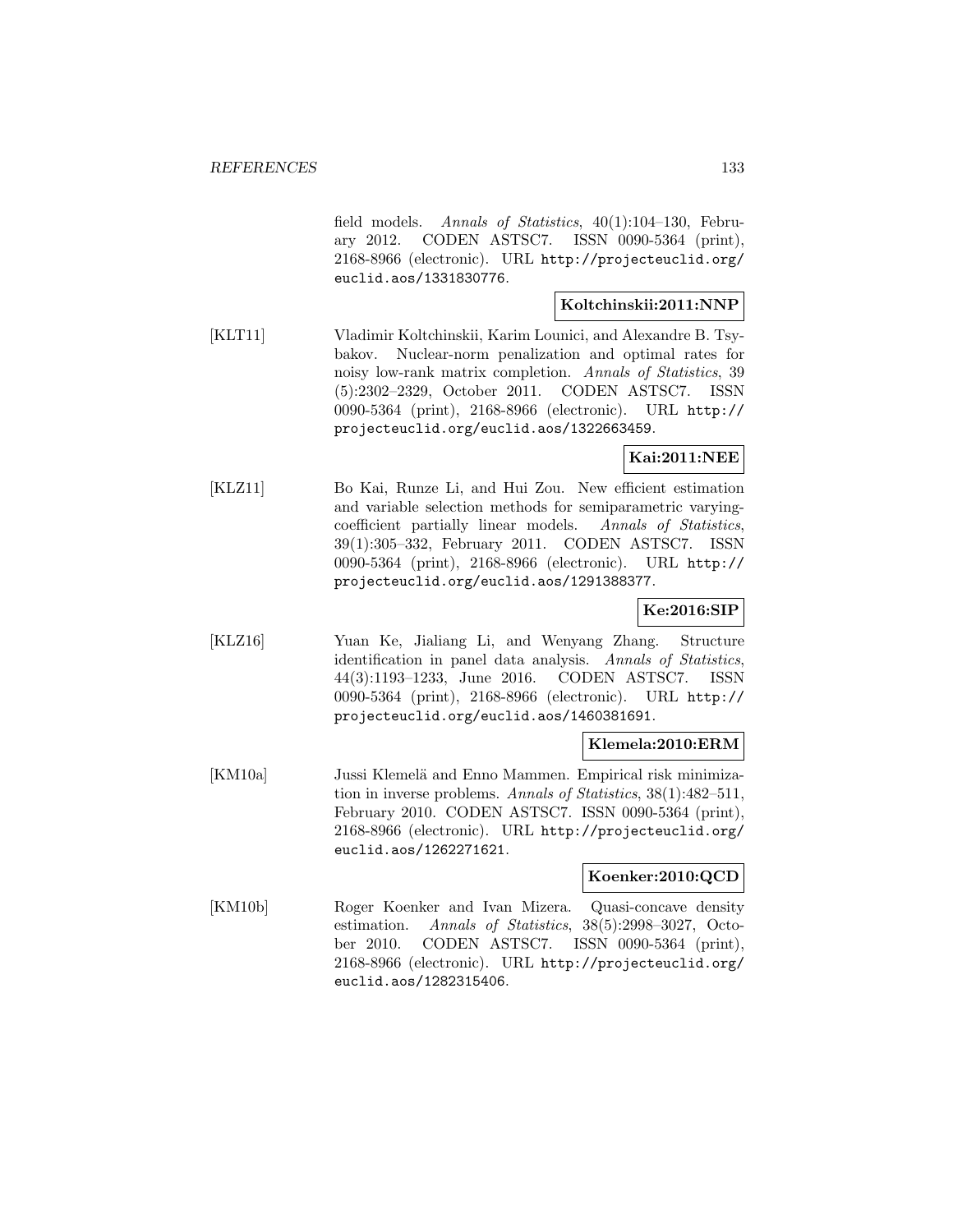### **Kong:2010:D**

[KM10c] Linglong Kong and Ivan Mizera. Discussion. Annals of Statistics, 38(2):685–693, April 2010. CODEN ASTSC7. ISSN 0090-5364 (print), 2168-8966 (electronic). URL http:// projecteuclid.org/euclid.aos/1266586610.

### **Kuipers:2014:ASG**

[KMH14] Jack Kuipers, Giusi Moffa, and David Heckerman. Addendum on the scoring of Gaussian directed acyclic graphical models. Annals of Statistics, 42(4):1689–1691, August 2014. CODEN ASTSC7. ISSN 0090-5364 (print), 2168-8966 (electronic). URL http://projecteuclid.org/ euclid.aos/1407420013.

### **Koul:2012:TPT**

[KMS12] Hira L. Koul, Ursula U. Müller, and Anton Schick. The transfer principle: A tool for complete case analysis. Annals of Statistics, 40(6):3031–3049, December 2012. CO-DEN ASTSC7. ISSN 0090-5364 (print), 2168-8966 (electronic). URL http://projecteuclid.org/euclid.aos/ 1360332192.

#### **Kerkyacharian:2011:LSD**

[KNP11] Gérard Kerkyacharian, Thanh Mai Pham Ngoc, and Dominique Picard. Localized spherical deconvolution. Annals of Statistics, 39(2):1042–1068, April 2011. CODEN ASTSC7. ISSN 0090-5364 (print), 2168-8966 (electronic). URL http: //projecteuclid.org/euclid.aos/1302268086.

### **Krauthgamer:2015:DSR**

[KNV15] Robert Krauthgamer, Boaz Nadler, and Dan Vilenchik. Do semidefinite relaxations solve sparse PCA up to the information limit? Annals of Statistics, 43(3):1300–1322, June 2015. CODEN ASTSC7. ISSN 0090-5364 (print), 2168-8966 (electronic). URL http://projecteuclid.org/ euclid.aos/1431695645.

#### **Koike:2019:GAM**

[Koi19] Yuta Koike. Gaussian approximation of maxima of Wiener functionals and its application to high-frequency data. Annals of Statistics, 47(3):1663–1687, June 2019. CODEN ASTSC7. ISSN 0090-5364. URL http://projecteuclid.org/euclid. aos/1550026853.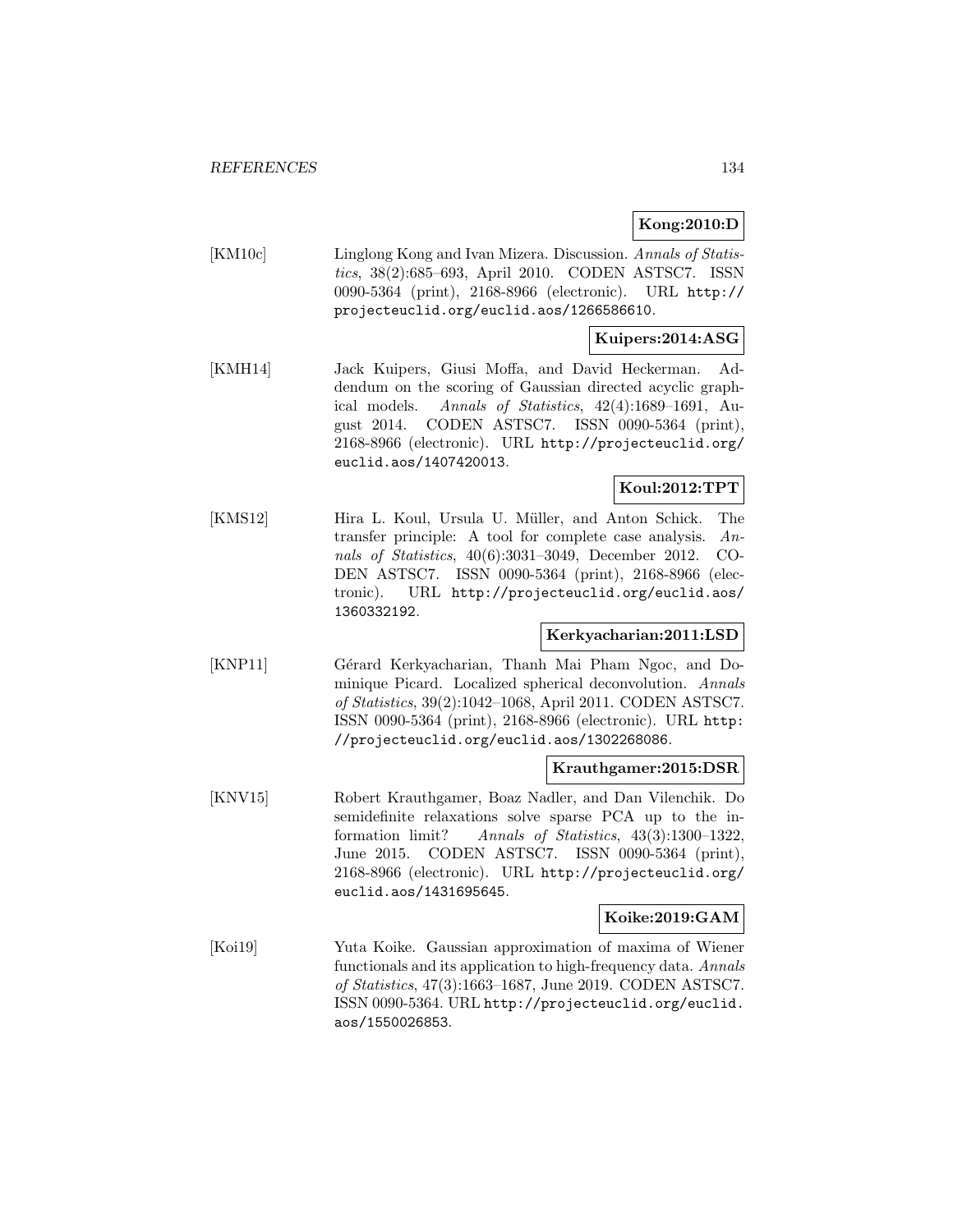#### **Koltchinskii:2011:NEP**

[Kol11] Vladimir Koltchinskii. Von Neumann entropy penalization and low-rank matrix estimation. Annals of Statistics, 39 (6):2936–2973, December 2011. CODEN ASTSC7. ISSN 0090-5364 (print), 2168-8966 (electronic). URL http:// projecteuclid.org/euclid.aos/1327413774.

# **Kong:2018:SIV**

[Kon18] Xin-Bing Kong. On the systematic and idiosyncratic volatility with large panel high-frequency data. Annals of Statistics, 46(3):1077–1108, June 2018. CODEN ASTSC7. ISSN 0090-5364. URL http://projecteuclid.org/euclid.aos/ 1525313076.

## **Kirch:2011:TBR**

[KP11] Claudia Kirch and Dimitris N. Politis. TFT-bootstrap: Resampling time series in the frequency domain to obtain replicates in the time domain. Annals of Statistics, 39(3):1427– 1470, June 2011. CODEN ASTSC7. ISSN 0090-5364 (print), 2168-8966 (electronic). URL http://projecteuclid.org/ euclid.aos/1305292042.

## **Klopp:2015:SHD**

[KP15] Olga Klopp and Marianna Pensky. Sparse high-dimensional varying coefficient model: Nonasymptotic minimax study. Annals of Statistics, 43(3):1273–1299, June 2015. CO-DEN ASTSC7. ISSN 0090-5364 (print), 2168-8966 (electronic). URL http://projecteuclid.org/euclid.aos/ 1431695644.

#### **Kontorovich:2019:ELB**

[KP19] Aryeh Kontorovich and Iosif Pinelis. Exact lower bounds for the agnostic probably-approximately-correct (PAC) machine learning model. Annals of Statistics, 47(5):2822–2854, October 2019. CODEN ASTSC7. ISSN 0090-5364 (print), 2168-8966 (electronic). URL https://projecteuclid.org/ euclid.aos/1564797865.

#### **Kreiss:2011:RVA**

[KPP11] Jens-Peter Kreiss, Efstathios Paparoditis, and Dimitris N. Politis. On the range of validity of the autoregressive sieve bootstrap. Annals of Statistics, 39(4):2103–2130, August 2011. CODEN ASTSC7. ISSN 0090-5364 (print),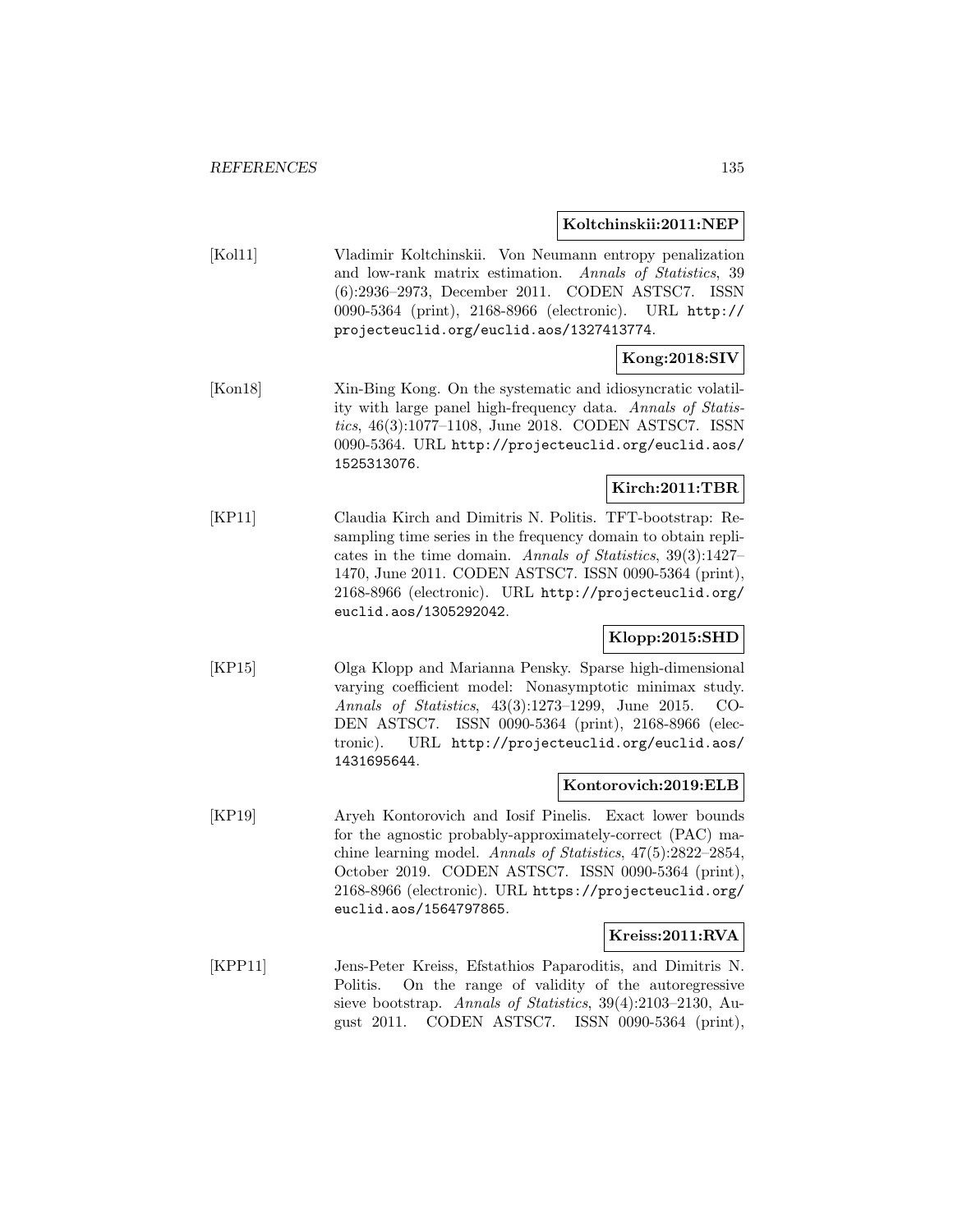2168-8966 (electronic). URL http://projecteuclid.org/ euclid.aos/1319595460.

### **Kneip:2016:FLR**

[KPS16] Alois Kneip, Dominik Poß, and Pascal Sarda. Functional linear regression with points of impact. Annals of Statistics, 44(1):1–30, February 2016. CODEN ASTSC7. ISSN 0090-5364 (print), 2168-8966 (electronic). URL http:// projecteuclid.org/euclid.aos/1449755955.

### **Khare:2017:BAE**

[KPS17] Kshitij Khare, Subhadip Pal, and Zhihua Su. A Bayesian approach for envelope models. Annals of Statistics, 45 (1):196–222, February 2017. CODEN ASTSC7. ISSN 0090-5364 (print), 2168-8966 (electronic). URL http:// projecteuclid.org/euclid.aos/1487667621.

### **Khare:2011:WDD**

[KR11a] Kshitij Khare and Bala Rajaratnam. Wishart distributions for decomposable covariance graph models. Annals of Statistics, 39(1):514–555, February 2011. CODEN ASTSC7. ISSN 0090-5364 (print), 2168-8966 (electronic). URL http:// projecteuclid.org/euclid.aos/1297779855.

### **Kolassa:2011:SAL**

[KR11b] John Kolassa and John Robinson. Saddlepoint approximations for likelihood ratio like statistics with applications to permutation tests. Annals of Statistics, 39(6):3357–3368, December 2011. CODEN ASTSC7. ISSN 0090-5364 (print), 2168-8966 (electronic). URL http://projecteuclid.org/ euclid.aos/1330958682.

#### **Koltchinskii:2013:LRE**

[KR13] Vladimir Koltchinskii and Pedro Rangel. Low rank estimation of smooth kernels on graphs. Annals of Statistics, 41(2):604–640, April 2013. CODEN ASTSC7. ISSN 0090-5364 (print), 2168-8966 (electronic). URL http:// projecteuclid.org/euclid.aos/1366980559.

#### **Kalogeropoulos:2010:ISV**

[KRD10] Konstantinos Kalogeropoulos, Gareth O. Roberts, and Petros Dellaportas. Inference for stochastic volatility models using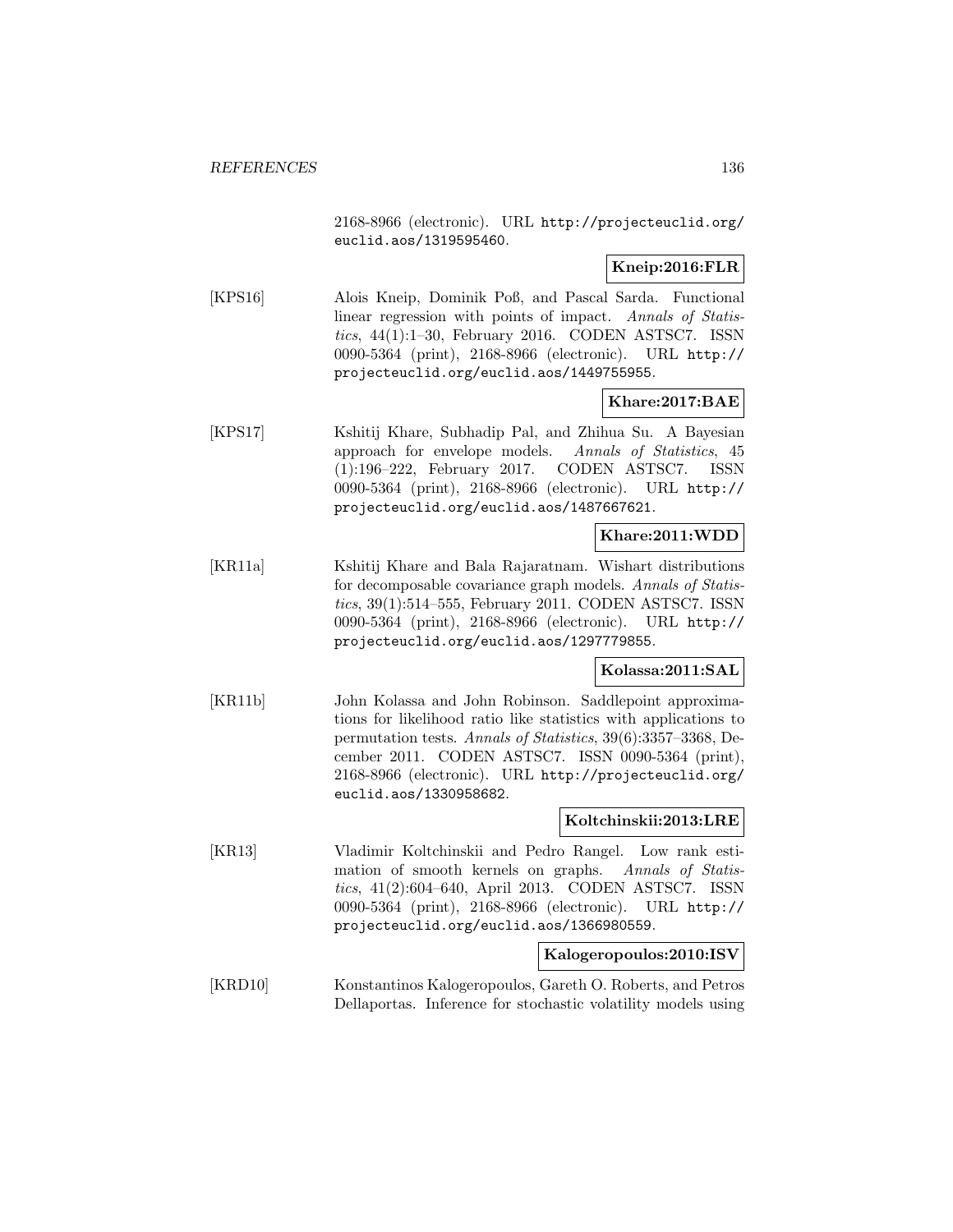time change transformations. Annals of Statistics, 38(2):784– 807, April 2010. CODEN ASTSC7. ISSN 0090-5364 (print), 2168-8966 (electronic). URL http://projecteuclid.org/ euclid.aos/1266586614.

### **Kubjas:2015:FPE**

[KRS15] Kaie Kubjas, Elina Robeva, and Bernd Sturmfels. Fixed points EM algorithm and nonnegative rank boundaries. Annals of Statistics, 43(1):422–461, February 2015. CO-DEN ASTSC7. ISSN 0090-5364 (print), 2168-8966 (electronic). URL http://projecteuclid.org/euclid.aos/ 1423230085.

### **Kneip:2011:FMV**

[KS11] Alois Kneip and Pascal Sarda. Factor models and variable selection in high-dimensional regression analysis. Annals of Statistics, 39(5):2410–2447, October 2011. CODEN ASTSC7. ISSN 0090-5364 (print), 2168-8966 (electronic). URL http: //projecteuclid.org/euclid.aos/1322663463.

### **Kim:2016:GRC**

[KS16] Arlene K. H. Kim and Richard J. Samworth. Global rates of convergence in log-concave density estimation. Annals of Statistics, 44(6):2756–2779, December 2016. CO-DEN ASTSC7. ISSN 0090-5364 (print), 2168-8966 (electronic). URL http://projecteuclid.org/euclid.aos/ 1479891634.

### **Koul:2018:GFT**

[KSZ18] Hira L. Koul, Weixing Song, and Xiaoqing Zhu. Goodnessof-fit testing of error distribution in linear measurement error models. Annals of Statistics, 46(5):2479–2510, October 2018. CODEN ASTSC7. ISSN 0090-5364. URL http:// projecteuclid.org/euclid.aos/1534492842.

#### **Klopp:2017:OIN**

[KTV17] Olga Klopp, Alexandre B. Tsybakov, and Nicolas Verzelen. Oracle inequalities for network models and sparse graphon estimation. Annals of Statistics, 45(1):316–354, February 2017. CODEN ASTSC7. ISSN 0090-5364 (print), 2168-8966 (electronic). URL http://projecteuclid.org/ euclid.aos/1487667625.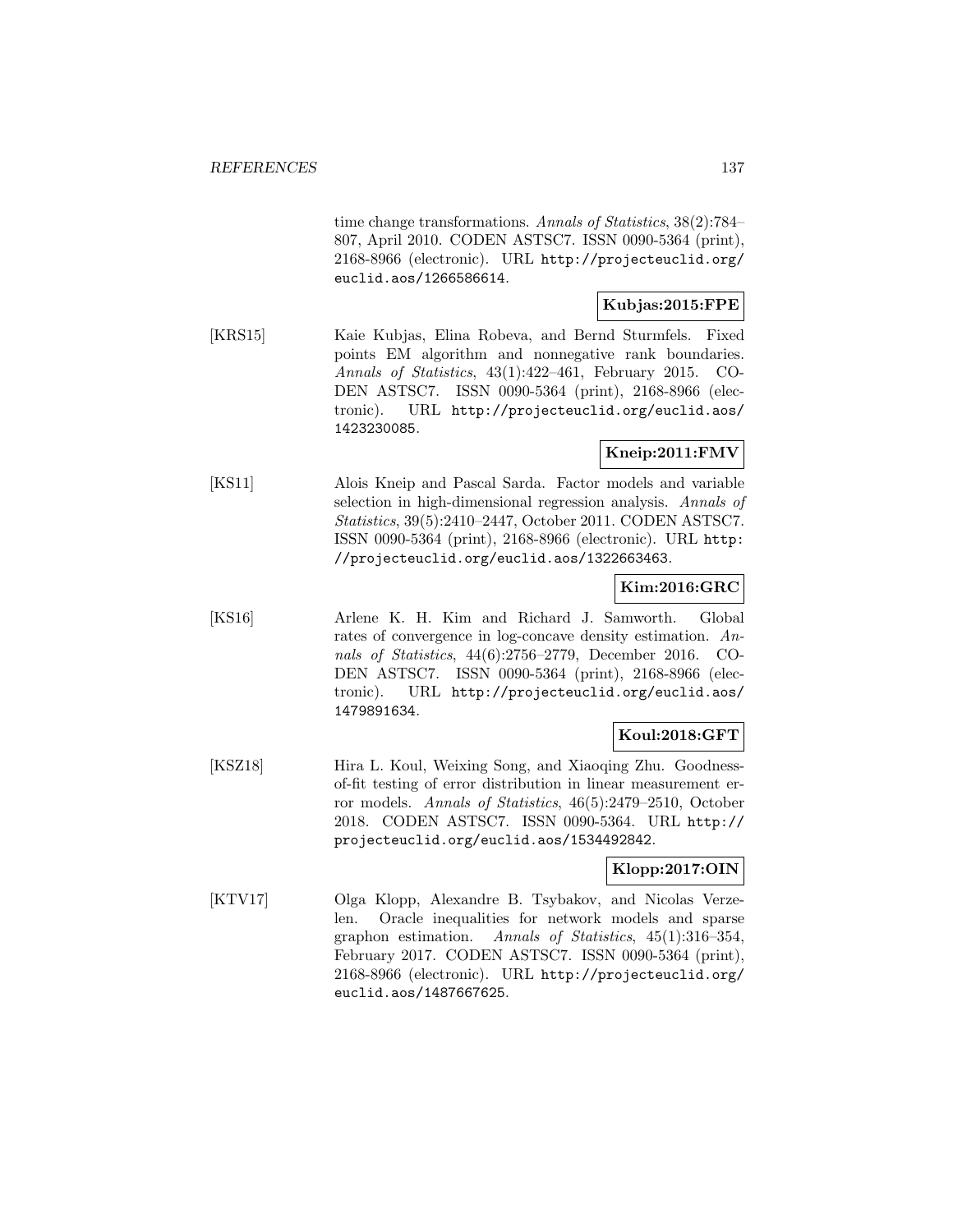#### **Kuelbs:2010:AIH**

[KV10] Jim Kuelbs and Anand N. Vidyashankar. Asymptotic inference for high-dimensional data. Annals of Statistics, 38(2):836–869, April 2010. CODEN ASTSC7. ISSN 0090-5364 (print), 2168-8966 (electronic). URL http:// projecteuclid.org/euclid.aos/1266586616.

### **Kong:2017:SES**

[KV17] Weihao Kong and Gregory Valiant. Spectrum estimation from samples. Annals of Statistics, 45(5):2218–2247, October 2017. CODEN ASTSC7. ISSN 0090-5364 (print), 2168-8966 (electronic).

### **Knapik:2011:BIP**

[KvdVvZ11] B. T. Knapik, A. W. van der Vaart, and J. H. van Zanten. Bayesian inverse problems with Gaussian priors. Annals of Statistics, 39(5):2626–2657, October 2011. CODEN ASTSC7. ISSN 0090-5364 (print), 2168-8966 (electronic). URL http: //projecteuclid.org/euclid.aos/1324563350.

### **Kong:2014:ACQ**

[KX14] Efang Kong and Yingcun Xia. An adaptive composite quantile approach to dimension reduction. Annals of Statistics, 42(4):1657–1688, August 2014. CODEN ASTSC7. ISSN 0090-5364 (print), 2168-8966 (electronic). URL http:// projecteuclid.org/euclid.aos/1407420012.

#### **Koltchinskii:2010:SMK**

[KY10] Vladimir Koltchinskii and Ming Yuan. Sparsity in multiple kernel learning. Annals of Statistics, 38(6):3660–3695, December 2010. CODEN ASTSC7. ISSN 0090-5364 (print), 2168-8966 (electronic). URL http://projecteuclid.org/ euclid.aos/1291126969.

#### **Lahiri:2010:EES**

[Lah10] S. N. Lahiri. Edgeworth expansions for studentized statistics under weak dependence. Annals of Statistics, 38(1):388–434, February 2010. CODEN ASTSC7. ISSN 0090-5364 (print), 2168-8966 (electronic). URL http://projecteuclid.org/ euclid.aos/1262271619.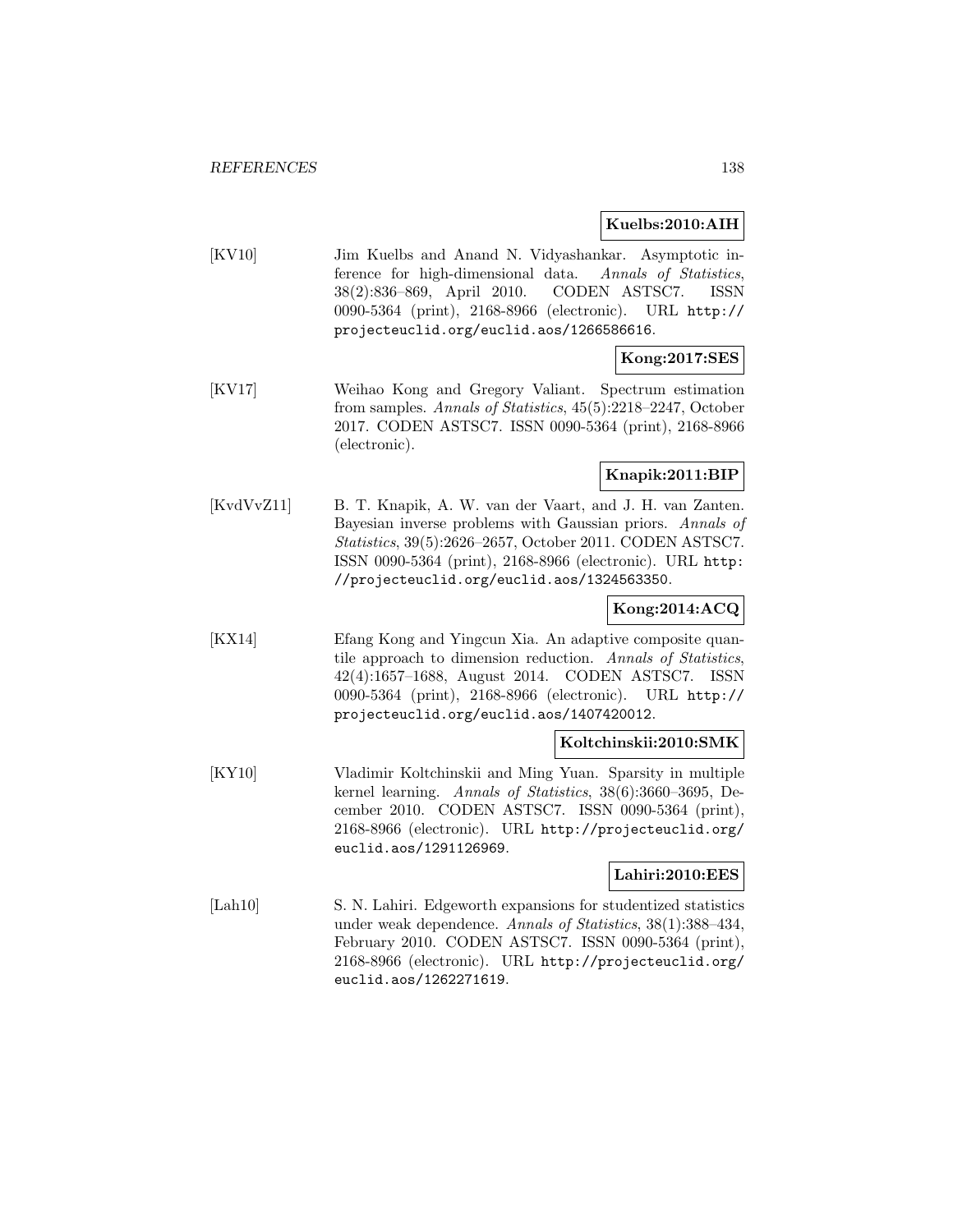# **Li:2011:PSV**

[LAL11] Bing Li, Andreas Artemiou, and Lexin Li. Principal support vector machines for linear and nonlinear sufficient dimension reduction. Annals of Statistics, 39(6):3182-3210, December 2011. CODEN ASTSC7. ISSN 0090-5364 (print), 2168-8966 (electronic). URL http://projecteuclid.org/ euclid.aos/1330958677.

# **Lam:2016:NER**

[Lam16] Clifford Lam. Nonparametric eigenvalue-regularized precision or covariance matrix estimator. Annals of Statistics, 44(3):928–953, June 2016. CODEN ASTSC7. ISSN 0090-5364 (print), 2168-8966 (electronic). URL http:// projecteuclid.org/euclid.aos/1460381682.

### **Liu:2015:MPL**

[LAP15] Haoyang Liu, Alexander Aue, and Debashis Paul. On the Marčenko–Pastur law for linear time series. Annals of Statistics, 43(2):675–712, April 2015. CODEN ASTSC7. ISSN 0090-5364 (print), 2168-8966 (electronic). URL http:// projecteuclid.org/euclid.aos/1425398505.

# **Lin:2010:NFM**

[LBST10] C. Devon Lin, Derek Bingham, Randy R. Sitter, and Boxin Tang. A new and flexible method for constructing designs for computer experiments. Annals of Statistics, 38(3):1460– 1477, June 2010. CODEN ASTSC7. ISSN 0090-5364 (print), 2168-8966 (electronic). URL http://projecteuclid.org/ euclid.aos/1268056623.

### **Liu:2010:AEL**

[LC10] Yukun Liu and Jiahua Chen. Adjusted empirical likelihood with high-order precision. Annals of Statistics, 38(3):1341-1362, June 2010. CODEN ASTSC7. ISSN 0090-5364 (print), 2168-8966 (electronic). URL http://projecteuclid.org/ euclid.aos/1268056619.

#### **Li:2012:TST**

[LC12] Jun Li and Song Xi Chen. Two sample tests for highdimensional covariance matrices. Annals of Statistics, 40(2):908–940, April 2012. CODEN ASTSC7. ISSN 0090-5364 (print), 2168-8966 (electronic). URL http:// projecteuclid.org/euclid.aos/1338515142.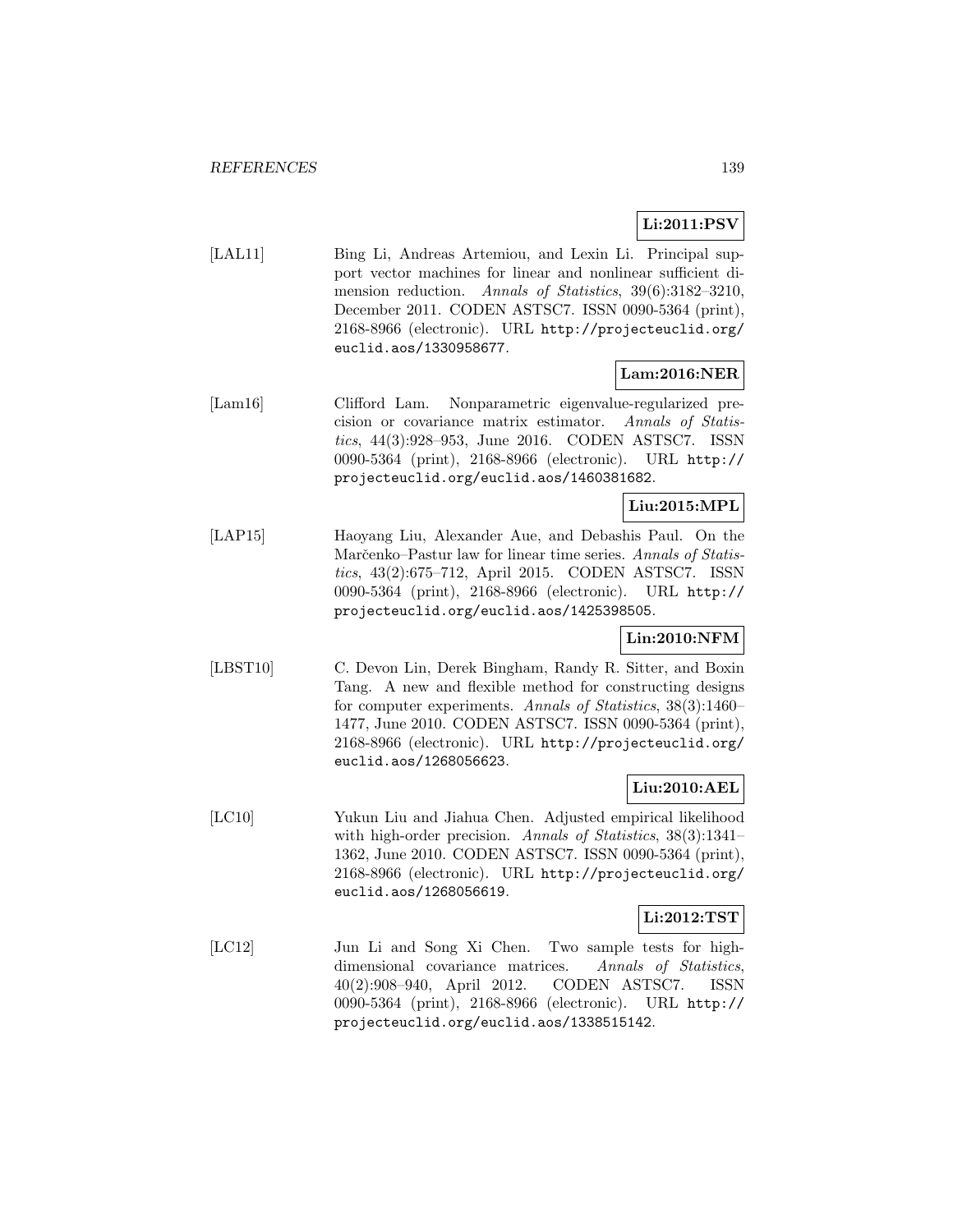#### **Leung:2018:TIH**

[LD18] Dennis Leung and Mathias Drton. Testing independence in high dimensions with sums of rank correlations. Annals of Statistics, 46(1):280–307, February 2018. CODEN ASTSC7. ISSN 0090-5364 (print), 2168-8966 (electronic).

### **Leeb:2013:CDL**

[Lee13] Hannes Leeb. On the conditional distributions of lowdimensional projections from high-dimensional data. Annals of Statistics, 41(2):464–483, April 2013. CODEN ASTSC7. ISSN 0090-5364 (print), 2168-8966 (electronic). URL http: //projecteuclid.org/euclid.aos/1366138198.

#### **Lei:2016:GFT**

[Lei16] Jing Lei. A goodness-of-fit test for stochastic block models. Annals of Statistics, 44(1):401–424, February 2016. CO-DEN ASTSC7. ISSN 0090-5364 (print), 2168-8966 (electronic). URL http://projecteuclid.org/euclid.aos/ 1452004791.

#### **Lepski:2013:MDE**

[Lep13] Oleg Lepski. Multivariate density estimation under sup-norm loss: Oracle approach, adaptation and independence structure. Annals of Statistics, 41(2):1005–1034, April 2013. CO-DEN ASTSC7. ISSN 0090-5364 (print), 2168-8966 (electronic). URL http://projecteuclid.org/euclid.aos/ 1369836968.

### **Lepski:2015:AEA**

[Lep15] Oleg Lepski. Adaptive estimation over anisotropic functional classes via oracle approach. Annals of Statistics, 43(3):1178– 1242, June 2015. CODEN ASTSC7. ISSN 0090-5364 (print), 2168-8966 (electronic). URL http://projecteuclid.org/ euclid.aos/1431695642.

### **Lerasle:2011:OMS**

[Ler11] Matthieu Lerasle. Optimal model selection for density estimation of stationary data under various mixing conditions. Annals of Statistics, 39(4):1852–1877, August 2011. CO-DEN ASTSC7. ISSN 0090-5364 (print), 2168-8966 (electronic). URL http://projecteuclid.org/euclid.aos/ 1311688538.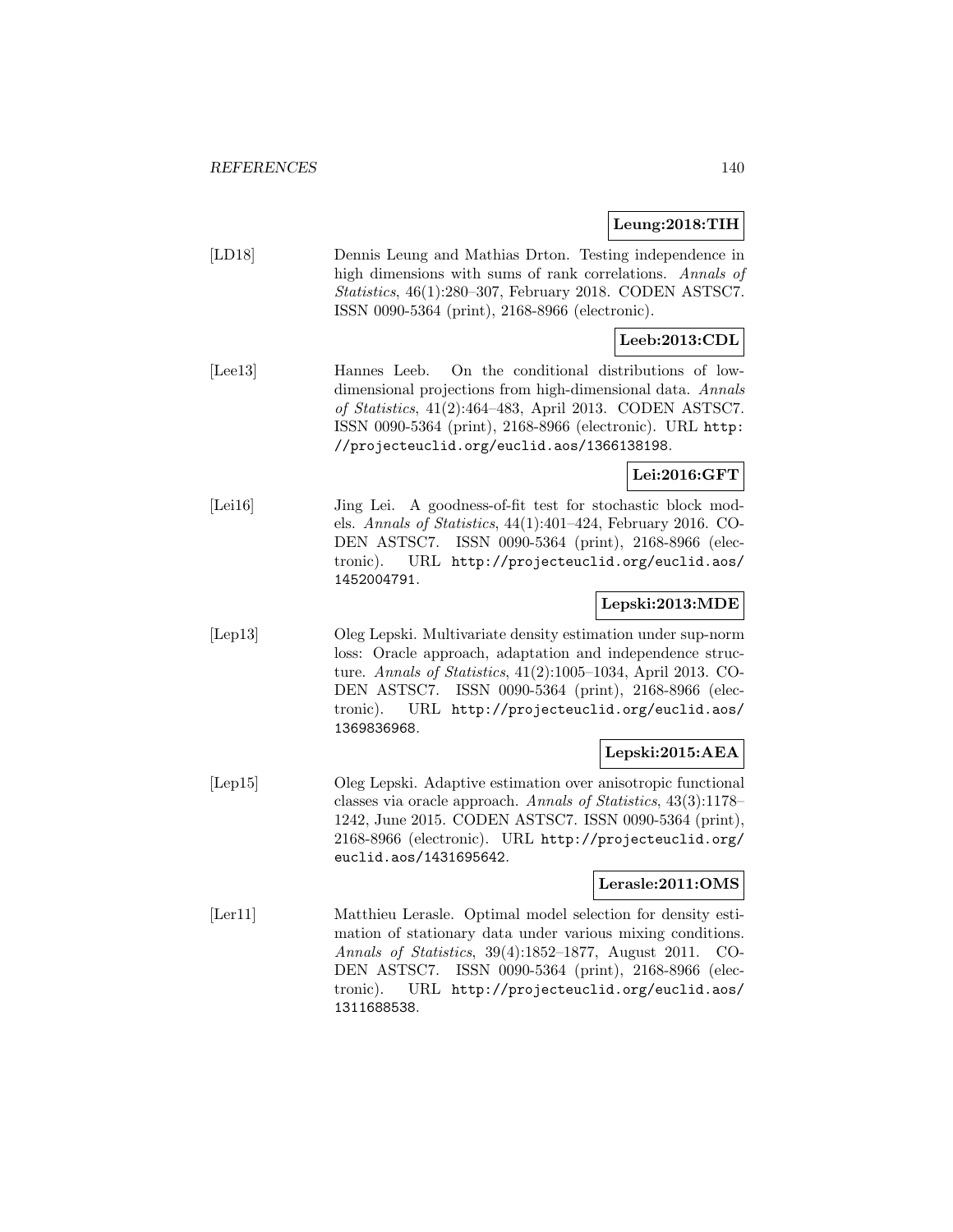### **Levrard:2015:NBV**

[Lev15] Clément Levrard. Nonasymptotic bounds for vector quantization in Hilbert spaces. Annals of Statistics, 43(2):592– 619, April 2015. CODEN ASTSC7. ISSN 0090-5364 (print), 2168-8966 (electronic). URL http://projecteuclid.org/ euclid.aos/1424787429.

## **Li:2017:BDI**

[LG17] Meng Li and Subhashis Ghosal. Bayesian detection of image boundaries. Annals of Statistics, 45(5):2190–2217, October 2017. CODEN ASTSC7. ISSN 0090-5364 (print), 2168-8966 (electronic).

### **Lai:2011:EPF**

[LGS11] Tze Leung Lai, Shulamith T. Gross, and David Bo Shen. Evaluating probability forecasts. Annals of Statistics, 39 (5):2356–2382, October 2011. CODEN ASTSC7. ISSN 0090-5364 (print), 2168-8966 (electronic). URL http:// projecteuclid.org/euclid.aos/1322663461.

### **Li:2010:DDE**

[LH10a] Yehua Li and Tailen Hsing. Deciding the dimension of effective dimension reduction space for functional and highdimensional data. Annals of Statistics, 38(5):3028-3062, October 2010. CODEN ASTSC7. ISSN 0090-5364 (print), 2168-8966 (electronic). URL http://projecteuclid.org/ euclid.aos/1283175988.

# **Li:2010:UCR**

[LH10b] Yehua Li and Tailen Hsing. Uniform convergence rates for nonparametric regression and principal component analysis in functional/longitudinal data. Annals of Statistics, 38 (6):3321–3351, December 2010. CODEN ASTSC7. ISSN 0090-5364 (print), 2168-8966 (electronic). URL http:// projecteuclid.org/euclid.aos/1284988408.

### **Liu:2012:HDS**

[LHY<sup>+</sup>12] Han Liu, Fang Han, Ming Yuan, John Lafferty, and Larry Wasserman. High-dimensional semiparametric Gaussian copula graphical models. Annals of Statistics, 40(4):2293–2326, August 2012. CODEN ASTSC7. ISSN 0090-5364 (print), 2168-8966 (electronic). URL http://projecteuclid.org/ euclid.aos/1358951383.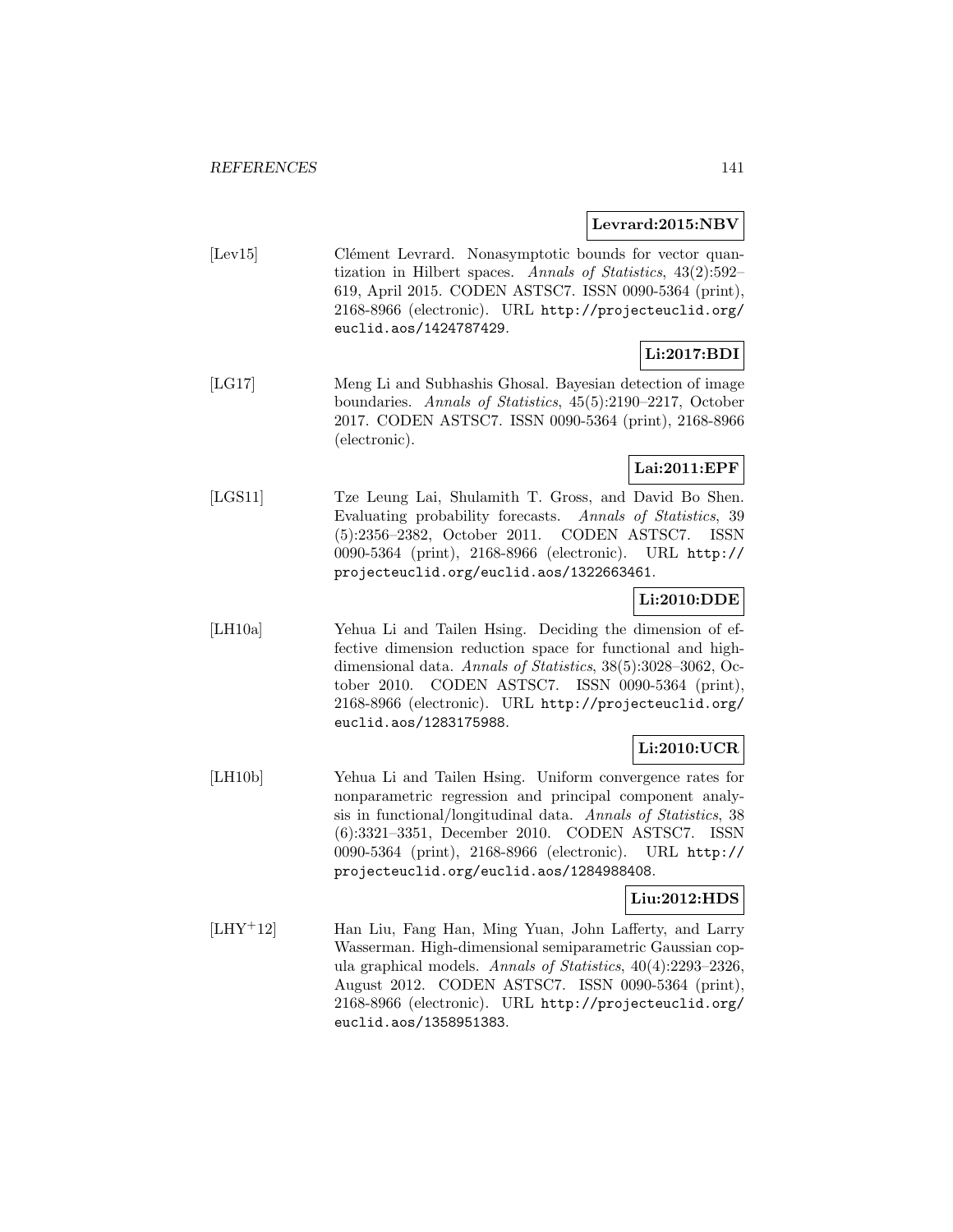### **Li:2013:MLE**

| [L13] | Chenxu Li. Maximum-likelihood estimation for diffusion pro-  |
|-------|--------------------------------------------------------------|
|       | cesses via closed-form density expansions. Annals of Statis- |
|       | tics, 41(3):1350–1380, June 2013. CODEN ASTSC7. ISSN         |
|       | 0090-5364 (print), 2168-8966 (electronic). URL http://       |
|       | projecteuclid.org/euclid.aos/1372979641.                     |

# **Li:2014:SOA**

[Li14] Ke Li. Second-order asymptotics for quantum hypothesis testing. Annals of Statistics, 42(1):171–189, February 2014. CODEN ASTSC7. ISSN 0090-5364 (print), 2168-8966 (electronic). URL http://projecteuclid.org/ euclid.aos/1392733184.

### **Li:2016:DQS**

[Li16a] Ke Li. Discriminating quantum states: The multiple Chernoff distance. Annals of Statistics, 44(4):1661–1679, August 2016. CODEN ASTSC7. ISSN 0090-5364 (print), 2168-8966 (electronic). URL http://projecteuclid.org/ euclid.aos/1467894711.

## **Li:2016:E**

[Li16b] Runze Li. Editorial. Annals of Statistics, 44(5):1817–1820, October 2016. CODEN ASTSC7. ISSN 0090-5364 (print), 2168-8966 (electronic). URL http://projecteuclid.org/ euclid.aos/1473685257.

### **Liang:2010:TAS**

[Lia10] Faming Liang. Trajectory averaging for stochastic approximation MCMC algorithms. Annals of Statistics, 38 (5):2823–2856, October 2010. CODEN ASTSC7. ISSN 0090-5364 (print), 2168-8966 (electronic). URL http:// projecteuclid.org/euclid.aos/1279638541.

### **Liu:2013:GGM**

[Liu13] Weidong Liu. Gaussian graphical model estimation with false discovery rate control. Annals of Statistics, 41(6):2948–2978, December 2013. CODEN ASTSC7. ISSN 0090-5364 (print), 2168-8966 (electronic). URL http://projecteuclid.org/ euclid.aos/1388545674.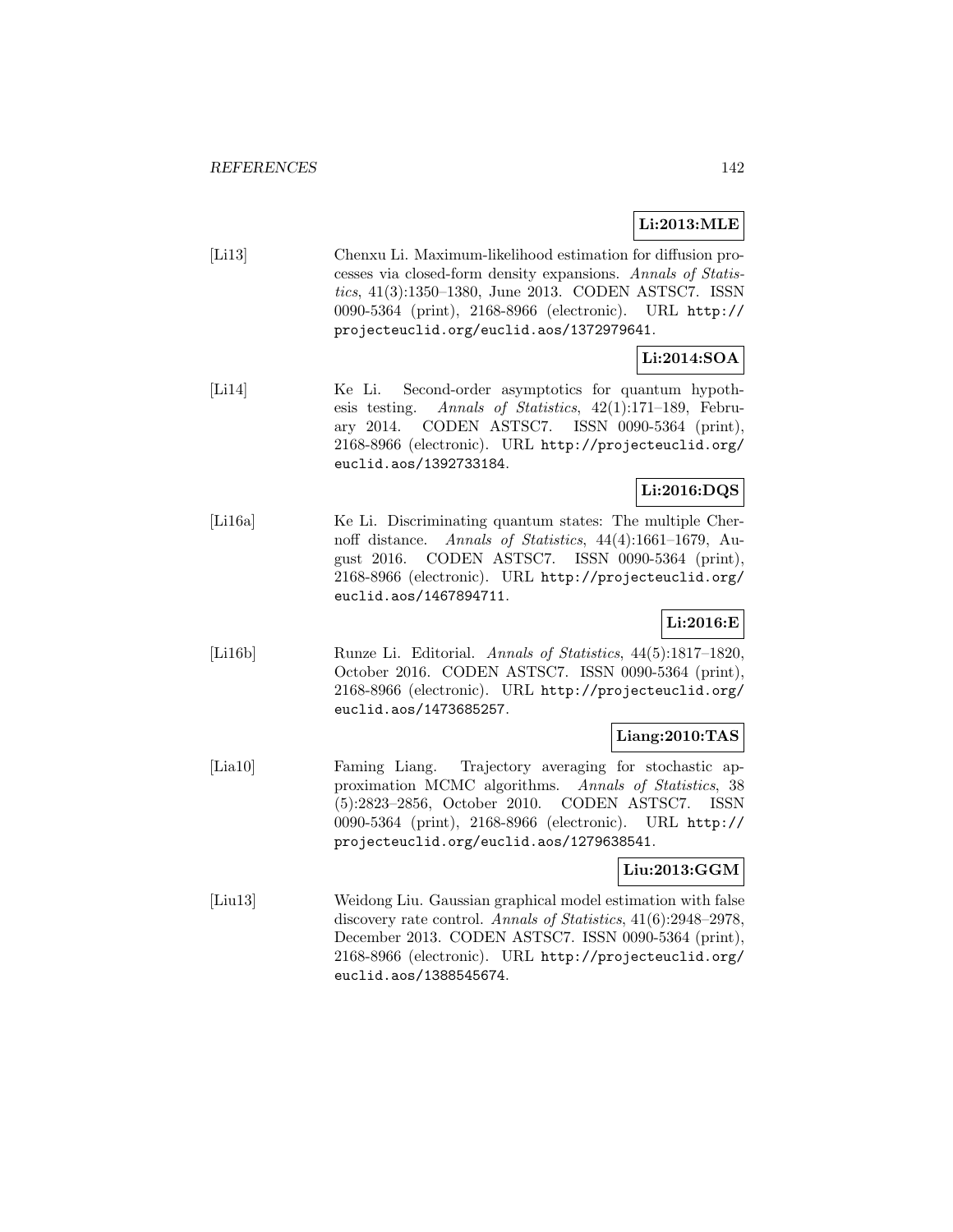### **Liu:2017:SSD**

[Liu17] Weidong Liu. Structural similarity and difference testing on multiple sparse Gaussian graphical models. Annals of Statistics, 45(6):2680–2707, December 2017. CODEN ASTSC7. ISSN 0090-5364 (print), 2168-8966 (electronic).

## **Liao:2010:BAM**

[LJ10] Yuan Liao and Wenxin Jiang. Bayesian analysis in moment inequality models. Annals of Statistics, 38(1):275–316, February 2010. CODEN ASTSC7. ISSN 0090-5364 (print), 2168-8966 (electronic). URL http://projecteuclid.org/ euclid.aos/1262271616.

### **Liao:2011:PCN**

[LJ11] Yuan Liao and Wenxin Jiang. Posterior consistency of nonparametric conditional moment restricted models. Annals of Statistics, 39(6):3003–3031, December 2011. CO-DEN ASTSC7. ISSN 0090-5364 (print), 2168-8966 (electronic). URL http://projecteuclid.org/euclid.aos/ 1327413776.

## **Li:2018:MTA**

[LJ18] Jialiang Li and Baisuo Jin. Multi-threshold accelerated failure time model. Annals of Statistics, 46(6A):2657–2682, December 2018. CODEN ASTSC7. ISSN 0090-5364. URL http: //projecteuclid.org/euclid.aos/1536307229.

### **Lloyd:2010:LES**

[LK10] Chris Lloyd and Paul Kabaila. Letter to the Editor: Some comments on "On construction of the smallest one-sided confidence interval for the difference of two proportions". Annals of Statistics, 38(6):3840–3841, December 2010. CO-DEN ASTSC7. ISSN 0090-5364 (print), 2168-8966 (electronic). URL http://projecteuclid.org/euclid.aos/ 1291126977.

### **Li:2010:DFM**

[LKA10] Bing Li, Min Kyung Kim, and Naomi Altman. On dimension folding of matrix- or array-valued statistical objects. Annals of Statistics, 38(2):1094–1121, April 2010. CODEN ASTSC7. ISSN 0090-5364 (print), 2168-8966 (electronic). URL http: //projecteuclid.org/euclid.aos/1266586624.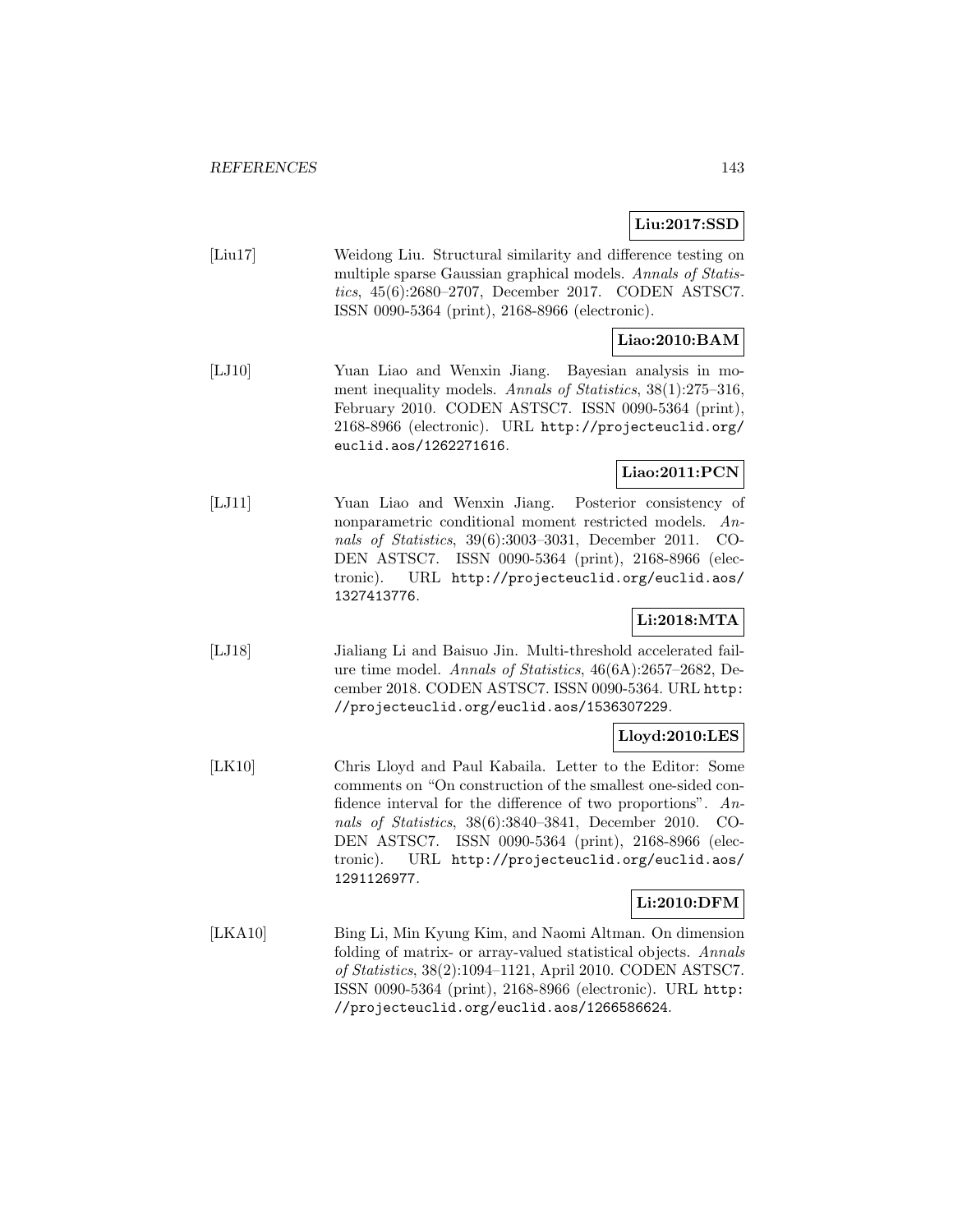# **Li:2015:MSS**

[LKZ15] Degui Li, Yuan Ke, and Wenyang Zhang. Model selection and structure specification in ultra-high dimensional generalised semi-varying coefficient models. Annals of Statistics, 43(6):2676–2705, December 2015. CODEN ASTSC7. ISSN 0090-5364 (print), 2168-8966 (electronic). URL http: //projecteuclid.org/euclid.aos/1444222089.

### **Levy-Leduc:2011:APU**

[LLBM<sup>+</sup>11] C. Lévy-Leduc, H. Boistard, E. Moulines, M. S. Taqqu, and V. A. Reisen. Asymptotic properties of U-processes under long-range dependence. Annals of Statistics, 39(3):1399– 1426, June 2011. CODEN ASTSC7. ISSN 0090-5364 (print), 2168-8966 (electronic). URL http://projecteuclid.org/ euclid.aos/1305292041.

# **Lee:2013:GTN**

[LLC13] Kuang-Yao Lee, Bing Li, and Francesca Chiaromonte. A general theory for nonlinear sufficient dimension reduction: Formulation and estimation. Annals of Statistics, 41(1):221–249, February 2013. CODEN ASTSC7. ISSN 0090-5364 (print), 2168-8966 (electronic). URL http://projecteuclid.org/ euclid.aos/1364302741.

## **Lee:2019:MPC**

[LLL19] Kyoungjae Lee, Jaeyong Lee, and Lizhen Lin. Minimax posterior convergence rates and model selection consistency in high-dimensional DAG models based on sparse Cholesky factors. Annals of Statistics, 47(6):3413–3437, December 2019. CODEN ASTSC7. ISSN 0090-5364 (print), 2168-8966 (electronic). URL https://projecteuclid.org/euclid.aos/ 1572487398.

## **Lv:2018:OIS**

[LLLH18] Shaogao Lv, Huazhen Lin, Heng Lian, and Jian Huang. Oracle inequalities for sparse additive quantile regression in reproducing kernel Hilbert space. Annals of Statistics, 46(2):781–813, April 2018. CODEN ASTSC7. ISSN 0090-5364. URL http://projecteuclid.org/euclid.aos/ 1522742436.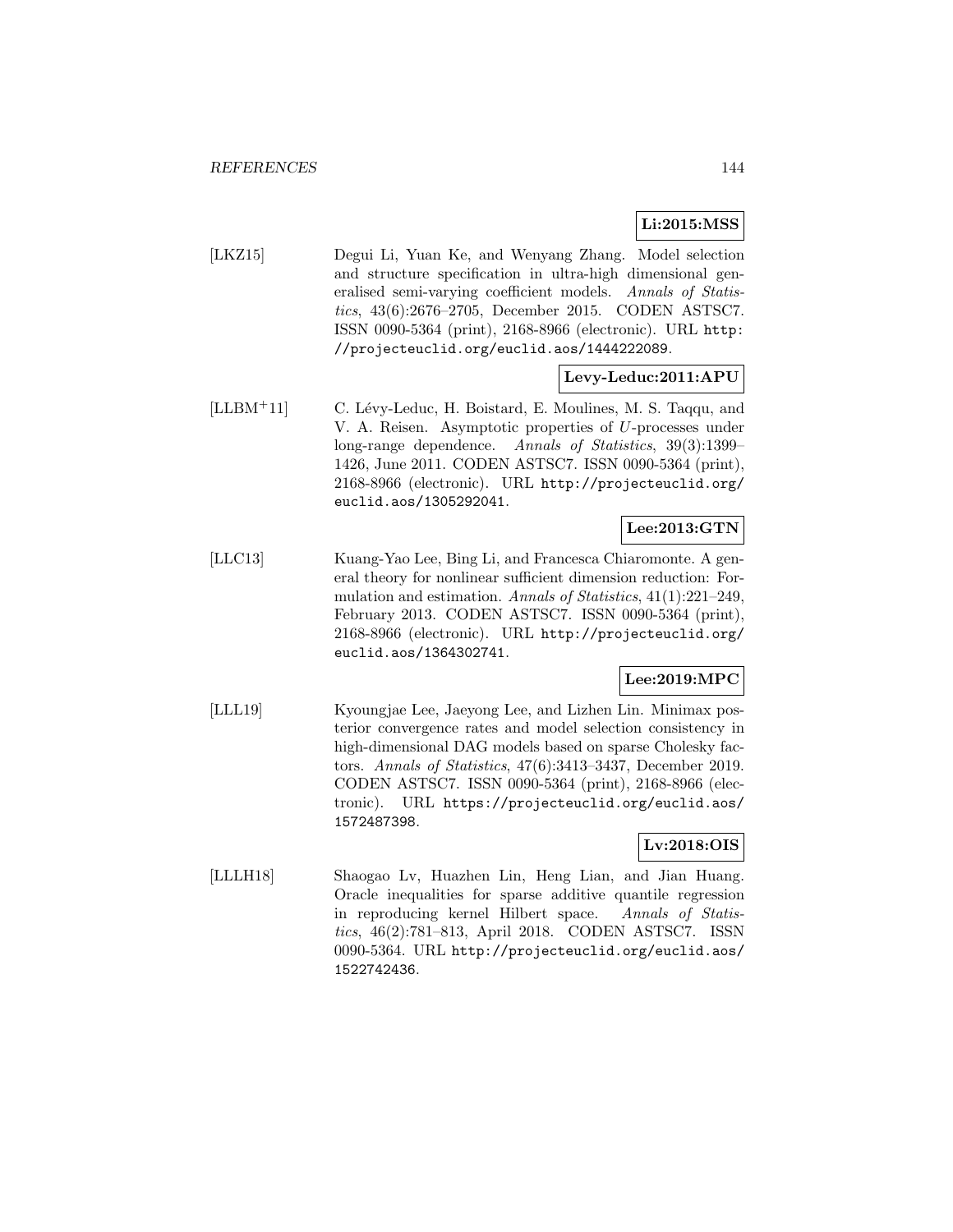## **Liang:2010:ETP**

[LLLT10] Hua Liang, Xiang Liu, Runze Li, and Chih-Ling Tsai. Estimation and testing for partially linear single-index models. Annals of Statistics, 38(6):3811–3836, December 2010. CODEN ASTSC7. ISSN 0090-5364 (print), 2168-8966 (electronic). URL http://projecteuclid.org/euclid.aos/ 1291126974.

## **Le:2016:OLR**

[LLV16] Can M. Le, Elizaveta Levina, and Roman Vershynin. Optimization via low-rank approximation for community detection in networks. Annals of Statistics, 44(1):373–400, February 2016. CODEN ASTSC7. ISSN 0090-5364 (print), 2168-8966 (electronic). URL http://projecteuclid.org/ euclid.aos/1452004790.

## **Li:2019:EEI**

[LLX19] Jia Li, Yunxiao Liu, and Dacheng Xiu. Efficient estimation of integrated volatility functionals via multiscale jackknife. Annals of Statistics, 47(1):156–176, February 2019. CODEN ASTSC7. ISSN 0090-5364. URL http://projecteuclid. org/euclid.aos/1543568585.

## **Luo:2014:EDR**

[LLY14] Wei Luo, Bing Li, and Xiangrong Yin. On efficient dimension reduction with respect to a statistical functional of interest. Annals of Statistics, 42(1):382–412, February 2014. CODEN ASTSC7. ISSN 0090-5364 (print), 2168-8966 (electronic). URL http://projecteuclid.org/ euclid.aos/1395234982.

## **Li:2018:CIC**

[LLY18] Xiaoou Li, Jingchen Liu, and Zhiliang Ying. Chernoff index for Cox test of separate parametric families. Annals of Statistics, 46(1):1–29, February 2018. CODEN ASTSC7. ISSN 0090-5364 (print), 2168-8966 (electronic).

#### **Li:2019:THD**

[LLYY19] Zeng Li, Clifford Lam, Jianfeng Yao, and Qiwei Yao. On testing for high-dimensional white noise. Annals of Statistics, 47(6):3382–3412, December 2019. CODEN ASTSC7. ISSN 0090-5364 (print), 2168-8966 (electronic). URL https: //projecteuclid.org/euclid.aos/1572487397.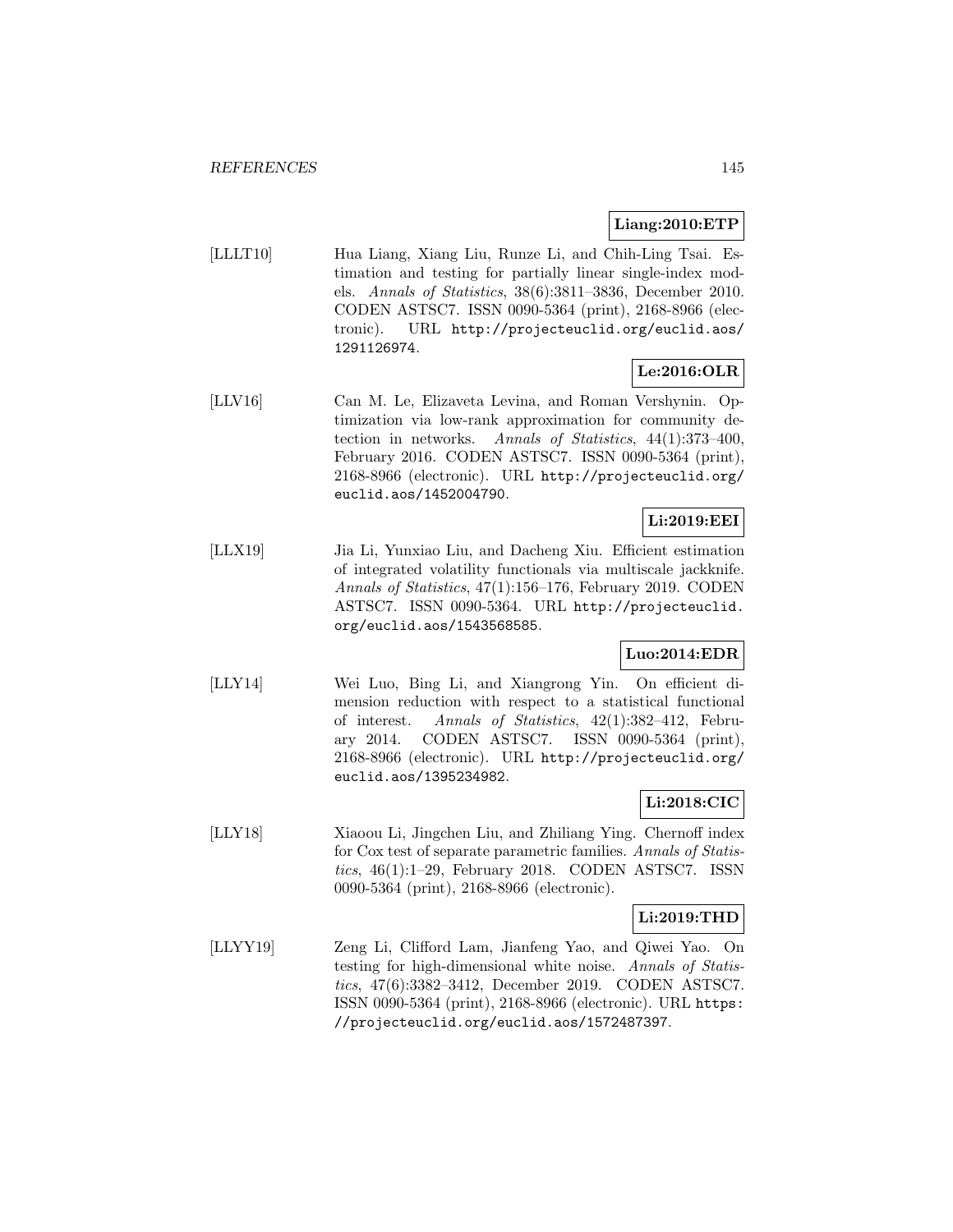## **Lahiri:2012:PEL**

[LM12a] Soumendra N. Lahiri and Subhadeep Mukhopadhyay. A penalized empirical likelihood method in high dimensions. Annals of Statistics, 40(5):2511–2540, October 2012. CO-DEN ASTSC7. ISSN 0090-5364 (print), 2168-8966 (electronic). URL http://projecteuclid.org/euclid.aos/ 1359987529.

## **Lauritzen:2012:DLV**

[LM12b] Steffen Lauritzen and Nicolai Meinshausen. Discussion: Latent variable graphical model selection via convex optimization. Annals of Statistics, 40(4):1973–1977, August 2012. CODEN ASTSC7. ISSN 0090-5364 (print), 2168-8966 (electronic). URL http://projecteuclid.org/euclid.aos/ 1351602529.

### **Lecue:2012:GNO**

[LM12c] Guillaume Lecué and Shahar Mendelson. General nonexact oracle inequalities for classes with a subexponential envelope. Annals of Statistics, 40(2):832–860, April 2012. CO-DEN ASTSC7. ISSN 0090-5364 (print), 2168-8966 (electronic). URL http://projecteuclid.org/euclid.aos/ 1338515139.

### **Letac:2012:BFG**

[LM12d] Gérard Letac and Hélène Massam. Bayes factors and the geometry of discrete hierarchical loglinear models. Annals of Statistics, 40(2):861–890, April 2012. CODEN ASTSC7. ISSN 0090-5364 (print), 2168-8966 (electronic). URL http: //projecteuclid.org/euclid.aos/1338515140.

#### **Low:2015:DFC**

[LM15] Mark G. Low and Zongming Ma. Discussion of "Frequentist coverage of adaptive nonparametric Bayesian credible sets". Annals of Statistics, 43(4):1448–1454, August 2015. CODEN ASTSC7. ISSN 0090-5364 (print), 2168-8966 (electronic). URL http://projecteuclid.org/euclid.aos/ 1434546209. See [SvdVvZ15a].

#### **Lecue:2018:RSB**

[LM18] Guillaume Lecué and Shahar Mendelson. Regularization and the small-ball method I: Sparse recovery. Annals of Statistics, 46(2):611–641, April 2018. CODEN ASTSC7. ISSN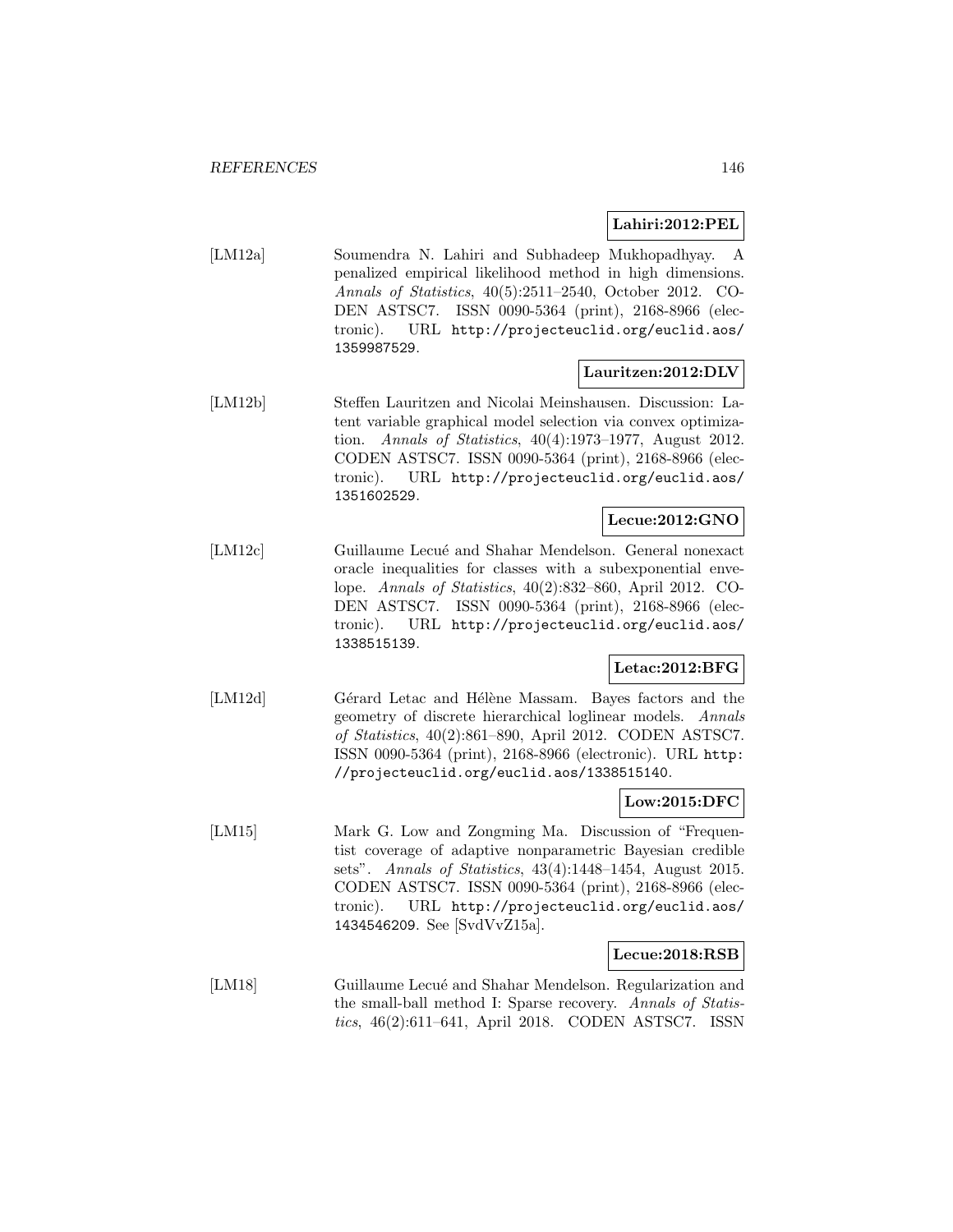0090-5364. URL http://projecteuclid.org/euclid.aos/ 1522742431.

## **Lugosi:2019:SGE**

[LM19] Gábor Lugosi and Shahar Mendelson. Sub-Gaussian estimators of the mean of a random vector. Annals of Statistics, 47(2):783–794, April 2019. CODEN ASTSC7. ISSN 0090-5364. URL http://projecteuclid.org/euclid.aos/ 1547197238.

## **Lee:2015:ASD**

[LMNP15] Young K. Lee, Enno Mammen, Jens P. Nielsen, and Byeong U. Park. Asymptotics for in-sample density forecasting. Annals of Statistics, 43(2):620–651, April 2015. CO-DEN ASTSC7. ISSN 0090-5364 (print), 2168-8966 (electronic). URL http://projecteuclid.org/euclid.aos/ 1425398503.

# **Lee:2017:OTS**

[LMNP17] Young K. Lee, Enno Mammen, Jens P. Nielsen, and Byeong U. Park. Operational time and in-sample density forecasting. Annals of Statistics, 45(3):1312–1341, June 2017. CODEN ASTSC7. ISSN 0090-5364 (print), 2168-8966 (electronic). URL http://projecteuclid.org/euclid.aos/ 1497319696.

## **Lee:2010:BSB**

[LMP10] Young Kyung Lee, Enno Mammen, and Byeong U. Park. Backfitting and smooth backfitting for additive quantile models. Annals of Statistics, 38(5):2857–2883, October 2010. CO-DEN ASTSC7. ISSN 0090-5364 (print), 2168-8966 (electronic). URL http://projecteuclid.org/euclid.aos/ 1279638542.

## **Lee:2012:BSB**

[LMP12a] Young K. Lee, Enno Mammen, and Byeong U. Park. Backfitting and smooth backfitting for additive quantile models. Annals of Statistics, 40(4):2356–2357, August 2012. CO-DEN ASTSC7. ISSN 0090-5364 (print), 2168-8966 (electronic). URL http://projecteuclid.org/euclid.aos/ 1358951385.

# **Lee:2012:FGV**

[LMP12b] Young K. Lee, Enno Mammen, and Byeong U. Park. Flexible generalized varying coefficient regression models. Annals of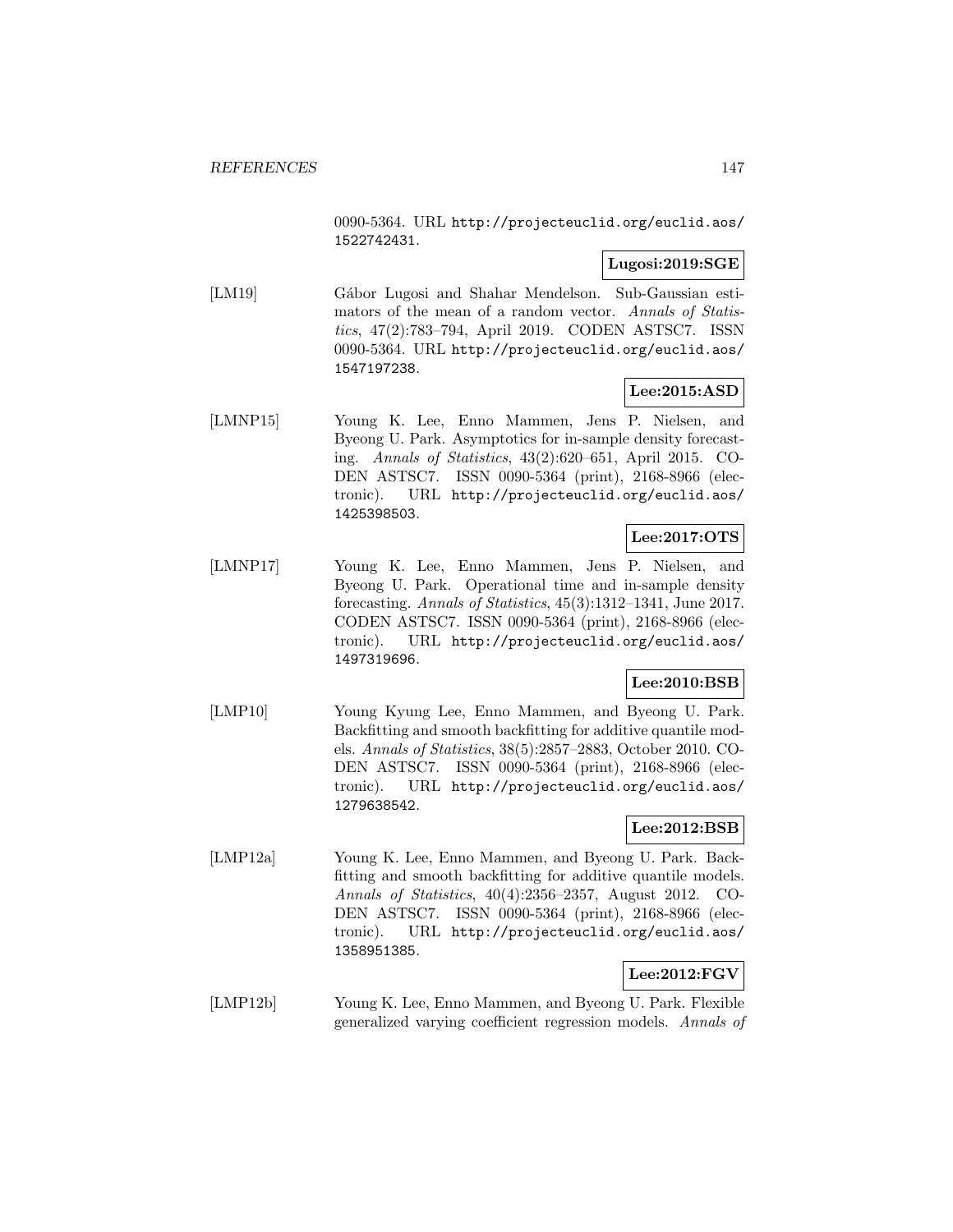Statistics, 40(3):1906–1933, June 2012. CODEN ASTSC7. ISSN 0090-5364 (print), 2168-8966 (electronic). URL http: //projecteuclid.org/euclid.aos/1350394521.

## **Lounici:2018:ASN**

[LMP18] Karim Lounici, Katia Meziani, and Gabriel Peyré. Adaptive sup-norm estimation of the Wigner function in noisy quantum homodyne tomography. Annals of Statistics, 46(3):1318– 1351, June 2018. CODEN ASTSC7. ISSN 0090-5364. URL http://projecteuclid.org/euclid.aos/1525313084.

## **Lin:2018:MIP**

[LMY18] Zhenhua Lin, Hans-Georg Müller, and Fang Yao. Mixture inner product spaces and their application to functional data analysis. Annals of Statistics, 46(1):370–400, February 2018. CODEN ASTSC7. ISSN 0090-5364 (print), 2168-8966 (electronic).

## **Lin:2019:ODN**

[LMY19] Yi Lin, Ryan Martin, and Min Yang. On optimal designs for nonregular models. Annals of Statistics, 47(6):3335–3359, December 2019. CODEN ASTSC7. ISSN 0090-5364 (print), 2168-8966 (electronic). URL https://projecteuclid.org/ euclid.aos/1572487395.

## **Lounici:2011:GUR**

[LN11] Karim Lounici and Richard Nickl. Global uniform risk bounds for wavelet deconvolution estimators. Annals of Statistics, 39(1):201–231, February 2011. CODEN ASTSC7. ISSN 0090-5364 (print), 2168-8966 (electronic). URL http:// projecteuclid.org/euclid.aos/1291388373.

# **Loh:2015:ESG**

[Loh15] Wei-Liem Loh. Estimating the smoothness of a Gaussian random field from irregularly spaced data via higher-order quadratic variations. Annals of Statistics, 43(6):2766–2794, December 2015. CODEN ASTSC7. ISSN 0090-5364 (print), 2168-8966 (electronic). URL http://projecteuclid.org/ euclid.aos/1444222092.

## **Loh:2017:SCA**

[Loh17] Po-Ling Loh. Statistical consistency and asymptotic normality for high-dimensional robust M-estimators. Annals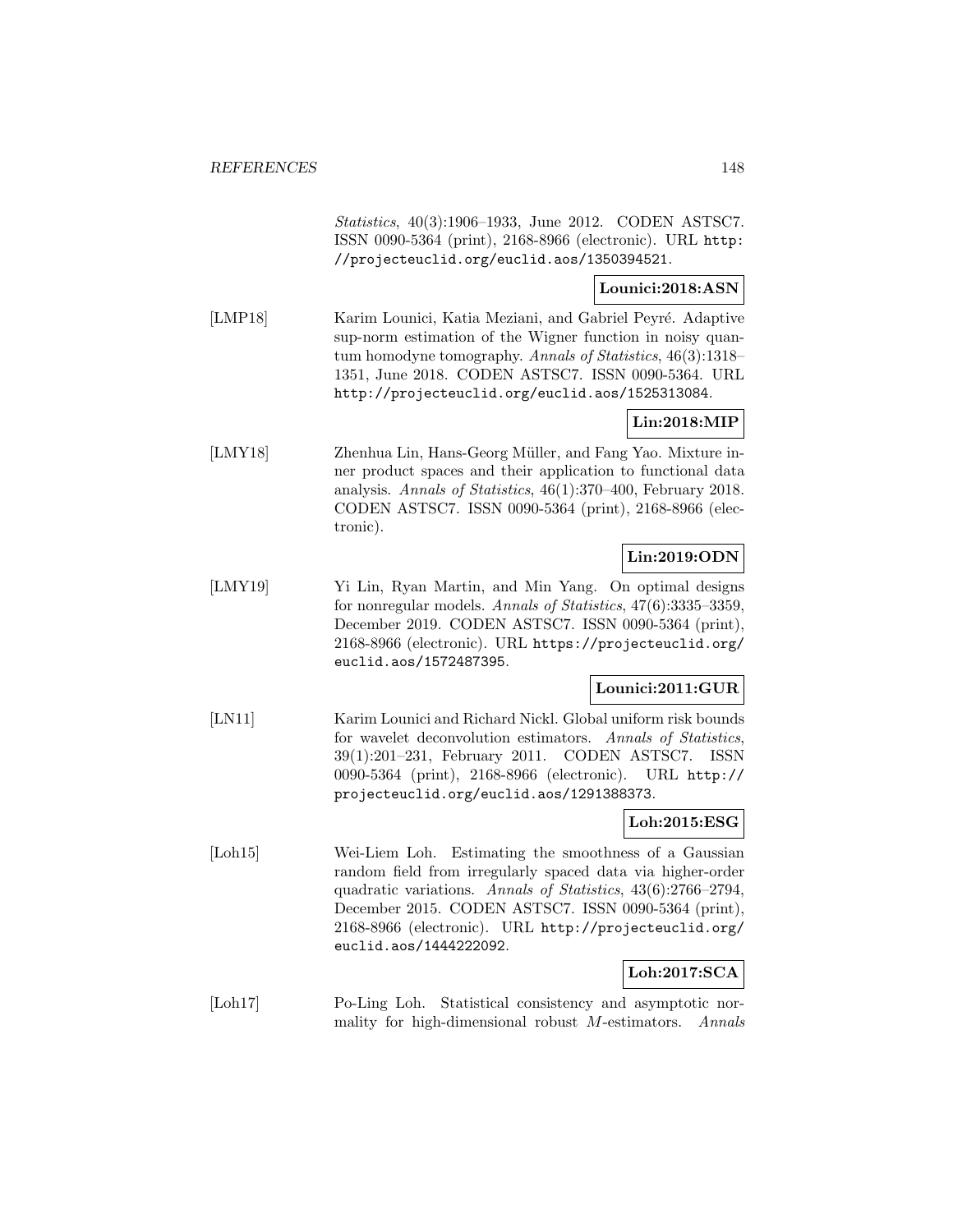of Statistics, 45(2):866–896, April 2017. CODEN ASTSC7. ISSN 0090-5364 (print), 2168-8966 (electronic). URL http: //projecteuclid.org/euclid.aos/1494921960.

**Lok:2017:MCO**

[Lok17] Judith J. Lok. Mimicking counterfactual outcomes to estimate causal effects. Annals of Statistics, 45(2):461–499, April 2017. CODEN ASTSC7. ISSN 0090-5364 (print), 2168-8966 (electronic). URL http://projecteuclid.org/ euclid.aos/1494921947.

## **Lopes:2019:EAV**

[Lop19] Miles E. Lopes. Estimating the algorithmic variance of randomized ensembles via the bootstrap. Annals of Statistics, 47(2):1088–1112, April 2019. CODEN ASTSC7. ISSN 0090-5364. URL http://projecteuclid.org/euclid.aos/ 1547197249.

## **Leonenko:2010:CCR**

[LP10] Nikolai Leonenko and Luc Pronzato. Correction: "A class of R´enyi information estimators for multidimensional densities". Annals of Statistics, 38(6):3837–3838, December 2010. CODEN ASTSC7. ISSN 0090-5364 (print), 2168-8966 (electronic). URL http://projecteuclid.org/euclid.aos/ 1291126975. See [LPS08].

# **Lin:2017:ODF**

[LPK17] Yuan-Lung Lin, Frederick Kin Hing Phoa, and Ming-Hung Kao. Optimal design of fMRI experiments using circulant (almost-)orthogonal arrays. Annals of Statistics, 45(6):2483– 2510, December 2017. CODEN ASTSC7. ISSN 0090-5364 (print), 2168-8966 (electronic).

## **Leonenko:2008:CRI**

[LPS08] Nikolai Leonenko, Luc Pronzato, and Vippal Savani. A class of R´enyi information estimators for multidimensional densities. Annals of Statistics, 36(5):2153–2182, October 2008. CODEN ASTSC7. ISSN 0090-5364 (print), 2168-8966 (electronic). URL http://projecteuclid.org/euclid.aos/ 1223908088. See correction [LP10].

## **Lounici:2011:OIO**

[LPvdGT11] Karim Lounici, Massimiliano Pontil, Sara van de Geer, and Alexandre B. Tsybakov. Oracle inequalities and op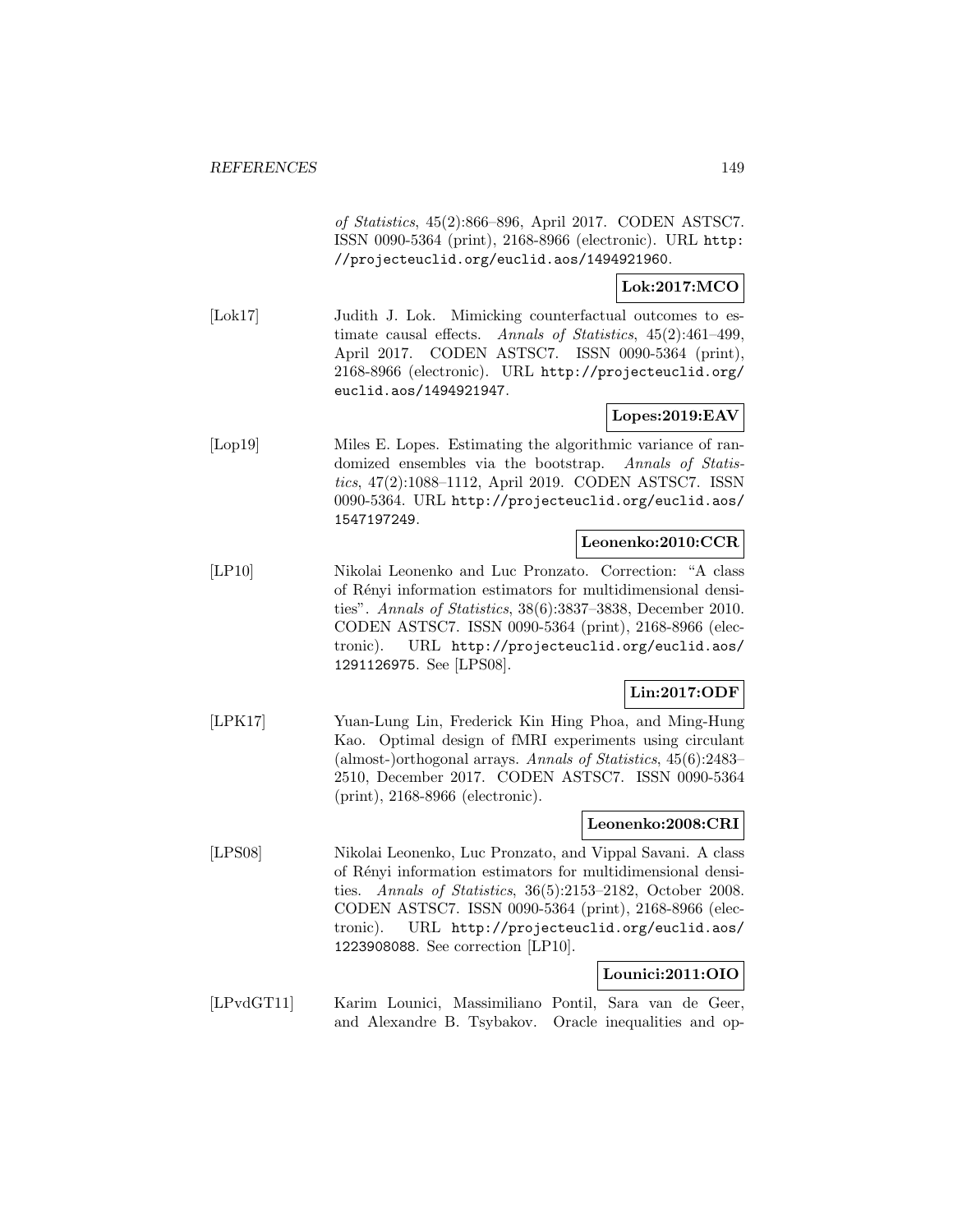timal inference under group sparsity. Annals of Statistics, 39(4):2164–2204, August 2011. CODEN ASTSC7. ISSN 0090-5364 (print), 2168-8966 (electronic). URL http:// projecteuclid.org/euclid.aos/1319595462.

## **Li:2012:RRC**

[LPZZ12] Gaorong Li, Heng Peng, Jun Zhang, and Lixing Zhu. Robust rank correlation based screening. Annals of Statistics, 40(3):1846–1877, June 2012. CODEN ASTSC7. ISSN 0090-5364 (print), 2168-8966 (electronic). URL http:// projecteuclid.org/euclid.aos/1350394519.

## **Lecue:2014:OLQ**

[LR14] Guillaume Lecué and Philippe Rigollet. Optimal learning with *Q*-aggregation. Annals of Statistics, 42(1):211-224, February 2014. CODEN ASTSC7. ISSN 0090-5364 (print), 2168-8966 (electronic). URL http://projecteuclid.org/ euclid.aos/1392733186.

## **Lei:2015:CSC**

[LR15] Jing Lei and Alessandro Rinaldo. Consistency of spectral clustering in stochastic block models. Annals of Statistics, 43(1):215–237, February 2015. CODEN ASTSC7. ISSN 0090-5364 (print), 2168-8966 (electronic). URL http:// projecteuclid.org/euclid.aos/1418135620.

## **Liu:2010:CTM**

[LS10] Weidong Liu and Qi-Man Shao. Cramér-type moderate deviation for the maximum of the periodogram with application to simultaneous tests in gene expression time series. Annals of Statistics, 38(3):1913–1935, June 2010. CODEN ASTSC7. ISSN 0090-5364 (print), 2168-8966 (electronic). URL http: //projecteuclid.org/euclid.aos/1271271282.

### **Liu:2013:CMD**

[LS13] Weidong Liu and Qi-Man Shao. A Cramér moderate deviation theorem for Hotelling's  $T^2$ -statistic with applications to global tests. Annals of Statistics, 41(1):296–322, February 2013. CODEN ASTSC7. ISSN 0090-5364 (print), 2168-8966 (electronic). URL http://projecteuclid.org/ euclid.aos/1364302744.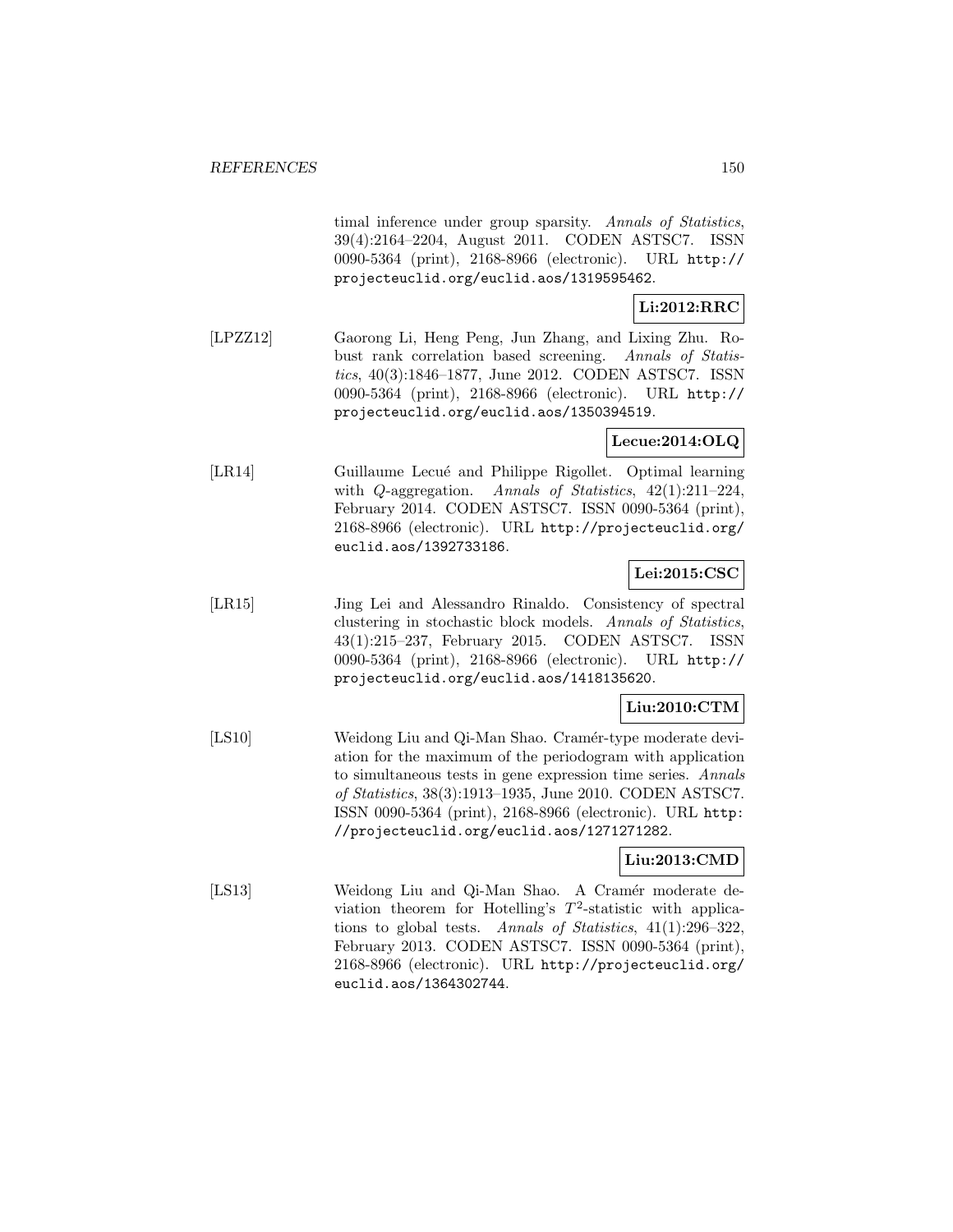### **Lepski:2014:AEU**

[LS14] Oleg Lepski and Nora Serdyukova. Adaptive estimation under single-index constraint in a regression model. Annals of Statistics, 42(1):1–28, February 2014. CODEN ASTSC7. ISSN 0090-5364 (print), 2168-8966 (electronic). URL http: //projecteuclid.org/euclid.aos/1389795743.

## **Li:2017:NSD**

[LS17] Bing Li and Jun Song. Nonlinear sufficient dimension reduction for functional data. Annals of Statistics, 45(3):1059– 1095, June 2017. CODEN ASTSC7. ISSN 0090-5364 (print), 2168-8966 (electronic). URL http://projecteuclid.org/ euclid.aos/1497319688.

## **Lauritzen:2018:UMP**

[LS18] Steffen Lauritzen and Kayvan Sadeghi. Unifying Markov properties for graphical models. Annals of Statistics, 46 (5):2251–2278, October 2018. CODEN ASTSC7. ISSN 0090-5364. URL http://projecteuclid.org/euclid.aos/ 1534492835.

# **Liu:2017:SCD**

[LSR<sup>+</sup>17] Song Liu, Taiji Suzuki, Raissa Relator, Jun Sese, Masashi Sugiyama, and Kenji Fukumizu. Support consistency of direct sparse-change learning in Markov networks. Annals of Statistics, 45(3):959–990, June 2017. CODEN ASTSC7. ISSN 0090-5364 (print), 2168-8966 (electronic). URL http: //projecteuclid.org/euclid.aos/1497319685.

## **Lee:2016:EPS**

[LSST16] Jason D. Lee, Dennis L. Sun, Yuekai Sun, and Jonathan E. Taylor. Exact post-selection inference, with application to the lasso. Annals of Statistics, 44(3):907–927, June 2016. CODEN ASTSC7. ISSN 0090-5364 (print), 2168-8966 (electronic). URL http://projecteuclid.org/euclid.aos/ 1460381681.

### **Li:2016:ENR**

[LTG16] Degui Li, Dag Tjøstheim, and Jiti Gao. Estimation in nonlinear regression with Harris recurrent Markov chains. Annals of Statistics, 44(5):1957–1987, October 2016. CODEN ASTSC7. ISSN 0090-5364 (print), 2168-8966 (electronic). URL http: //projecteuclid.org/euclid.aos/1473685265.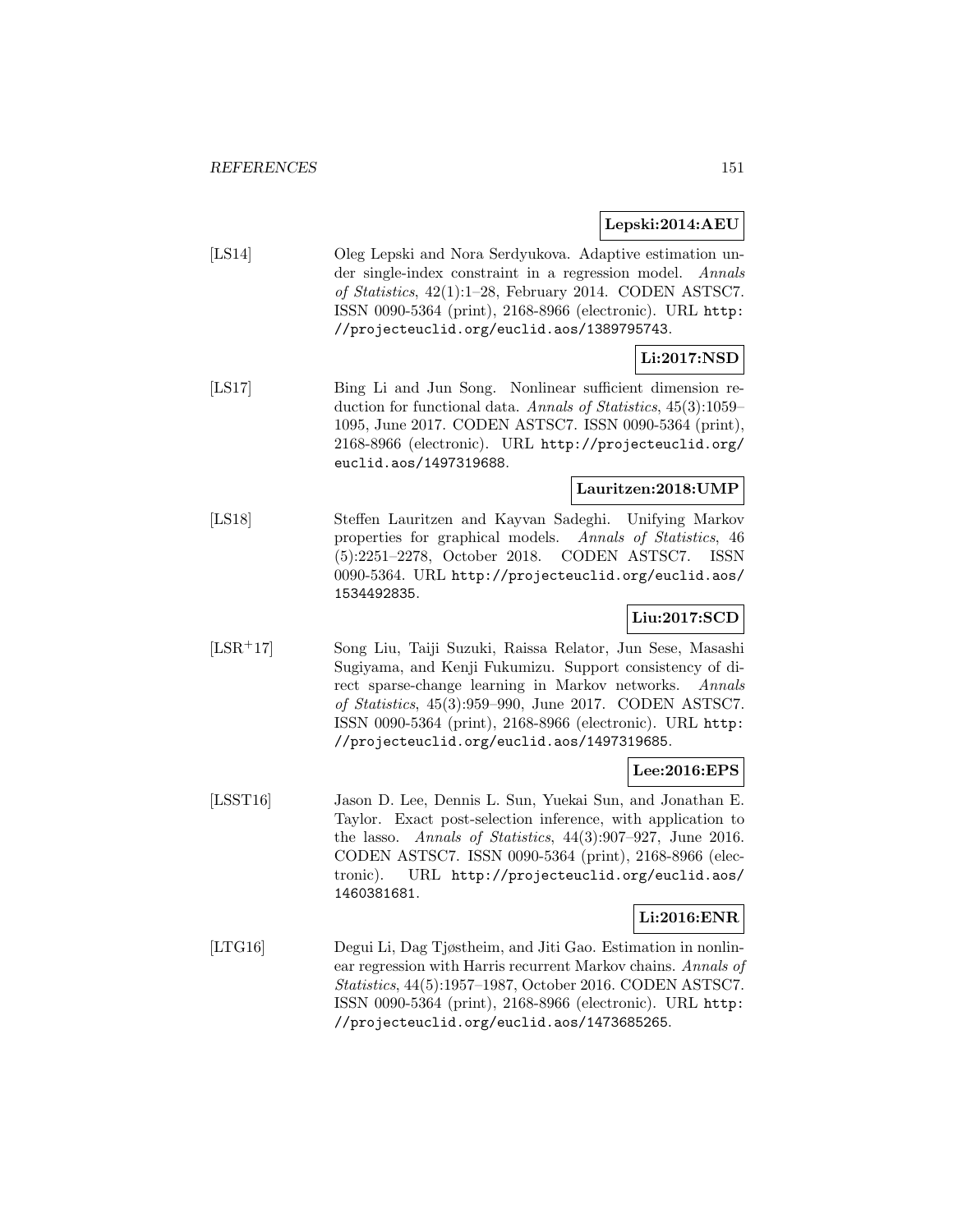## **Li:2013:VOT**

[LTT13] Jia Li, Viktor Todorov, and George Tauchen. Volatility occupation times. Annals of Statistics, 41(4):1865–1891, August 2013. CODEN ASTSC7. ISSN 0090-5364 (print), 2168-8966 (electronic). URL http://projecteuclid.org/ euclid.aos/1378386241.

## **Lockhart:2014:CRS**

[LTTT14a] Richard Lockhart, Jonathan Taylor, Ryan J. Tibshirani, and Robert Tibshirani. Correction to rejoinder to "A significance test for the Lasso". Annals of Statistics, 42(5):2138–2139, October 2014. CODEN ASTSC7. ISSN 0090-5364 (print), 2168-8966 (electronic). URL http://projecteuclid.org/ euclid.aos/1413810450.

## **Lockhart:2014:RST**

[LTTT14b] Richard Lockhart, Jonathan Taylor, Ryan J. Tibshirani, and Robert Tibshirani. Rejoinder: "A significance test for the lasso". Annals of Statistics, 42(2):518–531, April 2014. CO-DEN ASTSC7. ISSN 0090-5364 (print), 2168-8966 (electronic). URL http://projecteuclid.org/euclid.aos/ 1400592168. See [LTTT14c].

## **Lockhart:2014:STL**

[LTTT14c] Richard Lockhart, Jonathan Taylor, Ryan J. Tibshirani, and Robert Tibshirani. A significance test for the lasso. Annals of Statistics, 42(2):413–468, April 2014. CODEN ASTSC7. ISSN 0090-5364 (print), 2168-8966 (electronic). URL http:/ /projecteuclid.org/euclid.aos/1400592161. See discussionBuhlmann:2014:DST,Cai:2014:DST,Fan:2014:DST,Lv:2014:DST,Wasserman:2014:DST,

## **Lauritzen:2019:MLE**

[LUZ19] Steffen Lauritzen, Caroline Uhler, and Piotr Zwiernik. Maximum likelihood estimation in Gaussian models under total positivity. Annals of Statistics, 47(4):1835–1863, August 2019. CODEN ASTSC7. ISSN 0090-5364 (print), 2168-8966 (electronic). URL https://projecteuclid.org/euclid. aos/1558425632.

### **Lv:2013:IHD**

[Lv13] Jinchi Lv. Impacts of high dimensionality in finite samples. Annals of Statistics, 41(4):2236–2262, August 2013. CO-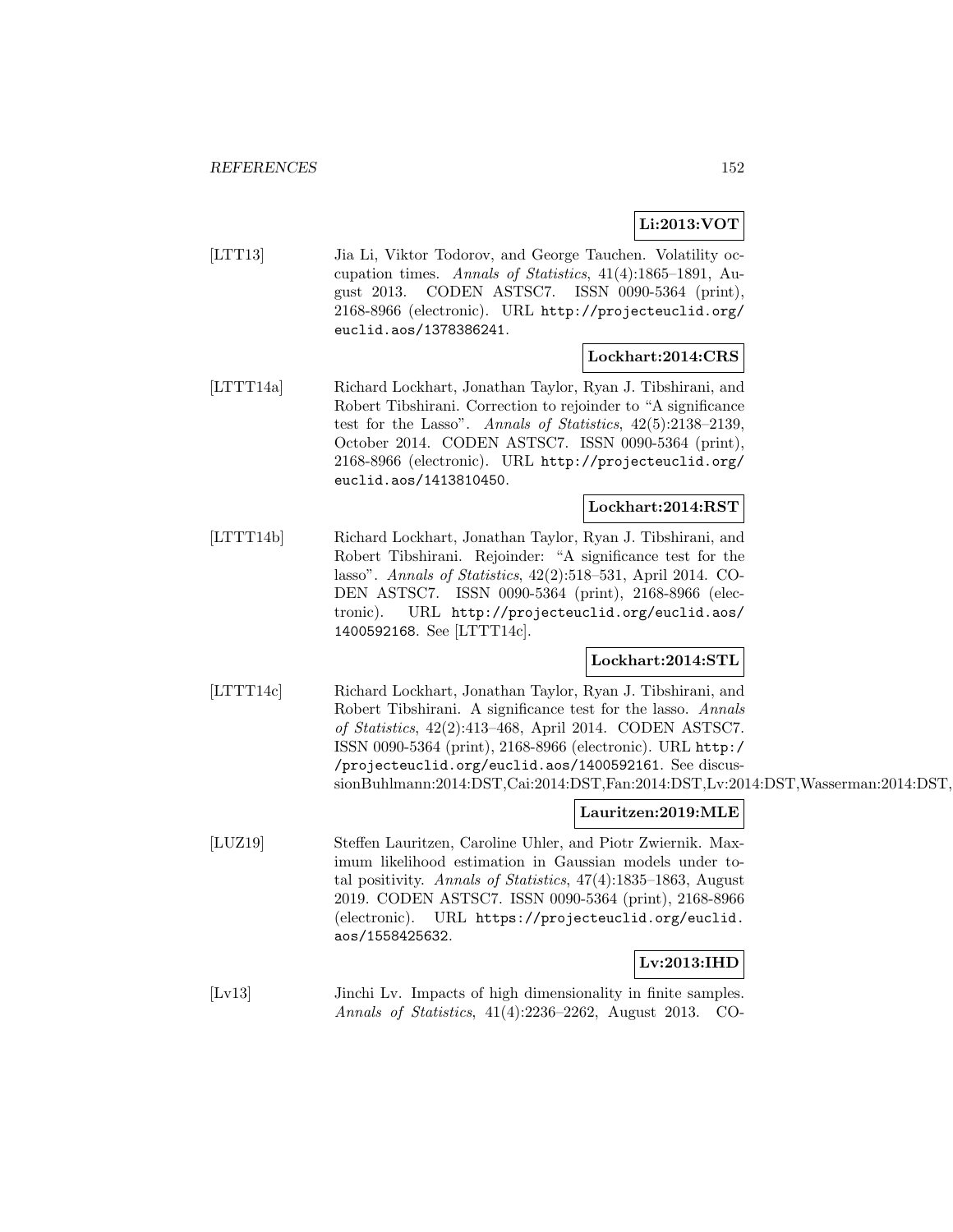DEN ASTSC7. ISSN 0090-5364 (print), 2168-8966 (electronic). URL http://projecteuclid.org/euclid.aos/ 1382547520.

## **Lei:2015:SAI**

[LV15] Jing Lei and Vincent Q. Vu. Sparsistency and agnostic inference in sparse PCA. Annals of Statistics, 43(1):299–322, February 2015. CODEN ASTSC7. ISSN 0090-5364 (print), 2168-8966 (electronic). URL http://projecteuclid.org/ euclid.aos/1423230081.

## **Luedtke:2016:SIM**

[LvdL16] Alexander R. Luedtke and Mark J. van der Laan. Statistical inference for the mean outcome under a possibly non-unique optimal treatment strategy. Annals of Statistics, 44(2):713– 742, April 2016. CODEN ASTSC7. ISSN 0090-5364 (print), 2168-8966 (electronic). URL http://projecteuclid.org/ euclid.aos/1458245733.

## **Liu:2010:SNI**

[LW10] Weidong Liu and Wei Biao Wu. Simultaneous nonparametric inference of time series. Annals of Statistics, 38(4):2388–2421, August 2010. CODEN ASTSC7. ISSN 0090-5364 (print), 2168-8966 (electronic). URL http://projecteuclid.org/ euclid.aos/1278861252.

### **Ledoit:2012:NSE**

[LW12a] Olivier Ledoit and Michael Wolf. Nonlinear shrinkage estimation of large-dimensional covariance matrices. Annals of Statistics, 40(2):1024–1060, April 2012. CODEN ASTSC7. ISSN 0090-5364 (print), 2168-8966 (electronic). URL http: //projecteuclid.org/euclid.aos/1342625460.

### **Loh:2012:HDR**

[LW12b] Po-Ling Loh and Martin J. Wainwright. High-dimensional regression with noisy and missing data: Provable guarantees with nonconvexity. Annals of Statistics, 40(3):1637– 1664, June 2012. CODEN ASTSC7. ISSN 0090-5364 (print), 2168-8966 (electronic). URL http://projecteuclid.org/ euclid.aos/1346850068.

## **Loh:2013:SED**

[LW13] Po-Ling Loh and Martin J. Wainwright. Structure estimation for discrete graphical models: Generalized covariance matri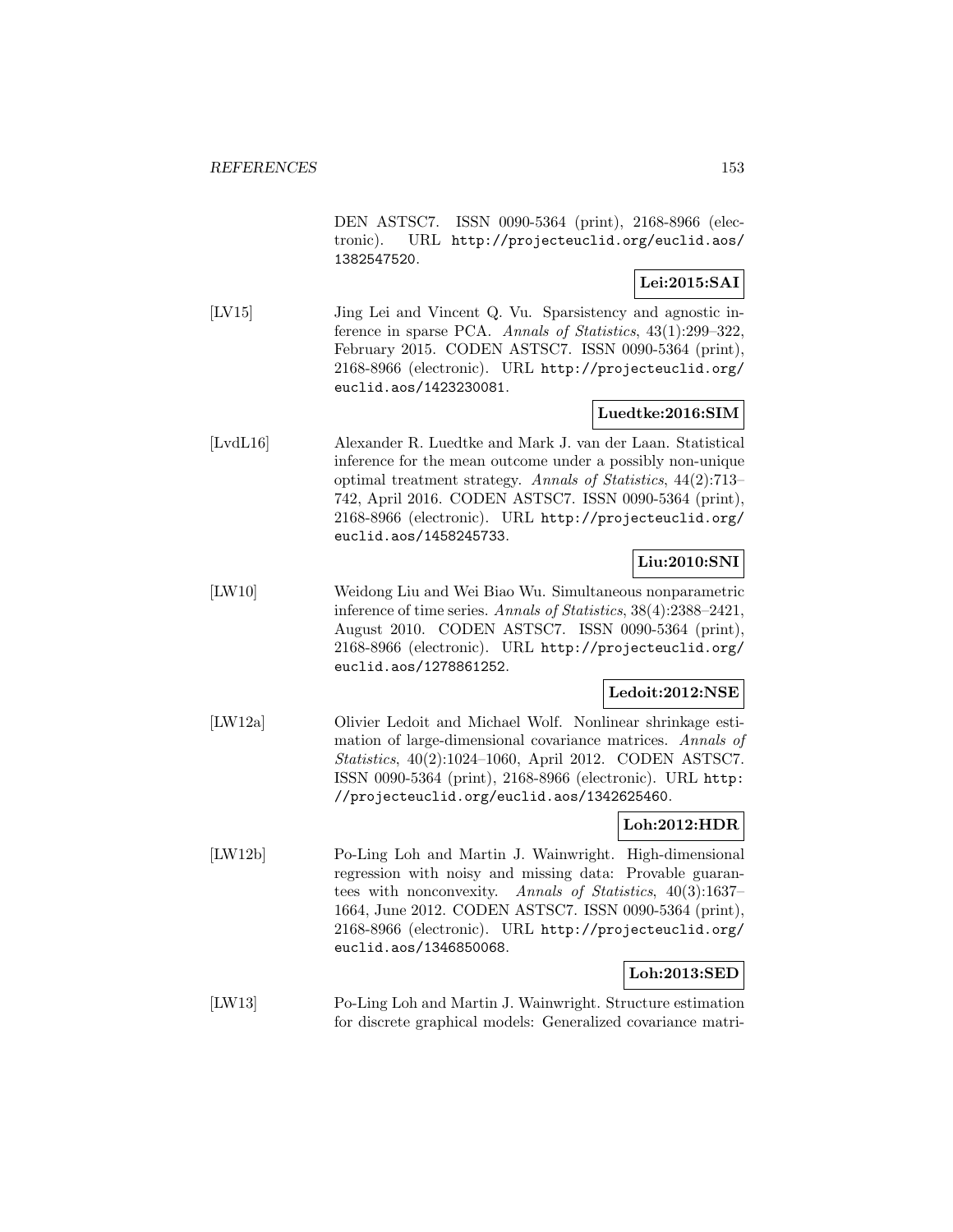ces and their inverses. Annals of Statistics, 41(6):3022–3049, December 2013. CODEN ASTSC7. ISSN 0090-5364 (print), 2168-8966 (electronic). URL http://projecteuclid.org/ euclid.aos/1388545677.

## **Loh:2017:SRI**

[LW17] Po-Ling Loh and Martin J. Wainwright. Support recovery without incoherence: a case for nonconvex regularization. Annals of Statistics, 45(6):2455–2482, December 2017. CODEN ASTSC7. ISSN 0090-5364 (print), 2168-8966 (electronic).

## **Lepski:2019:OIA**

[LW19] O. V. Lepski and T. Willer. Oracle inequalities and adaptive estimation in the convolution structure density model. Annals of Statistics, 47(1):233–287, February 2019. CODEN ASTSC7. ISSN 0090-5364. URL http://projecteuclid. org/euclid.aos/1543568588.

# **Li:2017:INF**

[LWY17] Zeng Li, Qinwen Wang, and Jianfeng Yao. Identifying the number of factors from singular values of a large sample auto-covariance matrix. Annals of Statistics, 45(1):257–288, February 2017. CODEN ASTSC7. ISSN 0090-5364 (print), 2168-8966 (electronic). URL http://projecteuclid.org/ euclid.aos/1487667623.

## **Liu:2012:SAR**

[LX12] Jingchen Liu and Gongjun Xu. Some asymptotic results of Gaussian random fields with varying mean functions and the associated processes. Annals of Statistics, 40(1):262–293, February 2012. CODEN ASTSC7. ISSN 0090-5364 (print), 2168-8966 (electronic). URL http://projecteuclid.org/ euclid.aos/1333029965.

## **Lei:2016:ESC**

[LXQ16] Huang Lei, Yingcun Xia, and Xu Qin. Estimation of semivarying coefficient time series models with ARMA errors. Annals of Statistics, 44(4):1618–1660, August 2016. CO-DEN ASTSC7. ISSN 0090-5364 (print), 2168-8966 (electronic). URL http://projecteuclid.org/euclid.aos/ 1467894710.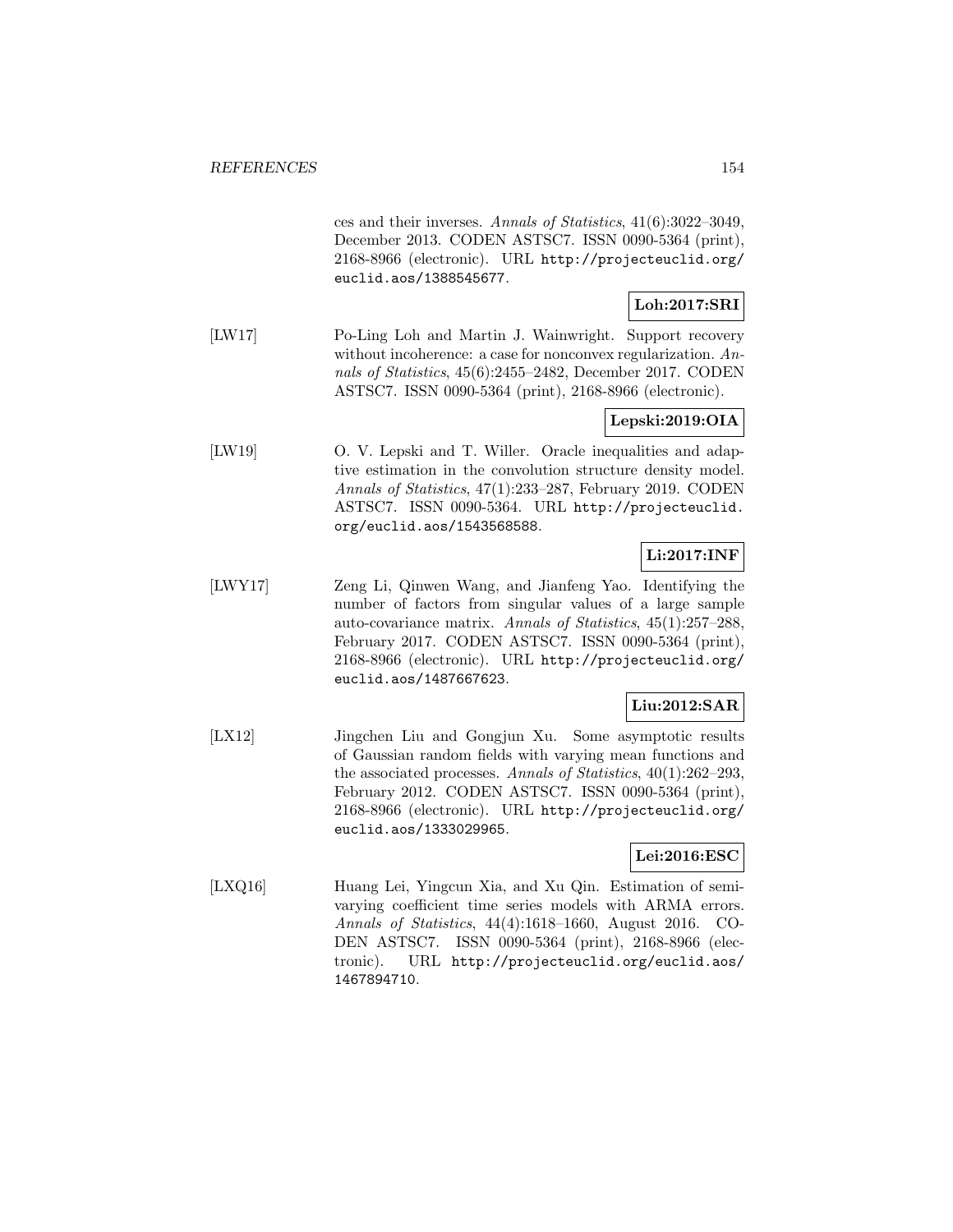# **Liu:2011:PNP**

[LY11] Wei Liu and Yuhong Yang. Parametric or nonparametric? A parametricness index for model selection. Annals of Statistics, 39(4):2074–2102, August 2011. CODEN ASTSC7. ISSN 0090-5364 (print), 2168-8966 (electronic). URL http: //projecteuclid.org/euclid.aos/1319595459.

## **Lam:2012:FMH**

[LY12] Clifford Lam and Qiwei Yao. Factor modeling for highdimensional time series: Inference for the number of factors. Annals of Statistics, 40(2):694–726, April 2012. CO-DEN ASTSC7. ISSN 0090-5364 (print), 2168-8966 (electronic). URL http://projecteuclid.org/euclid.aos/ 1337268209.

## **Lin:2019:IRF**

[LY19] Zhenhua Lin and Fang Yao. Intrinsic Riemannian functional data analysis. Annals of Statistics, 47(6):3533–3577, December 2019. CODEN ASTSC7. ISSN 0090-5364 (print), 2168-8966 (electronic). URL https://projecteuclid.org/ euclid.aos/1572487402.

## **Liu:2016:GSF**

[LYL16] Hongcheng Liu, Tao Yao, and Runze Li. Global solutions to folded concave penalized nonconvex learning. Annals of Statistics, 44(2):629–659, April 2016. CODEN ASTSC7. ISSN 0090-5364 (print), 2168-8966 (electronic). URL http: //projecteuclid.org/euclid.aos/1458245730.

# **Li:2011:EPL**

[LYW<sup>+</sup>11] Ting-Ting Li, Hu Yang, Jane-Ling Wang, Liu-Gen Xue, and Li-Xing Zhu. Estimation for a partial-linear singleindex model. Annals of Statistics, 39(6):3441–3443, December 2011. CODEN ASTSC7. ISSN 0090-5364 (print), 2168-8966 (electronic). URL http://projecteuclid.org/ euclid.aos/1330958686.

### **Lerman:2011:RRM**

[LZ11] Gilad Lerman and Teng Zhang. Robust recovery of multiple subspaces by geometric  $l_p$  minimization. Annals of Statistics, 39(5):2686–2715, October 2011. CODEN ASTSC7. ISSN 0090-5364 (print), 2168-8966 (electronic). URL http: //projecteuclid.org/euclid.aos/1324563352.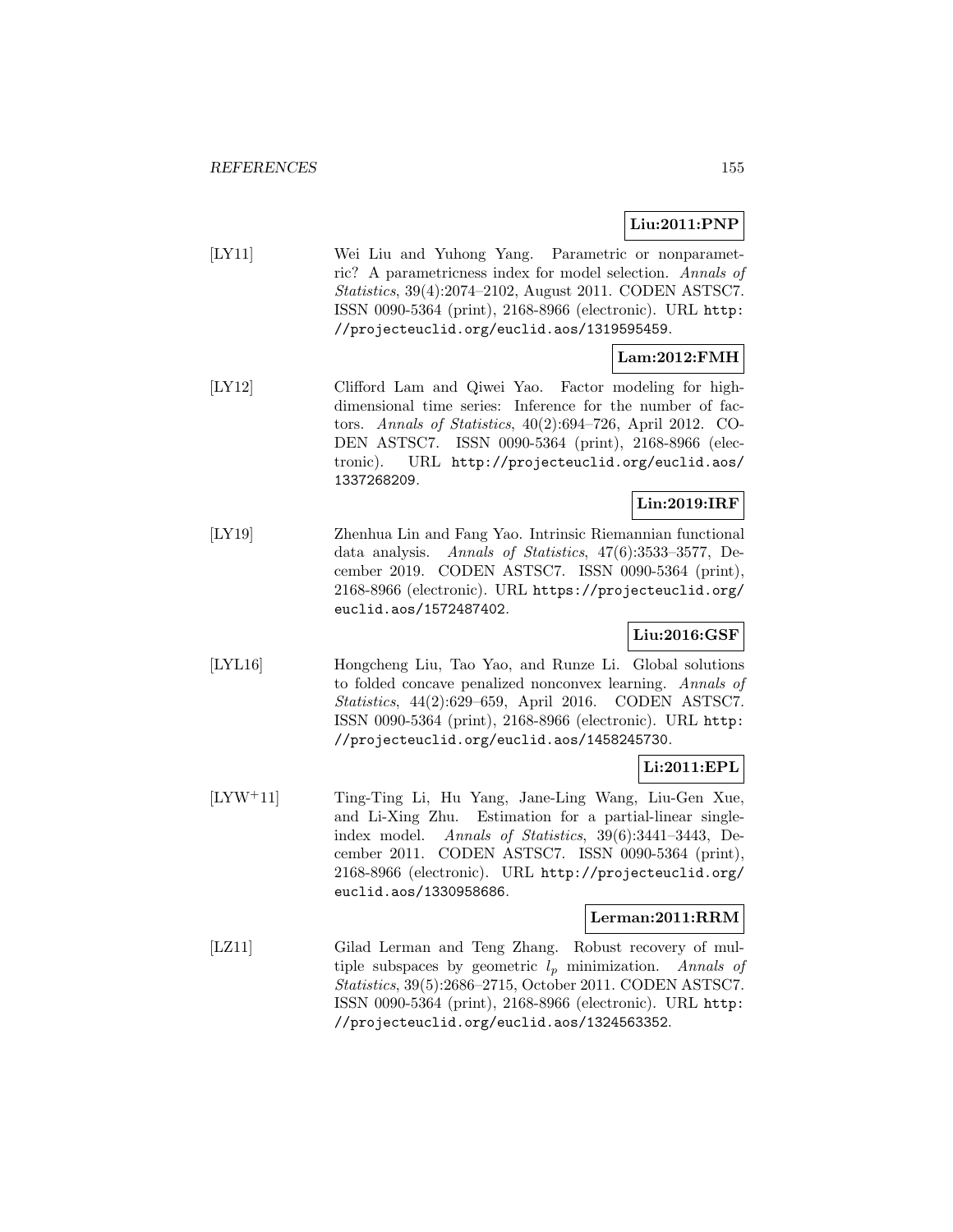## **Lv:2014:DST**

[LZ14] Jinchi Lv and Zemin Zheng. Discussion: "A significance test for the lasso". Annals of Statistics, 42(2):493–500, April 2014. CODEN ASTSC7. ISSN 0090-5364 (print), 2168-8966 (electronic). URL http://projecteuclid.org/ euclid.aos/1400592165. See [LTTT14c].

## **Li:2017:ROP**

[LZ17] Jun Li and Ping-Shou Zhong. A rate optimal procedure for recovering sparse differences between high-dimensional means under dependence. Annals of Statistics, 45(2):557– 590, April 2017. CODEN ASTSC7. ISSN 0090-5364 (print), 2168-8966 (electronic). URL http://projecteuclid.org/ euclid.aos/1494921950.

# **Li:2015:ODP**

[LZA15] Kang Li, Wei Zheng, and Mingyao Ai. Optimal designs for the proportional interference model. Annals of Statistics, 43(4):1596–1616, August 2015. CODEN ASTSC7. ISSN 0090-5364 (print), 2168-8966 (electronic). URL http:// projecteuclid.org/euclid.aos/1434546216.

## **Lin:2018:CSS**

[LZL18] Qian Lin, Zhigen Zhao, and Jun S. Liu. On consistency and sparsity for sliced inverse regression in high dimensions. Annals of Statistics, 46(2):580–610, April 2018. CODEN ASTSC7. ISSN 0090-5364. URL http://projecteuclid. org/euclid.aos/1522742430.

## **Lian:2019:PSE**

[LZL19] Heng Lian, Kaifeng Zhao, and Shaogao Lv. Projected spline estimation of the nonparametric function in high-dimensional partially linear models for massive data. Annals of Statistics, 47(5):2922–2949, October 2019. CODEN ASTSC7. ISSN 0090-5364 (print), 2168-8966 (electronic). URL https:// projecteuclid.org/euclid.aos/1564797868.

## **Lee:2010:CPP**

[LZW10] Seunggeun Lee, Fei Zou, and Fred A. Wright. Convergence and prediction of principal component scores in highdimensional settings. Annals of Statistics, 38(6):3605–3629, December 2010. CODEN ASTSC7. ISSN 0090-5364 (print),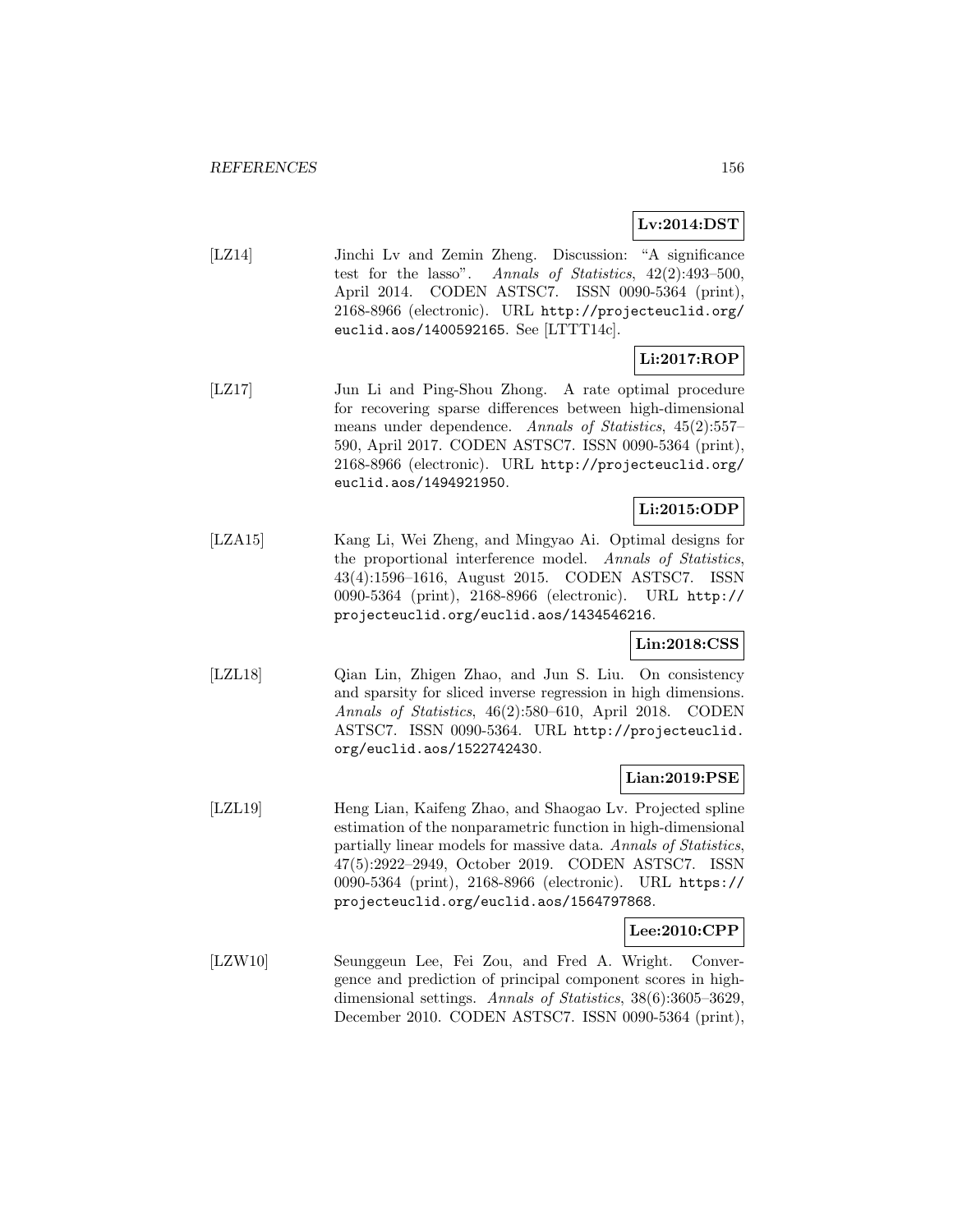2168-8966 (electronic). URL http://projecteuclid.org/ euclid.aos/1291126967.

## **Ma:2012:TSS**

[Ma12] Shujie Ma. Two-step spline estimating equations for generalized additive partially linear models with large cluster sizes. Annals of Statistics, 40(6):2943–2972, December 2012. CODEN ASTSC7. ISSN 0090-5364 (print), 2168-8966 (electronic). URL http://projecteuclid.org/ euclid.aos/1360332189.

## **Ma:2013:SPC**

[Ma13] Zongming Ma. Sparse principal component analysis and iterative thresholding. Annals of Statistics, 41(2):772–801, April 2013. CODEN ASTSC7. ISSN 0090-5364 (print), 2168-8966 (electronic). URL http://projecteuclid.org/ euclid.aos/1368018173.

## **Masuda:2013:CGQ**

[Mas13] Hiroki Masuda. Convergence of Gaussian quasi-likelihood random fields for ergodic Lévy driven SDE observed at high frequency. Annals of Statistics, 41(3):1593–1641, June 2013. CODEN ASTSC7. ISSN 0090-5364 (print), 2168-8966 (electronic). URL http://projecteuclid.org/euclid.aos/ 1375362561.

### **Meinshausen:2015:MEI**

[MB15] Nicolai Meinshausen and Peter Bühlmann. Maximin effects in inhomogeneous large-scale data. Annals of Statistics, 43(4):1801–1830, August 2015. CODEN ASTSC7. ISSN 0090-5364 (print), 2168-8966 (electronic). URL http:// projecteuclid.org/euclid.aos/1434546223.

## **Mei:2018:LER**

[MBM18] Song Mei, Yu Bai, and Andrea Montanari. The landscape of empirical risk for nonconvex losses. Annals of Statistics, 46 (6A):2747–2774, December 2018. CODEN ASTSC7. ISSN 0090-5364. URL http://projecteuclid.org/euclid.aos/ 1536307232.

### **Maathuis:2015:GBD**

[MC15] Marloes H. Maathuis and Diego Colombo. A generalized back-door criterion. Annals of Statistics, 43(3):1060–1088,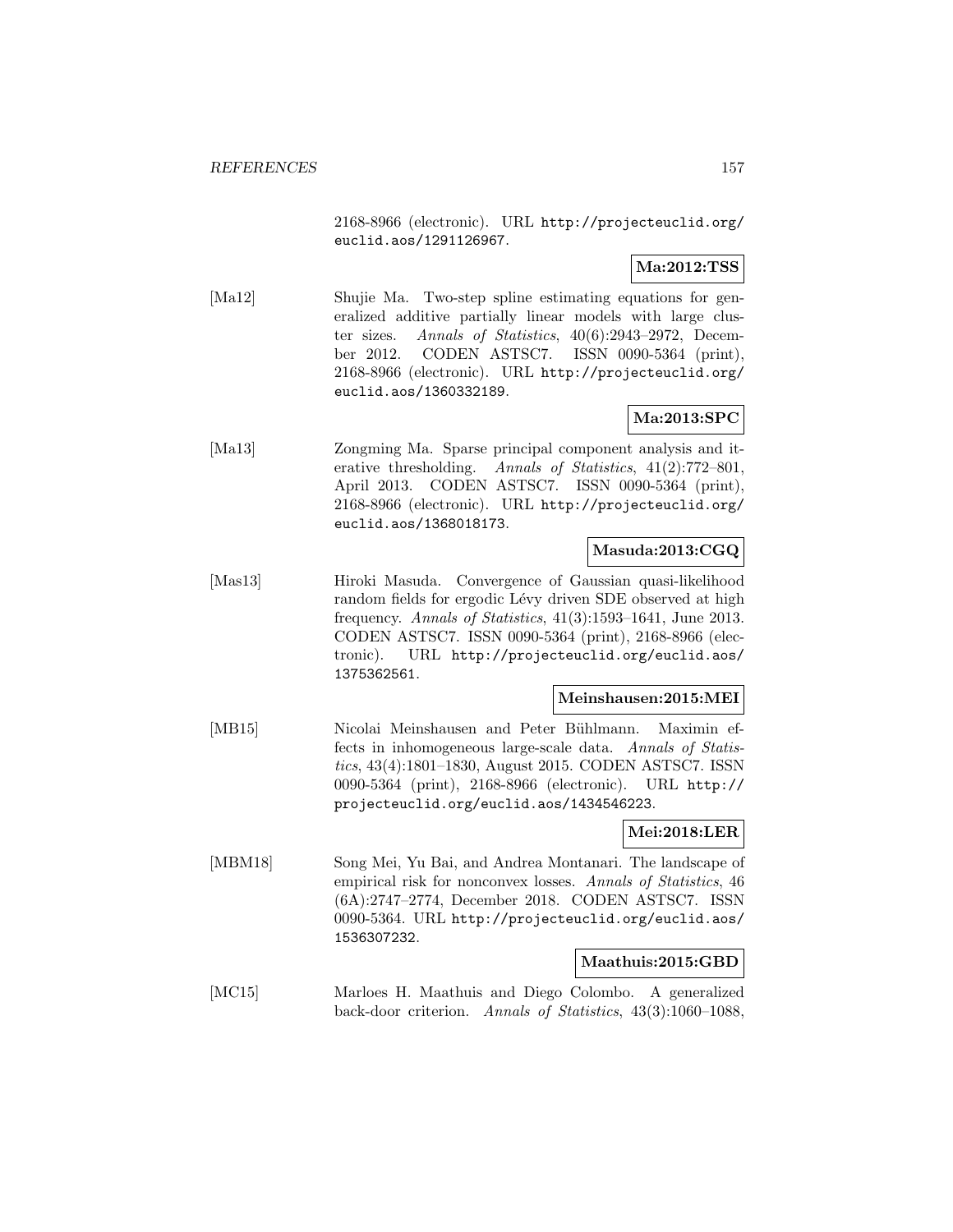June 2015. CODEN ASTSC7. ISSN 0090-5364 (print), 2168-8966 (electronic). URL http://projecteuclid.org/ euclid.aos/1431695638.

## **Ma:2015:EIG**

[MCLX15] Shujie Ma, Raymond J. Carroll, Hua Liang, and Shizhong Xu. Estimation and inference in generalized additive coefficient models for nonlinear interactions with high-dimensional covariates. Annals of Statistics, 43(5):2102–2131, October 2015. CODEN ASTSC7. ISSN 0090-5364 (print), 2168-8966 (electronic). URL http://projecteuclid.org/ euclid.aos/1438606855.

## **Maire:2014:CAV**

[MDO14] Florian Maire, Randal Douc, and Jimmy Olsson. Comparison of asymptotic variances of inhomogeneous Markov chains with application to Markov chain Monte Carlo methods. Annals of Statistics, 42(4):1483–1510, August 2014. CO-DEN ASTSC7. ISSN 0090-5364 (print), 2168-8966 (electronic). URL http://projecteuclid.org/euclid.aos/ 1407420006.

## **Meister:2011:AEF**

[Mei11] Alexander Meister. Asymptotic equivalence of functional linear regression and a white noise inverse problem. Annals of Statistics, 39(3):1471–1495, June 2011. CODEN ASTSC7. ISSN 0090-5364 (print), 2168-8966 (electronic). URL http: //projecteuclid.org/euclid.aos/1305292043.

### **Mendelson:2017:LVG**

[Men17] Shahar Mendelson. "Local" vs. "global" parameters — breaking the Gaussian complexity barrier. Annals of Statistics, 45 (5):1835–1862, October 2017. CODEN ASTSC7. ISSN 0090- 5364 (print), 2168-8966 (electronic).

### **Maruyama:2011:FBF**

[MG11] Yuzo Maruyama and Edward I. George. Fully Bayes factors with a generalized g-prior. Annals of Statistics, 39 (5):2740–2765, October 2011. CODEN ASTSC7. ISSN 0090-5364 (print), 2168-8966 (electronic). URL http:// projecteuclid.org/euclid.aos/1324563354.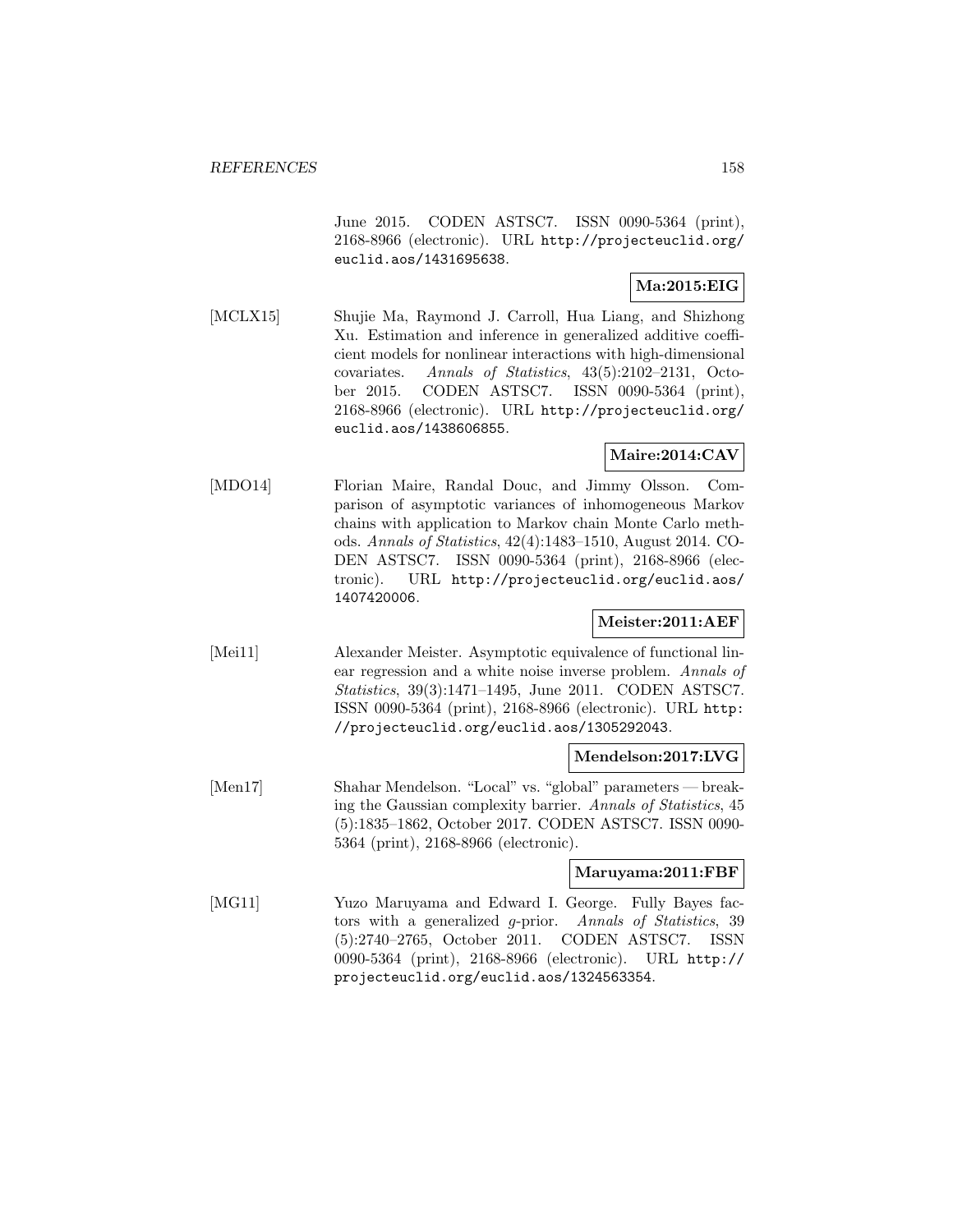### **Moreno:2010:COB**

[MGC10] Elías Moreno, F. Javier Girón, and George Casella. Consistency of objective Bayes factors as the model dimension grows. Annals of Statistics, 38(4):1937–1952, August 2010. CODEN ASTSC7. ISSN 0090-5364 (print), 2168-8966 (electronic). URL http://projecteuclid.org/ euclid.aos/1278861238.

## **McCullagh:2011:BTI**

[MH11] Peter McCullagh and Han Han. On Bayes's theorem for improper mixtures. Annals of Statistics, 39(4):2007–2020, August 2011. CODEN ASTSC7. ISSN 0090-5364 (print), 2168-8966 (electronic). URL http://projecteuclid.org/ euclid.aos/1314190621.

### **Miller:2013:ESC**

[MH13] Jeffrey W. Miller and Matthew T. Harrison. Exact sampling and counting for fixed-margin matrices. Annals of Statistics, 41(3):1569–1592, June 2013. CODEN ASTSC7. ISSN 0090-5364 (print), 2168-8966 (electronic). URL http: //projecteuclid.org/euclid.aos/1375362560.

## **McElroy:2014:ATC**

[MH14] Tucker S. McElroy and Scott H. Holan. Asymptotic theory of cepstral random fields. Annals of Statistics, 42(1):64–86, February 2014. CODEN ASTSC7. ISSN 0090-5364 (print), 2168-8966 (electronic). URL http://projecteuclid.org/ euclid.aos/1389795745.

### **Ma:2016:ISI**

[MH16] Shujie Ma and Xuming He. Inference for single-index quantile regression models with profile optimization. Annals of Statistics, 44(3):1234–1268, June 2016. CODEN ASTSC7. ISSN 0090-5364 (print), 2168-8966 (electronic). URL http: //projecteuclid.org/euclid.aos/1460381692.

### **Minsker:2018:SGE**

[Min18] Stanislav Minsker. Sub-Gaussian estimators of the mean of a random matrix with heavy-tailed entries. Annals of Statistics, 46(6A):2871–2903, December 2018. CODEN ASTSC7. ISSN 0090-5364. URL http://projecteuclid.org/euclid.aos/ 1536307236.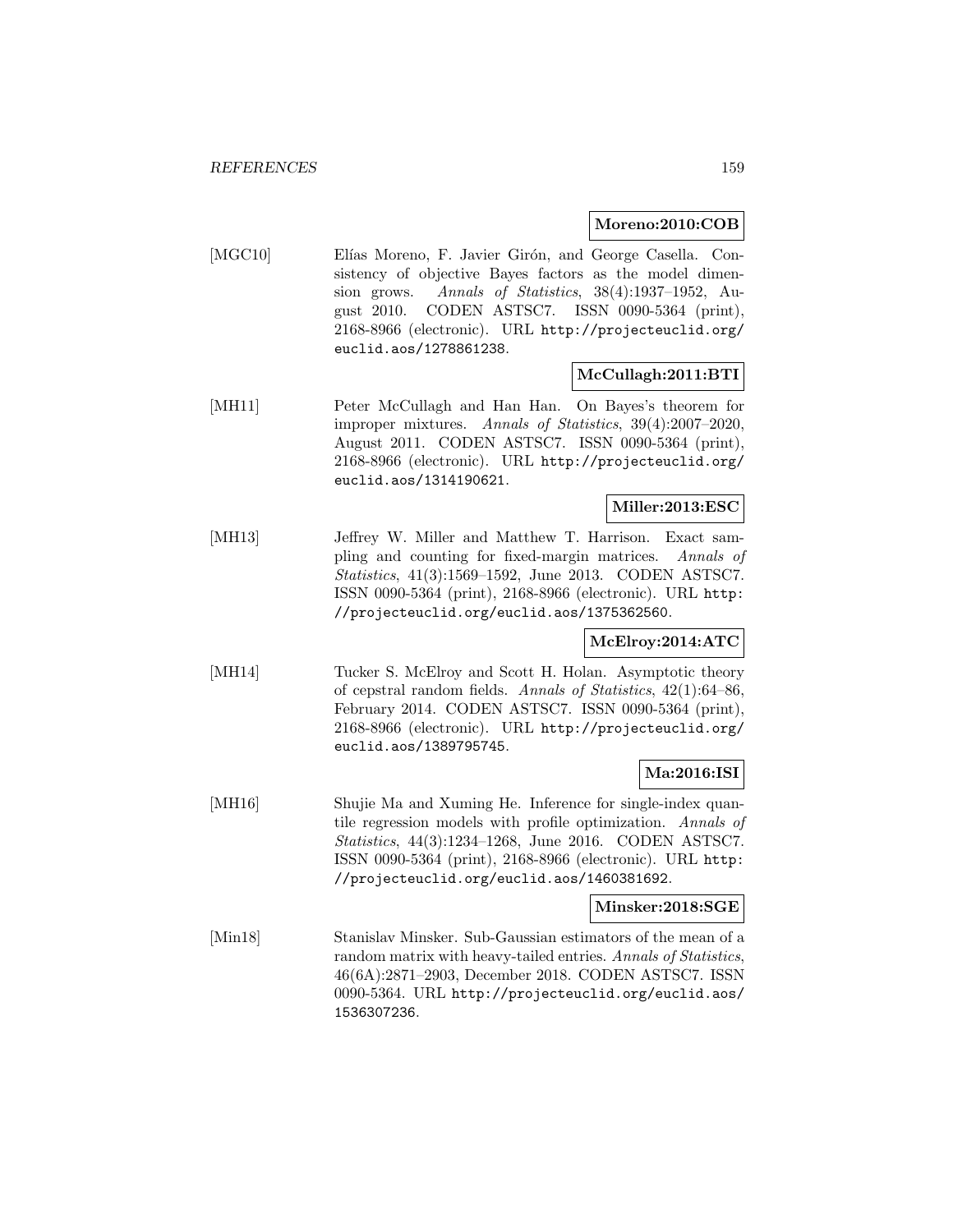#### **Mukherjee:2015:EME**

[MJ15] Gourab Mukherjee and Iain M. Johnstone. Exact minimax estimation of the predictive density in sparse Gaussian models. Annals of Statistics, 43(3):937–961, June 2015. CO-DEN ASTSC7. ISSN 0090-5364 (print), 2168-8966 (electronic). URL http://projecteuclid.org/euclid.aos/ 1431695634.

## **Mak:2018:SP**

[MJ18] Simon Mak and V. Roshan Joseph. Support points. Annals of Statistics, 46(6A):2562–2592, December 2018. CODEN ASTSC7. ISSN 0090-5364. URL http://projecteuclid. org/euclid.aos/1536307226.

### **Molina:2018:EBP**

[MM18] Isabel Molina and Nirian Martín. Empirical best prediction under a nested error model with log transformation. Annals of Statistics, 46(5):1961–1993, October 2018. CODEN ASTSC7. ISSN 0090-5364. URL http://projecteuclid.org/euclid. aos/1534492825.

# **Meinshausen:2011:AOW**

[MMB11] Nicolai Meinshausen, Marloes H. Maathuis, and Peter Bühlmann. Asymptotic optimality of the Westfall–Young permutation procedure for multiple testing under dependence. Annals of Statistics, 39(6):3369–3391, December 2011. CODEN ASTSC7. ISSN 0090-5364 (print), 2168-8966 (electronic). URL http://projecteuclid.org/euclid.aos/ 1330958683.

### **Mousavi:2017:CPE**

[MMB17] Ali Mousavi, Arian Maleki, and Richard G. Baraniuk. Consistent parameter estimation for LASSO and approximate message passing. Annals of Statistics, 45(6):2427–2454, December 2017. CODEN ASTSC7. ISSN 0090-5364 (print), 2168- 8966 (electronic).

### **Mousavi:2018:CPE**

[MMB18] Ali Mousavi, Arian Maleki, and Richard G. Baraniuk. Consistent parameter estimation for LASSO and approximate message passing. Annals of Statistics, 46(1):119–148, February 2018. CODEN ASTSC7. ISSN 0090-5364 (print), 2168-8966 (electronic).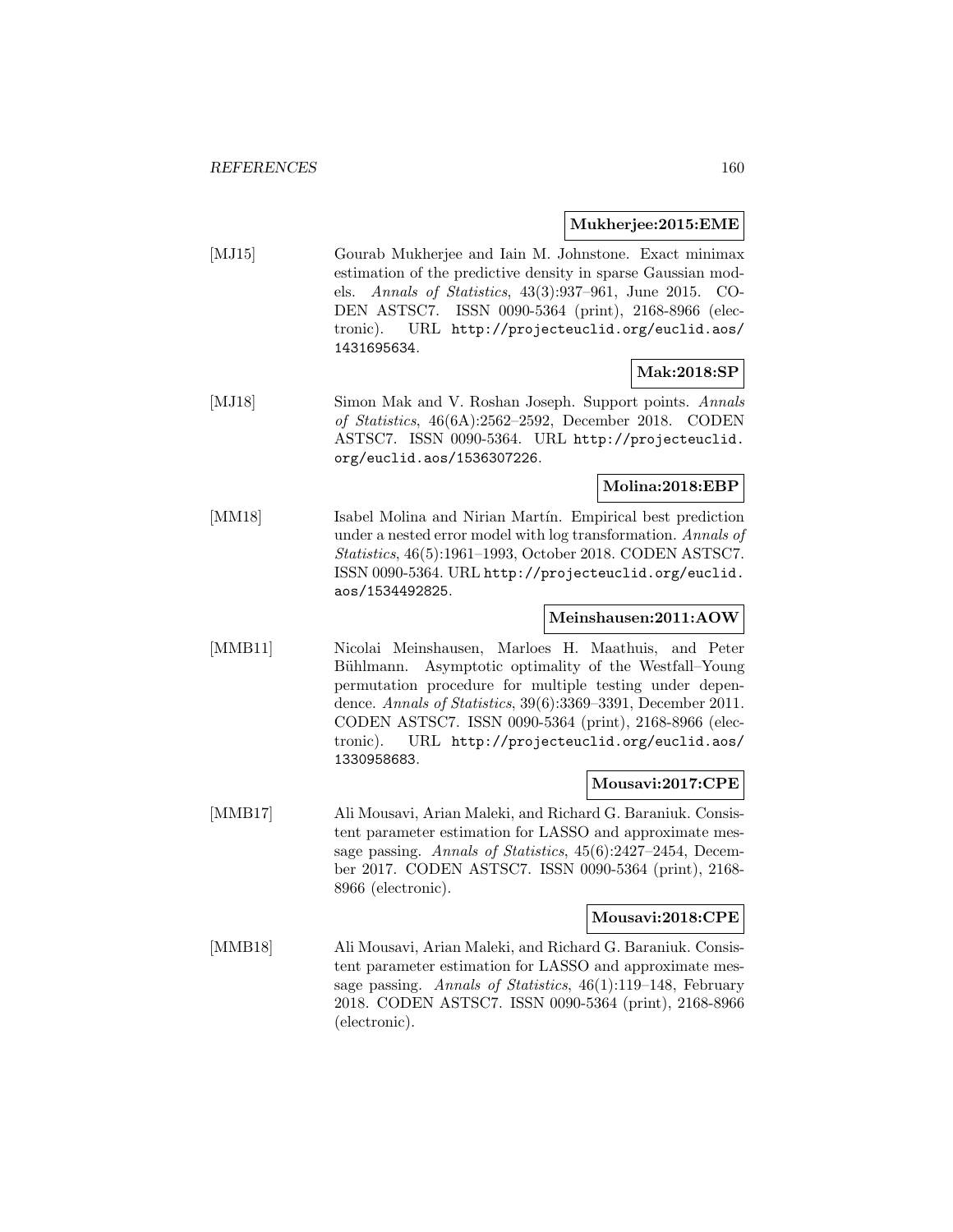#### **McGoff:2015:CML**

[MMNP15] Kevin McGoff, Sayan Mukherjee, Andrew Nobel, and Natesh Pillai. Consistency of maximum likelihood estimation for some dynamical systems. Annals of Statistics, 43(1):1–29, February 2015. CODEN ASTSC7. ISSN 0090-5364 (print), 2168-8966 (electronic). URL http://projecteuclid.org/ euclid.aos/1416322034.

### **Mukherjee:2018:DTM**

[MMS18] Rajarshi Mukherjee, Sumit Mukherjee, and Subhabrata Sen. Detection thresholds for the  $\beta$ -model on sparse graphs. Annals of Statistics, 46(3):1288–1317, June 2018. CODEN ASTSC7. ISSN 0090-5364. URL http://projecteuclid. org/euclid.aos/1525313083.

## **Mukherjee:2018:GTA**

[MMY18] Rajarshi Mukherjee, Sumit Mukherjee, and Ming Yuan. Global testing against sparse alternatives under Ising models. Annals of Statistics, 46(5):2062–2093, October 2018. CODEN ASTSC7. ISSN 0090-5364. URL http://projecteuclid. org/euclid.aos/1534492829.

### **Mendelson:2010:RKL**

[MN10] Shahar Mendelson and Joseph Neeman. Regularization in kernel learning. Annals of Statistics, 38(1):526–565, February 2010. CODEN ASTSC7. ISSN 0090-5364 (print), 2168-8966 (electronic). URL http://projecteuclid.org/ euclid.aos/1262271623.

## **Monard:2019:ENB**

[MNP19] François Monard, Richard Nickl, and Gabriel P. Paternain. Efficient nonparametric Bayesian inference for X-ray transforms. Annals of Statistics, 47(2):1113–1147, April 2019. CODEN ASTSC7. ISSN 0090-5364. URL http:// projecteuclid.org/euclid.aos/1547197250.

#### **Metelkina:2017:IRC**

[MP17] Asya Metelkina and Luc Pronzato. Information-regret compromise in covariate-adaptive treatment allocation. Annals of Statistics, 45(5):2046–2073, October 2017. CODEN ASTSC7. ISSN 0090-5364 (print), 2168-8966 (electronic).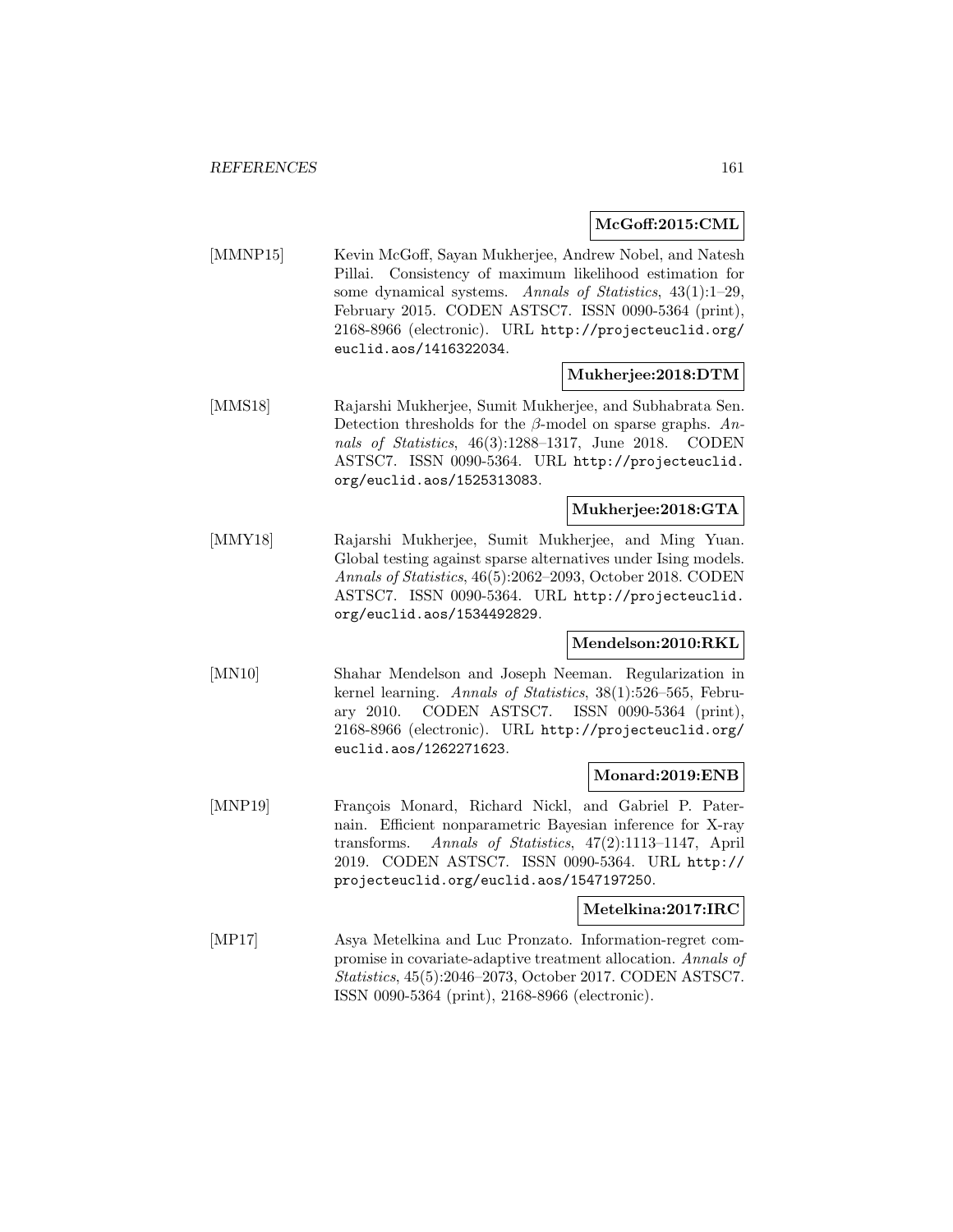### **Mukherjee:2015:HTH**

[MPL15] Rajarshi Mukherjee, Natesh S. Pillai, and Xihong Lin. Hypothesis testing for high-dimensional sparse binary regression. Annals of Statistics, 43(1):352–381, February 2015. CODEN ASTSC7. ISSN 0090-5364 (print), 2168-8966 (electronic). URL http://projecteuclid.org/euclid.aos/ 1423230083.

## **Markaryan:2010:EPE**

[MR10] Tigran Markaryan and William F. Rosenberger. Exact properties of Efron's biased coin randomization procedure. Annals of Statistics, 38(3):1546–1567, June 2010. CODEN ASTSC7. ISSN 0090-5364 (print), 2168-8966 (electronic). URL http: //projecteuclid.org/euclid.aos/1269452646.

### **Morgan:2012:RIC**

[MR12] Kari Lock Morgan and Donald B. Rubin. Rerandomization to improve covariate balance in experiments. Annals of Statistics, 40(2):1263–1282, April 2012. CODEN ASTSC7. ISSN 0090-5364 (print), 2168-8966 (electronic). URL http: //projecteuclid.org/euclid.aos/1342625468.

## **Mammen:2012:NRN**

[MRS12] Enno Mammen, Christoph Rothe, and Melanie Schienle. Nonparametric regression with nonparametrically generated covariates. Annals of Statistics, 40(2):1132–1170, April 2012. CODEN ASTSC7. ISSN 0090-5364 (print), 2168-8966 (electronic). URL http://projecteuclid.org/euclid.aos/ 1342625464.

### **McKeague:2010:FPI**

[MS10a] Ian W. McKeague and Bodhisattva Sen. Fractals with point impact in functional linear regression. Annals of Statistics, 38(4):2559–2586, August 2010. CODEN ASTSC7. ISSN 0090-5364 (print), 2168-8966 (electronic). URL http:// projecteuclid.org/euclid.aos/1278861257.

### **Mijatovic:2010:GOP**

[MS10b] Aleksandar Mijatović and Paul Schneider. Globally optimal parameter estimates for nonlinear diffusions. Annals of Statistics, 38(1):215–245, February 2010. CODEN ASTSC7. ISSN 0090-5364 (print), 2168-8966 (electronic). URL http: //projecteuclid.org/euclid.aos/1262271614.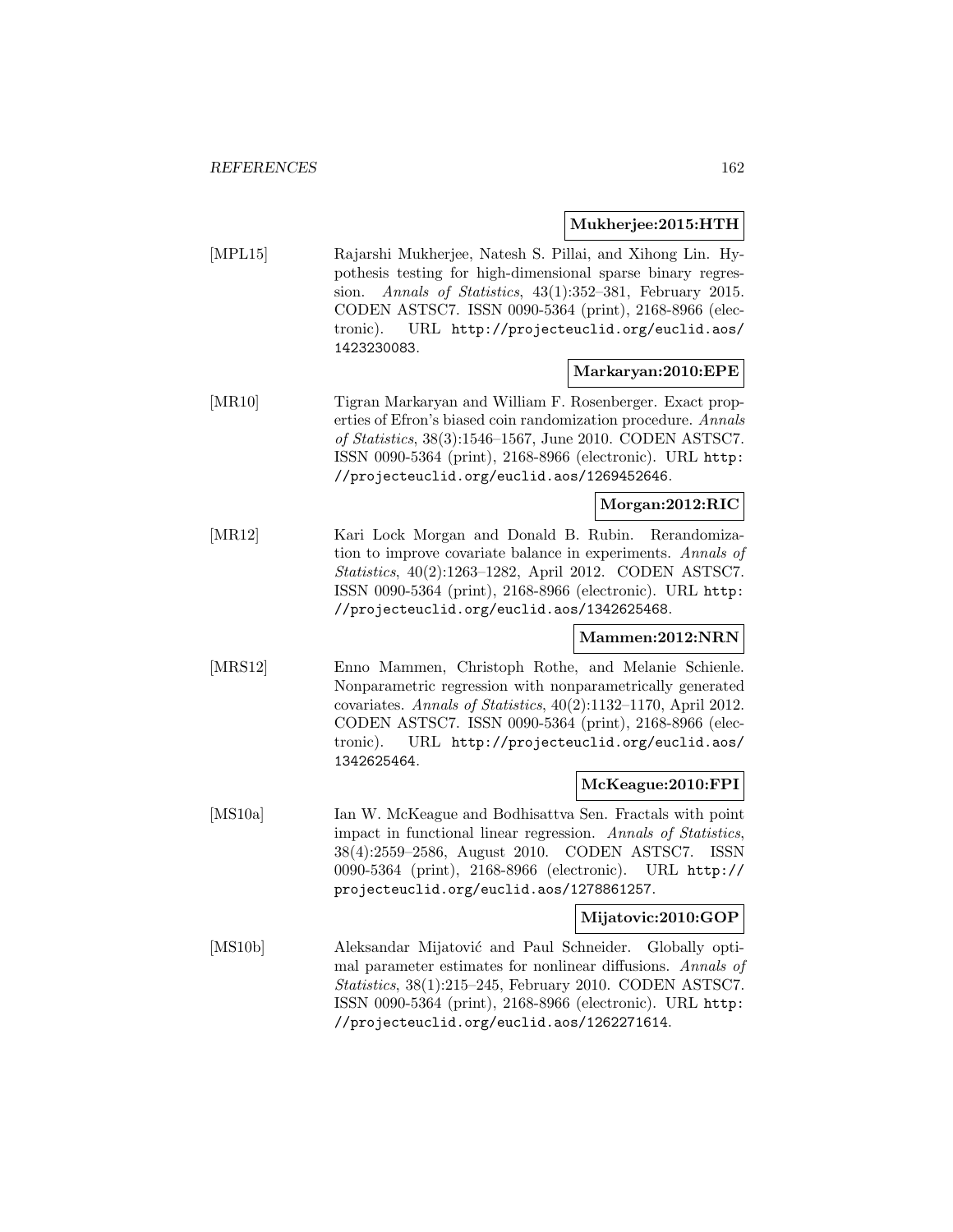**Mukerjee:2013:CST**

[MT13] Rahul Mukerjee and Boxin Tang. A complementary set theory for quaternary code designs. Annals of Statistics, 41 (6):2768–2785, December 2013. CODEN ASTSC7. ISSN 0090-5364 (print), 2168-8966 (electronic). URL http:// projecteuclid.org/euclid.aos/1387313389.

## **Mukherjee:2016:EEF**

[Muk16] Sumit Mukherjee. Estimation in exponential families on permutations. Annals of Statistics, 44(2):853–875, April 2016. CODEN ASTSC7. ISSN 0090-5364 (print), 2168-8966 (electronic). URL http://projecteuclid.org/euclid.aos/ 1458245737.

## **Muller:2016:PHF**

[Mül16] Hans-Georg Müller. Peter Hall, functional data analysis and random objects. Annals of Statistics, 44(5):1867–1887, October 2016. CODEN ASTSC7. ISSN 0090-5364 (print), 2168-8966 (electronic). URL http://projecteuclid.org/ euclid.aos/1473685261.

## **Ma:2015:CBM**

[MW15] Zongming Ma and Yihong Wu. Computational barriers in minimax submatrix detection. Annals of Statistics, 43(3):1089–1116, June 2015. CODEN ASTSC7. ISSN 0090-5364 (print), 2168-8966 (electronic). URL http:// projecteuclid.org/euclid.aos/1431695639.

### **Massam:2016:NPD**

[MW16] Hélène Massam and Jacek Wesolowski. A new prior for discrete DAG models with a restricted set of directions. Annals of Statistics, 44(3):1010–1037, June 2016. CODEN ASTSC7. ISSN 0090-5364 (print), 2168-8966 (electronic). URL http: //projecteuclid.org/euclid.aos/1460381685.

## **Muller:2010:EDL**

[MY10] Hans-Georg Müller and Fang Yao. Empirical dynamics for longitudinal data. Annals of Statistics, 38(6):3458–3486, December 2010. CODEN ASTSC7. ISSN 0090-5364 (print), 2168-8966 (electronic). URL http://projecteuclid.org/ euclid.aos/1291126964.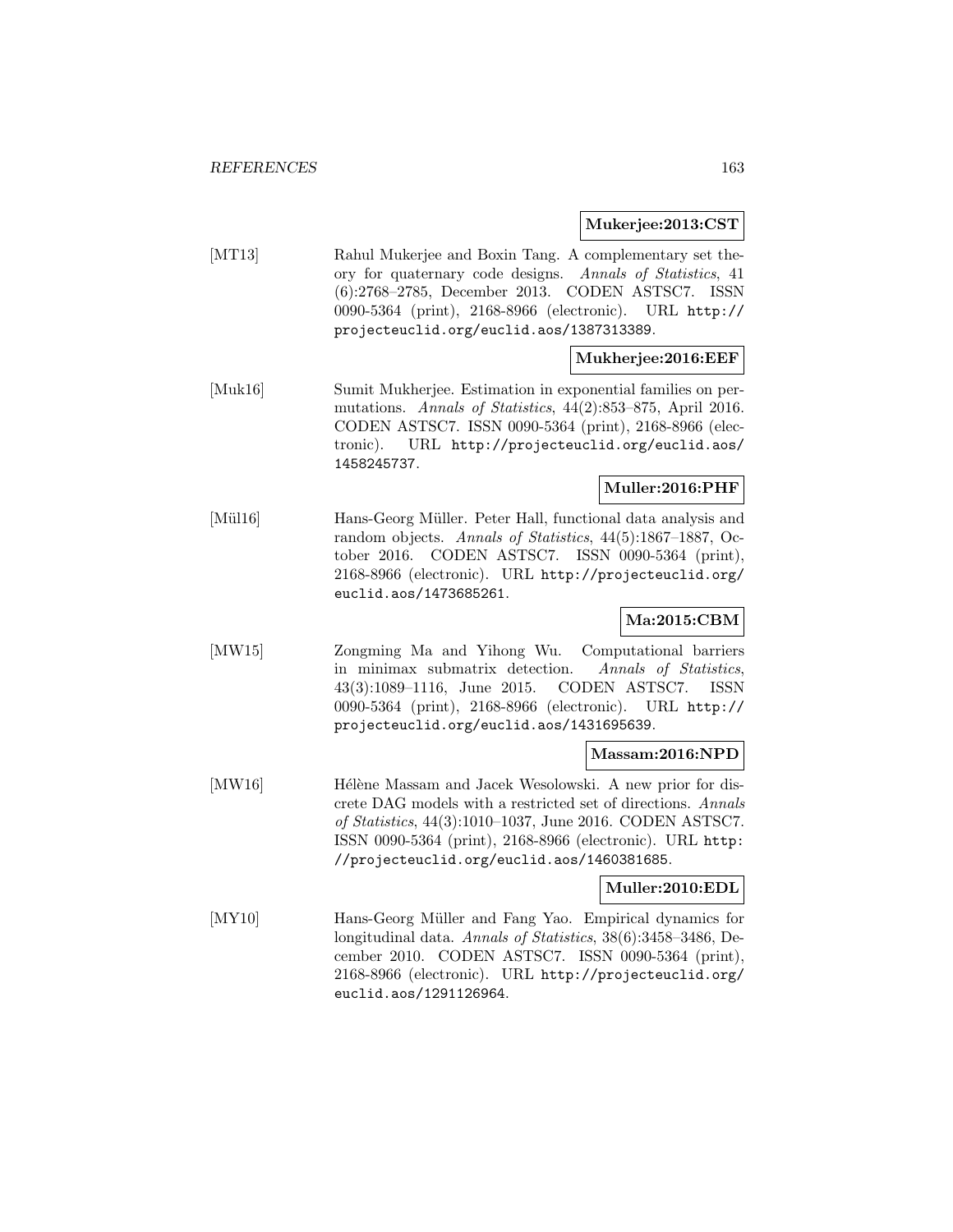**Ma:2013:EES**

[MZ13] Yanyuan Ma and Liping Zhu. Efficient estimation in sufficient dimension reduction. Annals of Statistics, 41(1):250–268, February 2013. CODEN ASTSC7. ISSN 0090-5364 (print), 2168-8966 (electronic). URL http://projecteuclid.org/ euclid.aos/1364302742.

## **Mai:2015:FKF**

[MZ15] Qing Mai and Hui Zou. The fused Kolmogorov filter: A nonparametric model-free screening method. Annals of Statistics, 43(4):1471–1497, August 2015. CODEN ASTSC7. ISSN 0090-5364 (print), 2168-8966 (electronic). URL http:// projecteuclid.org/euclid.aos/1434546212.

## **Ma:2019:REA**

[MZZ<sup>+</sup>19] Shujie Ma, Liping Zhu, Zhiwei Zhang, Chih-Ling Tsai, and Raymond J. Carroll. A robust and efficient approach to causal inference based on sparse sufficient dimension reduction. Annals of Statistics, 47(3):1505–1535, June 2019. CODEN ASTSC7. ISSN 0090-5364. URL http://projecteuclid. org/euclid.aos/1550026847.

## **Nadler:2016:DIF**

[Nad16] Boaz Nadler. Discussion of "Influential features PCA for high dimensional clustering". Annals of Statistics, 44(6): 2366–2371, December 2016. CODEN ASTSC7. ISSN 0090-5364 (print), 2168-8966 (electronic). URL http:// projecteuclid.org/euclid.aos/1479891619. See [JW16a, JW16b].

### **Nordman:2013:NEL**

[NBL13] Daniel J. Nordman, Helle Bunzel, and Soumendra N. Lahiri. A nonstandard empirical likelihood for time series. Annals of Statistics, 41(6):3050–3073, December 2013. CO-DEN ASTSC7. ISSN 0090-5364 (print), 2168-8966 (electronic). URL http://projecteuclid.org/euclid.aos/ 1388545678.

### **Newton:2010:GBC**

[NC10] Michael A. Newton and Lisa M. Chung. Gamma-based clustering via ordered means with application to gene-expression analysis. Annals of Statistics, 38(6):3217–3244, December 2010. CODEN ASTSC7. ISSN 0090-5364 (print),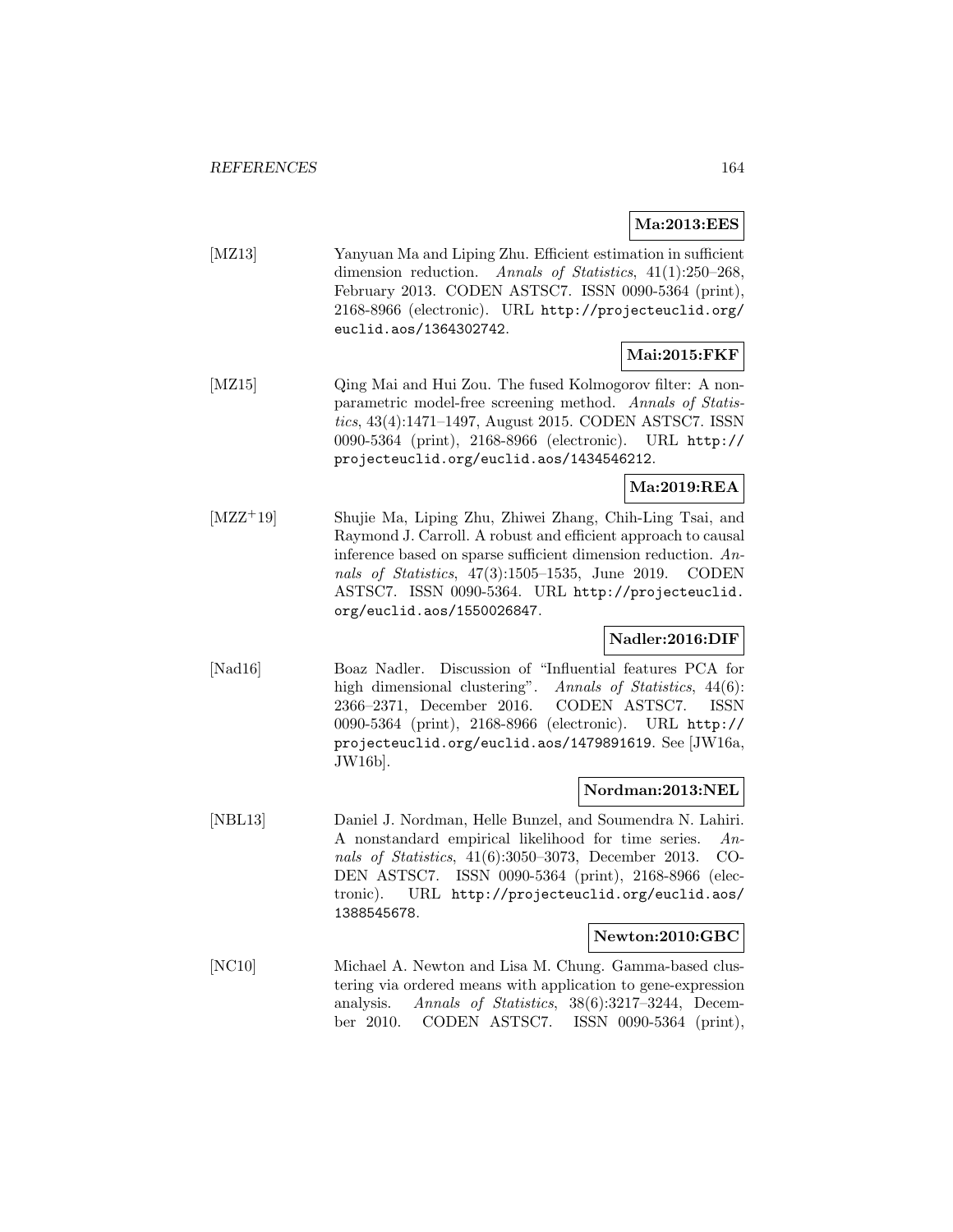2168-8966 (electronic). URL http://projecteuclid.org/ euclid.aos/1284988405.

**Nguyen:2013:CLM**

[Ngu13] XuanLong Nguyen. Convergence of latent mixing measures in finite and infinite mixture models. Annals of Statistics, 41(1):370–400, February 2013. CODEN ASTSC7. ISSN 0090-5364 (print), 2168-8966 (electronic). URL http:// projecteuclid.org/euclid.aos/1364302747.

**Narisetty:2014:BVS**

[NH14] Naveen Naidu Narisetty and Xuming He. Bayesian variable selection with shrinking and diffusing priors. Annals of Statistics, 42(2):789–817, April 2014. CODEN ASTSC7. ISSN 0090-5364 (print), 2168-8966 (electronic). URL http: //projecteuclid.org/euclid.aos/1400592178.

### **Nandy:2018:HDC**

[NHM18] Preetam Nandy, Alain Hauser, and Marloes H. Maathuis. High-dimensional consistency in score-based and hybrid structure learning. Annals of Statistics, 46(6A):3151–3183, December 2018. CODEN ASTSC7. ISSN 0090-5364. URL http://projecteuclid.org/euclid.aos/1536307246.

**Nickl:2015:DFC**

[Nic15] Richard Nickl. Discussion of "Frequentist coverage of adaptive nonparametric Bayesian credible sets". Annals of Statistics, 43(4):1429–1436, August 2015. CODEN ASTSC7. ISSN 0090-5364 (print), 2168-8966 (electronic). URL http://projecteuclid.org/euclid.aos/1434546206. See [SvdVvZ15a].

### **Naghshvar:2013:ASH**

[NJ13] Mohammad Naghshvar and Tara Javidi. Active sequential hypothesis testing. Annals of Statistics, 41(6):2703–2738, December 2013. CODEN ASTSC7. ISSN 0090-5364 (print), 2168-8966 (electronic). URL http://projecteuclid.org/ euclid.aos/1387313387.

#### **Neumann:2018:MOC**

[NK18] Christoph Neumann and Joachim Kunert. On MSE-optimal crossover designs. Annals of Statistics, 46(6A):2939–2959,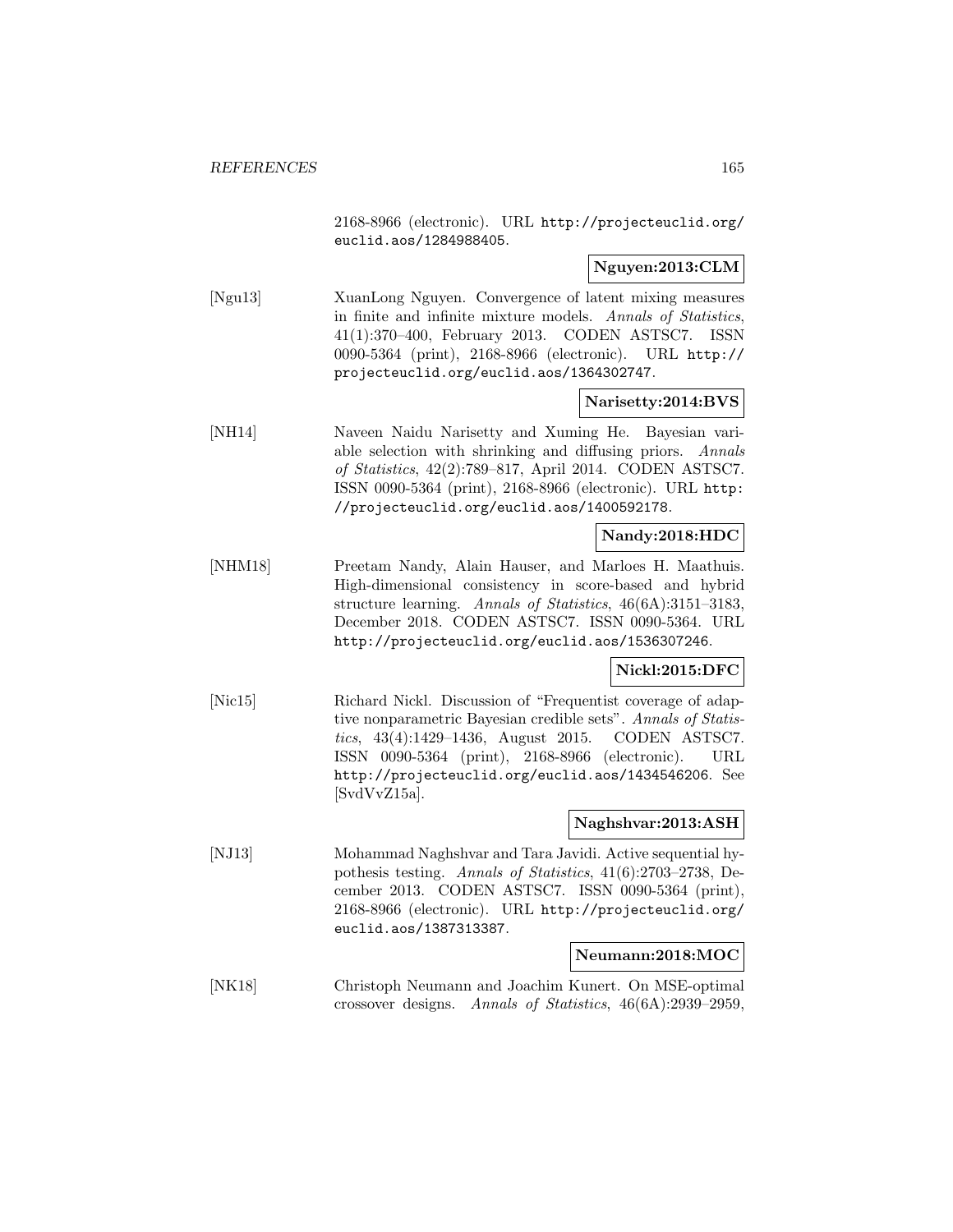December 2018. CODEN ASTSC7. ISSN 0090-5364. URL http://projecteuclid.org/euclid.aos/1536307238.

## **Ning:2017:GTH**

[NL17] Yang Ning and Han Liu. A general theory of hypothesis tests and confidence regions for sparse high dimensional models. Annals of Statistics, 45(1):158–195, February 2017. CODEN ASTSC7. ISSN 0090-5364 (print), 2168-8966 (electronic). URL http://projecteuclid.org/ euclid.aos/1487667620.

### **Neykov:2019:PTH**

[NL19] Matey Neykov and Han Liu. Property testing in highdimensional Ising models. Annals of Statistics, 47(5): 2472–2503, October 2019. CODEN ASTSC7. ISSN 0090-5364 (print), 2168-8966 (electronic). URL https:// projecteuclid.org/euclid.aos/1564797854.

## **Neykov:2019:CIG**

[NLL19] Matey Neykov, Junwei Lu, and Han Liu. Combinatorial inference for graphical models. Annals of Statistics, 47(2):795– 827, April 2019. CODEN ASTSC7. ISSN 0090-5364. URL http://projecteuclid.org/euclid.aos/1547197239.

### **Nandy:2017:EEJ**

[NMR17] Preetam Nandy, Marloes H. Maathuis, and Thomas S. Richardson. Estimating the effect of joint interventions from observational data in sparse high-dimensional settings. Annals of Statistics, 45(2):647–674, April 2017. CO-DEN ASTSC7. ISSN 0090-5364 (print), 2168-8966 (electronic). URL http://projecteuclid.org/euclid.aos/ 1494921953.

#### **Norets:2010:ACD**

[Nor10] Andriy Norets. Approximation of conditional densities by smooth mixtures of regressions. Annals of Statistics, 38(3):1733–1766, June 2010. CODEN ASTSC7. ISSN 0090-5364 (print), 2168-8966 (electronic). URL http:// projecteuclid.org/euclid.aos/1269452653.

#### **Neuvial:2012:FDR**

[NR12] Pierre Neuvial and Etienne Roquain. On false discovery rate thresholding for classification under sparsity. Annals of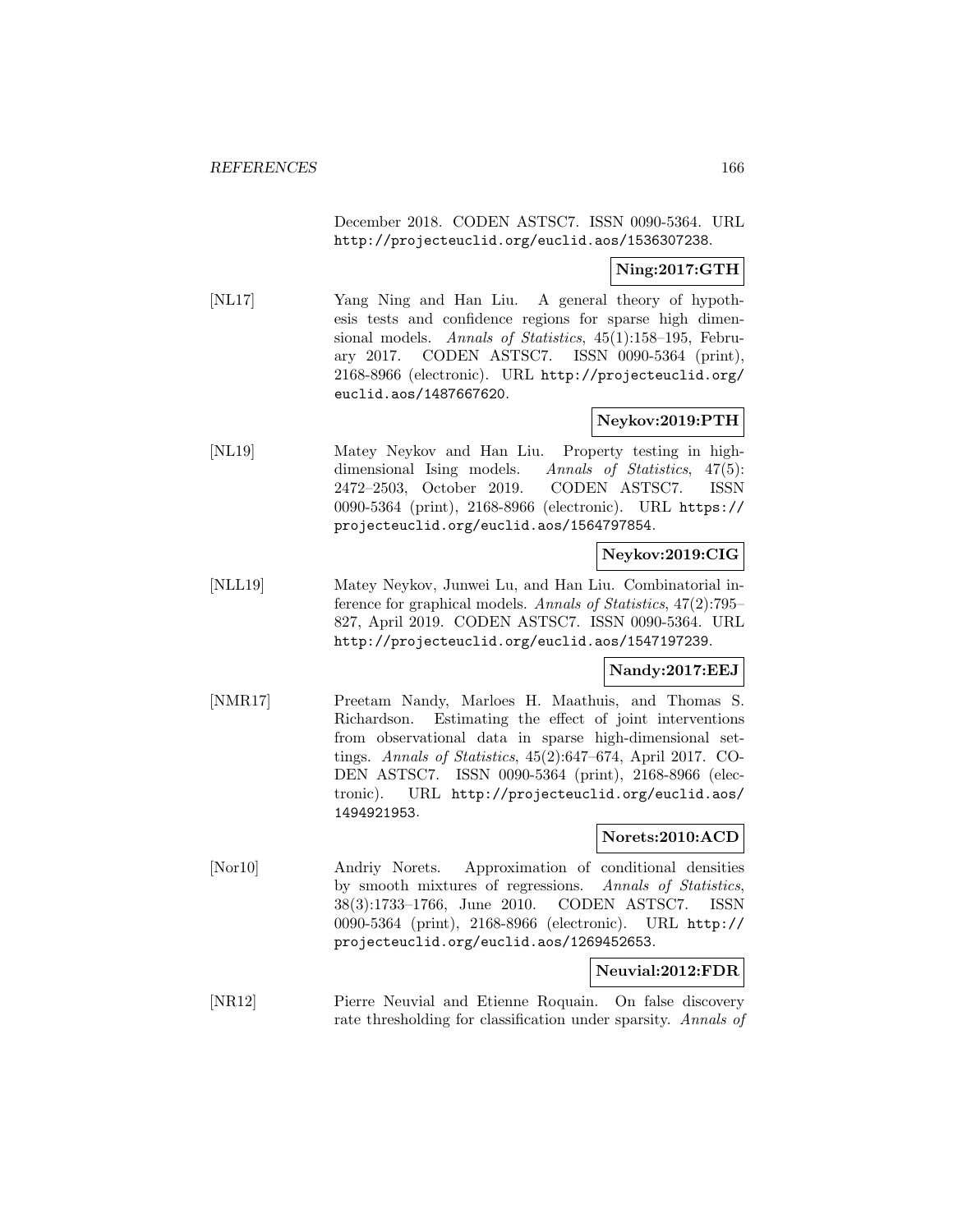Statistics, 40(5):2572–2600, October 2012. CODEN ASTSC7. ISSN 0090-5364 (print), 2168-8966 (electronic). URL http: //projecteuclid.org/euclid.aos/1359987531.

### **Nussbaum:2011:AEB**

[NS11] Michael Nussbaum and Arleta Szkoła. An asymptotic error bound for testing multiple quantum hypotheses. Annals of Statistics, 39(6):3211–3233, December 2011. CO-DEN ASTSC7. ISSN 0090-5364 (print), 2168-8966 (electronic). URL http://projecteuclid.org/euclid.aos/ 1336568601.

## **Nickl:2017:NBP**

[NS17] Richard Nickl and Jakob Söhl. Nonparametric Bayesian posterior contraction rates for discretely observed scalar diffusions. Annals of Statistics, 45(4):1664–1693, August 2017. CODEN ASTSC7. ISSN 0090-5364 (print), 2168-8966 (electronic). URL http://projecteuclid.org/euclid.aos/ 1498636870.

#### **Nickl:2013:CSS**

[NvdG13] Richard Nickl and Sara van de Geer. Confidence sets in sparse regression. Annals of Statistics, 41(6):2852–2876, December 2013. CODEN ASTSC7. ISSN 0090-5364 (print), 2168-8966 (electronic). URL http://projecteuclid.org/ euclid.aos/1387313392.

### **Negahban:2011:ENL**

[NW11] Sahand Negahban and Martin J. Wainwright. Estimation of (near) low-rank matrices with noise and high-dimensional scaling. Annals of Statistics, 39(2):1069–1097, April 2011. CODEN ASTSC7. ISSN 0090-5364 (print), 2168-8966 (electronic). URL http://projecteuclid.org/euclid.aos/ 1304947044.

### **Nye:2011:PCA**

[Nye11] Tom M. W. Nye. Principal components analysis in the space of phylogenetic trees. Annals of Statistics, 39(5):2716–2739, October 2011. CODEN ASTSC7. ISSN 0090-5364 (print), 2168-8966 (electronic). URL http://projecteuclid.org/ euclid.aos/1324563353.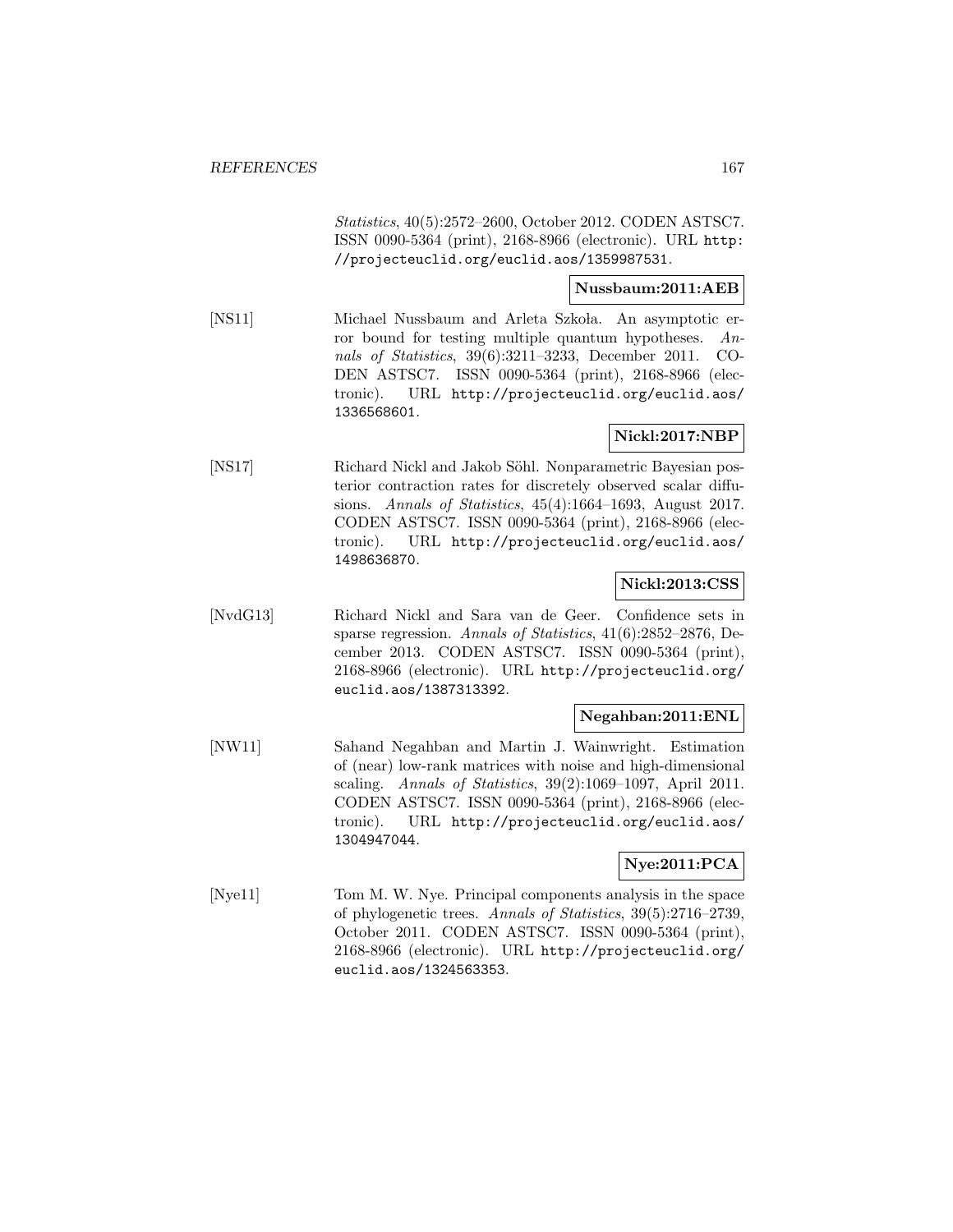## **Ning:2017:LRF**

[NZL17] Yang Ning, Tianqi Zhao, and Han Liu. A likelihood ratio framework for high-dimensional semiparametric regression. Annals of Statistics, 45(6):2299–2327, December 2017. CODEN ASTSC7. ISSN 0090-5364 (print), 2168-8966 (electronic).

# **Olshen:2013:CSN**

[OB13] Richard A. Olshen and Bala Brajaratnam. Correction: "Successive normalization of rectangular arrays". Annals of Statistics, 41(5):2700–2702, October 2013. CODEN ASTSC7. ISSN 0090-5364 (print), 2168-8966 (electronic). URL http:// projecteuclid.org/euclid.aos/1386598637. See [OR10].

## **Onatski:2013:APS**

[OMH13] Alexei Onatski, Marcelo J. Moreira, and Marc Hallin. Asymptotic power of sphericity tests for high-dimensional data. Annals of Statistics, 41(3):1204–1231, June 2013. CO-DEN ASTSC7. ISSN 0090-5364 (print), 2168-8966 (electronic). URL http://projecteuclid.org/euclid.aos/ 1371150898.

## **Onatski:2014:SDH**

[OMH14] Alexei Onatski, Marcelo J. Moreira, and Marc Hallin. Signal detection in high dimension: The multispiked case. Annals of Statistics, 42(1):225–254, February 2014. CODEN ASTSC7. ISSN 0090-5364 (print), 2168-8966 (electronic). URL http: //projecteuclid.org/euclid.aos/1395234977.

## **Overgaard:2017:ATG**

[OPP17] Morten Overgaard, Erik Thorlund Parner, and Jan Pedersen. Asymptotic theory of generalized estimating equations based on jack-knife pseudo-observations. Annals of Statistics, 45(5): 1988–2015, October 2017. CODEN ASTSC7. ISSN 0090-5364 (print), 2168-8966 (electronic).

### **Olshen:2010:SNR**

[OR10] Richard A. Olshen and Bala Rajaratnam. Successive normalization of rectangular arrays. Annals of Statistics, 38(3):1638– 1664, June 2010. CODEN ASTSC7. ISSN 0090-5364 (print), 2168-8966 (electronic). URL http://projecteuclid.org/ euclid.aos/1269452650. See correction [OB13].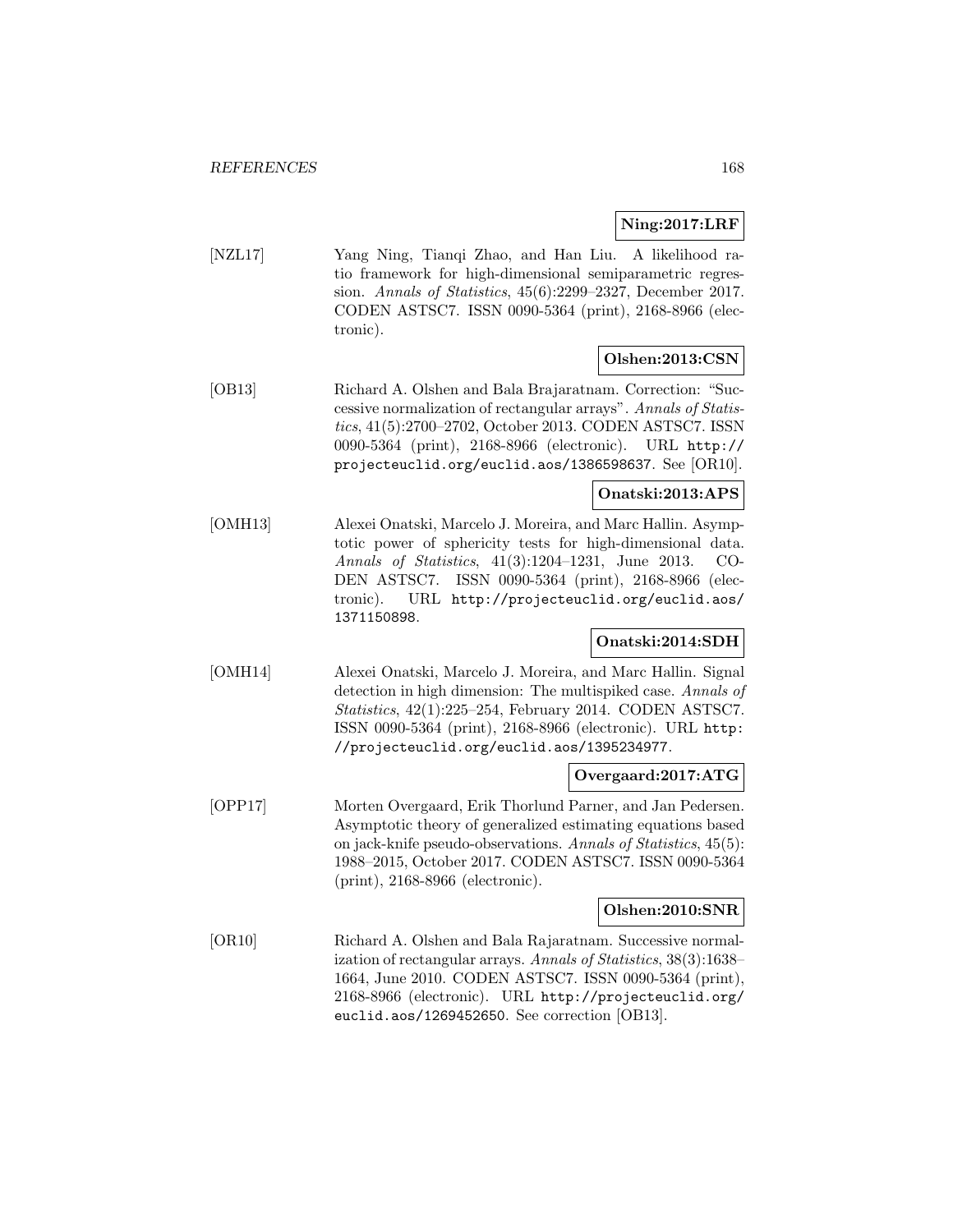#### **Obozinski:2011:SUR**

[OWJ11] Guillaume Obozinski, Martin J. Wainwright, and Michael I. Jordan. Support union recovery in high-dimensional multivariate regression. Annals of Statistics, 39(1):1–47, February 2011. CODEN ASTSC7. ISSN 0090-5364 (print), 2168-8966 (electronic). URL http://projecteuclid.org/ euclid.aos/1291388368.

### **Pomatto:2014:MTO**

[PANS14] Luciano Pomatto, Nabil Al-Najjar, and Alvaro Sandroni. Merging and testing opinions. Annals of Statistics, 42 (3):1003–1028, June 2014. CODEN ASTSC7. ISSN 0090-5364 (print), 2168-8966 (electronic). URL http:// projecteuclid.org/euclid.aos/1400592650.

## **Paparoditis:2018:SBF**

[Pap18] Efstathios Paparoditis. Sieve bootstrap for functional time series. Annals of Statistics, 46(6B):3510–3538, December 2018. CODEN ASTSC7. ISSN 0090-5364. URL http:// projecteuclid.org/euclid.aos/1536631282.

## **Pati:2014:PCS**

[PBPD14] Debdeep Pati, Anirban Bhattacharya, Natesh S. Pillai, and David Dunson. Posterior contraction in sparse Bayesian factor models for massive covariance matrices. Annals of Statistics, 42(3):1102–1130, June 2014. CODEN ASTSC7. ISSN 0090-5364 (print), 2168-8966 (electronic). URL http: //projecteuclid.org/euclid.aos/1400592653.

## **Parry:2012:PLS**

[PDL12] Matthew Parry, A. Philip Dawid, and Steffen Lauritzen. Proper local scoring rules. Annals of Statistics, 40 (1):561–592, February 2012. CODEN ASTSC7. ISSN 0090-5364 (print), 2168-8966 (electronic). URL http:// projecteuclid.org/euclid.aos/1336396183.

### **Pensky:2013:SIL**

[Pen13] Marianna Pensky. Spatially inhomogeneous linear inverse problems with possible singularities. Annals of Statistics, 41(5):2668–2697, October 2013. CODEN ASTSC7. ISSN 0090-5364 (print), 2168-8966 (electronic). URL http:// projecteuclid.org/euclid.aos/1384871349.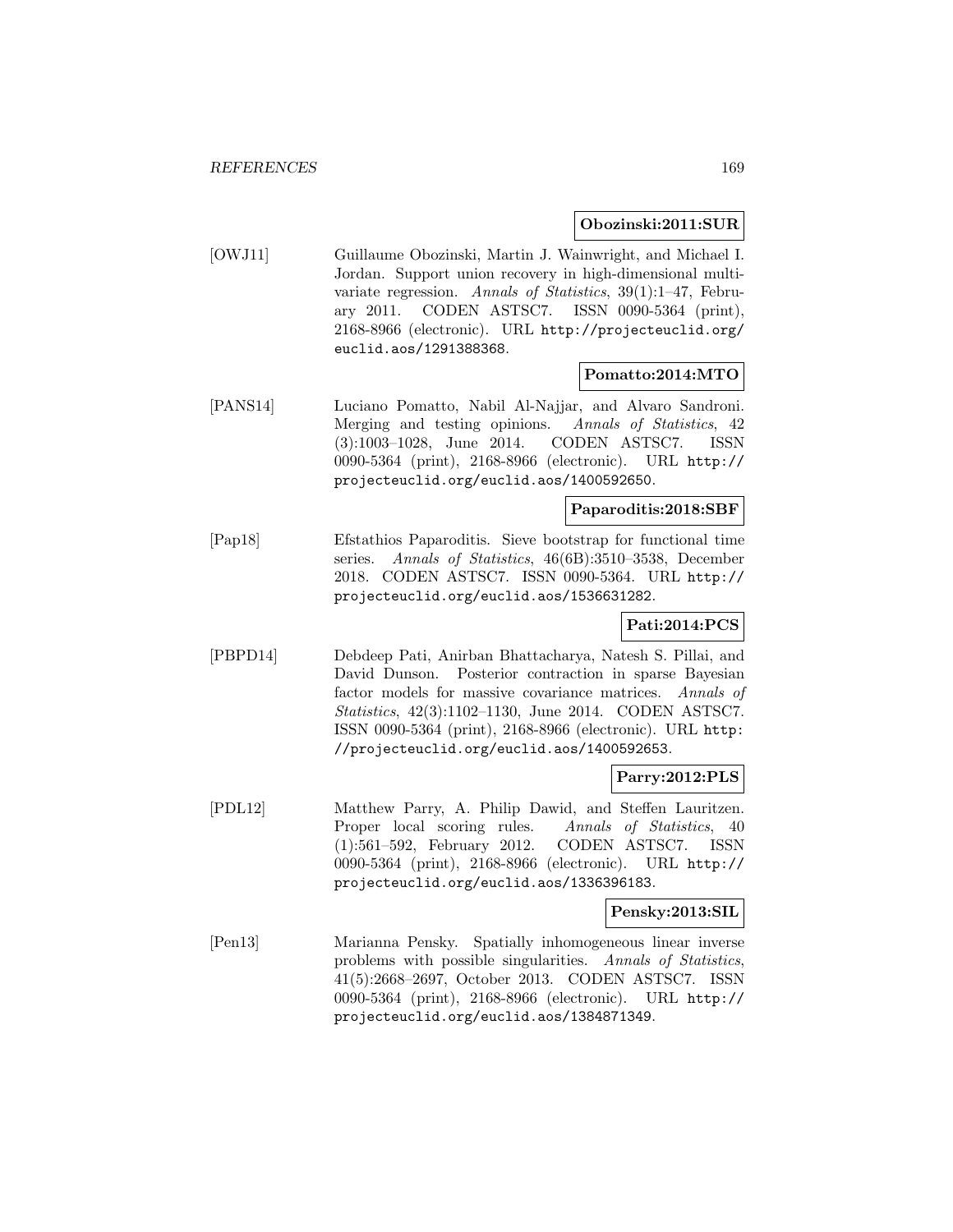## **Pensky:2016:SLI**

[Pen16] Marianna Pensky. Solution of linear ill-posed problems using overcomplete dictionaries. Annals of Statistics, 44 (4):1739–1764, August 2016. CODEN ASTSC7. ISSN 0090-5364 (print), 2168-8966 (electronic). URL http:// projecteuclid.org/euclid.aos/1467894714.

## **Pensky:2017:MTE**

[Pen17] Marianna Pensky. Minimax theory of estimation of linear functionals of the deconvolution density with or without sparsity. Annals of Statistics, 45(4):1516–1541, August 2017. CODEN ASTSC7. ISSN 0090-5364 (print), 2168-8966 (electronic). URL http://projecteuclid.org/ euclid.aos/1498636865.

### **Pennec:2018:BSA**

[Pen18] Xavier Pennec. Barycentric subspace analysis on manifolds. Annals of Statistics, 46(6A):2711–2746, December 2018. CODEN ASTSC7. ISSN 0090-5364. URL http:// projecteuclid.org/euclid.aos/1536307231.

## **Pensky:2019:DNM**

[Pen19] Marianna Pensky. Dynamic network models and graphon estimation. Annals of Statistics, 47(4):2378–2403, August 2019. CODEN ASTSC7. ISSN 0090-5364 (print), 2168-8966 (electronic). URL https://projecteuclid.org/euclid.aos/ 1558425649.

## **Phoa:2012:CAA**

[Pho12] Frederick K. H. Phoa. A code arithmetic approach for quaternary code designs and its application to  $(1/64)$ thfractions. Annals of Statistics, 40(6):3161–3175, December 2012. CODEN ASTSC7. ISSN 0090-5364 (print), 2168-8966 (electronic). URL http://projecteuclid.org/ euclid.aos/1361542078.

### **Pena:2011:PEM**

[PHW11] Edsel A. Peña, Joshua D. Habiger, and Wensong Wu. Powerenhanced multiple decision functions controlling family-wise error and false discovery rates. Annals of Statistics, 39 (1):556–583, February 2011. CODEN ASTSC7. ISSN 0090-5364 (print), 2168-8966 (electronic). URL http:// projecteuclid.org/euclid.aos/1297779856.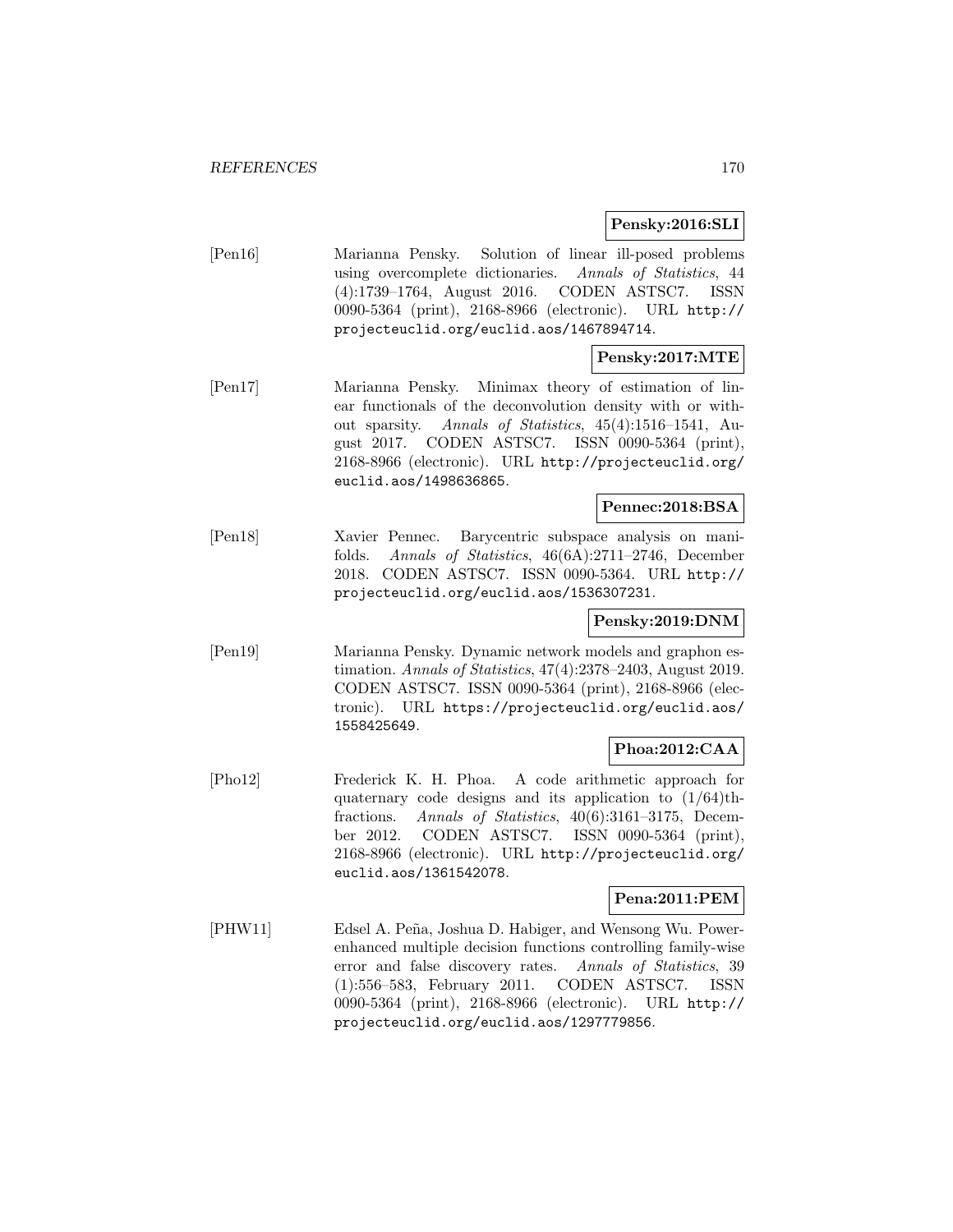## **Park:2010:ADC**

[PJS10] Byeong U. Park, Seok-Oh Jeong, and Léopold Simar. Asymptotic distribution of conical-hull estimators of directional edges. Annals of Statistics, 38(3):1320–1340, June 2010. CO-DEN ASTSC7. ISSN 0090-5364 (print), 2168-8966 (electronic). URL http://projecteuclid.org/euclid.aos/ 1268056618.

## **Papavasiliou:2011:PER**

[PL11] Anastasia Papavasiliou and Christophe Ladroue. Parameter estimation for rough differential equations. Annals of Statistics, 39(4):2047–2073, August 2011. CODEN ASTSC7. ISSN 0090-5364 (print), 2168-8966 (electronic). URL http: //projecteuclid.org/euclid.aos/1319595458.

## **Petersen:2016:FDA**

[PM16a] Alexander Petersen and Hans-Georg Müller. Functional data analysis for density functions by transformation to a Hilbert space. Annals of Statistics, 44(1):183–218, February 2016. CODEN ASTSC7. ISSN 0090-5364 (print), 2168-8966 (electronic). URL http://projecteuclid.org/ euclid.aos/1449755961.

## **Pillai:2016:UEC**

[PM16b] Natesh S. Pillai and Xiao-Li Meng. An unexpected encounter with Cauchy and Lévy. Annals of Statistics,  $44(5):2089-2097$ , October 2016. CODEN ASTSC7. ISSN 0090-5364 (print), 2168-8966 (electronic). URL http://projecteuclid.org/ euclid.aos/1473685269.

### **Petersen:2019:FRR**

[PM19] Alexander Petersen and Hans-Georg Müller. Fréchet regression for random objects with Euclidean predictors. Annals of Statistics, 47(2):691–719, April 2019. CODEN ASTSC7. ISSN 0090-5364. URL http://projecteuclid.org/euclid. aos/1547197235.

### **Palma:2010:EEL**

[PO10] Wilfredo Palma and Ricardo Olea. An efficient estimator for locally stationary Gaussian long-memory processes. Annals of Statistics, 38(5):2958–2997, October 2010. CODEN ASTSC7. ISSN 0090-5364 (print), 2168-8966 (electronic). URL http: //projecteuclid.org/euclid.aos/1282315405.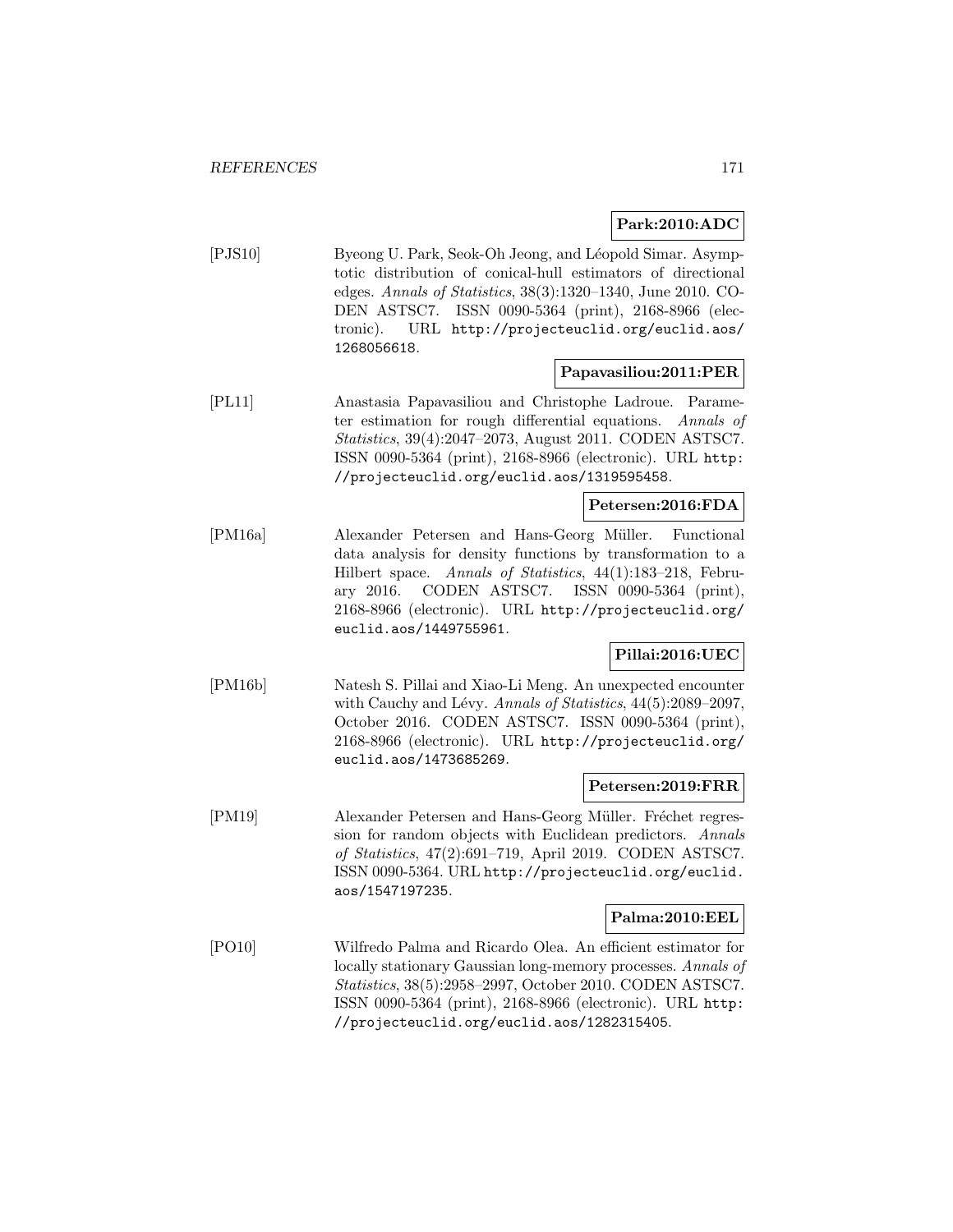**Portnoy:2012:NRA**

| [Por12] | Stephen Portnoy. Nearly root- <i>n</i> approximation for regres- |
|---------|------------------------------------------------------------------|
|         | sion quantile processes. Annals of Statistics, $40(3):1714-$     |
|         | 1736, June 2012. CODEN ASTSC7. ISSN 0090-5364 (print),           |
|         | 2168-8966 (electronic). URL http://projecteuclid.org/            |
|         | euclid.aos/1349196389.                                           |
|         |                                                                  |

## **Pazman:2014:ODA**

[PP14] Andrej Pázman and Luc Pronzato. Optimum design accounting for the global nonlinear behavior of the model. Annals of Statistics, 42(4):1426–1451, August 2014. CODEN ASTSC7. ISSN 0090-5364 (print), 2168-8966 (electronic). URL http: //projecteuclid.org/euclid.aos/1403715206.

## **Paul:2016:NED**

[PPB16] Debashis Paul, Jie Peng, and Prabir Burman. Nonparametric estimation of dynamics of monotone trajectories. Annals of Statistics, 44(6):2401–2432, December 2016. CO-DEN ASTSC7. ISSN 0090-5364 (print), 2168-8966 (electronic). URL http://projecteuclid.org/euclid.aos/ 1479891623.

### **Plamadeala:2012:SMC**

[PR12] Victoria Plamadeala and William F. Rosenberger. Sequential monitoring with conditional randomization tests. Annals of Statistics, 40(1):30–44, February 2012. CODEN ASTSC7. ISSN 0090-5364 (print), 2168-8966 (electronic). URL http: //projecteuclid.org/euclid.aos/1331830773.

## **Perchet:2013:MAB**

[PR13] Vianney Perchet and Philippe Rigollet. The multi-armed bandit problem with covariates. Annals of Statistics, 41(2):693–721, April 2013. CODEN ASTSC7. ISSN 0090-5364 (print), 2168-8966 (electronic). URL http:// projecteuclid.org/euclid.aos/1366980562.

## **Patschkowski:2016:ALD**

[PR16] Tim Patschkowski and Angelika Rohde. Adaptation to lowest density regions with application to support recovery. Annals of Statistics, 44(1):255–287, February 2016. CO-DEN ASTSC7. ISSN 0090-5364 (print), 2168-8966 (electronic). URL http://projecteuclid.org/euclid.aos/ 1449755963.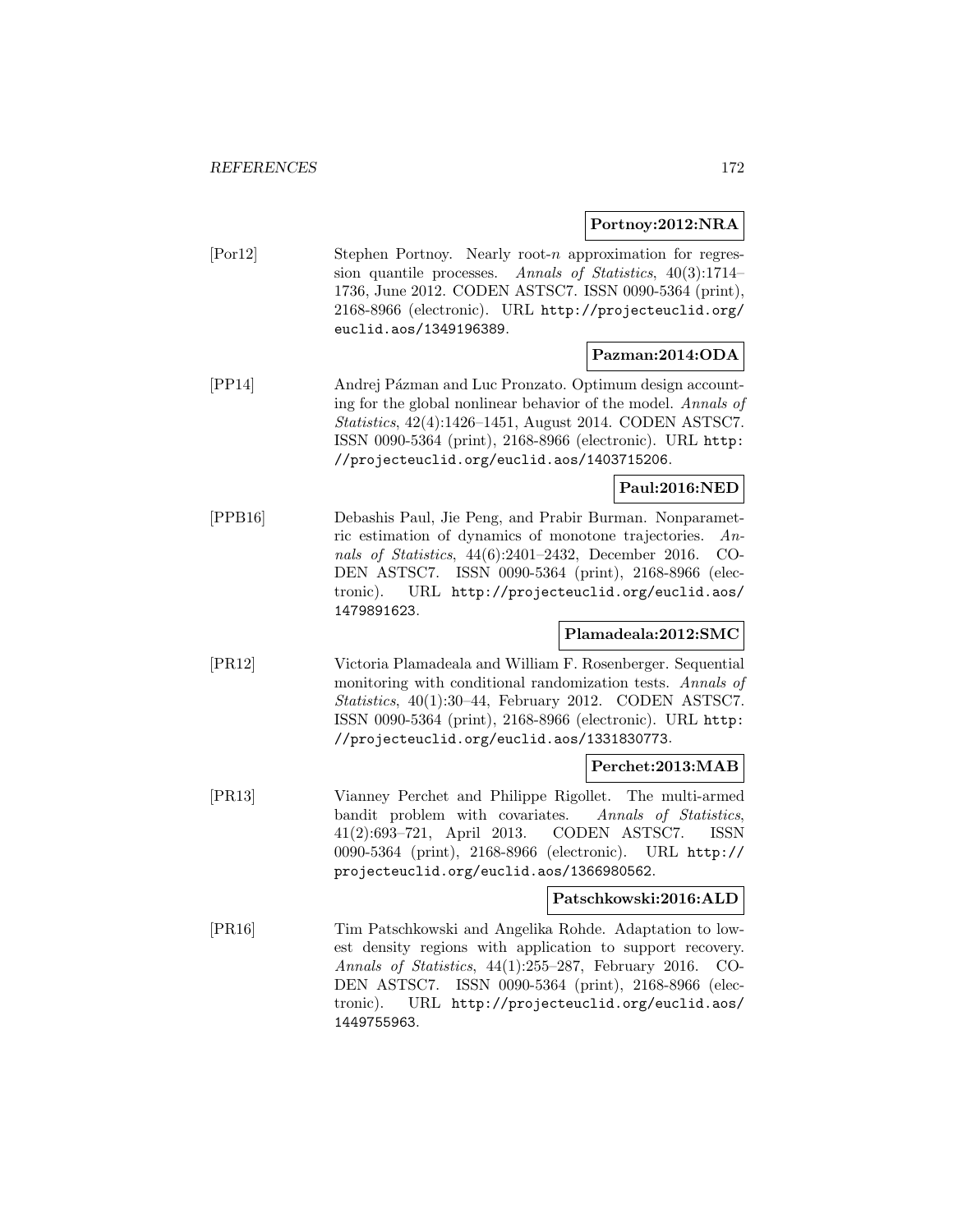**Patschkowski:2019:LAC**

| [PR19] | Tim Patschkowski and Angelika Rohde. Locally adaptive con-   |
|--------|--------------------------------------------------------------|
|        | fidence bands. Annals of Statistics, 47(1):349–381, February |
|        | 2019. CODEN ASTSC7. ISSN 0090-5364. URL http://              |
|        | projecteuclid.org/euclid.aos/1543568591.                     |
|        |                                                              |

## **Perchet:2016:BBP**

[PRCS16] Vianney Perchet, Philippe Rigollet, Sylvain Chassang, and Erik Snowberg. Batched bandit problems. Annals of Statistics, 44(2):660–681, April 2016. CODEN ASTSC7. ISSN 0090-5364 (print), 2168-8966 (electronic). URL http:// projecteuclid.org/euclid.aos/1458245731.

#### **Pensky:2010:CRE**

[PS10] Marianna Pensky and Theofanis Sapatinas. On convergence rates equivalency and sampling strategies in functional deconvolution models. Annals of Statistics, 38(3):1793–1844, June 2010. CODEN ASTSC7. ISSN 0090-5364 (print), 2168-8966 (electronic). URL http://projecteuclid.org/ euclid.aos/1269452655.

### **Pretorius:2018:ATN**

[PS18] Charl Pretorius and Jan W. H. Swanepoel. On the asymptotic theory of new bootstrap confidence bounds. Annals of Statistics, 46(1):438–456, February 2018. CODEN ASTSC7. ISSN 0090-5364 (print), 2168-8966 (electronic).

## **Polunchenko:2010:OSR**

[PT10] Aleksey S. Polunchenko and Alexander G. Tartakovsky. On optimality of the Shiryaev–Roberts procedure for detecting a change in distribution. Annals of Statistics, 38(6):3445–3457, December 2010. CODEN ASTSC7. ISSN 0090-5364 (print), 2168-8966 (electronic). URL http://projecteuclid.org/ euclid.aos/1291126963.

#### **Panaretos:2013:FAS**

[PT13] Victor M. Panaretos and Shahin Tavakoli. Fourier analysis of stationary time series in function space. Annals of Statistics, 41(2):568–603, April 2013. CODEN ASTSC7. ISSN 0090-5364 (print), 2168-8966 (electronic). URL http: //projecteuclid.org/euclid.aos/1366980558.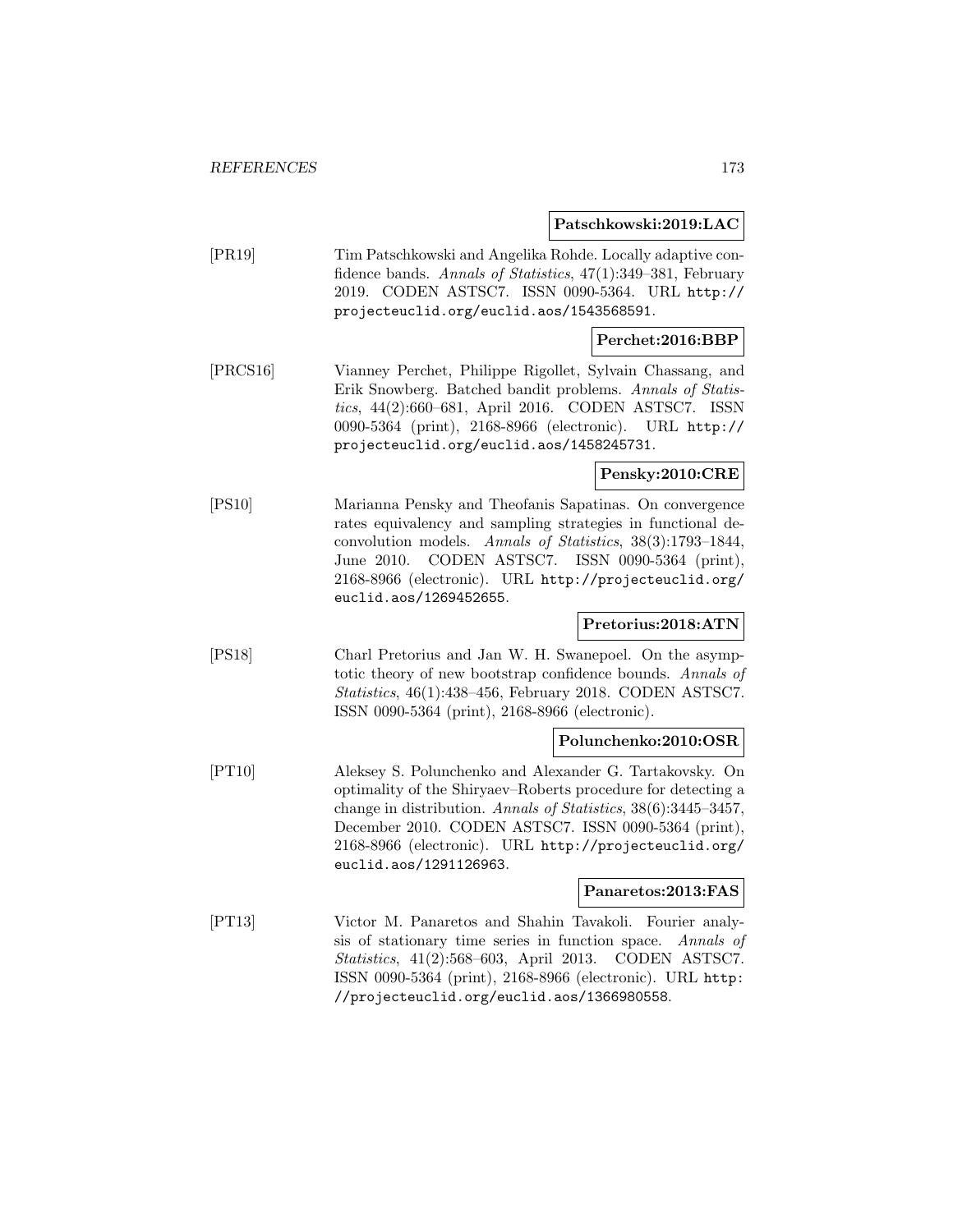**Pan:2018:BDN**

[PTWZ18] Wenliang Pan, Yuan Tian, Xueqin Wang, and Heping Zhang. Ball divergence: Nonparametric two sample test. Annals of Statistics, 46(3):1109–1137, June 2018. CODEN ASTSC7. ISSN 0090-5364. URL http://projecteuclid.org/euclid. aos/1525313077.

## **Paindaveine:2017:IMW**

[PV17] Davy Paindaveine and Thomas Verdebout. Inference on the mode of weak directional signals: A Le Cam perspective on hypothesis testing near singularities. Annals of Statistics, 45(2):800–832, April 2017. CODEN ASTSC7. ISSN 0090-5364 (print), 2168-8966 (electronic). URL http:// projecteuclid.org/euclid.aos/1494921958.

### **Paindaveine:2018:HDS**

[PV18] Davy Paindaveine and Germain Van Bever. Halfspace depths for scatter, concentration and shape matrices. Annals of Statistics, 46(6B):3276–3307, December 2018. CODEN ASTSC7. ISSN 0090-5364. URL http://projecteuclid. org/euclid.aos/1536631274.

## **Perry:2018:OSO**

[PWBM18] Amelia Perry, Alexander S. Wein, Afonso S. Bandeira, and Ankur Moitra. Optimality and sub-optimality of PCA I: Spiked random matrix models. Annals of Statistics, 46 (5):2416–2451, October 2018. CODEN ASTSC7. ISSN 0090-5364. URL http://projecteuclid.org/euclid.aos/ 1534492840.

## **Proksch:2018:MSI**

[PWM18] Katharina Proksch, Frank Werner, and Axel Munk. Multiscale scanning in inverse problems. Annals of Statistics, 46 (6B):3569–3602, December 2018. CODEN ASTSC7. ISSN 0090-5364. URL http://projecteuclid.org/euclid.aos/ 1536631284.

### **Pillai:2012:EUC**

[PY12] Natesh S. Pillai and Jun Yin. Edge universality of correlation matrices. Annals of Statistics, 40(3):1737–1763, June 2012. CODEN ASTSC7. ISSN 0090-5364 (print), 2168-8966 (electronic). URL http://projecteuclid.org/ euclid.aos/1349196390.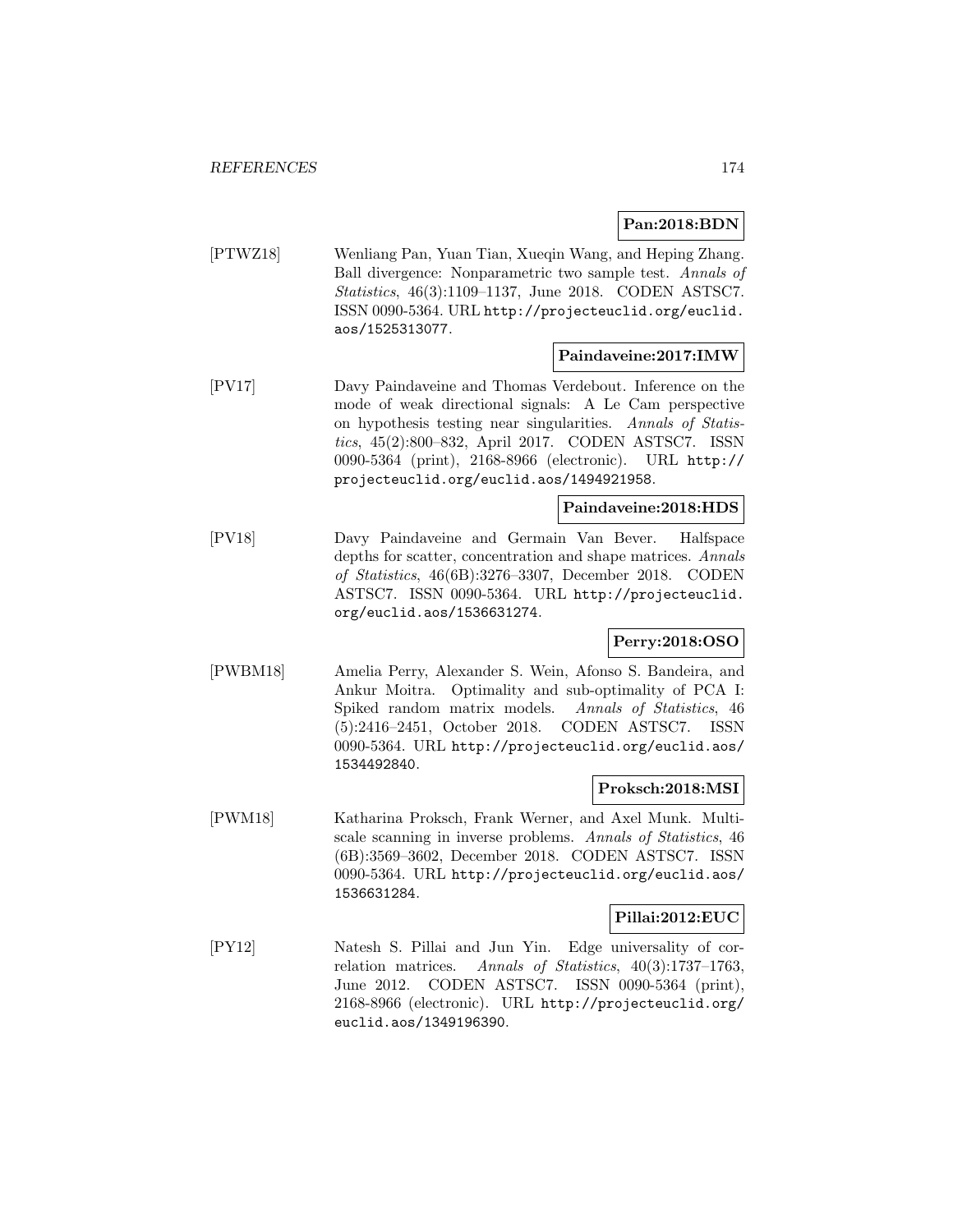#### **Panaretos:2016:APV**

[PZ16] Victor M. Panaretos and Yoav Zemel. Amplitude and phase variation of point processes. Annals of Statistics, 44(2):771– 812, April 2016. CODEN ASTSC7. ISSN 0090-5364 (print), 2168-8966 (electronic). URL http://projecteuclid.org/ euclid.aos/1458245735.

## **Qiu:2012:TBH**

[QC12] Yumou Qiu and Song Xi Chen. Test for bandedness of high-dimensional covariance matrices and bandwidth estimation. Annals of Statistics, 40(3):1285–1314, June 2012. CO-DEN ASTSC7. ISSN 0090-5364 (print), 2168-8966 (electronic). URL http://projecteuclid.org/euclid.aos/ 1344610584.

## **Qiu:2018:DRF**

[QCN18] Yumou Qiu, Song Xi Chen, and Dan Nettleton. Detecting rare and faint signals via thresholding maximum likelihood estimators. Annals of Statistics, 46(2):895–923, April 2018. CODEN ASTSC7. ISSN 0090-5364. URL http:// projecteuclid.org/euclid.aos/1522742440.

## **Qin:2019:CCA**

[QH19] Qian Qin and James P. Hobert. Convergence complexity analysis of Albert and Chib's algorithm for Bayesian probit regression. Annals of Statistics, 47(4):2320–2347, August 2019. CODEN ASTSC7. ISSN 0090-5364 (print), 2168-8966 (electronic). URL https://projecteuclid.org/euclid.aos/ 1558425647.

## **Qian:2011:PGI**

[QM11] Min Qian and Susan A. Murphy. Performance guarantees for individualized treatment rules. Annals of Statistics, 39(2):1180–1210, April 2011. CODEN ASTSC7. ISSN 0090-5364 (print), 2168-8966 (electronic). URL http:// projecteuclid.org/euclid.aos/1304947047.

#### **Qiao:2016:TAN**

[QP16] Wanli Qiao and Wolfgang Polonik. Theoretical analysis of nonparametric filament estimation. Annals of Statistics, 44(3):1269–1297, June 2016. CODEN ASTSC7. ISSN 0090-5364 (print), 2168-8966 (electronic). URL http:// projecteuclid.org/euclid.aos/1460381693.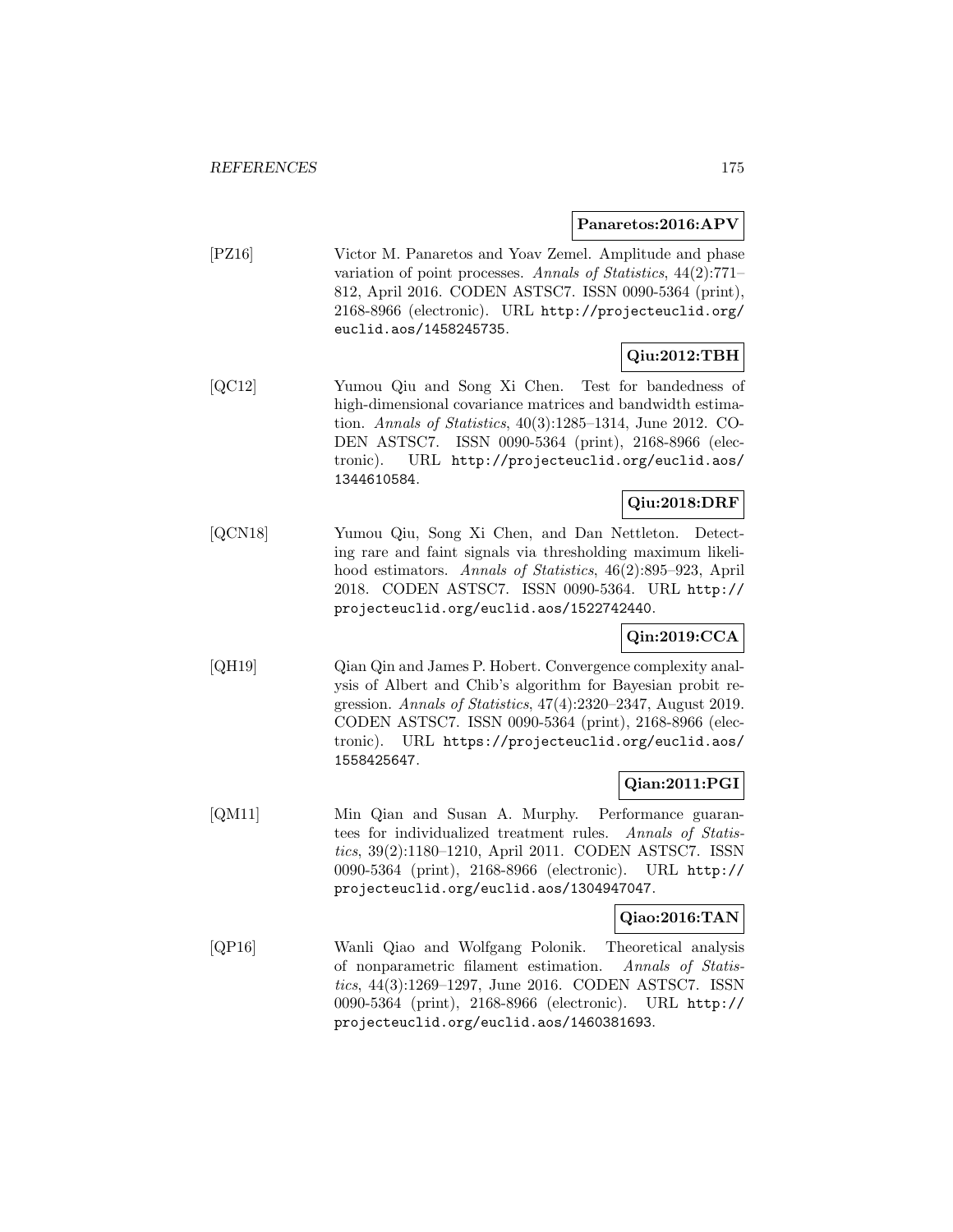## **Qin:2019:NIL**

[QT19] Likuan Qin and Viktor Todorov. Nonparametric implied Lévy densities. Annals of Statistics, 47(2):1025-1060, April 2019. CODEN ASTSC7. ISSN 0090-5364. URL http:// projecteuclid.org/euclid.aos/1547197247.

## **Qu:2016:OEF**

[QWW16] Simeng Qu, Jane-Ling Wang, and Xiao Wang. Optimal estimation for the functional Cox model. Annals of Statistics, 44(4):1708–1738, August 2016. CODEN ASTSC7. ISSN 0090-5364 (print), 2168-8966 (electronic). URL http:// projecteuclid.org/euclid.aos/1467894713.

## **Qi:2010:AEF**

[QZ10] Xin Qi and Hongyu Zhao. Asymptotic efficiency and finitesample properties of the generalized profiling estimation of parameters in ordinary differential equations. Annals of Statistics, 38(1):435–481, February 2010. CODEN ASTSC7. ISSN 0090-5364 (print), 2168-8966 (electronic). URL http: //projecteuclid.org/euclid.aos/1262271620.

### **Rao:2018:SIS**

[Rao18] Suhasini Subba Rao. Statistical inference for spatial statistics defined in the Fourier domain. Annals of Statistics, 46(2):469–499, April 2018. CODEN ASTSC7. ISSN 0090-5364. URL http://projecteuclid.org/euclid.aos/ 1522742426.

### **Ray:2017:ABM**

[Ray17] Kolyan Ray. Adaptive Bernstein–von Mises theorems in Gaussian white noise. Annals of Statistics, 45(6):2511–2536, December 2017. CODEN ASTSC7. ISSN 0090-5364 (print), 2168-8966 (electronic).

### **Rothenhausler:2019:CDF**

[RBM19] Dominik Rothenhäusler, Peter Bühlmann, and Nicolai Meinshausen. Causal Dantzig: Fast inference in linear structural equation models with hidden variables under additive interventions. Annals of Statistics, 47(3):1688–1722, June 2019. CODEN ASTSC7. ISSN 0090-5364. URL http:// projecteuclid.org/euclid.aos/1550026854.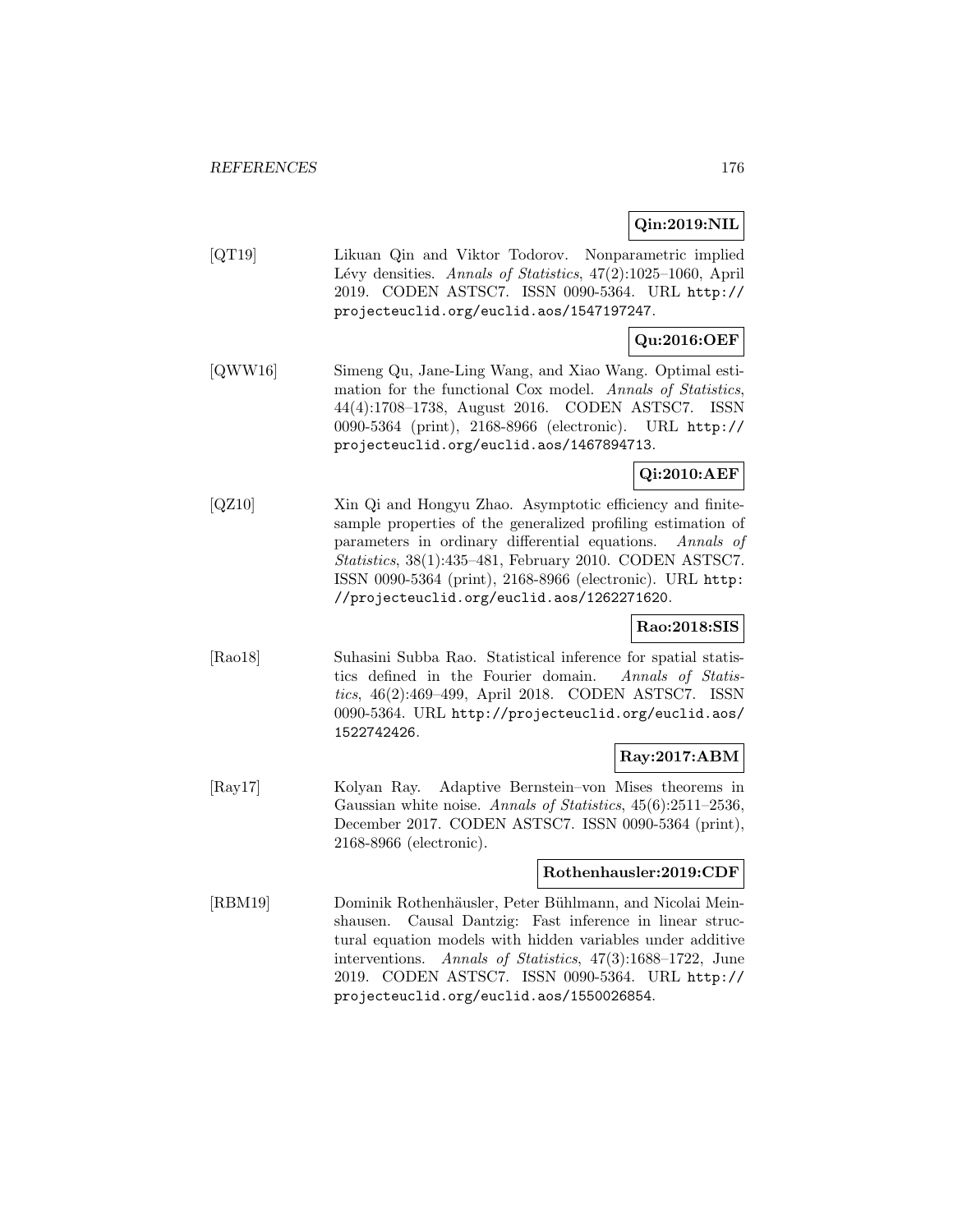#### **Reynaud-Bouret:2010:AEH**

[RBS10] Patricia Reynaud-Bouret and Sophie Schbath. Adaptive estimation for Hawkes processes; application to genome analysis. Annals of Statistics, 38(5):2781–2822, October 2010. CODEN ASTSC7. ISSN 0090-5364 (print), 2168-8966 (electronic). URL http://projecteuclid.org/euclid.aos/ 1279638540.

## **Ramdas:2019:UTM**

[RBWJ19] Aaditya K. Ramdas, Rina F. Barber, Martin J. Wainwright, and Michael I. Jordan. A unified treatment of multiple testing with prior knowledge using the *p*-filter. Annals of Statistics, 47(5):2790–2821, October 2019. CODEN ASTSC7. ISSN 0090-5364 (print), 2168-8966 (electronic). URL https:// projecteuclid.org/euclid.aos/1564797864.

#### **Rousseau:2012:BNE**

[RCL12] Judith Rousseau, Nicolas Chopin, and Brunero Liseo. Bayesian nonparametric estimation of the spectral density of a long or intermediate memory Gaussian process. Annals of Statistics, 40(2):964–995, April 2012. CODEN ASTSC7. ISSN 0090-5364 (print), 2168-8966 (electronic). URL http: //projecteuclid.org/euclid.aos/1342625458.

### **Rohe:2011:SCH**

[RCY11] Karl Rohe, Sourav Chatterjee, and Bin Yu. Spectral clustering and the high-dimensional stochastic blockmodel. Annals of Statistics, 39(4):1878–1915, August 2011. CO-DEN ASTSC7. ISSN 0090-5364 (print), 2168-8966 (electronic). URL http://projecteuclid.org/euclid.aos/ 1314190618.

### **Richter:2019:CVL**

[RD19] Stefan Richter and Rainer Dahlhaus. Cross validation for locally stationary processes. Annals of Statistics, 47 (4):2145–2173, August 2019. CODEN ASTSC7. ISSN 0090-5364 (print), 2168-8966 (electronic). URL https:// projecteuclid.org/euclid.aos/1558512018.

### **Rothenhausler:2018:CIP**

[REB18] Dominik Rothenhäusler, Jan Ernest, and Peter Bühlmann. Causal inference in partially linear structural equation models. Annals of Statistics, 46(6A):2904–2938, December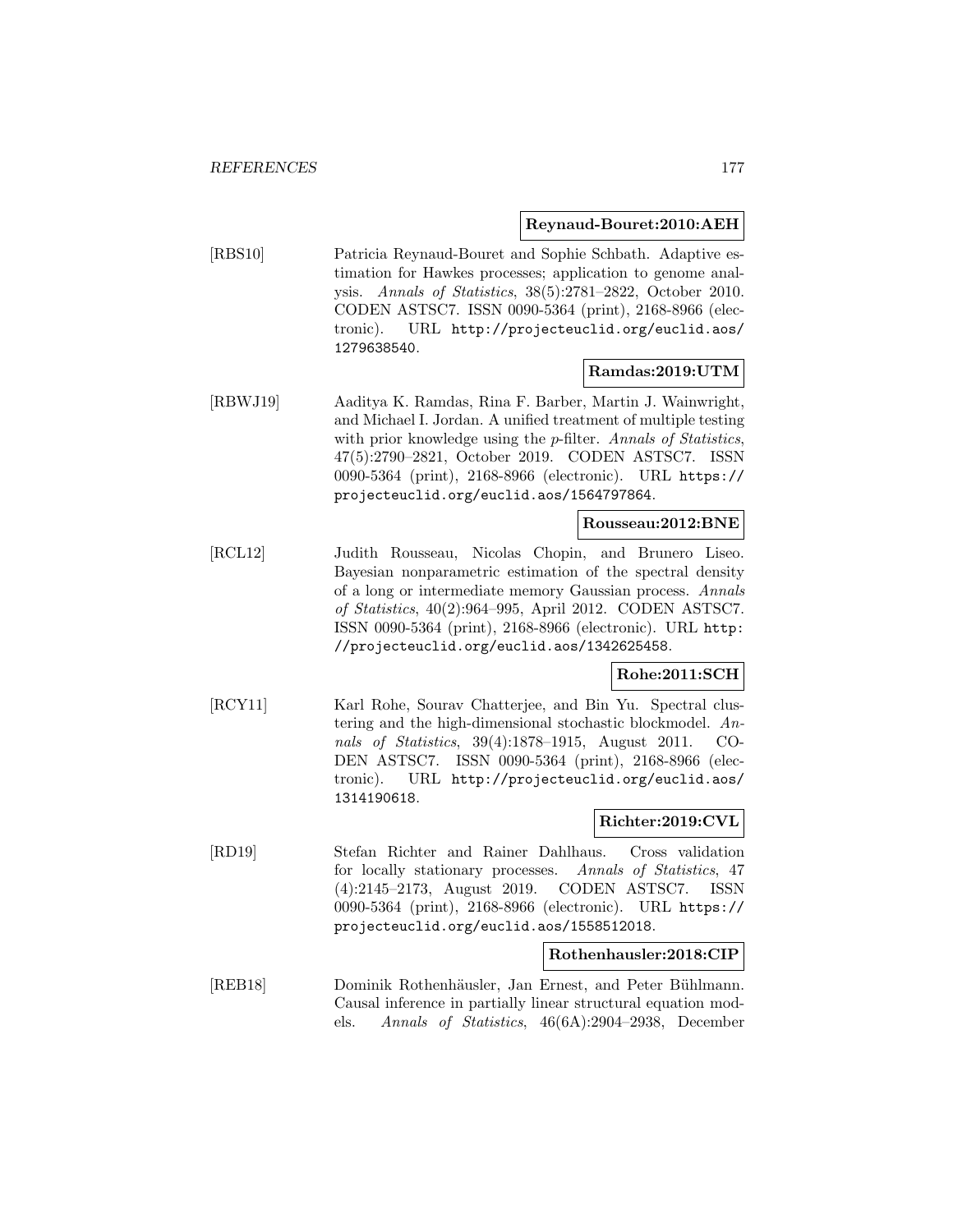2018. CODEN ASTSC7. ISSN 0090-5364. URL http:// projecteuclid.org/euclid.aos/1536307237.

## **Reiss:2011:AEI**

[Rei11] Markus Reiß. Asymptotic equivalence for inference on the volatility from noisy observations. Annals of Statistics, 39(2):772–802, April 2011. CODEN ASTSC7. ISSN 0090-5364 (print), 2168-8966 (electronic). URL http:// projecteuclid.org/euclid.aos/1299680954.

## **Roman:2012:CAG**

[RH12] Jorge Carlos Román and James P. Hobert. Convergence analysis of the Gibbs sampler for Bayesian general linear mixed models with improper priors. Annals of Statistics, 40(6):2823–2849, December 2012. CODEN ASTSC7. ISSN 0090-5364 (print), 2168-8966 (electronic). URL http:// projecteuclid.org/euclid.aos/1360332185.

## **Rigollet:2012:KLA**

[Rig12] Philippe Rigollet. Kullback–Leibler aggregation and misspecified generalized linear models. Annals of Statistics, 40(2):639–665, April 2012. CODEN ASTSC7. ISSN 0090-5364 (print), 2168-8966 (electronic). URL http:// projecteuclid.org/euclid.aos/1337268207.

### **Robins:2017:MEF**

[RLM<sup>+</sup>17] James M. Robins, Lingling Li, Rajarshi Mukherjee, Eric Tchetgen Tchetgen, and Aad van der Vaart. Minimax estimation of a functional on a structured high-dimensional model. Annals of Statistics, 45(5):1951–1987, October 2017. CODEN ASTSC7. ISSN 0090-5364 (print), 2168-8966 (electronic).

### **Rockova:2018:BES**

[Roč18] Veronika Ročková. Bayesian estimation of sparse signals with a continuous spike-and-slab prior. Annals of Statistics, 46(1): 401–437, February 2018. CODEN ASTSC7. ISSN 0090-5364 (print), 2168-8966 (electronic).

## **Rohe:2019:CTD**

[Roh19] Karl Rohe. A critical threshold for design effects in network sampling. Annals of Statistics, 47(1):556–582, February 2019. CODEN ASTSC7. ISSN 0090-5364. URL http:// projecteuclid.org/euclid.aos/1543568598.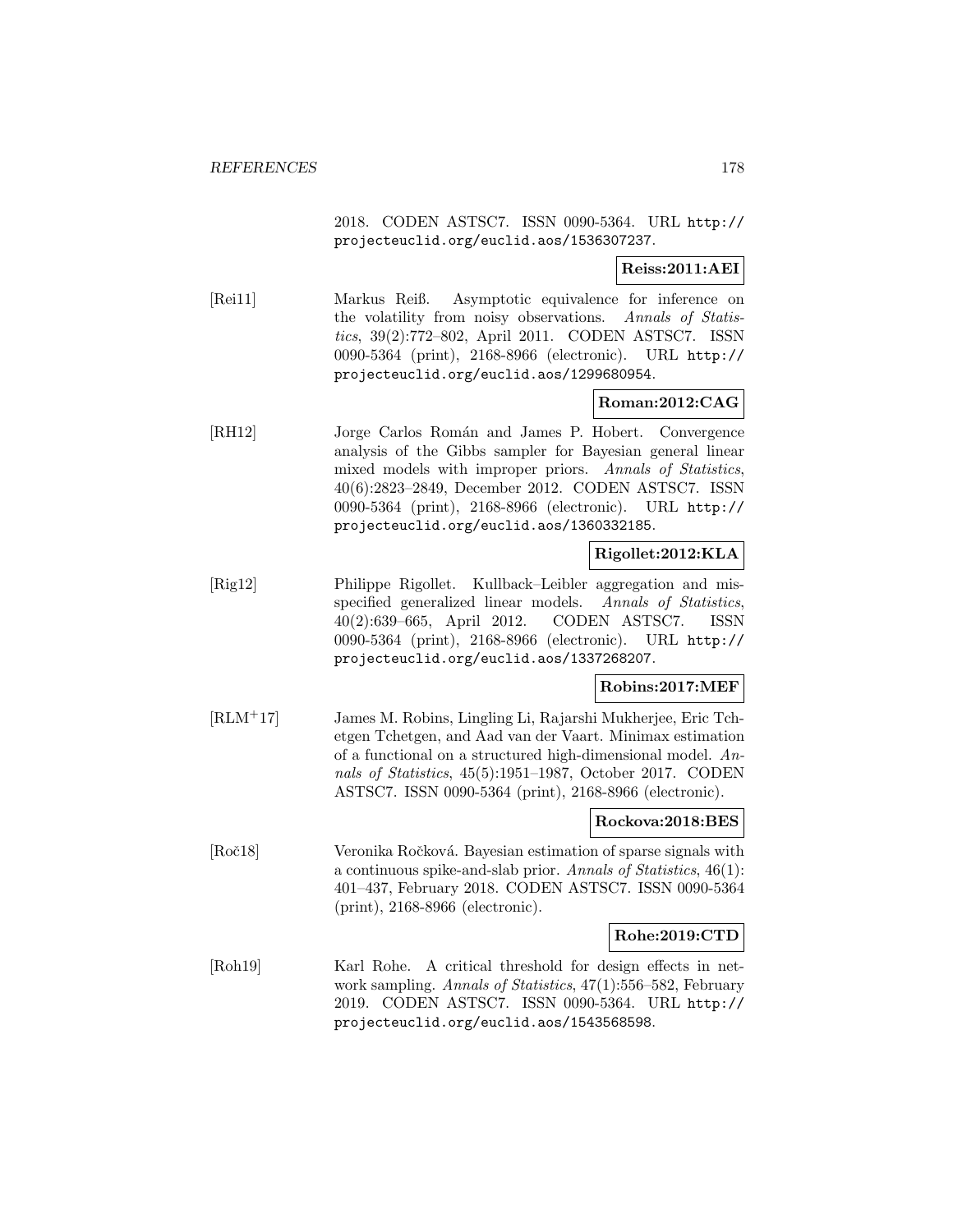**Rojo:2011:ELL**

[Roj11] Javier Rojo. Erich Leo Lehmann — a glimpse into his life and work. Annals of Statistics, 39(5):2244–2265, October 2011. CODEN ASTSC7. ISSN 0090-5364 (print), 2168-8966 (electronic). URL http://projecteuclid.org/ euclid.aos/1321020523.

### **Rousseau:2010:RCP**

[Rou10] Judith Rousseau. Rates of convergence for the posterior distributions of mixtures of betas and adaptive nonparametric estimation of the density. Annals of Statistics, 38(1):146–180, February 2010. CODEN ASTSC7. ISSN 0090-5364 (print), 2168-8966 (electronic). URL http://projecteuclid.org/ euclid.aos/1262271612.

### **Rousseau:2015:DFC**

[Rou15] Judith Rousseau. Discussion of "Frequentist coverage of adaptive nonparametric Bayesian credible sets". Annals of Statistics, 43(4):1444–1447, August 2015. CODEN ASTSC7. ISSN 0090-5364 (print), 2168-8966 (electronic). URL http://projecteuclid.org/euclid.aos/1434546208. See [SvdVvZ15a].

## **Roysland:2012:CAG**

[Røy12] Kjetil Røysland. Counterfactual analyses with graphical models based on local independence. Annals of Statistics, 40(4):2162–2194, August 2012. CODEN ASTSC7. ISSN 0090-5364 (print), 2168-8966 (electronic). URL http:// projecteuclid.org/euclid.aos/1358951379.

### **Rinaldo:2013:MLE**

[RPF13] Alessandro Rinaldo, Sonja Petrović, and Stephen E. Fienberg. Maximum lilkelihood estimation in the  $\beta$ -model. Annals of Statistics, 41(3):1085–1110, June 2013. CODEN ASTSC7. ISSN 0090-5364 (print), 2168-8966 (electronic). URL http: //projecteuclid.org/euclid.aos/1371150894.

#### **Rivoirard:2012:BMT**

[RR12] Vincent Rivoirard and Judith Rousseau. Bernstein–von Mises theorem for linear functionals of the density. Annals of Statistics, 40(3):1489–1523, June 2012. CODEN ASTSC7. ISSN 0090-5364 (print), 2168-8966 (electronic). URL http: //projecteuclid.org/euclid.aos/1346850063.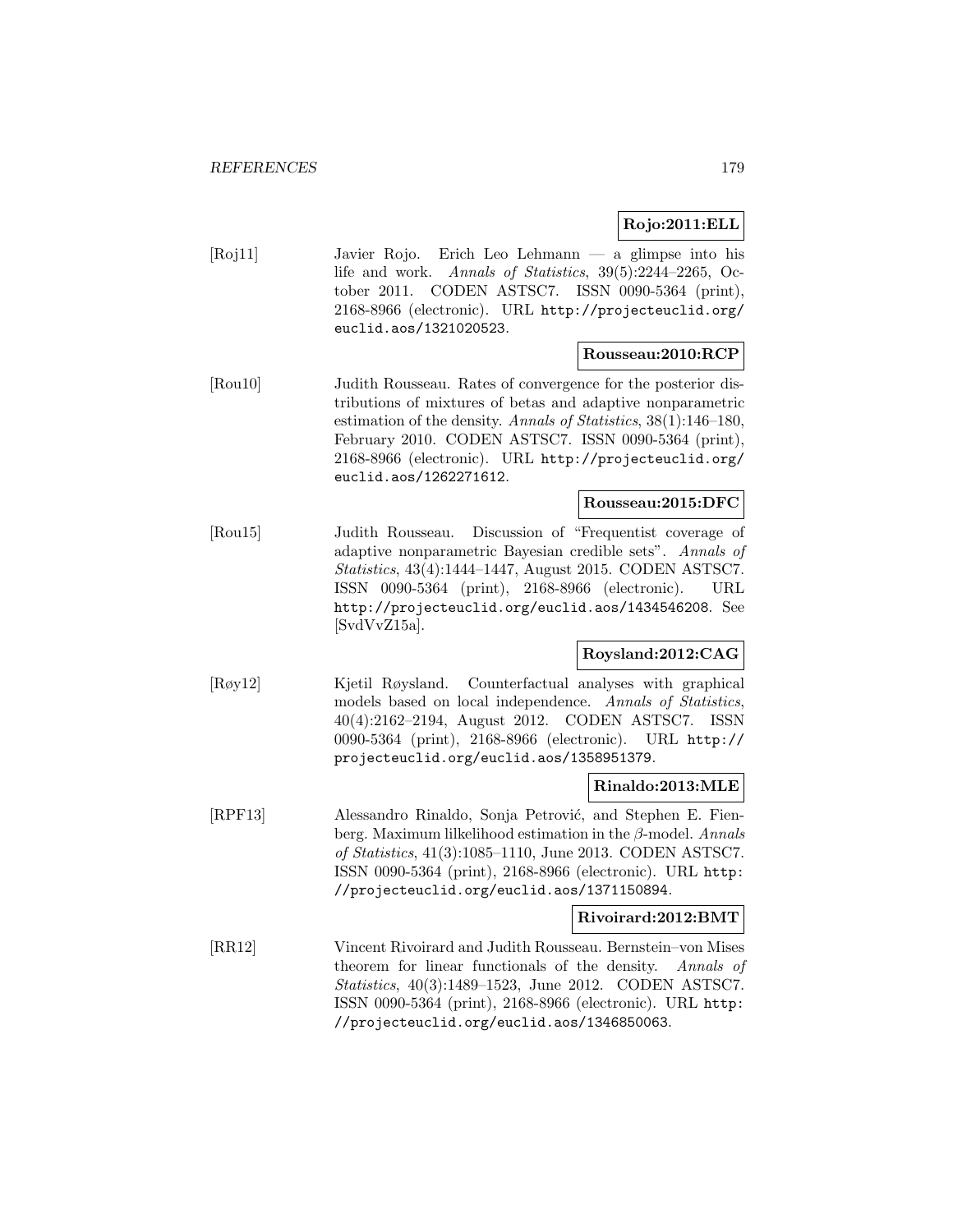### **Romano:2012:UAV**

[RS12] Joseph P. Romano and Azeem M. Shaikh. On the uniform asymptotic validity of subsampling and the bootstrap. Annals of Statistics, 40(6):2798–2822, December 2012. CO-DEN ASTSC7. ISSN 0090-5364 (print), 2168-8966 (electronic). URL http://projecteuclid.org/euclid.aos/ 1360332184.

### **Rousseau:2017:ABE**

[RS17] Judith Rousseau and Botond Szabo. Asymptotic behaviour of the empirical Bayes posteriors associated to maximum marginal likelihood estimator. Annals of Statistics, 45(2):833–865, April 2017. CODEN ASTSC7. ISSN 0090-5364 (print), 2168-8966 (electronic). URL http:// projecteuclid.org/euclid.aos/1494921959.

## **Ren:2015:ANO**

[RSZZ15] Zhao Ren, Tingni Sun, Cun-Hui Zhang, and Harrison H. Zhou. Asymptotic normality and optimalities in estimation of large Gaussian graphical models. Annals of Statistics, 43(3):991–1026, June 2015. CODEN ASTSC7. ISSN 0090-5364 (print), 2168-8966 (electronic). URL http:// projecteuclid.org/euclid.aos/1431695636.

### **Rosenbaum:2010:SRU**

[RT10] Mathieu Rosenbaum and Alexandre B. Tsybakov. Sparse recovery under matrix uncertainty. Annals of Statistics, 38(5):2620–2651, October 2010. CODEN ASTSC7. ISSN 0090-5364 (print), 2168-8966 (electronic). URL http:// projecteuclid.org/euclid.aos/1278861455.

#### **Rigollet:2011:ESO**

[RT11a] Philippe Rigollet and Alexandre Tsybakov. Exponential screening and optimal rates of sparse estimation. Annals of Statistics, 39(2):731–771, April 2011. CODEN ASTSC7. ISSN 0090-5364 (print), 2168-8966 (electronic). URL http: //projecteuclid.org/euclid.aos/1299680953.

### **Rohde:2011:EHD**

[RT11b] Angelika Rohde and Alexandre B. Tsybakov. Estimation of high-dimensional low-rank matrices. Annals of Statistics, 39(2):887–930, April 2011. CODEN ASTSC7. ISSN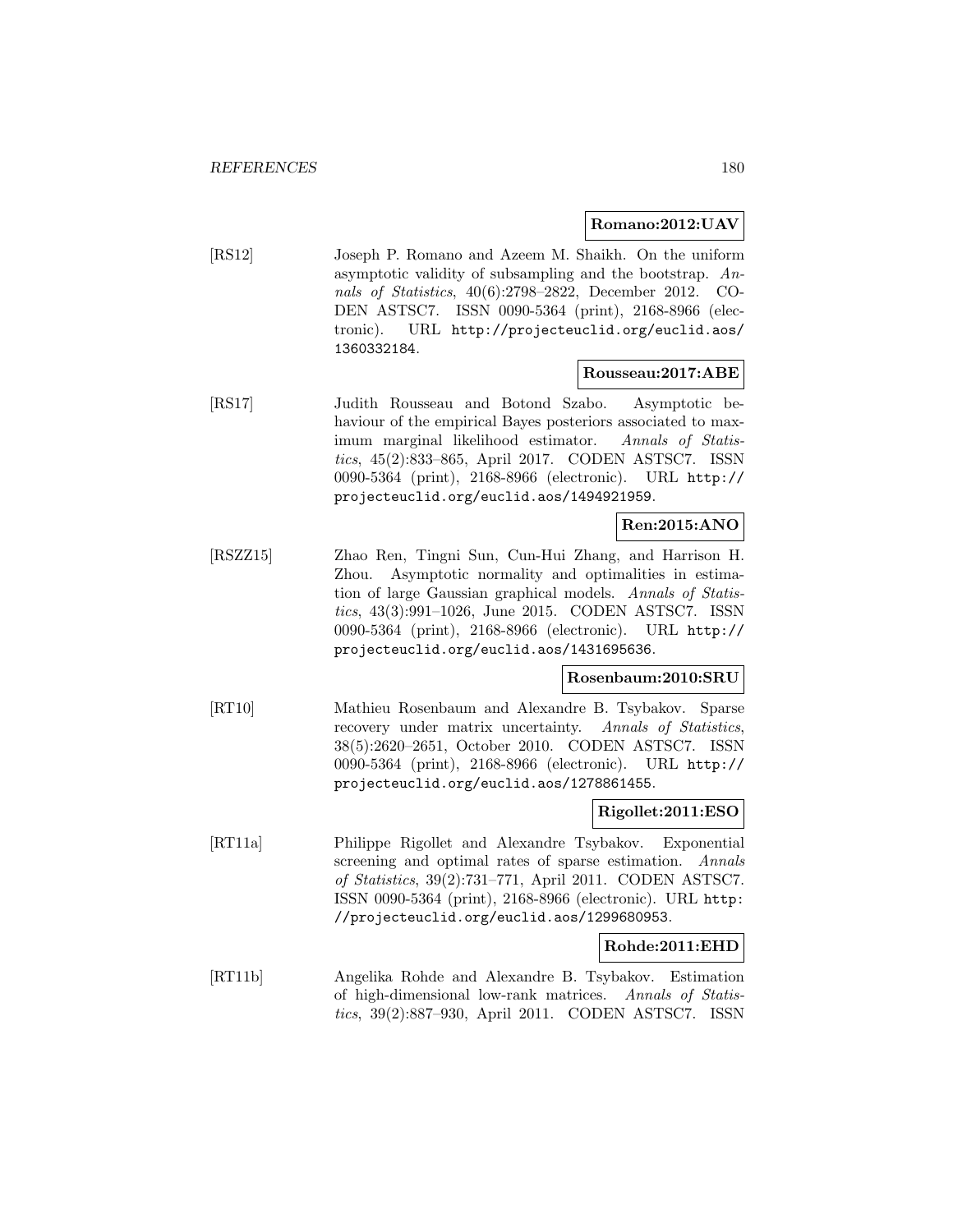0090-5364 (print), 2168-8966 (electronic). URL http:// projecteuclid.org/euclid.aos/1299680958.

### **Roquain:2011:ECF**

[RV11] Etienne Roquain and Fanny Villers. Exact calculations for false discovery proportion with application to least favorable configurations. Annals of Statistics, 39(1):584–612, February 2011. CODEN ASTSC7. ISSN 0090-5364 (print), 2168-8966 (electronic). URL http://projecteuclid.org/ euclid.aos/1297779857.

# **Rinaldo:2010:GDC**

[RW10a] Alessandro Rinaldo and Larry Wasserman. Generalized density clustering. Annals of Statistics, 38(5):2678–2722, October 2010. CODEN ASTSC7. ISSN 0090-5364 (print), 2168-8966 (electronic). URL http://projecteuclid.org/ euclid.aos/1278861457.

### **Romano:2010:BCG**

[RW10b] Joseph P. Romano and Michael Wolf. Balanced control of generalized error rates. Annals of Statistics, 38(1):598–633, February 2010. CODEN ASTSC7. ISSN 0090-5364 (print), 2168-8966 (electronic). URL http://projecteuclid.org/ euclid.aos/1262271625.

# **Rinaldo:2019:BSS**

[RWG19] Alessandro Rinaldo, Larry Wasserman, and Max G'Sell. Bootstrapping and sample splitting for high-dimensional, assumption-lean inference. Annals of Statistics, 47(6): 3438–3469, December 2019. CODEN ASTSC7. ISSN 0090-5364 (print), 2168-8966 (electronic). URL https:// projecteuclid.org/euclid.aos/1572487399.

## **Ravikumar:2010:HDI**

[RWL10] Pradeep Ravikumar, Martin J. Wainwright, and John D. Lafferty. High-dimensional Ising model selection using  $\ell_1$ regularized logistic regression. Annals of Statistics, 38 (3):1287–1319, June 2010. CODEN ASTSC7. ISSN 0090-5364 (print), 2168-8966 (electronic). URL http:// projecteuclid.org/euclid.aos/1268056617.

### **Raskutti:2019:CRH**

[RYC19] Garvesh Raskutti, Ming Yuan, and Han Chen. Convex regularization for high-dimensional multiresponse ten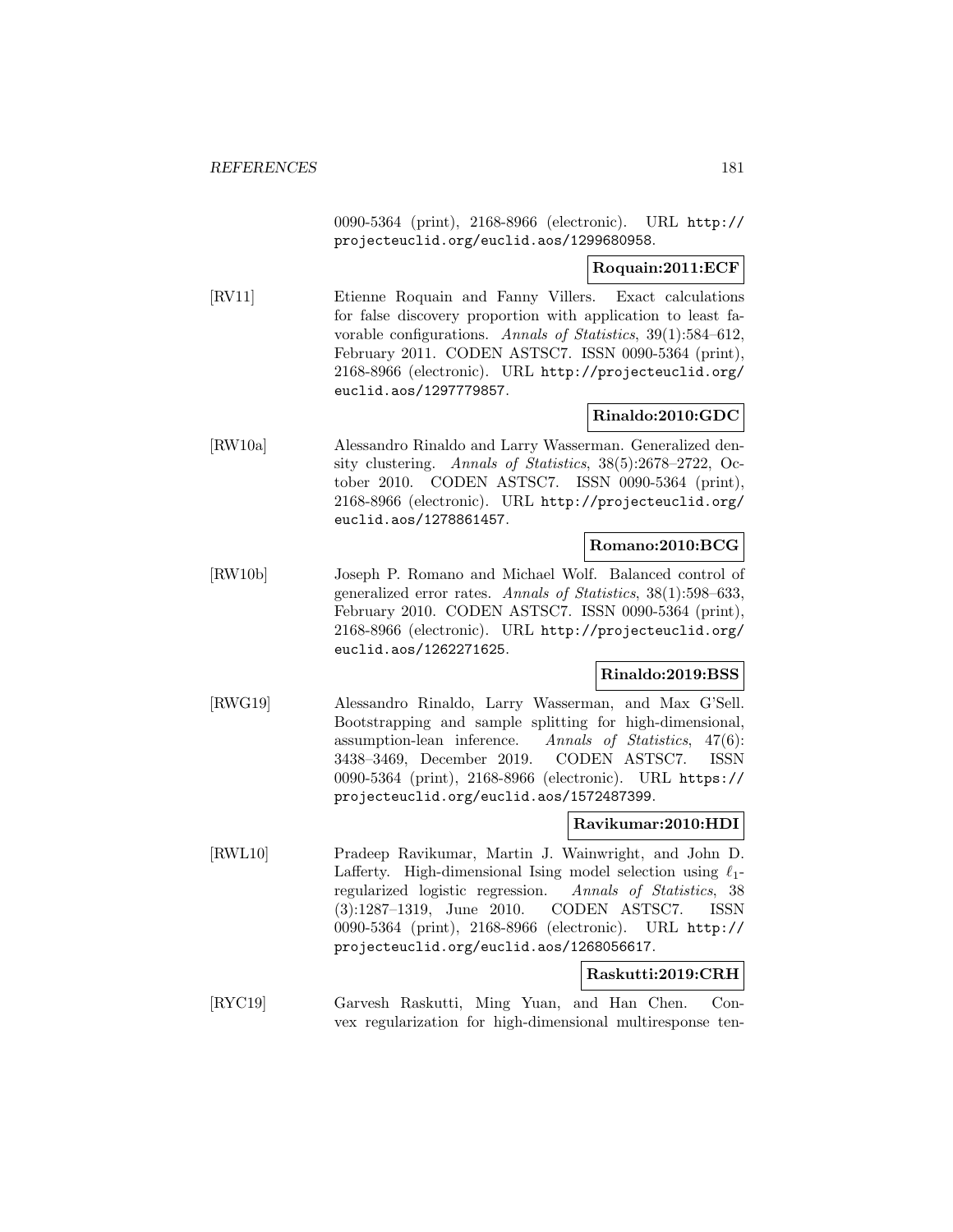sor regression. Annals of Statistics, 47(3):1554–1584, June 2019. CODEN ASTSC7. ISSN 0090-5364. URL http:// projecteuclid.org/euclid.aos/1550026849.

### **Ren:2012:DLV**

[RZ12] Zhao Ren and Harrison H. Zhou. Discussion: Latent variable graphical model selection via convex optimization. Annals of Statistics, 40(4):1989–1996, August 2012. CODEN ASTSC7. ISSN 0090-5364 (print), 2168-8966 (electronic). URL http: //projecteuclid.org/euclid.aos/1351602532.

# **Sadeghi:2016:MCL**

[Sad16] Kayvan Sadeghi. Marginalization and conditioning for LWF chain graphs. Annals of Statistics, 44(4):1792–1816, August 2016. CODEN ASTSC7. ISSN 0090-5364 (print), 2168-8966 (electronic). URL http://projecteuclid.org/ euclid.aos/1467894716.

### **Saegusa:2019:LST**

[Sae19] Takumi Saegusa. Large sample theory for merged data from multiple sources. Annals of Statistics, 47(3):1585–1615, June 2019. CODEN ASTSC7. ISSN 0090-5364. URL http:// projecteuclid.org/euclid.aos/1550026850.

### **Samworth:2012:OWN**

[Sam12] Richard J. Samworth. Optimal weighted nearest neighbour classifiers. Annals of Statistics, 40(5):2733–2763, October 2012. CODEN ASTSC7. ISSN 0090-5364 (print), 2168-8966 (electronic). URL http://projecteuclid.org/ euclid.aos/1359987536.

#### **Samworth:2016:PHW**

[Sam16] Richard J. Samworth. Peter Hall's work on high-dimensional data and classification. Annals of Statistics, 44(5):1888–1895, October 2016. CODEN ASTSC7. ISSN 0090-5364 (print), 2168-8966 (electronic). URL http://projecteuclid.org/ euclid.aos/1473685262.

#### **Scott:2010:BEB**

[SB10] James G. Scott and James O. Berger. Bayes and empirical-Bayes multiplicity adjustment in the variable-selection problem. Annals of Statistics, 38(5):2587–2619, October 2010.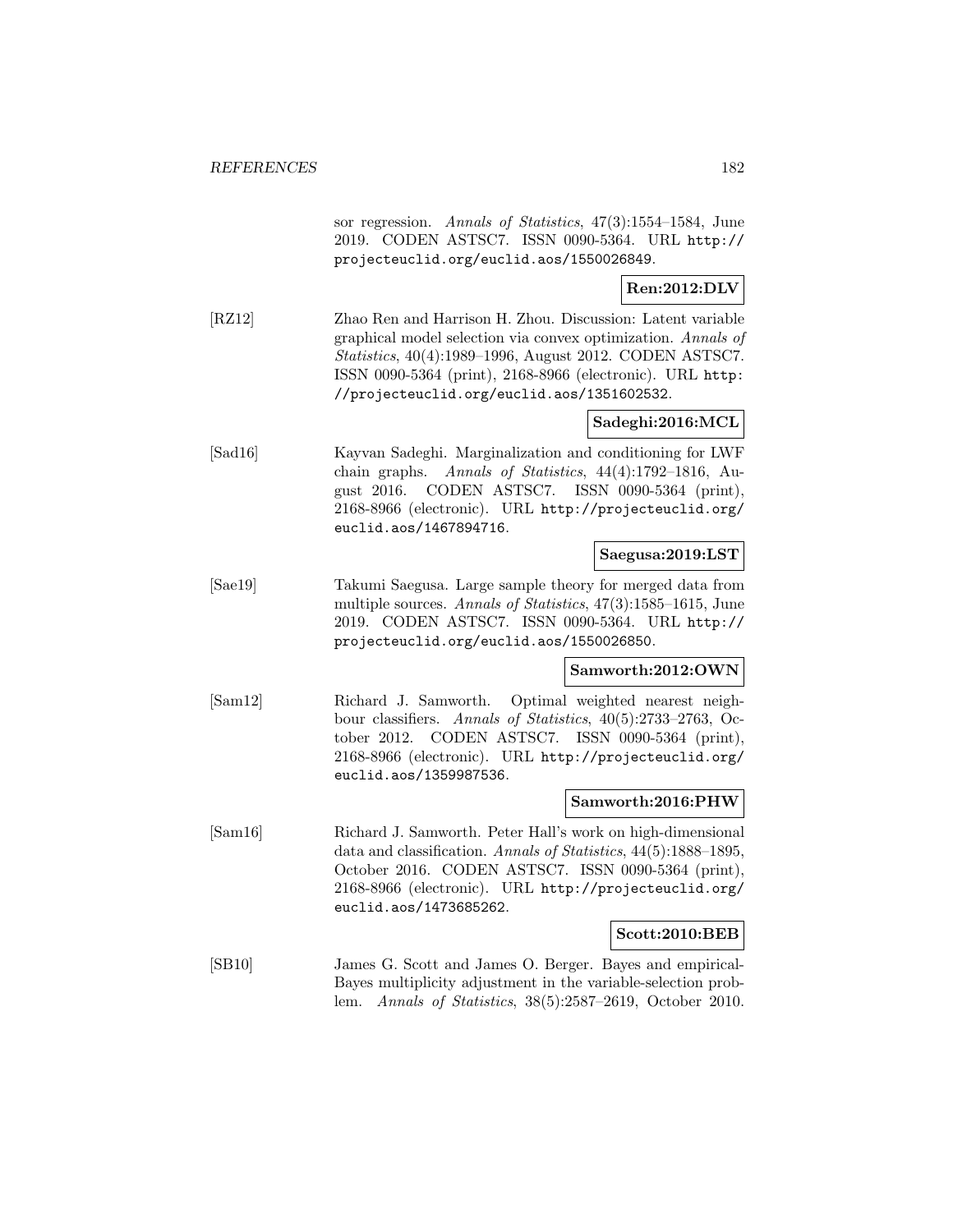CODEN ASTSC7. ISSN 0090-5364 (print), 2168-8966 (electronic). URL http://projecteuclid.org/euclid.aos/ 1278861454.

### **Sarkar:2015:RNS**

[SB15] Purnamrita Sarkar and Peter J. Bickel. Role of normalization in spectral clustering for stochastic blockmodels. Annals of Statistics, 43(3):962–990, June 2015. CODEN ASTSC7. ISSN 0090-5364 (print), 2168-8966 (electronic). URL http: //projecteuclid.org/euclid.aos/1431695635.

### **Su:2017:FDO**

[SBC17] Weijie Su, Małgorzata Bogdan, and Emmanuel Candès. False discoveries occur early on the Lasso path. Annals of Statistics, 45(5):2133–2150, October 2017. CODEN ASTSC7. ISSN 0090-5364 (print), 2168-8966 (electronic).

## **Song:2016:ACP**

[SBK16] Rui Song, Moulinath Banerjee, and Michael R. Kosorok. Asymptotics for change-point models under varying degrees of mis-specification. Annals of Statistics, 44(1):153–182, February 2016. CODEN ASTSC7. ISSN 0090-5364 (print), 2168-8966 (electronic). URL http://projecteuclid.org/ euclid.aos/1449755960.

#### **Scornet:2015:CRF**

[SBV15] Erwan Scornet, Gérard Biau, and Jean-Philippe Vert. Consistency of random forests. Annals of Statistics, 43 (4):1716–1741, August 2015. CODEN ASTSC7. ISSN 0090-5364 (print), 2168-8966 (electronic). URL http:// projecteuclid.org/euclid.aos/1434546220.

# **Sen:2010:IBG**

[SBW10] Bodhisattva Sen, Moulinath Banerjee, and Michael Woodroofe. Inconsistency of bootstrap: The Grenander estimator. Annals of Statistics, 38(4):1953–1977, August 2010. CO-DEN ASTSC7. ISSN 0090-5364 (print), 2168-8966 (electronic). URL http://projecteuclid.org/euclid.aos/ 1278861239.

## **Soltanolkotabi:2012:GAS**

[SC12] Mahdi Soltanolkotabi and Emmanuel J. Candés. A geometric analysis of subspace clustering with outliers. Annals of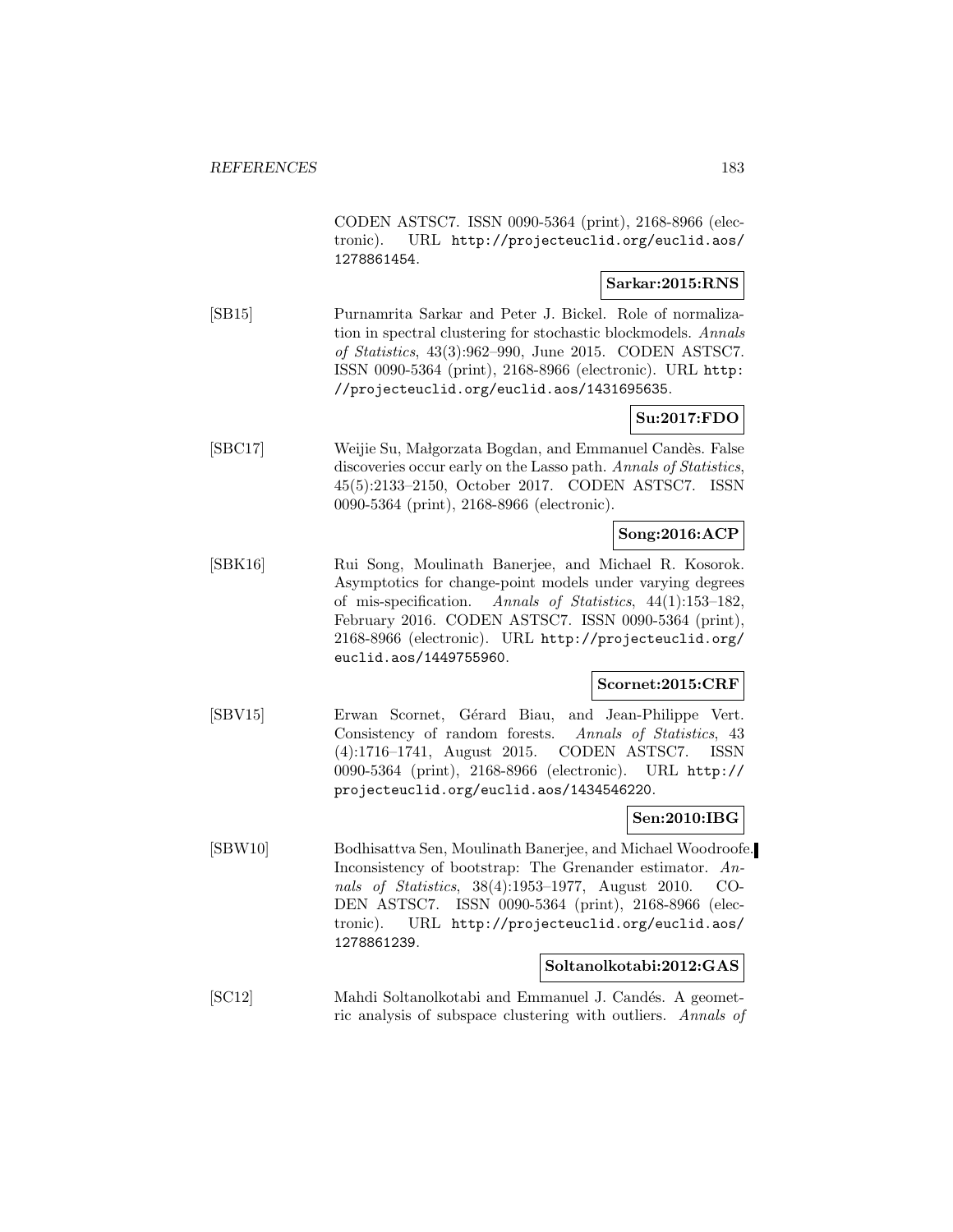Statistics, 40(4):2195–2238, August 2012. CODEN ASTSC7. ISSN 0090-5364 (print), 2168-8966 (electronic). URL http: //projecteuclid.org/euclid.aos/1358951380.

### **Shang:2013:LGA**

[SC13] Zuofeng Shang and Guang Cheng. Local and global asymptotic inference in smoothing spline models. Annals of Statistics, 41(5):2608–2638, October 2013. CODEN ASTSC7. ISSN 0090-5364 (print), 2168-8966 (electronic). URL http:// projecteuclid.org/euclid.aos/1384871347.

## **Shang:2015:NIG**

[SC15] Zuofeng Shang and Guang Cheng. Nonparametric inference in generalized functional linear models. Annals of Statistics, 43(4):1742–1773, August 2015. CODEN ASTSC7. ISSN 0090-5364 (print), 2168-8966 (electronic). URL http:// projecteuclid.org/euclid.aos/1434546221.

## **Su:2016:SAU**

[SC16] Weijie Su and Emmanuel Candès. SLOPE is adaptive to unknown sparsity and asymptotically minimax. Annals of Statistics, 44(3):1038–1068, June 2016. CODEN ASTSC7. ISSN 0090-5364 (print), 2168-8966 (electronic). URL http: //projecteuclid.org/euclid.aos/1460381686.

#### **Schennach:2013:RBE**

[Sch13] Susanne M. Schennach. Regressions with Berkson errors in  $covariates$  — a nonparametric approach. Annals of Statistics, 41(3):1642–1668, June 2013. CODEN ASTSC7. ISSN 0090-5364 (print), 2168-8966 (electronic). URL http:// projecteuclid.org/euclid.aos/1375362562.

#### **Shao:2012:EHD**

[SD12] Jun Shao and Xinwei Deng. Estimation in high-dimensional linear models with deterministic design matrices. Annals of Statistics, 40(2):812–831, April 2012. CODEN ASTSC7. ISSN 0090-5364 (print), 2168-8966 (electronic). URL http: //projecteuclid.org/euclid.aos/1337268213.

#### **Soltanolkotabi:2014:RSC**

[SEC14] Mahdi Soltanolkotabi, Ehsan Elhamifar, and Emmanuel J. Candès. Robust subspace clustering. Annals of Statistics, 42(2):669–699, April 2014. CODEN ASTSC7. ISSN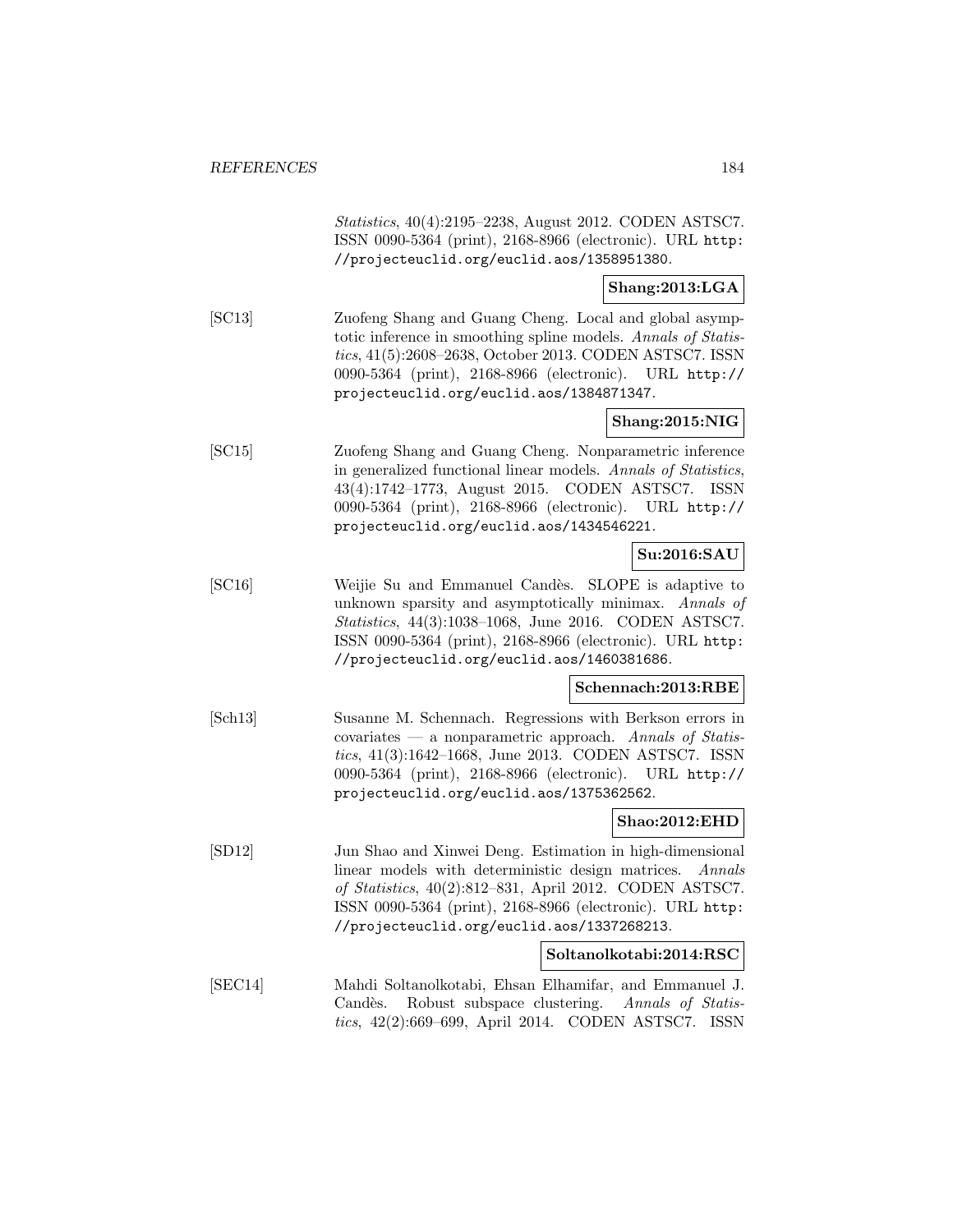0090-5364 (print), 2168-8966 (electronic). URL http:// projecteuclid.org/euclid.aos/1400592174.

**Schoen:2019:CCD**

[SEG19] Eric D. Schoen, Pieter T. Eendebak, and Peter Goos. A classification criterion for definitive screening designs. Annals of Statistics, 47(2):1179–1202, April 2019. CODEN ASTSC7. ISSN 0090-5364. URL http://projecteuclid.org/euclid. aos/1547197252.

#### **Song:2019:SMT**

[SF19] Yanglei Song and Georgios Fellouris. Sequential multiple testing with generalized error control: An asymptotic optimality theory. Annals of Statistics, 47(3):1776–1803, June 2019. CODEN ASTSC7. ISSN 0090-5364. URL http:// projecteuclid.org/euclid.aos/1550026857.

## **Shi:2018:HDL**

[SFSL18] Chengchun Shi, Ailin Fan, Rui Song, and Wenbin Lu. High-dimensional A-learning for optimal dynamic treatment regimes. Annals of Statistics, 46(3):925–957, June 2018. CODEN ASTSC7. ISSN 0090-5364. URL http:// projecteuclid.org/euclid.aos/1525313071.

### **Schwartzman:2011:MTL**

[SGA11] Armin Schwartzman, Yulia Gavrilov, and Robert J. Adler. Multiple testing of local maxima for detection of peaks in 1d. Annals of Statistics, 39(6):3290–3319, December 2011. CODEN ASTSC7. ISSN 0090-5364 (print), 2168-8966 (electronic). URL http://projecteuclid.org/euclid.aos/ 1330958680.

#### **Schmidt-Hieber:2014:AER**

[SH14] Johannes Schmidt-Hieber. Asymptotic equivalence for regression under fractional noise. Annals of Statistics, 42 (6):2557–2585, December 2014. CODEN ASTSC7. ISSN 0090-5364 (print), 2168-8966 (electronic). URL http:// projecteuclid.org/euclid.aos/1415801783.

#### **Sagnol:2015:CEO**

[SH15] Guillaume Sagnol and Radoslav Harman. Computing exact D-optimal designs by mixed integer second-order cone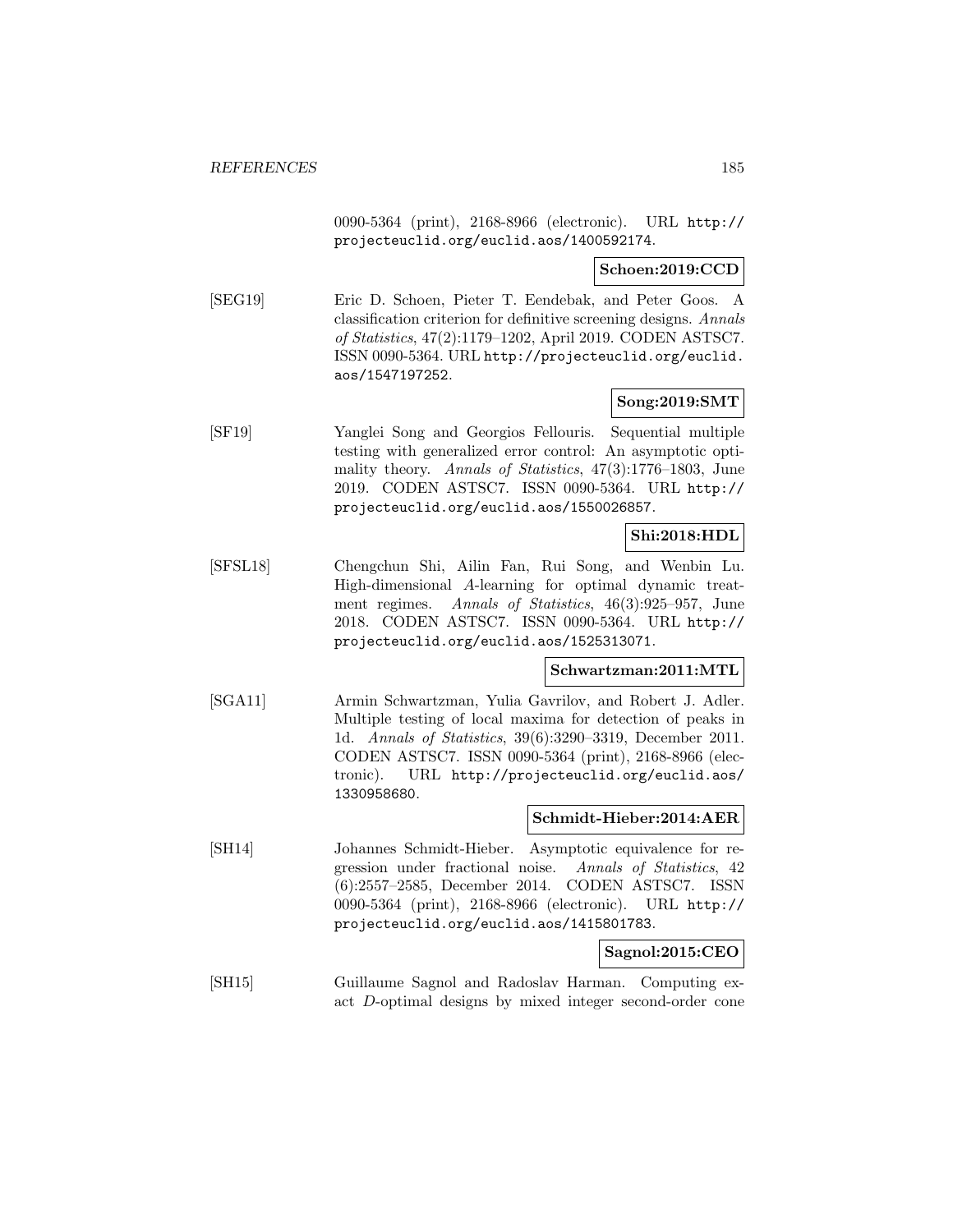programming. Annals of Statistics, 43(5):2198–2224, October 2015. CODEN ASTSC7. ISSN 0090-5364 (print), 2168-8966 (electronic). URL http://projecteuclid.org/ euclid.aos/1442364150.

#### **Schmidt-Hieber:2013:MMS**

[SHMD13] Johannes Schmidt-Hieber, Axel Munk, and Lutz Dümbgen. Multiscale methods for shape constraints in deconvolution: Confidence statements for qualitative features. Annals of Statistics, 41(3):1299–1328, June 2013. CODEN ASTSC7. ISSN 0090-5364 (print), 2168-8966 (electronic). URL http: //projecteuclid.org/euclid.aos/1372979639.

#### **Steinberger:2019:PWF**

[SL19] Lukas Steinberger and Hannes Leeb. Prediction when fitting simple models to high-dimensional data. Annals of Statistics, 47(3):1408–1442, June 2019. CODEN ASTSC7. ISSN 0090-5364. URL http://projecteuclid.org/euclid.aos/ 1550026843.

### **Sun:2011:COM**

[SLL11] Fasheng Sun, Dennis K. J. Lin, and Min-Qian Liu. On construction of optimal mixed-level supersaturated designs. Annals of Statistics, 39(2):1310–1333, April 2011. CO-DEN ASTSC7. ISSN 0090-5364 (print), 2168-8966 (electronic). URL http://projecteuclid.org/euclid.aos/ 1304947052.

## **Sun:2014:CNS**

[SLQ14] Fasheng Sun, Min-Qian Liu, and Peter Z. G. Qian. On the construction of nested space-filling designs. Annals of Statistics, 42(4):1394–1425, August 2014. CODEN ASTSC7. ISSN 0090-5364 (print), 2168-8966 (electronic). URL http: //projecteuclid.org/euclid.aos/1403715205.

#### **Shu:2019:ELC**

[SN19] Hai Shu and Bin Nan. Estimation of large covariance and precision matrices from temporally dependent observations. Annals of Statistics, 47(3):1321–1350, June 2019. CODEN ASTSC7. ISSN 0090-5364. URL http://projecteuclid. org/euclid.aos/1550026839.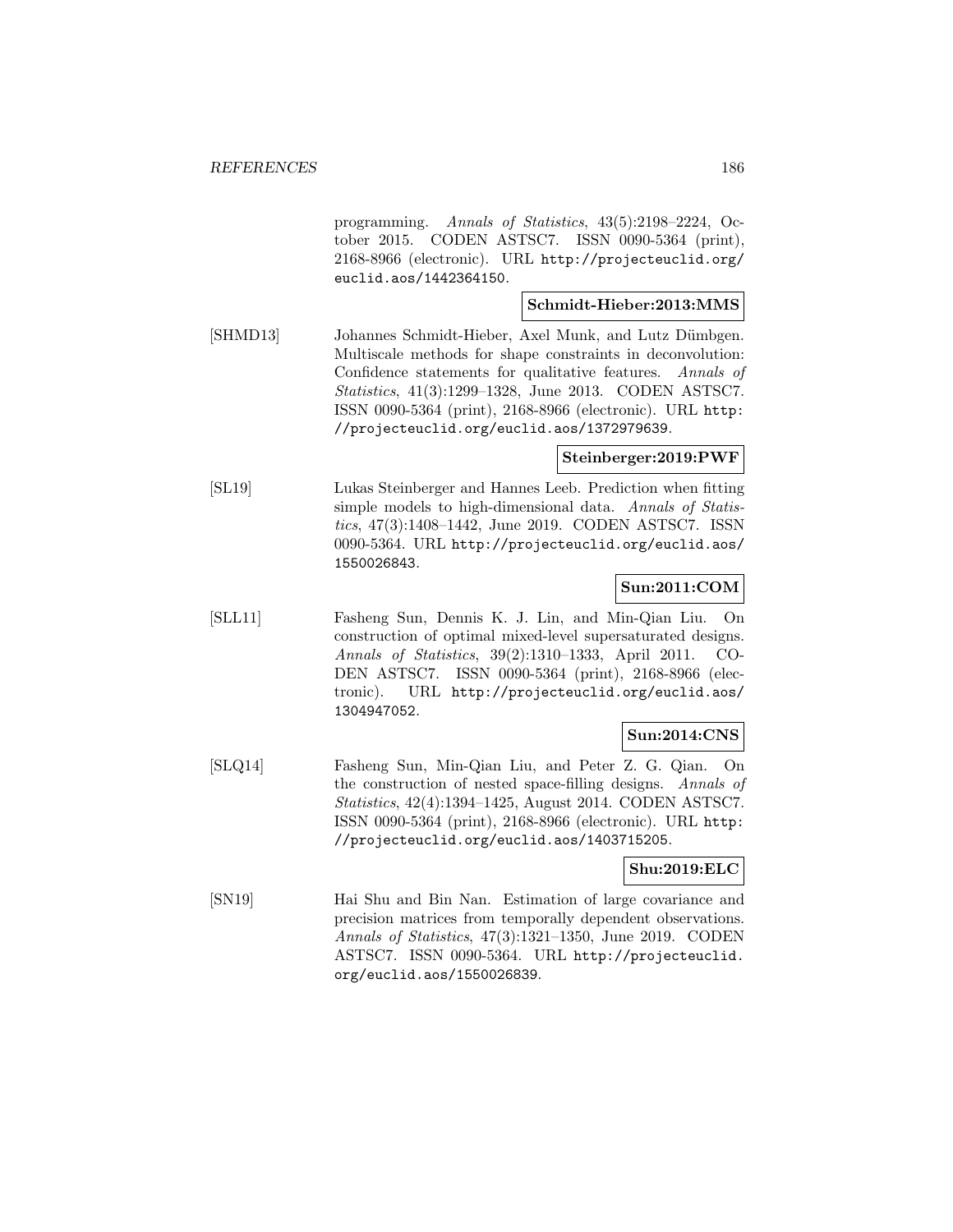**Seo:2018:LED**

[SO18] Myung Hwan Seo and Taisuke Otsu. Local M-estimation with discontinuous criterion for dependent and limited observations. Annals of Statistics, 46(1):344–369, February 2018. CODEN ASTSC7. ISSN 0090-5364 (print), 2168-8966 (electronic).

## **Spokoiny:2012:PEF**

[Spo12] Vladimir Spokoiny. Parametric estimation. Finite sample theory. Annals of Statistics, 40(6):2877–2909, December 2012. CODEN ASTSC7. ISSN 0090-5364 (print), 2168-8966 (electronic). URL http://projecteuclid.org/ euclid.aos/1360332187.

### **Shi:2017:WSI**

[SQ17] Peibei Shi and Annie Qu. Weak signal identification and inference in penalized model selection. Annals of Statistics, 45(3):1214–1253, June 2017. CODEN ASTSC7. ISSN 0090-5364 (print), 2168-8966 (electronic). URL http:// projecteuclid.org/euclid.aos/1497319693.

## **Shalizi:2013:CUS**

[SR13] Cosma Rohilla Shalizi and Alessandro Rinaldo. Consistency under sampling of exponential random graph models. Annals of Statistics, 41(2):508–535, April 2013. CODEN ASTSC7. ISSN 0090-5364 (print), 2168-8966 (electronic). URL http: //projecteuclid.org/euclid.aos/1366980556.

#### **Szekely:2014:PDC**

[SR14] Gábor J. Székely and Maria L. Rizzo. Partial distance correlation with methods for dissimilarities. Annals of Statistics, 42(6):2382–2412, December 2014. CODEN ASTSC7. ISSN 0090-5364 (print), 2168-8966 (electronic). URL http: //projecteuclid.org/euclid.aos/1413810731.

#### **Samonenko:2015:NPT**

[SR15] Inga Samonenko and John Robinson. A new permutation test statistic for complete block designs. Annals of Statistics, 43(1):90–101, February 2015. CODEN ASTSC7. ISSN 0090-5364 (print), 2168-8966 (electronic). URL http:// projecteuclid.org/euclid.aos/1416322037.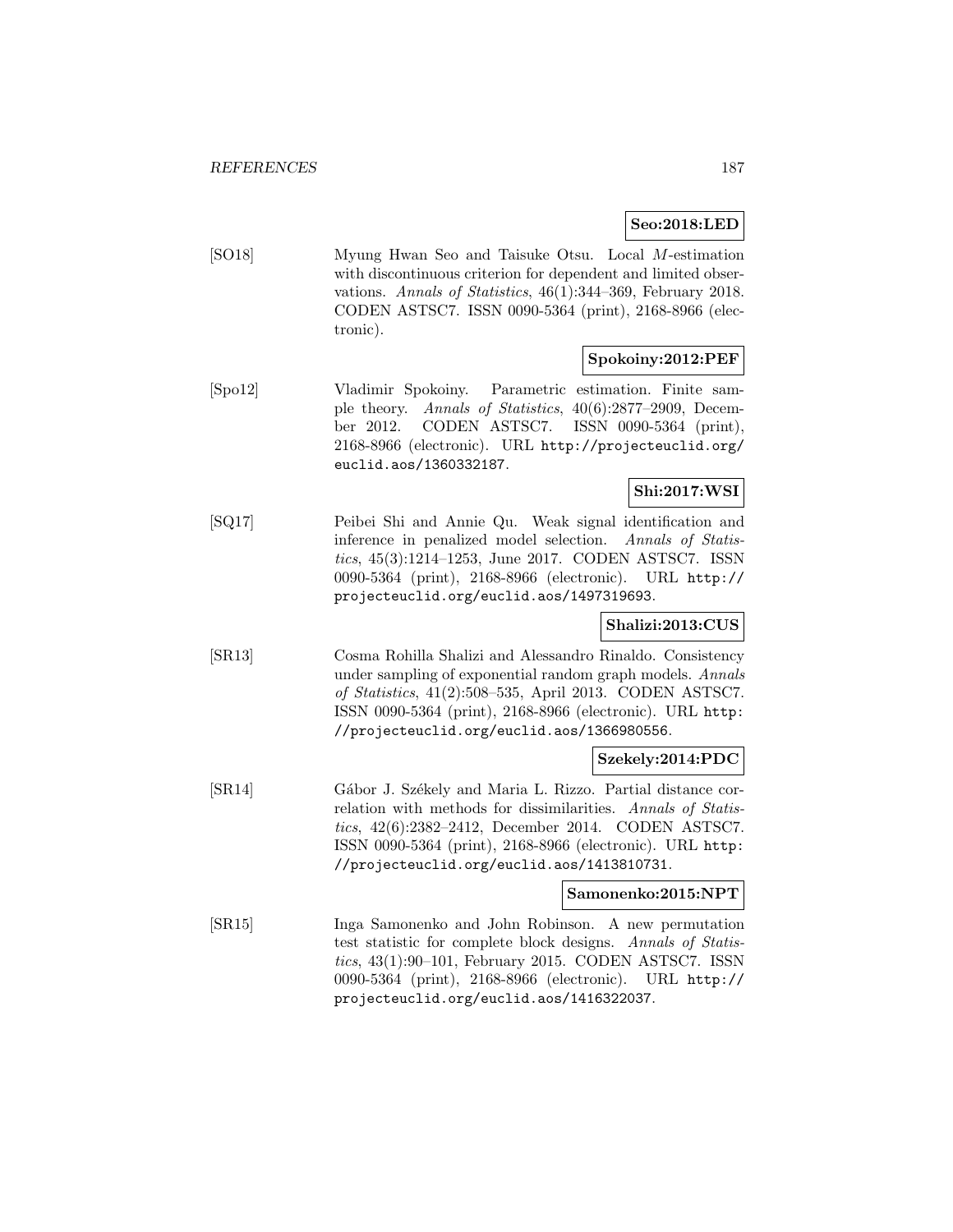## **Seijo:2011:CPS**

[SS11a] Emilio Seijo and Bodhisattva Sen. Change-point in stochastic design regression and the bootstrap. Annals of Statistics, 39(3):1580–1607, June 2011. CODEN ASTSC7. ISSN 0090-5364 (print), 2168-8966 (electronic). URL http:// projecteuclid.org/euclid.aos/1307452129.

# **Seijo:2011:NLS**

[SS11b] Emilio Seijo and Bodhisattva Sen. Nonparametric least squares estimation of a multivariate convex regression function. Annals of Statistics, 39(3):1633–1657, June 2011. CO-DEN ASTSC7. ISSN 0090-5364 (print), 2168-8966 (electronic). URL http://projecteuclid.org/euclid.aos/ 1311600278.

## **Suzuki:2013:FLR**

[SS13] Taiji Suzuki and Masashi Sugiyama. Fast learning rate of multiple kernel learning: Trade-off between sparsity and smoothness. Annals of Statistics, 41(3):1381–1405, June 2013. CO-DEN ASTSC7. ISSN 0090-5364 (print), 2168-8966 (electronic). URL http://projecteuclid.org/euclid.aos/ 1375362553.

## **Shi:2019:LHT**

[SSCL19] Chengchun Shi, Rui Song, Zhao Chen, and Runze Li. Linear hypothesis testing for high dimensional generalized linear models. Annals of Statistics, 47(5):2671–2703, October 2019. CODEN ASTSC7. ISSN 0090-5364 (print), 2168-8966 (electronic). URL https://projecteuclid.org/euclid.aos/ 1564797860.

### **Sejdinovic:2013:EDB**

[SSGF13] Dino Sejdinovic, Bharath Sriperumbudur, Arthur Gretton, and Kenji Fukumizu. Equivalence of distance-based and RKHS-based statistics in hypothesis testing. Annals of Statistics, 41(5):2263–2291, October 2013. CODEN ASTSC7. ISSN 0090-5364 (print), 2168-8966 (electronic). URL http:// projecteuclid.org/euclid.aos/1383661264.

#### **Schervish:2014:DCM**

[SSK14] M. J. Schervish, Teddy Seidenfeld, and J. B. Kadane. Dominating countably many forecasts. Annals of Statistics, 42(2):728–756, April 2014. CODEN ASTSC7. ISSN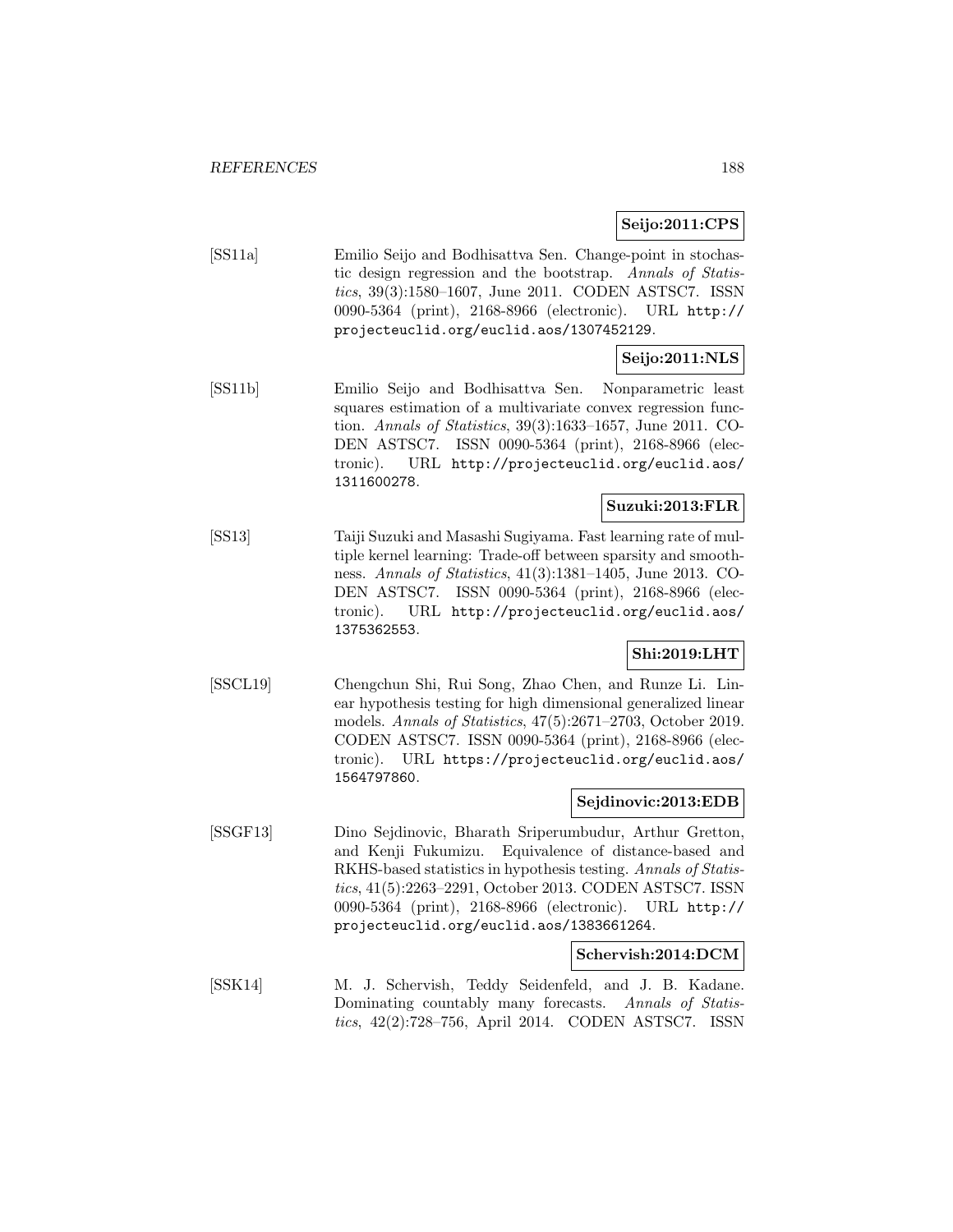0090-5364 (print), 2168-8966 (electronic). URL http:// projecteuclid.org/euclid.aos/1400592176.

# **Shi:2019:TCQ**

[SSL19] Chengchun Shi, Rui Song, and Wenbin Lu. On testing conditional qualitative treatment effects. Annals of Statistics, 47(4):2348–2377, August 2019. CODEN ASTSC7. ISSN 0090-5364 (print), 2168-8966 (electronic). URL https:// projecteuclid.org/euclid.aos/1558425648.

## **Shpitser:2016:CIG**

[ST16a] Ilya Shpitser and Eric Tchetgen Tchetgen. Causal inference with a graphical hierarchy of interventions. Annals of Statistics, 44(6):2433–2466, December 2016. CODEN ASTSC7. ISSN 0090-5364 (print), 2168-8966 (electronic). URL http: //projecteuclid.org/euclid.aos/1479891624.

#### **Stepanova:2016:DIF**

[ST16b] Natalia A. Stepanova and Alexandre B. Tsybakov. Discussion of "Influential features PCA for high dimensional clustering". Annals of Statistics, 44(6):2382–2386, December 2016. CODEN ASTSC7. ISSN 0090-5364 (print), 2168-8966 (electronic). URL http://projecteuclid.org/ euclid.aos/1479891621. See [JW16a, JW16b].

#### **Sadhanala:2019:AMT**

[ST19] Veeranjaneyulu Sadhanala and Ryan J. Tibshirani. Additive models with trend filtering. Annals of Statistics, 47 (6):3032–3068, December 2019. CODEN ASTSC7. ISSN 0090-5364 (print), 2168-8966 (electronic). URL https:// projecteuclid.org/euclid.aos/1572487382.

#### **Sullivant:2010:TSG**

[STD10] Seth Sullivant, Kelli Talaska, and Jan Draisma. Trek separation for Gaussian graphical models. Annals of Statistics, 38(3):1665–1685, June 2010. CODEN ASTSC7. ISSN 0090-5364 (print), 2168-8966 (electronic). URL http:// projecteuclid.org/euclid.aos/1269452651.

#### **Stein:2011:RLW**

[Ste11] Michael L. Stein. 2010 Rietz Lecture: When does the screening effect hold? Annals of Statistics, 39(6):2795–2819, December 2011. CODEN ASTSC7. ISSN 0090-5364 (print),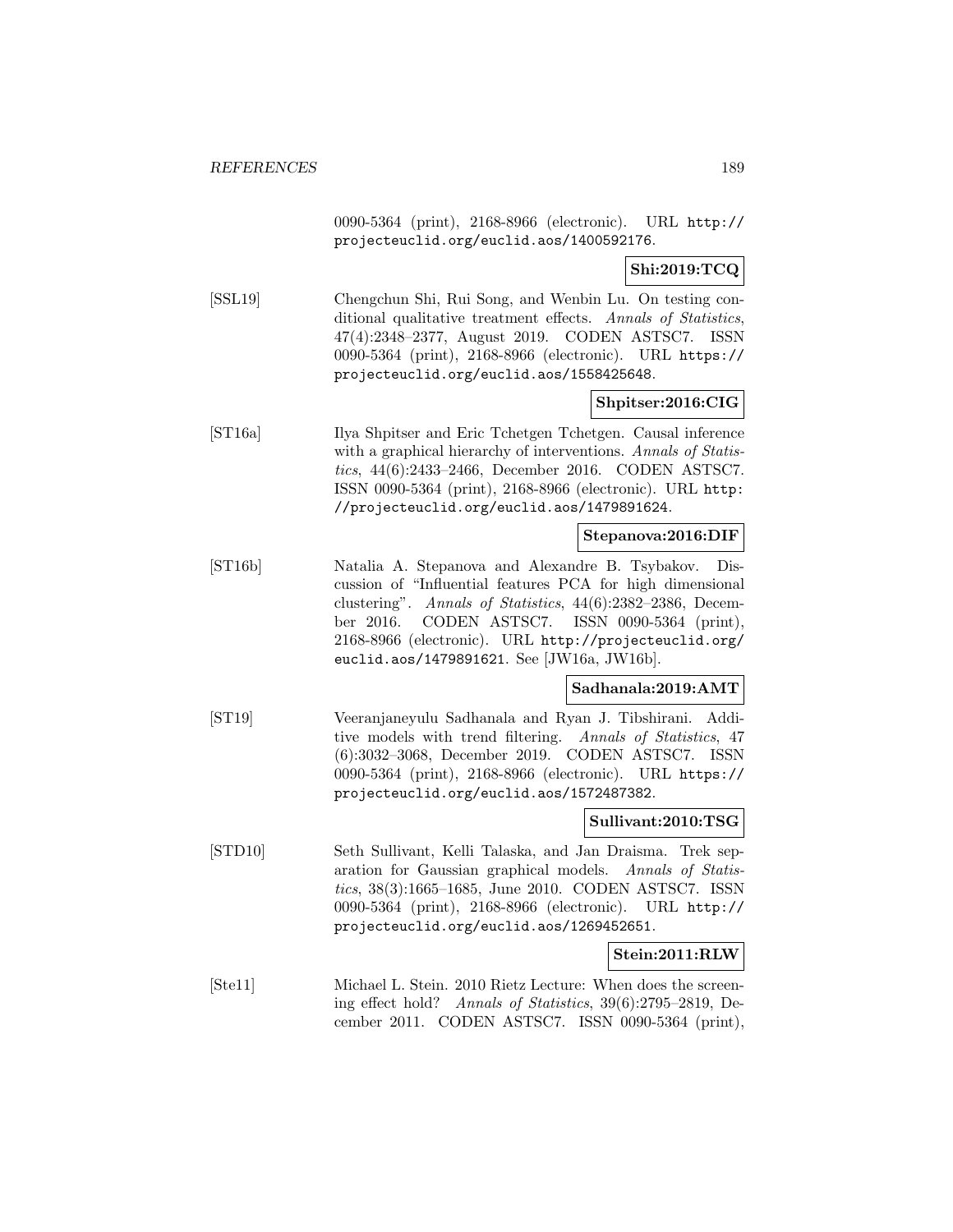2168-8966 (electronic). URL http://projecteuclid.org/ euclid.aos/1327413769.

#### **Steinwart:2015:FAD**

[Ste15] Ingo Steinwart. Fully adaptive density-based clustering. Annals of Statistics, 43(5):2132–2167, October 2015. CO-DEN ASTSC7. ISSN 0090-5364 (print), 2168-8966 (electronic). URL http://projecteuclid.org/euclid.aos/ 1442364148.

#### **Strauch:2018:AID**

[Str18] Claudia Strauch. Adaptive invariant density estimation for ergodic diffusions over anisotropic classes. Annals of Statistics, 46(6B):3451–3480, December 2018. CODEN ASTSC7. ISSN 0090-5364. URL http://projecteuclid.org/euclid. aos/1536631280.

#### **Sherlock:2015:EPM**

[STRR15] Chris Sherlock, Alexandre H. Thiery, Gareth O. Roberts, and Jeffrey S. Rosenthal. On the efficiency of pseudo-marginal random walk Metropolis algorithms. Annals of Statistics, 43(1):238–275, February 2015. CODEN ASTSC7. ISSN 0090-5364 (print), 2168-8966 (electronic). URL http:// projecteuclid.org/euclid.aos/1418135621.

## **Shi:2014:OML**

[STY14] Ce Shi, Yu Tang, and Jianxing Yin. Optimum mixed level detecting arrays. Annals of Statistics, 42(4):1546–1563, August 2014. CODEN ASTSC7. ISSN 0090-5364 (print), 2168-8966 (electronic). URL http://projecteuclid.org/ euclid.aos/1407420008.

#### **Segers:2014:SGC**

[SvdAW14] Johan Segers, Ramon van den Akker, and Bas J. M. Werker. Semiparametric Gaussian copula models: Geometry and efficient rank-based estimation. Annals of Statistics, 42 (5):1911–1940, October 2014. CODEN ASTSC7. ISSN 0090-5364 (print), 2168-8966 (electronic). URL http:// projecteuclid.org/euclid.aos/1410440629.

#### **Szabo:2015:FCA**

[SvdVvZ15a] Botond Szab´o, A. W. van der Vaart, and J. H. van Zanten. Frequentist coverage of adaptive nonparametric Bayesian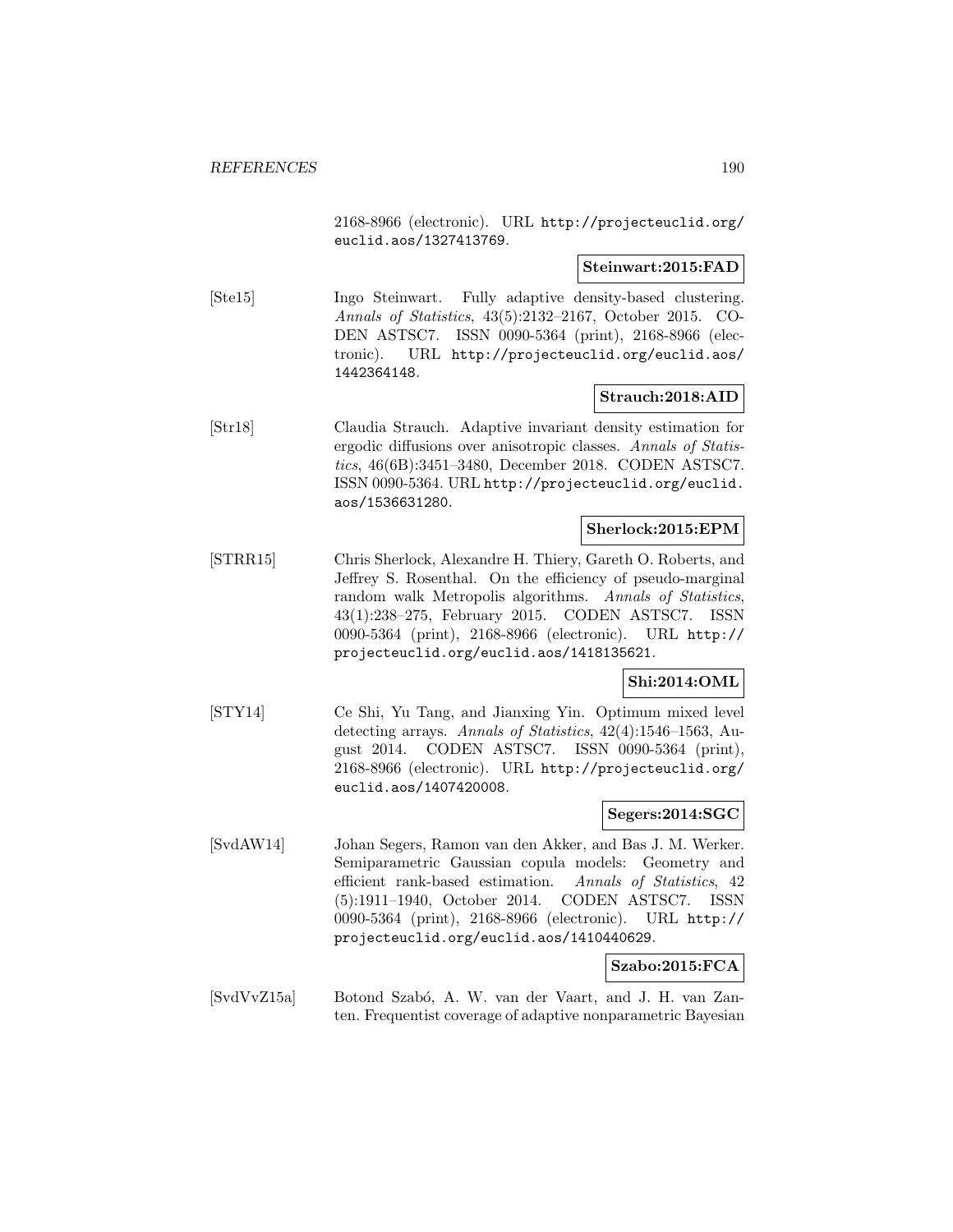credible sets. Annals of Statistics, 43(4):1391–1428, August 2015. CODEN ASTSC7. ISSN 0090-5364 (print), 2168-8966 (electronic). URL http://projecteuclid.org/ euclid.aos/1434546205. See discussion [Nic15, Cas15, Rou15, LM15, Gho15] and rejoinder [SvdVvZ15b].

# **Szabo:2015:RDF**

[SvdVvZ15b] Botond Szabó, A. W. van der Vaart, and J. H. van Zanten. Rejoinder to discussions of "Frequentist coverage of adaptive nonparametric Bayesian credible sets". Annals of Statistics, 43(4):1463–1470, August 2015. CO-DEN ASTSC7. ISSN 0090-5364 (print), 2168-8966 (electronic). URL http://projecteuclid.org/euclid.aos/ 1434546211. See [SvdVvZ15a].

#### **Samworth:2010:AOB**

[SW10a] R. J. Samworth and M. P. Wand. Asymptotics and optimal bandwidth selection for highest density region estimation. Annals of Statistics, 38(3):1767–1792, June 2010. CO-DEN ASTSC7. ISSN 0090-5364 (print), 2168-8966 (electronic). URL http://projecteuclid.org/euclid.aos/ 1269452654.

## **Seregin:2010:NEM**

[SW10b] Arseni Seregin and Jon A. Wellner. Nonparametric estimation of multivariate convex-transformed densities. Annals of Statistics, 38(6):3751–3781, December 2010. CO-DEN ASTSC7. ISSN 0090-5364 (print), 2168-8966 (electronic). URL http://projecteuclid.org/euclid.aos/ 1291126972.

# **Su:2012:MLT**

[SW12] Yu-Ru Su and Jane-Ling Wang. Modeling left-truncated and right-censored survival data with longitudinal covariates. Annals of Statistics, 40(3):1465–1488, June 2012. CO-DEN ASTSC7. ISSN 0090-5364 (print), 2168-8966 (electronic). URL http://projecteuclid.org/euclid.aos/ 1346850062.

### **Saegusa:2013:WLE**

[SW13] Takumi Saegusa and Jon A. Wellner. Weighted likelihood estimation under two-phase sampling. Annals of Statistics, 41(1):269–295, February 2013. CODEN ASTSC7. ISSN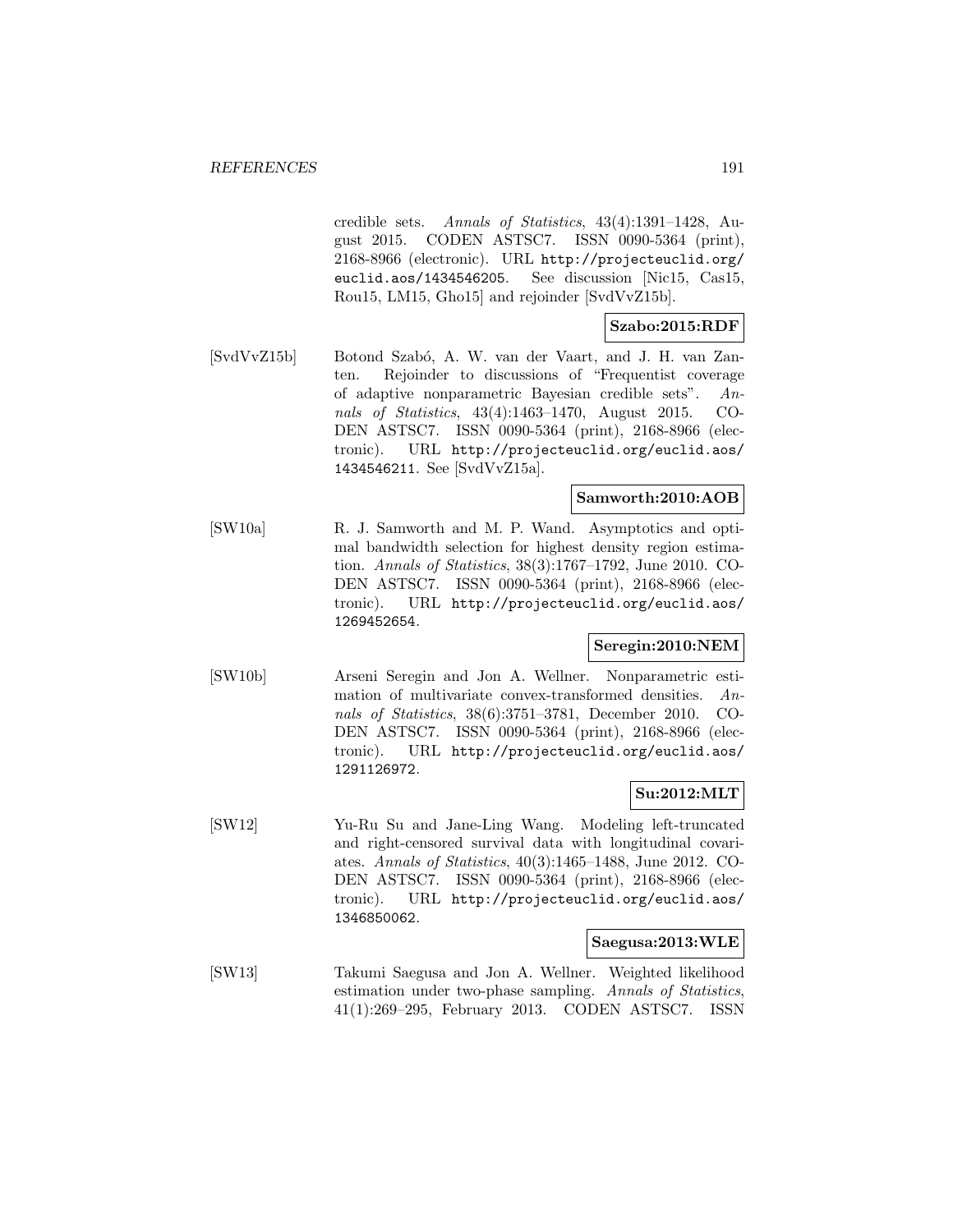0090-5364 (print), 2168-8966 (electronic). URL http:// projecteuclid.org/euclid.aos/1364302743.

#### **Sherwood:2016:PLA**

[SW16a] Ben Sherwood and Lan Wang. Partially linear additive quantile regression in ultra-high dimension. Annals of Statistics, 44(1):288–317, February 2016. CODEN ASTSC7. ISSN 0090-5364 (print), 2168-8966 (electronic). URL http:// projecteuclid.org/euclid.aos/1449755964.

## **Su:2016:SEE**

[SW16b] Yu-Ru Su and Jane-Ling Wang. Semiparametric efficient estimation for shared-frailty models with doubly-censored clustered data. Annals of Statistics, 44(3):1298–1331, June 2016. CODEN ASTSC7. ISSN 0090-5364 (print), 2168-8966 (electronic). URL http://projecteuclid.org/euclid.aos/ 1460381694.

### **Sienkiewicz:2018:PQU**

[SW18] Ela Sienkiewicz and Haonan Wang. Pareto quantiles of unlabeled tree objects. Annals of Statistics, 46(4):1513–1540, August 2018. CODEN ASTSC7. ISSN 0090-5364. URL http://projecteuclid.org/euclid.aos/1530086424.

#### **Spokoiny:2019:BTG**

[SW19] Vladimir Spokoiny and Niklas Willrich. Bootstrap tuning in Gaussian ordered model selection. Annals of Statistics, 47(3):1351–1380, June 2019. CODEN ASTSC7. ISSN 0090-5364. URL http://projecteuclid.org/euclid.aos/ 1550026841.

#### **Shao:2011:SLD**

[SWDW11] Jun Shao, Yazhen Wang, Xinwei Deng, and Sijian Wang. Sparse linear discriminant analysis by thresholding for high dimensional data. Annals of Statistics, 39(2):1241–1265, April 2011. CODEN ASTSC7. ISSN 0090-5364 (print), 2168-8966 (electronic). URL http://projecteuclid.org/ euclid.aos/1304947049.

#### **Sun:2019:UPD**

[SWX19] Fasheng Sun, Yaping Wang, and Hongquan Xu. Uniform projection designs. Annals of Statistics, 47(1):641–661, February 2019. CODEN ASTSC7. ISSN 0090-5364. URL http:// projecteuclid.org/euclid.aos/1543568601.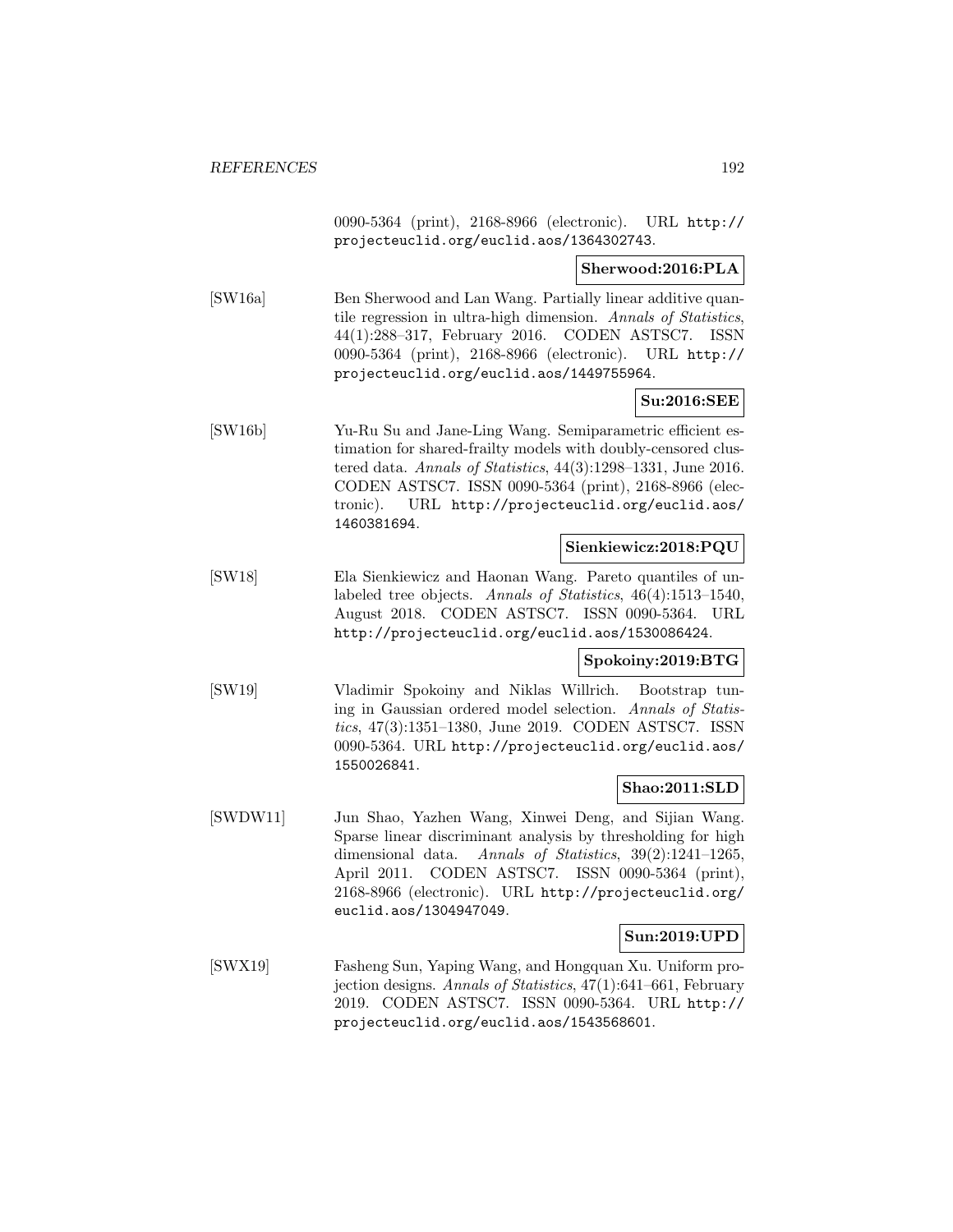#### **Schiebinger:2015:GKS**

[SWY15] Geoffrey Schiebinger, Martin J. Wainwright, and Bin Yu. The geometry of kernelized spectral clustering. Annals of Statistics, 43(2):819–846, April 2015. CODEN ASTSC7. ISSN 0090-5364 (print), 2168-8966 (electronic). URL http:// projecteuclid.org/euclid.aos/1427115288.

## **Samworth:2012:ICA**

[SY12] Richard J. Samworth and Ming Yuan. Independent component analysis via nonparametric maximum likelihood estimation. Annals of Statistics, 40(6):2973–3002, December 2012. CODEN ASTSC7. ISSN 0090-5364 (print), 2168-8966 (electronic). URL http://projecteuclid.org/ euclid.aos/1360332190.

# **Sun:2014:SSD**

[SYZL14] Yan Sun, Hongjia Yan, Wenyang Zhang, and Zudi Lu. A semiparametric spatial dynamic model. Annals of Statistics, 42(2):700–727, April 2014. CODEN ASTSC7. ISSN 0090-5364 (print), 2168-8966 (electronic). URL http:// projecteuclid.org/euclid.aos/1400592175.

#### **Serfling:2010:D**

[SZ10] Robert Serfling and Yijun Zuo. Discussion. Annals of Statistics, 38(2):676–684, April 2010. CODEN ASTSC7. ISSN 0090-5364 (print), 2168-8966 (electronic). URL http:// projecteuclid.org/euclid.aos/1266586609.

#### **Spokoiny:2015:BCS**

[SZ15] Vladimir Spokoiny and Mayya Zhilova. Bootstrap confidence sets under model misspecification. Annals of Statistics, 43(6):2653–2675, December 2015. CODEN ASTSC7. ISSN 0090-5364 (print), 2168-8966 (electronic). URL http: //projecteuclid.org/euclid.aos/1444222088.

## **Toulis:2017:AFS**

[TA17] Panos Toulis and Edoardo M. Airoldi. Asymptotic and finitesample properties of estimators based on stochastic gradients. Annals of Statistics, 45(4):1694–1727, August 2017. CODEN ASTSC7. ISSN 0090-5364 (print), 2168-8966 (electronic). URL http://projecteuclid.org/euclid.aos/ 1498636871.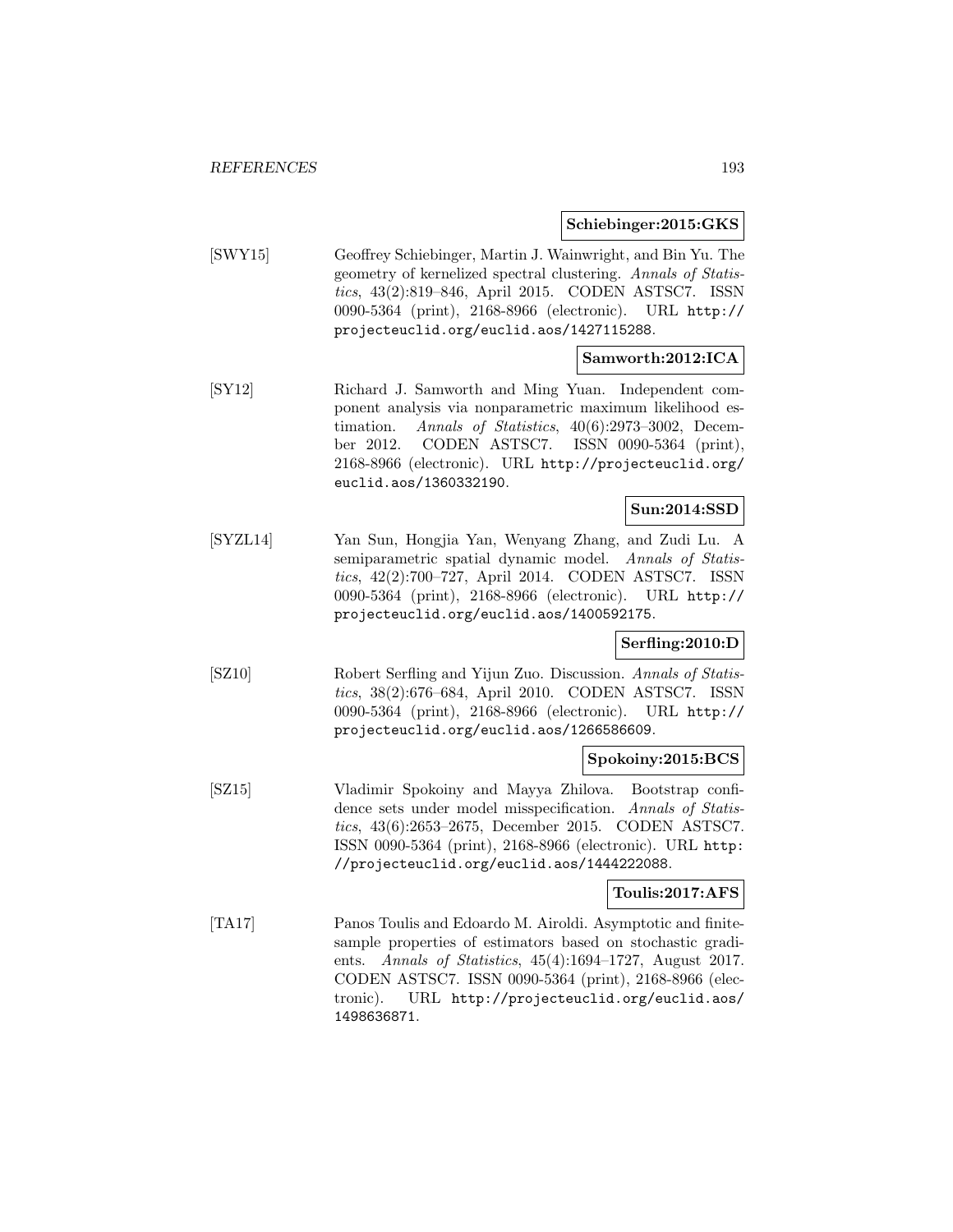# **Tang:2012:LBI**

[TBK12] Runlong Tang, Moulinath Banerjee, and Michael R. Kosorok. Likelihood based inference for current status data on a grid: A boundary phenomenon and an adaptive inference procedure. Annals of Statistics, 40(1):45–72, February 2012. CO-DEN ASTSC7. ISSN 0090-5364 (print), 2168-8966 (electronic). URL http://projecteuclid.org/euclid.aos/ 1331830774.

## **Tang:2011:TSH**

[TBM11] Runlong Tang, Moulinath Banerjee, and George Michailidis. A two-stage hybrid procedure for estimating an inverse regression function. Annals of Statistics, 39(2):956– 989, April 2011. CODEN ASTSC7. ISSN 0090-5364 (print), 2168-8966 (electronic). URL http://projecteuclid.org/ euclid.aos/1302268083.

# **Tong:2019:MLE**

[TGC<sup>+</sup>19] Xingwei Tong, Fuqing Gao, Kani Chen, Dingjiao Cai, and Jianguo Sun. Maximum likelihood estimation in transformed linear regression with nonnormal errors. Annals of Statistics, 47(4):1864–1892, August 2019. CODEN ASTSC7. ISSN 0090-5364 (print), 2168-8966 (electronic). URL https:// projecteuclid.org/euclid.aos/1558425633.

# **Tibshirani:2014:APP**

[Tib14] Ryan J. Tibshirani. Adaptive piecewise polynomial estimation via trend filtering. Annals of Statistics, 42(1):285–323, February 2014. CODEN ASTSC7. ISSN 0090-5364 (print), 2168-8966 (electronic). URL http://projecteuclid.org/ euclid.aos/1395234979.

## **Taraldsen:2013:FTO**

[TL13] Gunnar Taraldsen and Bo Henry Lindqvist. Fiducial theory and optimal inference. Annals of Statistics, 41(1):323–341, February 2013. CODEN ASTSC7. ISSN 0090-5364 (print), 2168-8966 (electronic). URL http://projecteuclid.org/ euclid.aos/1364302745.

#### **Taylor:2016:IAR**

[TLT16] Jonathan E. Taylor, Joshua R. Loftus, and Ryan J. Tibshirani. Inference in adaptive regression via the Kac–Rice formula. Annals of Statistics, 44(2):743–770, April 2016. CO-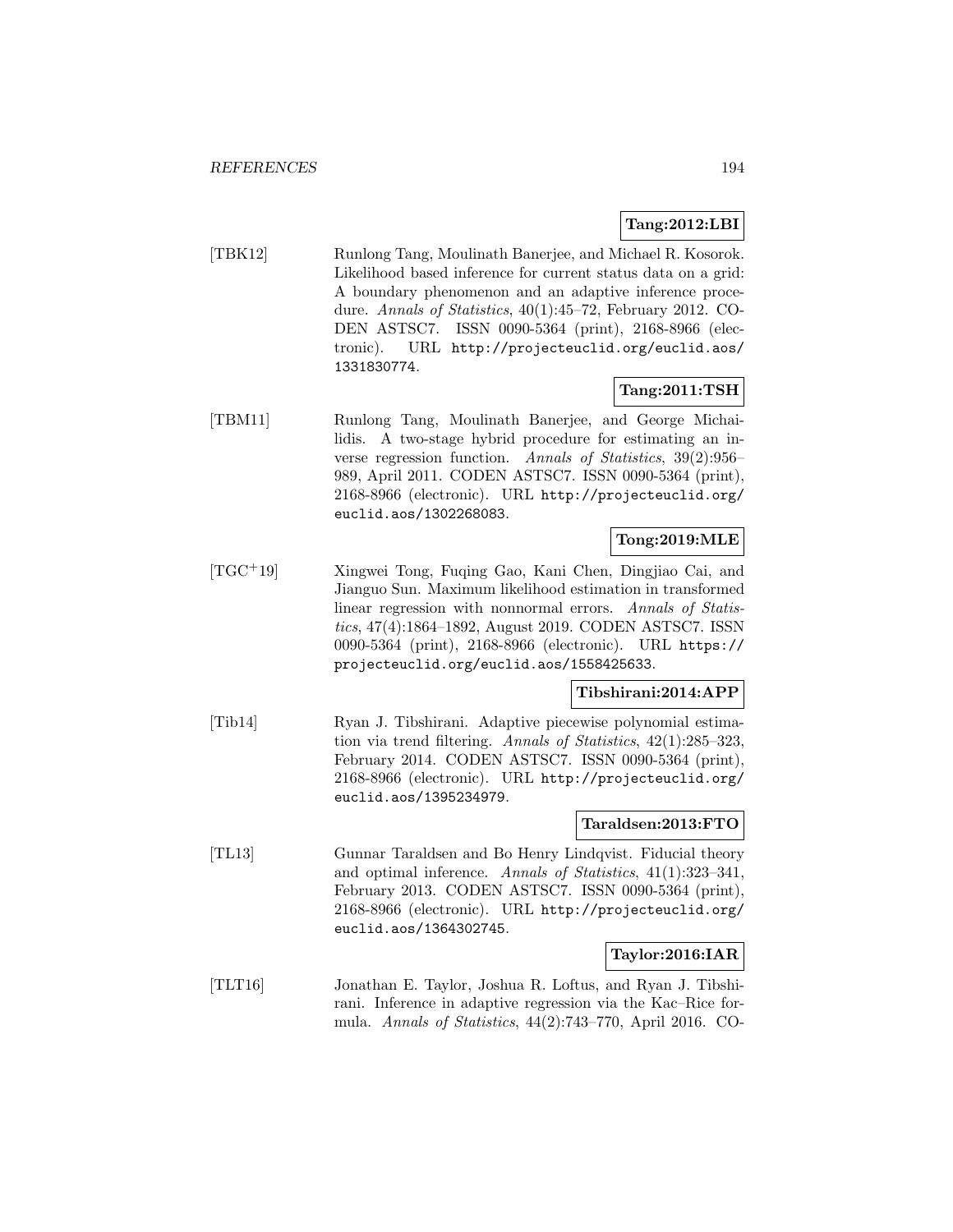DEN ASTSC7. ISSN 0090-5364 (print), 2168-8966 (electronic). URL http://projecteuclid.org/euclid.aos/ 1458245734.

### **Todorov:2015:JAE**

[Tod15] Viktor Todorov. Jump activity estimation for pure-jump semimartingales via self-normalized statistics. Annals of Statistics, 43(4):1831–1864, August 2015. CODEN ASTSC7. ISSN 0090-5364 (print), 2168-8966 (electronic). URL http: //projecteuclid.org/euclid.aos/1434546224.

## **Todorov:2017:TTV**

[Tod17] Viktor Todorov. Testing for time-varying jump activity for pure jump semimartingales. Annals of Statistics, 45(3):1284– 1311, June 2017. CODEN ASTSC7. ISSN 0090-5364 (print), 2168-8966 (electronic). URL http://projecteuclid.org/ euclid.aos/1497319695.

### **Tang:2018:LTE**

[TP18] Minh Tang and Carey E. Priebe. Limit theorems for eigenvectors of the normalized Laplacian for random graphs. Annals of Statistics, 46(5):2360–2415, October 2018. CODEN ASTSC7. ISSN 0090-5364. URL http://projecteuclid. org/euclid.aos/1534492839.

#### **Tewes:2019:CSE**

[TPN19] Johannes Tewes, Dimitris N. Politis, and Daniel J. Nordman. Convolved subsampling estimation with applications to block bootstrap. Annals of Statistics, 47(1):468–496, February 2019. CODEN ASTSC7. ISSN 0090-5364. URL http:/ /projecteuclid.org/euclid.aos/1543568595.

#### **Tibshirani:2018:UAI**

[TRTW18] Ryan J. Tibshirani, Alessandro Rinaldo, Rob Tibshirani, and Larry Wasserman. Uniform asymptotic inference and the bootstrap after model selection. Annals of Statistics, 46(3):1255–1287, June 2018. CODEN ASTSC7. ISSN 0090-5364. URL http://projecteuclid.org/euclid.aos/ 1525313082.

#### **Truquet:2019:LST**

[Tru19] Lionel Truquet. Local stationarity and time-inhomogeneous Markov chains. Annals of Statistics, 47(4):2023–2050, August 2019. CODEN ASTSC7. ISSN 0090-5364 (print),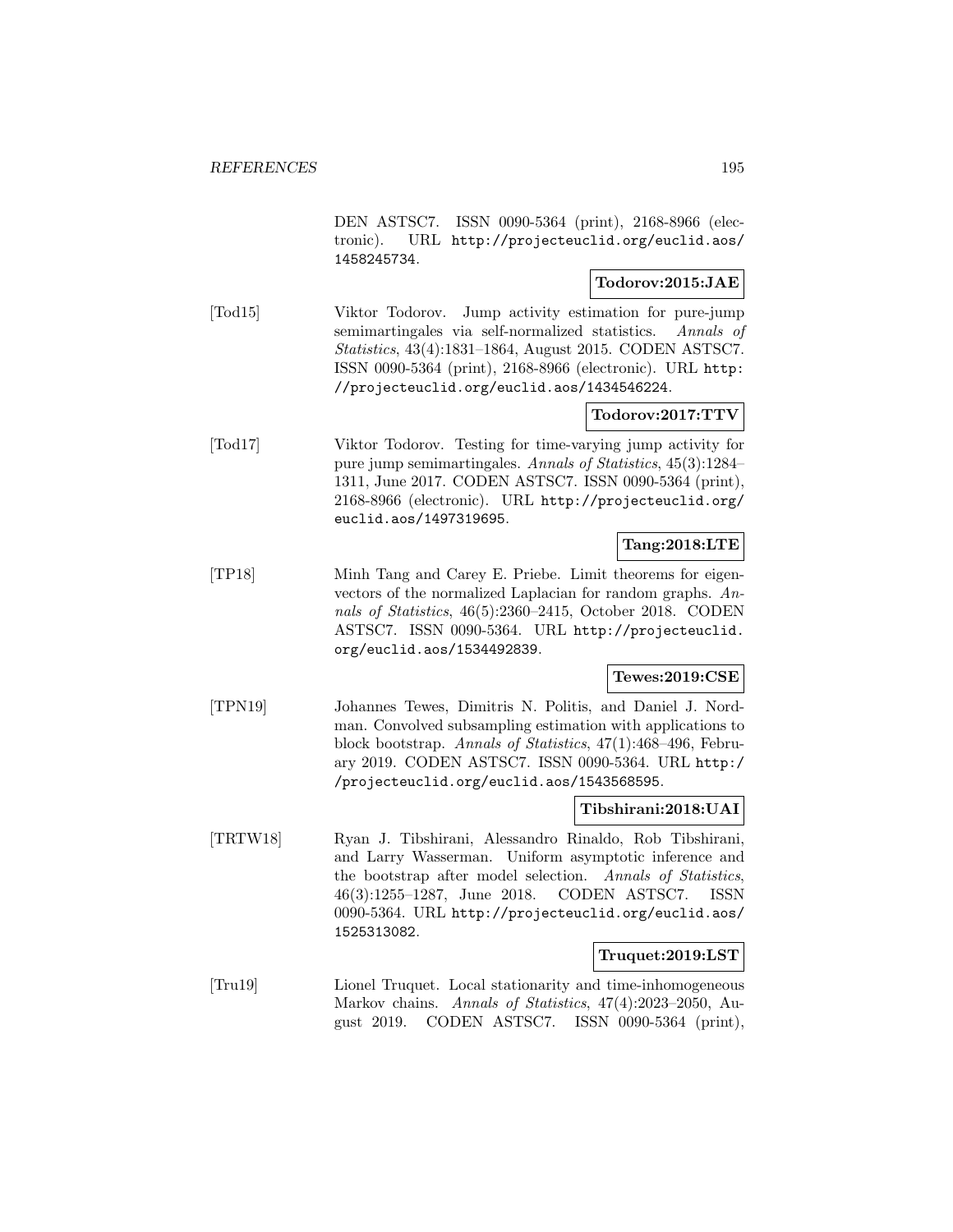2168-8966 (electronic). URL https://projecteuclid.org/ euclid.aos/1558425638.

### **Tchetgen:2012:STC**

[TS12] Eric J. Tchetgen and Ilya Shpitser. Semiparametric theory for causal mediation analysis: Efficiency bounds, multiple robustness and sensitivity analysis. Annals of Statistics, 40(3):1816–1845, June 2012. CODEN ASTSC7. ISSN 0090-5364 (print), 2168-8966 (electronic). URL http:// projecteuclid.org/euclid.aos/1350394518.

## **Tang:2013:UCV**

[TSP13] Minh Tang, Daniel L. Sussman, and Carey E. Priebe. Universally consistent vertex classification for latent positions graphs. Annals of Statistics, 41(3):1406–1430, June 2013. CODEN ASTSC7. ISSN 0090-5364 (print), 2168-8966 (electronic). URL http://projecteuclid.org/euclid.aos/ 1375362554.

## **Tibshirani:2011:SPG**

[TT11] Ryan J. Tibshirani and Jonathan Taylor. The solution path of the generalized lasso. Annals of Statistics, 39(3):1335– 1371, June 2011. CODEN ASTSC7. ISSN 0090-5364 (print), 2168-8966 (electronic). URL http://projecteuclid.org/ euclid.aos/1304514656.

### **Tibshirani:2012:DFL**

[TT12a] Ryan J. Tibshirani and Jonathan Taylor. Degrees of freedom in lasso problems. Annals of Statistics, 40(2):1198– 1232, April 2012. CODEN ASTSC7. ISSN 0090-5364 (print), 2168-8966 (electronic). URL http://projecteuclid.org/ euclid.aos/1342625466.

#### **Todorov:2012:RLT**

[TT12b] Viktor Todorov and George Tauchen. Realized Laplace transforms for pure-jump semimartingales. Annals of Statistics, 40(2):1233–1262, April 2012. CODEN ASTSC7. ISSN 0090-5364 (print), 2168-8966 (electronic). URL http:// projecteuclid.org/euclid.aos/1342625467.

#### **Tian:2018:SIR**

[TT18] Xiaoying Tian and Jonathan Taylor. Selective inference with a randomized response. Annals of Statistics, 46(2):679–710,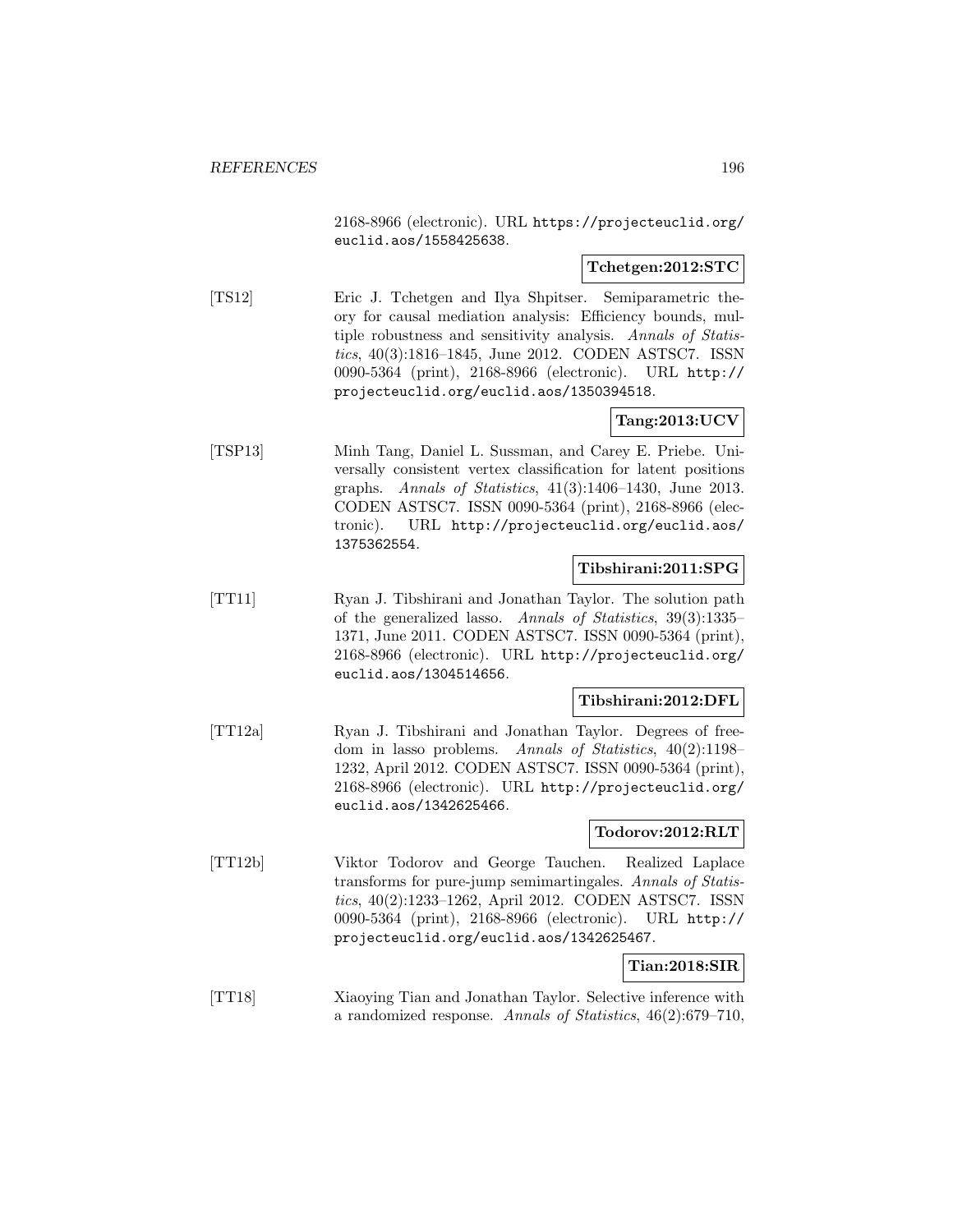April 2018. CODEN ASTSC7. ISSN 0090-5364. URL http: //projecteuclid.org/euclid.aos/1522742433.

### **Tsao:2013:ELF**

[TW13] Min Tsao and Fan Wu. Empirical likelihood on the full parameter space. Annals of Statistics, 41(4):2176–2196, August 2013. CODEN ASTSC7. ISSN 0090-5364 (print), 2168-8966 (electronic). URL http://projecteuclid.org/ euclid.aos/1382547517.

### **Tuo:2015:ECI**

[TW15] Rui Tuo and C. F. Jeff Wu. Efficient calibration for imperfect computer models. Annals of Statistics, 43(6):2331–2352, December 2015. CODEN ASTSC7. ISSN 0090-5364 (print), 2168-8966 (electronic). URL http://projecteuclid.org/ euclid.aos/1444222077.

### **Tang:2017:NGF**

[TWT17] Chuan-Fa Tang, Dewei Wang, and Joshua M. Tebbs. Nonparametric goodness-of-fit tests for uniform stochastic ordering. Annals of Statistics, 45(6):2565–2589, December 2017. CODEN ASTSC7. ISSN 0090-5364 (print), 2168-8966 (electronic).

# **Tao:2013:OSV**

[TWZ13] Minjing Tao, Yazhen Wang, and Harrison H. Zhou. Optimal sparse volatility matrix estimation for high-dimensional Itô processes with measurement errors. Annals of Statistics, 41(4):1816–1864, August 2013. CODEN ASTSC7. ISSN 0090-5364 (print), 2168-8966 (electronic). URL http:// projecteuclid.org/euclid.aos/1378386240.

### **Tang:2012:UFF**

[TXL12] Yu Tang, Hongquan Xu, and Dennis K. J. Lin. Uniform fractional factorial designs. Annals of Statistics, 40(2):891– 907, April 2012. CODEN ASTSC7. ISSN 0090-5364 (print), 2168-8966 (electronic). URL http://projecteuclid.org/ euclid.aos/1338515141.

#### **Tan:2019:AMC**

[TZ19a] Falong Tan and Lixing Zhu. Adaptive-to-model checking for regressions with diverging number of predictors. Annals of Statistics, 47(4):1960–1994, August 2019. CODEN ASTSC7.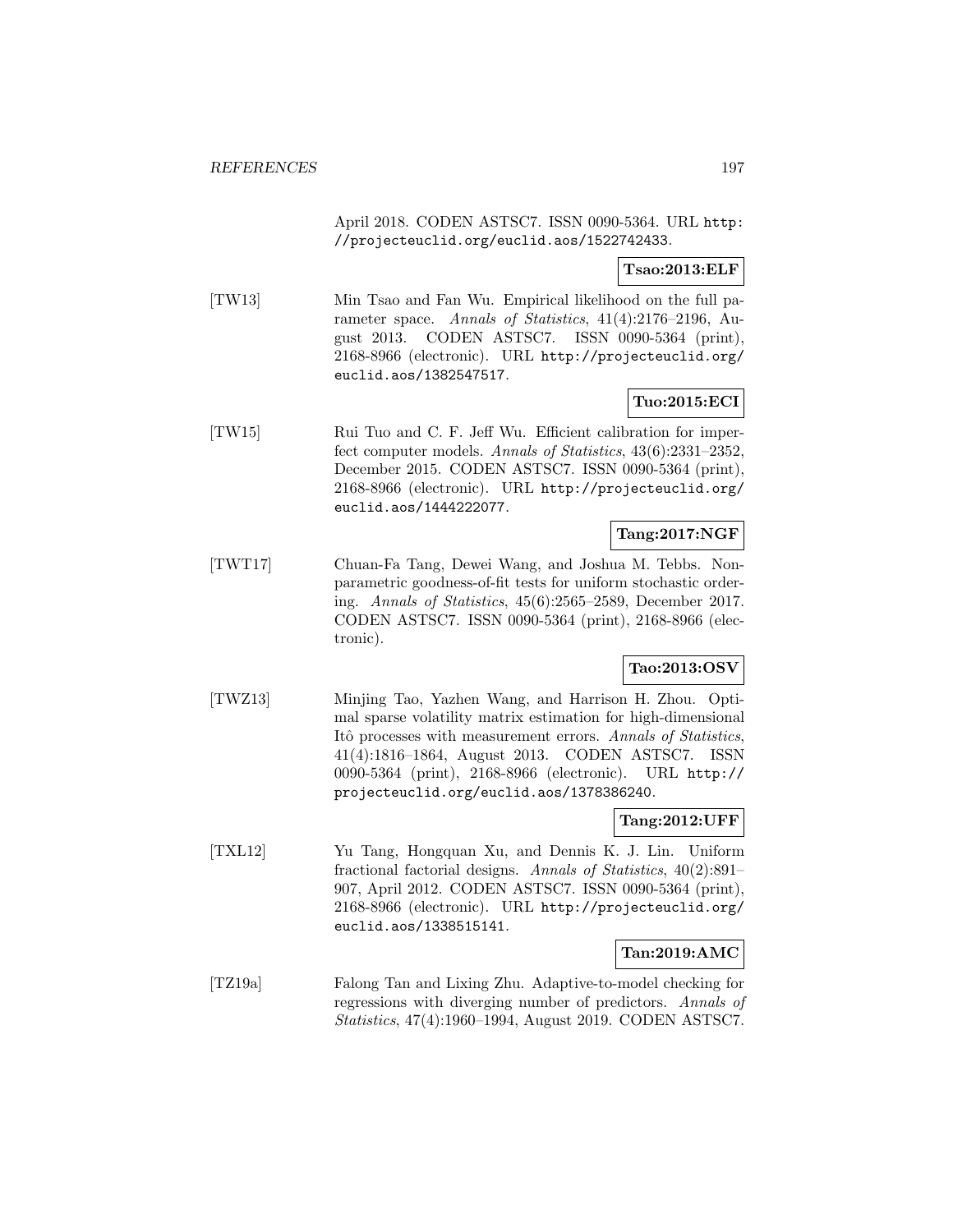ISSN 0090-5364 (print), 2168-8966 (electronic). URL https: //projecteuclid.org/euclid.aos/1558425636.

# **Tan:2019:DPE**

[TZ19b] Zhiqiang Tan and Cun-Hui Zhang. Doubly penalized estimation in additive regression with high-dimensional data. Annals of Statistics, 47(5):2567–2600, October 2019. CO-DEN ASTSC7. ISSN 0090-5364 (print), 2168-8966 (electronic). URL https://projecteuclid.org/euclid.aos/ 1564797857.

# **Uhler:2012:GML**

[Uhl12] Caroline Uhler. Geometry of maximum likelihood estimation in Gaussian graphical models. Annals of Statistics, 40(1):238–261, February 2012. CODEN ASTSC7. ISSN 0090-5364 (print), 2168-8966 (electronic). URL http:// projecteuclid.org/euclid.aos/1333029964.

# **Uhler:2018:EFN**

[ULR18] Caroline Uhler, Alex Lenkoski, and Donald Richards. Exact formulas for the normalizing constants of Wishart distributions for graphical models. Annals of Statistics, 46(1):90–118, February 2018. CODEN ASTSC7. ISSN 0090-5364 (print), 2168-8966 (electronic).

# **Uhler:2013:GFA**

[URBY13] Caroline Uhler, Garvesh Raskutti, Peter Bühlmann, and Bin Yu. Geometry of the faithfulness assumption in causal inference. Annals of Statistics, 41(2):436–463, April 2013. CO-DEN ASTSC7. ISSN 0090-5364 (print), 2168-8966 (electronic). URL http://projecteuclid.org/euclid.aos/ 1366138197.

## **Verzelen:2017:DFS**

[VAC17] Nicolas Verzelen and Ery Arias-Castro. Detection and feature selection in sparse mixture models. Annals of Statistics, 45 (5):1920–1950, October 2017. CODEN ASTSC7. ISSN 0090- 5364 (print), 2168-8966 (electronic).

#### **Volgushev:2019:DIQ**

[VCC19] Stanislav Volgushev, Shih-Kang Chao, and Guang Cheng. Distributed inference for quantile regression processes. Annals of Statistics, 47(3):1634–1662, June 2019. CODEN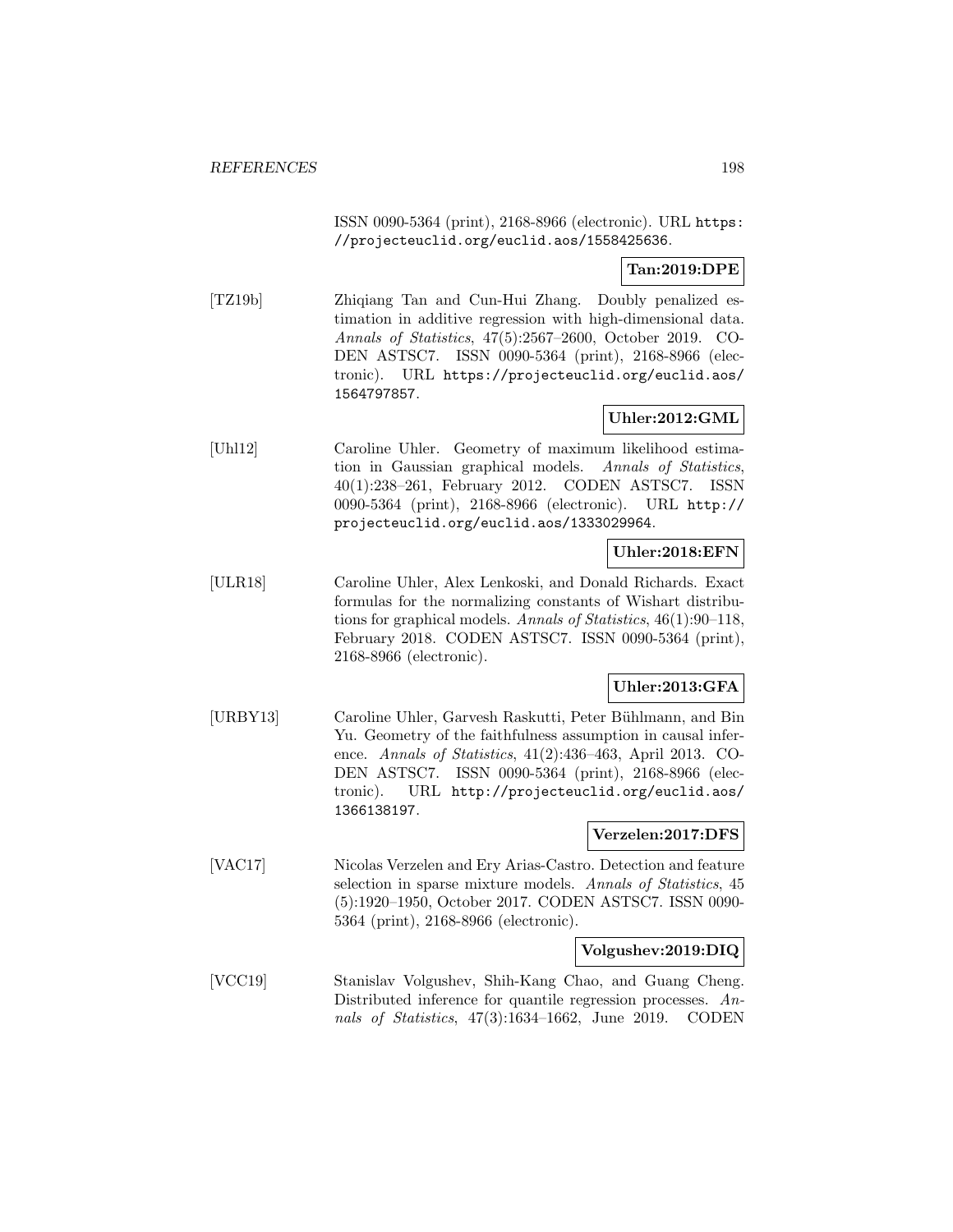ASTSC7. ISSN 0090-5364. URL http://projecteuclid. org/euclid.aos/1550026852.

### **Vogt:2015:DGC**

[VD15] Michael Vogt and Holger Dette. Detecting gradual changes in locally stationary processes. Annals of Statistics, 43(2):713– 740, April 2015. CODEN ASTSC7. ISSN 0090-5364 (print), 2168-8966 (electronic). URL http://projecteuclid.org/ euclid.aos/1425398506.

#### **vandeGeer:2013:PML**

[vdGB13] Sara van de Geer and Peter Bühlmann.  $\ell_0$ -penalized maximum likelihood for sparse directed acyclic graphs. Annals of Statistics, 41(2):536–567, April 2013. CODEN ASTSC7. ISSN 0090-5364 (print), 2168-8966 (electronic). URL http: //projecteuclid.org/euclid.aos/1366980557.

### **Verzelen:2010:AES**

[Ver10] Nicolas Verzelen. Adaptive estimation of stationary Gaussian fields. Annals of Statistics, 38(3):1363–1402, June 2010. CODEN ASTSC7. ISSN 0090-5364 (print), 2168-8966 (electronic). URL http://projecteuclid.org/euclid.aos/ 1268056620.

#### **Vimond:2010:EES**

[Vim10] Myriam Vimond. Efficient estimation for a subclass of shape invariant models. Annals of Statistics, 38(3):1885– 1912, June 2010. CODEN ASTSC7. ISSN 0090-5364 (print), 2168-8966 (electronic). URL http://projecteuclid.org/ euclid.aos/1271271281.

## **Vu:2013:MSP**

[VL13] Vincent Q. Vu and Jing Lei. Minimax sparse principal subspace estimation in high dimensions. Annals of Statistics, 41(6):2905–2947, December 2013. CODEN ASTSC7. ISSN 0090-5364 (print), 2168-8966 (electronic). URL http:// projecteuclid.org/euclid.aos/1388545673.

#### **Velasco:2018:FDM**

[VL18] Carlos Velasco and Ignacio N. Lobato. Frequency domain minimum distance inference for possibly noninvertible and noncausal ARMA models. Annals of Statistics, 46(2):555– 579, April 2018. CODEN ASTSC7. ISSN 0090-5364. URL http://projecteuclid.org/euclid.aos/1522742429.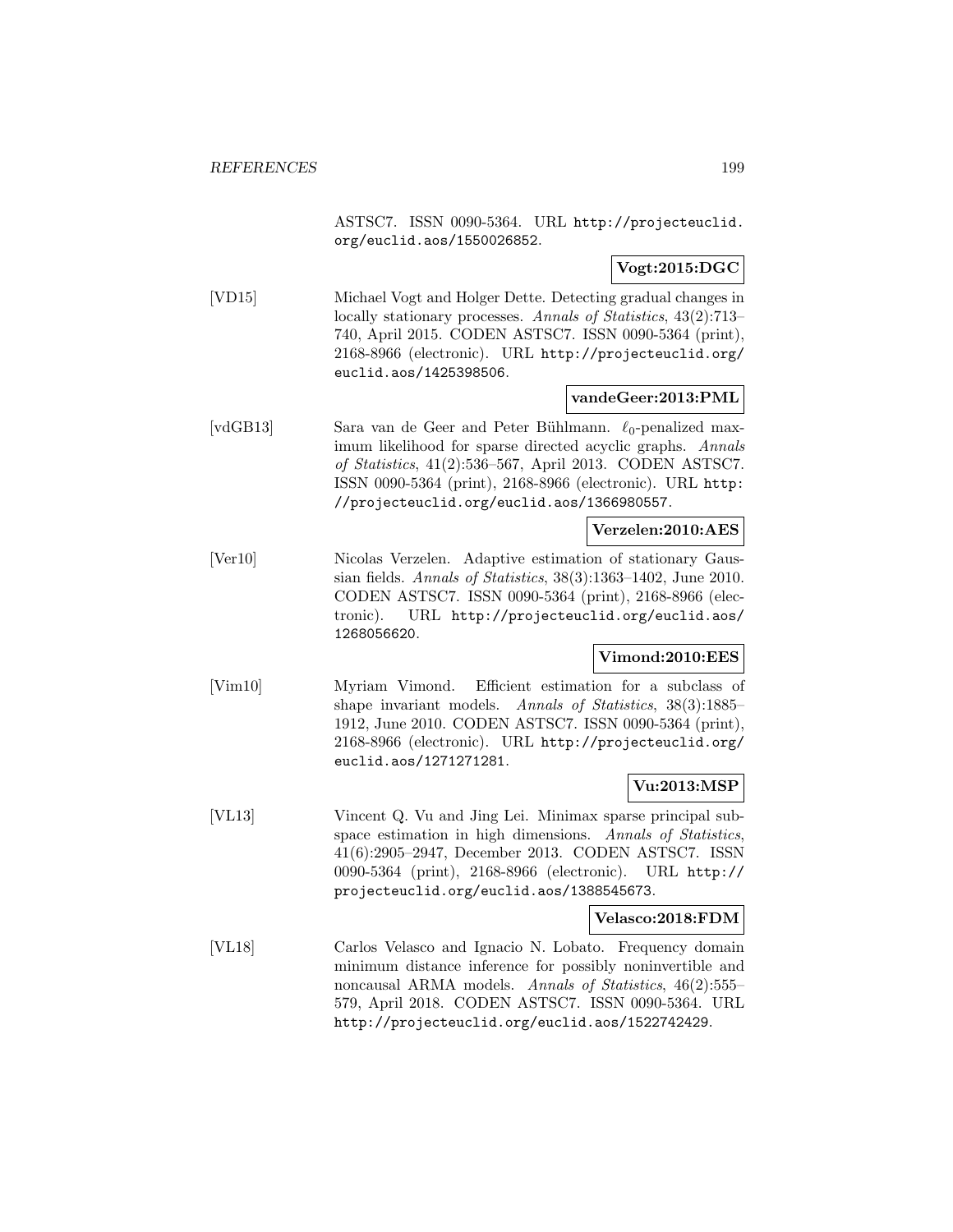**Vogt:2012:NRL**

[Vog12] Michael Vogt. Nonparametric regression for locally stationary time series. Annals of Statistics, 40(5):2601–2633, October 2012. CODEN ASTSC7. ISSN 0090-5364 (print), 2168-8966 (electronic). URL http://projecteuclid.org/ euclid.aos/1359987532.

#### **VanderWeele:2012:GTI**

[VR12] Tyler J. VanderWeele and Thomas S. Richardson. General theory for interactions in sufficient cause models with dichotomous exposures. Annals of Statistics, 40(4):2128–2161, August 2012. CODEN ASTSC7. ISSN 0090-5364 (print), 2168-8966 (electronic). URL http://projecteuclid.org/ euclid.aos/1358951378.

### **Veitch:2019:SES**

[VR19] Victor Veitch and Daniel M. Roy. Sampling and estimation for (sparse) exchangeable graphs. Annals of Statistics, 47 (6):3274–3299, December 2019. CODEN ASTSC7. ISSN 0090-5364 (print), 2168-8966 (electronic). URL https:// projecteuclid.org/euclid.aos/1572487393.

## **VanderWeele:2013:DC**

[VS13] Tyler J. VanderWeele and Ilya Shpitser. On the definition of a confounder. Annals of Statistics, 41(1):196–220, February 2013. CODEN ASTSC7. ISSN 0090-5364 (print), 2168-8966 (electronic). URL http://projecteuclid.org/ euclid.aos/1364302740.

#### **Vandermeulen:2019:OTA**

[VS19] Robert A. Vandermeulen and Clayton D. Scott. An operator theoretic approach to nonparametric mixture models. Annals of Statistics, 47(5):2704–2733, October 2019. CO-DEN ASTSC7. ISSN 0090-5364 (print), 2168-8966 (electronic). URL https://projecteuclid.org/euclid.aos/ 1564797861.

#### **Verzelen:2010:GFT**

[VV10] Nicolas Verzelen and Fanny Villers. Goodness-of-fit tests for high-dimensional Gaussian linear models. Annals of Statistics, 38(2):704–752, April 2010. CODEN ASTSC7. ISSN 0090-5364 (print), 2168-8966 (electronic). URL http:// projecteuclid.org/euclid.aos/1266586612.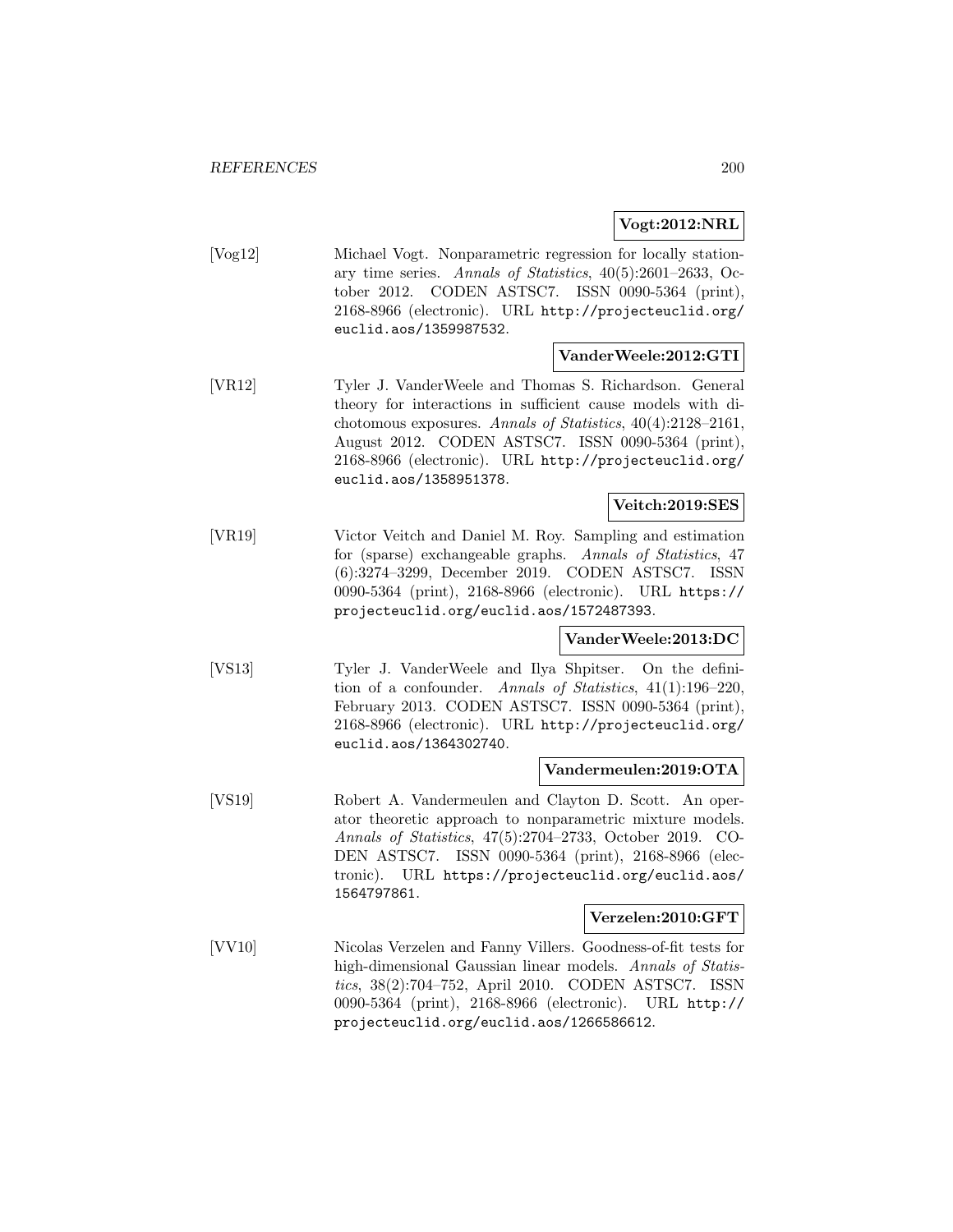#### **vanZwet:2011:REL**

[vZ11] Willem R. van Zwet. Remembering Erich Lehmann. Annals of Statistics, 39(5):2266–2279, October 2011. CO-DEN ASTSC7. ISSN 0090-5364 (print), 2168-8966 (electronic). URL http://projecteuclid.org/euclid.aos/ 1321020524.

### **Wainwright:2012:DLV**

[Wai12] Martin J. Wainwright. Discussion: Latent variable graphical model selection via convex optimization. Annals of Statistics, 40(4):1978–1983, August 2012. CODEN ASTSC7. ISSN 0090-5364 (print), 2168-8966 (electronic). URL http:// projecteuclid.org/euclid.aos/1351602530.

# **Walther:2010:OFD**

[Wal10] Guenther Walther. Optimal and fast detection of spatial clusters with scan statistics. Annals of Statistics, 38(2):1010– 1033, April 2010. CODEN ASTSC7. ISSN 0090-5364 (print), 2168-8966 (electronic). URL http://projecteuclid.org/ euclid.aos/1266586621.

# **Wang:2010:CSO**

[Wan10] Weizhen Wang. On construction of the smallest one-sided confidence interval for the difference of two proportions. Annals of Statistics, 38(2):1227–1243, April 2010. CO-DEN ASTSC7. ISSN 0090-5364 (print), 2168-8966 (electronic). URL http://projecteuclid.org/euclid.aos/ 1266586628.

# **Wang:2011:GAC**

[Wan11] Lan Wang. GEE analysis of clustered binary data with diverging number of covariates. Annals of Statistics, 39 (1):389–417, February 2011. CODEN ASTSC7. ISSN 0090-5364 (print), 2168-8966 (electronic). URL http:// projecteuclid.org/euclid.aos/1291388380.

## **Wang:2013:AEQ**

[Wan13] Yazhen Wang. Asymptotic equivalence of quantum state tomography and noisy matrix completion. Annals of Statistics, 41(5):2462–2504, October 2013. CODEN ASTSC7. ISSN 0090-5364 (print), 2168-8966 (electronic). URL http:// projecteuclid.org/euclid.aos/1383661270.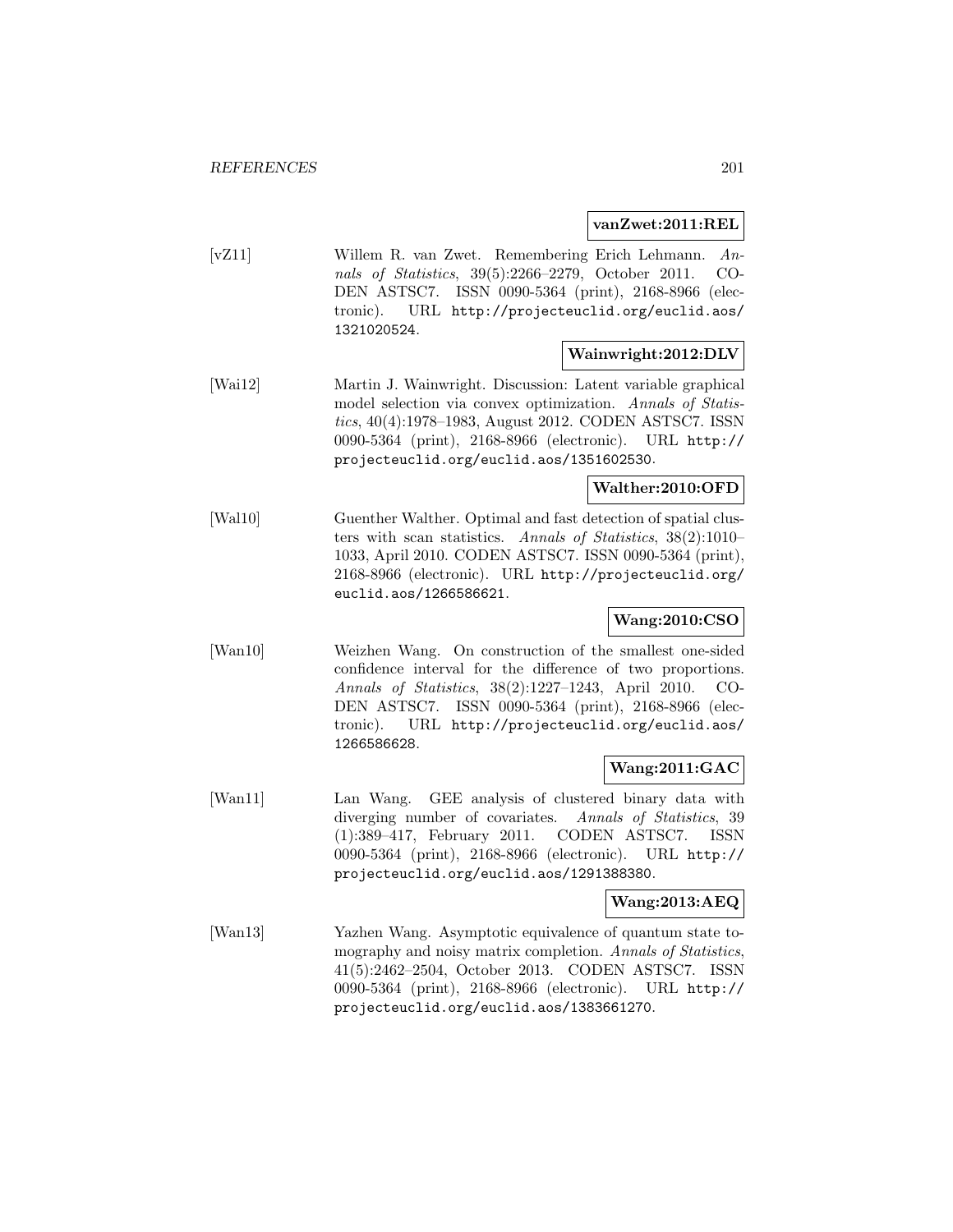#### **Wasserman:2014:DST**

[Was14] Larry Wasserman. Discussion: "A significance test for the lasso". Annals of Statistics, 42(2):501–508, April 2014. CO-DEN ASTSC7. ISSN 0090-5364 (print), 2168-8966 (electronic). URL http://projecteuclid.org/euclid.aos/ 1400592166. See [LTTT14c].

# **Wang:2017:LBM**

[WB17] Y. X. Rachel Wang and Peter J. Bickel. Likelihood-based model selection for stochastic block models. Annals of Statistics, 45(2):500–528, April 2017. CODEN ASTSC7. ISSN 0090-5364 (print), 2168-8966 (electronic). URL http:// projecteuclid.org/euclid.aos/1494921948.

## **Wang:2016:SCT**

[WBS16] Tengyao Wang, Quentin Berthet, and Richard J. Samworth. Statistical and computational trade-offs in estimation of sparse principal components. Annals of Statistics, 44(5):1896–1930, October 2016. CODEN ASTSC7. ISSN 0090-5364 (print), 2168-8966 (electronic). URL http:// projecteuclid.org/euclid.aos/1473685263.

#### **Chang:2019:NTM**

[wCM19] Hsin wen Chang and Ian W. McKeague. Nonparametric testing for multiple survival functions with noninferiority margins. Annals of Statistics, 47(1):205–232, February 2019. CODEN ASTSC7. ISSN 0090-5364. URL http:// projecteuclid.org/euclid.aos/1543568587.

#### **Wolpert:2011:SEU**

[WCT11] Robert L. Wolpert, Merlise A. Clyde, and Chong Tu. Stochastic expansions using continuous dictionaries: Lévy adaptive regression kernels. Annals of Statistics, 39(4):1916–1962, August 2011. CODEN ASTSC7. ISSN 0090-5364 (print), 2168-8966 (electronic). URL http://projecteuclid.org/ euclid.aos/1314190619.

## **Wei:2010:D**

[Wei10] Ying Wei. Discussion. Annals of Statistics, 38(2):670–675, April 2010. CODEN ASTSC7. ISSN 0090-5364 (print), 2168-8966 (electronic). URL http://projecteuclid.org/ euclid.aos/1266586608.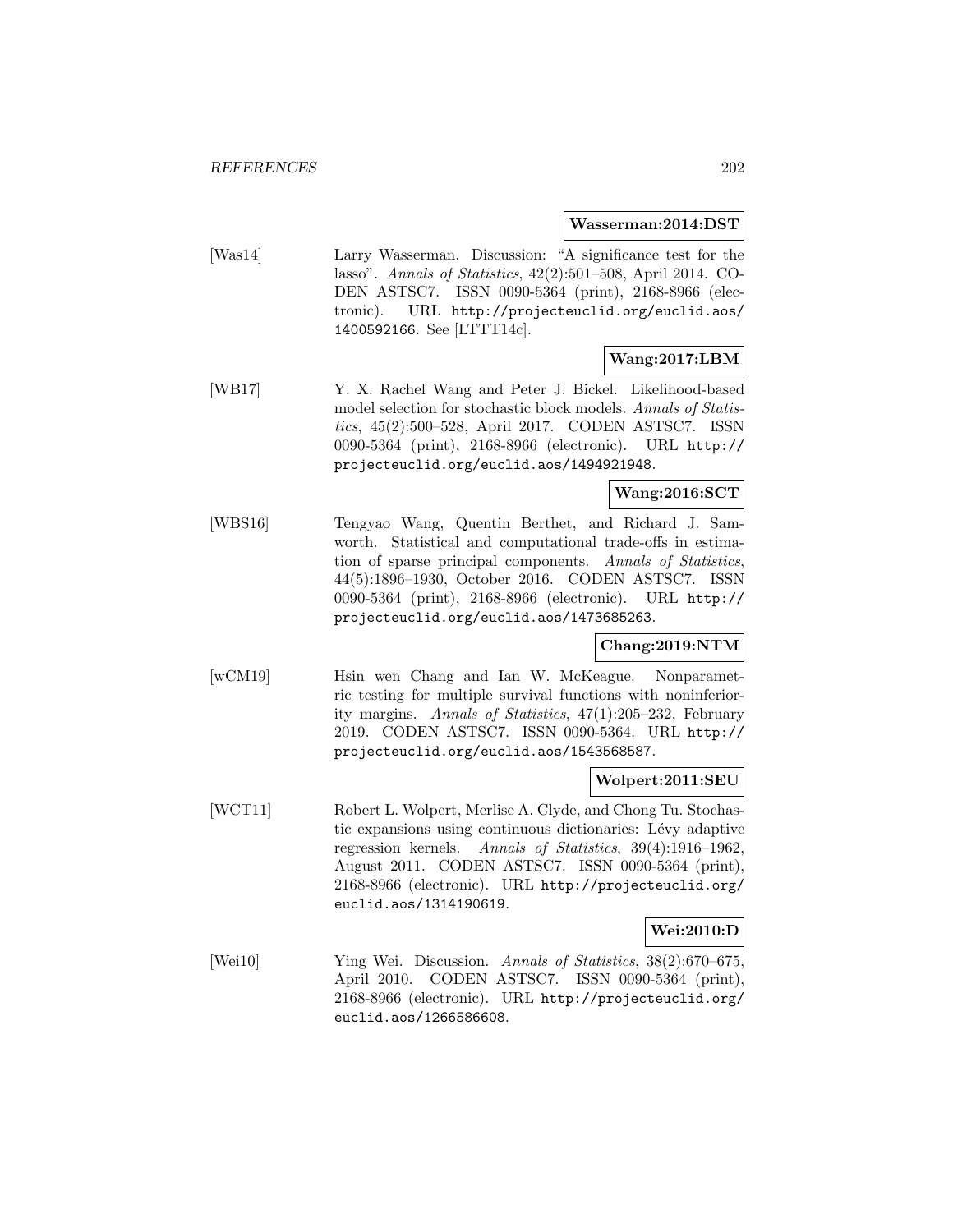**Wang:2017:AEE**

| [WF17] | Weichen Wang and Jianging Fan. Asymptotics of empirical<br>eigenstructure for high dimensional spiked covariance. Annals<br>of Statistics, $45(3):1342-1374$ , June 2017. CODEN ASTSC7.<br>ISSN 0090-5364 (print), 2168-8966 (electronic). URL http:<br>//projecteuclid.org/euclid.aos/1497319697. |
|--------|----------------------------------------------------------------------------------------------------------------------------------------------------------------------------------------------------------------------------------------------------------------------------------------------------|
|        | Williams:2019:NVS                                                                                                                                                                                                                                                                                  |
| [WH19] | Jonathan P. Williams and Jan Hannig. Nonpenalized variable<br>selection in high-dimensional linear model settings via gen-                                                                                                                                                                         |

eralized fiducial inference. Annals of Statistics, 47(3):1723– 1753, June 2019. CODEN ASTSC7. ISSN 0090-5364. URL http://projecteuclid.org/euclid.aos/1550026855.

# **Wang:2013:CNP**

[WKL13] Lan Wang, Yongdai Kim, and Runze Li. Calibrating nonconvex penalized regression in ultra-high dimension. Annals of Statistics, 41(5):2505–2536, October 2013. CODEN ASTSC7. ISSN 0090-5364 (print), 2168-8966 (electronic). URL http: //projecteuclid.org/euclid.aos/1383661271.

### **Whiteley:2014:TPF**

[WL14] Nick Whiteley and Anthony Lee. Twisted particle filters. Annals of Statistics, 42(1):115–141, February 2014. CO-DEN ASTSC7. ISSN 0090-5364 (print), 2168-8966 (electronic). URL http://projecteuclid.org/euclid.aos/ 1392733182.

## **Wang:2014:OEE**

[WLCY14] Jiangyan Wang, Rong Liu, Fuxia Cheng, and Lijian Yang. Oracally efficient estimation of autoregressive error distribution with simultaneous confidence band. Annals of Statistics, 42(2):654–668, April 2014. CODEN ASTSC7. ISSN 0090-5364 (print), 2168-8966 (electronic). URL http:// projecteuclid.org/euclid.aos/1400592173.

# **Wang:2011:EVS**

[WLLC11] Li Wang, Xiang Liu, Hua Liang, and Raymond J. Carroll. Estimation and variable selection for generalized additive partial linear models. Annals of Statistics, 39(4):1827–1851, August 2011. CODEN ASTSC7. ISSN 0090-5364 (print), 2168-8966 (electronic). URL http://projecteuclid.org/ euclid.aos/1311688537.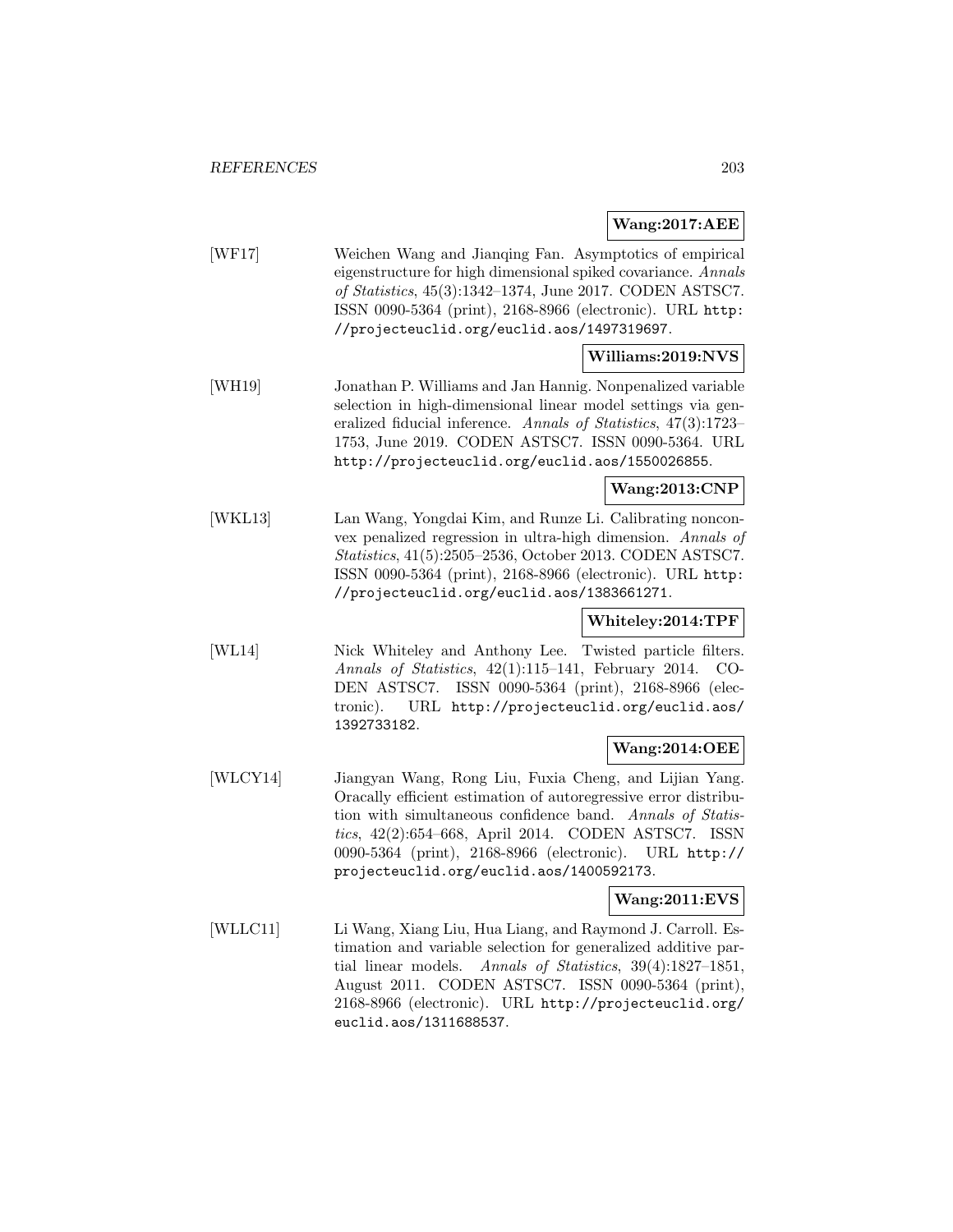### **Wang:2014:OCS**

[WLZ14] Zhaoran Wang, Han Liu, and Tong Zhang. Optimal computational and statistical rates of convergence for sparse nonconvex learning problems. Annals of Statistics, 42(6):2164–2201, December 2014. CODEN ASTSC7. ISSN 0090-5364 (print), 2168-8966 (electronic). URL http://projecteuclid.org/ euclid.aos/1413810725.

### **Wong:2010:OPT**

[WM10] Wing H. Wong and Li Ma. Optional Pólya tree and Bayesian inference. Annals of Statistics, 38(3):1433–1459, June 2010. CODEN ASTSC7. ISSN 0090-5364 (print), 2168-8966 (electronic). URL http://projecteuclid.org/ euclid.aos/1268056622.

# **Weng:2018:OLP**

[WMZ18] Haolei Weng, Arian Maleki, and Le Zheng. Overcoming the limitations of phase transition by higher order analysis of regularization techniques. Annals of Statistics, 46 (6A):3099–3129, December 2018. CODEN ASTSC7. ISSN 0090-5364. URL http://projecteuclid.org/euclid.aos/ 1536307244.

## **Wang:2012:STN**

[WP12] Qiying Wang and Peter C. B. Phillips. A specification test for nonlinear nonstationary models. Annals of Statistics, 40(2):727–758, April 2012. CODEN ASTSC7. ISSN 0090-5364 (print), 2168-8966 (electronic). URL http:// projecteuclid.org/euclid.aos/1337268210.

#### **Woodard:2013:CRM**

[WR13] Dawn B. Woodard and Jeffrey S. Rosenthal. Convergence rate of Markov chain methods for genomic motif discovery. Annals of Statistics, 41(1):91–124, February 2013. CO-DEN ASTSC7. ISSN 0090-5364 (print), 2168-8966 (electronic). URL http://projecteuclid.org/euclid.aos/ 1362493041.

## **Wang:2019:AFM**

[WRM19] Nanwei Wang, Johannes Rauh, and Hélène Massam. Approximating faces of marginal polytopes in discrete hierarchical models. Annals of Statistics, 47(3):1203–1233, June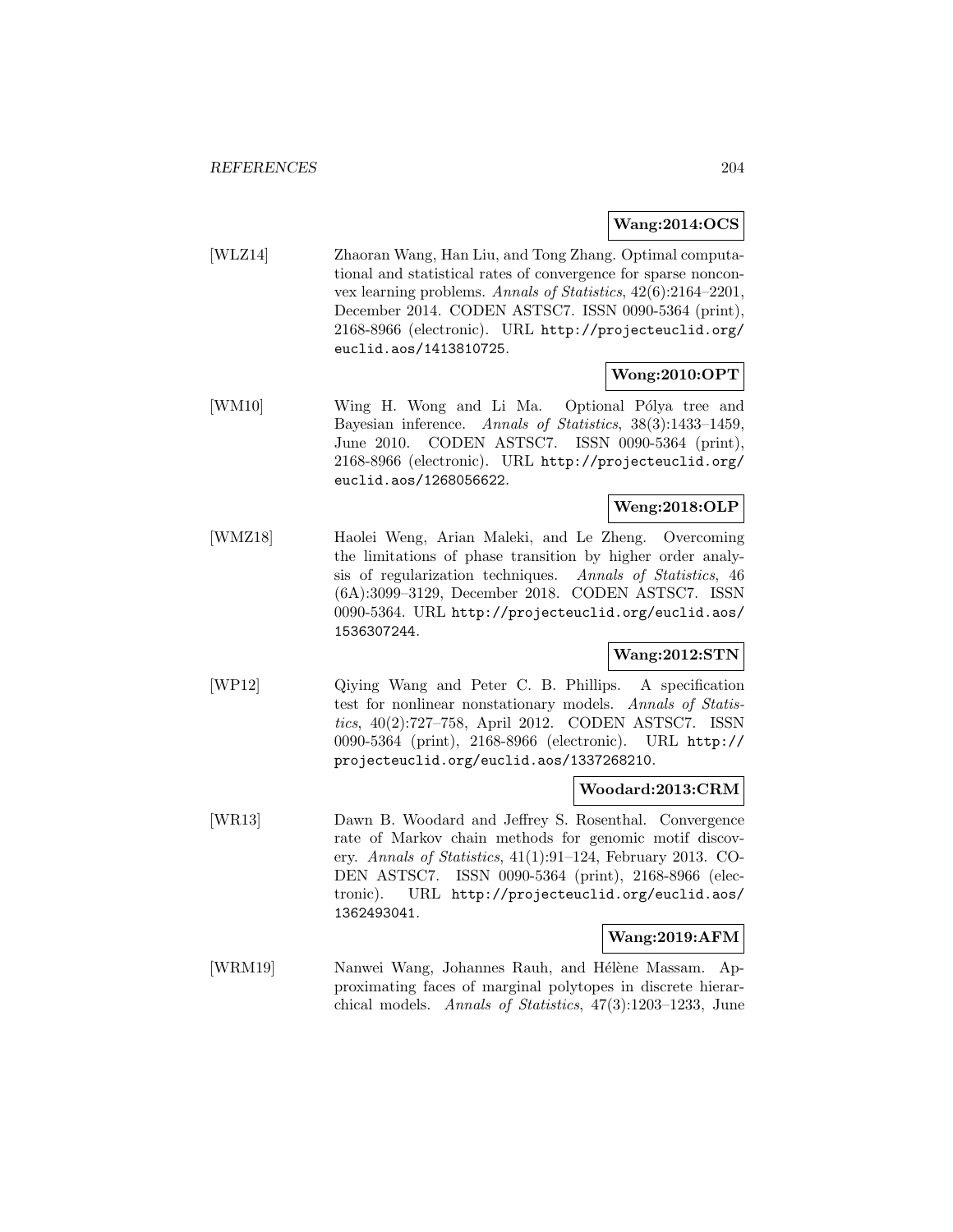2019. CODEN ASTSC7. ISSN 0090-5364. URL http:// projecteuclid.org/euclid.aos/1550026834.

# **Wu:2018:TGF**

[WW18] Hau-Tieng Wu and Nan Wu. Think globally, fit locally under the manifold setup: Asymptotic analysis of locally linear embedding. Annals of Statistics, 46(6B):3805–3837, December 2018. CODEN ASTSC7. ISSN 0090-5364. URL http:// projecteuclid.org/euclid.aos/1536631291.

# **Wei:2019:GHT**

[WWG19] Yuting Wei, Martin J. Wainwright, and Adityanand Guntuboyina. The geometry of hypothesis testing over convex cones: Generalized likelihood ratio tests and minimax radii. Annals of Statistics, 47(2):994–1024, April 2019. CODEN ASTSC7. ISSN 0090-5364. URL http://projecteuclid. org/euclid.aos/1547197246.

### **Wang:2014:EMS**

[WXQL14] Li Wang, Lan Xue, Annie Qu, and Hua Liang. Estimation and model selection in generalized additive partial linear models for correlated data with diverging number of covariates. Annals of Statistics, 42(2):592–624, April 2014. CO-DEN ASTSC7. ISSN 0090-5364 (print), 2168-8966 (electronic). URL http://projecteuclid.org/euclid.aos/ 1400592171.

## **Wang:2018:OMD**

[WXX18] Lin Wang, Qian Xiao, and Hongquan Xu. Optimal maximin  $L_1$ -distance latin hypercube designs based on good lattice point designs. Annals of Statistics, 46(6B):3741–3766, December 2018. CODEN ASTSC7. ISSN 0090-5364. URL http://projecteuclid.org/euclid.aos/1536631289.

#### **Wang:2010:EPL**

[WXZC10] Jane-Ling Wang, Liugen Xue, Lixing Zhu, and Yun Sam Chong. Estimation for a partial-linear single-index model. Annals of Statistics, 38(1):246–274, February 2010. CO-DEN ASTSC7. ISSN 0090-5364 (print), 2168-8966 (electronic). URL http://projecteuclid.org/euclid.aos/ 1262271615.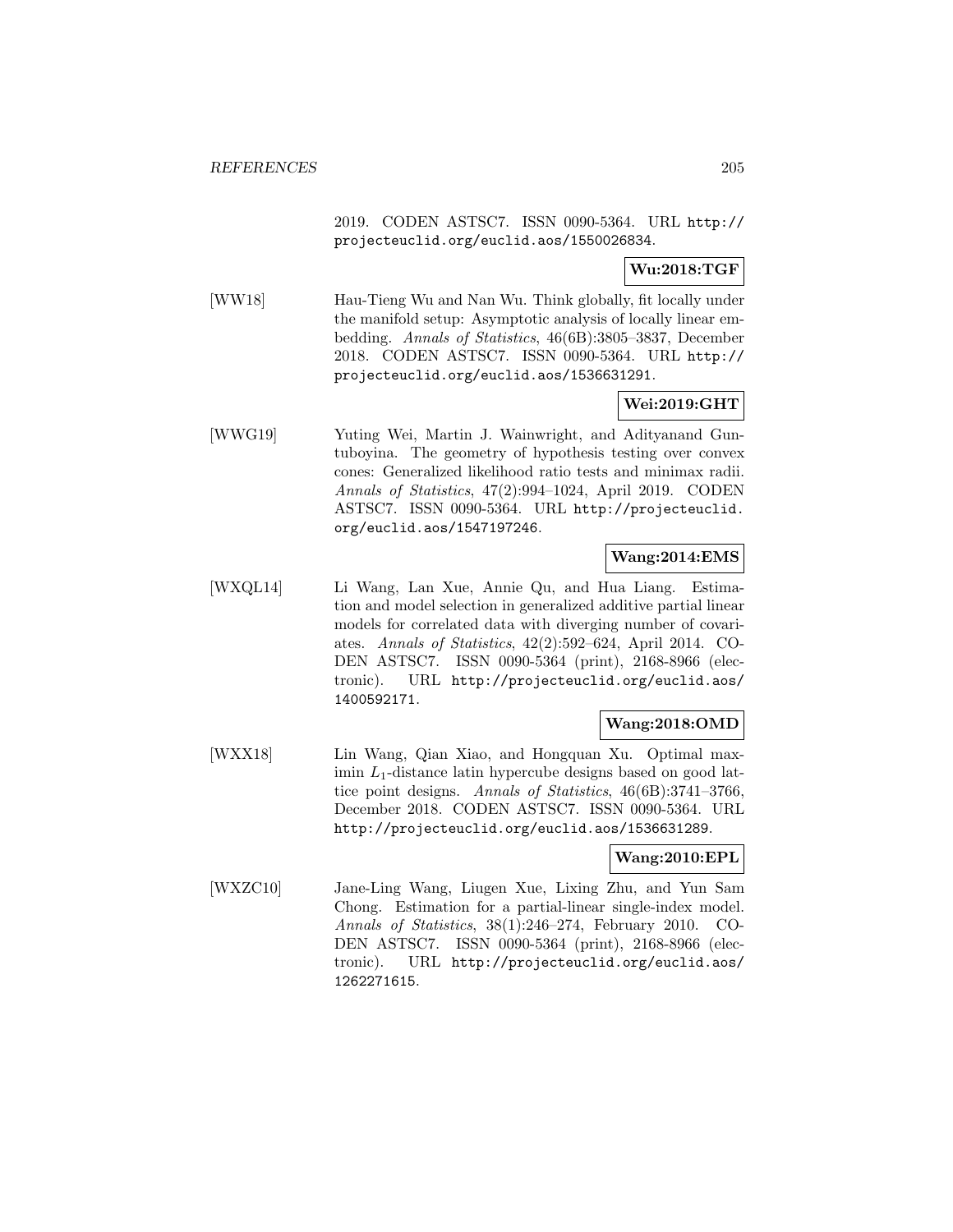## **Wang:2017:EEL**

[WY17] Qinwen Wang and Jianfeng Yao. Extreme eigenvalues of large-dimensional spiked Fisher matrices with application. Annals of Statistics, 45(1):415–460, February 2017. CO-DEN ASTSC7. ISSN 0090-5364 (print), 2168-8966 (electronic). URL http://projecteuclid.org/euclid.aos/ 1487667628.

# **Wu:2019:CPM**

[WY19] Yihong Wu and Pengkun Yang. Chebyshev polynomials, moment matching, and optimal estimation of the unseen. Annals of Statistics, 47(2):857–883, April 2019. CODEN ASTSC7. ISSN 0090-5364. URL http://projecteuclid.org/euclid. aos/1547197241.

# **Wang:2010:VVM**

[WZ10] Yazhen Wang and Jian Zou. Vast volatility matrix estimation for high-frequency financial data. Annals of Statistics, 38(2):943–978, April 2010. CODEN ASTSC7. ISSN 0090-5364 (print), 2168-8966 (electronic). URL http:// projecteuclid.org/euclid.aos/1266586619.

# **Wu:2012:PMT**

[WZ12] Yuan Wu and Ying Zhang. Partially monotone tensor spline estimation of the joint distribution function with bivariate current status data. Annals of Statistics, 40(3):1609–1636, June 2012. CODEN ASTSC7. ISSN 0090-5364 (print), 2168-8966 (electronic). URL http://projecteuclid.org/ euclid.aos/1346850067.

# **Wu:2018:GBS**

[WZ18] Weichi Wu and Zhou Zhou. Gradient-based structural change detection for nonstationary time series M-estimation. Annals of Statistics, 46(3):1197–1224, June 2018. CODEN ASTSC7. ISSN 0090-5364. URL http://projecteuclid.org/euclid. aos/1525313080.

## **Wang:2017:CAM**

[WZHO17] Jingshu Wang, Qingyuan Zhao, Trevor Hastie, and Art B. Owen. Confounder adjustment in multiple hypothesis testing. Annals of Statistics, 45(5):1863–1894, October 2017. CODEN ASTSC7. ISSN 0090-5364 (print), 2168-8966 (electronic).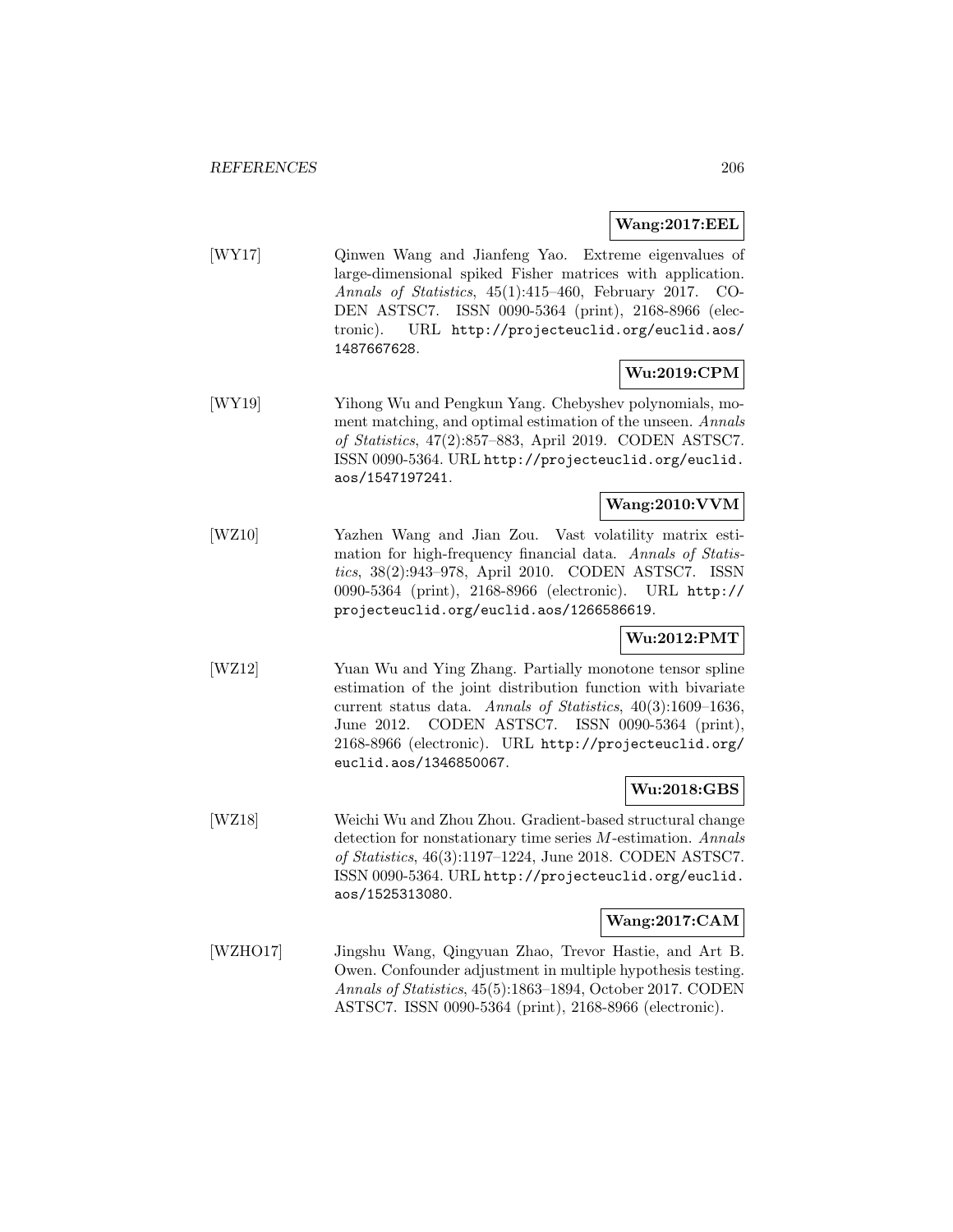### **Wang:2018:CPD**

[WZY18] Guanghui Wang, Changliang Zou, and Guosheng Yin. Change-point detection in multinomial data with a large number of categories. Annals of Statistics, 46(5):2020–2044, October 2018. CODEN ASTSC7. ISSN 0090-5364. URL http://projecteuclid.org/euclid.aos/1534492827.

# **Xu:2016:FVS**

[XCL16] Min Xu, Minhua Chen, and John Lafferty. Faithful variable screening for high-dimensional convex regression. Annals of Statistics, 44(6):2624–2660, December 2016. CO-DEN ASTSC7. ISSN 0090-5364 (print), 2168-8966 (electronic). URL http://projecteuclid.org/euclid.aos/ 1479891630.

# **Xu:2012:AOE**

[XH12] Ganggang Xu and Jianhua Z. Huang. Asymptotic optimality and efficient computation of the leave-subject-out cross-validation. Annals of Statistics, 40(6):3003–3030, December 2012. CODEN ASTSC7. ISSN 0090-5364 (print), 2168-8966 (electronic). URL http://projecteuclid.org/ euclid.aos/1360332191.

## **Xie:2016:OSE**

[XKB16] Xianchao Xie, S. C. Kou, and Lawrence Brown. Optimal shrinkage estimation of mean parameters in family of distributions with quadratic variance. Annals of Statistics, 44(2):564–597, April 2016. CODEN ASTSC7. ISSN 0090-5364 (print), 2168-8966 (electronic). URL http:// projecteuclid.org/euclid.aos/1458245728.

### **Xue:2010:SEC**

[XMW10] Hongqi Xue, Hongyu Miao, and Hulin Wu. Sieve estimation of constant and time-varying coefficients in nonlinear ordinary differential equation models by considering both numerical error and measurement error. Annals of Statistics, 38(4):2351–2387, August 2010. CODEN ASTSC7. ISSN 0090-5364 (print), 2168-8966 (electronic). URL http:// projecteuclid.org/euclid.aos/1278861251.

## **Xia:2013:CRE**

[XQB13] Ningning Xia, Yingli Qin, and Zhidong Bai. Convergence rates of eigenvector empirical spectral distribution of large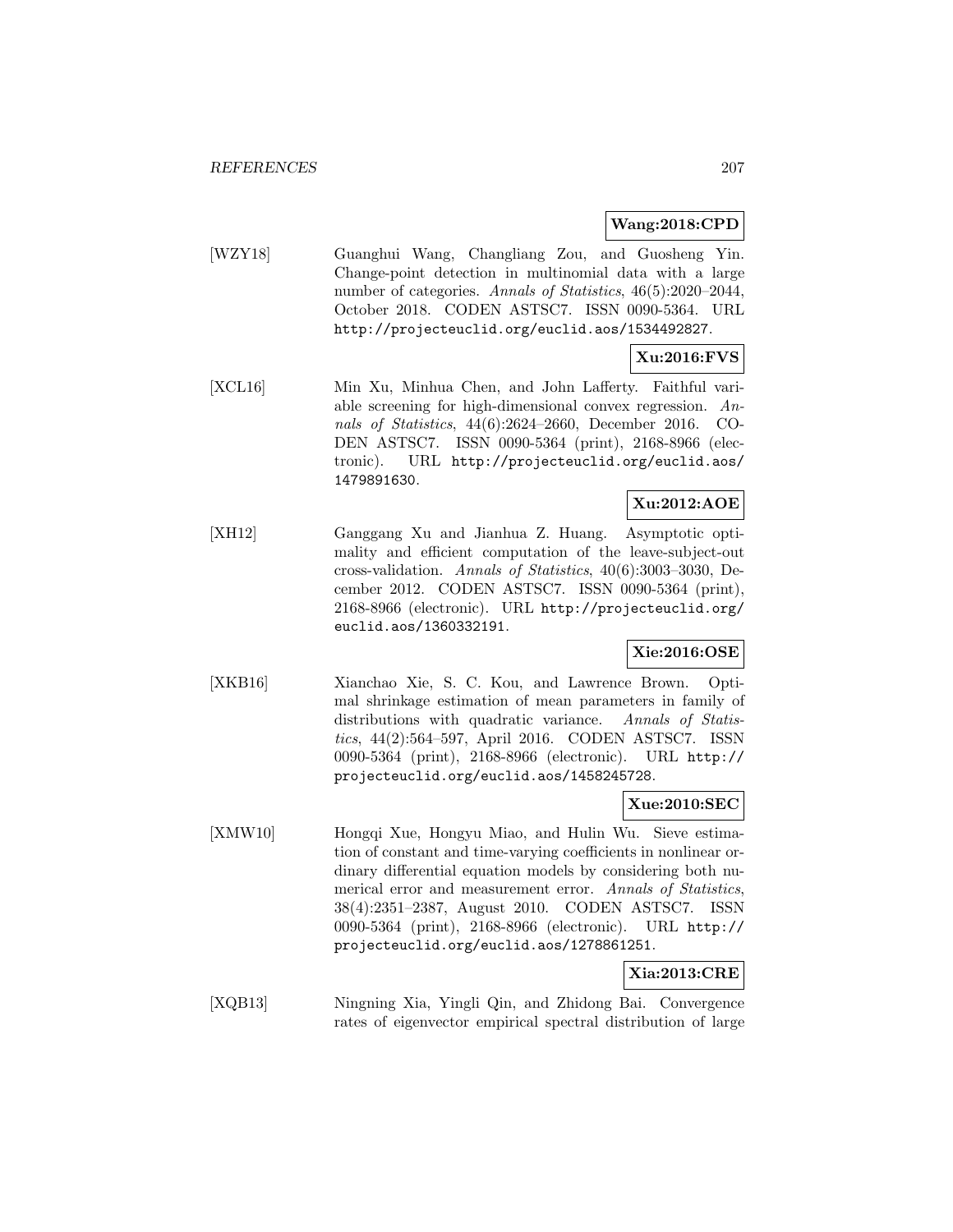dimensional sample covariance matrix. Annals of Statistics, 41(5):2572–2607, October 2013. CODEN ASTSC7. ISSN 0090-5364 (print), 2168-8966 (electronic). URL http:// projecteuclid.org/euclid.aos/1384871346.

# **Xie:2013:SMS**

[XS13] Yao Xie and David Siegmund. Sequential multi-sensor change-point detection. Annals of Statistics, 41(2):670–692, April 2013. CODEN ASTSC7. ISSN 0090-5364 (print), 2168-8966 (electronic). URL http://projecteuclid.org/ euclid.aos/1366980561.

### **Xu:2017:IRL**

[Xu17] Gongjun Xu. Identifiability of restricted latent class models with binary responses. Annals of Statistics, 45(2):675– 707, April 2017. CODEN ASTSC7. ISSN 0090-5364 (print), 2168-8966 (electronic). URL http://projecteuclid.org/ euclid.aos/1494921954.

### **Xiao:2012:CME**

[XW12] Han Xiao and Wei Biao Wu. Covariance matrix estimation for stationary time series. Annals of Statistics, 40(1):466–493, February 2012. CODEN ASTSC7. ISSN 0090-5364 (print), 2168-8966 (electronic). URL http://projecteuclid.org/ euclid.aos/1334581750.

#### **Xue:2012:RRB**

[XZ12] Lingzhou Xue and Hui Zou. Regularized rank-based estimation of high-dimensional nonparanormal graphical models. Annals of Statistics, 40(5):2541–2571, October 2012. CODEN ASTSC7. ISSN 0090-5364 (print), 2168-8966 (electronic). URL http://projecteuclid.org/euclid.aos/ 1359987530.

# **Xia:2018:IAS**

[XZ18] Ningning Xia and Xinghua Zheng. On the inference about the spectral distribution of high-dimensional covariance matrix based on high-frequency noisy observations. Annals of Statistics, 46(2):500–525, April 2018. CODEN ASTSC7. ISSN 0090-5364. URL http://projecteuclid.org/euclid.aos/ 1522742427.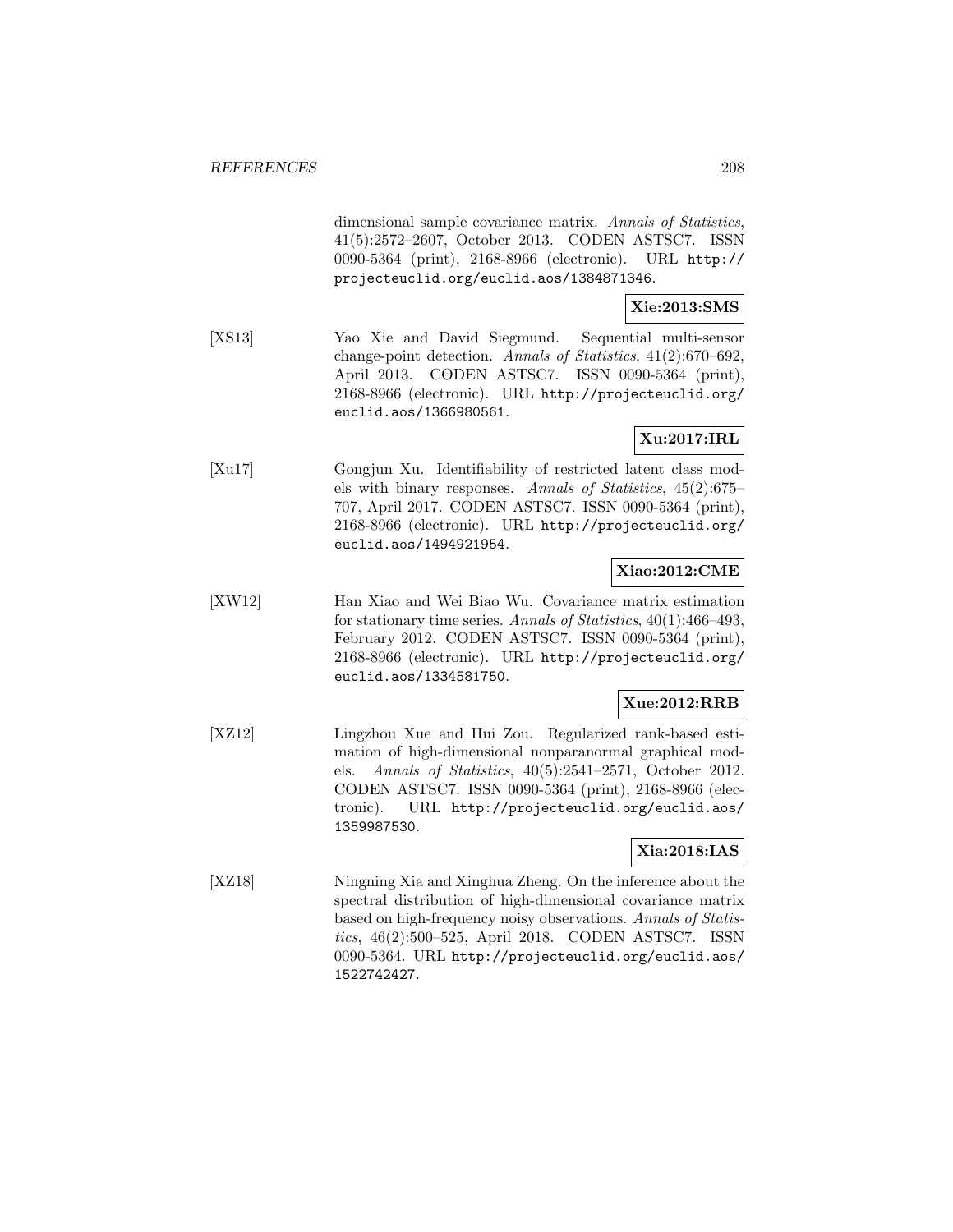## **Xue:2012:NPC**

[XZC12] Lingzhou Xue, Hui Zou, and Tianxi Cai. Nonconcave penalized composite conditional likelihood estimation of sparse Ising models. Annals of Statistics, 40(3):1403–1429, June 2012. CODEN ASTSC7. ISSN 0090-5364 (print), 2168-8966 (electronic). URL http://projecteuclid.org/euclid. aos/1344610588.

# **Yang:2010:GP**

[Yan10] Min Yang. On the de la Garza phenomenon. Annals of Statistics, 38(4):2499–2524, August 2010. CODEN ASTSC7. ISSN 0090-5364 (print), 2168-8966 (electronic). URL http: //projecteuclid.org/euclid.aos/1278861255.

## **Yuan:2010:RKH**

[YC10] Ming Yuan and T. Tony Cai. A reproducing kernel Hilbert space approach to functional linear regression. Annals of Statistics, 38(6):3412–3444, December 2010. CO-DEN ASTSC7. ISSN 0090-5364 (print), 2168-8966 (electronic). URL http://projecteuclid.org/euclid.aos/ 1291126962.

## **Yang:2016:BMR**

[YD16] Yun Yang and David B. Dunson. Bayesian manifold regression. Annals of Statistics, 44(2):876–905, April 2016. CO-DEN ASTSC7. ISSN 0090-5364 (print), 2168-8966 (electronic). URL http://projecteuclid.org/euclid.aos/ 1458245738.

#### **Yu:2016:MSI**

[YDS16] Zhou Yu, Yuexiao Dong, and Jun Shao. On marginal sliced inverse regression for ultrahigh dimensional model-free feature selection. Annals of Statistics, 44(6):2594–2623, December 2016. CODEN ASTSC7. ISSN 0090-5364 (print), 2168-8966 (electronic). URL http://projecteuclid.org/ euclid.aos/1479891629.

#### **Yen:2011:MMA**

[Yen11] Tso-Jung Yen. A majorization–minimization approach to variable selection using spike and slab priors. Annals of Statistics, 39(3):1748–1775, June 2011. CODEN ASTSC7. ISSN 0090-5364 (print), 2168-8966 (electronic). URL http: //projecteuclid.org/euclid.aos/1311600282.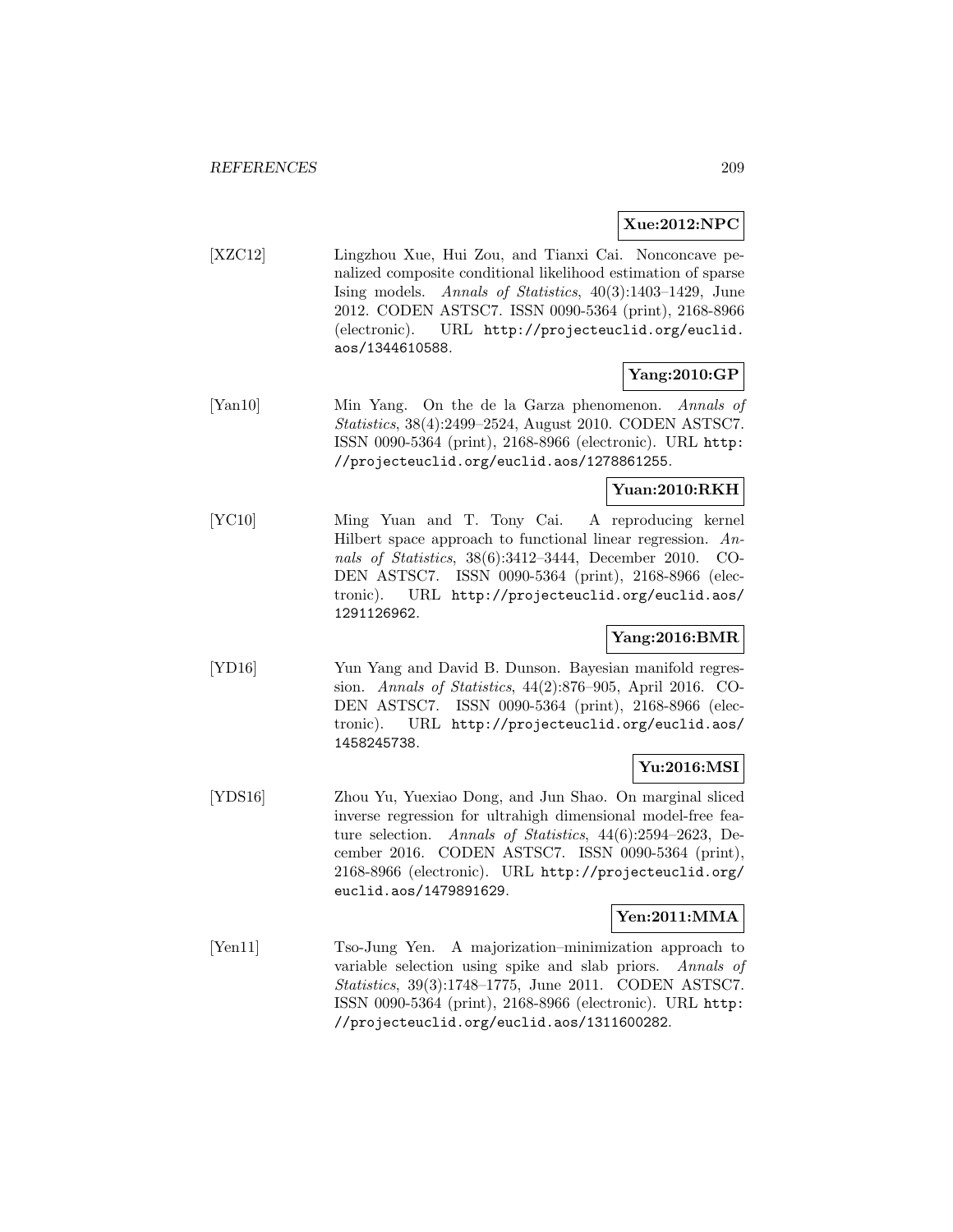#### **Yamagata:2013:QLA**

[YFG13] Koichi Yamagata, Akio Fujiwara, and Richard D. Gill. Quantum local asymptotic normality based on a new quantum likelihood ratio. Annals of Statistics, 41(4):2197–2217, August 2013. CODEN ASTSC7. ISSN 0090-5364 (print), 2168-8966 (electronic). URL http://projecteuclid.org/ euclid.aos/1382547518.

## **Yoo:2016:SNP**

[YG16] William Weimin Yoo and Subhashis Ghosal. Supremum norm posterior contraction and credible sets for nonparametric multivariate regression. Annals of Statistics, 44(3):1069– 1102, June 2016. CODEN ASTSC7. ISSN 0090-5364 (print), 2168-8966 (electronic). URL http://projecteuclid.org/ euclid.aos/1460381687.

### **Yang:2012:BEL**

[YH12] Yunwen Yang and Xuming He. Bayesian empirical likelihood for quantile regression. Annals of Statistics, 40(2):1102– 1131, April 2012. CODEN ASTSC7. ISSN 0090-5364 (print), 2168-8966 (electronic). URL http://projecteuclid.org/ euclid.aos/1342625463.

# **Yin:2011:SDR**

[YL11] Xiangrong Yin and Bing Li. Sufficient dimension reduction based on an ensemble of minimum average variance estimators. Annals of Statistics, 39(6):3392–3416, December 2011. CODEN ASTSC7. ISSN 0090-5364 (print), 2168-8966 (electronic). URL http://projecteuclid.org/ euclid.aos/1330958684.

#### **Yoshimori:2014:SOE**

[YL14] Masayo Yoshimori and Partha Lahiri. A second-order efficient empirical Bayes confidence interval. Annals of Statistics, 42(4):1233–1261, August 2014. CODEN ASTSC7. ISSN 0090-5364 (print), 2168-8966 (electronic). URL http:// projecteuclid.org/euclid.aos/1403715200.

### **Yan:2016:ADE**

[YLZ16] Ting Yan, Chenlei Leng, and Ji Zhu. Asymptotics in directed exponential random graph models with an increasing bi-degree sequence. Annals of Statistics, 44(1):31–57,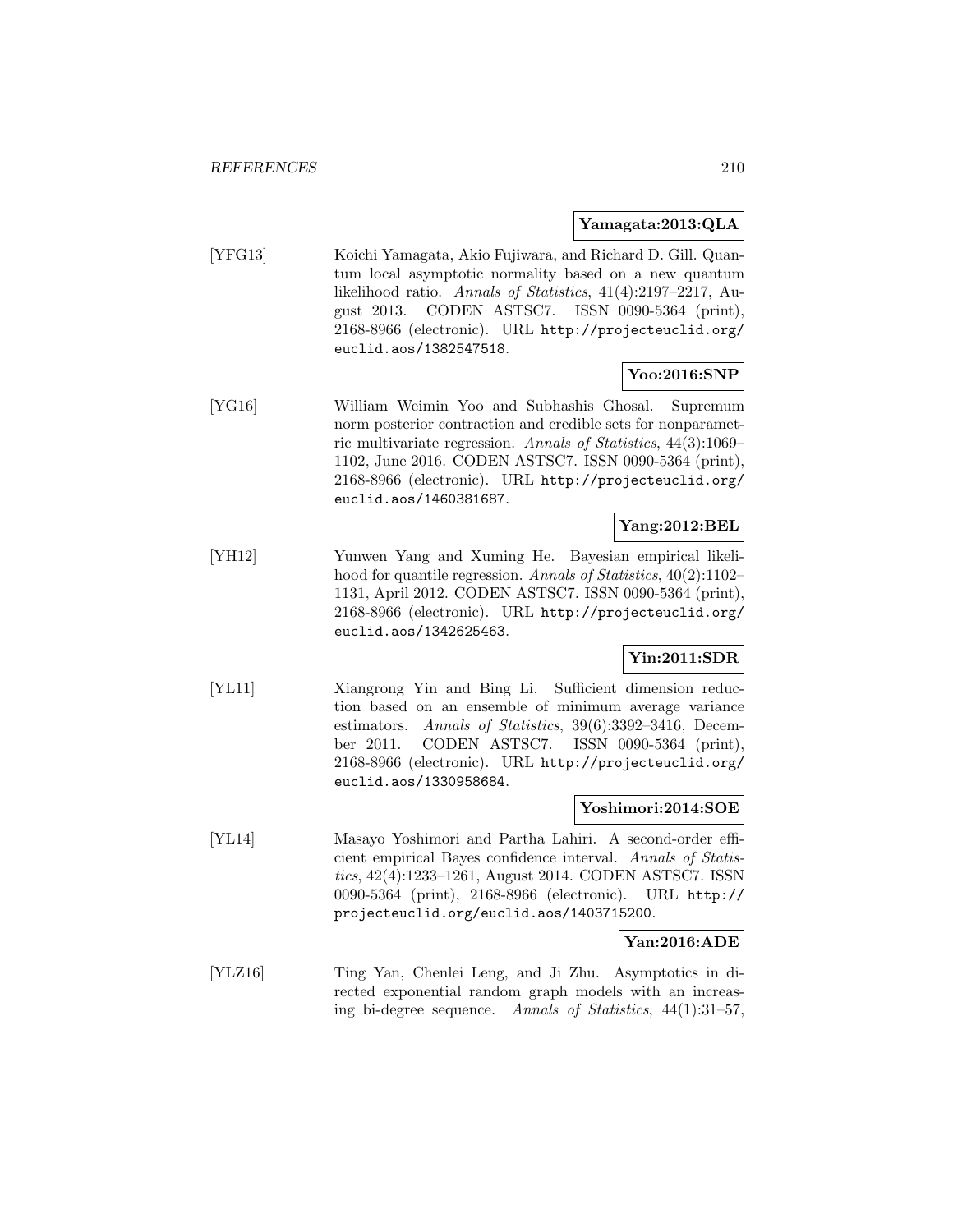February 2016. CODEN ASTSC7. ISSN 0090-5364 (print), 2168-8966 (electronic). URL http://projecteuclid.org/ euclid.aos/1449755956.

## **Yang:2015:ITH**

[YP15] Yanrong Yang and Guangming Pan. Independence test for high dimensional data based on regularized canonical correlation coefficients. Annals of Statistics, 43(2):467–500, April 2015. CODEN ASTSC7. ISSN 0090-5364 (print), 2168-8966 (electronic). URL http://projecteuclid.org/ euclid.aos/1424787425.

# **Yang:2017:RSK**

[YPW17] Yun Yang, Mert Pilanci, and Martin J. Wainwright. Randomized sketches for kernels: Fast and optimal nonparametric regression. Annals of Statistics, 45(3):991–1023, June 2017. CODEN ASTSC7. ISSN 0090-5364 (print), 2168-8966 (electronic). URL http://projecteuclid.org/ euclid.aos/1497319686.

## **Yang:2012:ILO**

[YS12] Min Yang and John Stufken. Identifying locally optimal designs for nonlinear models: A simple extension with profound consequences. Annals of Statistics, 40(3):1665–1681, June 2012. CODEN ASTSC7. ISSN 0090-5364 (print), 2168-8966 (electronic). URL http://projecteuclid.org/ euclid.aos/1349196387.

## **Yang:2015:MON**

[YT15] Yun Yang and Surya T. Tokdar. Minimax-optimal nonparametric regression in high dimensions. Annals of Statistics, 43(2):652–674, April 2015. CODEN ASTSC7. ISSN 0090-5364 (print), 2168-8966 (electronic). URL http:// projecteuclid.org/euclid.aos/1425398504.

## **Yu:2010:MCG**

[Yu10] Yaming Yu. Monotonic convergence of a general algorithm for computing optimal designs. Annals of Statistics, 38(3):1593– 1606, June 2010. CODEN ASTSC7. ISSN 0090-5364 (print), 2168-8966 (electronic). URL http://projecteuclid.org/ euclid.aos/1269452648.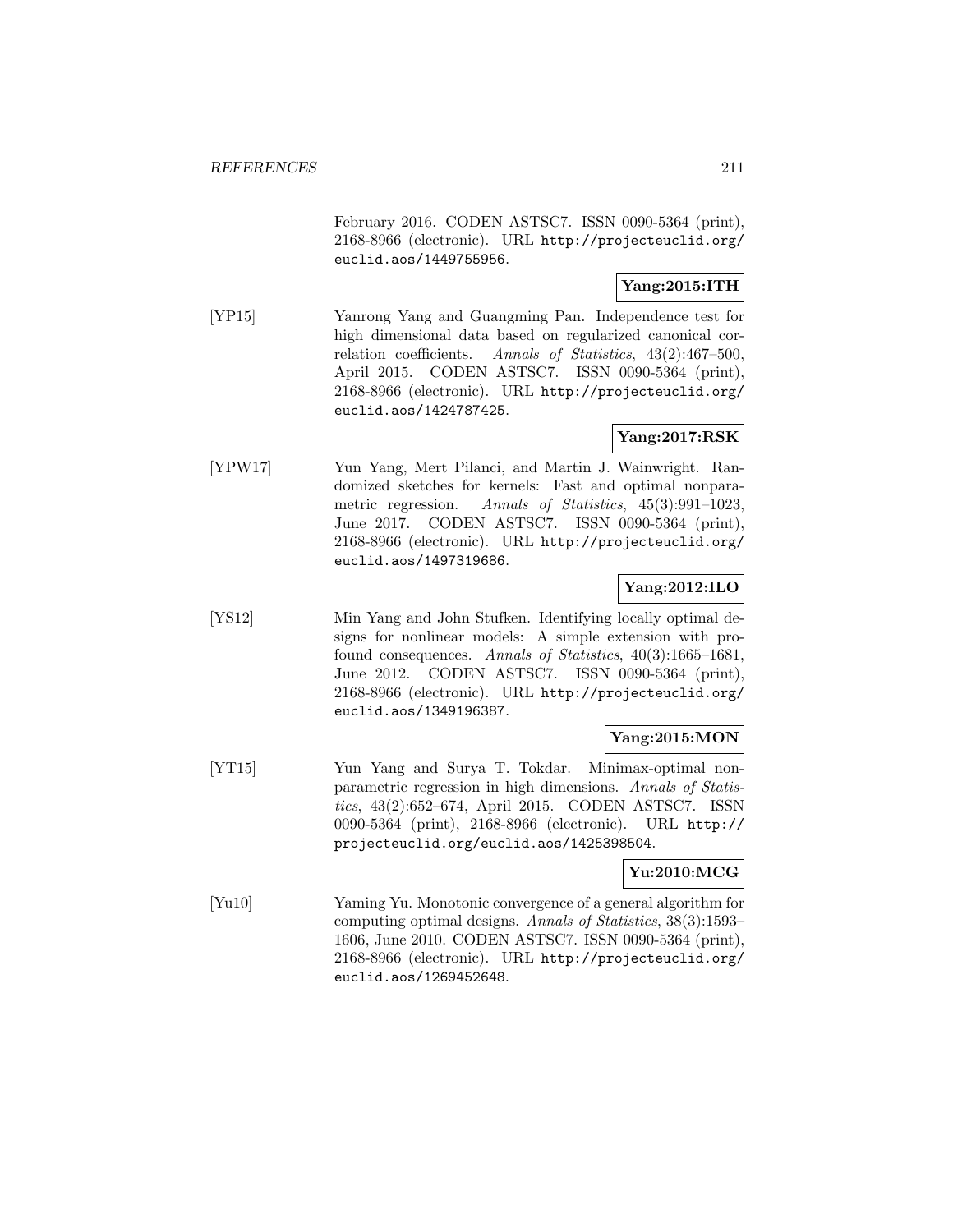### **Yuan:2012:DLV**

[Yua12] Ming Yuan. Discussion: Latent variable graphical model selection via convex optimization. Annals of Statistics, 40 (4):1968–1972, August 2012. CODEN ASTSC7. ISSN 0090-5364 (print), 2168-8966 (electronic). URL http:// projecteuclid.org/euclid.aos/1351602528.

# **Yang:2016:CCH**

[YWJ16] Yun Yang, Martin J. Wainwright, and Michael I. Jordan. On the computational complexity of high-dimensional Bayesian variable selection. Annals of Statistics, 44(6):2497–2532, December 2016. CODEN ASTSC7. ISSN 0090-5364 (print), 2168-8966 (electronic). URL http://projecteuclid.org/ euclid.aos/1479891626.

# **Yuan:2016:MOR**

[YZ16] Ming Yuan and Ding-Xuan Zhou. Minimax optimal rates of estimation in high dimensional additive models. Annals of Statistics, 44(6):2564–2593, December 2016. CO-DEN ASTSC7. ISSN 0090-5364 (print), 2168-8966 (electronic). URL http://projecteuclid.org/euclid.aos/ 1479891628.

# **Zheng:2017:IUO**

[ZAL17] Wei Zheng, Mingyao Ai, and Kang Li. Identification of universally optimal circular designs for the interference model. Annals of Statistics, 45(4):1462–1487, August 2017. CO-DEN ASTSC7. ISSN 0090-5364 (print), 2168-8966 (electronic). URL http://projecteuclid.org/euclid.aos/ 1498636863.

### **Zhang:2019:SSI**

[ZBC19] Anru Zhang, Lawrence D. Brown, and T. Tony Cai. Semisupervised inference: General theory and estimation of means. Annals of Statistics, 47(5):2538–2566, October 2019. CODEN ASTSC7. ISSN 0090-5364 (print), 2168-8966 (electronic). URL https://projecteuclid.org/euclid.aos/ 1564797856.

#### **Zhou:2018:NPR**

[ZBFL18] Wen-Xin Zhou, Koushiki Bose, Jianqing Fan, and Han Liu. A new perspective on robust M-estimation: Finite sample theory and applications to dependence-adjusted multiple testing.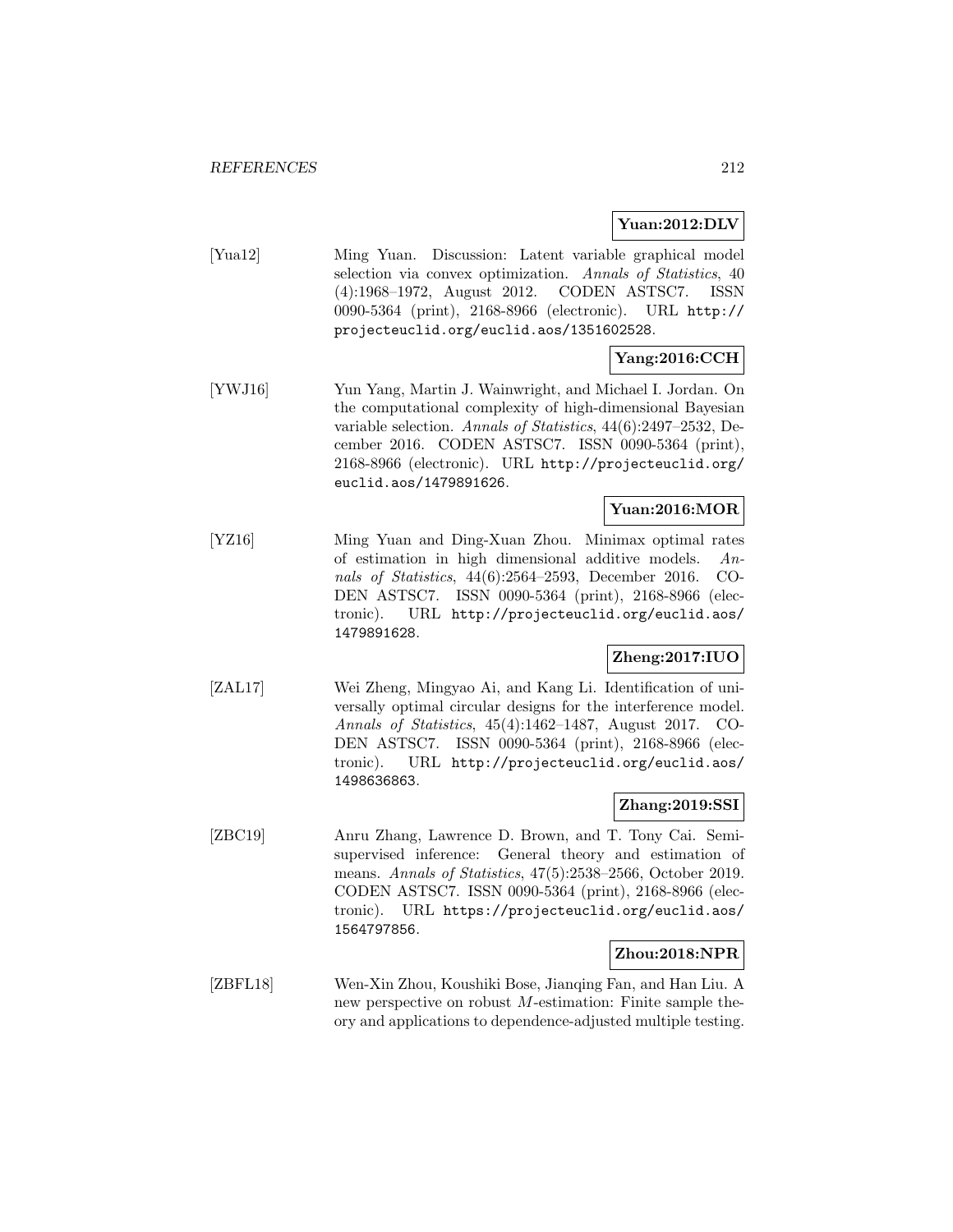Annals of Statistics, 46(5):1904–1931, October 2018. CODEN ASTSC7. ISSN 0090-5364. URL http://projecteuclid. org/euclid.aos/1534492823.

## **Zheng:2015:SPC**

[ZBY15] Shurong Zheng, Zhidong Bai, and Jianfeng Yao. Substitution principle for CLT of linear spectral statistics of highdimensional sample covariance matrices with applications to hypothesis testing. Annals of Statistics, 43(2):546–591, April 2015. CODEN ASTSC7. ISSN 0090-5364 (print), 2168-8966 (electronic). URL http://projecteuclid.org/ euclid.aos/1424787428.

# **Zheng:2019:HTL**

[ZCCL19] Shurong Zheng, Zhao Chen, Hengjian Cui, and Runze Li. Hypothesis testing on linear structures of high-dimensional covariance matrix. Annals of Statistics, 47(6):3300–3334, December 2019. CODEN ASTSC7. ISSN 0090-5364 (print), 2168-8966 (electronic). URL https://projecteuclid.org/ euclid.aos/1572487394.

#### **Zheng:2019:THD**

[ZCGZ19] Shurong Zheng, Guanghui Cheng, Jianhua Guo, and Hongtu Zhu. Test for high-dimensional correlation matrices. Annals of Statistics, 47(5):2887–2921, October 2019. CO-DEN ASTSC7. ISSN 0090-5364 (print), 2168-8966 (electronic). URL https://projecteuclid.org/euclid.aos/ 1564797867.

## **Zhao:2016:PLF**

[ZCL16] Tianqi Zhao, Guang Cheng, and Han Liu. A partially linear framework for massive heterogeneous data. Annals of Statistics, 44(4):1400–1437, August 2016. CODEN ASTSC7. ISSN 0090-5364 (print), 2168-8966 (electronic). URL http: //projecteuclid.org/euclid.aos/1467894703.

### **Zhong:2013:TAH**

[ZCX13] Ping-Shou Zhong, Song Xi Chen, and Minya Xu. Tests alternative to higher criticism for high-dimensional means under sparsity and column-wise dependence. Annals of Statistics, 41(6):2820–2851, December 2013. CODEN ASTSC7. ISSN 0090-5364 (print), 2168-8966 (electronic). URL http: //projecteuclid.org/euclid.aos/1387313391.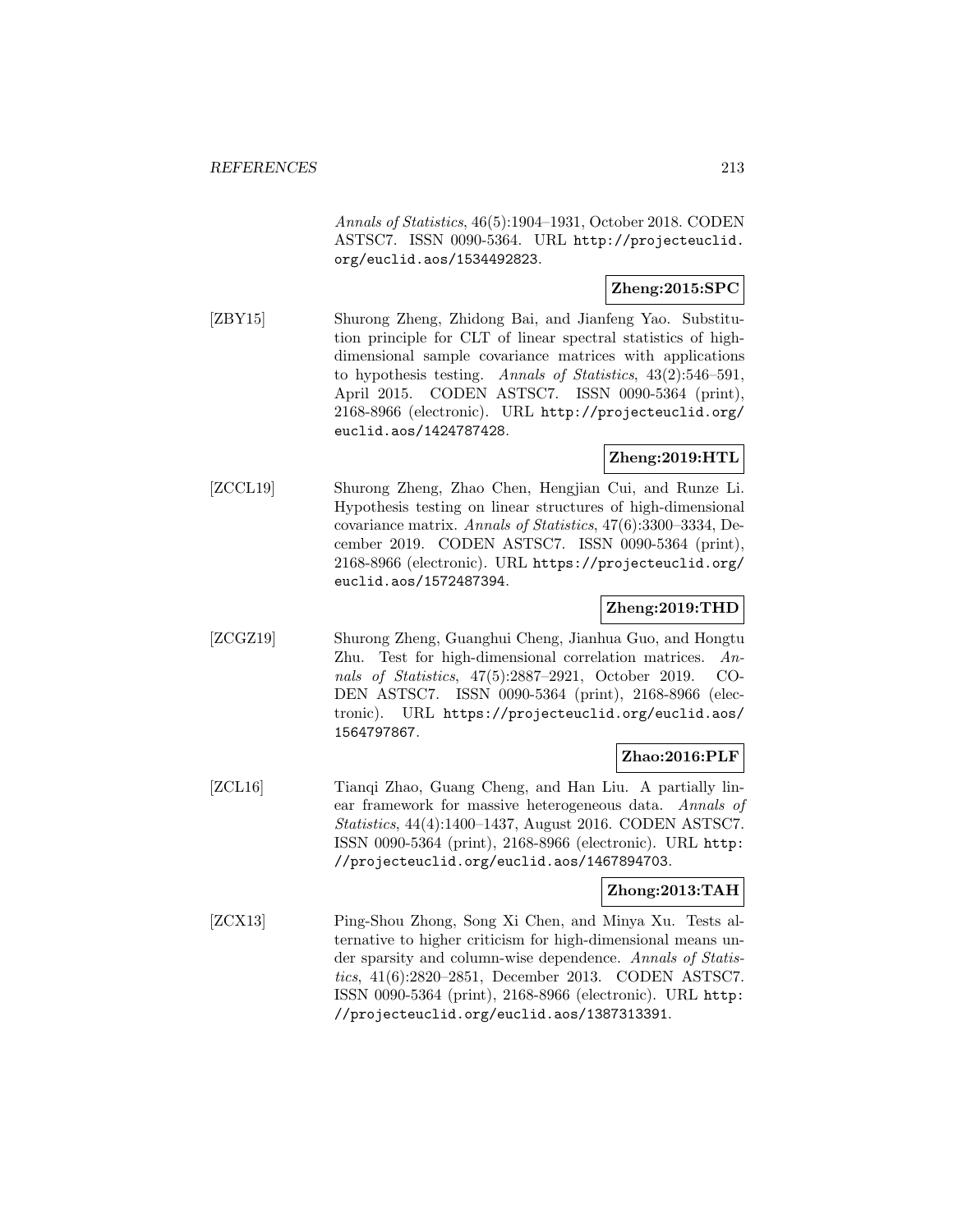#### **Zhao:2018:RBC**

[ZDMD18] Anqi Zhao, Peng Ding, Rahul Mukerjee, and Tirthankar Dasgupta. Randomization-based causal inference from splitplot designs. Annals of Statistics, 46(5):1876–1903, October 2018. CODEN ASTSC7. ISSN 0090-5364. URL http:// projecteuclid.org/euclid.aos/1534492822.

# **Zhang:2011:MTF**

[ZFY11] Chunming Zhang, Jianqing Fan, and Tao Yu. Multiple testing via FDR  $<sub>L</sub>$  for large-scale imaging data. Annals of</sub> Statistics, 39(1):613–642, February 2011. CODEN ASTSC7. ISSN 0090-5364 (print), 2168-8966 (electronic). URL http: //projecteuclid.org/euclid.aos/1297779858.

### **Zhu:2010:SMR**

[ZH10] Hongjian Zhu and Feifang Hu. Sequential monitoring of response-adaptive randomized clinical trials. Annals of Statistics, 38(4):2218–2241, August 2010. CODEN ASTSC7. ISSN 0090-5364 (print), 2168-8966 (electronic). URL http: //projecteuclid.org/euclid.aos/1278861247.

## **Zhang:2010:NUV**

[Zha10] Cun-Hui Zhang. Nearly unbiased variable selection under minimax concave penalty. Annals of Statistics, 38(2):894– 942, April 2010. CODEN ASTSC7. ISSN 0090-5364 (print), 2168-8966 (electronic). URL http://projecteuclid.org/ euclid.aos/1266586618.

## **Zhang:2013:NOM**

[Zha13] Li Zhang. Nearly optimal minimax estimator for highdimensional sparse linear regression. Annals of Statistics, 41(4):2149–2175, August 2013. CODEN ASTSC7. ISSN 0090-5364 (print), 2168-8966 (electronic). URL http:// projecteuclid.org/euclid.aos/1382547516.

## **Zhang:2018:EQT**

[Zha18] Yichong Zhang. Extremal quantile treatment effects. Annals of Statistics, 46(6B):3707–3740, December 2018. CODEN ASTSC7. ISSN 0090-5364. URL http://projecteuclid. org/euclid.aos/1536631288.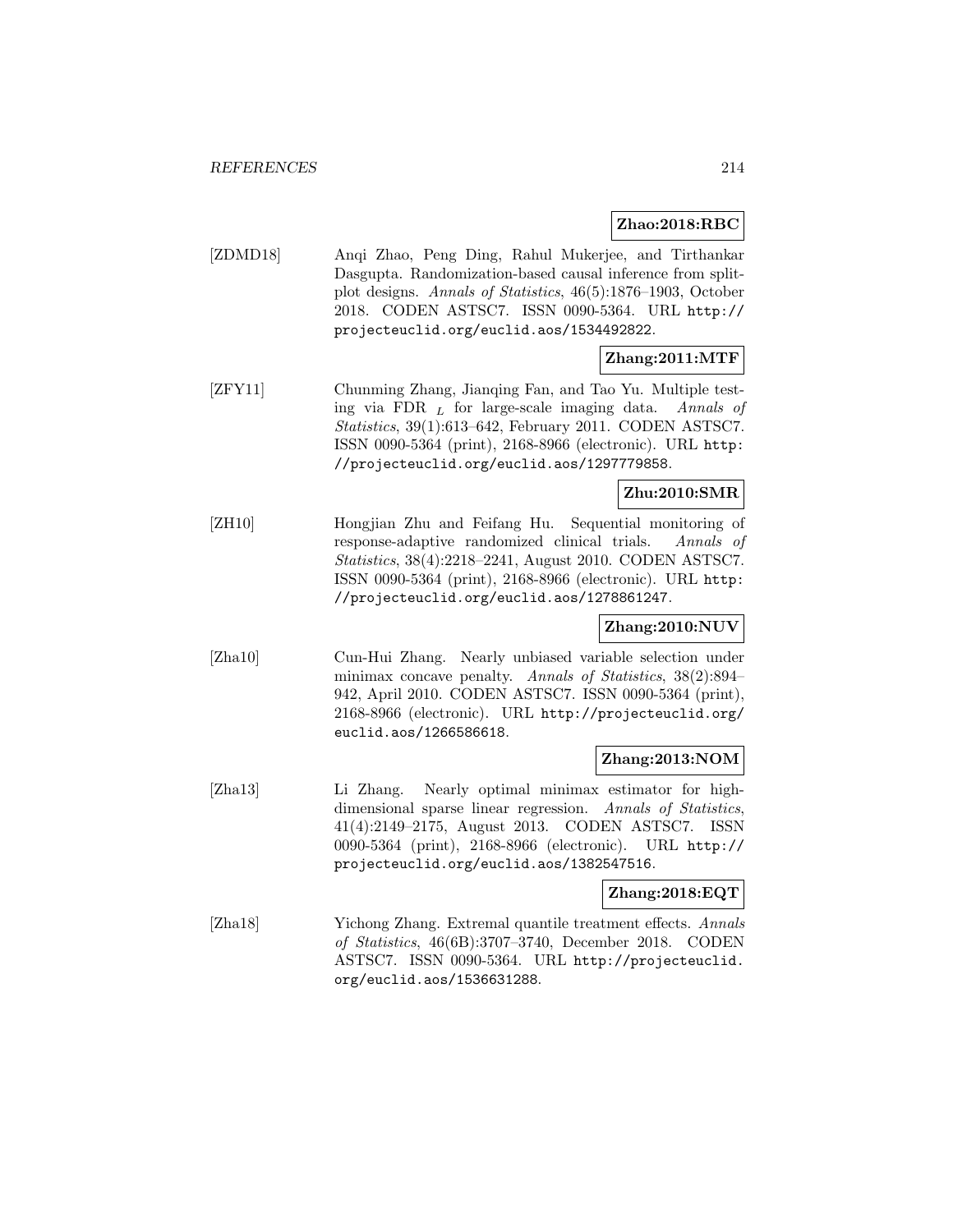#### **Zhang:2019:CEL**

[Zha19a] Anru Zhang. Cross: Efficient low-rank tensor completion. Annals of Statistics, 47(2):936–964, April 2019. CODEN ASTSC7. ISSN 0090-5364. URL http://projecteuclid. org/euclid.aos/1547197244.

### **Zhao:2019:CBP**

[Zha19b] Qingyuan Zhao. Covariate balancing propensity score by tailored loss functions. Annals of Statistics, 47(2):965–993, April 2019. CODEN ASTSC7. ISSN 0090-5364. URL http:// projecteuclid.org/euclid.aos/1547197245.

### **Zhang:2011:IUM**

[ZHCC11] Li-Xin Zhang, Feifang Hu, Siu Hung Cheung, and Wai Sum Chan. Immigrated urn models — theoretical properties and applications. Annals of Statistics, 39(1):643–671, February 2011. CODEN ASTSC7. ISSN 0090-5364 (print), 2168-8966 (electronic). URL http://projecteuclid.org/ euclid.aos/1297779859.

#### **Zheng:2013:OCD**

[Zhe13a] Wei Zheng. Optimal crossover designs for the proportional model. Annals of Statistics, 41(4):2218–2235, August 2013. CODEN ASTSC7. ISSN 0090-5364 (print), 2168-8966 (electronic). URL http://projecteuclid.org/ euclid.aos/1382547519.

#### **Zheng:2013:UOC**

[Zhe13b] Wei Zheng. Universally optimal crossover designs under subject dropout. Annals of Statistics, 41(1):63–90, February 2013. CODEN ASTSC7. ISSN 0090-5364 (print), 2168-8966 (electronic). URL http://projecteuclid.org/ euclid.aos/1362493040.

### **Zheng:2015:UOD**

[Zhe15] Wei Zheng. Universally optimal designs for two interference models. Annals of Statistics, 43(2):501–518, April 2015. CO-DEN ASTSC7. ISSN 0090-5364 (print), 2168-8966 (electronic). URL http://projecteuclid.org/euclid.aos/ 1424787426.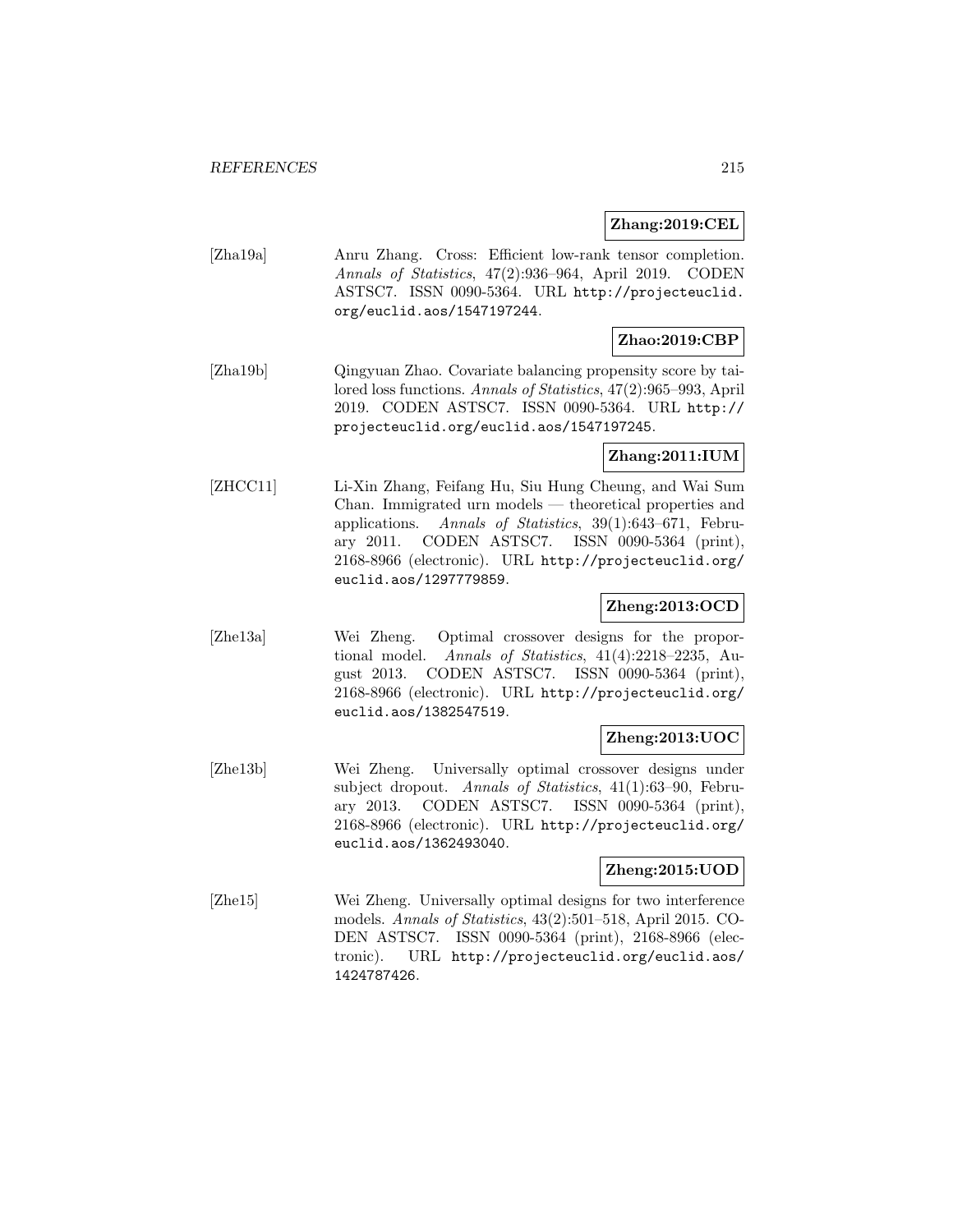#### **Zhou:2010:NIQ**

[Zho10] Zhou Zhou. Nonparametric inference of quantile curves for nonstationary time series. Annals of Statistics, 38 (4):2187–2217, August 2010. CODEN ASTSC7. ISSN 0090-5364 (print), 2168-8966 (electronic). URL http:// projecteuclid.org/euclid.aos/1278861246.

## **Zhou:2014:GGE**

[Zho14a] Shuheng Zhou. Gemini: Graph estimation with matrix variate normal instances. Annals of Statistics, 42(2):532–562, April 2014. CODEN ASTSC7. ISSN 0090-5364 (print), 2168-8966 (electronic). URL http://projecteuclid.org/ euclid.aos/1400592169.

### **Zhou:2014:IWS**

[Zho14b] Zhou Zhou. Inference of weighted V-statistics for nonstationary time series and its applications. Annals of Statistics, 42(1):87–114, February 2014. CODEN ASTSC7. ISSN 0090-5364 (print), 2168-8966 (electronic). URL http:// projecteuclid.org/euclid.aos/1389795746.

# **Zhu:2017:NAS**

[Zhu17] Ying Zhu. Nonasymptotic analysis of semiparametric regression models with high-dimensional parametric coefficients. Annals of Statistics, 45(5):2274–2298, October 2017. CODEN ASTSC7. ISSN 0090-5364 (print), 2168-8966 (electronic).

## **Zhu:2019:SIA**

[Zhu19] Ke Zhu. Statistical inference for autoregressive models under heteroscedasticity of unknown form. Annals of Statistics, 47(6):3185–3215, December 2019. CODEN ASTSC7. ISSN 0090-5364 (print), 2168-8966 (electronic). URL https: //projecteuclid.org/euclid.aos/1572487390.

#### **Zhu:2012:PSC**

[ZIC12] Hongtu Zhu, Joseph G. Ibrahim, and Hyunsoon Cho. Perturbation and scaled Cook's distance. Annals of Statistics, 40(2):785–811, April 2012. CODEN ASTSC7. ISSN 0090-5364 (print), 2168-8966 (electronic). URL http:// projecteuclid.org/euclid.aos/1337268212.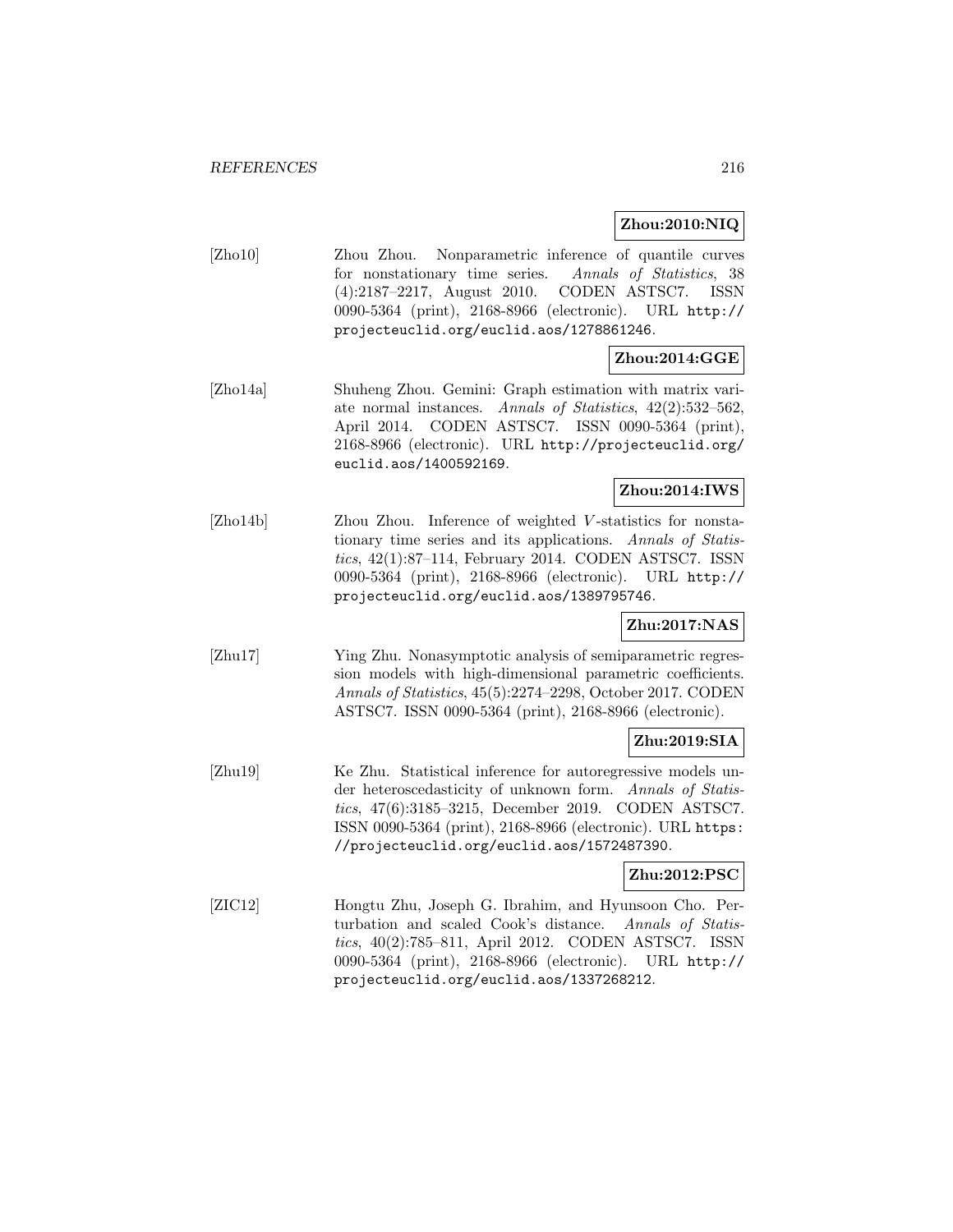### **Zhang:2011:CIC**

[ZJS11] Mingyuan Zhang, Marshall M. Joffe, and Dylan S. Small. Causal inference for continuous-time processes when covariates are observed only at discrete times. Annals of Statistics, 39(1):131–173, February 2011. CODEN ASTSC7. ISSN 0090-5364 (print), 2168-8966 (electronic). URL http:// projecteuclid.org/euclid.aos/1291388371.

### **Zhang:2011:FIC**

[ZL11a] Xinyu Zhang and Hua Liang. Focused information criterion and model averaging for generalized additive partial linear models. Annals of Statistics, 39(1):174–200, February 2011. CODEN ASTSC7. ISSN 0090-5364 (print), 2168-8966 (electronic). URL http://projecteuclid.org/ euclid.aos/1291388372.

### **Zheng:2011:EIC**

[ZL11b] Xinghua Zheng and Yingying Li. On the estimation of integrated covariance matrices of high dimensional diffusion processes. Annals of Statistics, 39(6):3121–3151, December 2011. CODEN ASTSC7. ISSN 0090-5364 (print), 2168-8966 (electronic). URL http://projecteuclid.org/ euclid.aos/1327672848.

#### **Zhu:2011:GSW**

[ZL11c] Ke Zhu and Shiqing Ling. Global self-weighted and local quasi-maximum exponential likelihood estimators for ARMA–GARCH/IGARCH models. Annals of Statistics, 39(4):2131–2163, August 2011. CODEN ASTSC7. ISSN 0090-5364 (print), 2168-8966 (electronic). URL http:// projecteuclid.org/euclid.aos/1319595461.

### **Zhu:2012:MVC**

[ZLK12] Hongtu Zhu, Runze Li, and Linglong Kong. Multivariate varying coefficient model for functional responses. Annals of Statistics, 40(5):2634–2666, October 2012. CODEN ASTSC7. ISSN 0090-5364 (print), 2168-8966 (electronic). URL http: //projecteuclid.org/euclid.aos/1359987533.

### **Zhao:2013:HDI**

[ZLLW13] Junlong Zhao, Chenlei Leng, Lexin Li, and Hansheng Wang. High-dimensional influence measure. Annals of Statistics,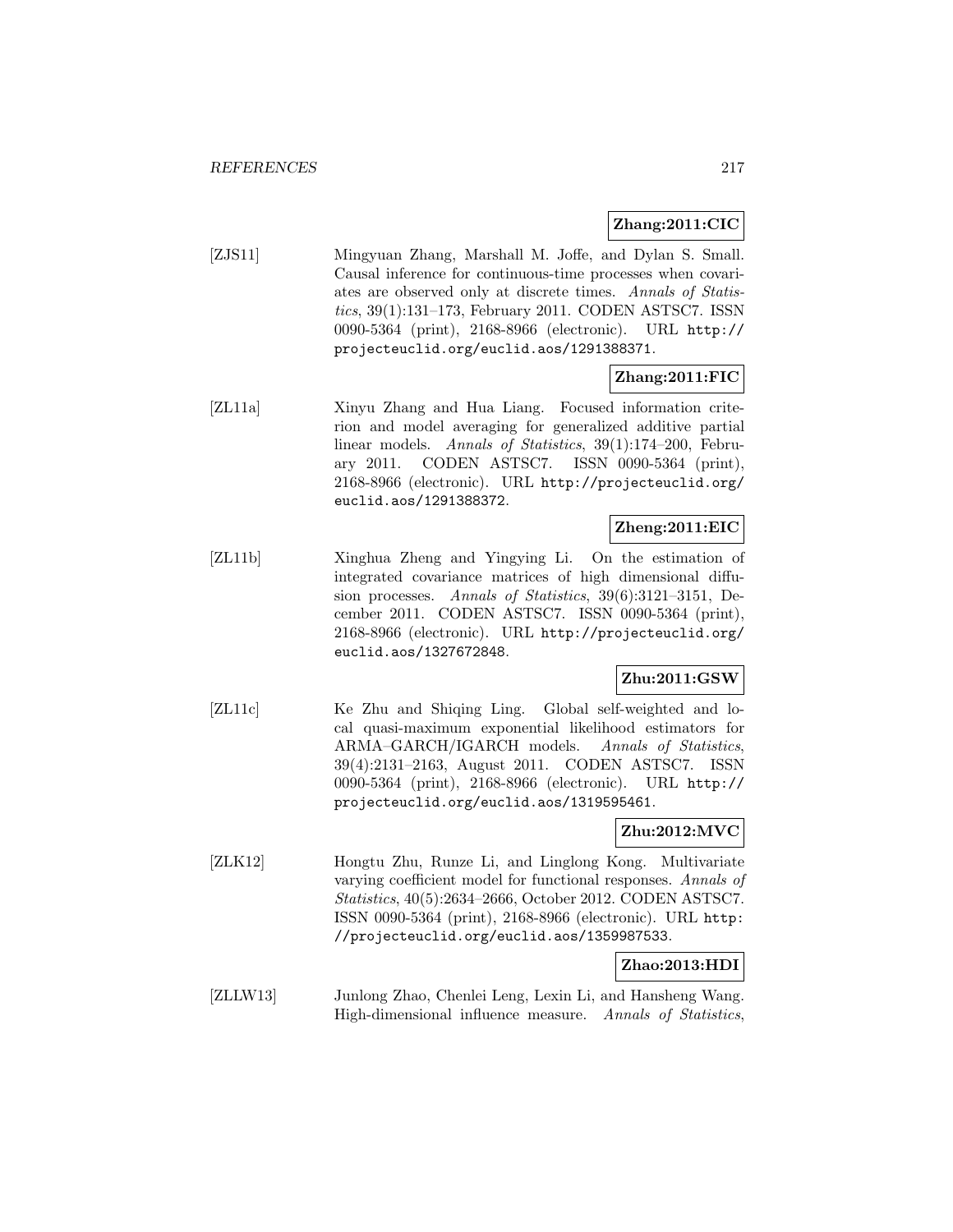41(5):2639–2667, October 2013. CODEN ASTSC7. ISSN 0090-5364 (print), 2168-8966 (electronic). URL http:// projecteuclid.org/euclid.aos/1384871348.

## **Zhong:2017:TCS**

[ZLST17] Ping-Shou Zhong, Wei Lan, Peter X. K. Song, and Chih-Ling Tsai. Tests for covariance structures with high-dimensional repeated measurements. Annals of Statistics, 45(3):1185– 1213, June 2017. CODEN ASTSC7. ISSN 0090-5364 (print), 2168-8966 (electronic). URL http://projecteuclid.org/ euclid.aos/1497319692.

# **Zhao:2012:CCD**

[ZLZ12] Yunpeng Zhao, Elizaveta Levina, and Ji Zhu. Consistency of community detection in networks under degreecorrected stochastic block models. Annals of Statistics, 40(4):2266–2292, August 2012. CODEN ASTSC7. ISSN 0090-5364 (print), 2168-8966 (electronic). URL http:// projecteuclid.org/euclid.aos/1358951382.

## **Zhao:2018:PCO**

[ZLZ18] Tuo Zhao, Han Liu, and Tong Zhang. Pathwise coordinate optimization for sparse learning: Algorithm and theory. Annals of Statistics, 46(1):180–218, February 2018. CODEN ASTSC7. ISSN 0090-5364 (print), 2168-8966 (electronic).

### **Zhang:2018:CLE**

[ZPG18] Bo Zhang, Guangming Pan, and Jiti Gao. CLT for largest eigenvalues and unit root testing for high-dimensional nonstationary time series. Annals of Statistics, 46(5):2186–2215, October 2018. CODEN ASTSC7. ISSN 0090-5364. URL http://projecteuclid.org/euclid.aos/1534492833.

### **Zheng:2015:GAQ**

[ZPH15] Qi Zheng, Limin Peng, and Xuming He. Globally adaptive quantile regression with ultra-high dimensional data. Annals of Statistics, 43(5):2225–2258, October 2015. CO-DEN ASTSC7. ISSN 0090-5364 (print), 2168-8966 (electronic). URL http://projecteuclid.org/euclid.aos/ 1442364151.

### **Zheng:2018:HDC**

[ZPH18] Qi Zheng, Limin Peng, and Xuming He. High dimensional censored quantile regression. Annals of Statistics, 46(1):308–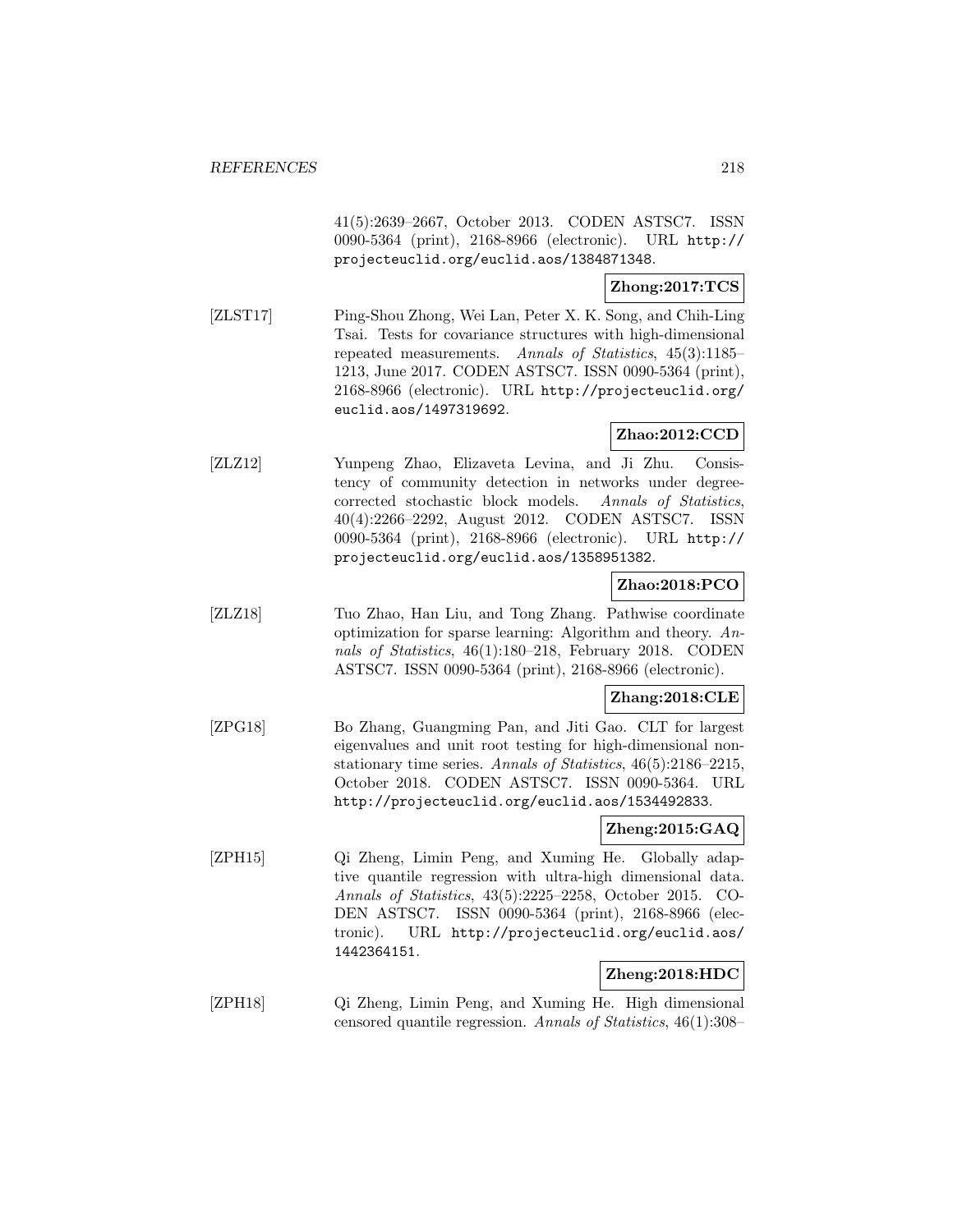343, February 2018. CODEN ASTSC7. ISSN 0090-5364 (print), 2168-8966 (electronic).

**Zhu:2017:NVA**

[ZPL<sup>+</sup>17] Xuening Zhu, Rui Pan, Guodong Li, Yuewen Liu, and Hansheng Wang. Network vector autoregression. Annals of Statistics, 45(3):1096–1123, June 2017. CODEN ASTSC7. ISSN 0090-5364 (print), 2168-8966 (electronic). URL http: //projecteuclid.org/euclid.aos/1497319689.

### **Zhang:2011:TAQ**

[ZPMX11] Runchu Zhang, Frederick K. H. Phoa, Rahul Mukerjee, and Hongquan Xu. A trigonometric approach to quaternary code designs with application to one-eighth and onesixteenth fractions. Annals of Statistics, 39(2):931–955, April 2011. CODEN ASTSC7. ISSN 0090-5364 (print), 2168-8966 (electronic). URL http://projecteuclid.org/ euclid.aos/1302268082.

## **Zhang:2013:TCM**

[ZPW13] Rongmao Zhang, Liang Peng, and Ruodu Wang. Tests for covariance matrix with fixed or divergent dimension. Annals of Statistics, 41(4):2075–2096, August 2013. CODEN ASTSC7. ISSN 0090-5364 (print), 2168-8966 (electronic). URL http: //projecteuclid.org/euclid.aos/1382547513.

#### **Zhang:2013:FSA**

[ZS13] Xianyang Zhang and Xiaofeng Shao. Fixed-smoothing asymptotics for time series. Annals of Statistics, 41(3):1329– 1349, June 2013. CODEN ASTSC7. ISSN 0090-5364 (print), 2168-8966 (electronic). URL http://projecteuclid.org/ euclid.aos/1372979640.

## **Zhou:2019:SPO**

[ZvdAW19] Bo Zhou, Ramon van den Akker, and Bas J. M. Werker. Semiparametrically point-optimal hybrid rank tests for unit roots. Annals of Statistics, 47(5):2601–2638, October 2019. CODEN ASTSC7. ISSN 0090-5364 (print), 2168-8966 (electronic). URL https://projecteuclid.org/euclid.aos/ 1564797858.

# **Zhang:2012:ITV**

[ZW12] Ting Zhang and Wei Biao Wu. Inference of time-varying regression models. Annals of Statistics, 40(3):1376–1402,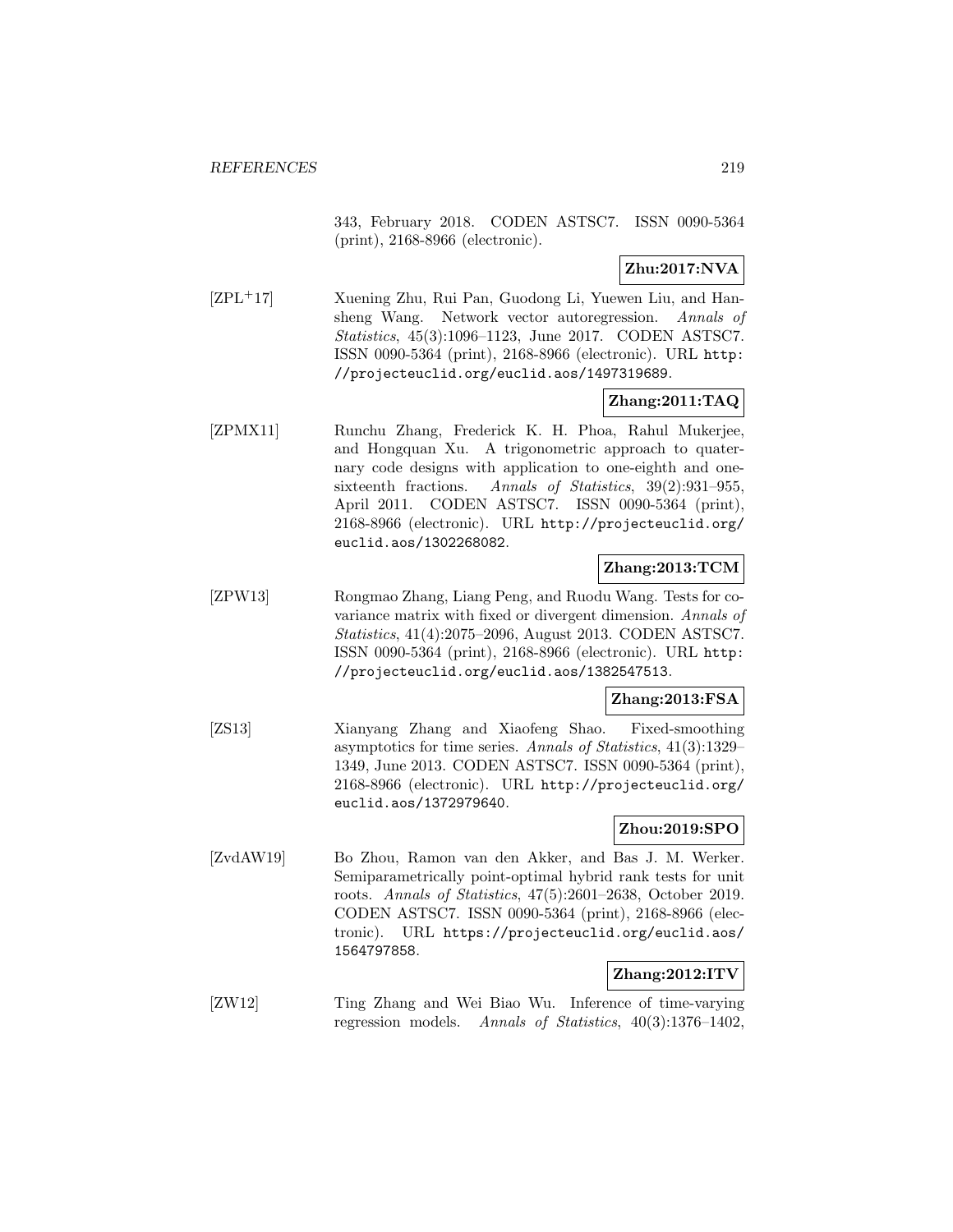June 2012. CODEN ASTSC7. ISSN 0090-5364 (print), 2168-8966 (electronic). URL http://projecteuclid.org/ euclid.aos/1344610587.

### **Zhang:2015:TVN**

[ZW15] Ting Zhang and Wei Biao Wu. Time-varying nonlinear regression models: Nonparametric estimation and model selection. Annals of Statistics, 43(2):741–768, April 2015. CO-DEN ASTSC7. ISSN 0090-5364 (print), 2168-8966 (electronic). URL http://projecteuclid.org/euclid.aos/ 1425398507.

### **Zhang:2016:SDF**

[ZW16] Xiaoke Zhang and Jane-Ling Wang. From sparse to dense functional data and beyond. Annals of Statistics, 44 (5):2281–2321, October 2016. CODEN ASTSC7. ISSN 0090-5364 (print), 2168-8966 (electronic). URL http:// projecteuclid.org/euclid.aos/1473685276.

### **Zhang:2017:GAH**

[ZW17] Danna Zhang and Wei Biao Wu. Gaussian approximation for high dimensional time series. Annals of Statistics, 45(5): 1895–1919, October 2017. CODEN ASTSC7. ISSN 0090-5364 (print), 2168-8966 (electronic).

### **Zou:2014:NML**

[ZYFW14] Changliang Zou, Guosheng Yin, Long Feng, and Zhaojun Wang. Nonparametric maximum likelihood approach to multiple change-point problems. Annals of Statistics, 42(3):970– 1002, June 2014. CODEN ASTSC7. ISSN 0090-5364 (print), 2168-8966 (electronic). URL http://projecteuclid.org/ euclid.aos/1400592649.

### **Zhao:2018:ARC**

[ZYL18] Junlong Zhao, Guan Yu, and Yufeng Liu. Assessing robustness of classification using an angular breakdown point. Annals of Statistics, 46(6B):3362–3389, December 2018. CODEN ASTSC7. ISSN 0090-5364. URL http:// projecteuclid.org/euclid.aos/1536631277.

#### **Zhang:2018:CMQ**

[ZYS18] Xianyang Zhang, Shun Yao, and Xiaofeng Shao. Conditional mean and quantile dependence testing in high dimension. An